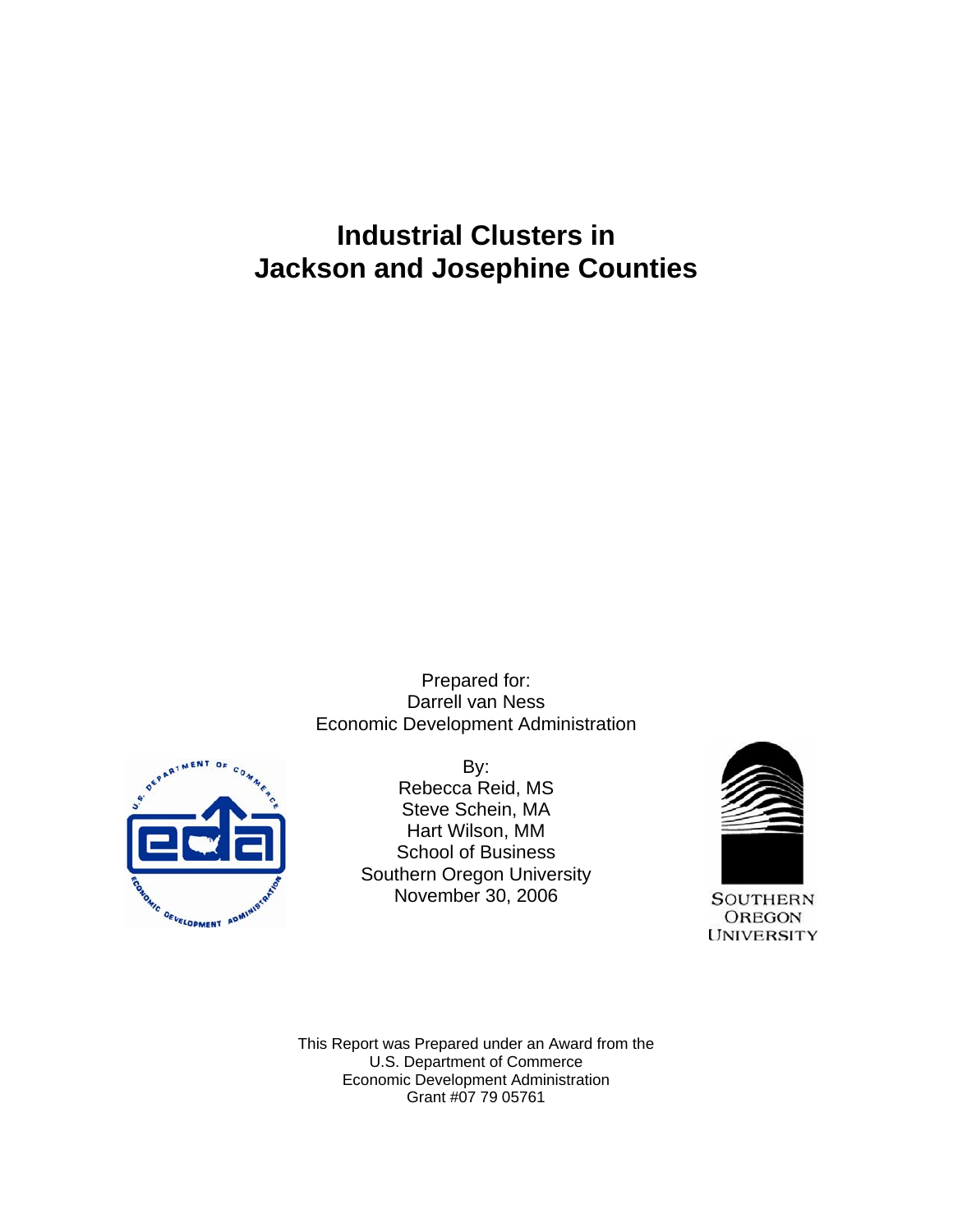# **Industrial Clusters in Jackson and Josephine Counties**

Prepared for: Darrell van Ness Economic Development Administration

By:

Rebecca Reid, MS Steve Schein MA Hart Wilson, MM

With the Assistance of: Rene Ordonez, PhD Dan Rubenson, PhD Donna Lane, PhD Mark Siders, PhD Charles Jaeger, PhD Dennis Slattery, MBA

Under the Leadership of: Provost Earl Potter, III, PhD Interim Dean Sebastian Sanzberro, MS Dean David Harris, JD

School of Business Southern Oregon University November 30, 2006

This Report was Prepared under an Award from the U.S. Department of Commerce Economic Development Administration Grant #07 79 05761

This publication was prepared by Southern Oregon University. The statements, conclusions, and recommendations are those of the authors and do not necessarily reflect the views of the Economic Development Administration.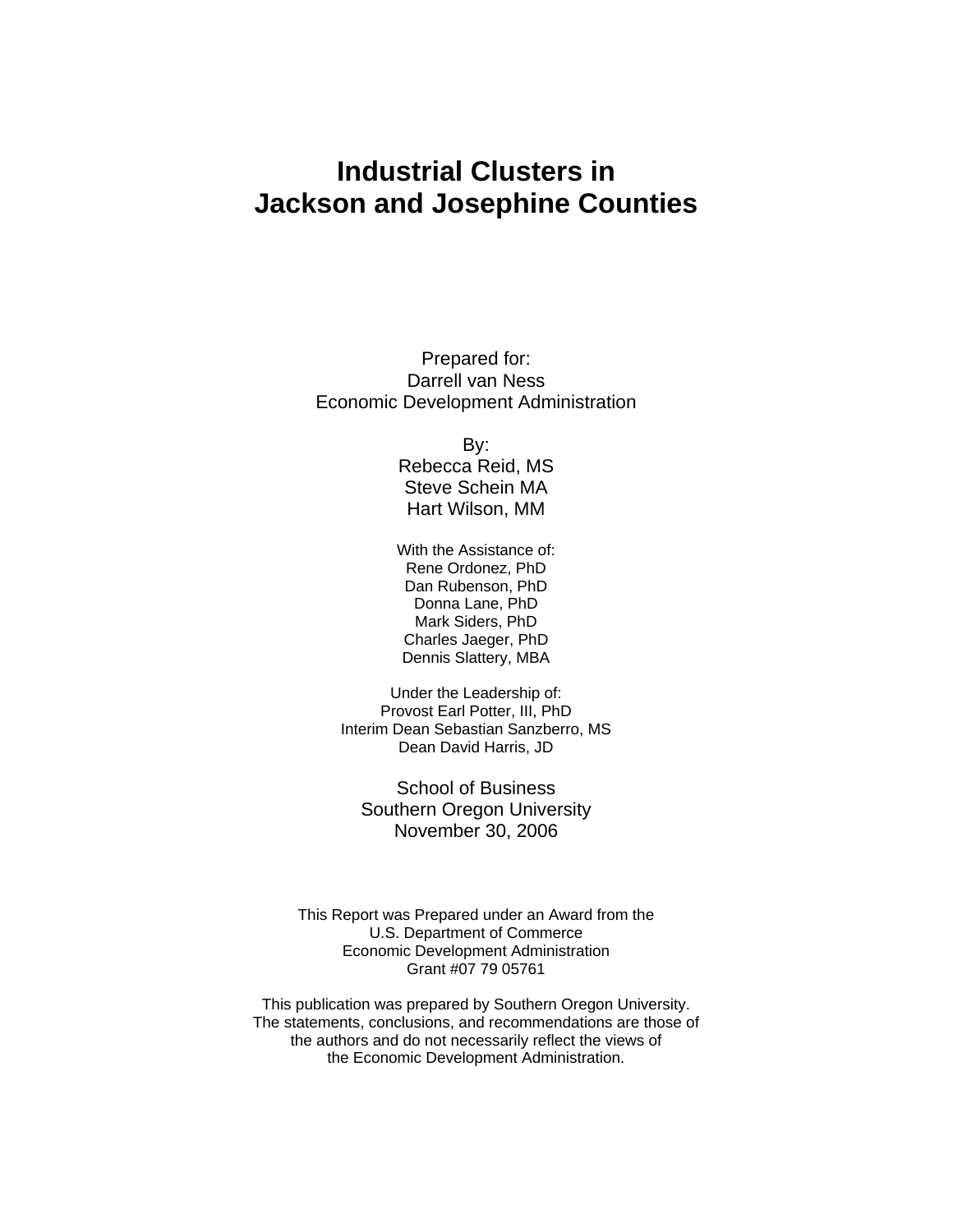### **Abstract**

For more than a decade, a number of cities and regions have focused their strategies for economic development on promoting industrial clusters. Cluster development and enhancement has been identified as an effective method to boost employment and incomes. In Oregon, both public and private sectors have embraced a cluster-based strategy to advance economic development. With grant assistance from the U.S. Economic Development Administration (EDA), Southern Oregon University funded a team of faculty researchers from the School of Business and the Economics Department to undertake a study to identify existing and potential industrial clusters in Jackson and Josephine counties.

The research team used three approaches to gather data related to cluster characteristics of businesses in the region: a quantitative analysis of employment data, interviews conducted with business leaders, and a survey of targeted businesses. Each approach provides valuable information about the region's economy and suggests avenues for further research. The study report summarizes the findings of this cluster research and offers recommendations for ways in which the School of Business can support and strengthen the viability of the region's emerging industrial clusters.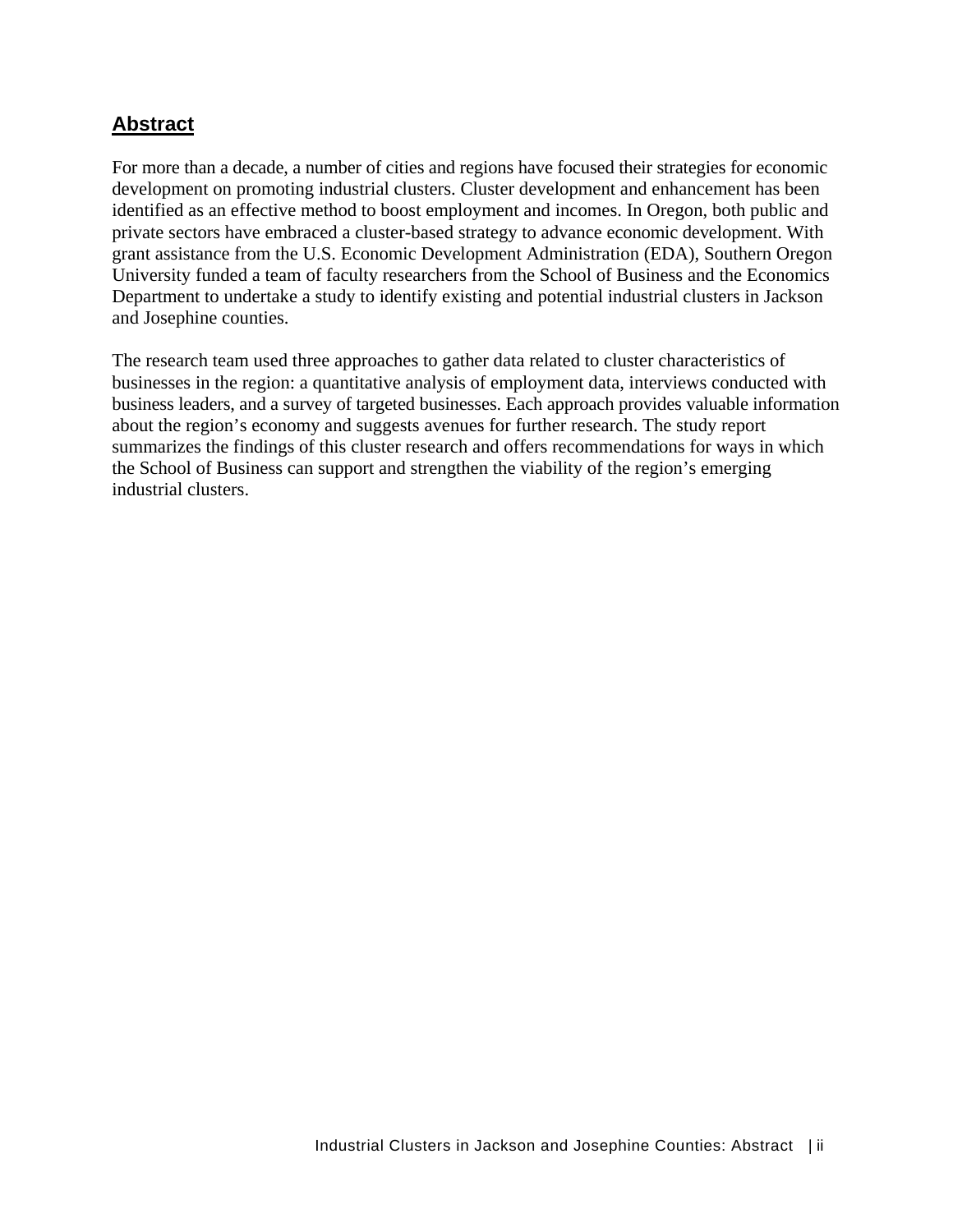## **Executive Summary**

Since the early 1990's, many states and communities have focused their economic development strategies on supporting or developing industrial clusters in order to boost employment and incomes. Industrial clusters are geographically-concentrated groups of similar or related firms and associated institutions in a particular field that buy or sell to the same suppliers, share markets and are supported by a common infrastructure (Porter, 2001). Examples of industrial clusters include the wine industry in the Napa and Sonoma Valleys, the automobile industry in Detroit, and the entertainment industry in Los Angeles. Since cluster theory spotlights the economic advantages borne out of spatially-concentrated groupings of related firms and a location's physical, social, institutional and infrastructure attributes, it follows that "place matters" to the economic development of a region.

In Oregon, both public and private sectors have embraced a cluster-based strategy to promote economic development. Oregon's Economic and Community Development Department (OECDD) commissioned the study *Oregon Industry Cluster: A Statistical Analysis* (Cortright, 2003) to identify specific industrial clusters in Oregon. The report spotlighted eleven cluster opportunities including high technology/software, food processing, recreation, and biomedical industries.

One of the report's recommendations was to apply the cluster analysis to regional levels to identify clustered industries within specific regions. With grant assistance from the U.S. Economic Development Administration (EDA), Southern Oregon University funded a team of faculty researchers from the School of Business and the Economics Department to undertake a study to identify existing and potential industrial clusters in Jackson and Josephine counties.

The research team used three approaches to gather cluster-related data: a quantitative analysis of employment data, interviews conducted with business leaders, and a survey of targeted businesses in Jackson and Josephine counties. Each approach provides valuable information about the region's economy and suggested additional avenues for further research. The following report summarizes the findings of this cluster research and offers recommendations for positioning the School of Business to support and strengthen the viability of the region's emerging industrial clusters.

Eleven potential industrial clusters were identified through the quantitative analysis process (Table A).

#### **Table A. Potential Industrial Clusters, Jackson and Josephine Counties**

- 1. Food and Beverage Production, Manufacturing and Sales
- 2. Logging and Support Activities for Forestry
- 3. Wood Products
- 4. Metals Manufacturing
- 5. Wholesalers
- 6. Electronic Shopping
- 7. Freight Transport
- 8. Headquarters
- 9. Elder/Health Care
- 10. Creative
- 11. Tourism and Recreation

Industrial Clusters in Jackson and Josephine Counties: Executive Summary | iii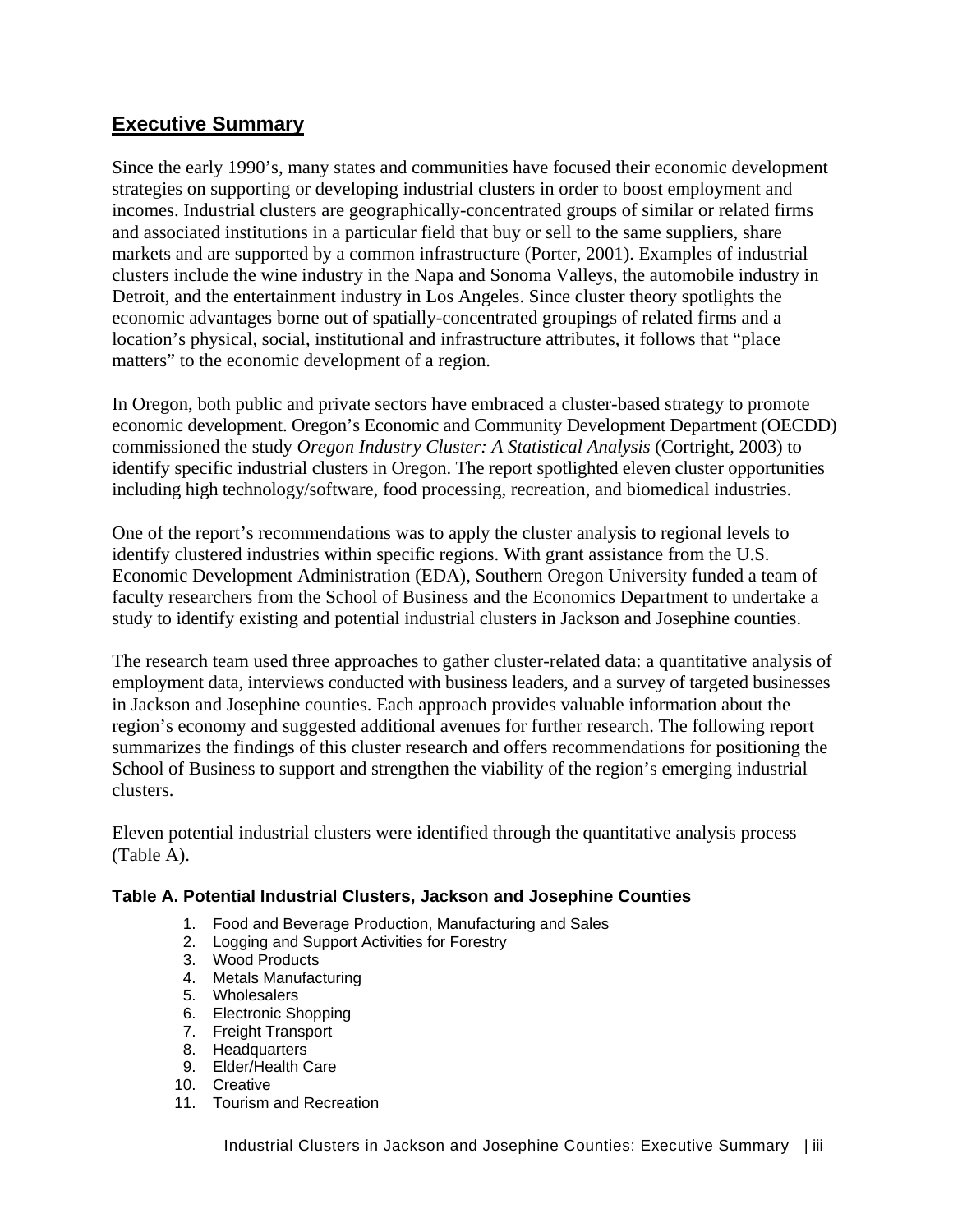Two measures of potential industrial clusters are higher concentrations of employment and faster employment growth in the region compared to the nation. Four industries in the Rogue Valley region had particularly strong cluster indicators: kitchen cabinetry manufacturing, performing arts companies, electronic shopping, and management of companies and enterprises (company headquarters).

Industries in health/elder care and tourism (including recreation, entertainment, and creative industries) are notable among the industries identified as potential clusters due to the large number of people they employ. Each sector accounted for about 10% of regional employment in 2004.

Eight of the potential clusters pay wages above the region's overall average wage (\$29,321 in 2004). However, taken together, industries in the identified regional clusters pay 79% of the average wage levels in their respective industries nationwide. Wages below national levels may reflect the choice of regional companies to substitute lower skill, lower cost labor for higher skill labor using more physical or human capital (such as technical processes or specialized knowledge). These industries may increase their competitiveness and sustainability by increasing the skill levels of their workforce.

The qualitative analysis offered insight into the perception of engagement of Southern Oregon University's School of Business in the region's business community. Leaders in the private sector would like to see the School of Business become more engaged with the local economy. In Grants Pass, Central Point, White City, and in much of Medford, the School of Business is relatively unknown and few relationships between businesses and the School have been established. Most medium and large companies in the Rogue Valley region are receptive to expanding their relationship with the School of Business. Internships, student tours, research relevant to the region, and conferences focused on specific business issues are of great interest to CEO's and business owners. They also want Southern Oregon University to expand its role in the Rogue Valley region and become a center for entrepreneurship and leadership. There is significant interest in the School of Business offering an Executive MBA program.

Programs, classes, and workshops offered by the School of Business in the area of leadership should be greatly expanded. Those interviewed expressed interest in applied leadership training at the undergraduate level with an emphasis on interpersonal skills, team building, and conceptual thinking. Opportunities exist for SOU to form partnerships with major regional companies to develop and deliver leadership training.

Business leaders also expressed an interest in an expanded entrepreneurship program. Many leaders interviewed recognize entrepreneurialism as the backbone of our future economy and would like SOU to offer greater support to startups and existing small businesses.

The business survey provided additional data to augment the qualitative and quantitative findings. Survey questions solicited information regarding a range of cluster characteristics including workforce composition, collaboration, and innovation. Several questions related to workforce education and the availability of qualified workers. Nearly three quarters of the respondents (71%) identified the availability of skilled workers as an important, very important or critically important factor for their company's success. Only about one third (30%) of the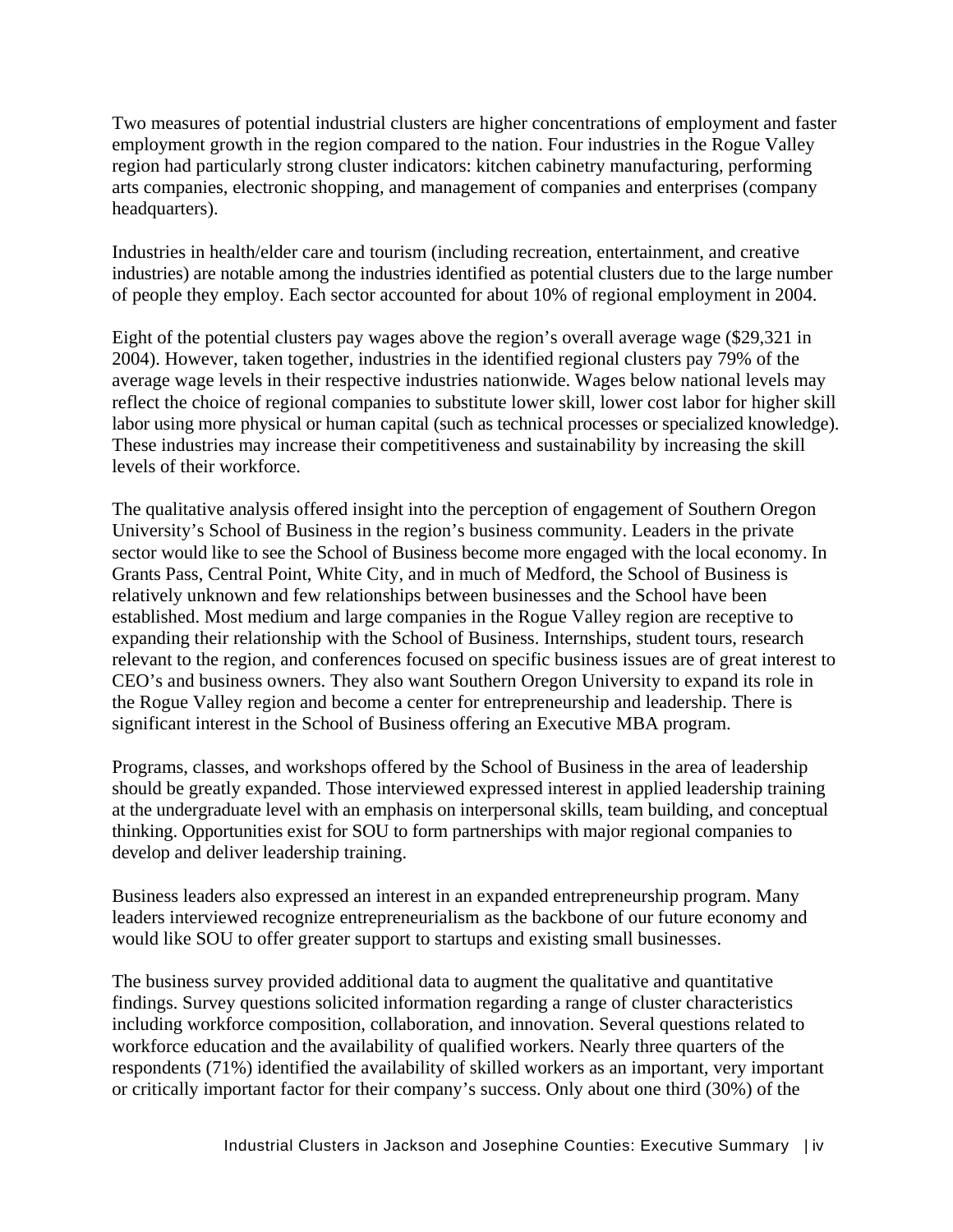respondents found that the available pool of professional employees is adequate to meet their needs. While formal or informal relationships with educational institutions are features of many industrial clusters, businesses in the region tend not to consult with colleges and universities. More than three quarters of survey respondents said they had never consulted with Southern Oregon University or Rogue Community College.

Networking with related businesses is a hallmark of clusters. About half of the survey respondents (54%) said they participate in formal or informal networks with other firms or organizations to improve business operations, aid innovation, or solve business problems, though these connections may be with organizations outside the Rogue Valley region. Less than half (42%) agreed that their company benefits from sharing technology and information with other companies in the region. Most companies did not see formal or informal networks as important to their company's success: only 29% agreed that such networks with regional customers were important; 16% agreed that networks with regional suppliers were important, and 9% confirmed that networks with regional competitors were important.

Companies improve competitiveness through the use of technology. More than half of the survey respondents (57%) agreed that Internet technology is critical to their company's competitive advantage. Nearly two thirds of respondents (64%) also agreed that Internet technology helps them build stronger customer relationships. Less than half of the respondents (41%) indicated that they shared technology and information with other regional companies.

Recommendations to expand the role of the School of Business in the region's business community included developing relationships with industries identified in the cluster research to expand awareness of the opportunities and challenges faced by regional businesses. Industry involvement could include faculty members working on-site with host businesses through sabbaticals or other academic release time. The School of Business could also support industry clusters by facilitating the formation and support of regional industry networks.

Other suggestions for the School of Business include engaging in collaborative research activities with members of cluster industries and providing academic release time for conducting and overseeing research. In terms of curricular enhancements, the School of Business can support regional cluster industries by focusing additional efforts on the Headquarters Cluster, offering courses related to high-level skills such as management, planning and IT. Given the importance of Internet technology to businesses in the region, educational offerings need to support the evolving engagement of cluster industries in the online business environment. The School needs to integrate the regional economy more closely into program curriculum. Course content and case studies could be developed in part through collaboration with industry members.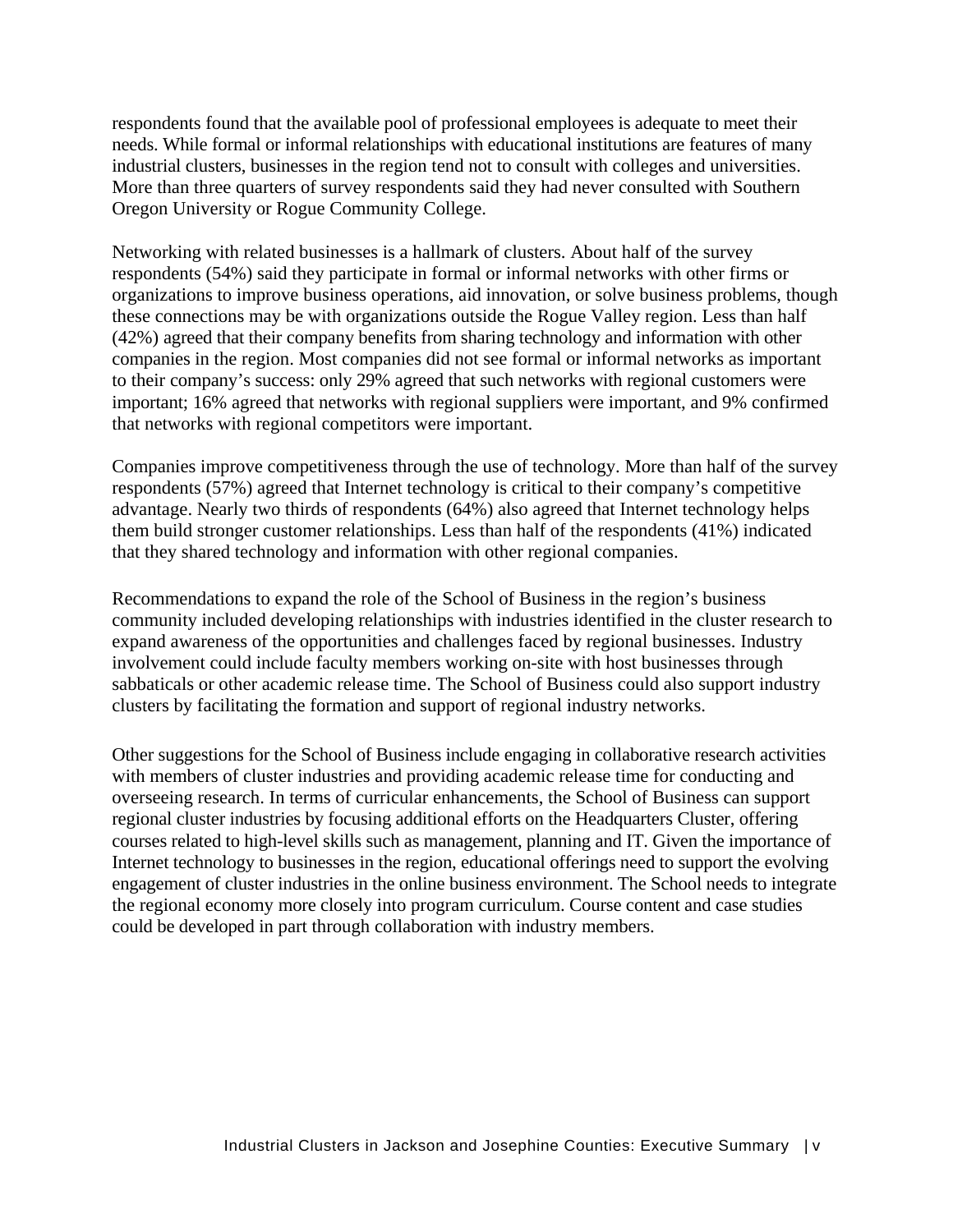## **Table of Contents**

## **Quantitative Analysis**

## **Qualitative Analysis**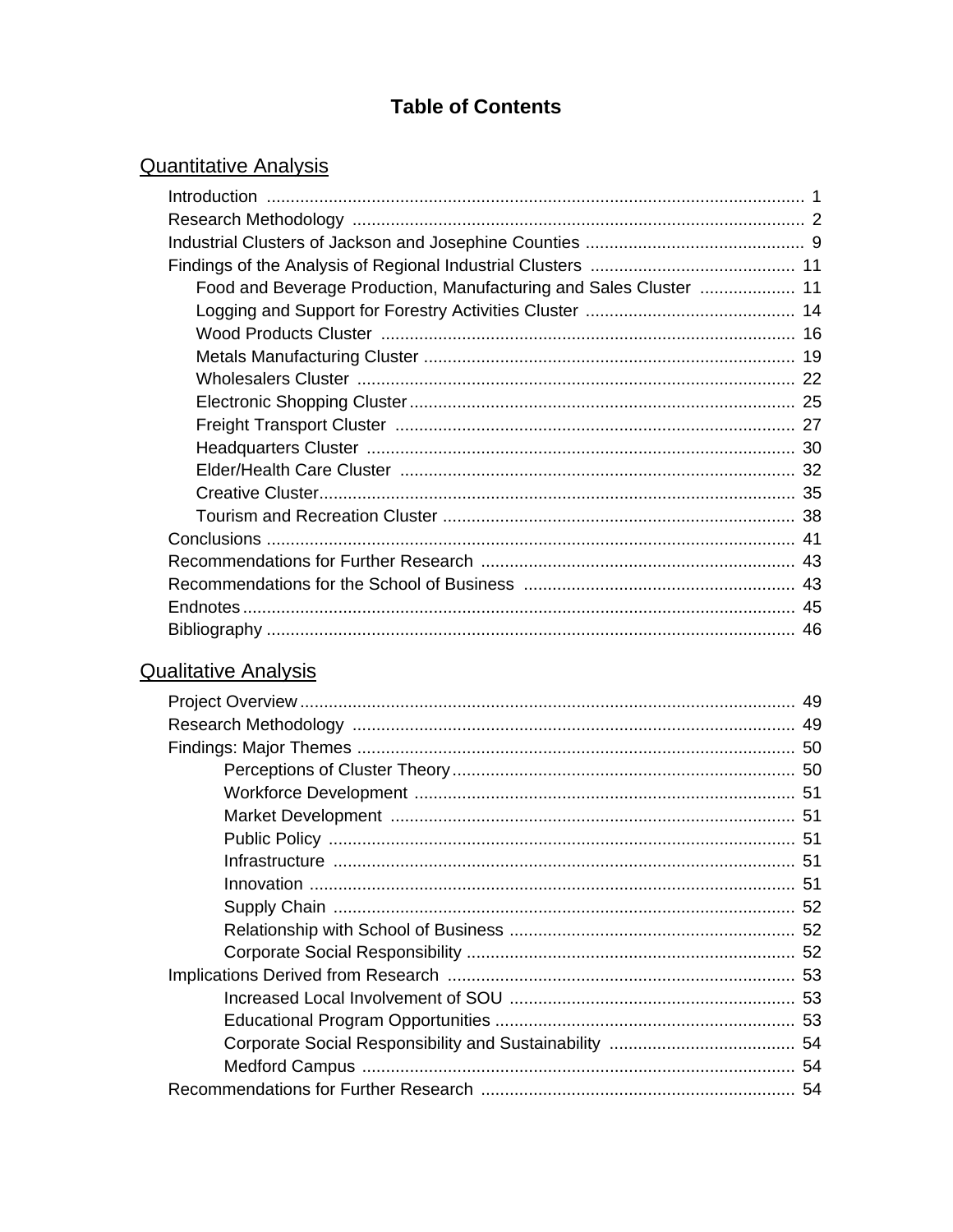## **School of Business Cluster Survey Analysis**

| Overview of Cluster Characteristics of Potential Industrial Clusters  58  |  |
|---------------------------------------------------------------------------|--|
|                                                                           |  |
| Companies Use Informal or Formal Networks to Improve                      |  |
|                                                                           |  |
| Companies Depend on Similar Raw Materials or Supplies  59                 |  |
| Companies Improve Competitiveness by Investing In and                     |  |
|                                                                           |  |
|                                                                           |  |
| Companies Have Connections with Regional Educational and                  |  |
|                                                                           |  |
|                                                                           |  |
| Comparative Analysis of Cluster Industries vs. Non-Cluster Industries  60 |  |
|                                                                           |  |
|                                                                           |  |
|                                                                           |  |
|                                                                           |  |
|                                                                           |  |
|                                                                           |  |
|                                                                           |  |
|                                                                           |  |
|                                                                           |  |
|                                                                           |  |

### **Appendices**

| Appendix B: Employment Summary, Jackson and Josephine Counties  73 |  |
|--------------------------------------------------------------------|--|
|                                                                    |  |
|                                                                    |  |
|                                                                    |  |
| Appendix F: Employment Projections by Industry, Oregon and         |  |
|                                                                    |  |
|                                                                    |  |
|                                                                    |  |
|                                                                    |  |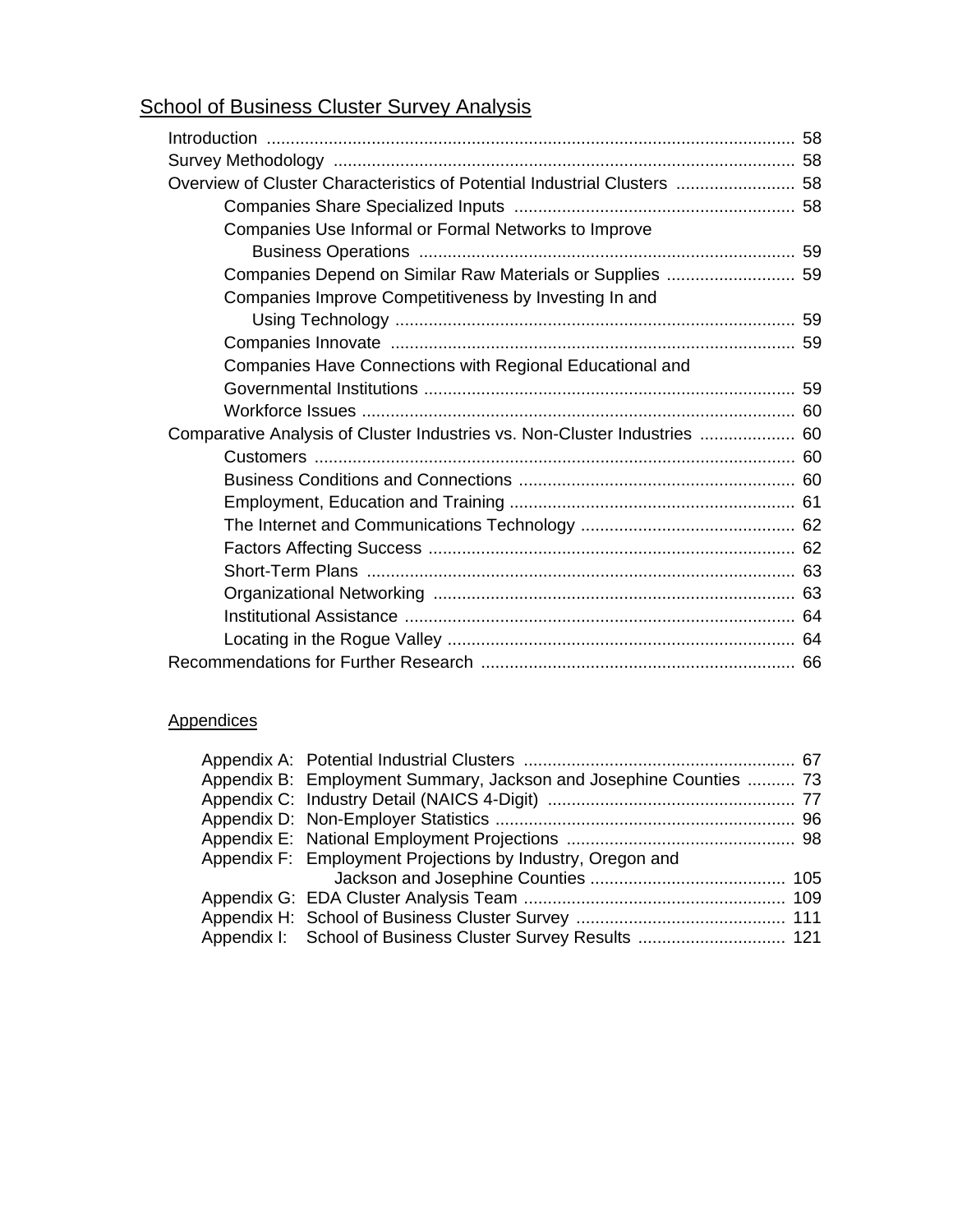### **Table of Charts**

| <b>Quantitative Study</b> |
|---------------------------|
|---------------------------|

| Four Quadrant Map of Employment Growth (DS) and |                                                                               |
|-------------------------------------------------|-------------------------------------------------------------------------------|
|                                                 |                                                                               |
|                                                 |                                                                               |
|                                                 |                                                                               |
|                                                 |                                                                               |
|                                                 |                                                                               |
|                                                 |                                                                               |
|                                                 |                                                                               |
|                                                 |                                                                               |
|                                                 |                                                                               |
|                                                 |                                                                               |
|                                                 |                                                                               |
|                                                 | Chart 1:<br>Food and Beverage Production, Manufacturing and Sales Cluster  11 |

### **Table of Tables**

| <b>Quantitative Study</b> |                                                                  |  |
|---------------------------|------------------------------------------------------------------|--|
| Table 1:                  |                                                                  |  |
| Table 2:                  | Rogue Valley Region Industry Counts by NAICS Levels,             |  |
|                           |                                                                  |  |
| Table 3:                  | Potential Industrial Clusters, Jackson and Josephine Counties  9 |  |
| Table 4:                  |                                                                  |  |
| Table 5:                  | Key Characteristics of the Food and Beverage Production,         |  |
|                           |                                                                  |  |
| Table 6:                  | Key Characteristics of the Logging and Support Activities for    |  |
|                           |                                                                  |  |
| Table 7:                  |                                                                  |  |
| Table 8:                  | Key Characteristics of the Metals Manufacturing Cluster  21      |  |
| Table 9:                  |                                                                  |  |
| Table 10:                 |                                                                  |  |
| Table 11:                 |                                                                  |  |
| Table 12:                 |                                                                  |  |
| Table 13:                 | Key Characteristics of the Elder/Health Care Cluster  34         |  |
| Table 14:                 |                                                                  |  |
| Table 15:                 | Key Characteristics of the Tourism and Recreation Cluster  40    |  |
| Table 16:                 |                                                                  |  |
| <b>Qualitative Study</b>  |                                                                  |  |
| Table $17:$               |                                                                  |  |
| Table 18.                 |                                                                  |  |
|                           | <b>School of Business Cluster Survey</b>                         |  |
| Table 19:                 |                                                                  |  |
| Table 20:                 |                                                                  |  |
| Table 21:                 |                                                                  |  |
| Table 22:                 |                                                                  |  |
| Table 23:                 |                                                                  |  |
| Table 24:                 |                                                                  |  |
| Table 25:                 |                                                                  |  |
| Table 26:                 | Advantages and Disadvantages of Locating in the Rogue Valley  64 |  |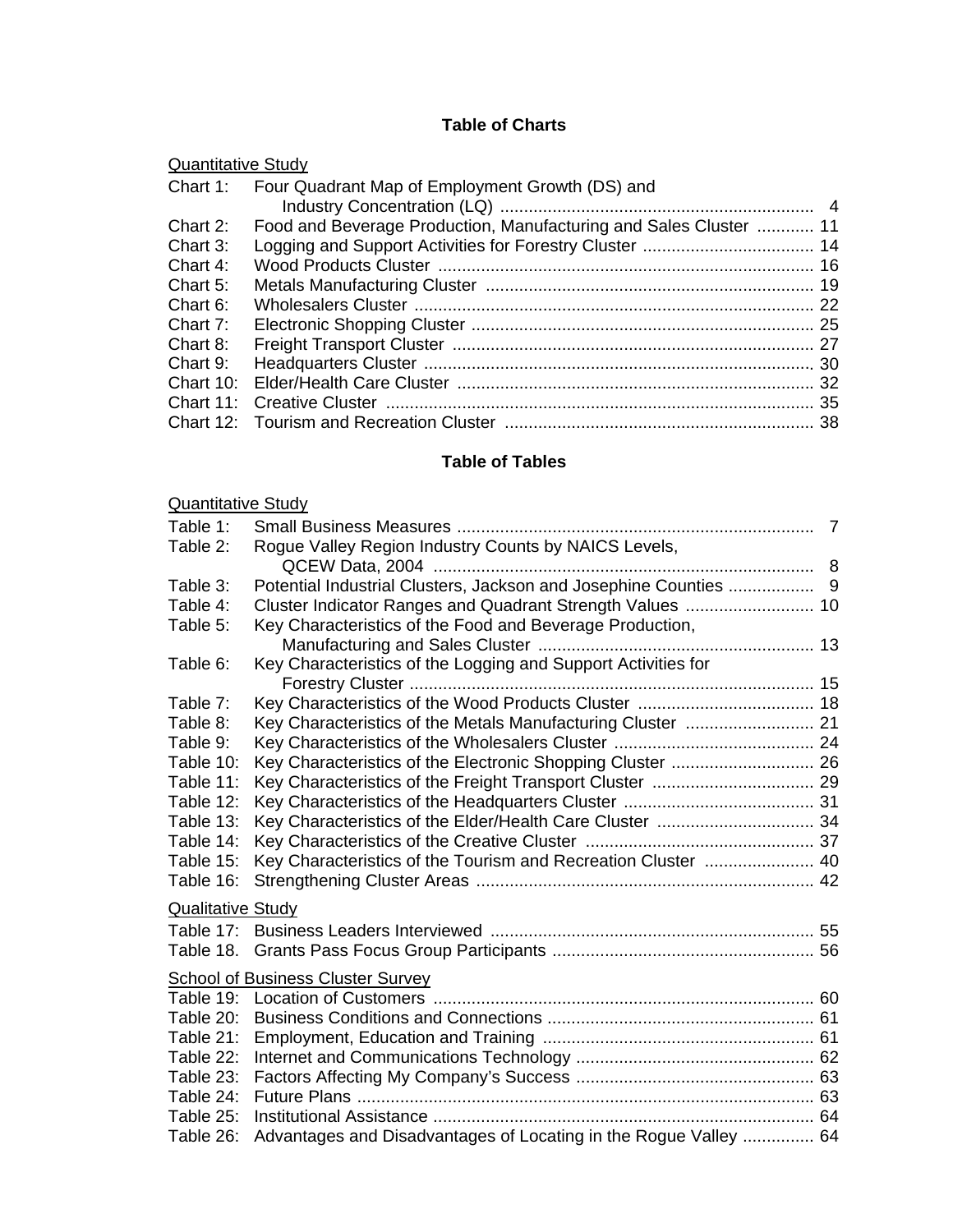## **Industrial Clusters in Jackson and Josephine Counties**

**A Quantitative Analysis** 

**Submitted to the School of Business, Southern Oregon University** 

**By Rebecca L. Reid, MS, Lead Researcher EDA Cluster Project**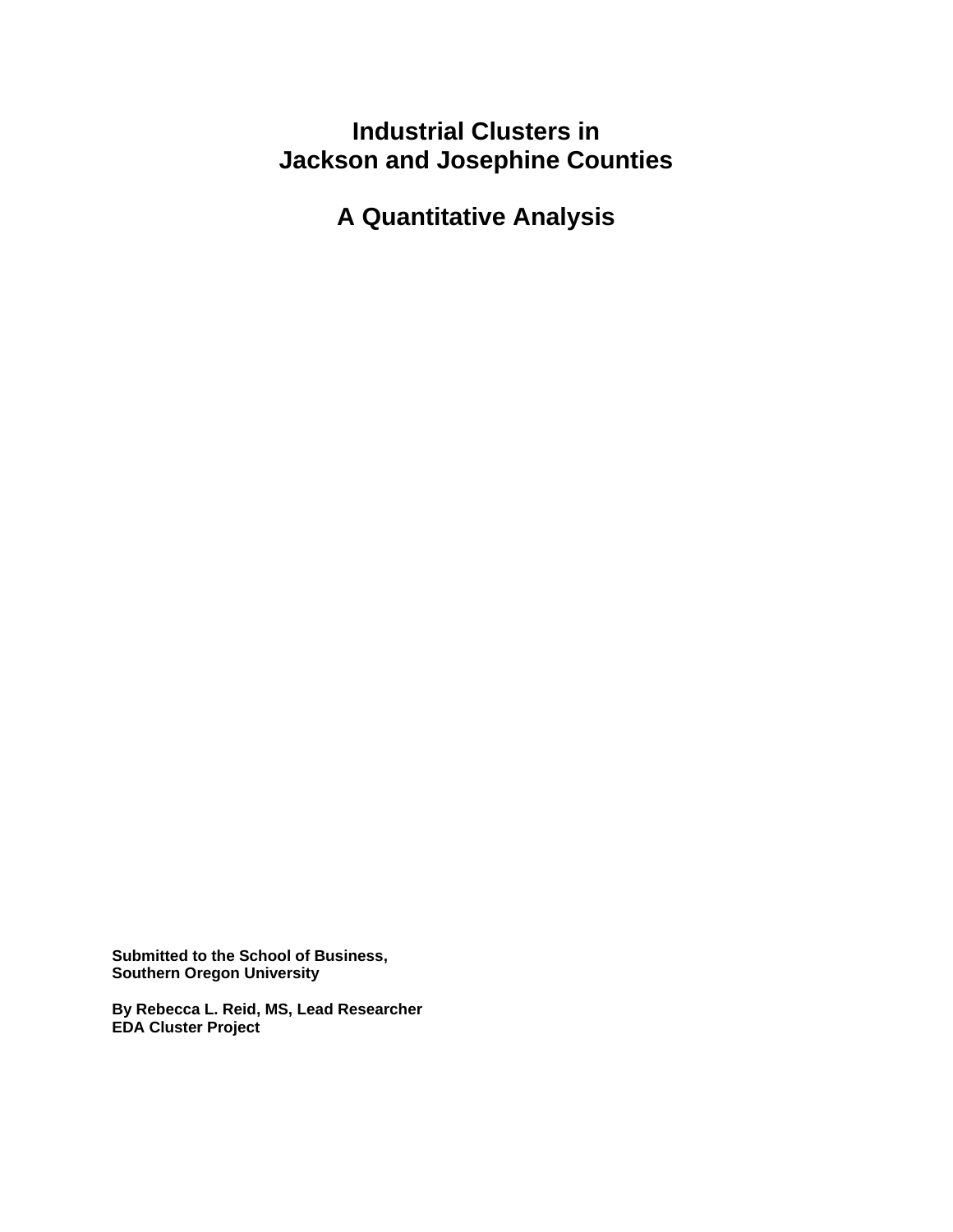## **Introduction**

Economic development policies seeking to increase the wealth of regions have been in place at the federal, state and local levels for more than 40 years. Typically the goals of economic development policies are to increase jobs and incomes in a given area, with increases in business profits, the local tax base, property values and votes often serving as concurrent goals. Widely employed development programs include industrial recruitment (smokestack chasing), export promotion, small business development, and business retention and expansion programs.

Since the early 1990's, many states and communities have targeted their economic development strategies to support or develop industrial clusters as a means to bolster employment and incomes. Industrial clusters are geographically-concentrated groups of similar or related firms and associated institutions in a particular field that buy or sell to the same suppliers, share markets and are supported by a common infrastructure (Porter, 2001). Industrial clusters enhance an industry's competitiveness in several ways. Firms that locate in close proximity benefit from "localization economies" with ready access to specialized suppliers and labor, public infrastructure, and/or marketing networks that reduce business, information, and transactions costs.

Clusters facilitate collaboration and information-sharing in marketing efforts, new product development, and uses of new technology which reduce costs and foster innovation. Clusters also facilitate business start-ups, spin-offs or new product lines of existing businesses since many inputs, infrastructure, and labor skills are readily available. California's Silicon Valley is a prototypical example of an industrial cluster, where companies gain competitive advantages from the critical mass of numerous electronics firms, from close proximity to firms and labs developing new technologies, from the availability of a large pool of labor with specialized skills, and from research and training provided by numerous universities. Other examples of industrial clusters include the wine industry in the Napa and Sonoma Valleys, the automobile industry in Detroit, and the entertainment industry in Los Angeles. Since cluster theory spotlights the economic advantages borne out of spatially-concentrated groupings of related firms and a location's physical, social, institutional and infrastructure attributes, it follows that "place matters" to the economic development of a region.

In Oregon, both public and private sectors have embraced a cluster-based strategy to promote economic development. Oregon's Economic and Community Development Department (OECDD) has undertaken several key cluster-related initiatives. The Department commissioned the study *Oregon Industry Cluster: A Statistical Analysis* (Cortright, 2003) to identify specific industrial clusters in Oregon. The report spotlighted eleven cluster opportunities including high technology/ software, food processing, recreation, and biomedical industries. Additionally, the Department is developing policies to support and promote industrial clusters across the state. Joining this effort is the Oregon Business Plan, a private/public partnership of businesses, business associations, and public agencies. Since 2002 the Business Plan has facilitated collaboration between the public and private sectors to create incentives to support emerging and existing clusters. The website "OregonClusters.org" is an example of their efforts.

Regions and communities are beginning to incorporate cluster strategies into their economic development programs. Oregon's cluster report recommended that the study's analysis be extended to sub-state levels to identify clustered industries that may be more geographically concentrated within regions. With grant assistance from the U.S. Economic Development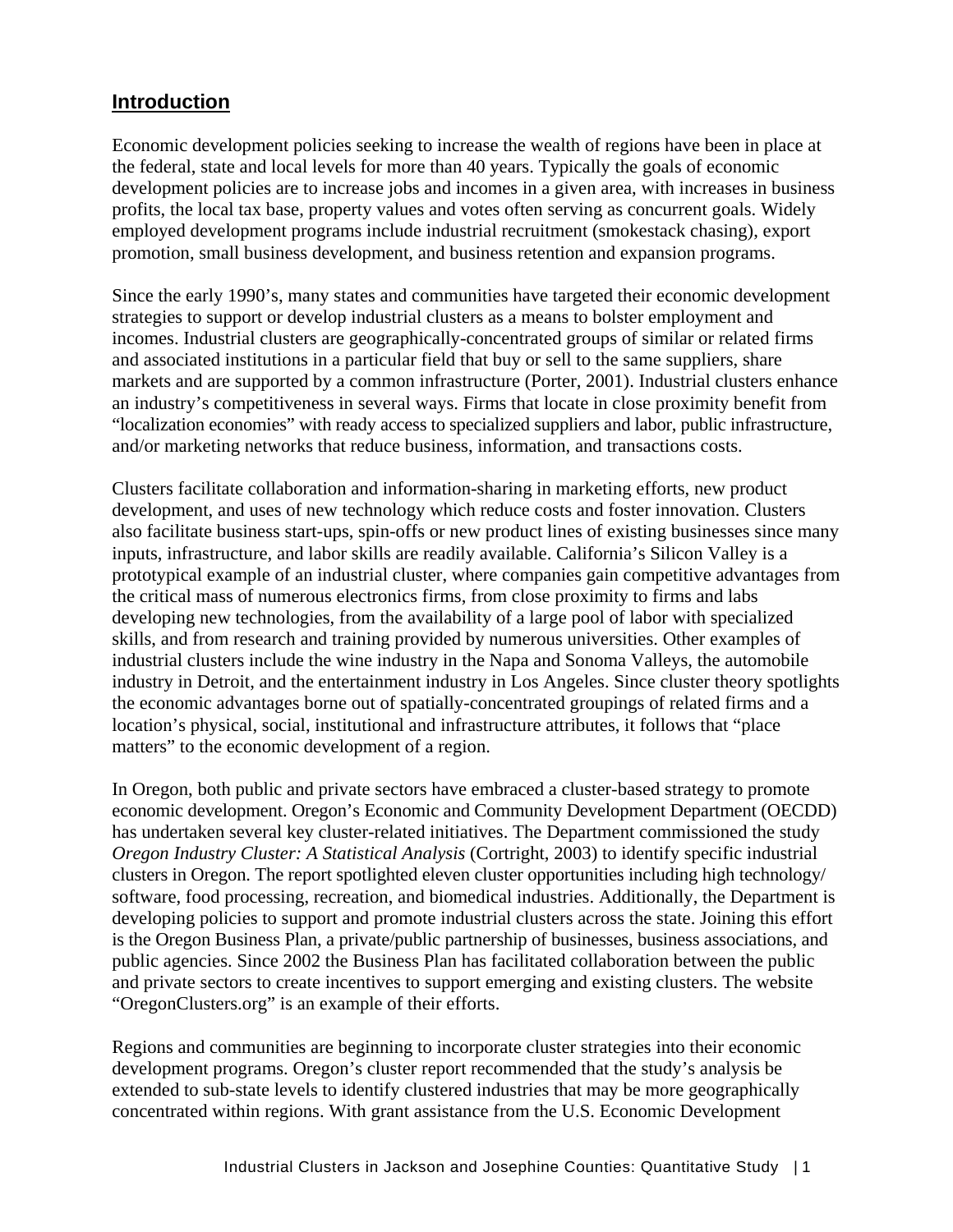Administration (EDA), Southern Oregon University funded a team of faculty researchers from the School of Business and the Economics Department to undertake qualitative and quantitative studies to identify existing and potential industrial clusters in Jackson and Josephine counties. This paper summarizes the findings of the quantitative portion of this cluster research.

The report is organized into three main sections. The first part spells out the methodology used to uncover industries in Jackson and Josephine counties that may be considered industrial clusters. The next section describes eleven industrial groupings that either meet the criteria of promising clusters, or are otherwise key sectors of the regional economy that merit discussion. The study concludes with suggestions for future research and recommendations of ways in which SOU's School of Business can support industrial clusters in Jackson and Josephine counties.

### **Research Methodology**

#### **Overview**

The objective of this analysis is to identify industry clusters in Jackson and Josephine counties, referred to here also as the "Rogue Valley" or "Rogue Valley region." Economic theory holds that firms belonging to a cluster enjoy competitive advantages stemming from improved productivity or reduced costs because member firms access the same sources of specialized suppliers, labor, information and infrastructure and benefit from inter-firm collaboration and information-sharing, all of which is facilitated by their proximity.

As an initial step in identifying industrial clusters, this study focuses on three measures of industry's employment-based performance: location quotient (LQ), differential shift (DS), and average wages. Since these three criteria are also utilized in the State's analysis of industrial clusters (Cortright, 2003), findings of this work can be compared to statewide results to highlight the extent to which the industries in the Rogue Valley region participate in statewide industrial groupings. Additional quantitative evidence is considered to deepen the screening of industrial data for identifying clusters. Since a critical mass of economic activity is necessary to constitute a cluster, an industry's number of firms and employment levels is evaluated. Employment projections for potential industrial clusters point to sectors that are expected to grow strongly over the next ten years, strengthening existing clusters, or further stimulating the formation of emerging clusters.

An analysis of the quantitative evidence is a preliminary effort to identify industrial clusters in the Rogue Valley region. Important and complementary evidence of industrial clusters is more qualitative in nature. Firms in regional clusters are likely to participate in local business networks, collaborate and share information, or access services, technical know-how, and human capital and basic research housed in regional educational institutions. Firms in clusters draw from a common pool of labor with specialized skills. For example, members of a cluster of precision metal manufacturers employ semi-skilled and highly skilled workers in metal machining and engineering design. Firms in industrial clusters are likely to be part of a local value chain, selling raw materials and unfinished goods to local producers or selling final products to similar markets. To determine the extent of the inter-firm relationships of businesses in the Rogue Valley that are the hallmarks of clusters, the School of Business surveyed regional companies to measure some of these qualitative characteristics (refer to Appendix H for the survey instrument). Results of the survey are integrated into the discussion of the quantitative findings where evidence of clusters was found. Additional qualitative evidence for potential industrial clusters in Jackson and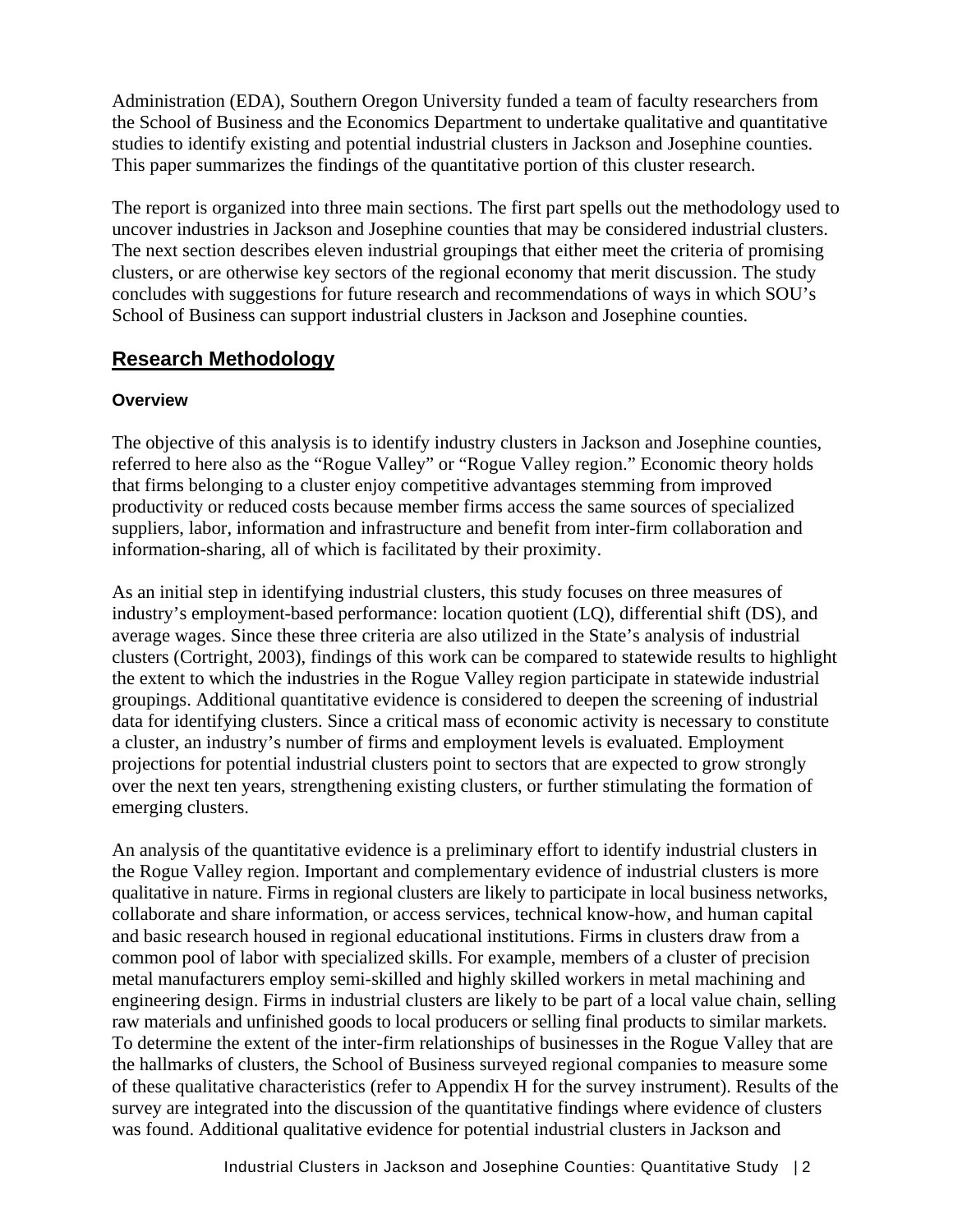Josephine counties is explored through interviews with regional business leaders and experts in this study's companion work *Industrial Clusters In Jackson and Josephine Counties: A Qualitative Analysis* (Schein, 2006).

#### **Screening Criteria**

A region will specialize in industries in which it is more competitive, yielding concentrations of employment in those sectors. "Location Quotient" is the ratio of share of employment in a given industry for the region compared to that of the nation, and is a common measure of employment concentration or specialization. A location quotient (LQ) greater than one reflects an industry that is more concentrated and specialized regionally than nationally. An industry with a high LQ indicates that the region has been relatively successful attracting and nurturing employment in that industry and suggests that the industry "exports" all or part of its product out of the region, thereby adding economic stimulus and greater growth potential to the regional economy. Thus, industries with high LQ's may be part of an industrial cluster. The State's cluster study (Cortright, 2003), set an LQ threshold of 1.25, identifying sectors with 25% or more employment concentration than the national share. Since a region's economy is likely to be less specialized, regional industries are considered if their LQ is close to one or higher.

Under certain conditions, if an industry is more competitive regionally than nationally, then its employment will likely grow faster than the industry's national rate. A second measure of competitiveness compares changes in employment of regional industries with changes in national employment. The "Differential Shift" (DS) measures the difference in the percentage changes in employment over a given time period between the region and nation. In this study, employment changes are measured for 2001 to 2004. Industries with positive differential shifts show employment growing faster than that of the nation or declining less quickly. In the statewide study of industrial clusters (Cortright, 2003) the relative employment growth threshold was set at 10%, spotlighting sectors whose employment increased by 10% or more than jobs grew for the same sector nationally. In this regional study, industries with a positive DS value are considered for potential clusters.

Taken together, an industry's location quotient and its differential shift place it in one of four categories, or quadrants, on a graph (Chart 1). Industries in the "Growing Base" quadrant demonstrate evidence of relatively strong employment concentration (LQ>1) and employment growth (DS>0). Industries falling in the Growing Base quadrant are the most likely candidates for membership in clusters. "Emerging" industries have lower concentrations (LQ<1) and strong employment growth (DS>0), but may become Growing Base industries with continued growth. "Transforming" industries are regionally concentrated (LQ>1) and may have been competitive in the past, but are losing employment at a greater rate than the national level (DS<0). Firms in these industries may be relocating, downsizing, or closing. "Declining" industries are both losing employment (DS<0), and have low employment concentrations (LQ<1). Few Declining industries are considered for clusters in this study.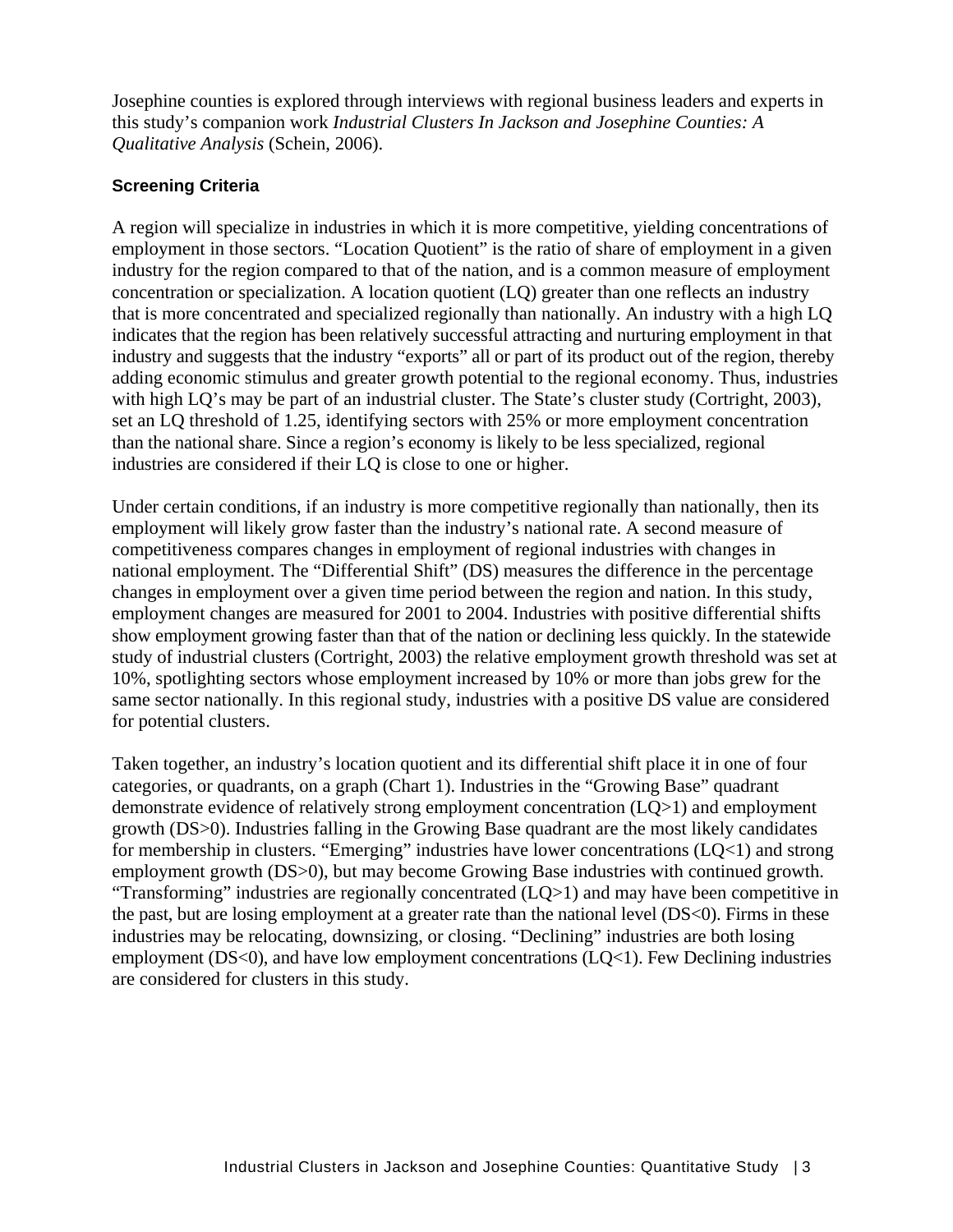**Chart 1. Four Quadrant Map of Employment Growth (DS) and Industry Concentration (LQ)** 



A third criterion for determining regional industrial clusters is how the regional sector's wages compare to their national counterparts. Average wages by industry within the region are compared to average wage levels nationally. If firms in industrial clusters have higher levels of productivity, they will likely pay higher wages than their less competitive counterparts. Additionally, some competitive industries may show lower concentrations of employment but pay higher average wages, reflecting employees' elevated skill levels or access to more or better capital that increase productivity. In the State's cluster study, industries met this cluster criterion if they paid average wages at least 10% higher than the industries paid nationally. Since the overall average wage in Jackson and Josephine counties is only 75% of the nation's overall average, this screening criterion is lowered to 80%. Industries are highlighted if their average wage is 80% or more of the national average.

Additional considerations are used to evaluate the region's industrial data. Industrial clusters not only have greater relative employment concentrations (reflected in higher LQ's), they must have a critical mass in order for the benefits of industrial clusters to be realized. Industries are considered for cluster potential if there are three or more firms in the sector employing at least 20 people in the two-county area. Similarly, candidates for clusters demonstrate strong employment growth (measured by DS) with rates of employment change well above those of the nation. While future growth potential may be suggested by an industry's strong relative past employment growth, industrial projections for a given industry offer alternative perspectives. The Bureau of Labor Statistics projects the nation's nonfarm employment will grow by 14% for the period 2004-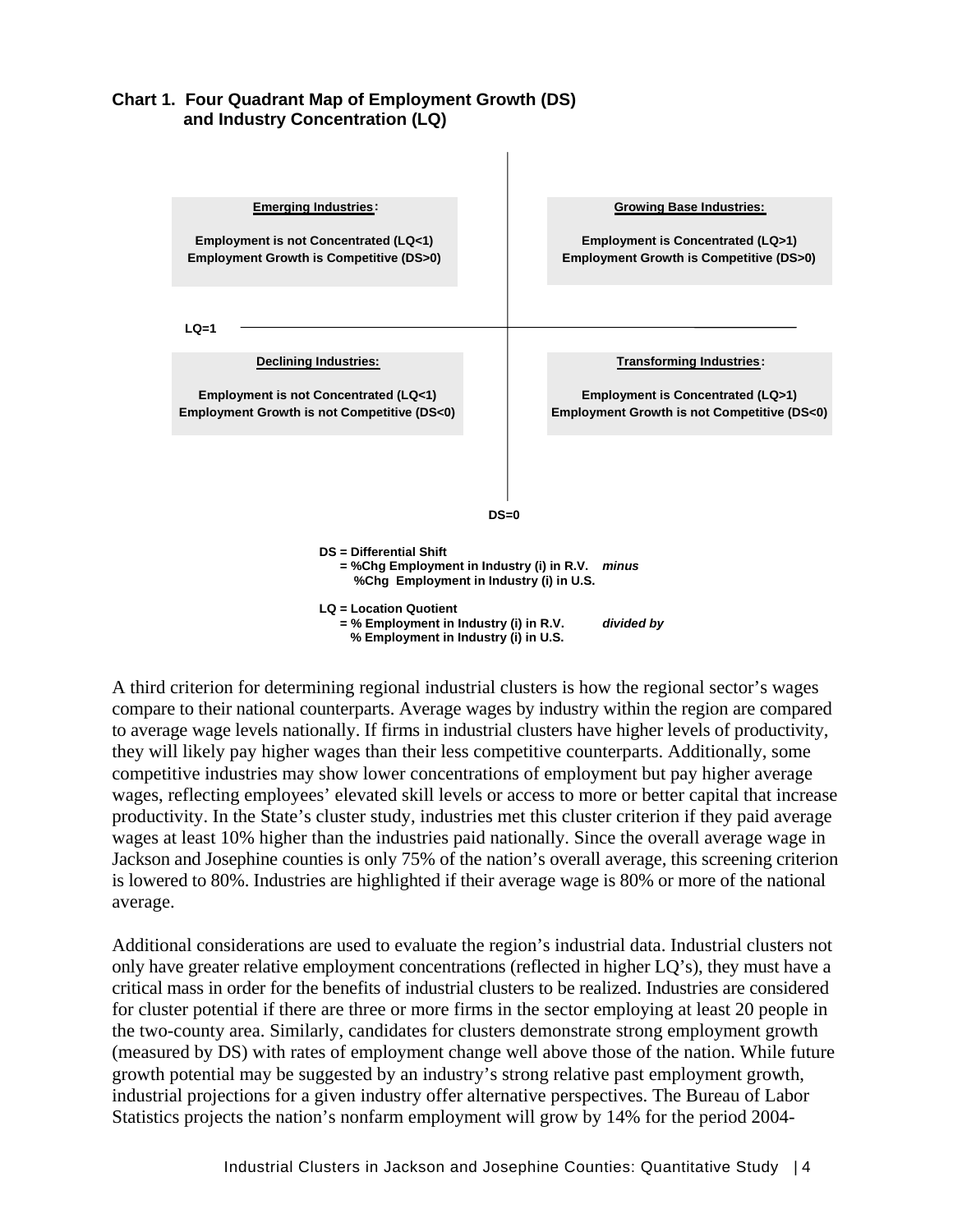$2014$ , while the Oregon Employment Department points to a 15% increase statewide and a 19.5% increase in overall employment in Jackson and Josephine counties. Strong future growth is noted for industries whose employment is projected to increase by 20% or more over the same decade.<sup>ii</sup>

Assisting in the process of identifying potential industrial clusters in Jackson and Josephine counties, a team of Business and Economics professors lent their analytical expertise and used the following five indicators as screening criteria to identify clusters. Potential cluster industries that meet at least two of these criteria and industries that are expected to show marked increases in future employment are described in this report's main section that begins on page 8.

#### **Summary of Screening Criteria**

- **Industry Concentration:** Location Quotient (LQ) greater than .75 (1.25 in the Oregon cluster study).
- **Industry Competitiveness**: Differential Shift (DS) > 0 (DS>10% in the Oregon cluster study).
- **Average Wage:** 80% of U.S. level (110% in the Oregon cluster study).
- **Industry Size:** More than three firms and employment over 20.
- **Growth Potential:** Industrial projections for employment growth from 2004-2014 over 20%.

#### **Sources of Data**

As a measure of economic activity, the quantitative analysis relies on employment data from the Quarterly Census of Employment and Wages (QCEW, Oregon Employment Department, 2006), formerly referred to as ES-202 data. The School of Business acquired firm-level data from the Oregon Employment Department for Jackson and Josephine counties for 2001 and 2004, subject to confidentiality restrictions. The employment and wage data is reported by over 9,000 regional firms with employees in compliance with the State's unemployment insurance program. Firmlevel data is aggregated to various levels of industrial detail in order to compare cluster indicators to national industry data.

The QCEW employment data has several advantages for economic analysis. Because employers nationwide are required to submit their company's employment and payroll information, the QCEW data for the region is comparable to data at the national level. This consistency is vital to analysis of industrial clusters since the key criteria focus on measures of the region relative to the nation: specialization or concentration measured by location quotient; performance measured by differences in employment growth (differential shift) and future employment projections; and occupational mix (average wage levels). For this study, national QCEW data was accessed through the Bureau of Labor Statistics website (BLS, 2006). A second advantage of the QCEW data is its relative consistency over time so that differences in employment growth between the region and the nation can be measured. The data set also includes detailed industrial classifications based on the 2002 North American Industrial Classification System codes (NAICS, U.S. Census Bureau, 2003) which permit a more informed and refined evaluation of regional industries. Employers report quarterly employment levels and wages by workers' place of work. This requirement assures that the place-based employment data is consistent with the place-based analysis of economic activity needed for identifying industrial clusters. Lastly, while the QCEW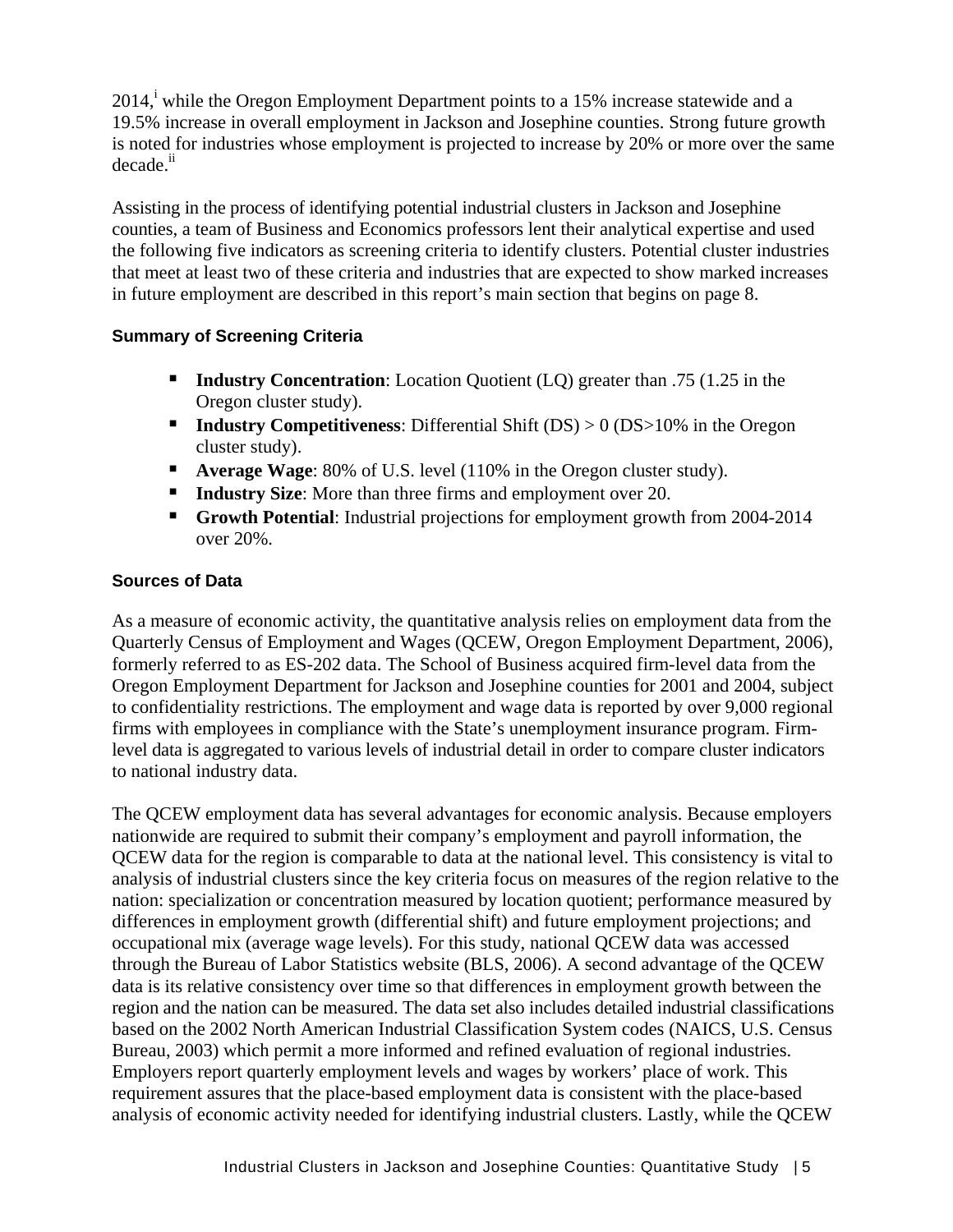data excludes some types of workers, such as self-employed workers (Oregon, 2004, p. 9), it nonetheless provides an excellent accounting of local economic activity, covering about 90% of regional employment.

Other sources of information about regional industries complement the confidential QCEW data. While the QCEW data reports employment levels for firms with employees, the U.S. Census Bureau's Non-Employer Statistics shows employment by industry for businesses without employees. For industries with many single-employee businesses in the Rogue Valley, such as those in the performing arts, non-employer data provides an important complement to the QCEW employer data. Additionally, specific industries and companies which are perceived to be part of potential regional clusters were noted by local business leaders and economic experts who were interviewed in the companion qualitative study on regional clusters (Schein, 2006). Many of these comments are included in the industry cluster analysis.

Throughout the report, specific Rogue Valley companies are mentioned to provide examples of cluster members or to highlight specific activities. Two sources provided company-specific information featured in this report. Southern Oregon Regional Economic Development, Inc. (SOREDI) lists company names, products, and employment levels for many of the region's major employers on its website (SOREDI, 2006). Additional firm-specific data was purchased from InfoUSA by the School of Business for current and future cluster-related research and programs. The InfoUSA data set features detailed industrial statistics classified by the Standard Industrial Classification (SIC) systems and NAICS, plus contact information for nearly 9,000 companies in Jackson and Josephine counties. Because this data set does not include employment levels, it is not used in the screening of industries to identify industrial clusters. However, because the data is publicly available for purchase, there are no confidentiality restrictions to limit the identification of specific companies. The findings section of this report lists examples of firms drawn from these other sources to provide a clearer understanding of the kinds of companies in the region's industrial clusters.

#### **Limitations of the Data**

There are several issues in the quantitative analysis of this sub-state cluster analysis that merit discussion. The industrial NAICS classification system provides many important benefits for economic analysis, but it also presents challenges. For one, firms are assigned to NAICS industrial categories in line with their major activity, though many firms produce multiple kinds of products or sell through a variety of channels. For example, some companies in the Rogue Valley region are involved primarily in food manufacturing, yet engage in retail and wholesale sales activities as well. For example, if more than half of a winery's employees are involved in wine producing activities, the company is assigned to a food manufacturing NAICS code despite the fact that it also has employees engaged in marketing and selling wine. Moreover, NAICS is a relatively new classification system. Oregon began reporting its employment data by NAICS in 2001. NAICS differs substantially from the former SIC system, to the point that the data between the two systems cannot be compared. Therefore, this analysis is constrained to compare the "oldest" NAICS data for 2001 with the most recent data for 2004.

A second potential issue stems from the study's reliance on employment data from the Quarterly Census of Employment and Wages (QCEW, Oregon Employment Department, 2006) to gauge economic activity and performance. Since the QCEW reports employment numbers and payroll data only for employees, earnings of company owners or sole proprietors are not included,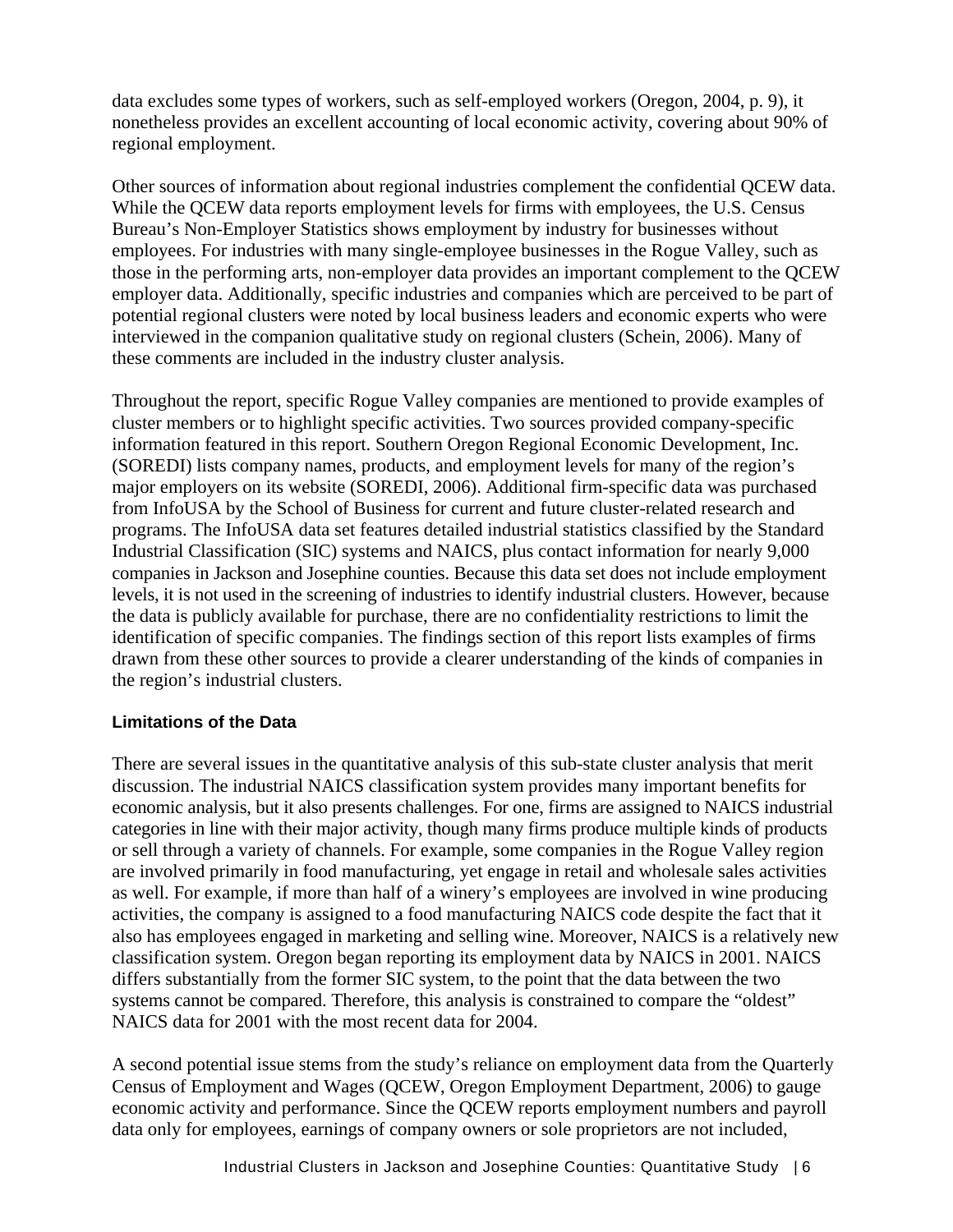rendering an incomplete picture of overall earnings within an industry. This could pose a major problem in comparing the region's cluster indicators of employment concentration and earnings to national figures: if the region has a significantly higher percentage of small businesses whose owners are not counted, the comparison data could be skewed. The U.S. Census Bureau reports employment and establishment counts by employment size of the establishment for the nation, states and counties in its *County Business Patterns* (definition provided in Table 1)*.* In 2004, the region's share of "small businesses," defined here as firms with fewer than 50 employees, is only slightly higher than the national share (96% regionally compared to 95% nationally), and its share of "smaller businesses" with under 10 employees is moderately higher than the nation (77% regionally versus 73% nationally). When the percentages of small business are evaluated by industry, the issue of omitting small business owners from the analysis further diminishes in importance. Not only are the percentages of small business by industry comparable at the regional and national levels, but the industries identified in this study have lower percentages of small businesses both regionally and nationally than the overall percentage of small businesses in the economy. Additionally, since *County Business Patterns* reports data by establishment, (a single place of business), rather than by enterprise, (one or more establishments under common ownership or control), this measure overstates the magnitude of small business where establishments are offices or branches of larger multi-establishment enterprises. Given these findings, it is unlikely that the comparative analysis of the regional and national economic data is affected in a major way by excluding business owners.

#### **Table 1. Small Business Measures**

|                                | % Establishments<br>with $<$ 10 Employees | % Establishments<br>with $<$ 50 Employees |  |  |
|--------------------------------|-------------------------------------------|-------------------------------------------|--|--|
| Jackson and Josephine Counties | 76.7%                                     | $96.4\%$                                  |  |  |
| Oregon                         | 75.1%                                     | $95.7\%$                                  |  |  |
| <b>United States</b>           | 73.4%                                     | $94.7\%$                                  |  |  |

Definition: An "establishment" is a single physical location at which business is conducted. It does not necessarily represent a single company or enterprise, and may serve as a branch location of a company that operates multiple establishments.

Source: U.S. Census Bureau, County Business Patterns, 2004

Analysis of a relatively small regional economy presents challenges related to its limited size and the limited depth and scope of economic activity. This analysis combines employment data for both Jackson and Josephine counties in order to have an adequate number of firms and employees to scrutinize across key industries. Combining employment data of both counties increases the sizes of industries and the likelihood of finding existing and potential clusters. This analysis also focuses on nearly 300 industries classified at the 4-digit NAICS level which balances the desirability of industrial detail with the need for an adequate number of firms and employment to constitute an industrial cluster. A more detailed 6-digit industrial classification renders a greater number of industries (Table 2), but many of those industries have few firms and low levels of employment.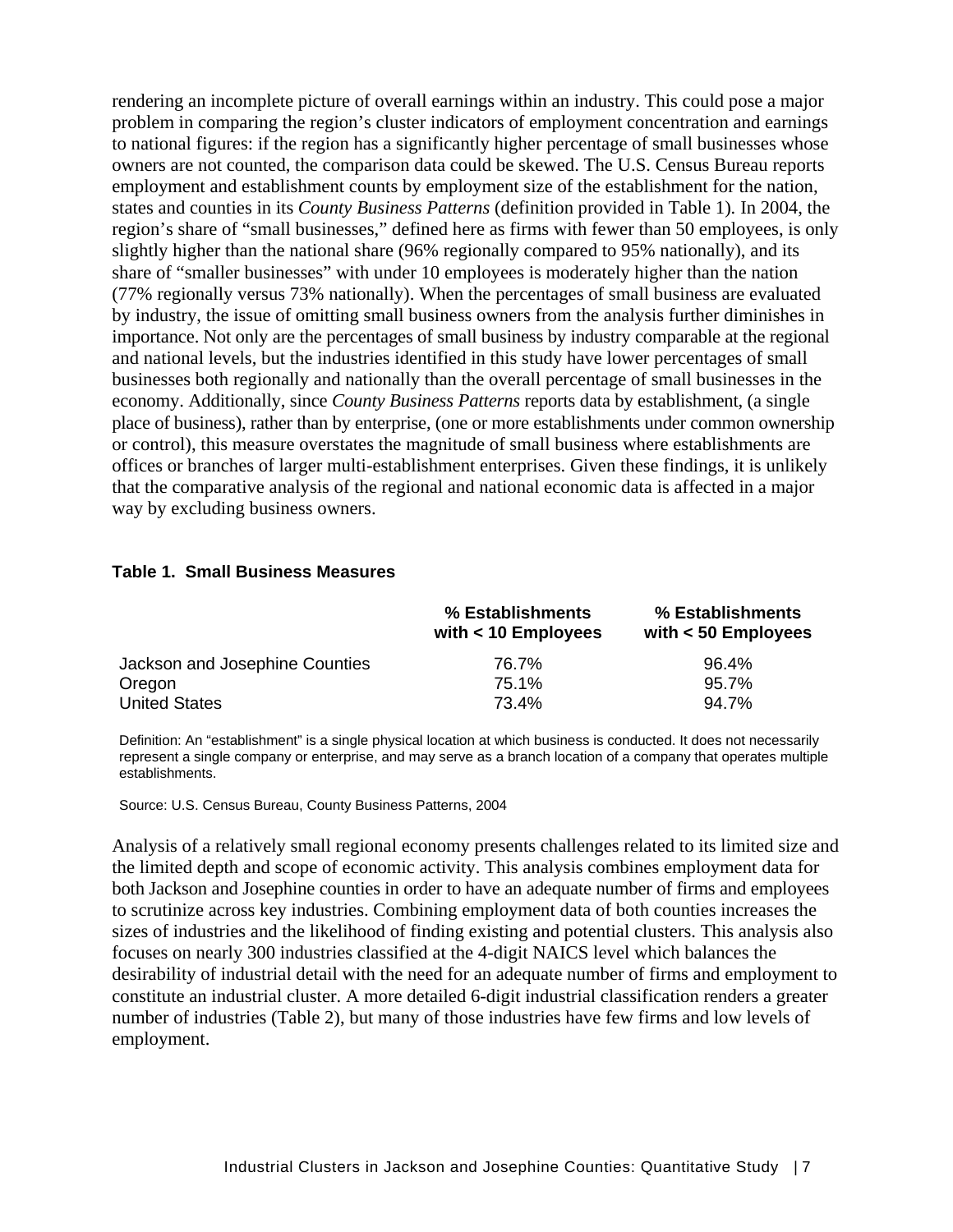| <b>NAICS</b><br>Level | <b>Count of</b><br><b>Industries</b> | <b>Count of Private</b><br><b>Industries</b> | % Private<br><b>Industries</b> |
|-----------------------|--------------------------------------|----------------------------------------------|--------------------------------|
| 2-Digit               | 48                                   | 25                                           | 52%                            |
| 3-Digit               | 122                                  | 82                                           | 67%                            |
| 4-Digit               | 299                                  | 249                                          | 83%                            |
| 5-Digit               | 573                                  | 519                                          | 91%                            |
| 6-Digit               | 736                                  | 679                                          | 92%                            |

#### **Table 2. Rogue Valley Industry Counts by NAICS Levels, QCEW Data, 2004**

Source: Oregon Employment Department, Custom Tabulation, 2006

Finally, discussion of specific industries is constrained by confidentiality agreements between SOU and the Oregon Department of Employment. Industries may not be identified if 80% of the industry's employment is related to a single firm, or if there are fewer than three firms in the sector. These limitations protect information about specific firms and their employees. Throughout this report, in cases where an industry's confidentiality would be compromised by the detailed level of aggregation, industry data will either be noted with a "D" (for "Disclosure") or be aggregated to the 3-digit NAICS level. However, where specific regional companies are described in this report, the information presented is based on other sources, such as the SOREDI website listing the region's major employers, the qualitative interviews conducted in conjunction with this analysis, or on the InfoUSA database.

#### **Key Points: Analysis of Employment Data**

- Quarterly Census of Employment and Wages (QCEW) is analyzed for 2001 and 2004.
- The geographic unit of analysis is the two-county region of Jackson and Josephine counties.
- Industries are evaluated at the 4-digit NAICS level.
- Indicators of competitiveness and specialization compare the region to the nation.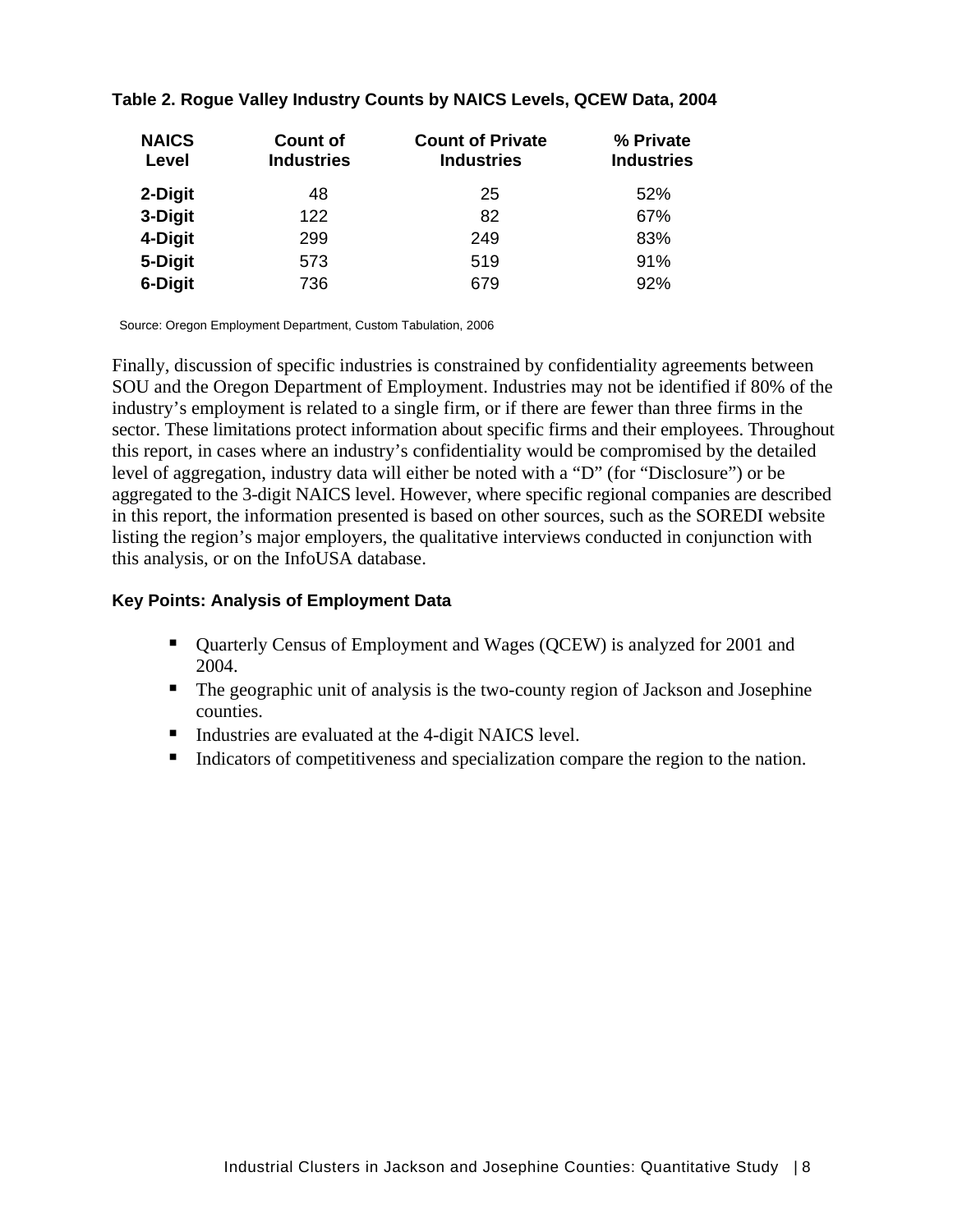## **Industrial Clusters of Jackson and Josephine Counties**

This quantitative analysis identifies eleven potential industrial clusters in Jackson and Josephine counties for industry groupings whose indicators show strong concentration (location quotient or LQ) and/or strong relative employment growth (differential shift or DS) with moderate concentrations (Table 3). Many of the industrial clusters identified through the quantitative analysis are well-known economic forces in the Rogue Valley's economy, such as Food Manufacturing, Logging, Wood Products Manufacturing, Elder/Health Care, and Tourism. But other industries, often with fewer companies and employees, meet one or more quantitative measures of clusters: Metals Manufacturing, Wholesalers, Trucking and Freight, Electronic Shopping, Offices of Company Headquarters (separate administrative establishments of companies or regional headquarters), and Creative Industries (including performing arts companies). Together the industries spotlighted by this analysis employ 39% of the regional labor force and pay widely varying levels of average wages, from \$13,640 for Tourism and Recreation industries to \$52,569 for the Headquarters industry. Most of the industries in these clusters sell all or part of their products or services to out-of-area markets, or sell to customers, such as visitors and the elderly, who have earned their income out of the area but consume the product or service in the region. Such industries are often called "export base" or "traded" industries. While this study did not limit its analysis to traded industries, most of the industries which met concentration or employment growth criteria were, in fact, traded industries.

#### **Table 3. Potential Industrial Clusters, Jackson and Josephine Counties**

- 1. Food and Beverage Production, Manufacturing and Sales
- 2. Logging and Support Activities for Forestry
- 3. Wood Products
- 4. Metals Manufacturing
- 5. Wholesalers
- 6. Electronic Shopping
- 7. Freight Transport
- 8. Headquarters
- 9. Elder/Health Care
- 10. Creative
- 11. Tourism and Recreation

The following presentation of each of the eleven potential industrial clusters highlights key points about the group's industries, including notable characteristics such as size of industry, wage levels, and industrial growth in the past and projections for the future. Each section presents a chart, or cluster map, of the concentration (LQ) and competitiveness (DS) indicators of the cluster's industries and a table of quantitative details of industries within the cluster (these indicators are also listed in a summary table using measures of strength based on the ranges in values listed below in Table 4.) Most clusters have particularly vital industries, either by their employment size, concentration, or employment growth. These are highlighted in the "Cluster Components" narrative. Examples of the kinds of connections between firms that could be expected in a cluster or special conditions that provide further evidence that the industries are members of a cluster are presented in "Cluster Conditions." The description of several potential clusters incorporates results from the School of Business Cluster Survey (Appendix H) in cases where the findings support evidence of clusters within given industries.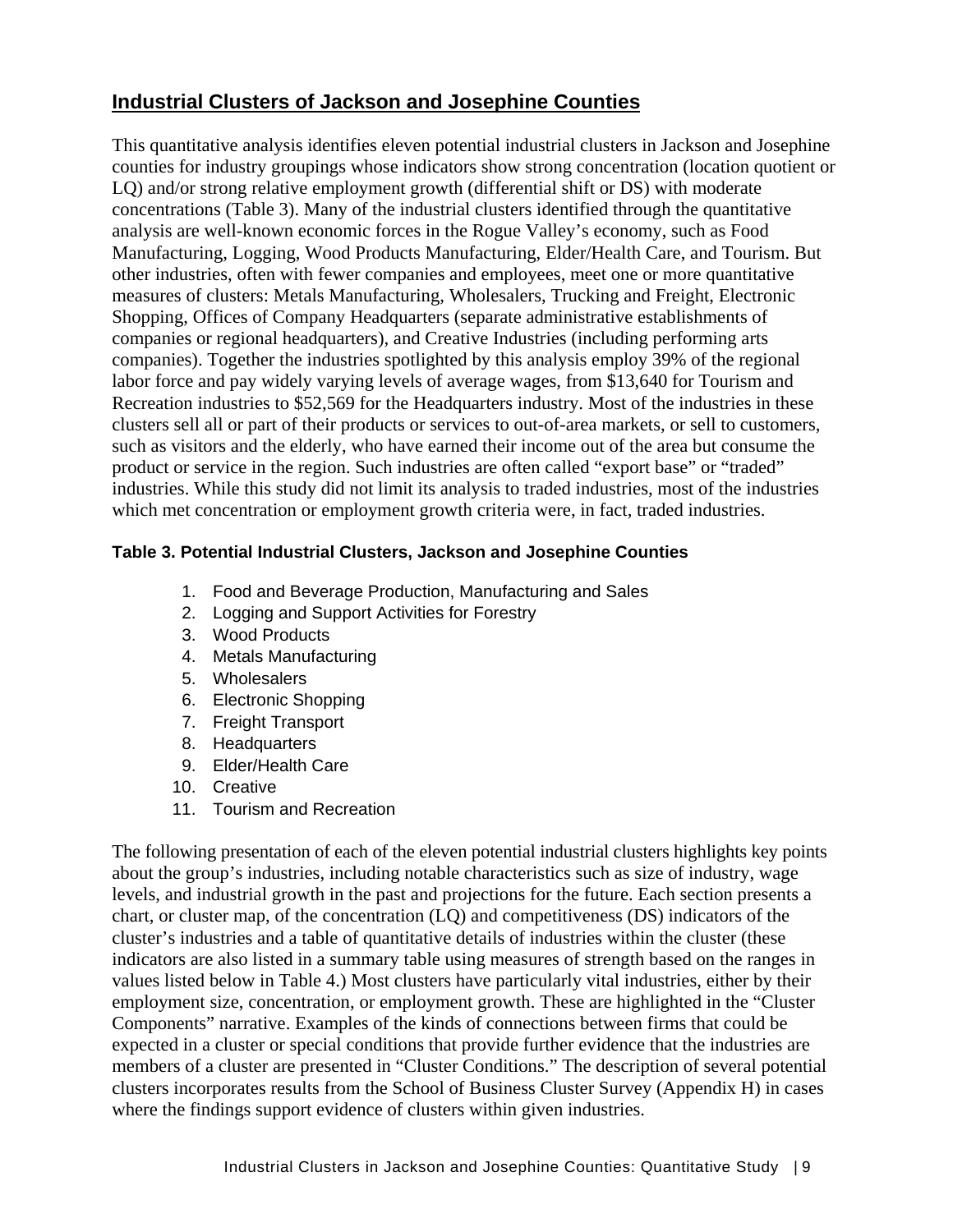It is important to note that not all industries at the more detailed 4-digit NAICS level are included in a given cluster because either there are few firms or employees in the sector, or because the industry's concentration is very low and/or its employment growth is lagging. For example, Industrial Machinery Manufacturing (NAICS 3332) is not listed in the Metals Manufacturing Cluster since it has 29 employees in five firms with an LQ=.3. Refer to Appendix C for employment and earnings data for all 4-digit industries in the two-county region, including each industry's strength of concentration and employment indices (LQ and DS, respectively) following the ranges outlined in Table 4.

| <b>Relative Employment Concentration</b> |                    | <b>Relative Employment Growth</b> |                    |  |  |
|------------------------------------------|--------------------|-----------------------------------|--------------------|--|--|
| LQ Range                                 | <b>LQ Strength</b> | <b>DS Range</b>                   | <b>DS Strength</b> |  |  |
| Less Than .25                            | LQ----             | Less than $-50\%$                 | <b>DS---</b>       |  |  |
| $.25 - .50$                              | $LQ$ ---           | $-20\% - 50\%$                    | <b>DS--</b>        |  |  |
| $.51 - .75$                              | LQ--               | $-20\% - -5\%$                    | DS-                |  |  |
| $.76 - 1.10$                             | LQ1                | $-4\% - 5\%$                      | DS <sub>0</sub>    |  |  |
| $1.11 - 1.75$                            | $LQ+$              | $6\% - 10\%$                      | DS+                |  |  |
| $1.76 - 3.00$                            | $LQ++$             | $11\% - 25\%$                     | $DS++$             |  |  |
| Over 3.00                                | $LQ+++$            | $26\% - 50\%$                     | $DS+++$            |  |  |

#### **Table 4. Cluster Indicator Ranges and Quadrant Strength Values**

It is important to note that this quantitative analysis is a preliminary step in determining industrial clusters; its findings only point to industries that may be clusters. The process of identifying clusters is iterative. The preliminary results of the quantitative analysis can point to industries where qualitative research, such as interviews with companies or trade associations, might most efficiently be targeted. Further research can determine the extent to which companies within these industries benefit by co-locating in the Rogue Valley, or if they exhibit various hallmark features of clusters, such as having buyer-supplier relationships, a shared labor pool, specialized knowledge, cooperative or collaborative activities, similar markets or shared technology.

In summary, the objective of this analysis of the regional economy is to identify existing and emerging industrial clusters in Jackson and Josephine counties. The analysis depends on and is constrained by the NAICS classifications to determine concentrated, relatively fast-growing, and well-paying industries in the region. Because the goal is to uncover industrial clusters, unless they meet the screening criteria, the study does not focus on the region's major industrial sectors, such as Retail Trade (17% of employment according to the Oregon Employment Department, July 2005), nor industries whose projected employment is slated to grow quickly in absolute terms, such as Professional and Business Services  $(33%$  from 2004 to  $2014<sup>ii</sup>$ ). Summary and detailed tables of regional employment are provided in Appendix B and Appendix C, respectively.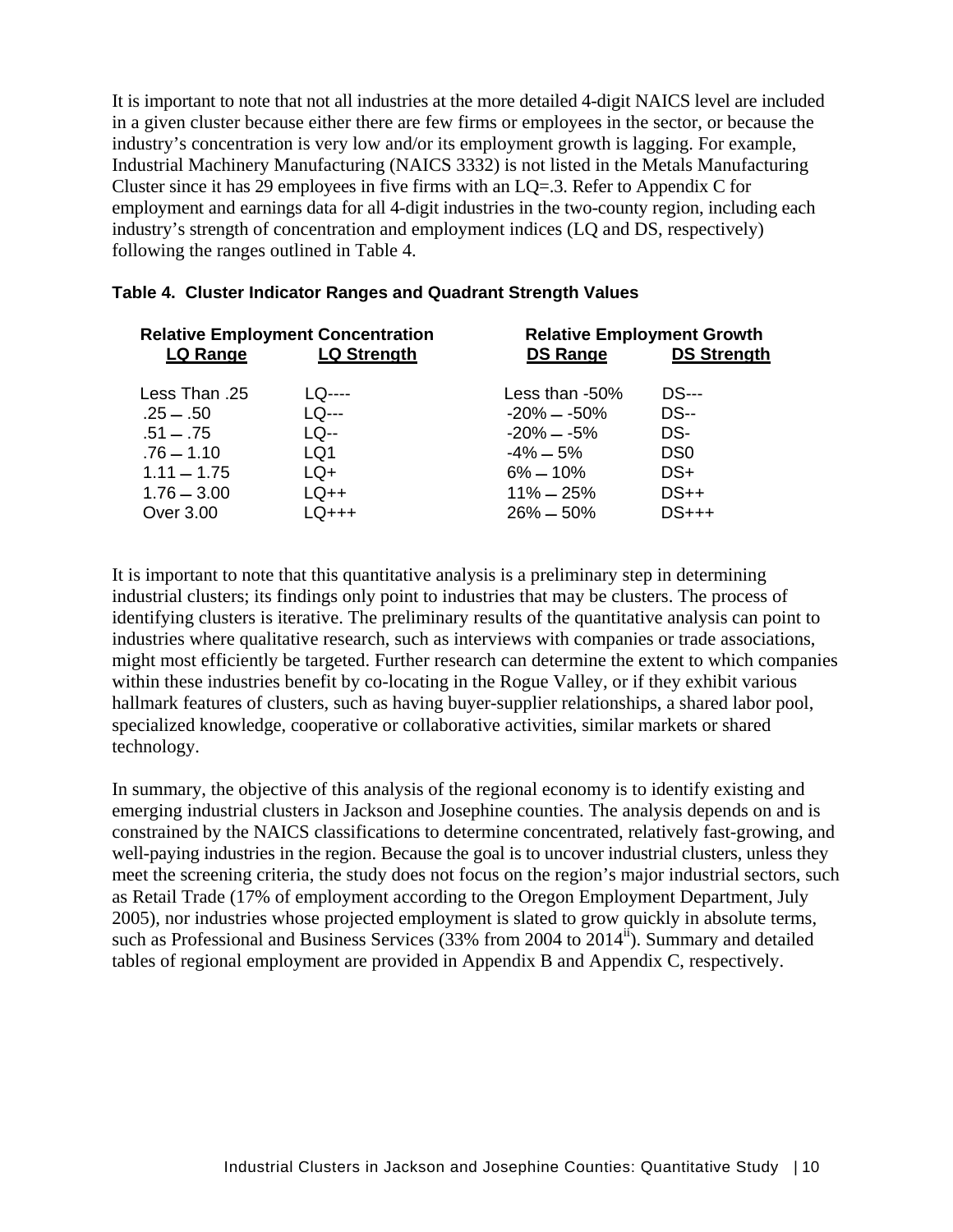## **Findings of the Analysis of Regional Industrial Clusters**



#### **Food and Beverage Production, Manufacturing and Sales Cluster**

 *\* Industry Employment, 2004* 

#### **Chart 2. Food and Beverage Production, Manufacturing and Sales Cluster**

- Industries in the Food Production, Manufacturing and Sales sector employ nearly 2,300 workers across 121 companies. The cluster includes food growers, such as fruit tree farmers; food and beverage manufacturers, such as vintners; grocery and beverage wholesalers; and specialty food retailers. Examples of companies in the cluster are Rising Sun Farms, Weisinger's of Ashland, and Harry and David Country Village.
- Most industries in this cluster fall into the "Growing Base" quadrant, having both high concentrations of employment and strong increases in employment compared to the nation.
- Employment grew more quickly regionally than nationally across most industries in this cluster.
- Average wage for the cluster, \$25,744, is 88% of the regional average wage of \$29,132 and 78% of wages across these industries nationwide.
- Employment in food manufacturing overall (NAICS 311) in Oregon is projected to lose more than 4% between 2004 and  $2014^{ii}$ , but expected to increase by over 4% nationally.<sup>i</sup>
- Retail sales, often through specialty food stores, are frequently part of business activity in this sector regionally, either through on site or Internet-based sales. In fact, several companies involved in food manufacturing are reported in the retail or wholesale industrial categories.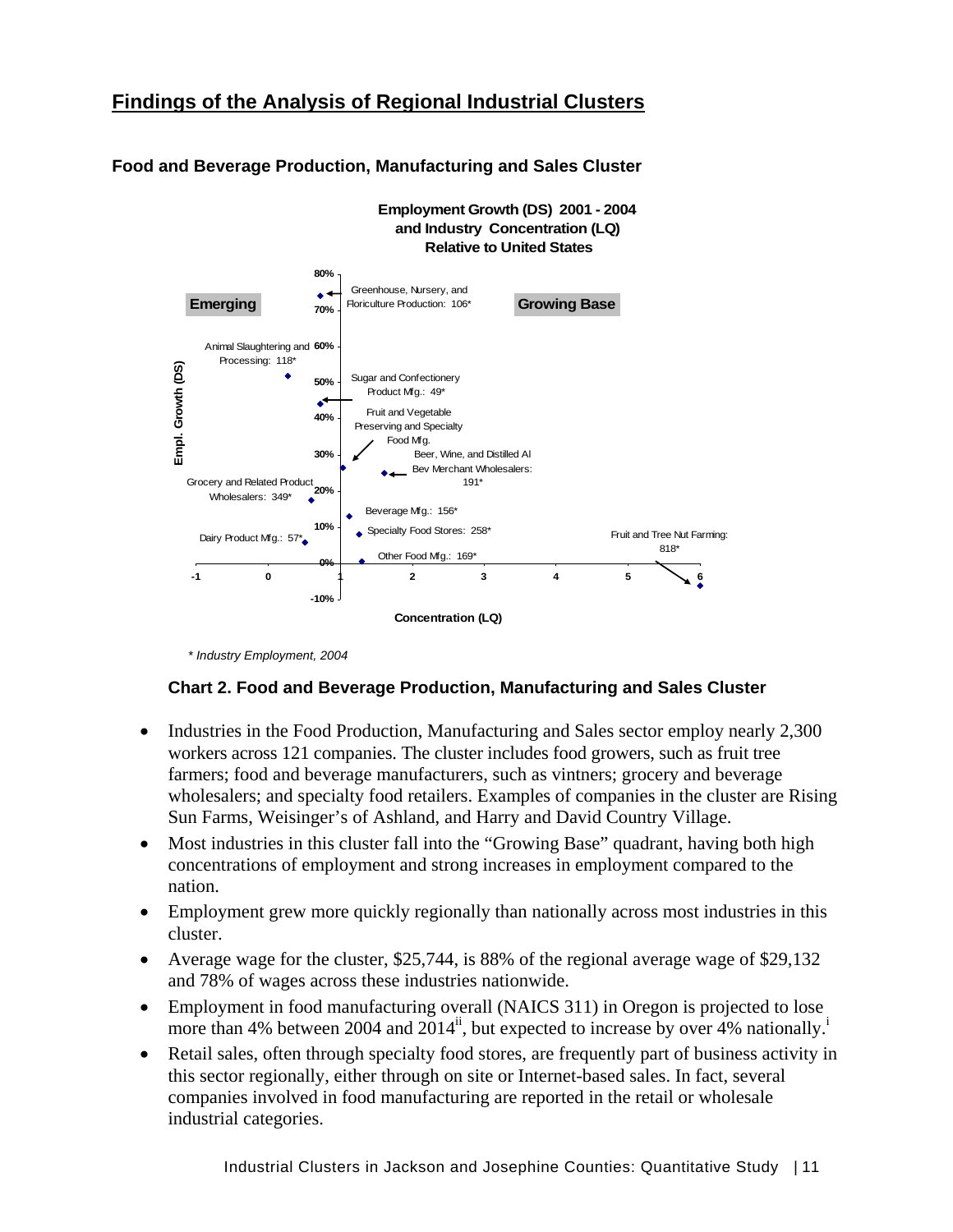#### **Cluster Components**

- Fruit and Tree Nut Farming is highly concentrated in the region  $(LO=6)$ , with more than 800 employees. While employment remained unchanged nationwide between 2001 and 2004, the industry lost nearly 6% of its employees in the Rogue Valley. Regionally, firms are also leaving this industry: the number of companies in the industry declined by 22% between 2001 and 2004.
- Some sectors, such as Sugar and Confectionary Manufacturing and Dairy Product Manufacturing, have few firms and employees, yet may benefit particularly from crossindustry collaboration in areas such as manufacturing, distribution, and marketing.

#### **Cluster Conditions**

- Industries share a similar labor pool.
- The region has locational advantages related to its fruit-growing activities.
- Industries are linked by distribution and sales networks.
- Industries may employ similar processing technologies and share a need for innovation.
- Regional companies collaborate. Many firms in this cluster work with members of the Tourism cluster in joint marketing programs, such as THRIVE, Taste of Ashland, and regional wine and farm tours, which feature culinary or "agri-tourism."
- State and regional programs market the cluster's culinary specialties and enhance opportunities for its growth both in developing new niche products and in reaching more customers.

#### **Findings from the School of Business Cluster Survey**

- Seven companies from this cluster responded to the survey.
- 57% of respondents in the cluster agreed with the statement, "My company draws from the same specialized labor pool as other businesses in the region."
- 57% said, "Formal or informal networks with regional *competitors*" were somewhat important to critically important to their company's success. The same percentage of respondents said, "Formal or informal networks with regional *suppliers*" were somewhat important to critically important to their company's success.
- 57% of respondents said they participated in formal or informal networks with other firms or organizations to improve business operations, aid innovation, reach new markets, or solve business problems.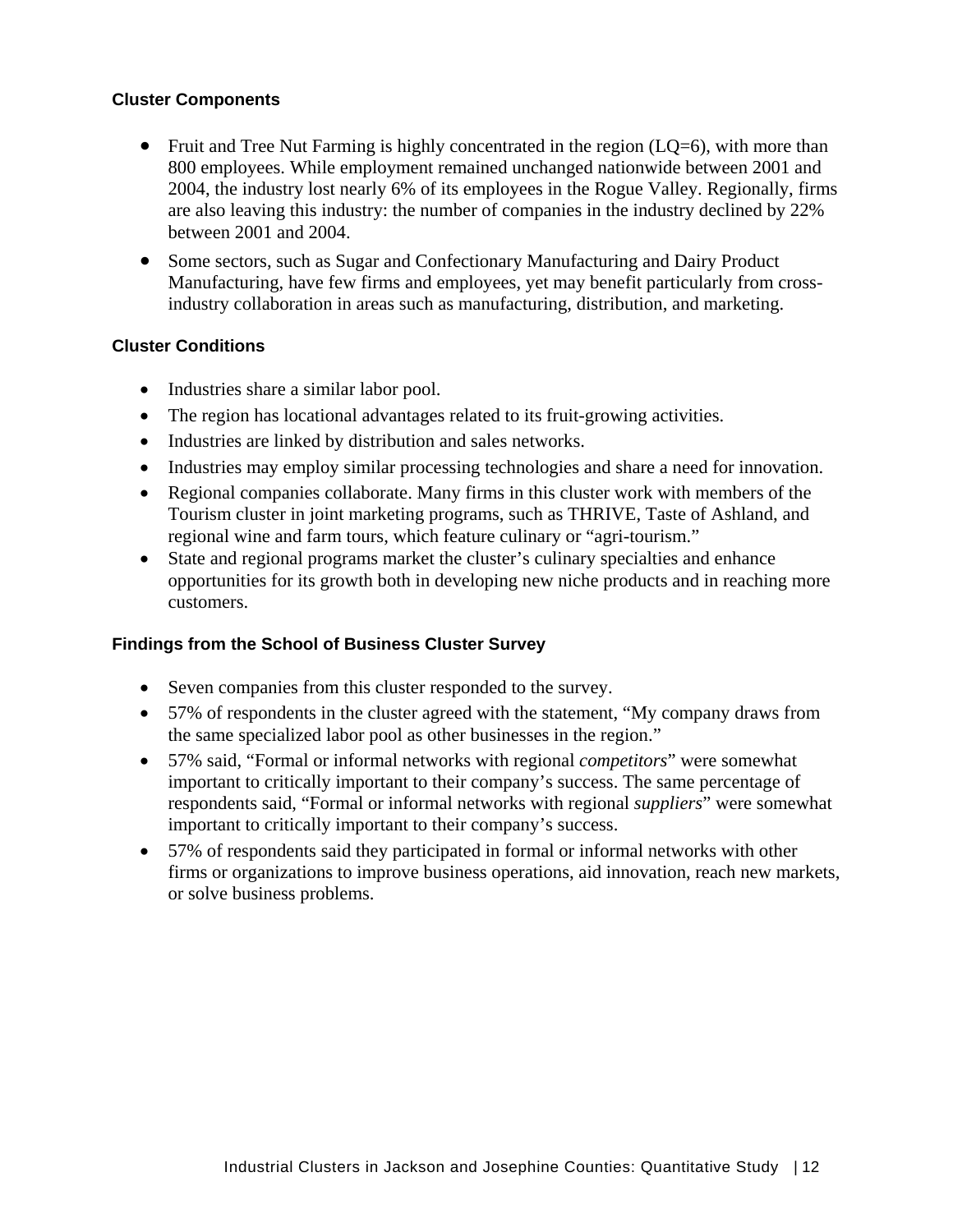#### **Table 5. Key Characteristics of the Food and Beverage Production, Manufacturing and Sales Cluster**

| <b>NAICS</b><br>Code | Food and Beverage Production,<br><b>Manufacturing and Sales Cluster</b><br>$(4-Digit)$ | <b>Cluster Map</b><br>Quadrant* | Quadrant<br>Strength** | <b>Employment</b> | <b>Firms</b> | Average<br>Wage |
|----------------------|----------------------------------------------------------------------------------------|---------------------------------|------------------------|-------------------|--------------|-----------------|
| 1113                 | <b>Fruit and Tree Nut Farming</b>                                                      | Transforming                    | $LQ_{++}$ DS-          | 818               | 14           | \$<br>17,582    |
| 1114                 | Greenhouse, Nursery, and Floriculture<br>Production                                    | Emerging                        | $LQ - DS+++$           | 107               | 9            | \$<br>19,718    |
| 3113                 | Sugar and Confectionery Product<br>Manufacturing                                       | Emerging                        | $LQ - DS+++$           | 50                | 3            | \$<br>11,615    |
| 3114                 | <b>Fruit and Vegetable Preserving and</b><br><b>Specialty Food Manufacturing</b>       | <b>D***</b>                     | <b>D***</b>            | <b>D***</b>       | <b>D***</b>  | <b>D***</b>     |
| 3115                 | Dairy Product Manufacturing                                                            | Emerging                        | $LQ - DS +$            | 58                | 3            | \$<br>32,272    |
| 3116                 | Animal Slaughtering and Processing                                                     | Emerging                        | LQ--- DS+++            | 118               | 8            | \$<br>19,711    |
| 3119                 | <b>Other Food Manufacturing</b>                                                        | Growing Base                    | $LQ + DSO$             | 170               | 9            | \$<br>33,361    |
| 3121                 | Beverage Manufacturing, including wine                                                 | <b>Growing Base</b>             | $LQ+DS++$              | 157               | 16           | \$<br>25,841    |
| 4452                 | <b>Specialty Food Stores</b>                                                           | Growing Base                    | $LQ+DS+$               | 259               | 24           | \$<br>21,285    |
| 4248                 | Beer, Wine, and Distilled Alcohol and<br>Beverage Merchant Wholesalers                 | Growing Base                    | $LQ+DS++$              | 192               | 4            | \$<br>35,092    |
| 4244                 | Grocery and Related Product Wholesalers                                                | Emerging                        | $LQ - DS++$            | 350               | 31           | \$<br>34,768    |
|                      | Total                                                                                  |                                 |                        | 2,434             | 123          | \$<br>25,744    |
|                      | Related Industry:                                                                      |                                 |                        |                   |              |                 |
| 4541                 | <b>Electronic Shopping and Mail-Order</b><br><b>Houses</b>                             | $D***$                          | <b>D</b> ***           | $D***$            | $D***$       | $D***$          |
|                      | <b>Examples of Companies</b>                                                           | Location                        |                        |                   |              |                 |
|                      | Weisinger's of Ashland, Inc.                                                           | Ashland                         |                        |                   |              |                 |
|                      | Harry and David Country Village                                                        | Medford                         |                        |                   |              |                 |
|                      | <b>Rising Sun Farms</b>                                                                | Phoenix                         |                        |                   |              |                 |
|                      | Herbs America                                                                          | Murphy                          |                        |                   |              |                 |

\* Refer to Chart 1 for detail on quadrant characteristics.

\*\* Refer to Table 4 for detail on indicator ranges.

\*\*\* Confidentiality restrictions do not permit disclosure of industry data.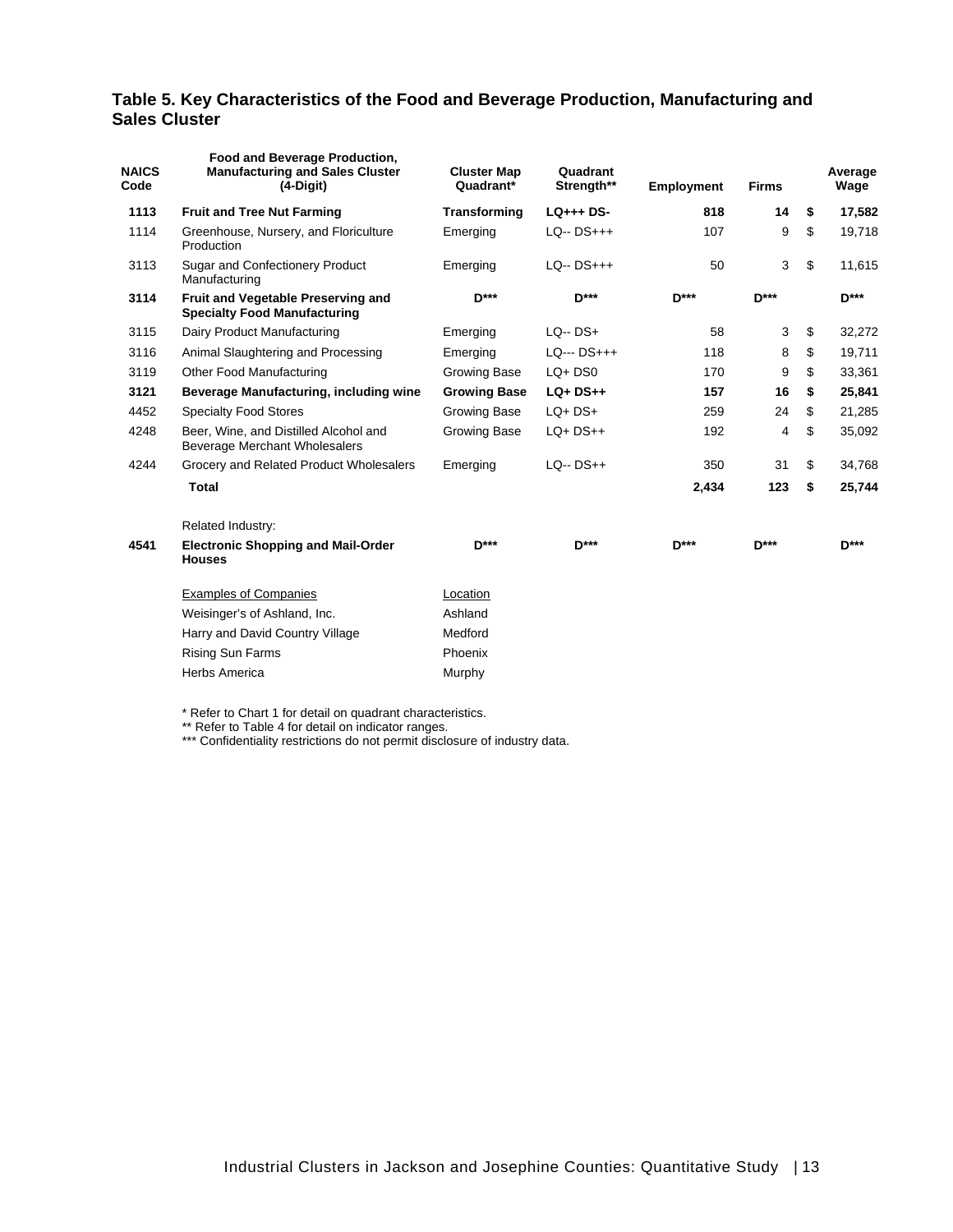



**Chart 3. Logging and Support Activities for Forestry Cluster**

- The Logging industry is made up of companies primarily engaged in cutting timber, transporting timber or producing wood chips in the field. Gyppo, Inc. of Grants Pass is an example of a regional company.
- Firms in the Support Activities for Forestry Industry, such as Grayback Forestry, are primarily engaged in activities related to timber production, wood technology, forestry economics and marketing, and forest management and protection. Activities of the sector include estimating timber, firefighting, pest control, and consulting on wood attributes and reforestation.
- Reflecting the region's rich timber resource base, these are two of its most concentrated industries, with employment concentrations more than 20 and 80 times the national levels for Logging and Support Activities for Forestry, respectively.
- Nearly 2,000 employees across 117 firms are evenly divided between the two sectors.
- U.S. Census Bureau Non-Employer data reports that 127 businesses without employees were involved in Support Activities for Forestry in Jackson County in 2001 (Census, 2001). The County had more than six times the share of non-employer businesses in this sector than the nation had in 2001.
- The average wage is relatively high for the regional Logging industry, 45% higher than the industry's pay nationally, but the average wage is very low for Support Activities for Forestry (63% of wages in the sector nationally).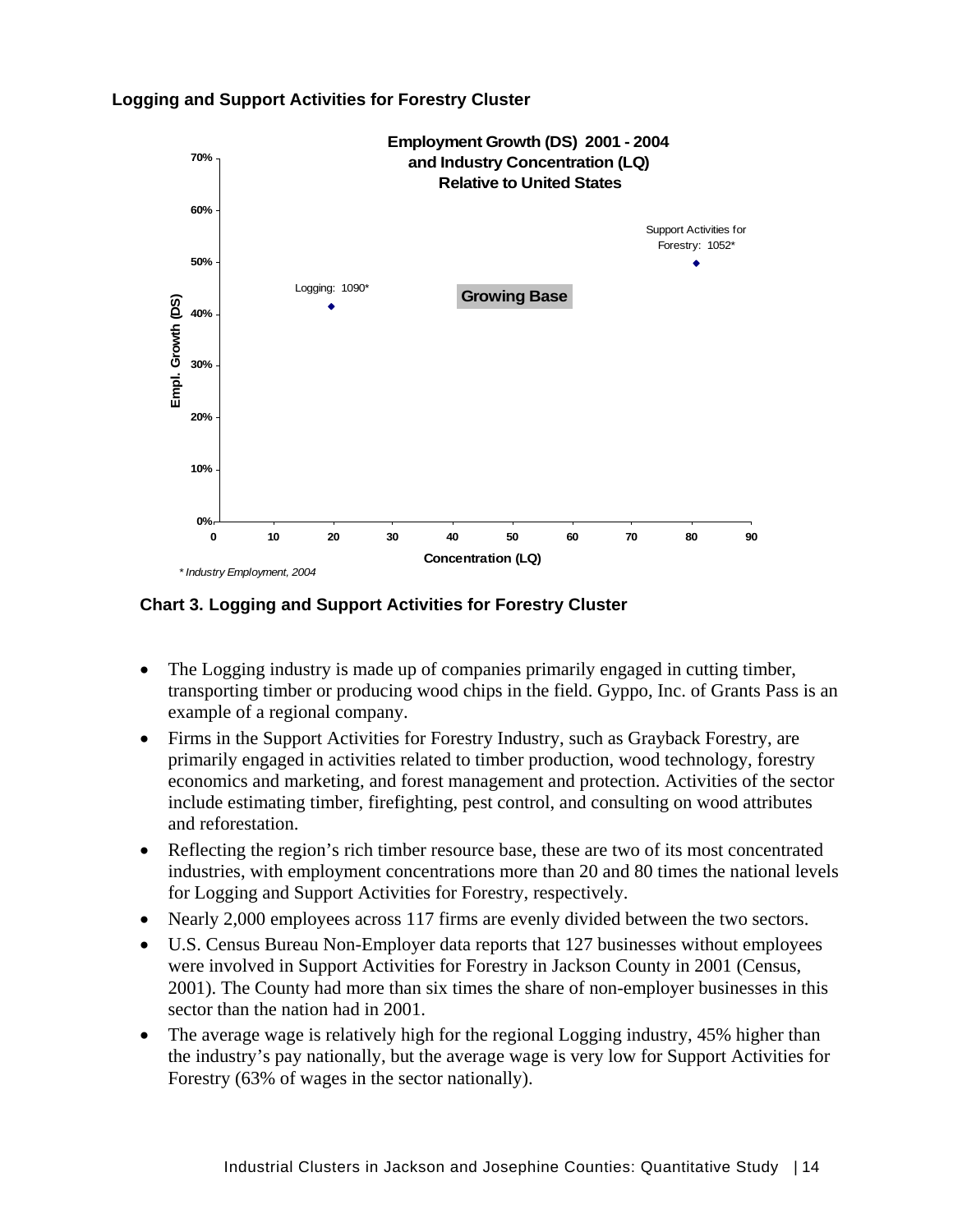- Employment grew strongly in this cluster, outpacing the national rate by 35% and 45% for Logging and Support Activities, respectively. However, projections for 2004-2014 point to losses for the Logging industry, by 6% in Oregon<sup>11</sup> and by 10% nationwide.<sup>1</sup>
- Several local firms have developed new kinds of industries out of the region's traditional logging activities. Erickson Air-Crane and other helicopter services manufacture specialty cargo transportation as an outgrowth of regional know-how in logging. Regional firefighting and reforestation companies are based in the region, but serve western states.
- Innovation and capital investment in the processing and use of small diameter wood will help to sustain the industry.

#### **Cluster Conditions**

- Companies draw from a common labor pool.
- Regional companies have specialized knowledge developed through decades of logging and forest management.
- Access to rich timber resources gives the sector locational advantages, though access to federal timber stands has been limited over the past 20 years.
- The industry adapts to the same regulatory environment.
- Companies have developed new technologies, such as small diameter wood processing and harvesting methods, as a result of changes in the characteristics of the regional timber supply.
- The industry and region may benefit from collaboration with:
	- o Forestry research at universities both within and outside of Oregon.
	- o Environmental educational programs at SOU and RCC.
	- o Non-profit organizations focusing on sustainable forestry.
	- o Environmental organizations.

#### **Table 6. Key Characteristics of the Logging and Support Activities for Forestry Cluster**

| <b>NAICS</b><br>Code | <b>Logging and Support Activities for</b><br><b>Forestry Cluster</b><br>(4-Digit) | <b>Cluster Map</b><br>Quadrant* | Quadrant<br>Strength** | <b>Employment</b> | <b>Firms</b> | Average<br>Wage |
|----------------------|-----------------------------------------------------------------------------------|---------------------------------|------------------------|-------------------|--------------|-----------------|
| 1133                 | Logging                                                                           | Growing Base                    | $LO++$ $DS++$          | 1.090             | 66           | \$<br>44,050    |
| 1153                 | <b>Support Activities for Forestry</b>                                            | Growing Base                    | $LO++$ $DS++$          | 1,052             | 51           | \$<br>18,443    |
|                      | Total                                                                             |                                 |                        | 2,143             | 117          | \$<br>31,473    |
|                      | <b>Examples of Companies</b>                                                      | Location                        |                        |                   |              |                 |
|                      | Gyppo, Inc.                                                                       | <b>Grants Pass</b>              |                        |                   |              |                 |
|                      | Erickson Air-Crane Co.                                                            | <b>Central Point</b>            |                        |                   |              |                 |
|                      | <b>Gravback Forestry</b>                                                          | Merlin                          |                        |                   |              |                 |

\* Refer to Chart 1 for detail on quadrant characteristics.

\*\* Refer to Table 4 for detail on indicator ranges.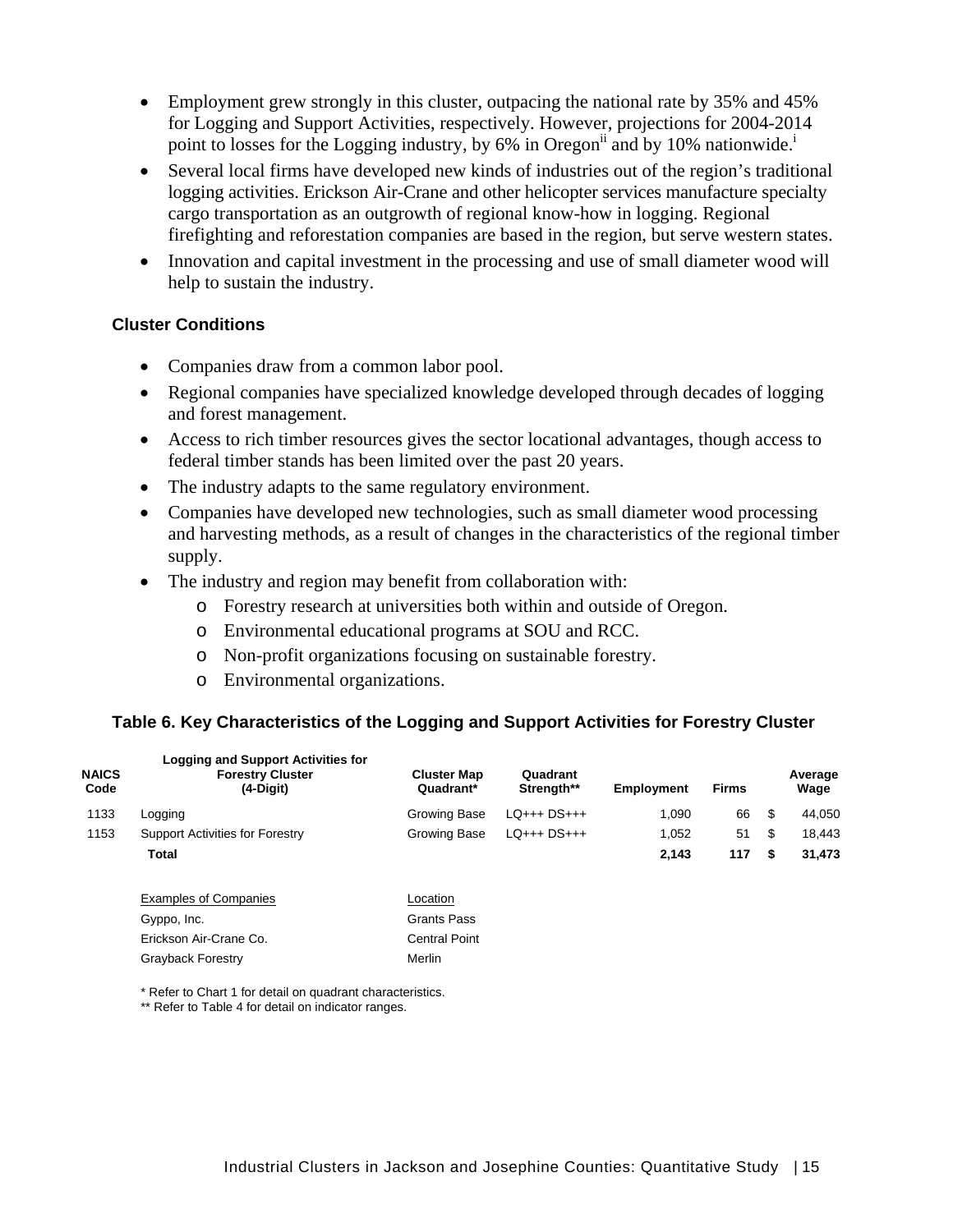

 *\* Industry Employment, 2004* 

#### **Chart 4. Wood Products Cluster**

- The Wood Products Cluster includes industries involved in primary wood processing, such as sawmills and plywood mills, as well as secondary wood processors who manufacture value-added products such as kitchen cabinetry, wood moldings, and windows.
- 127 companies in the Wood Products Cluster employ over 4,300 workers in Jackson and Josephine counties.
- Most industries in the Wood Products Cluster show high employment concentration indicators, in spite of contractions in the industry over the past 20 years.
- Employment declines are evident for the primary wood products group (sawmills and plywood mills), but job opportunities have expanded in the region's secondary wood products industries.
- The outlook for sustaining employment in the Wood Products Manufacturing industry (NAICS 321) is guarded. Nationally, employment in the industry is expected to increase by 7%, but some sectors are predicted to contract, such as Sawmills and Wood Preservation  $(NAICS 3211)$  which is expected to shrink by  $18\%$ .<sup>i</sup> However, employment within the sector is projected to decline moderately in Oregon and the Rogue Valley region, falling by nearly 5% statewide and by 3% regionally.<sup>ii</sup>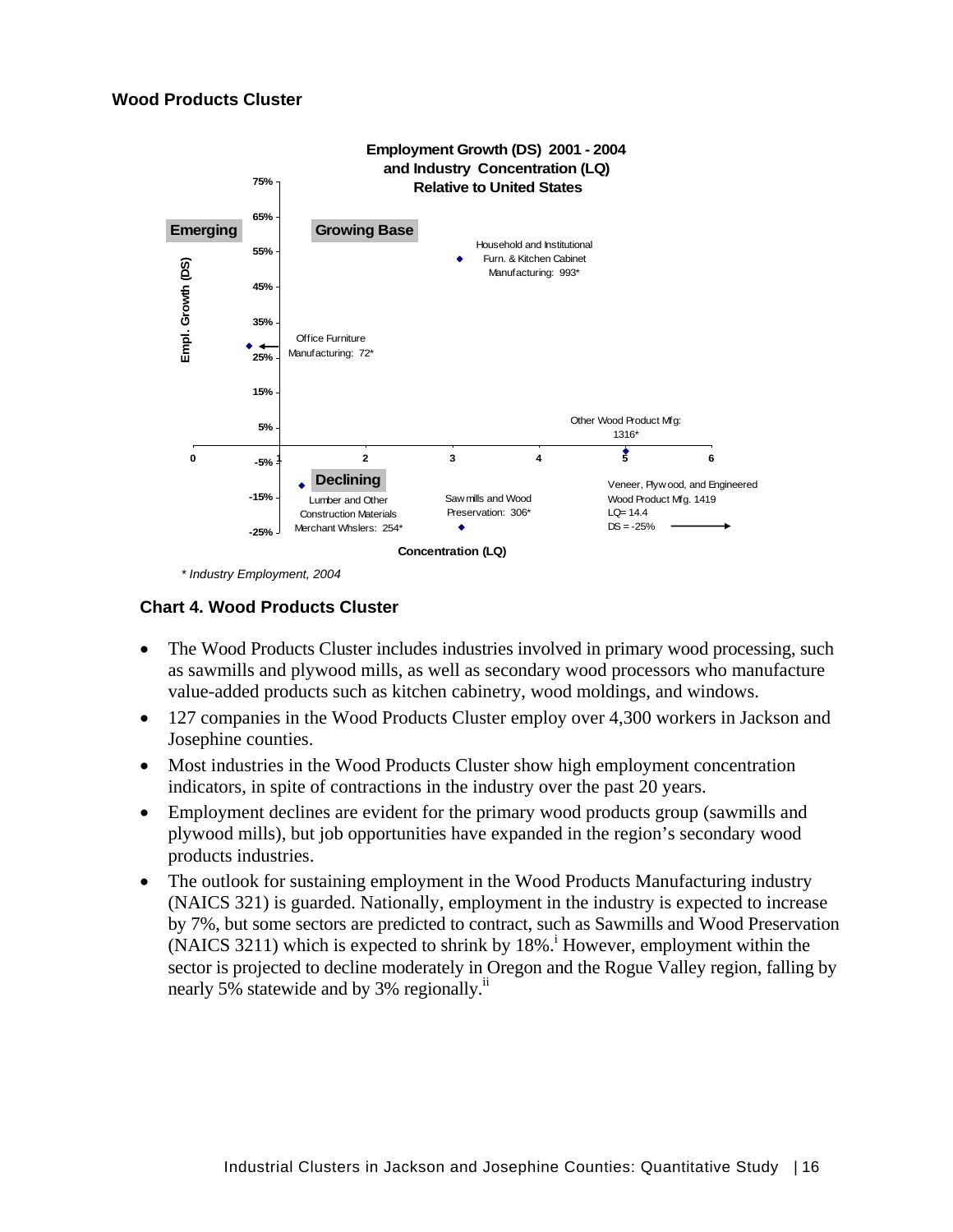#### **Cluster Components**

- Household and Institutional Furniture and Kitchen Cabinet Manufacturing (NAICS 3371) is the leading industry in this cluster, producing laminated wood kitchen cabinets, bathroom vanities, and countertops. Examples of companies in this sector are Master Brands Cabinets in Grants Pass and New Horizons Woodwork in Ashland.
	- o Companies in the industry show hallmarks of a cluster: they draw from a similar semi-skilled to skilled labor pool, they may share common manufacturing processes, and possibly similar distribution channels and end-users.
	- o The industry shows particularly strong cluster indicators for both employment concentration and employment growth.
	- o The industry is a major regional employer: 41 companies employ nearly 1,000 workers.
	- o The industry pays well: the average pay of \$31,568 is 4% above the industry's level nationally, and 8% above the regional average wage.
	- o In spite of recent employment growth of 48% from 2001 to 2004, nationally the industry's future is tentative. This weakness may prove challenging for the future of this sector regionally. The U.S. had an 8% decline in employment between 2001 and 2004, and projects a further 2% fall in jobs for the 2004-2014 period.<sup>i</sup>
- The Other Wood Products industry (NAICS 3219) includes a wide array of mainly secondary wood processing industries, such as Wood Window and Door Manufacturing and Prefabricated Wood Building Manufacturing. Examples of companies in this industry are Moulding Specialties in White City and Gazebo Works, Too in Central Point.
	- o The sector employs 1,316 workers in 28 firms.
	- $\circ$  The region has a very high concentration of employment in the industry (LQ=5), but shows weakness in terms of employment growth. Employment in the industry declined by 2% more in the Rogue Valley than it did nationally, to fall by 7% between 2001 and 2004. Nationally, the industry is expected to fare better with a 17% increase in employment between 2004 and 2014.
	- o The average wage for the Other Wood Products industry is 4% higher than the region's overall average wage and 96% of the average wage level for the industry nationally.
	- o Like Household and Institutional Furniture and Kitchen Cabinet Manufacturing, the firms in this sub-sector access a shared semi-skilled labor force and may share some common processes and industry-specific knowledge.
- The employment data for the region's secondary wood products industries, which manufacture a wide array of wood products such as kitchen cabinetry, wood moldings, and windows, likely understate activity in this sub-sector. Several large wood manufacturing companies, such as Boise Cascade Corporation, are involved in processing both primary and secondary wood products, yet are counted in primary wood products manufacturing industries such as Sawmills or Softwood Veneer and Plywood and Manufacturing.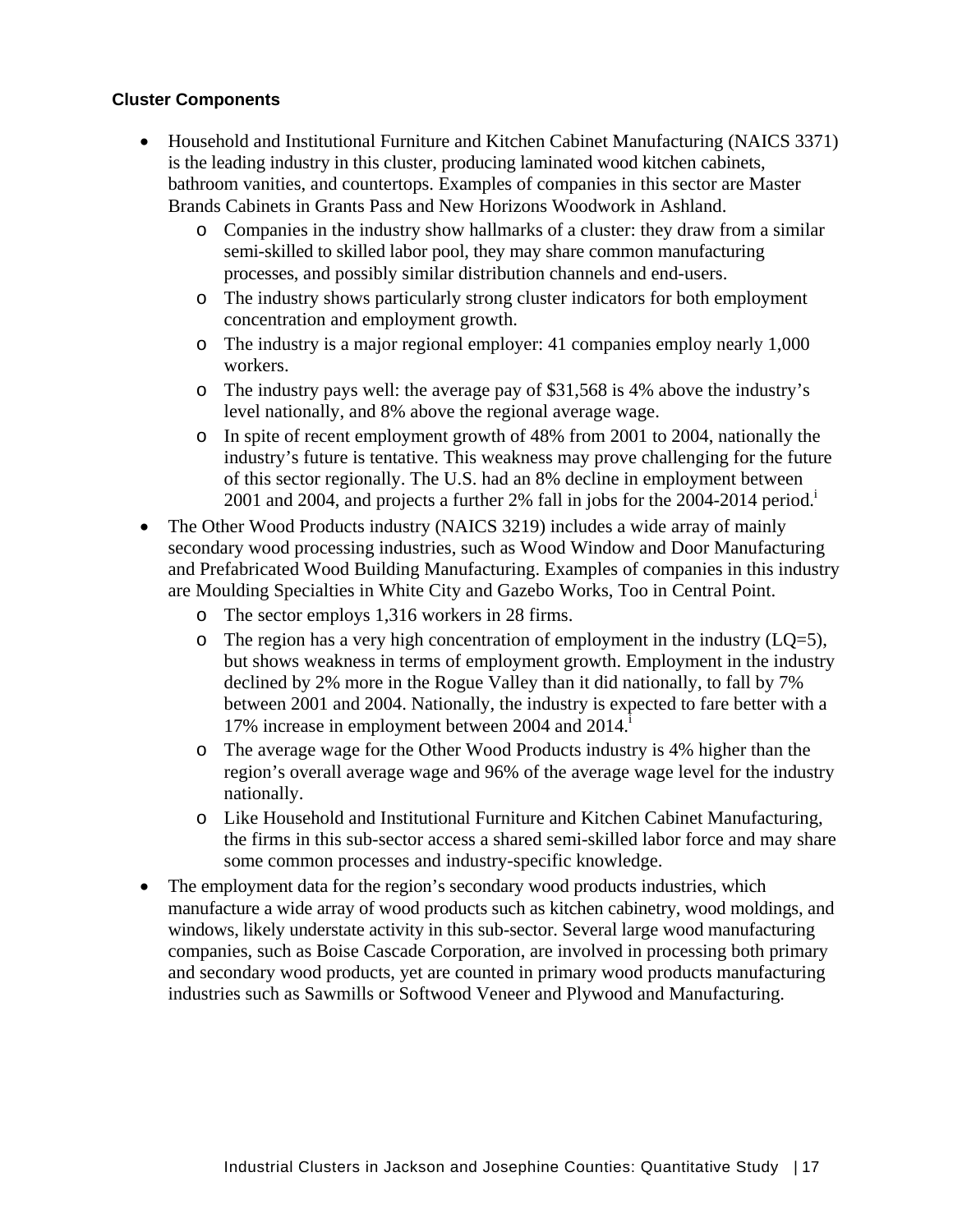#### **Cluster Conditions**

- Industries share similar technologies and processes.
- Industries benefit from close proximity to timber resources, giving the region locational advantages in wood processing.
- Industries share a common labor pool for unskilled and semi-skilled workers.
- Industries share wholesale and end-user markets.
- Companies participate in similar organizations and associations.
- The sector is enriched by the region's creative sector and artisan woodworkers.
- The industry may be further stimulated by regional building and population growth, with some growth in high-end building.

#### **Findings from the School of Business Cluster Survey**

- Seven companies responded to the survey.
- 57% agreed that, "My company draws from the same specialized labor pool as other businesses in the region."
- 71% indicated that, "Formal or informal networks with regional suppliers" were somewhat important to critically important to their company's success.

#### **Table 7. Key Characteristics of the Wood Products Cluster**

| <b>NAICS</b><br>Code | <b>Wood Products Cluster</b><br>$(4-Digit)$                               | <b>Cluster Map</b><br>Quadrant* | Quadrant<br>Strength**   | <b>Employment</b> | <b>Firms</b> |     | Average<br>Wage |
|----------------------|---------------------------------------------------------------------------|---------------------------------|--------------------------|-------------------|--------------|-----|-----------------|
| 3211                 | Sawmills and Wood Preservation                                            | Transforming                    | $LO++$ DS--              | 306               | 7            | \$  | 44,049          |
| 3212                 | Veneer, Plywood, and Engineered Wood<br>Product Mfg                       | Transforming                    | LQ+++ DS--               | 1,419             | 23           | \$  | 36,766          |
| 3219                 | <b>Other Wood Product Mfg</b>                                             | Transforming                    | <b>LQ+++ DS0</b>         | 1,316             | 28           | -\$ | 30,272          |
| 3371                 | Household and Institutional Furniture, &<br>Kitchen Cabinet Manufacturing | Growing<br><b>Base</b>          | $LQ_{+++}$<br>$DS_{+++}$ | 993               | 41           | \$  | 31,568          |
| 3372                 | Office Furniture (including Fixtures)<br>Manufacturing                    | Emerging                        | $LO - DS++$              | 72                | 6            | \$  | 29,879          |
| 4233                 | Lumber and Other Construction Materials<br><b>Merchant Wholesalers</b>    | Transforming                    | $LQ + DS$                | 255               | 22           | \$  | 39,182          |
|                      | Total                                                                     |                                 |                          | 4,361             | 127          | \$  | 34,160          |
|                      | <b>Examples of Companies</b>                                              | Location                        |                          |                   |              |     |                 |
|                      | <b>Master Brand Cabinets</b>                                              | Grants Pass                     |                          |                   |              |     |                 |
|                      | New Horizons Woodworks                                                    | Ashland                         |                          |                   |              |     |                 |
|                      | <b>Moulding Specialties</b>                                               | White City                      |                          |                   |              |     |                 |
|                      | Gazebo Works, Too                                                         | <b>Central Point</b>            |                          |                   |              |     |                 |

\* Refer to Chart 1 for detail on quadrant characteristics.

\*\* Refer to Table 4 for detail on indicator ranges.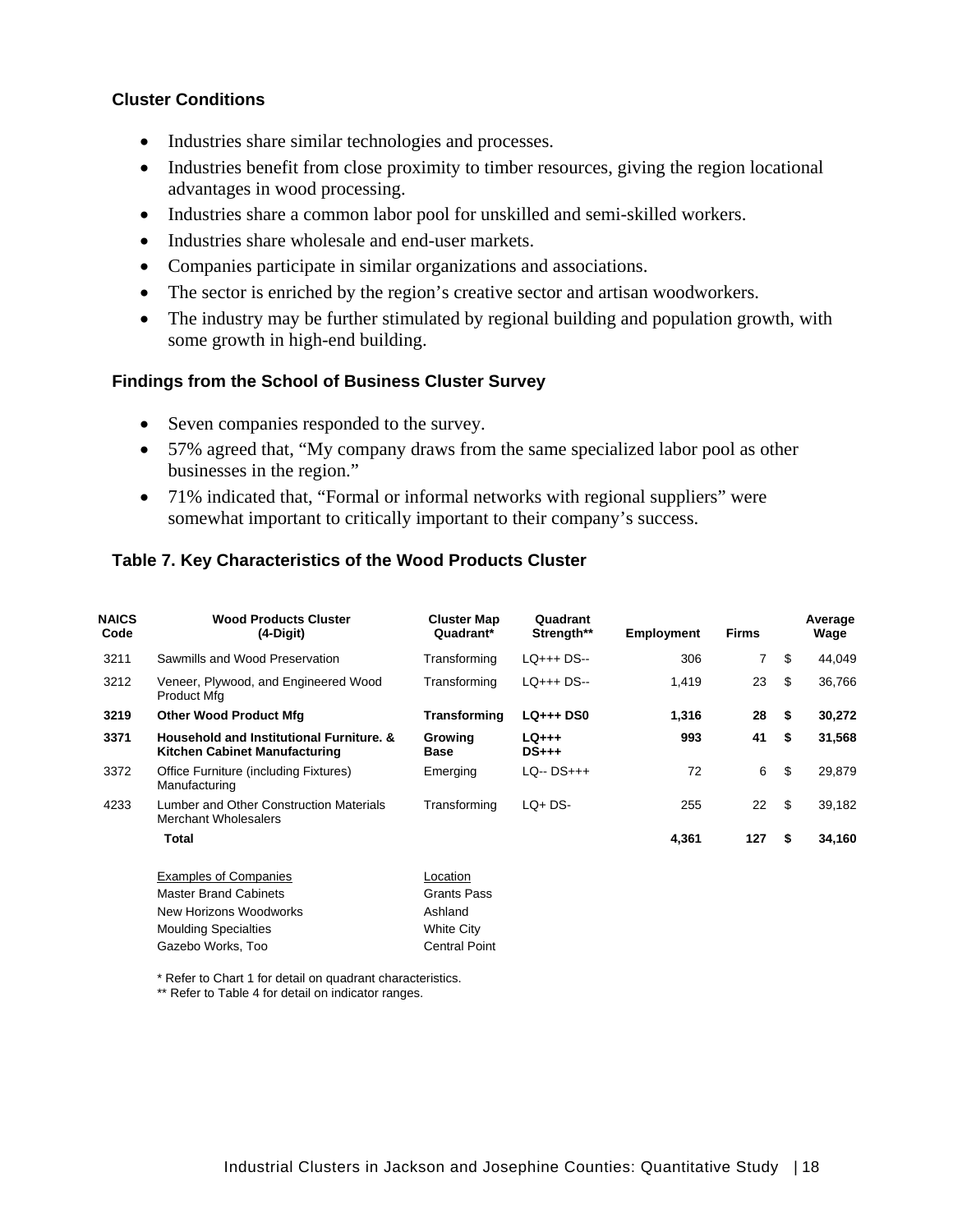#### **Metals Manufacturing Cluster**



*\* Industry Employment, 2004* 

#### **Chart 5. Metals Manufacturing Cluster**

- The Metals Manufacturing Cluster features a wide cross-section of industries producing fabricated metal products (NAICS 332), machinery (NAICS 333), and transportation equipment (NAICS 336). Sub-industries at the 4-digit NAICS level that make up the Metals Manufacturing Cluster are sectors which show strong employment concentrations and/or employment growth that exceeds the nation. Other sub-industries, such as Navigational, Measuring, Electromedical, and Control Instruments Manufacturing (NAICS 3345), are not included in the Metals Manufacturing cluster because they either report poor employment growth, very low employment concentrations, or have less than three member firms.
- With the exception of Ship and Boat Building (NAICS 3366), all concentration indicators (LQ's) of the cluster's sub-sectors are less than one, showing employment concentrations below the national share. However, since the metals manufacturing industry, particularly motor vehicle production, is highly concentrated in a few locations nationally, relatively low concentration indicators may still point to regional industries whose employment levels are sufficient to be considered concentrated for the purposes of identifying potential industrial clusters.
- Most of the 99 companies within this cluster are small, employing fewer than 25 people. Taken together, Rogue Valley companies in the Metals Manufacturing cluster employ a total of 908 workers.
- The cluster's average wage of \$35,549 exceeds the regional average wage of \$29,132 by 22%, but wage levels across specific industries are 63% to 90% below the national average wages.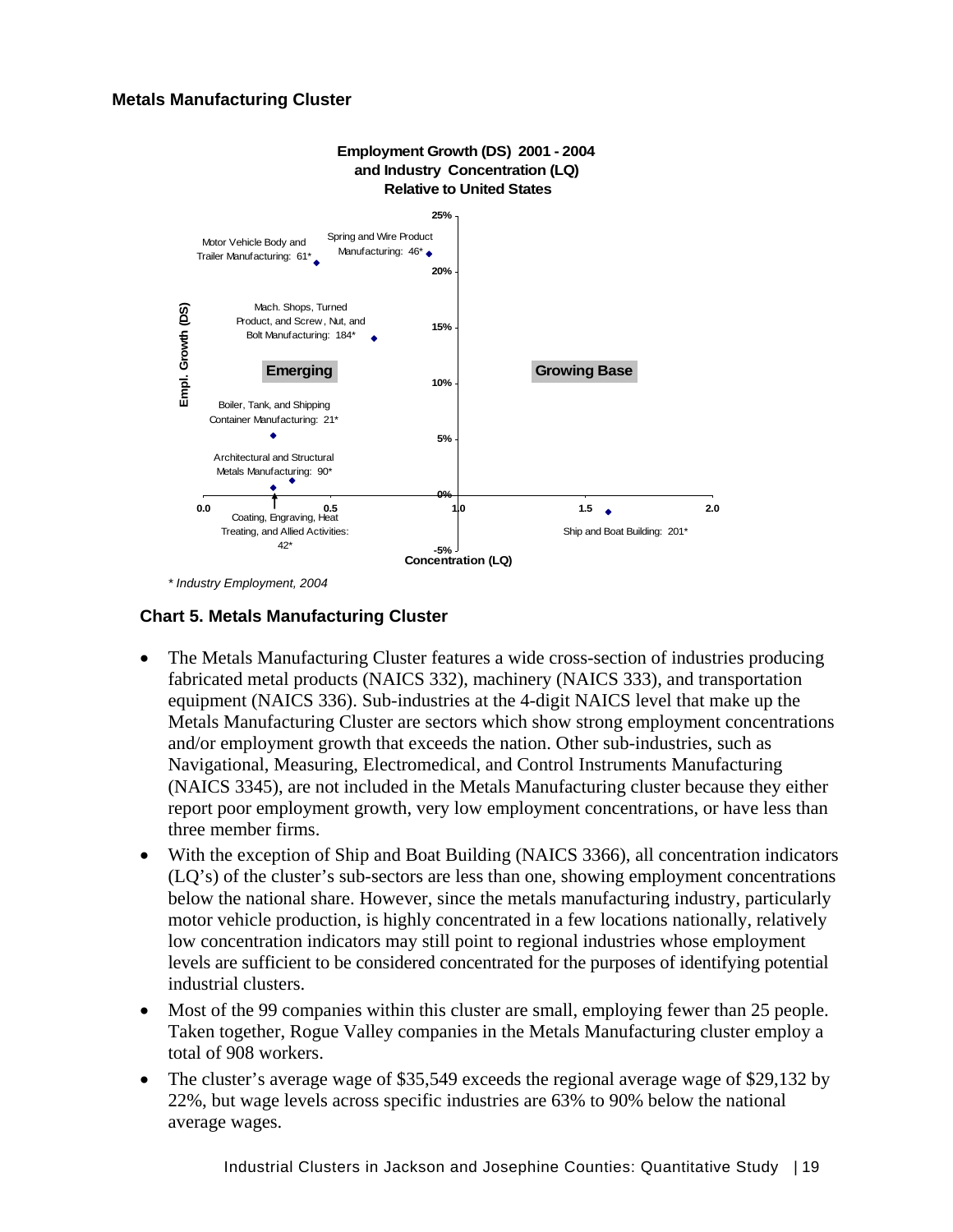• At the national level, employment projections for fabricated metal products machinery, and transportation equipment foresee contractions or sluggish growth. Over the ten years between 2004 and 2014, the Bureau of Labor Statistics predicts that employment in the Fabricated Metals industries will contract by 2%, that Machine Manufacturing will decrease by 13%, and that the Transportation Manufacturing sector will post a 5% increase in employment.<sup>i</sup> However, projections for Oregon's industries are notably brighter: employment in Fabricated Metals industries is slated to increase by more than 13%, for Machine Manufacturing by nearly 7%, and for Transportation Manufacturing by nearly  $14\%$ .

#### **Cluster Components**

- Machine Shops; Turned Products; and Screw, Nut, and Bolt Manufacturing (NAICS) 3327)
	- o This sector includes a wide variety of activities related to machining metal parts on a job or order basis, machining precision-turned products or manufacturing metal bolts, nuts, screws, rivets, and other industrial fasteners.
	- o Twenty-one companies employ 184 workers throughout the region.
	- o The industry's average wages of \$30,931 are slightly above the overall regional average wage of \$29,132 and 75% of the average pay level for the industry nationally.
	- o Compared to the nation, employment in the region showed strong gains in recent years. Between 2001 and 2004, the industry grew by over 8% at a time when the sector contracted by 5.5% nationally.
	- o National employment projections point to a moderate 4% increase in jobs for the  $2004 - 2014$  period.<sup>1</sup>
- Ship and Boat Building (NAICS 3366)
	- o Eleven regional companies that manufacture ships or boats for recreational or personal use employ more than 200 people and pay wages 20% higher than the overall regional wage.
	- o The regional industry shows signs of expansion as two new firms joined the industry between 2001 and 2004.
	- o Employment projections predict a strong 16% increase in employment nationwide.<sup>i</sup> In Oregon, employment in the larger Transportation Equipment Manufacturing sector (NAICS 336) is expected to rise by nearly 14%.<sup>ii</sup>
	- o Companies in this cluster share specialized knowledge of boat design for river and fishing uses.

#### **Cluster Conditions**

- Industries share a common labor pool for semi-skilled and skilled workers.
- Some industries, such as Ship and Boat Building, have similar distribution and marketing conditions.
- Companies belong to similar trade or professional associations.
- Subsets, or *sub-clusters*, of industries within the Metals Manufacturing cluster employ similar manufacturing processes.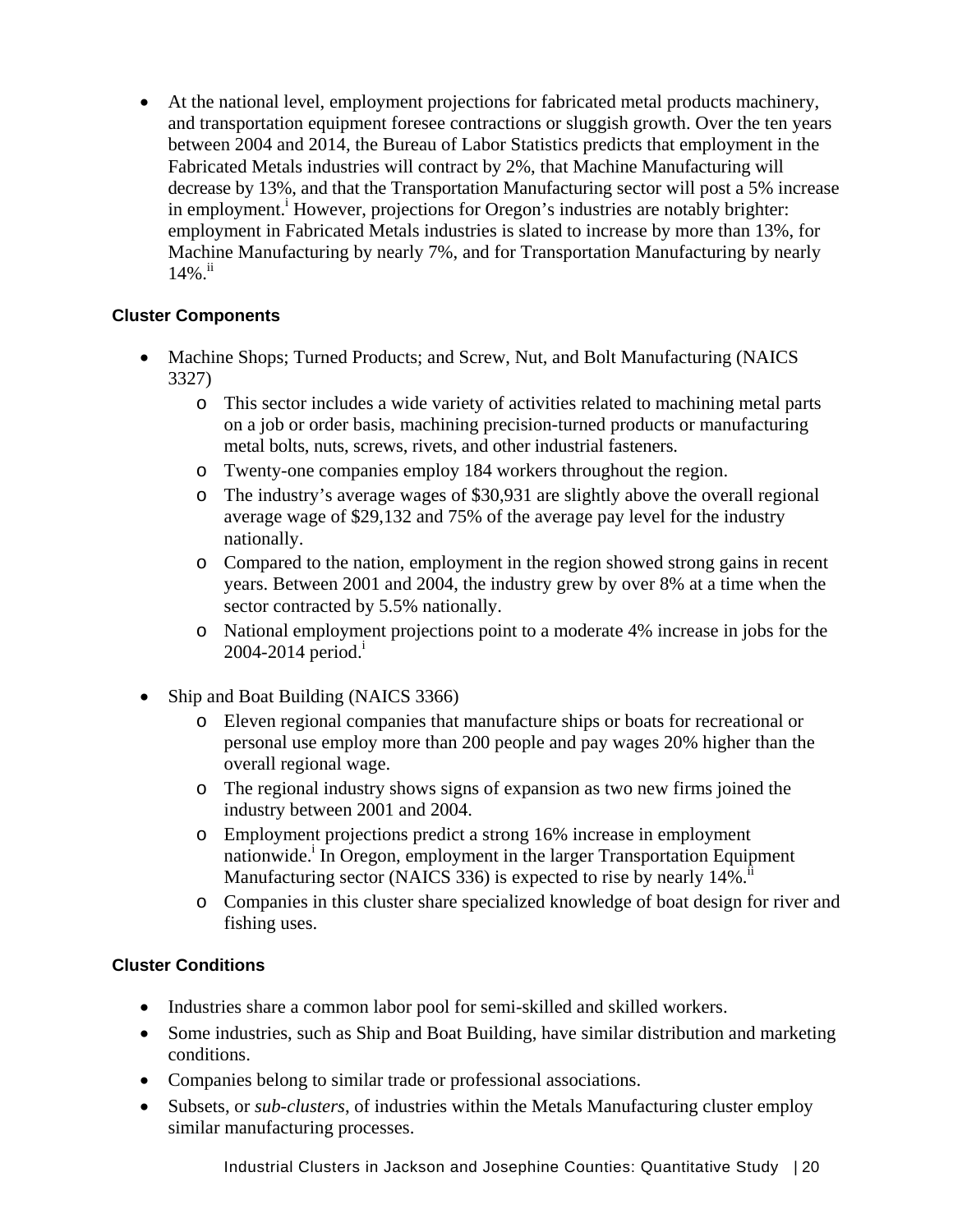- Industries may have comparable places in a buyer-supplier chain.
- Industries within sub-clusters benefit from similar kinds of technological innovations.

#### **Findings from the School of Business Cluster Survey**

- Four of the six cluster member respondents agreed with the statement: "My company" draws from the same specialized labor pool as other businesses in the region."
- Half said that, "Formal or informal networks with regional *competitors"* were somewhat important to critically important to their businesses success. Five out of six respondents said that, "Formal or informal networks with regional *suppliers"* were somewhat important to critically important to their businesses' success.
- Half of the respondents said, "Presence of industry and trade associations or consortia" was somewhat important to critically important to their businesses success. However, only two of the six companies reported that they participate in formal or informal networks of firms or organizations to improve business operations, aid innovation, reach new markets, or solve business problems.

#### **Table 8. Key Characteristics of the Metals Manufacturing Cluster**

| <b>NAICS</b><br>Code | <b>Metals Manufacturing Cluster</b><br>$(4-Digit)$                        | <b>Cluster Map</b><br>Quadrant* | Quadrant<br>Strength** | <b>Employment</b> | <b>Firms</b> | Average<br>Wage |
|----------------------|---------------------------------------------------------------------------|---------------------------------|------------------------|-------------------|--------------|-----------------|
|                      | A. Fabricated Metal                                                       |                                 |                        |                   |              |                 |
| 3323                 | Architectural and Structural Metals<br>Manufacturing                      | Emerging                        | <b>LQ--- DS0</b>       | 90                | 13           | \$<br>29,398    |
| 3324                 | Boiler, Tank, and Shipping Container<br>Manufacturing                     | D***                            | $D***$                 | $D***$            | $D***$       | \$<br>$D***$    |
| 3326                 | Spring and Wire Product Manufacturing                                     | D***                            | $D***$                 | $D***$            | $D***$       | \$<br>D***      |
| 3327                 | Machine Shops; Turned Products; and<br>Screw, Nut, and Bolt Manufacturing | Emerging                        | $LQ - DS++$            | 184               | 21           | \$<br>30,931    |
| 3328                 | Coating, Engraving, Heat Treating, and<br><b>Allied Activities</b>        | Emerging                        | <b>LQ--- DS0</b>       | 42                | 9            | \$<br>32,462    |
| 3329                 | Other Fabricated Metal Product<br>Manufacturing                           | Declining                       | $LO - DS -$            | 168               | 18           | \$<br>33,354    |
|                      | <b>Fabricated Metals Subtotal</b>                                         |                                 |                        | 551               | 66           | \$<br>31,678    |
|                      | <b>B. Machine Manufacturing</b>                                           |                                 |                        |                   |              |                 |
| 3335                 | Metalworking Machinery Manufacturing                                      | Declining                       | <b>LQ-- DS-</b>        | 94                | 9            | \$<br>35,514    |
| 3362                 | Motor Vehicle Body and Trailer<br>Manufacturing                           | Emerging                        | $LQ- DS++$             | 62                | 13           | \$<br>26,479    |
| 3366                 | Ship and Boat Building                                                    | Transforming                    | $LQ+DS0$               | 201               | 11           | \$<br>35,410    |
|                      | Machine Manufacturing Subtotal                                            |                                 |                        | 357               | 33           | \$<br>33,892    |
|                      | <b>Metals Manufacturing Total</b>                                         |                                 |                        | 908               | 99           | \$<br>32,549    |

\* Refer to Chart 1 for detail on quadrant characteristics.

\*\* Refer to Table 4 for detail on indicator ranges.

\*\*\* Confidentiality restrictions do not permit disclosure of industry data.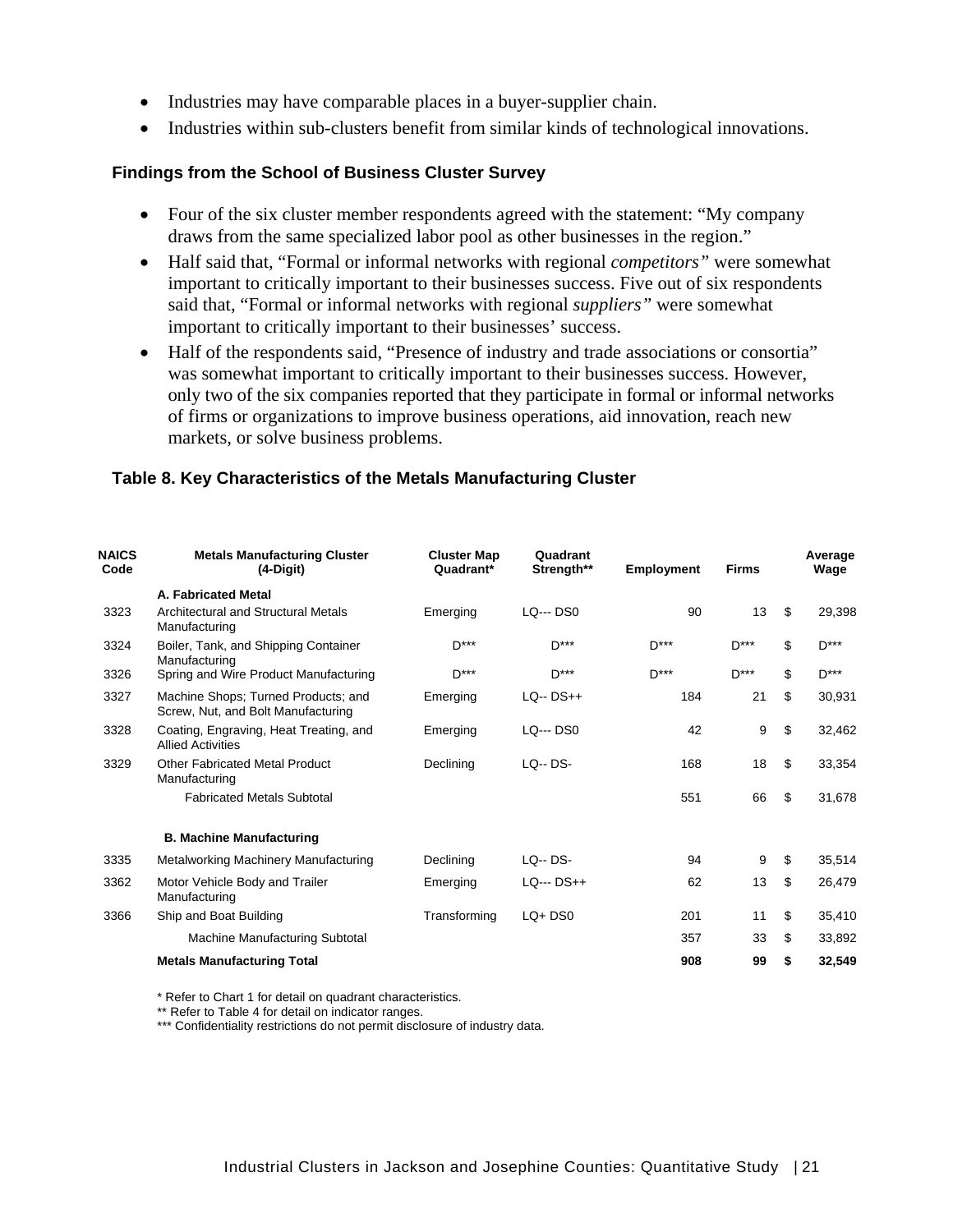#### **Wholesalers Cluster**



 *\* Industry Employment, 2004* 

#### **Chart 6. Wholesalers Cluster**

- Rather than an industry that produces goods or services, wholesalers serve an intermediate step in the distribution of merchandise or raw and intermediate materials and supplies used in production. The industry is as varied as the products it brokers, from coffee to heavy machinery. The group is considered an emerging cluster because of its strong employment growth numbers and its buyer-supplier linkages to regional agricultural and manufacturing sectors. Additionally, many firms across the various wholesale industries likely share similar technologies, processes, know-how, and markets. High employment growth coupled with industry concentration less than that of the nation place most of the Wholesale sub-industries in the "Emerging" quadrant.
- The industry's employment totals 2,841 workers in 350 firms. Average wages of \$35,064 for the sector are 20% above the regional average wage across all industries. In addition to posting strong job growth, most wholesale sub-sectors also experienced an increase in the number of firms in the industry between 2001 and 2004.
- Most wholesale subgroups grew substantially more than their national counterparts. Increased wholesale activity relates at least in part to population and business growth in the Rogue Valley where the population grew by 29% between 1990 and 2004.<sup>iii</sup> Further research may confirm, however, that some of the increased activity relates to trade in the region's goods-producing sectors, such as food manufacturing and secondary wood products.
- While most companies in this cluster sell business-to-business, many also serve end-user markets through direct or online sales.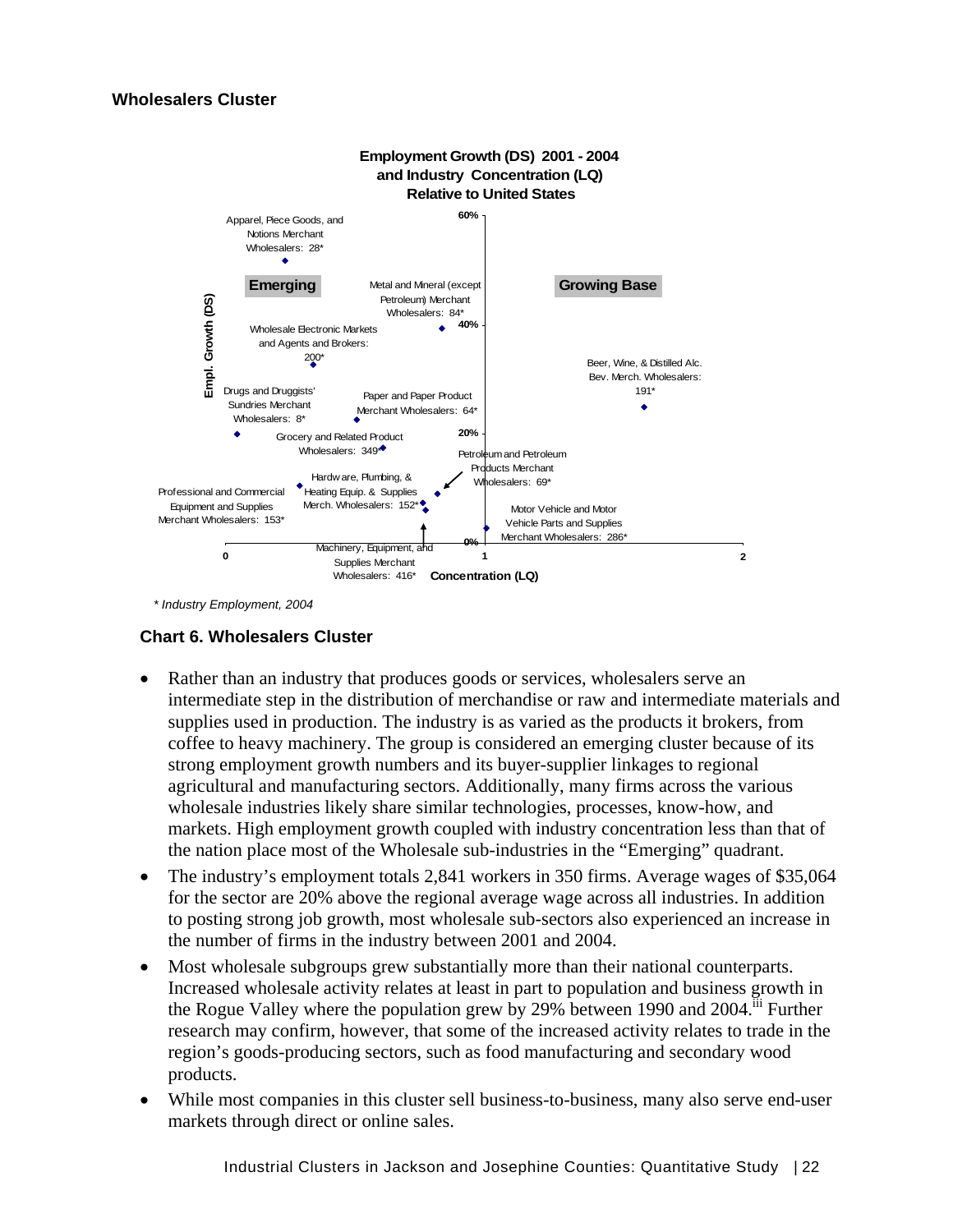• Supporting the likelihood of continued growth are the industry's moderate-to-strong employment projections. Between 2004-2014, employment in the Wholesale industry is projected to increase by 8% nationally and by 15% in Jackson and Josephine counties.<sup>ii</sup>

#### **Cluster Conditions**

- Industries throughout the cluster share expertise in buying and selling and/or in moving goods within the region and transferring goods into or out of the region.
- Industries may access a similar labor pool with similar specialized skills.
- Regional wholesalers work in similar markets, serving either regional consumers or outof-area buyers.
- Strong employment, population, and regional economic growth will likely push this sector into the "Growing Base" quadrant in the coming years.

#### **Findings from the School of Business Survey**

- Eighteen companies responded to the survey.
- 50% agreed with the statement, "Companies in my industry have specialized infrastructure needs (in areas such as transportation, communications, waste disposal, and utilities)."
- 66% agreed with the statement, "My company draws from the same specialized labor pool as other businesses in the region."
- 83% said, "Formal or informal networks with regional *competitors"* were somewhat important to critically important to their company's success. 77% said, "Formal or informal networks with regional *suppliers*" were somewhat important to critically important to their company's success.
- 77% indicated that, "Presence of industry and trade associations or consortia" was somewhat important to critically important to their company's success.
- 60% of respondents participate in a formally or informally organized group of firms or organizations to improve business operations, aid innovation, reach new markets, or solve business problems.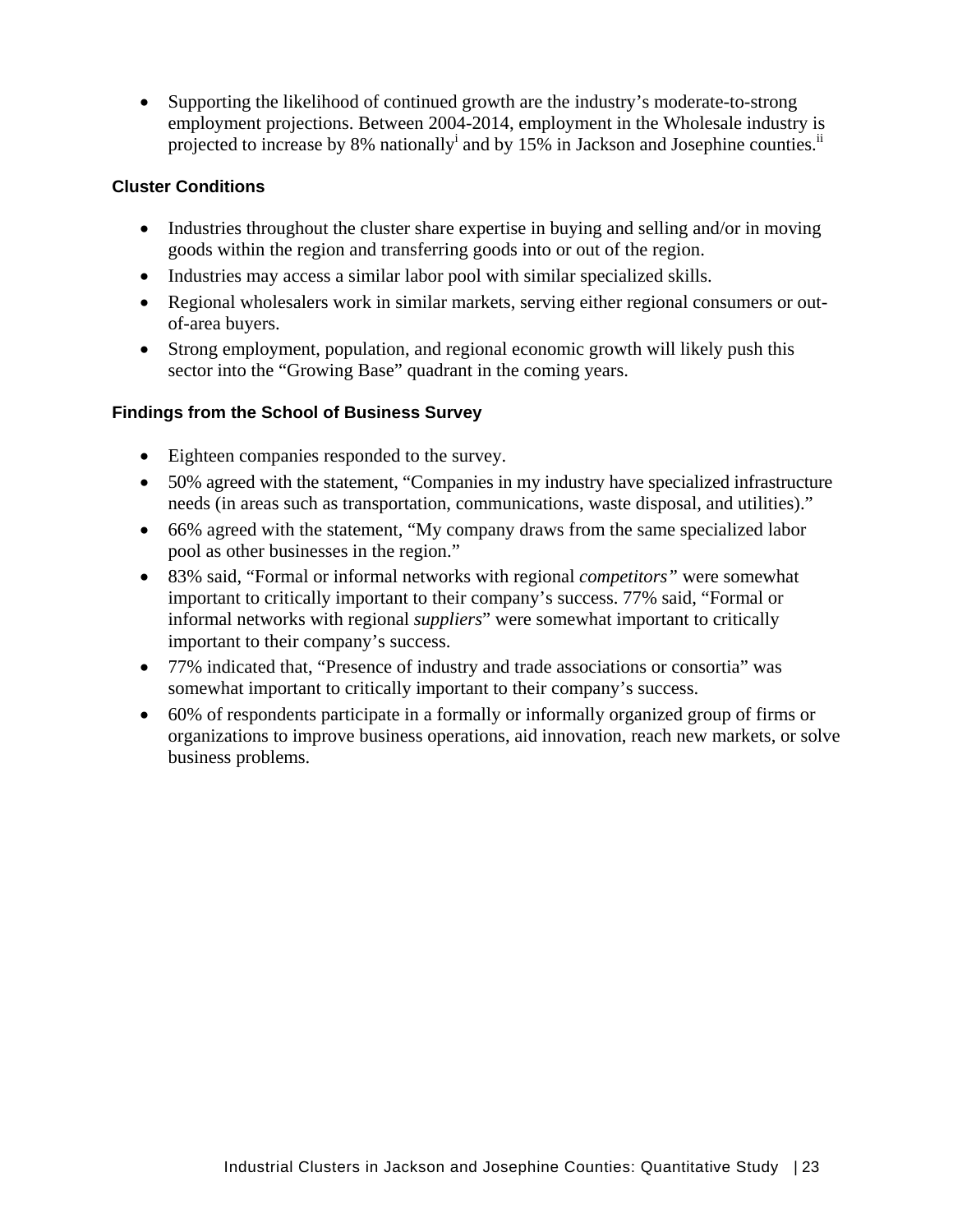#### **Table 9. Key Characteristics of the Wholesalers Cluster**

| <b>NAICS</b><br>Code | <b>Wholesalers Cluster</b><br>$(4-Digit)$                                     | <b>Cluster Map</b><br>Quadrant* | Quadrant<br>Strength** | <b>Employment</b> | Firms              | Average<br>Wage |
|----------------------|-------------------------------------------------------------------------------|---------------------------------|------------------------|-------------------|--------------------|-----------------|
| 4233                 | <b>Lumber and Other Construction Materials</b><br><b>Merchant Wholesalers</b> | Transforming                    | $LQ + DS -$            | 255               | 22                 | \$<br>39,182    |
| 4234                 | Professional and Commercial Equipment<br>and Supplies Merchant Wholesalers    | Emerging                        | $LO- DS++$             | 154               | 15                 | \$<br>32,049    |
| 4235                 | Metal and Mineral (except Petroleum)<br><b>Merchant Wholesalers</b>           | Emerging                        | $LQ1$ $DS+++$          | 85                | 6                  | \$<br>36,636    |
| 4236                 | <b>Electrical and Electronic Goods Merchant</b><br><b>Wholesalers</b>         | <b>Emerging</b>                 | $LQ - DS+++$           | 168               | 19                 | \$<br>42,609    |
| 4237                 | Hardware, Plumbing and Heating Equipment<br>and Supplies Merchant Wholesalers | Emerging                        | $LQ+DS+$               | 153               | 15                 | \$<br>38,808    |
| 4238                 | Machinery, Equipment, and Supplies<br><b>Merchant Wholesalers</b>             | Emerging                        | LQ1 DS+                | 416               | 51                 | \$<br>37,741    |
| 4239                 | <b>Miscellaneous Durable Goods Merchant</b><br><b>Wholesalers</b>             | <b>Growing Base</b>             | $LQ++DS+++$            | 413               | 20                 | \$<br>25,225    |
| 4241                 | Paper and Paper Product Merchant<br>Wholesalers                               | Emerging                        | $LQ - DS++$            | 64                | 7                  | \$<br>34,441    |
| 4242                 | Drugs and Druggists' Sundries Merchant<br>Wholesalers                         | Emerging                        | LQ---- DS++            | 8                 | 6                  | \$<br>14,631    |
| 4243                 | Apparel, Piece Goods, and Notions<br><b>Merchant Wholesalers</b>              | $D***$                          | $D***$                 | D***              | $D***$             | D***            |
| 4244                 | Grocery and Related Product Wholesalers                                       | Emerging                        | $LQ - DS++$            | 350               | 31                 | \$<br>34,768    |
| 4247                 | Petroleum and Petroleum Products<br><b>Merchant Wholesalers</b>               | $D***$                          | $D***$                 | $D***$            | $\mathsf{D}^{***}$ | $D***$          |
| 4248                 | Beer, Wine, and Distilled Al Beverage<br><b>Merchant Wholesalers</b>          | <b>Growing Base</b>             | $LQ+DS++$              | 192               | 4                  | \$<br>35,092    |
| 4251                 | <b>Wholesale Electronic Markets and Agents</b><br>and Brokers                 | <b>Emerging</b>                 | $LQ- DS+++$            | 201               | 124                | \$<br>40,694    |
|                      | <b>Total</b>                                                                  |                                 |                        | 2,841             | 350                | \$<br>35,064    |
|                      | <b>Examples of Companies</b>                                                  | Location                        |                        |                   |                    |                 |
|                      | <b>Reter Fruit Company</b><br>Mellelo Coffee                                  | Medford<br>Medford              |                        |                   |                    |                 |

\* Refer to Chart 1 for detail on quadrant characteristics.

Acme Firefighting Devices Medford Rogue Rods<br>
White City

\*\* Refer to Table 4 for detail on indicator ranges.

\*\*\* Confidentiality restrictions do not permit disclosure of industry data.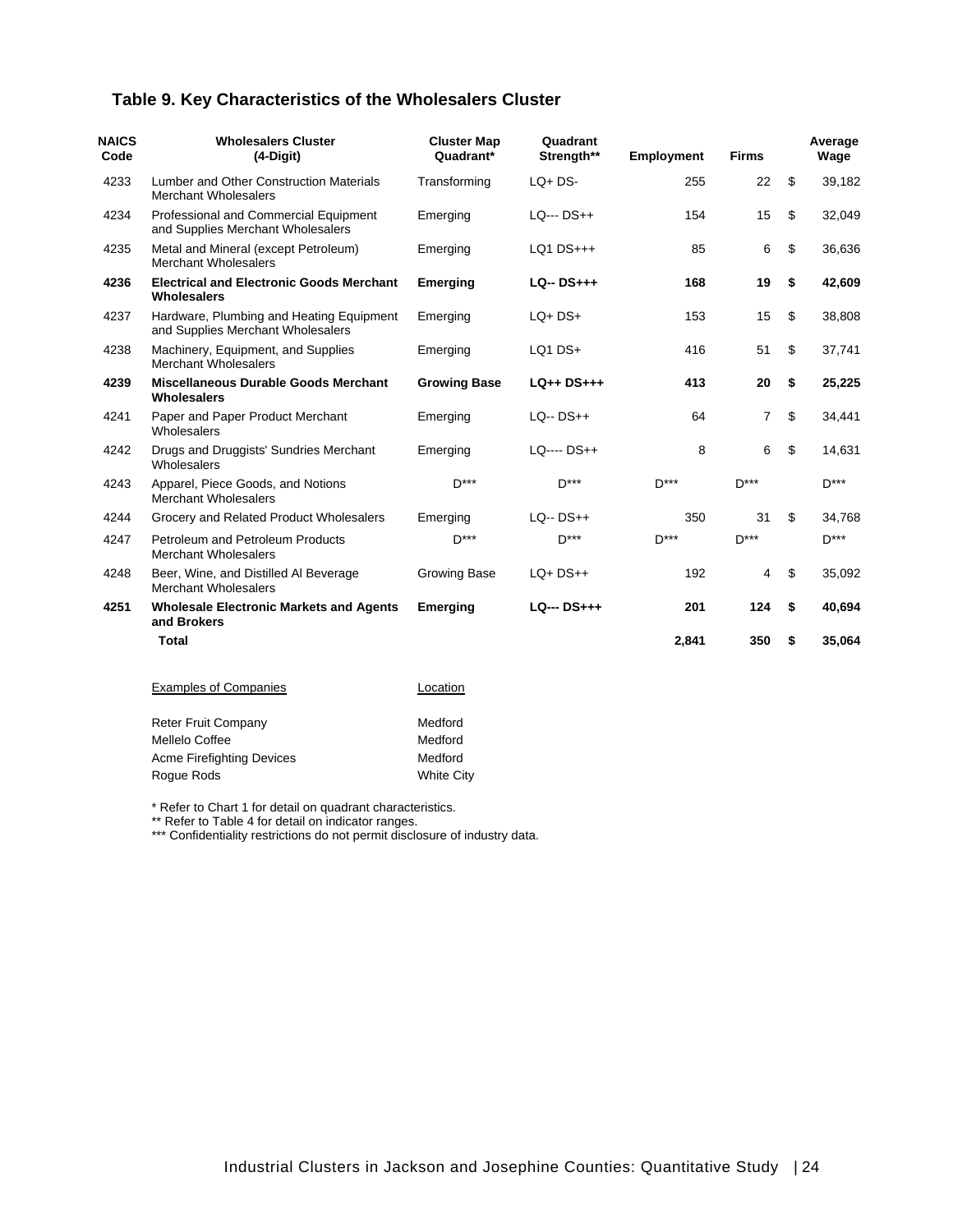#### **Electronic Shopping Cluster**



**Chart 7. Electronic Shopping Cluster** 

- The Electronic Shopping Cluster is made up of one 4-digit industry: Electronic Shopping and Mail-Order Houses (NAICS 4541). The industry is comprised of firms retailing all types of merchandise using non-store means, such as mail-order catalogs, toll-free telephone numbers, or electronic media, such as interactive television or computer. Examples of companies in the region include Musician's Friend and Raven Maps and Images.
- Confidentiality limits disclosure of employment levels and counts of firms. However, data is available for the larger industrial grouping of Non-Store Retailers (NAICS 454) which includes electronic and mail-order, vending machine operators, home delivery sales, door-to-door sales, and sales through portable stalls. In 2004, this industry employed 3,173 workers in 74 companies and paid an average wage of \$27,556.
- The Non-Store Retailers industry is highly concentrated in the Rogue Valley region, with an LQ of 8.9. Between 2001 and 2004, employment declined by 8% nationwide, but held steady in the Rogue Valley (DS=10%).
- The Non-Store Retailers industry is growing in terms of the number of regional firms in the sector: 17 new companies were established in the region between 2001 and 2004. These newcomers represented a 30% increase in the number of firms in the industry.
- Employment in the Non-Store Retailers Industry (NAICS 454) is expected to rise by 6% between 2004 and 2014 in Oregon. $i$ <sup>ii</sup>
- It is likely that non-store retailer activity is underrepresented:
	- o In the QCEW data, companies are classified by their major industrial activity. Many producers, wholesalers, and retailers sell their products over the Internet, but because Internet-based sales are not the major source of their economic activity, these firms are classified by the goods and services they produce or by their retail sales category.

Industrial Clusters in Jackson and Josephine Counties: Quantitative Study | 25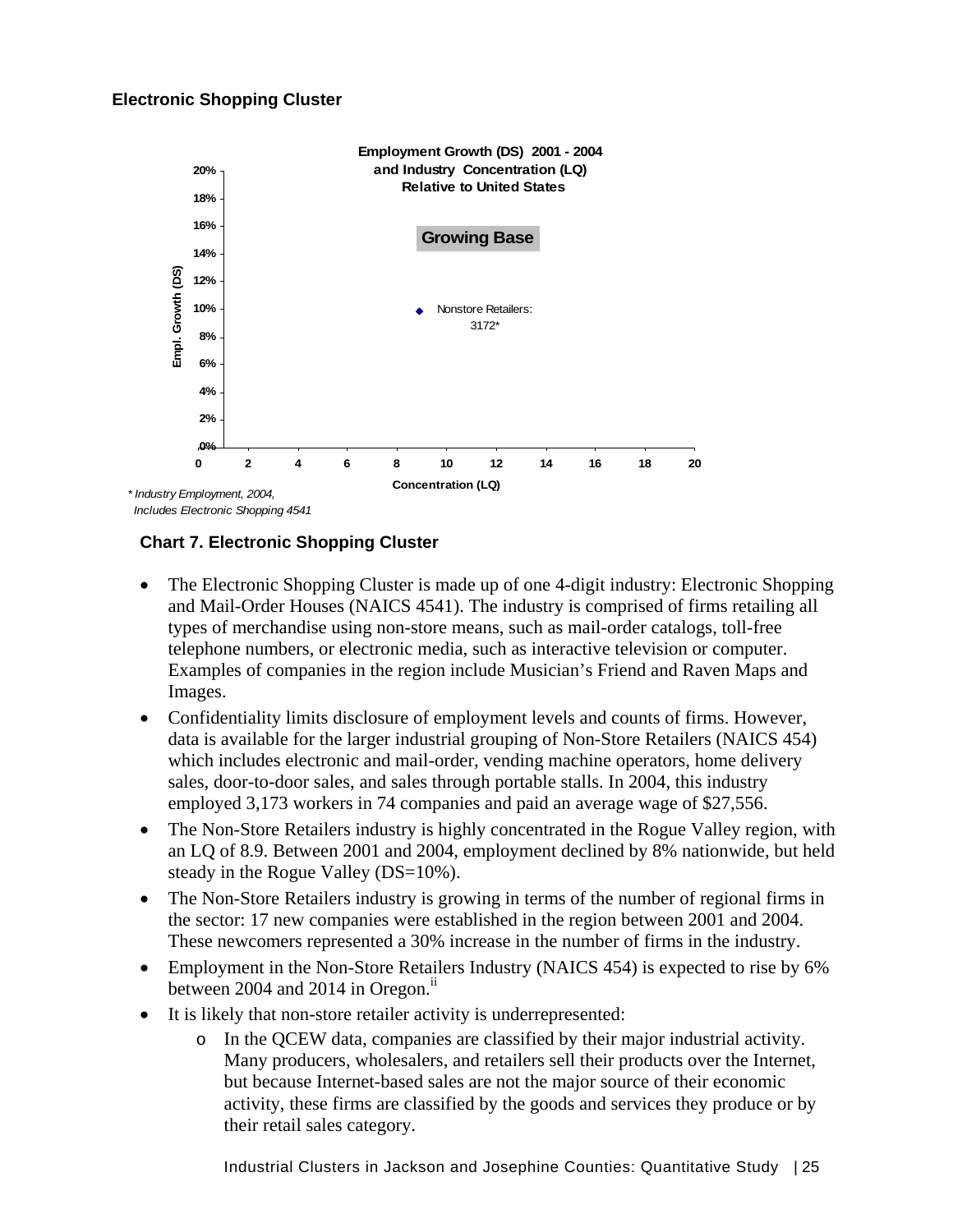o Internet-based sales are often brokered by businesses without employees. Non-Employer Statistics (U.S. Census Bureau, 2001) reports businesses without employees for 2001. For Jackson County, there were 73 firms in the Electronic and Mail-Order Houses industry, which is twice the concentration of nonemployee businesses in the industry relative to the nation.

#### **Cluster Conditions**

- Companies draw from similar labor markets.
- Companies share the need for ongoing adaptation to changing information technology conditions.
- Companies share technical know-how.
- Electronic shopping extends potential markets to anyone selling a product or service. Clusters may be defined based solely on this means of sales.
- New players in this cluster need technical training combined with sales and marketing expertise.

#### **Table 10. Key Characteristics of the Electronic Shopping Cluster**

| <b>NAICS</b><br>Code | <b>Electronic Shopping Cluster</b><br>$(4-Digit)$   | <b>Cluster Map</b><br>Quadrant* | Quadrant<br>Strength** | <b>Employment</b> | <b>Firms</b> | Average<br>Wage |
|----------------------|-----------------------------------------------------|---------------------------------|------------------------|-------------------|--------------|-----------------|
| 4541                 | Electronic Shopping and Mail-Order<br><b>Houses</b> | Growing Base                    | $LO++$ DS+             | $D***$            | $D***$       | $D***$          |
| 454                  | <b>Non-store Retailers</b>                          | <b>Growing Base</b>             | $LQ_{++}$ + DS+        | 3.173             | 74           | 27.559<br>- \$  |
|                      | <b>Examples of Companies</b>                        | Location                        |                        |                   |              |                 |
|                      | Raven Maps and Images<br>Musicians Friend           | Medford<br>Medford              |                        |                   |              |                 |

\* Refer to Chart 1 for detail on quadrant characteristics.

\*\* Refer to Table 4 for detail on indicator ranges.

\*\*\* Confidentiality restrictions do not permit disclosure of industry data.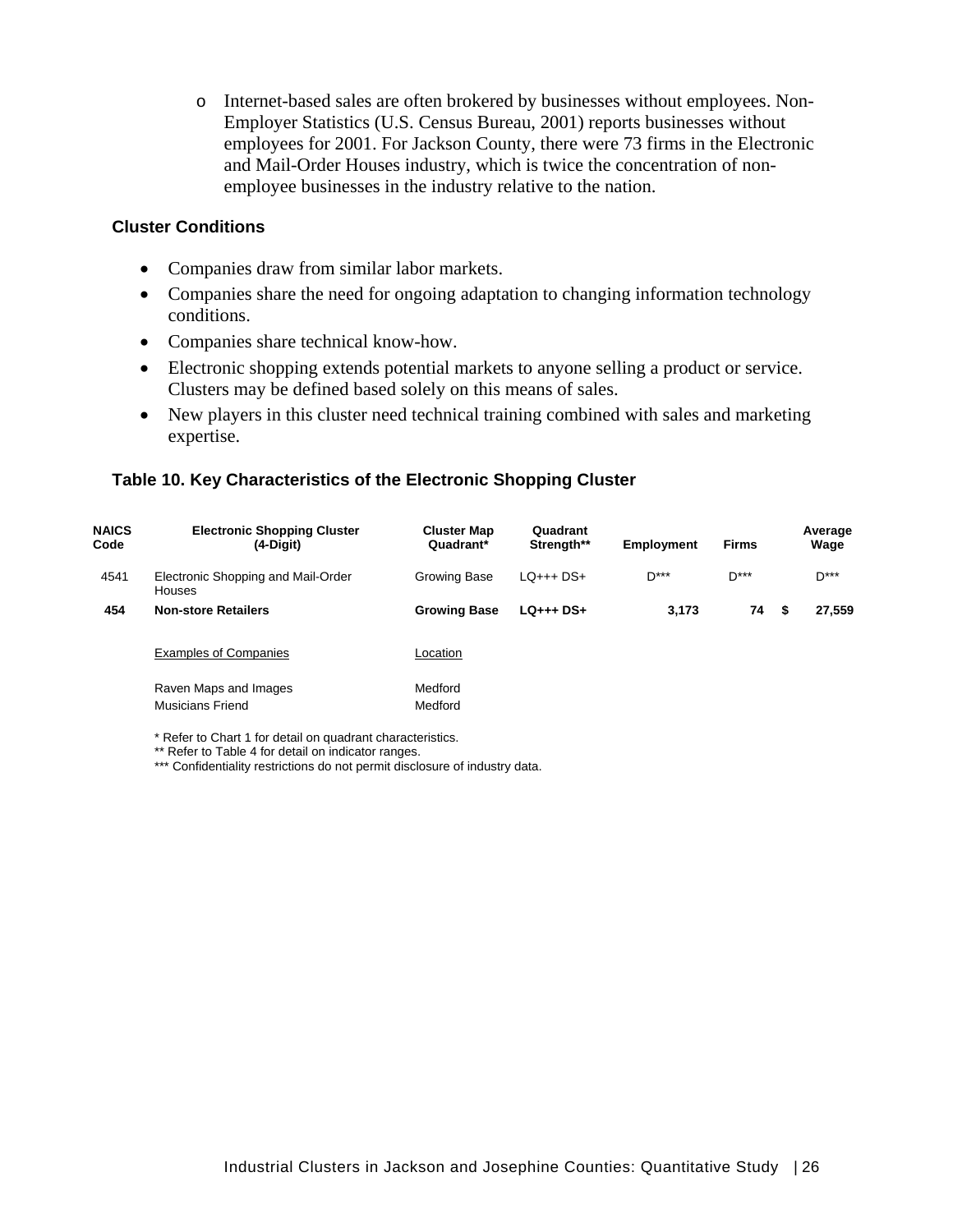

# **Chart 8. Freight Transport Cluster**

- The Freight Transport Cluster is involved in moving cargo into or out of the region and encompasses the freight trucking, freight transportation arrangement, and support activities for air transportation industries. The cluster's industries fall into either the "Emerging" or "Growing Base" quadrants with 185 companies employing nearly 1,800 workers.
- The Oregon Employment Department projects a 16% increase in employment in the larger Transportation, Warehousing and Utilities sector (NAICS 48) for 2004-2014.<sup>11</sup>
- Average wages throughout the cluster exceed the regional overall wage by 9% to 45%. The regional industry's average wage levels nearly match average wages for the industry nationally, ranging from 90% to 100% of the national rate.
- The concentration of freight-related industries derives, in part, from the location of the region's major cities along Interstate 5. Its proximity to the California-Oregon border makes it a logical transfer point. Northbound trucks may add a third tractor trailer while southbound trucks drop off a trailer to meet each state's restrictions on the number of trailers allowed.
- The trucking industry in the Rogue Valley has developed specialized knowledge and skills from its history of freight handling of natural resources, mainly wood products and logs.

# **Cluster Components**

• The General Freight Trucking industry employs nearly 1,000 workers across 74 companies and pays 28% more than the region's overall average wage of \$29,132. While not highly concentrated in the region  $(LQ=1.2)$  nor growing particularly faster than the nation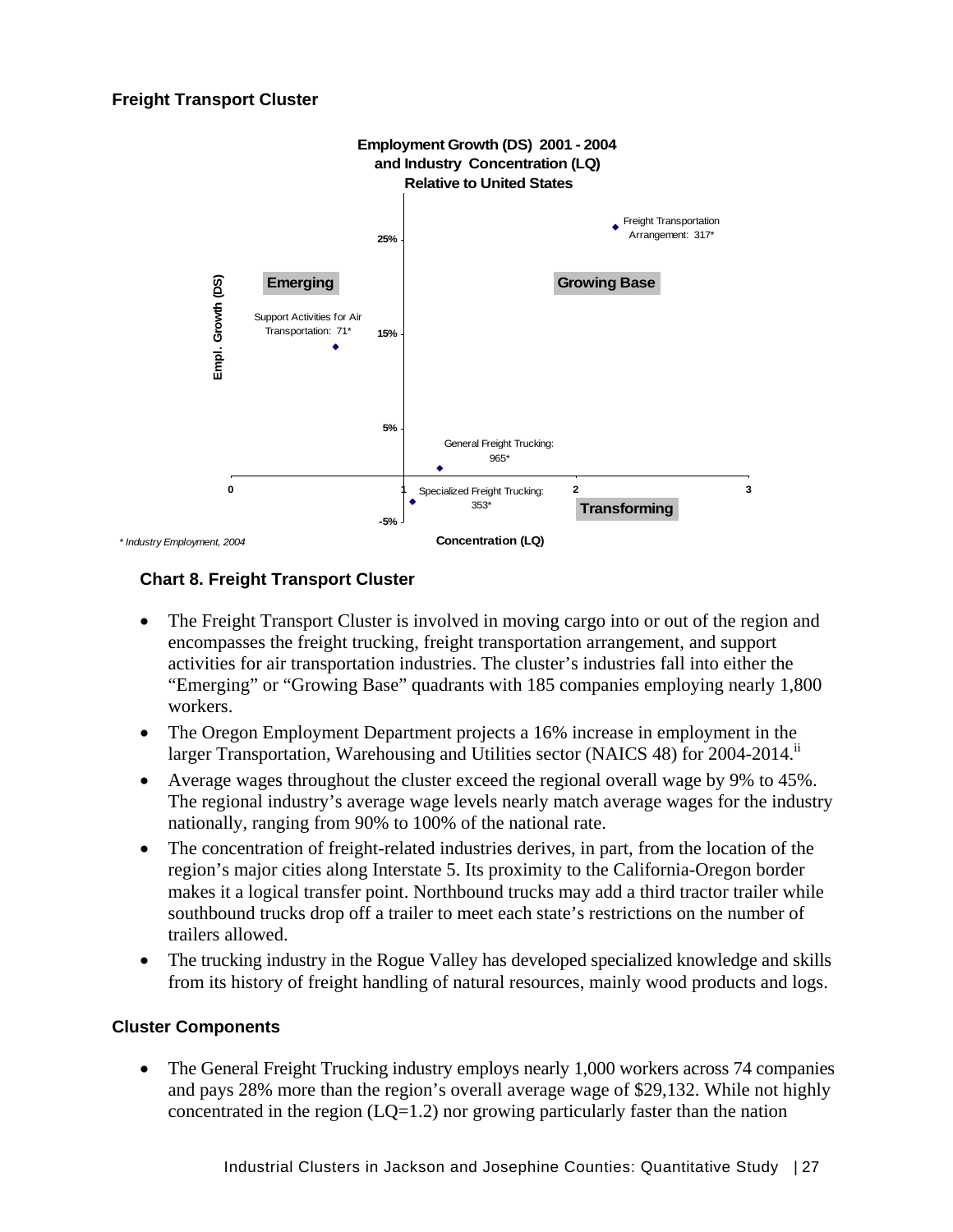$(DS=.8\%)$ , the sector is slated to increase employment by 9% nationally.<sup>i</sup> Regionally, the sector can expect future growth stemming from regional population increases.

- The Freight Transportation Arrangement industry is made up of companies primarily engaged in coordinating the transportation of freight between shippers and carriers. Over 300 workers are employed by 35 companies throughout the region. The industry is highly concentrated regionally (LQ=2.2) and has strong employment growth relative to the nation (DS=26%). The industry's average wage is 45% higher than the regional wage overall and 91% of the industry's national average. Over the next ten years, jobs in the industry are slated to grow by a moderate  $7\%$  nationally.<sup>1</sup>
- The Freight Cluster is related to the growing Wholesalers Cluster.

### **Cluster Conditions**

- The industries share specialized knowledge of freight transport.
- The region provides locational advantages to the industry with its proximity to the California-Oregon border and with Interstate 5 crossing through it.
- Companies in the cluster access a similar semi-skilled and skilled labor pool.
- Industries in the cluster share similar transportation infrastructure needs and challenges.

### **Findings of the School of Business Cluster Survey**

- Half of the ten respondents agreed with the statement, "The network of highways and roads in the Rogue Valley region meets the needs of my company."
- 60% agreed with the statement, "Companies in my industry have specialized infrastructure needs (in areas such as transportation, communications, waste disposal, and utilities)."
- 70% agreed with the statement, **"**The majority of suppliers of my company's materials, machinery, and services are available within the region."
- 50% agreed with the statement, **"**My company draws from the same specialized labor pool as other businesses in the region."
- 50% said, "Formal or informal networks with regional *competitors"* were somewhat important to critically important to their company's success. 70% said "Formal or informal networks with regional *suppliers"* were somewhat important to critically important to their company's success.
- 50% said, "Presence of industry and trade associations or consortia" was somewhat important to critically important to their company's success, and 50% participate in a formally or informally organized group of firms or organizations to improve business operations, aid innovation, reach new markets, or solve business problems.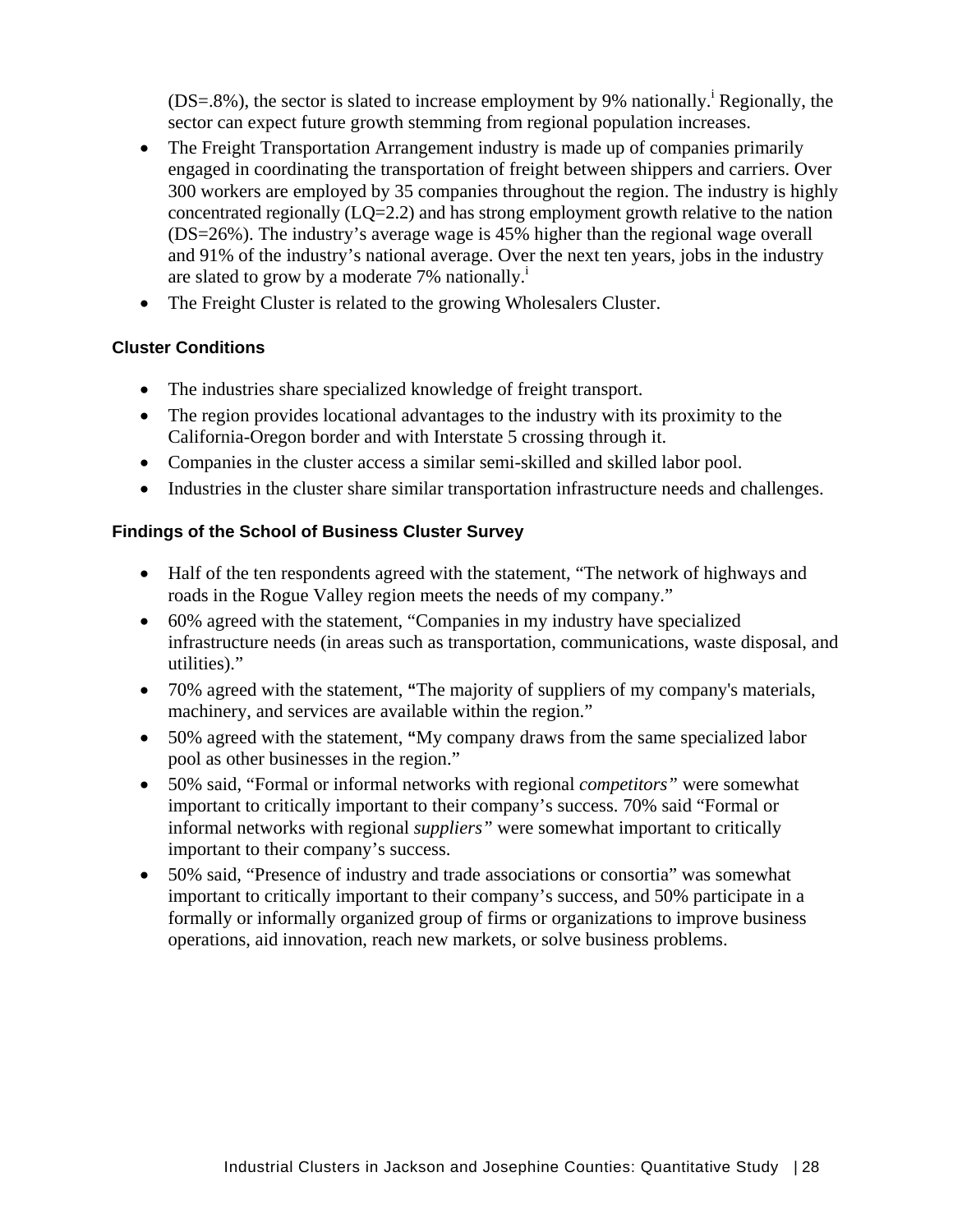# **Table 11. Key Characteristics of the Freight Transport Cluster**

| <b>NAICS</b><br>Code | <b>Freight Transport Cluster</b><br>(4-Digit) | <b>Cluster Map</b><br>Quadrant* | Quadrant<br>Strength** | <b>Employment</b> | <b>Firms</b>      |      | Average<br>Wage |
|----------------------|-----------------------------------------------|---------------------------------|------------------------|-------------------|-------------------|------|-----------------|
| 4841                 | <b>General Freight Trucking</b>               | <b>Growing Base</b>             | $LQ + DSO$             | 965               | 74                | - \$ | 37.254          |
| 4842                 | Specialized Freight Trucking                  | Transforming                    | LQ1 DS0                | 354               | 54                | -\$  | 31.823          |
| 4881                 | Support Activities for Air Transportation     | Emerging                        | LO-- DS++              | 71                | $12 \overline{ }$ | \$   | 29.059          |
| 4885                 | <b>Freight Transportation Arrangement</b>     | <b>Growing Base</b>             | $LQ++DS+++$            | 317               | 35                | -S   | 42.321          |
| 4931                 | Warehousing and Storage                       | Declining                       | LO---- DS0             | 85                | 10                | -\$  | 34.534          |
|                      | Total                                         |                                 |                        | 1.708             | 175               | £.   | 36.727          |

\* Refer to Chart 1 for detail on quadrant characteristics.

\*\* Refer to Table 4 for detail on indicator ranges.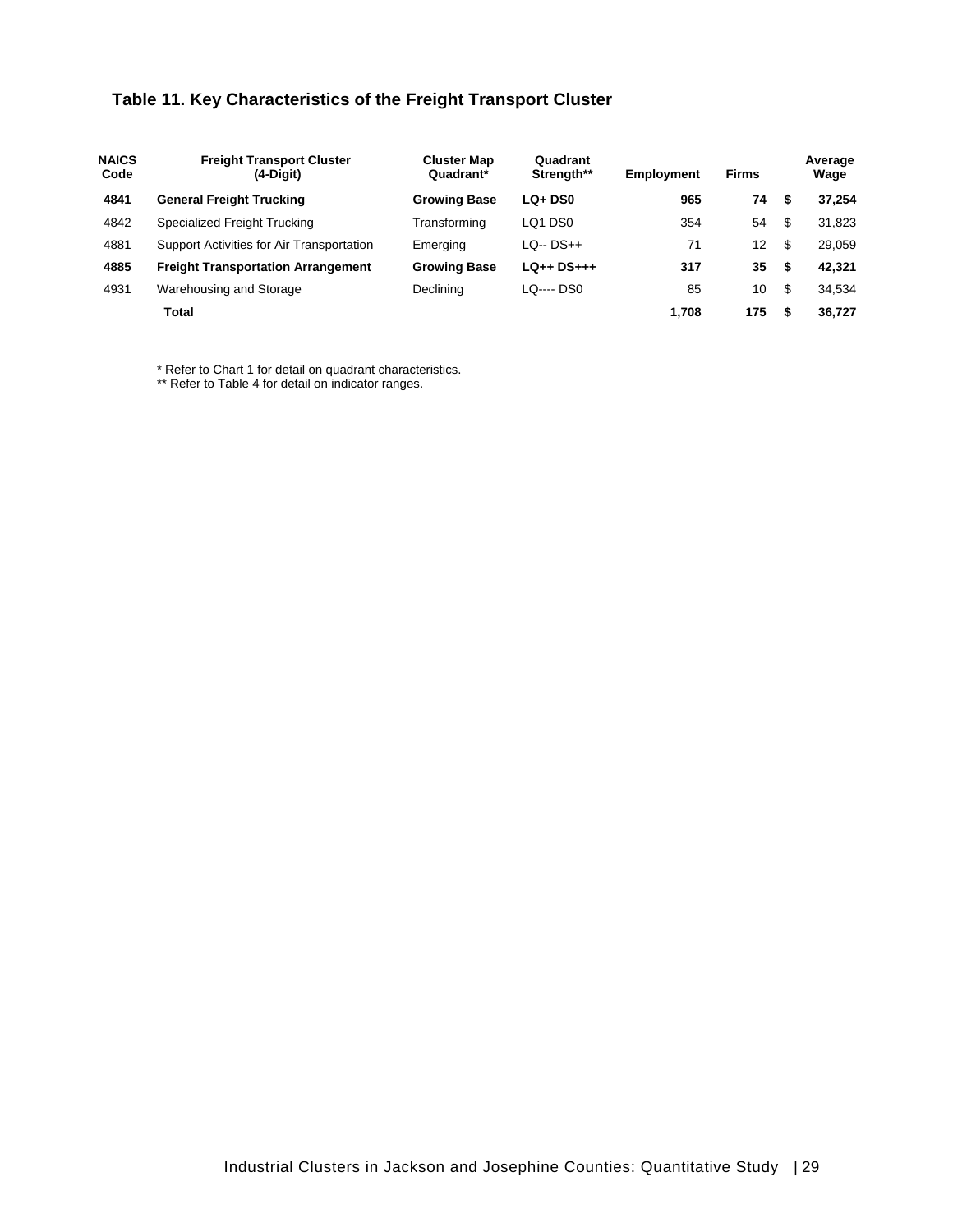

### **Chart 9. Headquarters Cluster**

- The OCEW data reports employment by place of work. In cases where firms have multiple offices performing different activities, each office or establishment is assigned an industry code consistent with its activity. Offices of companies that oversee and manage satellite establishments and undertake a strategic, organizational planning, decision-making role for the company or enterprise make up the Management of Companies and Enterprises industry (NAICS 5511).
- In Jackson and Josephine counties nearly 2,000 people are employed in the Management of Companies and Enterprises sector, referred to here as the Headquarters Cluster. Inspection of the QCEW data for the region shows that most of the firms listed are the regional headquarters for multi-site businesses, such as a restaurant chain, or the administrative or planning office of a large business, such as a hospital.
- The Headquarters Cluster has very high employment growth, increasing at more than twice the rate of the sector nationally (115%). The relatively strong employment growth parallels the 38% increase in the number of establishments in this sector. This growth signals an increasing role for the region as an attractive location for company headquarters.
- Management and administrative functions require professional skills. In line with high skills is the sector's average wage of \$52,569, which is 30% higher than the regional average wage. In Jackson and Josephine counties, however, the sector pays just 66% of the industry's national average.
- Statewide projections point to continued job increases in this high-skill sector, with a tenyear increase of 11% between 2004 and 2014.<sup>11</sup>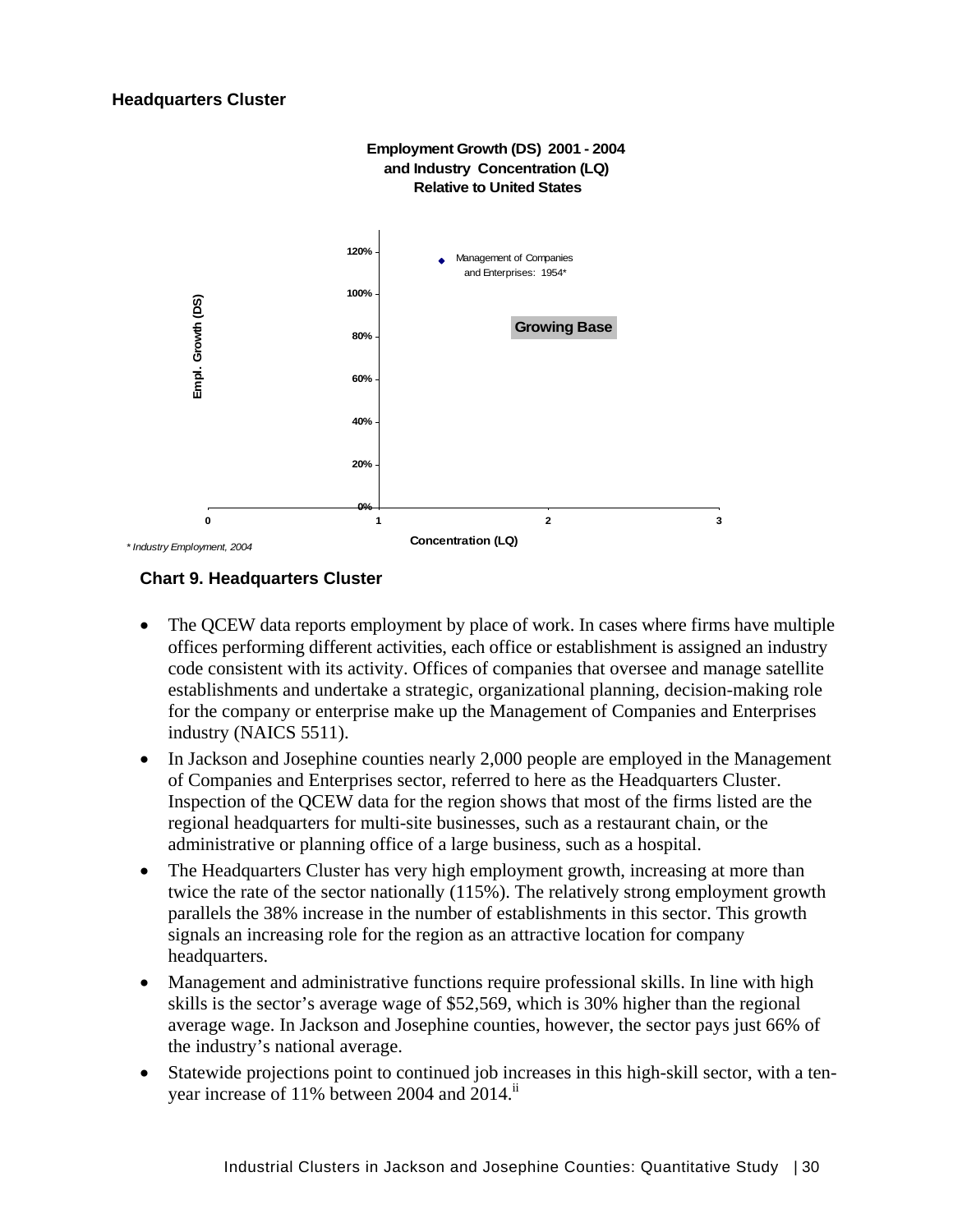#### **Cluster Conditions**

- In general, the cluster employs people with similar professional skills in areas such as management, law, and accounting.
- Businesses may have similar training needs for their employees or benefit from interindustry collaboration or networking.
- Employees may participate in similar regional or statewide professional organizations.
- The Rogue Valley serves as a growing service, commercial, and industrial center for the greater southern Oregon and northern California region. This role, coupled with the area's desirable quality of life, will lead to more companies establishing regional headquarters in Jackson and Josephine counties.

#### **Table 12. Key Characteristics of the Headquarters Cluster**

| <b>NAICS</b><br>Code | <b>Headquarters Cluster</b><br>$(4-Digit)$                                                                         | <b>Cluster Map</b><br>Quadrant* | Quadrant<br>Strength** | <b>Employment</b> | <b>Firms</b> | Average<br>Wage |
|----------------------|--------------------------------------------------------------------------------------------------------------------|---------------------------------|------------------------|-------------------|--------------|-----------------|
| 5511                 | Management of Companies and<br>Enterprises                                                                         | Growing Base                    | $LO+DS+++$             | 1,954             | 61           | 52,569<br>S     |
|                      | <b>Examples of Companies</b>                                                                                       | Location                        |                        |                   |              |                 |
|                      | Dutch Brothers (Managing Office)<br>Lithia Motors (Managing Office)<br>Asante Health System (Managing Office)<br>. | Medford<br>Medford<br>Medford   |                        |                   |              |                 |

\* Refer to Chart 1 for detail on quadrant characteristics. \*\* Refer to Table 4 for detail on indicator ranges.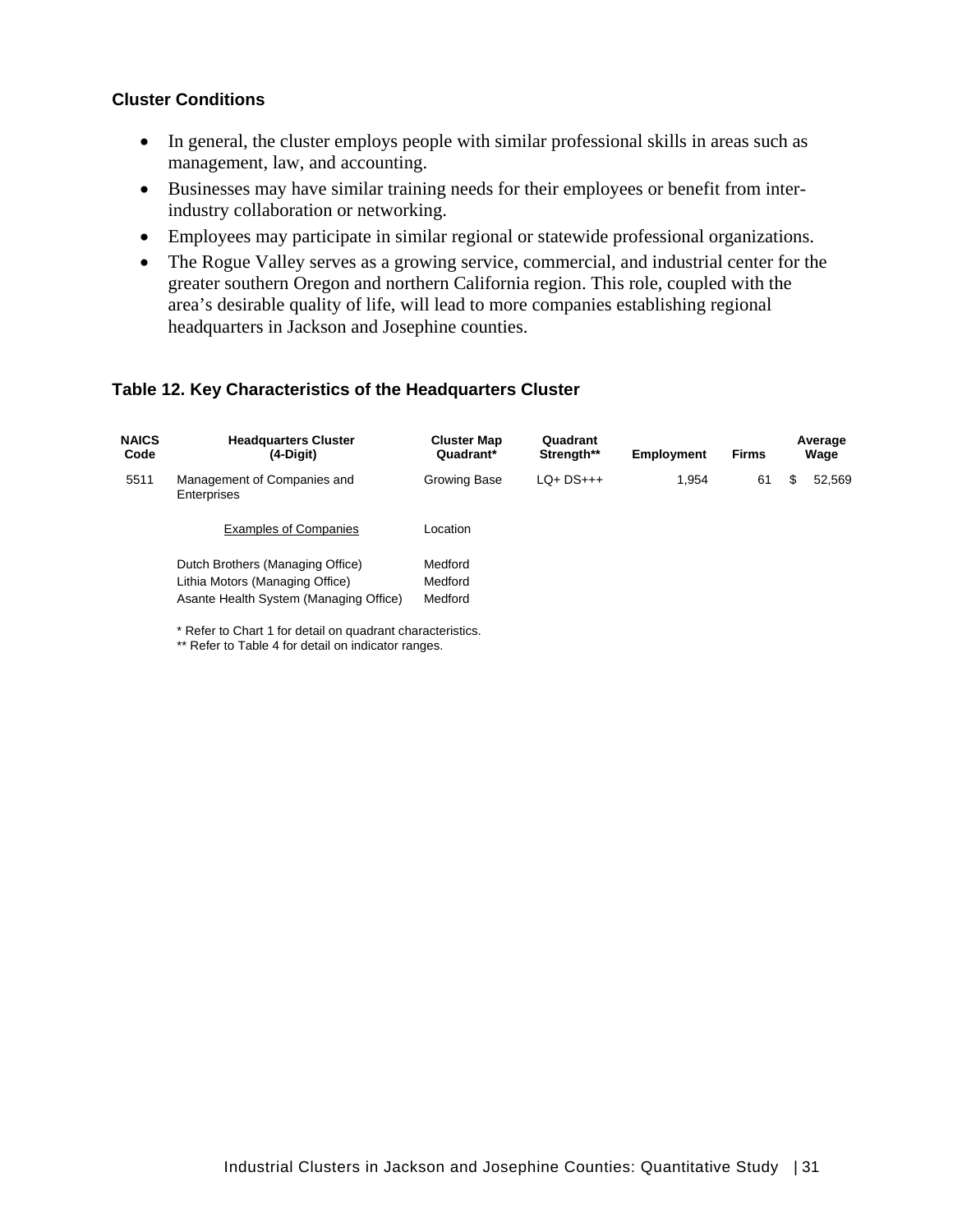### **Elder/Health Care Cluster**



 **\****Industry Employment, 2004* 

#### **Chart 10. Elder/Health Care Cluster**

#### **Elder Care**

- More than 3,000 people are employed in companies directly caring for the region's elderly either at home, in nursing facilities, or in residential facilities.
- The most concentrated industry in this cluster is Community Care Facilities for the Elderly (NAICS 6233), which includes both public and private residential facilities.
	- o Included in the Community Care Facilities for the Elderly are large retirement residences as well as senior foster homes.
	- $\circ$  Industry concentration is significantly high (LQ=129) in the Rogue Valley, but employment growth is slower than growth in the sector nationally. Between 2001 and 2004, employment in the regional industry increased by 11% while nationally jobs increased by 17% (DS=-6%).
	- o Average wages are 128% of the industry at the national level and 89% of the regional overall wage.
	- o Employment is projected to increase by 12% nationwide over the next ten years, signaling promising and continued growth for this cluster regionally.<sup>1</sup>
- Other elder care service industries, such as Home Health Care Services, Nursing Care Facilities, and Death Care Services, have relatively low concentrations of employment, declines in employment, and lower wages compared to the nation (78%, 89%, and 95% respectively). Weakness in these industries is a surprising result given the importance of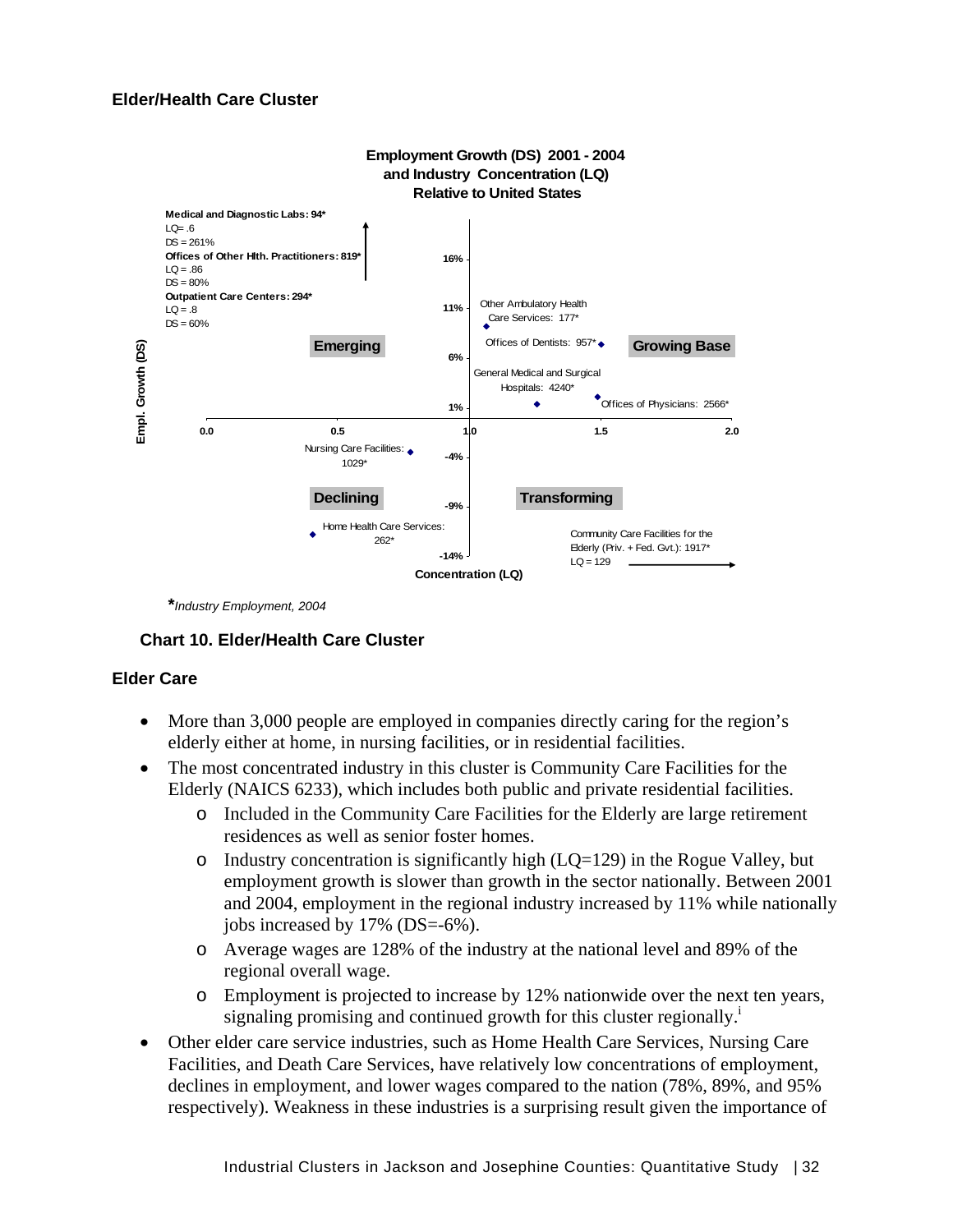elder care facilities and the relatively high share of the senior population in Jackson and Josephine counties.

• Over the past quarter century, the region's population grew significantly. Between 1990 and 2000 the two-county region's population increased by 23%. The in-migration of retirees led to sharp increases in the percentage of residents over 65. In 2004, 17% of the region's population, or 45,434 people, were 65 years or older compared to the state share of 12.7% (Portland State University, 2005). The region's population is expected to increase by 16% between 2004 and 2014.<sup>iii</sup> This increase, coupled with the continued attraction of seniors to the region and the aging of the baby boom generation, suggests continued increases in the region's senior population. The demand for elder care services will expand with the needs of current and future senior residents.

# **Health Care**

- Industries in Health Care are included with the Elder Care Cluster because the sector's size is directly related to the size and growth of the regional population, particularly the elderly population.
- The Health Care sector is one of largest employers in the region. It accounts for 8% of employment (over 9,000 employees) and pays 150% of the regional overall average wage.
- Employment is growing at a faster pace regionally throughout the health care sector, which includes Hospitals, Offices of Health Care Practitioners, Outpatient Care Centers and Laboratories. However, employment concentration is moderate for many of the health care industries, placing them at the low end of the "Growing Base" quadrant and the high end for the "Emerging" quadrant.
- Projections point to vigorous job increases in health care nationally, with employment in Ambulatory Health Care Services increasing by 37% and Hospitals rising by 28%.<sup>1</sup>

# **Cluster Conditions**

- Sub-cluster industries share a common labor pool of semi-skilled, skilled, and professional workers.
- Companies in the cluster are related by the customers they serve and by their customers' unique needs.
- Industries are impacted similarly by the aging of the population and in-migration of retirees.
- Medicare policy and reimbursement rates affect most industries in this cluster.
- The elder care industry may benefit from collaboration with:
	- o Educational and recreation-related organizations that cater to retirees.
	- o Workforce and small business training providers to offer mentoring services drawn from retirees' skills and experience.

# **Findings from the School of Business Cluster Survey**

• Eight companies responded to the survey: three from the Health Care industry and five from the Elder Care industry.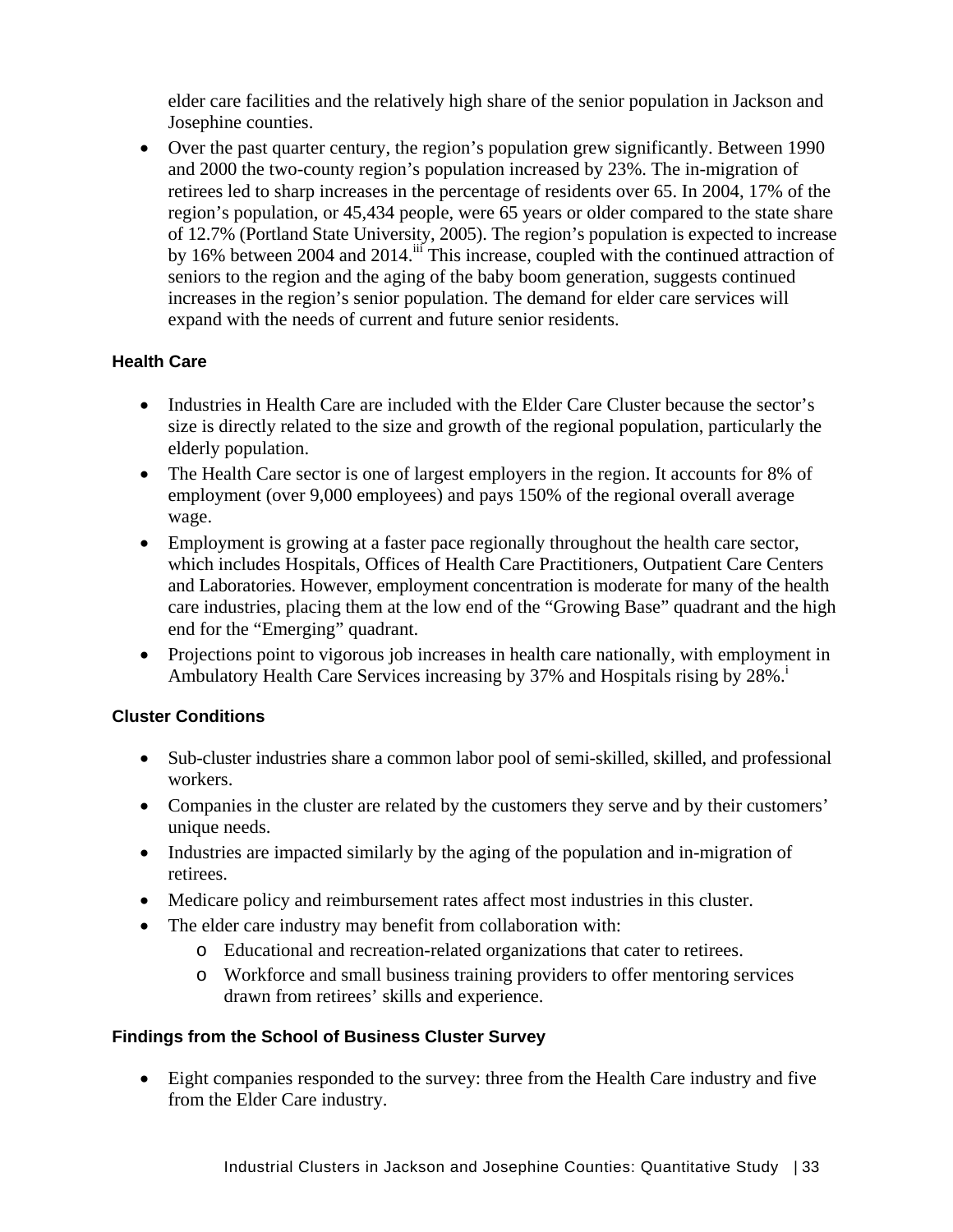- 88% agreed with the statement, "My company participates in formal or informal networks with other firms or organizations to improve business operations, aid innovation, or solve business problems."
- 75% agreed with the statement, "My company draws from the same specialized labor pool as other businesses in the region."
- 88% said, "Formal or informal networks with regional *competitors"* were somewhat important to critically important to their company's success. 63% said, "Formal or informal networks with regional *suppliers"* were somewhat important to critically important to their company's success.
- 63% said, "Presence of industry and trade associations or consortia" was somewhat important to critically important to their company's success. 88% participate in a formally or informally organized group of firms or organizations to improve business operations, aid innovation, reach new markets, or solve business problems.

| <b>NAICS</b><br>Code | <b>Elder/Health Care Cluster</b><br>$(4-Digit)$                             | <b>Cluster Map</b><br>Quadrant* | Quadrant<br>Strength** | <b>Employment</b> | <b>Firms</b> | Average<br>Wage |
|----------------------|-----------------------------------------------------------------------------|---------------------------------|------------------------|-------------------|--------------|-----------------|
|                      | <b>Elder Care Cluster (4-Digit)</b>                                         |                                 |                        |                   |              |                 |
| 6216                 | Home Health Care Services                                                   | Declining                       | LO--- DS-              | 263               | 13           | \$<br>17,551    |
| 6231                 | <b>Nursing Care Facilities</b>                                              | Declining                       | LQ1 DS0                | 1,029             | 13           | \$<br>21,753    |
| 6233                 | Community Care Facilities for the Elderly<br>(Private + Federal Government) | Transforming                    | $LO++$ DS--            | 1,918             | 113          | \$<br>25,963    |
| 8122                 | <b>Death Care Services</b>                                                  | Declining                       | $LO - DS -$            | 74                | 17           | \$<br>28,308    |
|                      | <b>Total</b>                                                                |                                 |                        | 2,775             | 155          | \$<br>18,967    |
|                      | Health Care Cluster (4-Digit)                                               |                                 |                        |                   |              |                 |
| 6221                 | General Medical and Surgical Hospitals                                      | Growing Base                    | $LQ+DS0$               | 4,240             | 5            | \$<br>41,473    |
| 6211                 | Offices of Physicians                                                       | <b>Growing Base</b>             | $LQ+DS0$               | 2,566             | 200          | \$<br>55,957    |
| 6212                 | <b>Offices of Dentists</b>                                                  | <b>Growing Base</b>             | $LQ+DS+$               | 958               | 135          | \$<br>35,368    |
| 6213                 | Offices of Other Health Practitioners                                       | <b>Growing Base</b>             | $LQ++DS+++$            | 819               | 154          | \$<br>28,001    |
| 6214                 | <b>Outpatient Care Centers</b>                                              | Emerging                        | LQ1 DS+++              | 294               | 13           | \$<br>32,366    |
| 6215                 | Medical and Diagnostic Laboratories                                         | Emerging                        | $LQ - DS++$            | 94                | 8            | \$<br>75,952    |
| 6219                 | <b>Other Ambulatory Health Care Services</b>                                | Growing Base                    | LQ1 DS+                | 178               | 5            | \$<br>35,373    |
|                      | <b>Total</b>                                                                |                                 |                        | 9,149             | 520          | \$<br>43,634    |

#### **Table 13. Key Characteristics of the Elder/Health Care Cluster**

\* Refer to Chart 1 for detail on quadrant characteristics.

\*\* Refer to Table 4 for detail on indicator ranges.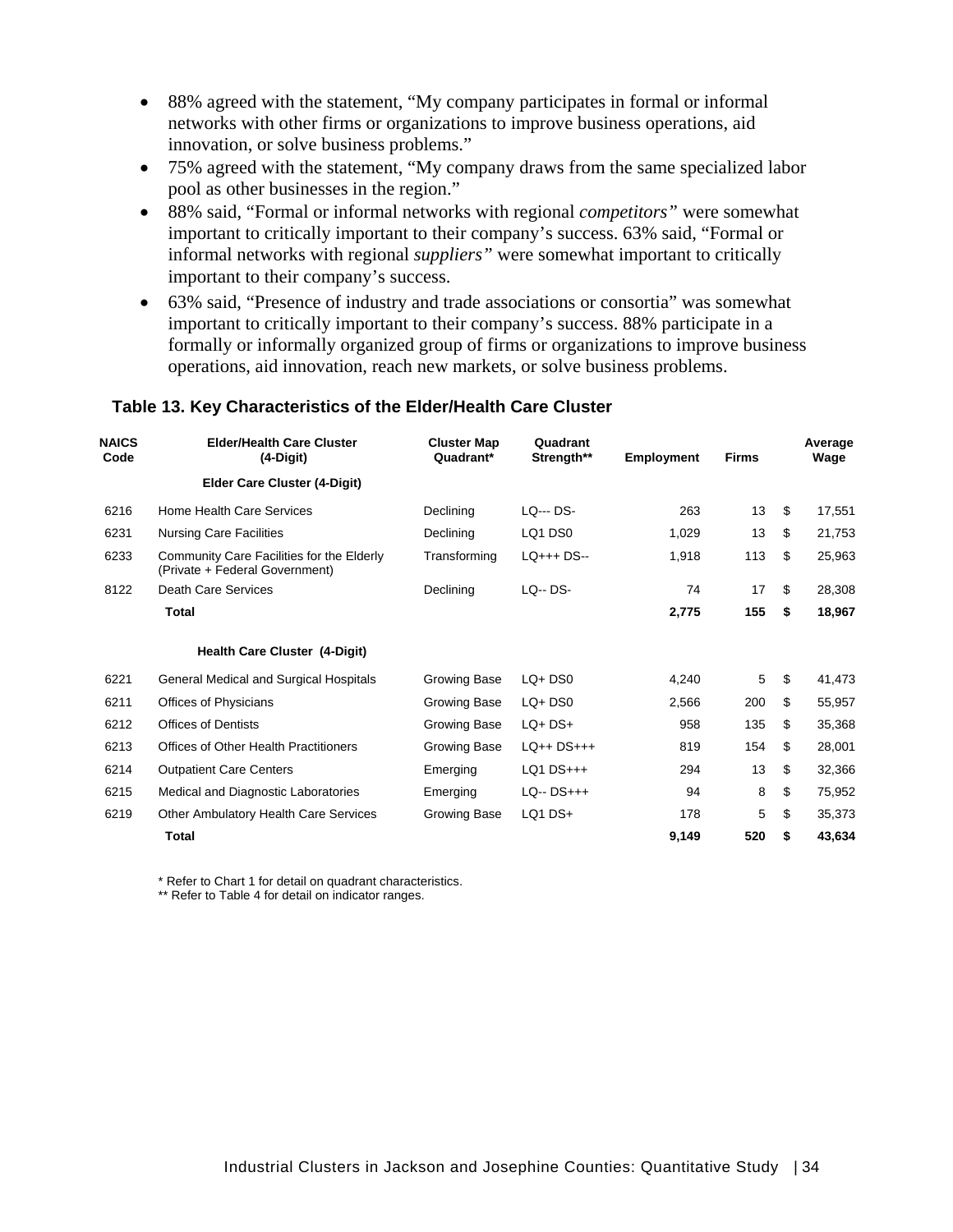### **Creative Cluster**



 **\****Industry Employment, 2004* 

# **Chart 11. Creative Cluster**

- The Creative Cluster includes a range of industries that reflect the region's artistic and cultural activities. Dominant, both in terms of concentration and employment, is the Performing Arts Companies industry. Other creative activities include the glass and clay products industries and event promoters.
- More than 800 people work in one of the 59 firms in the Creative Cluster. However, the cluster's employment picture is significantly incomplete since many people who work in creative industries are independent artists and writers and are not represented in the QCEW data. Complementing the employer data is the Non-Employer Statistics data (U.S. Census Bureau, 2001) which reports businesses without employees for 2001. In Jackson County, there were 579 additional non-employee firms in the performing arts, spectator sports, and related industries. These firms reflect 36 times the concentration of non-employee businesses in the industry relative to the nation, and magnify the already high relative concentration of employees in this sector evident in the QCEW data.
- Average wages vary within the Creative Cluster from \$20,240 in the Motion Pictures and Video Industries (73% of the regional overall wage), to \$45,911 for Independent Artist, Writers and Performers (one and a half times the region's average wage). Both of these sectors pay around 40% of the national average wages for these industries.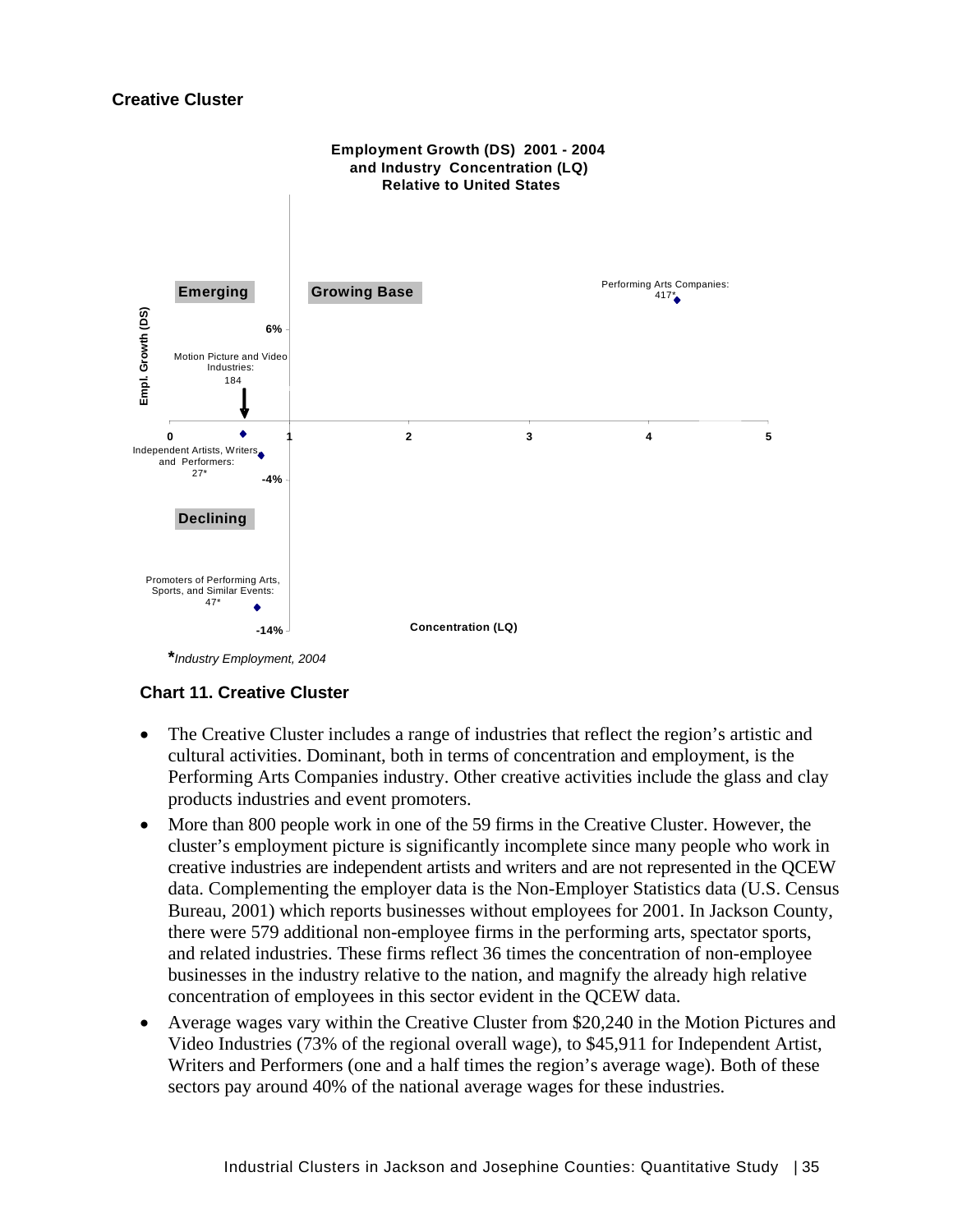- With the exception of Performing Arts Companies and Motion Picture and Video Industries, the Creative Industries Cluster has relatively few firms across diverse subclusters.
- Employment in the Arts and Entertainment industry (NAICS 71) is projected to grow by 26% over the next ten years nationally. Jobs in the Motion Picture, Video, and Sound Recording industry (NAICS 512) are expected to post a more moderate increase in employment of  $16\%$ <sup>i</sup>

### **Cluster Components: Performing Arts Companies**

- Employing more than 400 people across 12 companies, this cluster lends the region part of its unique identity.
- The number of companies joining the industry increased three-fold between 2001 and 2004, while employment remained unchanged. National projections for the industry estimate a 17% employment increase between 2004 and 2014.
- Average pay is 90% of the national level and 6% higher than the overall regional average wage.
- The Independent Artist, Writers and Performers Industry (NAICS 7115) provides jobs for 28 people in 18 companies, many of whom are performers.

# **Cluster Conditions**

- The sub-clusters in the Creative Cluster are related to one another by sharing a similar customer base and specialized knowledge.
- Industries in sub-clusters share a common labor pool and technical knowledge.
- Industries and individuals benefit from linkages with the regional educational institutions, tourism organizations, and professional organizations.
- Industries benefit from collaboration with all levels of educational institutions and other supporting organizations.

# **Findings from the School of Business Cluster Survey**

• Three out of the five respondents said they participate in a formally or informally organized group of firms or organizations to improve business operations, aid innovation, reach new markets, or solve business problems.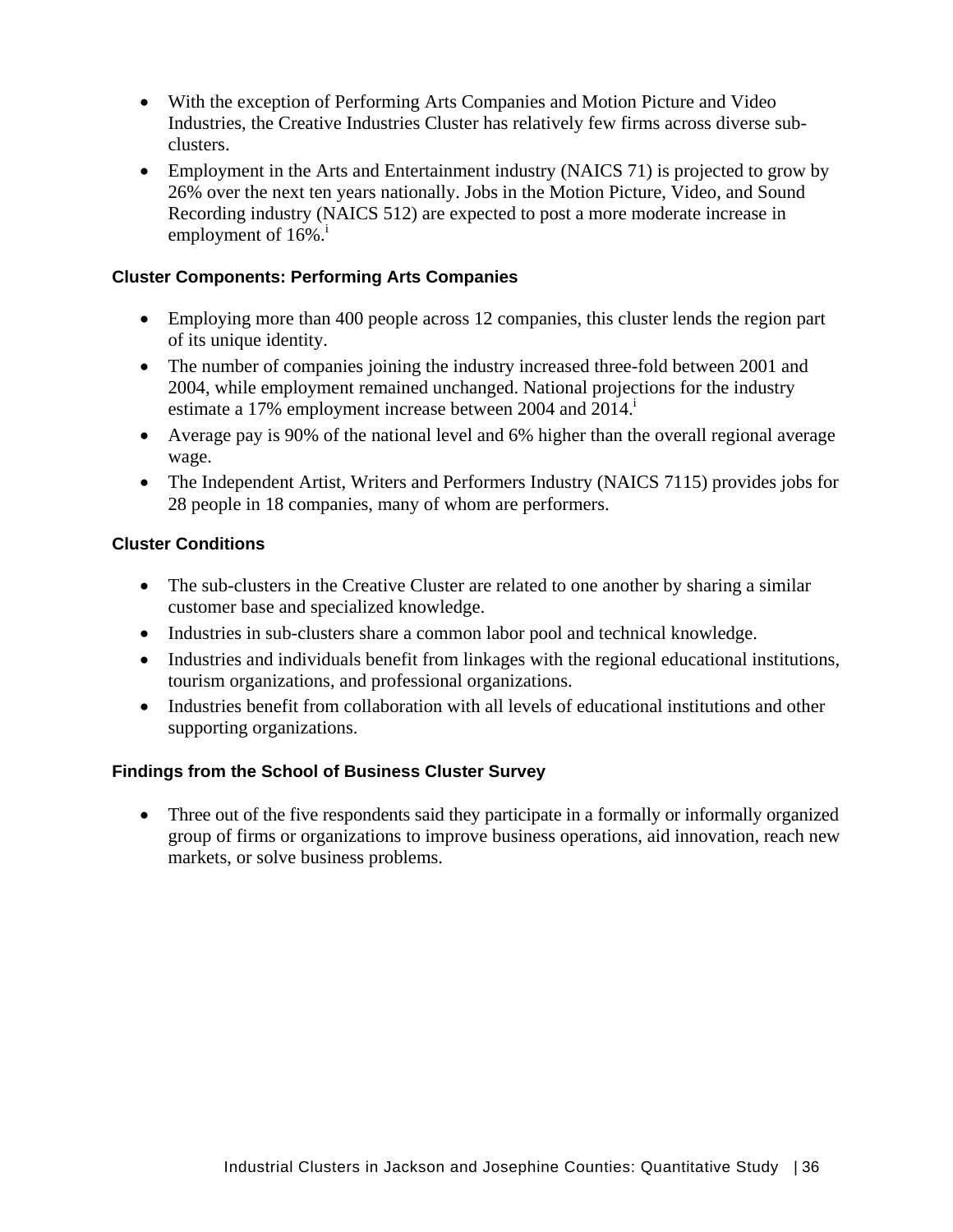# **Table 14. Key Characteristics of the Creative Cluster**

| <b>NAICS</b><br>Code | <b>Creative Cluster</b><br>$(4-Digit)$                      | <b>Cluster Map</b><br>Quadrant* | Quadrant<br>Strength**          | <b>Employment</b> | <b>Firms</b> |      | Average<br>Wage |
|----------------------|-------------------------------------------------------------|---------------------------------|---------------------------------|-------------------|--------------|------|-----------------|
| 3271                 | Clay Product and Refractory Manufacturing                   | $D***$                          | $D***$                          | $D***$            | $D***$       |      | $D***$          |
| 3272                 | Glass and Glass Product Manufacturing                       | $D***$                          | $D***$                          | $D***$            | $D***$       |      | $D***$          |
| 7115                 | Independent Artists, Writers, and Performers                | Declining                       | LO <sub>1</sub> D <sub>S0</sub> | 28                | 18           | - \$ | 45.911          |
| 7111                 | <b>Performing Arts Companies</b>                            | <b>Growing Base</b>             | $LQ_{++}$ + DS+                 | 417               | 12           | - \$ | 30.821          |
| 5121                 | Motion Picture and Video Industries                         | Declining                       | $LQ - DS0$                      | 185               | 17           | \$   | 20.240          |
| 7113                 | Promoters of Performing Arts, Sports, and<br>Similar Events | Declining                       | $LQ - DS -$                     | 47                | 3            | \$   | 20.472          |
|                      | Total                                                       |                                 |                                 | 817               | 59           | \$   | 27.502          |

\* Refer to Chart 1 for detail on quadrant characteristics.

\*\* Refer to Table 4 for detail on indicator ranges.

\*\*\* Confidentiality restrictions do not permit disclosure of industry data.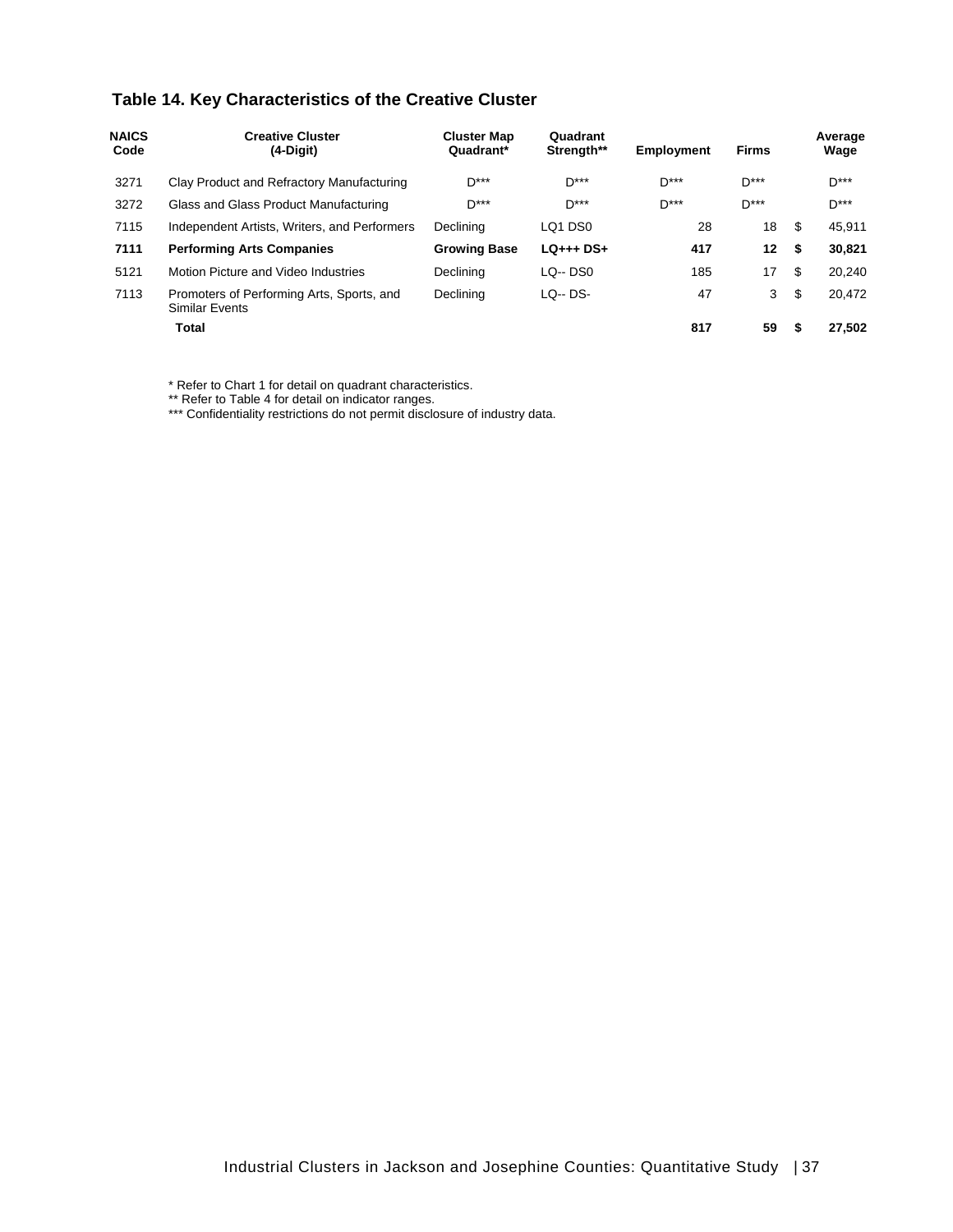#### **Tourism and Recreation Cluster**



 *\* Industry Employment, 2004* 

#### **Chart 12. Tourism and Recreation Cluster**

- The Tourism and Recreation Cluster encompasses industries that serve out-of-area consumers, from how they travel (Car Rental), to where they sleep (Accommodations), to where they eat (Restaurants), to what they do in the area (Recreation and Entertainment). Most industries also serve residents of the region, such as the Restaurant, Performing Arts Companies, and Entertainment and Recreation industries.
- Industries are included in the Tourism and Recreation Cluster if some or all of their business activities involve significant sales to visitors. Overall, the regional industries do not meet most of the various criteria for clusters: concentration, relative employment growth, or high wages. However, the sector is highlighted here because it is a large employer, its market is not limited to the region, and future employment growth is high.
- Concentration indicators (LO) for the cluster's industries suggest that the industry is not particularly concentrated in the Rogue Valley relative to the nation, as is widely perceived. However, it is likely that there are areas within the region, such as Jacksonville and Ashland, where relative employment concentration values are high in visitor-related industries. Also, the economic activity in the Tourism and Recreation Cluster is underrepresented by the QCEW data since many companies in the industry do not have employees. Information on non-employer businesses (Bureau of Census, 2001) indicates that in 2001, Jackson County compared to the nation had 36 times the share of employment in businesses without employees (579 workers) in the Performing Arts and Spectator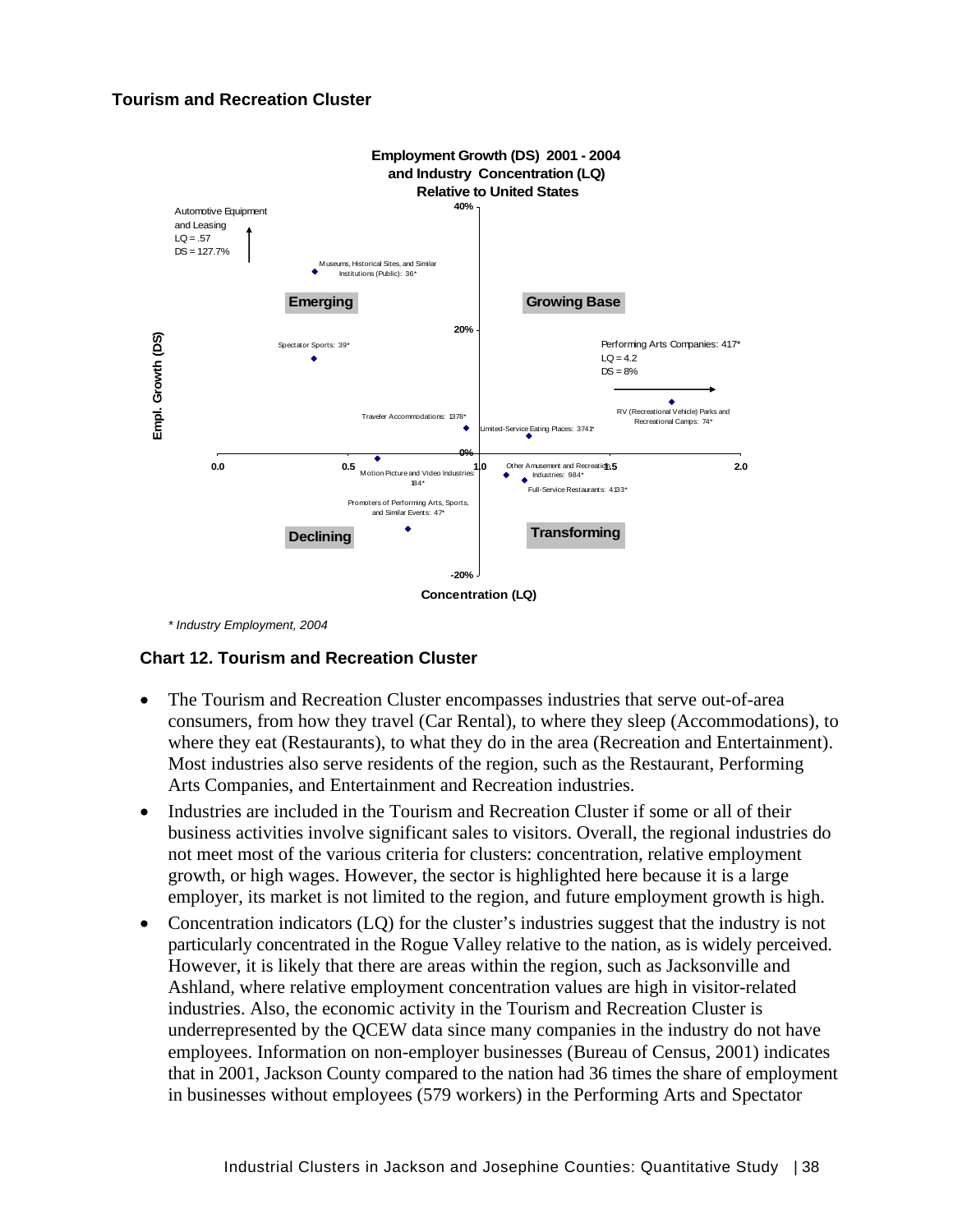Sports industries, and twice the percentage in the Traveler's Accommodations and RV Parks industries (59 workers combined).

- The industries with the largest employment levels, Restaurants and Accommodations, have lackluster relative employment growth, but industries in recreation and entertainment display stronger employment performance. Jobs in Automotive Equipment Rental and Leasing doubled between 2001 and 2004 to total 245, and the number of companies in the industry increased by 40%.
- The average wage for the cluster as a whole is \$13,640, less than half the overall regional wage. Many of the industry's jobs are low-skilled to semi-skilled and/or part-time entry level positions. Wage levels vary across industries in the cluster from a low of \$11,061 for Limited Service Eating Places to a high of \$30,821 for employees in Performing Arts Companies. Paying close to national wages (90-100%) are the RV Parks, Restaurants, and Performing Arts Companies. The remaining industries in the cluster pay 50%-75% of the national average wage levels in their industries.
- Most industries within the cluster are expected to increase employment in the ten years between 2004 and 2014. Nationwide, employment in Museums and Historical sites is expected to rise by 20%, in Performing Arts Companies by 17%, and in Accommodations and Restaurants by 17% and 16%, respectively.<sup>i</sup> The Oregon Employment Department projects a 24% increase in jobs in Jackson and Josephine counties for the Accommodations and Restaurant industries over the same period.<sup>ii</sup>

# **Cluster Conditions**

- Firms in the Tourism Cluster share similar markets to varying degrees; sub-clusters often serve the same consumers with high artistic standards, either locals, visitors, or consumers at the national level.
- Industries in sub-clusters share a common labor pool and technical knowledge.
- The cluster enjoys benefits from the region's easy accessibility to urban centers via Interstate 5, its proximity to natural beauty, and its wealth of recreational opportunities and cultural amenities.
- All of the cluster's industries have a stake in the cultural and natural attractions of the region.
- The cluster is well-defined by participation in regional tourism organizations, such as the Southern Oregon Visitor's Association (SOVA) and local Visitors and Convention Bureaus.
- Industries in the cluster cooperate and collaborate on marketing and promotional initiatives, usually through visitor industry associations or visitors and convention bureaus.

# **Findings from the School of Business Cluster Survey**

- Nineteen companies responded to the survey.
- 63% agreed with the statement, "The majority of suppliers of my company's materials, machinery, and services are available within the region."
- 73% agreed with the statement, "My company participates in formal or informal networks with other firms or organizations to improve business operations, aid innovation, or solve business problems."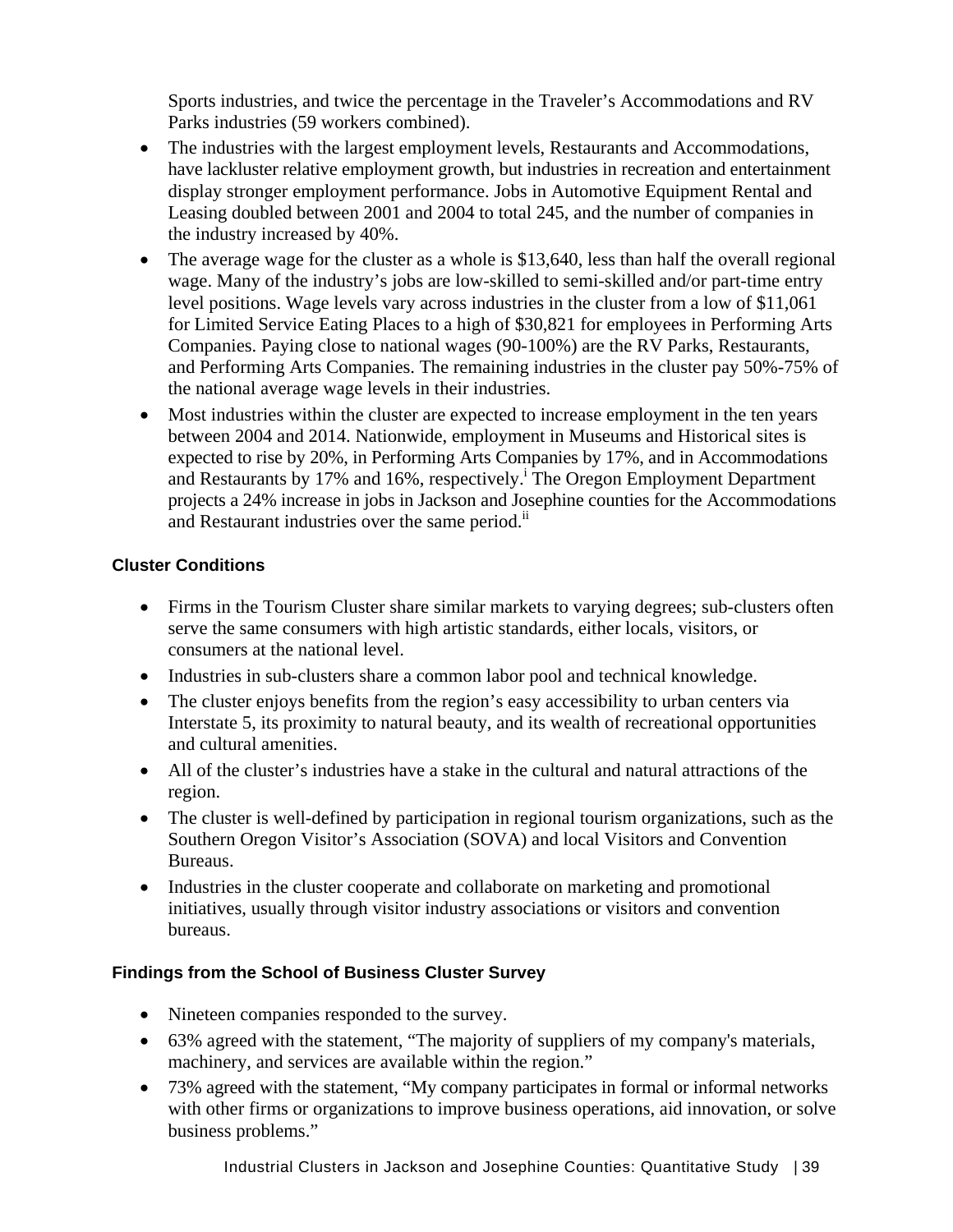- 53% agreed with the statement, "My company draws from the same specialized labor pool as other businesses in the region."
- 89% said, "Formal or informal networks with regional *competitors*" were somewhat important to very important to the success of their company. 53% said "Formal or informal networks with regional *suppliers*" were somewhat important to very important to the success of their company."
- 68% said, "Presence of industry and trade associations or consortia" was somewhat important to very important to the success of their company." 79% participate in a formally or informally organized group of firms or organizations to improve business operations, aid innovation, reach new markets, or solve business problems.

#### **Table 15. Key Characteristics of the Tourism and Recreation Cluster**

| <b>NAICS</b><br>Code | <b>Tourism and Recreation Cluster</b><br>$(4-Digit)$                           | <b>Cluster Map</b><br>Quadrant* | Quadrant<br>Strength** | <b>Employment</b> | <b>Firms</b> | Average<br>Wage |
|----------------------|--------------------------------------------------------------------------------|---------------------------------|------------------------|-------------------|--------------|-----------------|
|                      | A. Accommodations                                                              |                                 |                        |                   |              |                 |
| 7211                 | <b>Traveler Accommodations</b>                                                 | Emerging                        | LQ1 DS0                | 1,378             | 109          | \$<br>14,594    |
| 7212                 | RV (Recreational Vehicle) Parks and<br><b>Recreational Camps</b>               | Growing Base                    | $LQ+DS+$               | 74                | 19           | \$<br>17,525    |
|                      | <b>Accommodations Total</b>                                                    |                                 |                        | 1,453             | 128          | \$<br>14,744    |
|                      | <b>B. Restaurants</b>                                                          |                                 |                        |                   |              |                 |
| 7221                 | <b>Full-Service Restaurants</b>                                                | Transforming                    | $LQ + DSO$             | 4,133             | 257          | \$<br>13,242    |
| 7222                 | <b>Limited-Service Eating Places</b>                                           | <b>Growing Base</b>             | $LQ+DS0$               | 3,742             | 292          | \$<br>11,061    |
|                      | <b>Restaurants Total</b>                                                       |                                 |                        | 7,875             | 549          | \$<br>12,206    |
| 7111                 | <b>C. Performing Arts Companies</b>                                            | <b>Growing Base</b>             | $LQ_{++}$ + DS+        | 417               | 12           | \$<br>30,821    |
| 5121                 | Motion Picture and Video Industries                                            | Declining                       | <b>LQ--DS0</b>         | 185               | 17           | \$<br>20,240    |
| 7113                 | Promoters of Performing Arts, Sports, and<br><b>Similar Events</b>             | Declining                       | <b>LQ-- DS-</b>        | 47                | 3            | \$<br>20,472    |
|                      | Performing Arts Total                                                          |                                 |                        | 649               | 32           | \$<br>27,057    |
|                      | D. Entertainment / Activities                                                  |                                 |                        |                   |              |                 |
| 7112                 | <b>Spectator Sports</b>                                                        | Emerging                        | $LO- DS++$             | 39                | 3            | \$<br>5,335     |
| 7121                 | <b>Museums, Historical Sites, and Similar</b><br><b>Institutions (Private)</b> | Emerging                        | $LQ+DS++$              | 37                | 14           | \$<br>15,671    |
|                      | <b>Museums, Historical Sites, and Similar</b><br><b>Institutions (Public)</b>  | D***                            | $D***$                 | $D***$            | $D***$       | $D***$          |
| 4872                 | Scenic and Sightseeing Transportation,<br>Water                                | <b>D</b> ***                    | <b>D</b> ***           | <b>D***</b>       | $D***$       | $D***$          |
| 7139                 | Other Amusement and Recreation<br>Industries                                   | Transforming                    | $LQ - DS0$             | 985               | 89           | \$<br>12,561    |
| 5321                 | <b>Automotive Equipment Rental and</b><br>Leasing                              | <b>Growing Base</b>             | $LQ+DS+++$             | 245               | 14           | \$<br>19,264    |
|                      | Entertainment / Activities Total                                               |                                 |                        | 1,367             | 125          | \$<br>14,354    |
|                      | <b>Tourism and Recreation Total</b>                                            |                                 |                        | 11.344            | 834          | \$<br>13.640    |

\* Refer to Chart 1 for detail on quadrant characteristics.

\*\* Refer to Table 4 for detail on indicator ranges.

\*\*\* Confidentiality restrictions do not permit disclosure of industry data.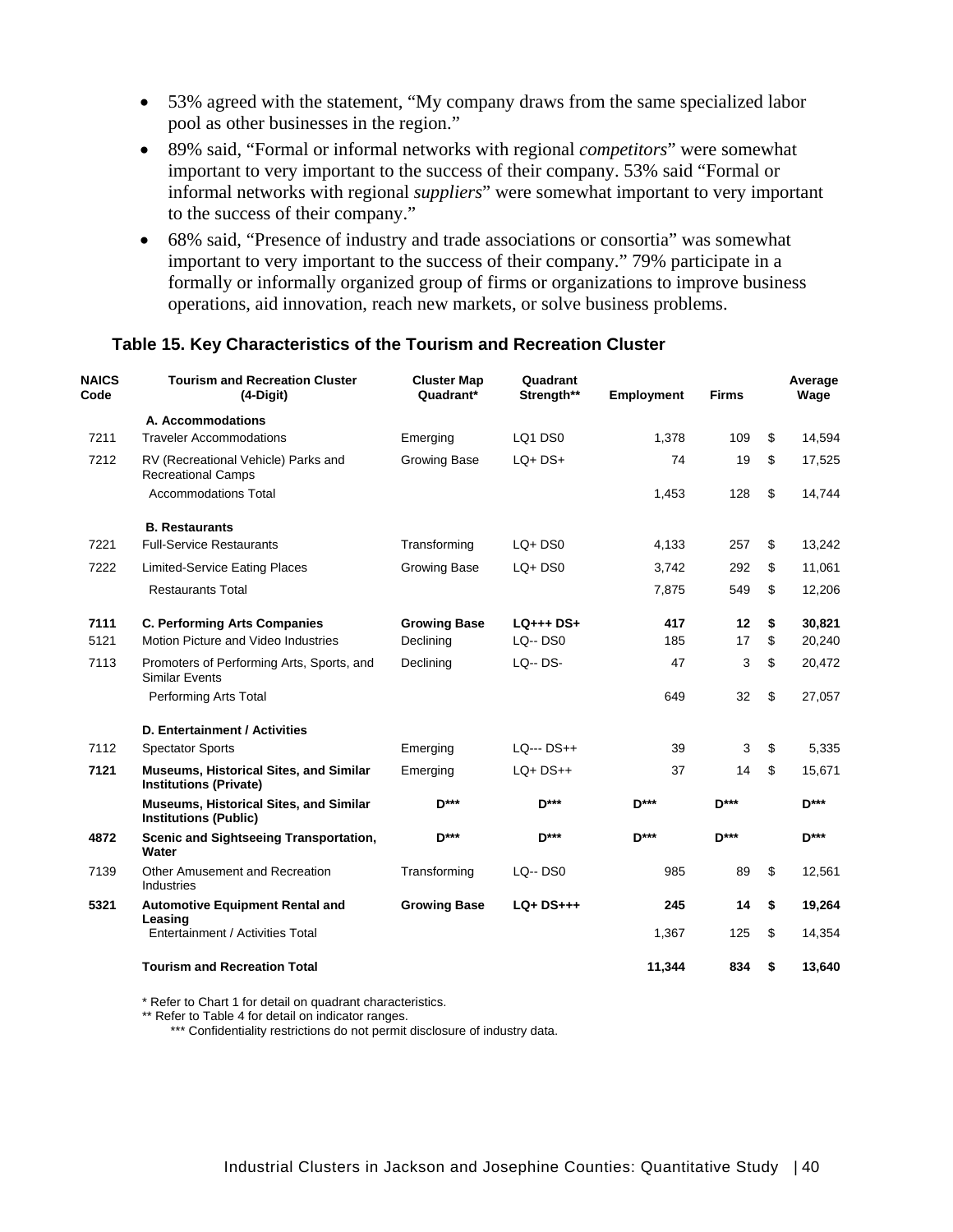# **Conclusions**

The basic concept of an industrial cluster is that groups of related companies which operate in close proximity to each other realize economic benefits from their co-location. One source of benefits stems from localization economies, where clustered industries' costs are lower because of greater availability of specialized inputs, pool of labor, or infrastructure. Some industries realize cost savings by locating close to other industries participating in a supply chain. Some industries enhance their competitiveness through inter-firm cooperation and collaboration in areas such as marketing, technological innovation, and new product development.

This analysis focuses on basic quantitative indicators of industrial clusters. If companies or industries gain economic benefits by co-locating, then a concentration of similar kinds of activities would be predicted. This concentration is expressed as location quotient (LQ). Regional industries with high percentages of employment relative to the nation are Logging, Wood Products Manufacturing, particularly Furniture and Cabinet Manufacturing, and Performing Arts.

Regional industries in clusters are likely to be competitive companies, outpacing their industry counterparts nationally. Competitiveness is measured by differential shift (DS), the difference in employment growth between the region and the nation. Industries in Jackson and Josephine counties which grew substantially faster in percentage terms than industries nationally were the Logging, Wholesalers, Headquarters, and parts of the Wood Products Manufacturing industries. Based on national<sup>i</sup> or state employment projections, i employment growth between 2004 and 2014 is expected to exceed 10% for the Other Wood Products Manufacturing, Fabricated Metal Manufacturing, Wholesalers, Elder and Health Care and Arts, Entertainment and Recreation industries.

Another feature of clusters is that their member industries access the same or similar labor pool, often characterized by workers with specialized skills and technical know-how. Most of the companies within industries or sub-industries within the Rogue Valley's potential clusters need employees with the same skills and training as their regional counterparts. In fact, the School of Business Cluster Survey found that a higher share of companies in the Metals, Food, and Wood Products Manufacturing industries, Health Care, and the Tourism and Recreation industries responded that they draw from the same labor pool as other businesses in the region. A major challenge for regional industries, even those which are currently competitive, is to increase their productivity and the skills of their employees through investments in human and physical capital. Industries that pursue these investments will increase their chances for success in the increasingly global economy.

There are a number of other characteristics of industrial clusters. Industries may be related in clusters because they serve similar markets and benefit from cooperation and collaboration focused on extending their market reach or developing new products. Regional economic sectors which share similar customer markets are the Food Manufacturing, Elder/Health Care and Tourism and Recreation industries. Industries in clusters are often linked through a product's supply chain. Industrial clusters, such as the Food Manufacturing, Logging and Wood Products, Metals, Trucking and Freight and Wholesalers sectors, have the potential to increase their markets and reduce costs by coordinating more closely with other regional companies in a given supply chain. All industrial clusters identified in this analysis could benefit from networking with other regional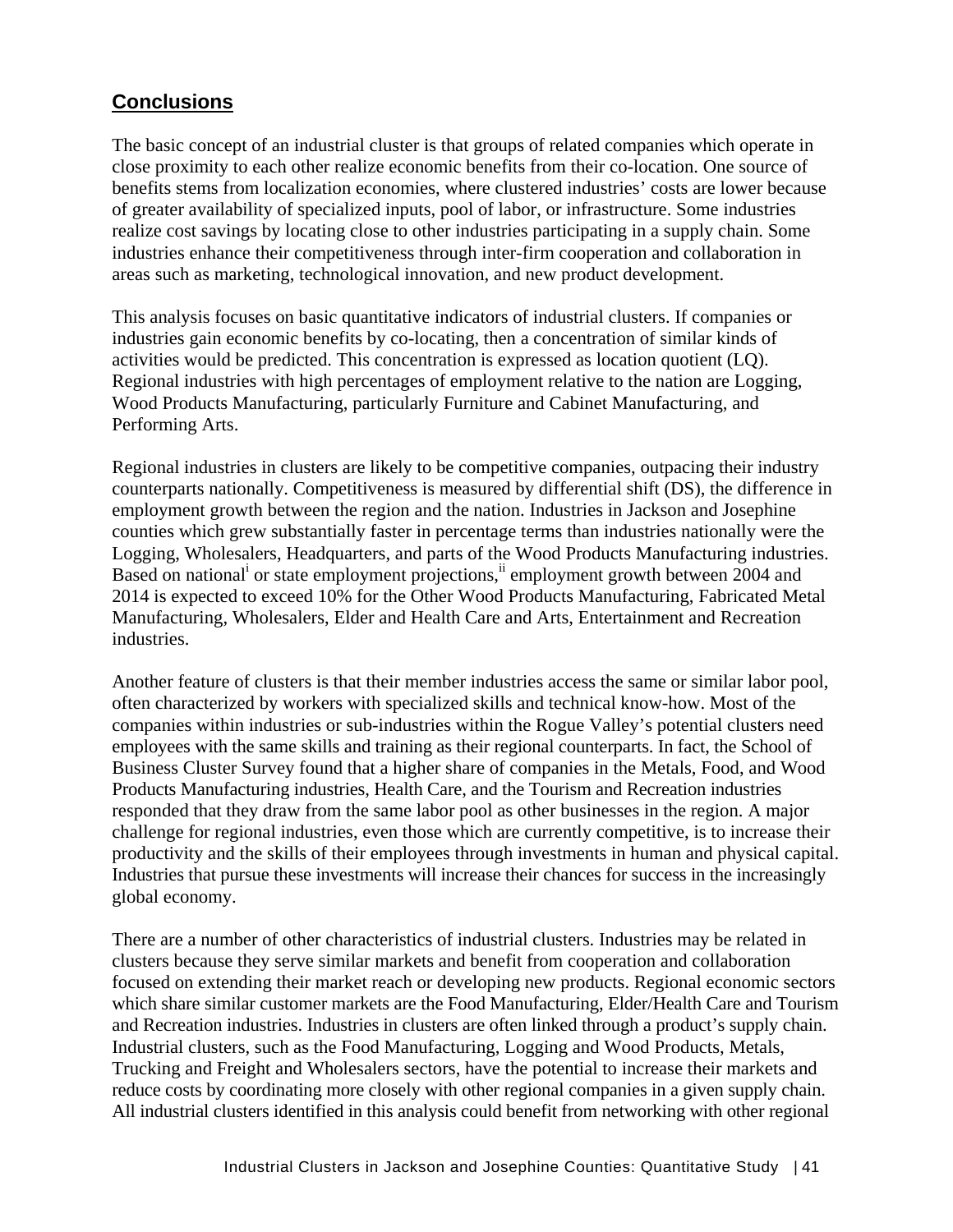companies to take advantage of complementary activities, expand markets, integrate activities, or to pool resources or knowledge. In fact, the Cluster Survey reported that higher percentages of respondents in the Logging, Wholesalers, Elder/Health Care, and Tourism and Recreation industries were engaged with other firms or organizations to improve business operations, aid innovation, or solve business problems.

Over the coming years, the region and its industries will continue to grow. Population increases will support the expansion of the region's industrial clusters along with industries serving local markets. Companies and retirees will be particularly attracted to the area's valued quality of life. The major challenge for the regional economy in general, and for industries within clusters, is to improve the skill levels of the region's labor force and use of technology across most industrial operations, particularly information technology. Increased productivity and reduced costs can be achieved for businesses that strengthen their cluster connections by forging relationships with regional competitors, customers and suppliers, as well as with educational institutions, industry organizations and government. Table 16 summarizes four areas in which specific industry clusters in the Rogue Valley region may most effectively concentrate their efforts to enhance their economic viability.

| Approach                                                                                                                                                                                                                                                                | <b>Target Clusters</b>                                                                                                                                                                                                                                                                                                                |
|-------------------------------------------------------------------------------------------------------------------------------------------------------------------------------------------------------------------------------------------------------------------------|---------------------------------------------------------------------------------------------------------------------------------------------------------------------------------------------------------------------------------------------------------------------------------------------------------------------------------------|
| Increase the availability of skilled School of<br>Business graduates and access to School of<br>Business faculty expertise and programs                                                                                                                                 | Wood Products (particularly secondary wood<br>$\bullet$<br>processors)<br>Food Manufacturing<br>$\bullet$<br><b>Electronic Shopping</b><br>$\bullet$<br>Headquarters (across all industries)<br><b>Freight Transport</b><br><b>Elder Care</b><br>Performing Arts                                                                      |
| Strengthen partnerships with educational<br>institutions and workforce training programs to<br>increase employee skill levels for industries<br>accessing the same or similar labor pool,<br>characterized by workers with specialized skills<br>and technical know-how | <b>Metals Manufacturing</b><br>$\bullet$<br>Food Manufacturing<br>$\bullet$<br><b>Wood Products Manufacturing</b><br>$\bullet$<br>Headquarters<br>$\bullet$<br>Elder/Health Care<br>$\bullet$<br>Creative<br>$\bullet$<br>Tourism and Recreation (sub-clusters of<br>$\bullet$<br>lodging, restaurants, entertainment,<br>recreation) |
| Improve inter-industry cooperation and<br>collaboration to extend market reach or develop<br>new products for industries sharing similar<br>markets for their products or services                                                                                      | <b>Food Manufacturing</b><br>$\bullet$<br><b>Freight Transport</b><br>$\bullet$<br><b>Elder/Health Care</b><br>$\bullet$<br>Tourism<br>$\bullet$                                                                                                                                                                                      |
| Encourage and support collaboration between<br>regional companies to increase market size and<br>reduce costs for industries linked through their<br>products' regional supply chain                                                                                    | Logging/Wood Products<br>$\bullet$<br>Food Manufacturing<br>$\bullet$<br><b>Metals Manufacturing</b><br>$\bullet$<br>Freight Transport/Wholesalers                                                                                                                                                                                    |

#### **Table 16. Strengthening Cluster Areas**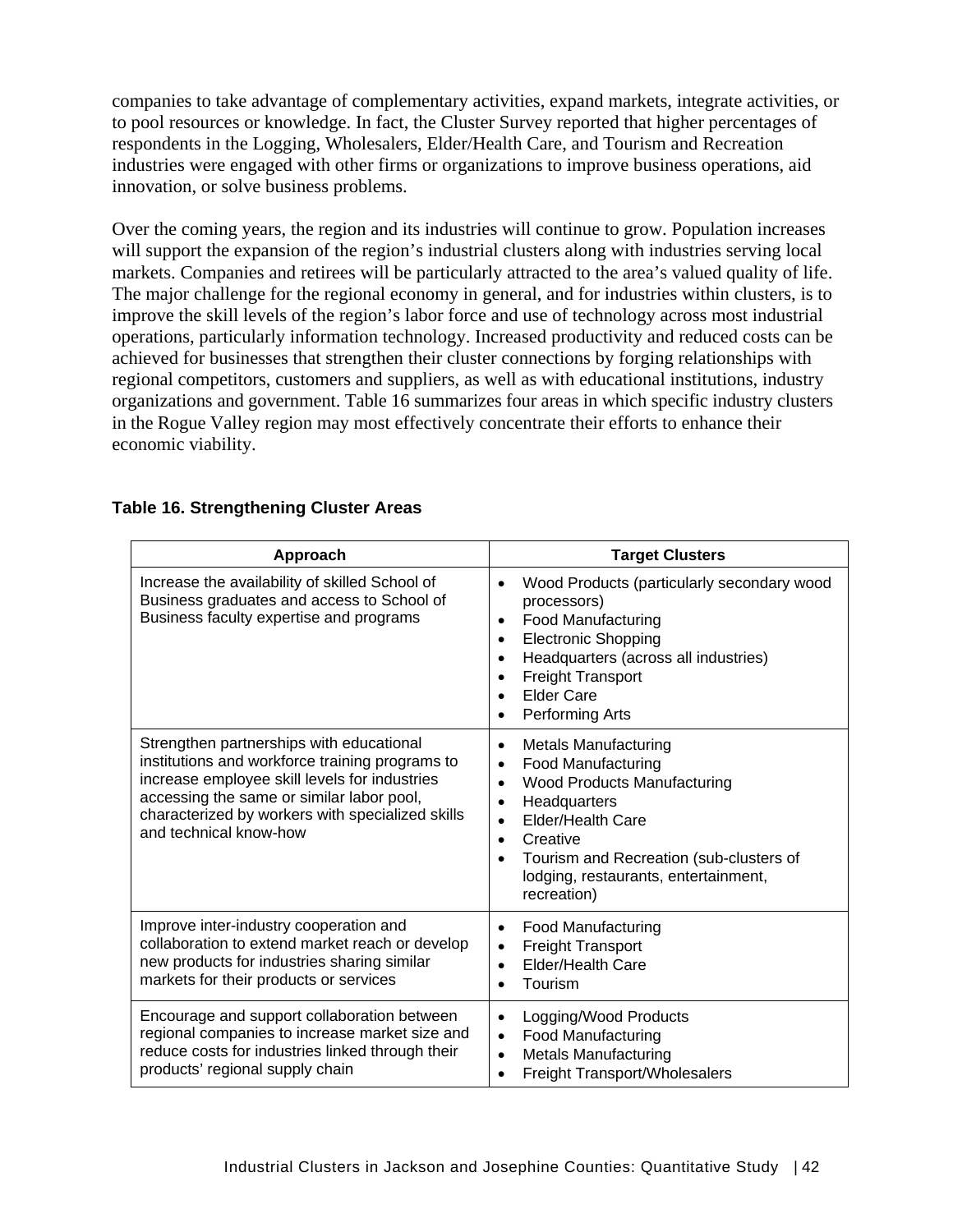# **Recommendations for Further Research**

This quantitative analysis is an initial step in identifying industrial clusters in Jackson and Josephine counties. Additional research will likely uncover companies linked across industries that are not apparent because of rigid industrial classifications or other limitations of the data. Recommendations for future research on industrial clusters include the following:

- Interviews with specific firms within the identified clusters will render a better understanding of the extent of connections between firms and the potential for increasing those linkages. Interviews should focus on special infrastructure, labor and marketing needs of the industry, as well as determine gaps in supply and marketing chains.
- Some clusters may be lost in the regional data, but exist within cities, such as Tourism and Recreation. An analysis of the employment data by clustered industry's location will spotlight the cities with higher concentrations of specific industries.
- The study is constrained by evaluating data at two points in time. Alternative clusters may be uncovered by revisiting the analysis with updated employment data. Considering a longer time period may point out industries with improving cluster indicators.
- Linkages between industries can be explored using an input-output economic model such as IMPLAN to reveal regional industries in a given supply chain.
- Incorporating studies of commodity flow studies performed by Oregon Department of Transportation will highlight the volume of products leaving the area and may lend supporting evidence to the clusters identified in this study or suggest other industries that should be considered industrial clusters. Additionally, the studies offer a different and useful perspective on the Freight and Trucking industry.
- Increasingly, cluster-related strategies are being adopted by local, state and national economic development organizations, educational institutions and government. A practical follow-up to this research would be to learn from the experience of these entities by identifying specific strategies currently in place that support and strengthen industrial clusters. This review could offer program and policy options to regional economic development organizations and the School of Business.

# **Recommendations for the School of Business**

# **Relationship Building**

- Develop relationships with industries identified in the cluster research to expand awareness of the opportunities and challenges faced by regional businesses. Industry involvement could include faculty members working on-site with host businesses through sabbaticals or other academic release time.
- Consider focusing research, internships, or other academic and curricular activities on a single industrial cluster.
- Participate actively in existing Business Retention and Expansion activities in Grants Pass and Ashland, and programs sponsored by the Small Business Development Centers (SBDC) in Grants Pass and in Medford.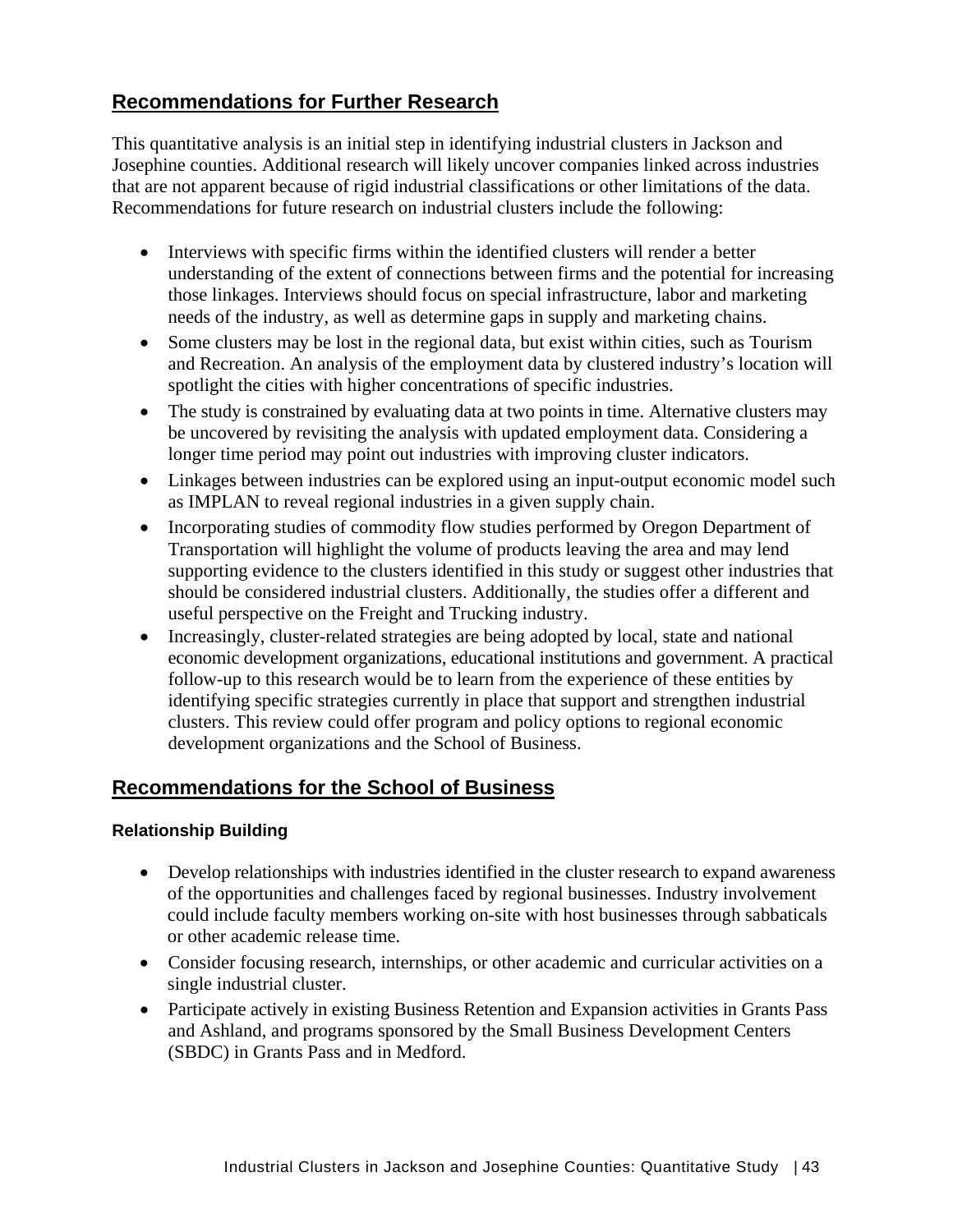# **Facilitation**

- Facilitate the formation and/or support of regional industry networks.
- Host round table discussions and sponsor workshops or symposia featuring experts and innovators focused on specific topics or designed to meet the needs of specific industries.

#### **Research**

• Engage in collaborative research activities with members of cluster industries. Consider providing academic release time for conducting and overseeing research.

#### **Curriculum**

- Focus efforts on Headquarters Cluster, offering courses related to high level skills such as management, planning, and IT.
- Integrate the regional economy more closely into program curriculum. Course content and case studies could be developed in part through collaboration with industry members.
- Enhance and maintain programs that establish credentials for mid-level and senior managers.
- Ensure that internships connect the School of Business to businesses in cluster member industries. Internships and practicum opportunities provide students with access to the business community that they will enter upon graduation and allow them to interact more closely with businesses throughout their studies.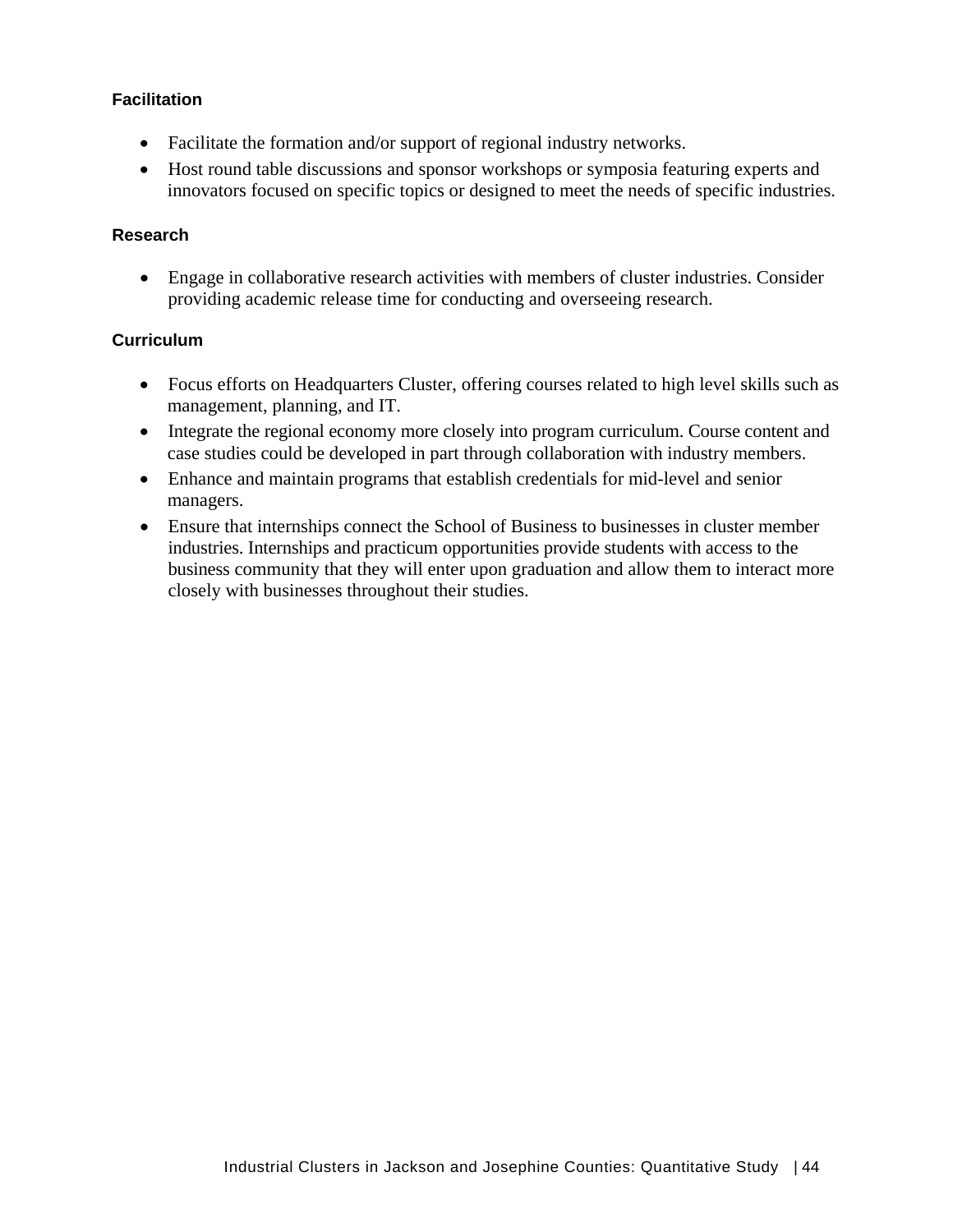# **Endnotes**

- <sup>i</sup> United States Bureau of Labor Statistics. *Employment and Output by Detailed Industry*. [last modified 12/7/05; accessed May 23, 2006]. Available from http://www.bls.gov/emp/ empinddetail.htm.
- ii Oregon Employment Department. *Employment Projections by Industry: 2004-2014,* July 2005. Oregon and Regional Summary. Available from http://www.qualityinfo.org/pubs/indprj/ htm/industry.html.
- iii Oregon Office of Economic Analysis. *Forecasts of Oregon's County Populations and Components of Change, 2000-2040,* April 2004. Available from http://www.oregon.gov/ DAS/OEA/docs/demographic/pop\_components.xls.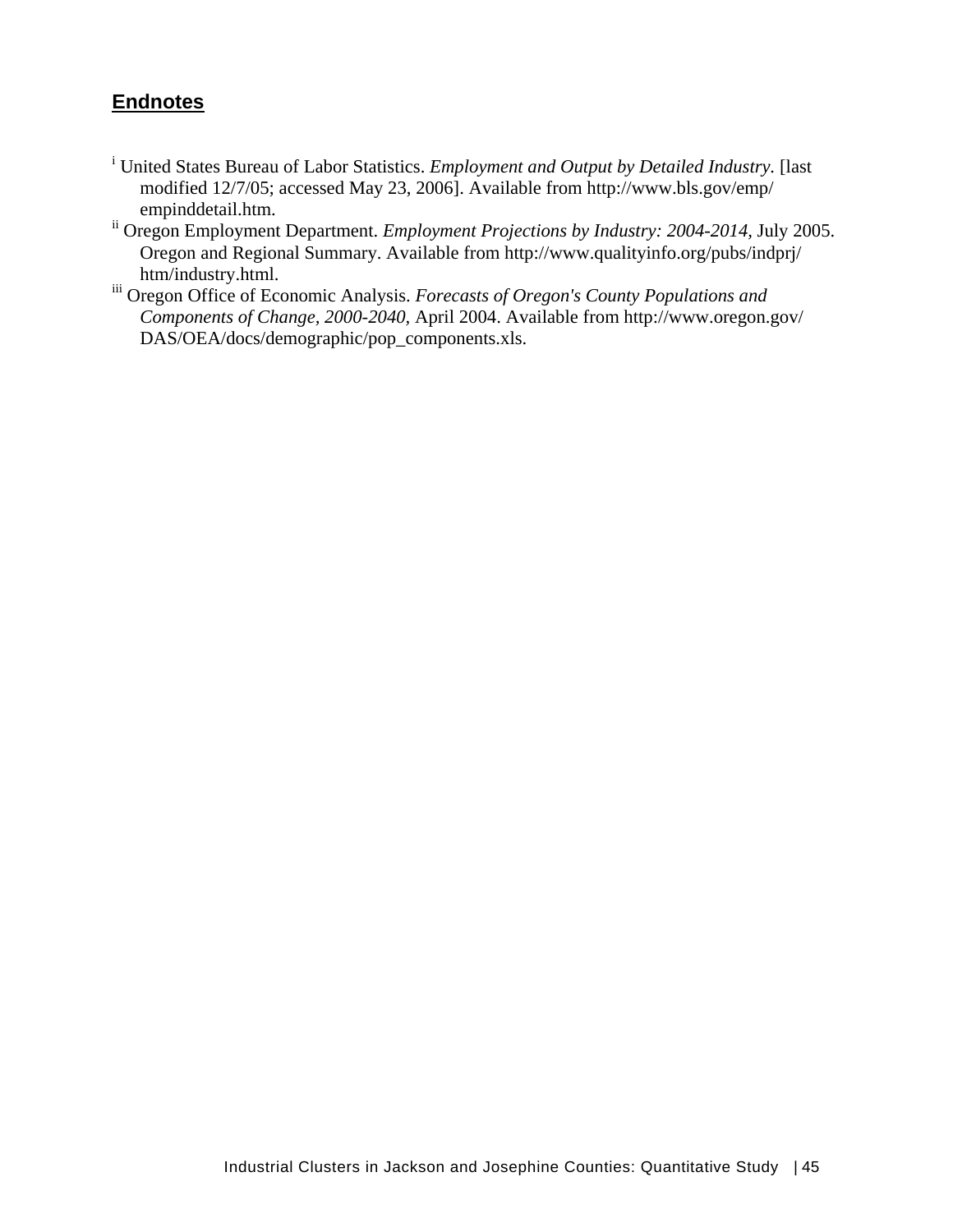# **Bibliography**

- Barkley, David. *Employment Generation Strategies for Small Towns: An Overview of Alternatives*, 2001. Available from http://cherokee.agecon.clemson.edu/redrl\_rpt2.pdf.
- Barkley, David and Mark Henry. *Targeting Industry Clusters for Regional Economic Development: An Overview of the REDRL Approach*, 2005. Available from http://cherokee.agecon.clemson.edu/redrl\_rpt15.pdf.
- Cortright, Joseph. *Oregon Industry Clusters: A Statistical Analysis*, 2003. Available from http://www.econ.state.or.us/cluster.pdf.
- InfoUSA database, custom tabulation for Jackson and Josephine Counties, 2006. Available from http://www.infousa.com/.
- Oregon Employment Department. *2004 Oregon Covered Employment and Wages; By Industry & County*, 2005. Available from http://www.qualityinfo.org/pubs/cew/htm/04/cew2004.html.
- Oregon Employment Department. *Employment Projections by Industry: 2004 2014 Oregon and Regional Summary,* July 2005. Available from http://www.qualityinfo.org/pubs/indprj/htm/ industry.html.
- Oregon Office of Economic Analysis. *Forecasts of Oregon's County Populations and Components of Change, 2000 – 2040*, April 2004. Available from http://www.oregon.gov/ DAS/ OEA/docs/demographic/pop\_components.xls.
- Paytas, Jerry, Robert Gradeck and Lena Andrews. Carnegie Mellon University. *Universities and the Development of Cluster Industries.* Available from http://www.eda.gov/ImageCache/ EDAPublic/documents/pdfdocs/ucluster2004\_2epdf/v1/ucluster2004.pdf.
- Population Research Center, Portland State University. *2004 Oregon Population Report*, 2005. Available from http://www.pdx.edu/prc/annualorpopulation.html.
- Porter, Michael. *Cluster of Innovation: Regional Foundations of U.S. Competitiveness*. Washington, DC: Council of Competitiveness, 2001.
- Porter, Michael et al. *Competitiveness in Rural U.S. Regions: Learning and Research Agenda*, 2004. Available from http://www.eda.gov/ImageCache/EDAPublic/documentspdfdocs/ eda\_5frural\_5fregions\_2epdf/v1/eda\_5frural\_5fregions.pdf.
- Schein, Steve. *Industrial Clusters in Jackson and Josephine Counties, A Qualitative Analysis*. Ashland, OR: Southern Oregon University, 2006.
- SOREDI. *Jackson and Josephine Counties Major Employers.* Available from http://www.soredi.org/Page.asp?NavID=33.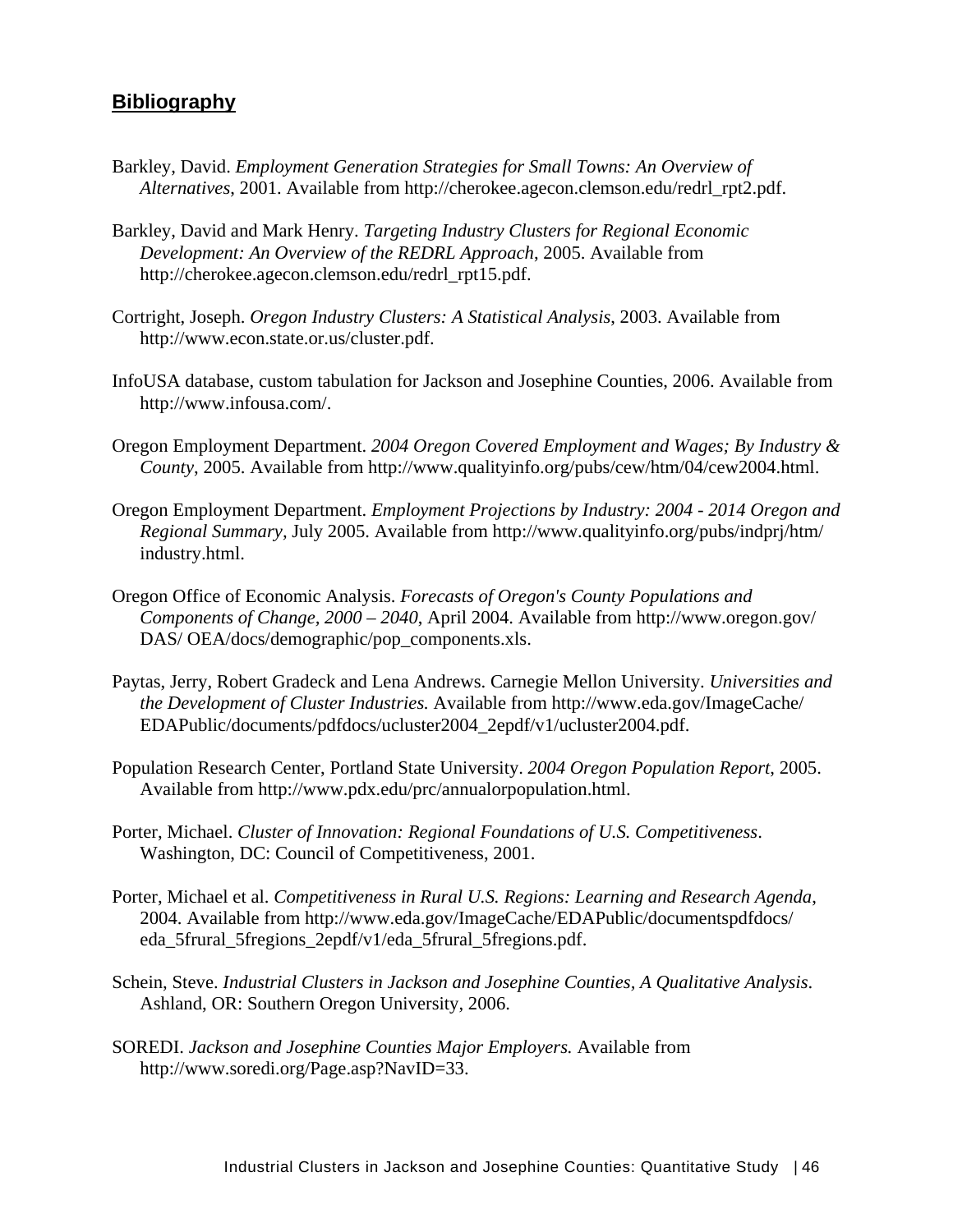- United States Bureau of Labor Statistics. *Employment and Output by Detailed Industry.* [Projections]. [Modified 12/7/05. Accessed May 23, 2006]. Available from http://www.bls.gov/ emp/empinddetail.htm.
- United States Bureau of Labor Statistics. *State and County Employment and Wages from the Quarterly Census of Employment and Wages* (2001 forward). [ftp file for Oregon and US accessed 3/31/06]. Available from http://www.bls.gov/data/home.htm.
- United States Census Bureau. *County Business Patterns*, 2004. Available from http://censtats.census.gov/cbpnaic/cbpnaic.shtml.
- United States Census Bureau. *NAICS Codes and Titles,* November 2003*.* Available from http://www.census.gov/epcd/naics02/naicod02.htm.
- United States Census Bureau. *Non-Employer Statistics*, 2001. Available from http://www.census.gov/epcd/nonemployer/.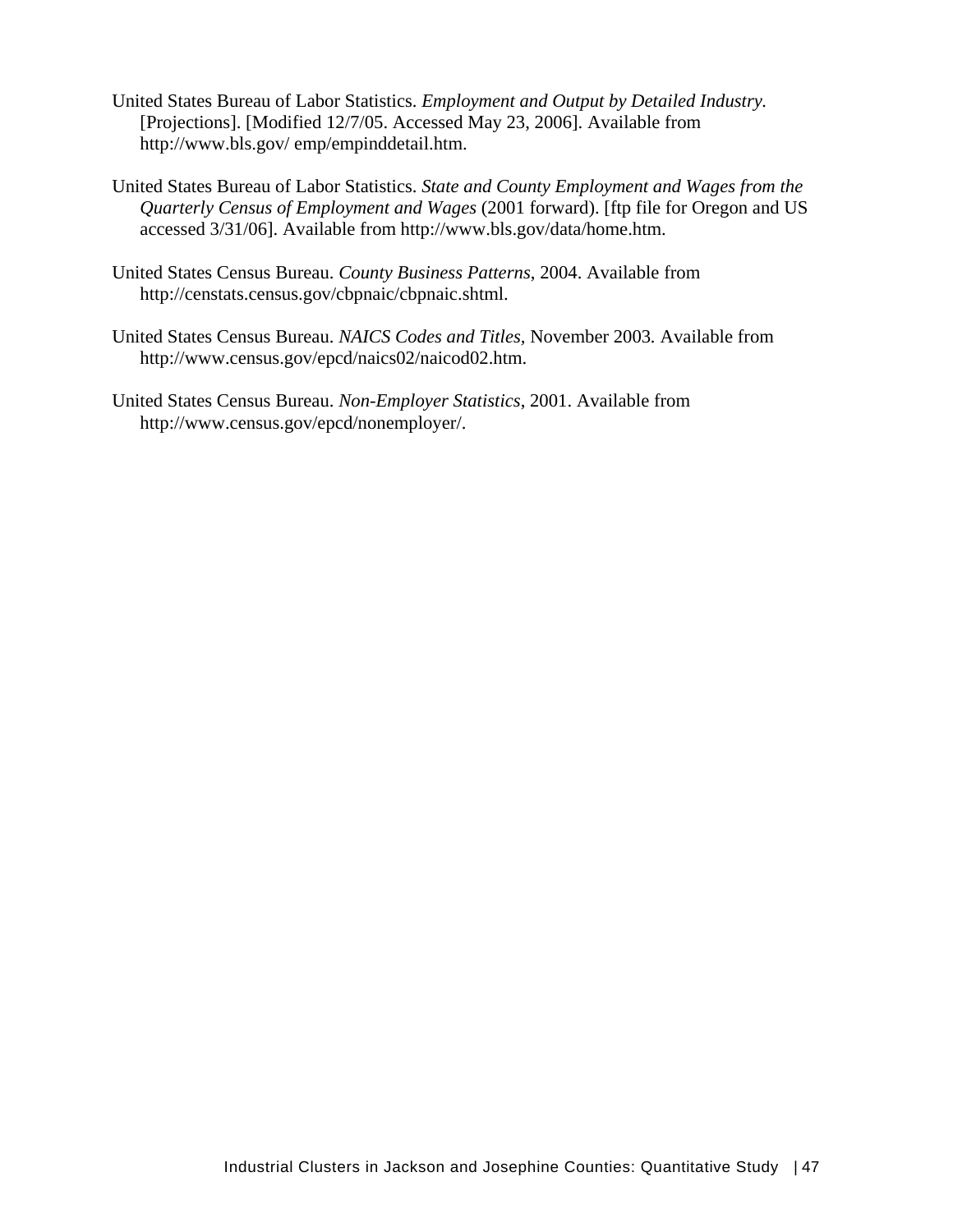# **Industrial Clusters in Jackson and Josephine Counties**

**A Qualitative Analysis** 

**Submitted to the School of Business, Southern Oregon University** 

**By Steve Schein, MA EDA Cluster Project Researcher**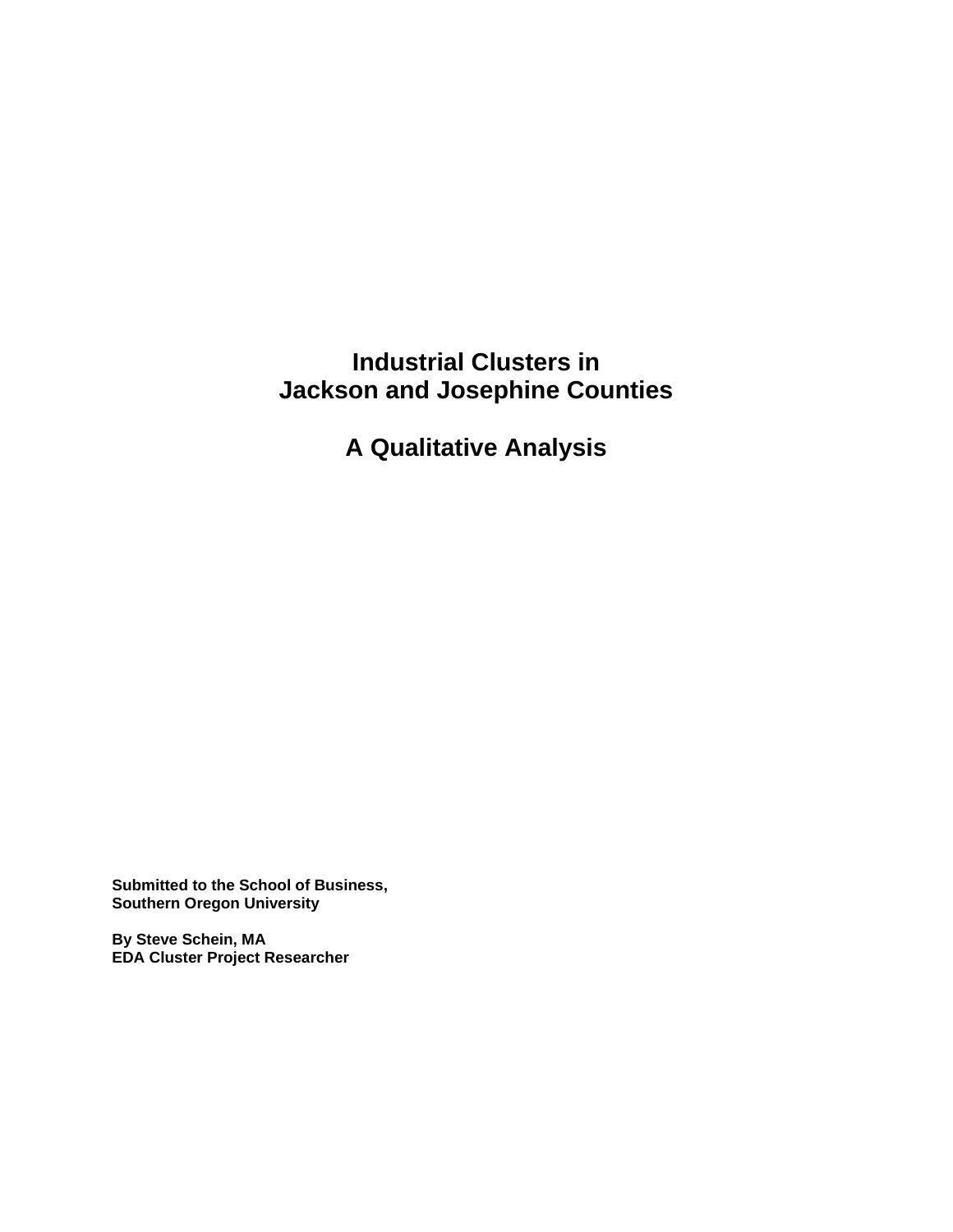# **Project Overview**

This analysis represents one of three components of the School of Business's cluster research project. Funded by the Economic Development Administration, the project's main goals are to identify industrial clusters in Jackson and Josephine counties, to incorporate cluster-related activities into the School's curriculum and programs, and to lay the groundwork for a Center of Excellence for Regional Engagement. Through interviews with regional business leaders, the qualitative study provides an opportunity to learn about the companies they manage and to deepen our understanding of their perspectives on the regional economy, both in the present and into the future. The study's ultimate goal is to generate findings that the School of Business can integrate into strategies to better support the regional business community.

The format of this study offers unique opportunities to identify effective ways in which the School of Business and Southern Oregon University can collaborate with and serve regional businesses. The interview process improved the School's understanding of the regional economic climate and allowed the project team to develop new relationships and strengthen existing connections with individual business owners, senior executives, and economic development leaders.

As described in this study's companion piece, industrial clusters are groups of similar or related firms in a defined geographic area linked by various factors including shared similar markets; employment of a workforce with similar skills and training; compliance with certain regulations and public policies; or reliance on a common supply chain, technologies, or infrastructure. Basing an economic development strategy on strengthening industrial clusters can lead to effective approaches to increasing the productivity of regional businesses and improving their competitiveness in national and international economies.

# **Research Methodology**

The project team developed a list of potential business leaders to interview. Several criteria guided the selection process: the diversity of industries represented; the role of specific industries or companies in the regional economy; companies' relationships with the School of Business; and the individual leader's level of involvement in economic development, either as a business owner or an economic development professional. Those selected for interviews were primarily CEO's, presidents, and owners of for-profit companies located throughout Jackson and Josephine counties that represent a broad cross-section of industrial clusters.

Interviewees were contacted by phone to request their participation in the study and one-on-one interviews were held at their places of business. During the interviews, participants sometimes suggested additional individuals to include in the qualitative research. Several of these referrals were subsequently interviewed. Approximately forty interviews were conducted during the spring of 2006. Another ten people were interviewed at a focus group session in Grants Pass that was sponsored by the School of Business. Several interviews were audiotaped, including the focus group session, for later review by the project team and other members of the School of Business. In addition to being analyzed by the project team, individual interview reports were reviewed electronically to identify recurring themes using NVivo™ software.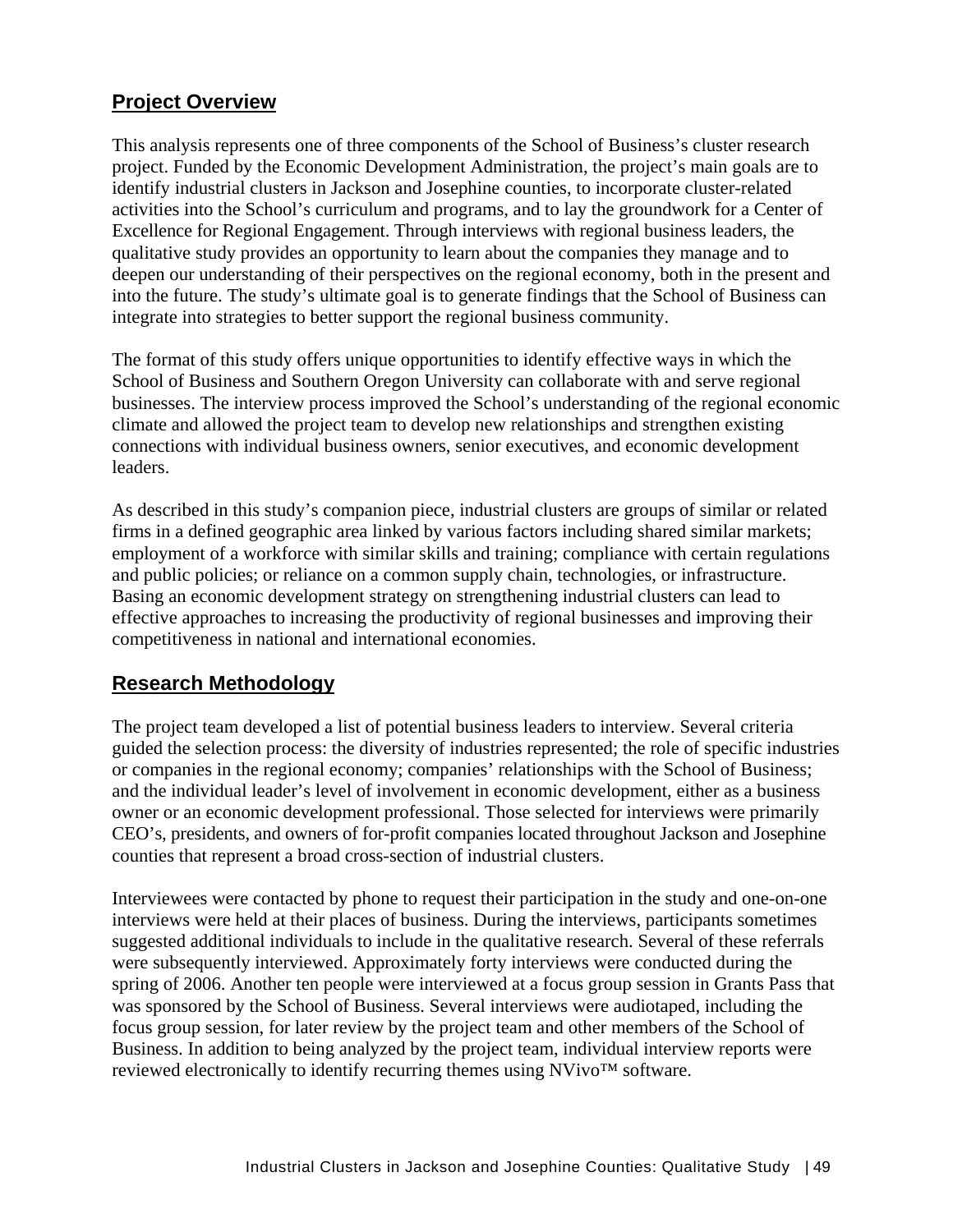### **Interview Structure**

Each interview followed a standard format and lasted approximately one hour. The interviews began with a brief discussion of the purpose of the research followed by an explanation of the general characteristics of industrial clusters and a description of the advantages of implementing cluster-based economic development strategies. A description of the role of the School of Business in conducting the study concluded the introduction to the interview.

Once the background of the project was clear, each interviewee was engaged in a discussion guided by the characteristics of cluster relationships described at the beginning of the interview (markets, workforce issues, etc.). Participants were asked to relate their business to an industrial cluster and to identify other industries that they perceived as clusters in the regional economy. Narrative summaries of the interviews made it possible to identify themes and responses related to industrial cluster characteristics.

# **Findings: Major Themes**

# **Overview**

Several major themes surfaced over the course of the interviews. The following compilation of recurring themes is highly subjective and is intended to serve as a starting point for further discussion and analysis. These themes can help to guide future strategies of the School of Business and its engagement with the regional economy, influencing decisions regarding faculty selection, curriculum development, and future programs. In addition, these qualitative themes may be used by both the private and public sector to design future economic development strategies based on cluster characteristics.

The reader should note that these themes have not been identified through formal statistical analysis or validated by additional research. In many cases they are based on the opinions and observations of the interviewees as interpreted by the interviewer. For the purposes of this analysis, "Rogue Valley region" and "southern Oregon" are used synonymously to represent Jackson and Josephine counties.

# **Perceptions of Cluster Theory**

- There is a major gap between industrial cluster theory and actual practice and perception. Few CEO's and business owners expressed interest in economic cluster theory and could not see many ways it might apply to their circumstances.
- For the most part businesses do not collaborate within industries or clusters, with the exception of the Health Care and Food and Beverage Production/Tourism clusters.
- The majority of interviewees indicated that their companies are located in the Rogue Valley because the owners want to live here, not because of any geographic, technological, infrastructure, market, supply chain, or workforce advantages that the region offers their business. In fact, most business owners perceive that other cities such as Reno, Portland, or San Francisco offer greater advantages.
- Generally speaking, business owners from the cities of Grants Pass, Medford, and Ashland see themselves as belonging to separate and distinct communities culturally, politically, and to some extent, economically.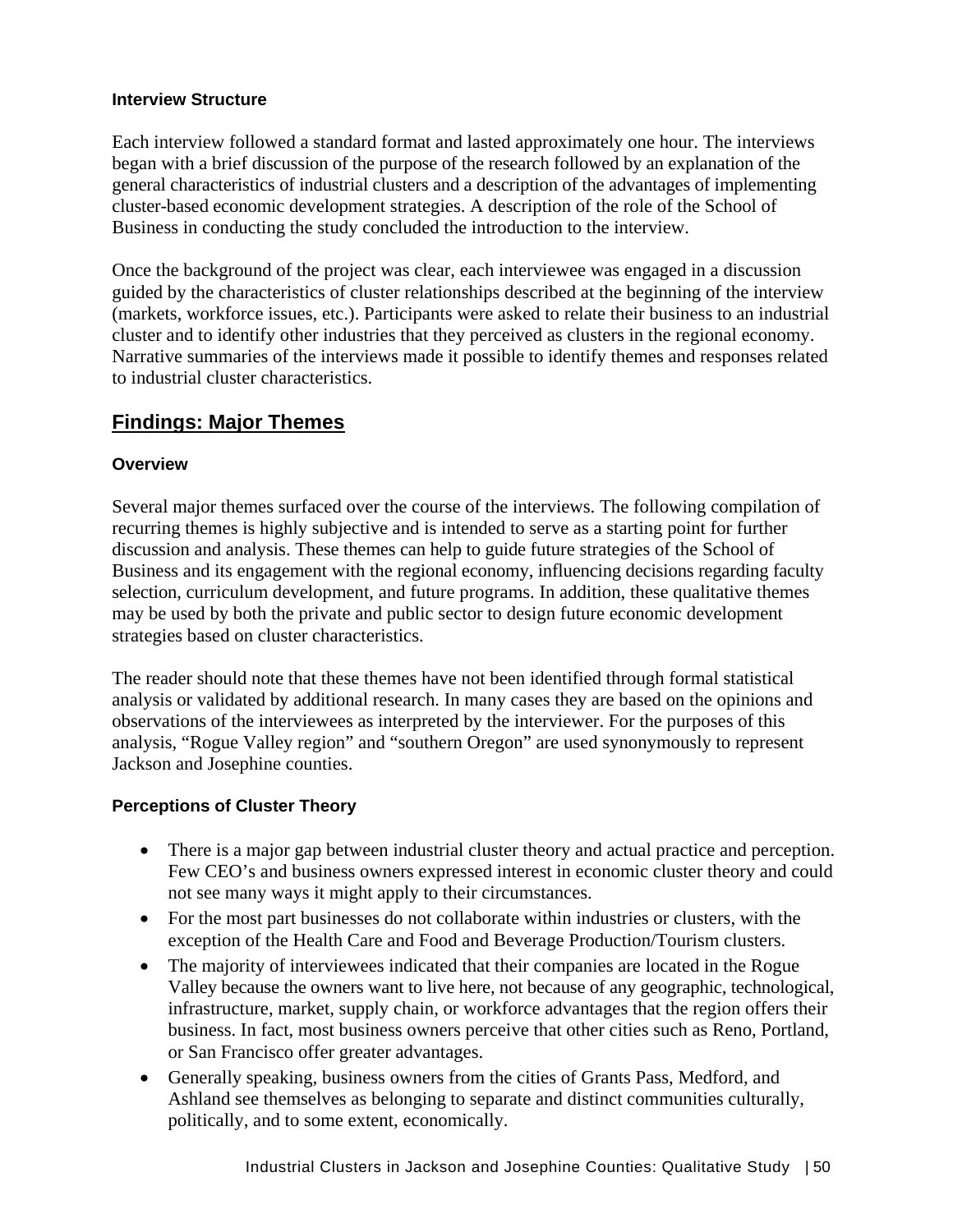### **Workforce Development**

- Staffing is a dominant workforce challenge due to rising housing prices and a shortage of qualified candidates. There are many current vacancies at regional companies in such areas as information technology, senior management, marketing, and health care.
- Retirees are seen as the primary demographic driving force in the Rogue Valley economy. As a result, there is concern about a declining share of regional residents in the workforce.

## **Market Development**

• There is significant interest in having the School of Business participate in various types of market research with companies in the region. Numerous CEO's expressed support for more research involvement from the School, either through internships or in cooperation with faculty.

### **Public Policy**

- In general, Medford and Grants Pass are perceived to be more business-friendly than the city of Ashland.
- Almost every business leader mentioned concerns with land use regulations and Measure 37. In particular, executives and entrepreneurs in agriculture, real estate development and construction would like to see Southern Oregon University sponsor more conferences and research on these topics.
- The emerging health care crisis is a major concern to all business owners and executives. While they understand that there is a large federal component to solving this crisis, most expressed the opinion that the State of Oregon needs to do a better job of addressing this problem for the uninsured residents of the Rogue Valley region, as well as for the employers facing ever-rising costs of providing health insurance.
- There was some interest voiced in exploring the idea of Rogue Valley businesses sharing rights for wastewater treatment permits in order to expand future production capacity. Such collaboration would be based on seasonality of usage.
- Some interviewees expressed frustration with the extensive paperwork required by the Patriot Act, as well as with expanding state and federal labor laws.

#### **Infrastructure**

• Several CEO's talked about the high cost of transportation, both for shipping and receiving products and materials, and for passenger air transportation. Also mentioned was the need for a rail line in and out of the Rogue Valley with container loading capacity to enable regional companies to remain competitive within their industries.

# **Innovation**

• Few interviewees indicated that their firms collaborate with other companies in the Rogue Valley region to share innovation or new technologies. Several of the fastest growing firms, however, were investing significant capital to install new software and hardware systems from out-of-state vendors in order to expand their production, customer service, and communication capacities.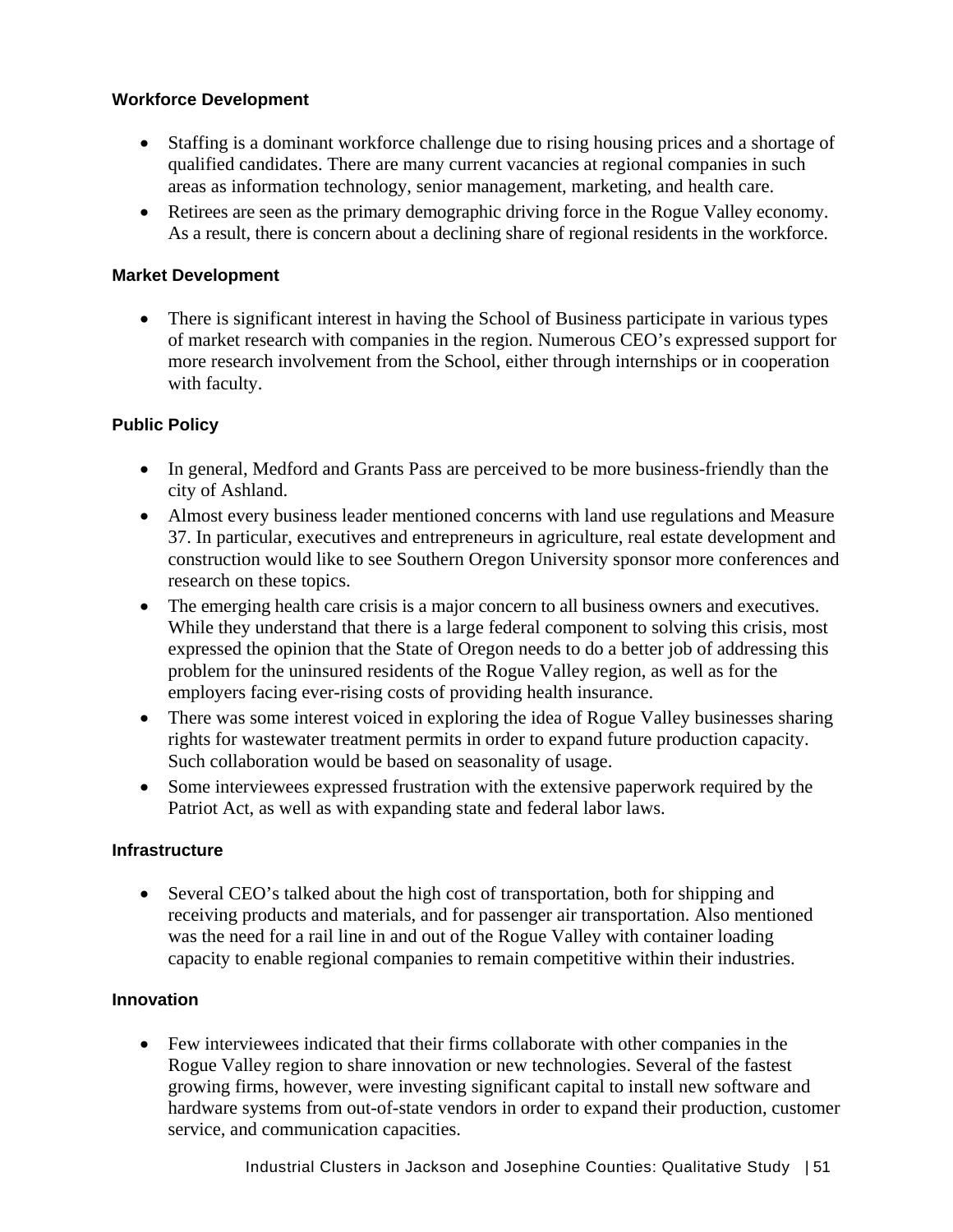## **Supply Chain**

• Many Rogue Valley companies perceived themselves to be independent and appeared to have a strategy of maximum vertical integration to reduce their dependence on other firms. Exceptions included certain companies in the software industry that outsource development, research, and installation services to suppliers in other states and overseas.

#### **Relationship with the School of Business**

- The SOU School of Business and its faculty are, for the most part, not as involved in the regional economy as businesses would like. In Grants Pass, Central Point, White City, and in much of Medford, the School is relatively unknown and few relationships have been established.
- Most medium and large companies in the Rogue Valley are receptive to expanding their relationship with the School of Business. Internships, student tours, research relevant to the region, and conferences focused on specific business issues are all of great interest to business leaders. In addition, they also want the School of Business to expand its role in the Rogue Valley region and become more of a center for entrepreneurship and leadership.
- There is significant interest in Southern Oregon University offering an Executive MBA program.

#### **Corporate Social Responsibility**

• There is a considerable sense of social responsibility, stewardship, and sustainability among the members of the region's business community. The high number of nonprofit organizations in southern Oregon (approximately 1,200) further supports this attribute.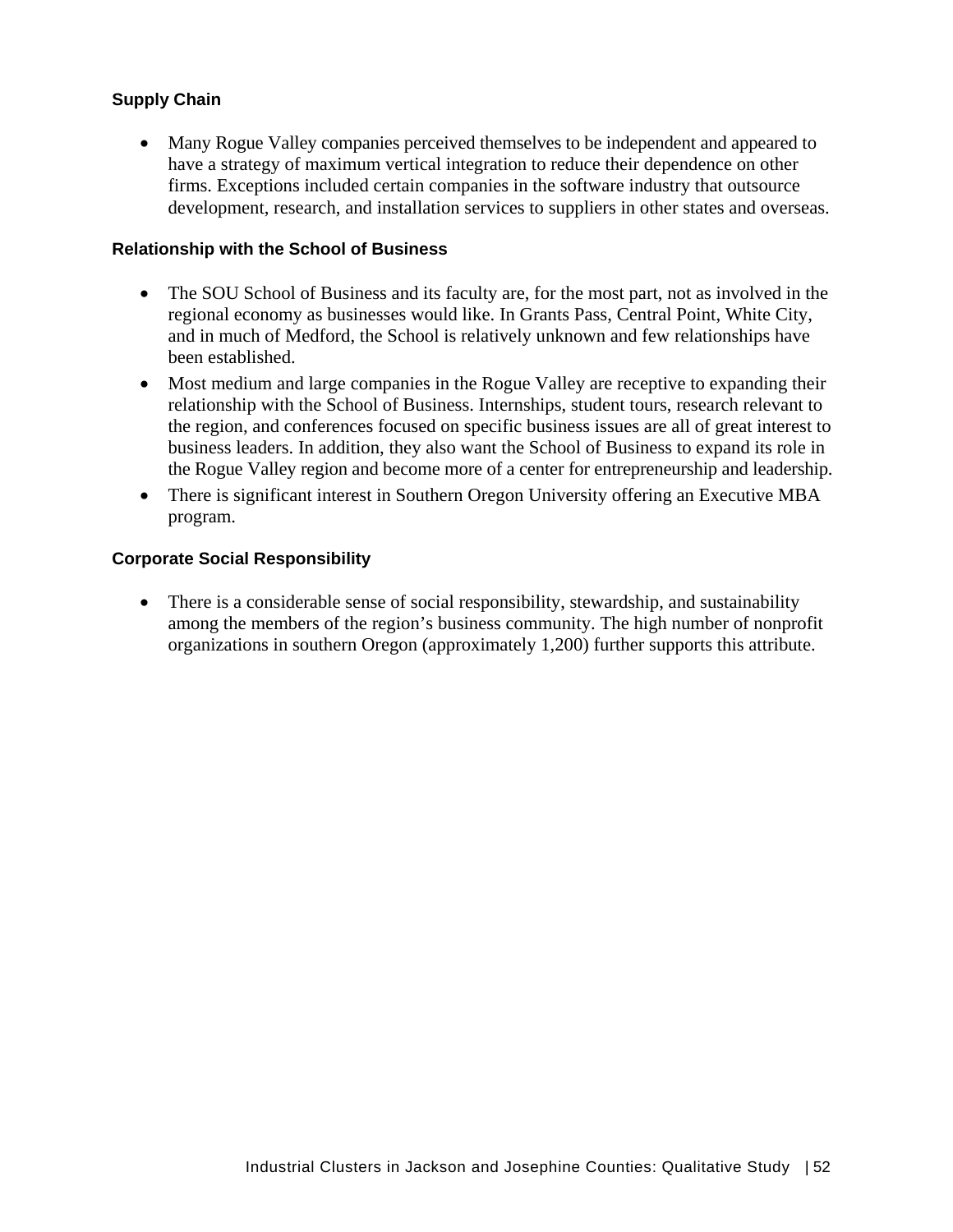# **Implications Derived from Research**

At the heart of the Rogue Valley's future economic development is a vibrant system of higher education with a deep and ongoing connection to the regional business community. The interviews conducted for this study provided invaluable insight into the attitudes and perspectives of some of the region's foremost business leaders. Based on the feedback provided by the interviewees, a number of potential strategies deserve consideration.

#### **Increased Regional Involvement of the School of Business**

Leaders interviewed from the private sector throughout the Rogue Valley region would like the School of Business to become more engaged with the regional economy. This engagement may take many forms: expanding internship programs; hosting conferences focused on specific issues such as land use planning or regional transportation; sponsoring more applied research; developing new curriculum; hiring new faculty; and offering workshops presented by University faculty throughout the region. Many believe that Southern Oregon University is in a unique position to convene leaders within the region to discuss issues affecting its economic future. While the local Chambers of Commerce unite leaders from their respective communities, the University can involve businesses from the region encompassing southern Oregon and northern California.

#### **Educational Program Opportunities**

Many opportunities exist for the School of Business to become a major force in the somewhat fragmented clusters that include tourism and specialty food production. Reinvesting in and reformulating the Hospitality and Tourism Management program should be a primary strategic goal. These clusters will likely continue to experience growth, drawing strength from a wellestablished history built around the worldwide reputation of the Oregon Shakespeare Festival and the region's outdoor recreation opportunities. New developments accelerating growth in this cluster include significant expansion of the wine and gourmet food industry, the opening of the Lithia Amphitheatre at the Jackson County Fairgrounds, and the increase in premiere destination golf courses such as Centennial, Eagle Point, and Stone Ridge. Smaller communities such as Central Point and Talent are also showing above average growth with numerous new companies in the gourmet food sector.

For all cluster industries, programs, classes, and workshops focused on leadership should be greatly expanded. Those interviewed expressed interest in more applied leadership training at the undergraduate level with an emphasis on interpersonal skills, team building, and critical thinking. Opportunities exist for the University to work with dynamic or large companies such as Lithia Motors, Asante, Pacific Retirement Services, and Fire Mountain Gems, to develop and deliver leadership training. Several business leaders expressed great interest in the School of Business offering an Executive MBA program.

The entrepreneurship program should be expanded. Many leaders interviewed recognize entrepreneurialism as the backbone of our future economy and would like the School of Business to offer greater support to startups and existing small businesses. With more than 90% of firms in the Rogue Valley region employing fewer than 50 workers, this is a critical role the University should play in partnership with local public sector entities such as SOREDI and SOHPEC. Activities might include sponsoring a student club for aspiring entrepreneurs, organizing a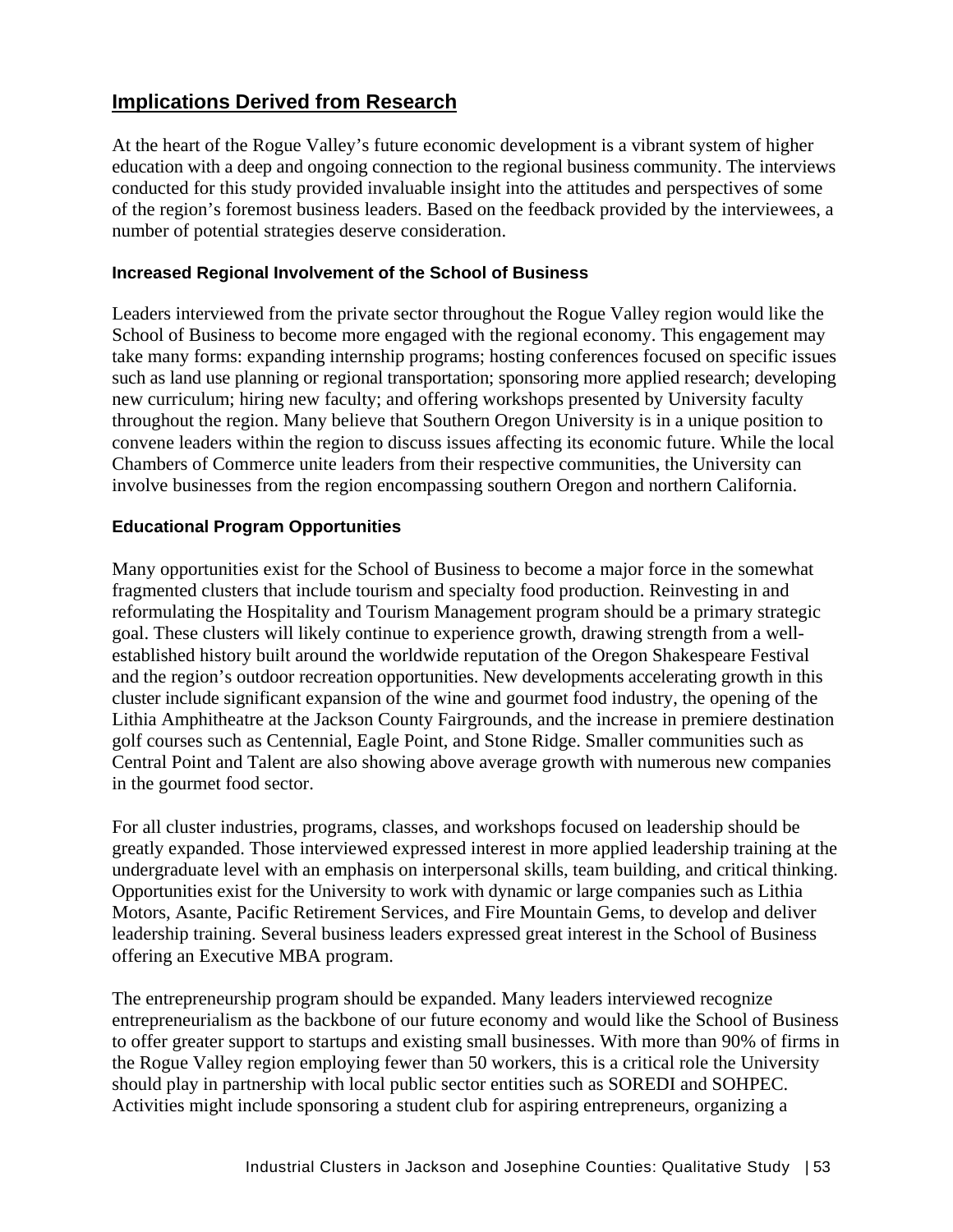business incubator, or hosting an annual venture conference allowing entrepreneurs access to capital.

### **Corporate Social Responsibility and Sustainability**

A common thread of community, stewardship, sustainability, and social responsibility unites the southern Oregon region. Nearly all of the interview participants live in the Rogue Valley region because they choose to, not because it is the best location for their businesses. Many have grown up here and intend to remain in the area for the rest of their lives. As a result, they are committed to maintaining the quality of life in the region. Numerous business leaders expressed concern for the area's natural environment and noted growing interest in "green building," "renewable energy," and "sustainability." The School of Business, in conjunction perhaps with the School of Sciences, has an opportunity to explore the latest developments in this area and create related educational offerings for the region.

Within certain communities of the Rogue Valley, including Ashland and parts of Grants Pass and Medford, there is considerable interest in what might best be called "integral business." This expanding field applies the concepts of social responsibility, sustainability, innovative human resource practices, and human development studies to business practices. With so many nationally known authors and speakers in this field calling the region their home, the University has the opportunity to invite these individuals to join in its educational and business development activities.

### **Medford Campus**

The campus that Southern Oregon University and Rogue Community College will open in Medford in 2008 represents a major opportunity to act on many of these recommendations. The University could also extend its services to businesses by joining the recent partnership between Oregon Institute of Technology and Rogue Community College to provide expanded technical training in the region.

# **Recommendations for Further Research**

The interviews conducted for this qualitative study provided an opportunity to augment and complement the findings of a quantitative analysis to identify potential industrial clusters in Jackson and Josephine counties. Meeting with business leaders allowed the School of Business to learn about the companies they manage and gain a deeper understanding of their perspectives on the regional economy. Additional research in this area should include interviews with executives representing potential industrial clusters that were underrepresented in the initial round conducted for this study.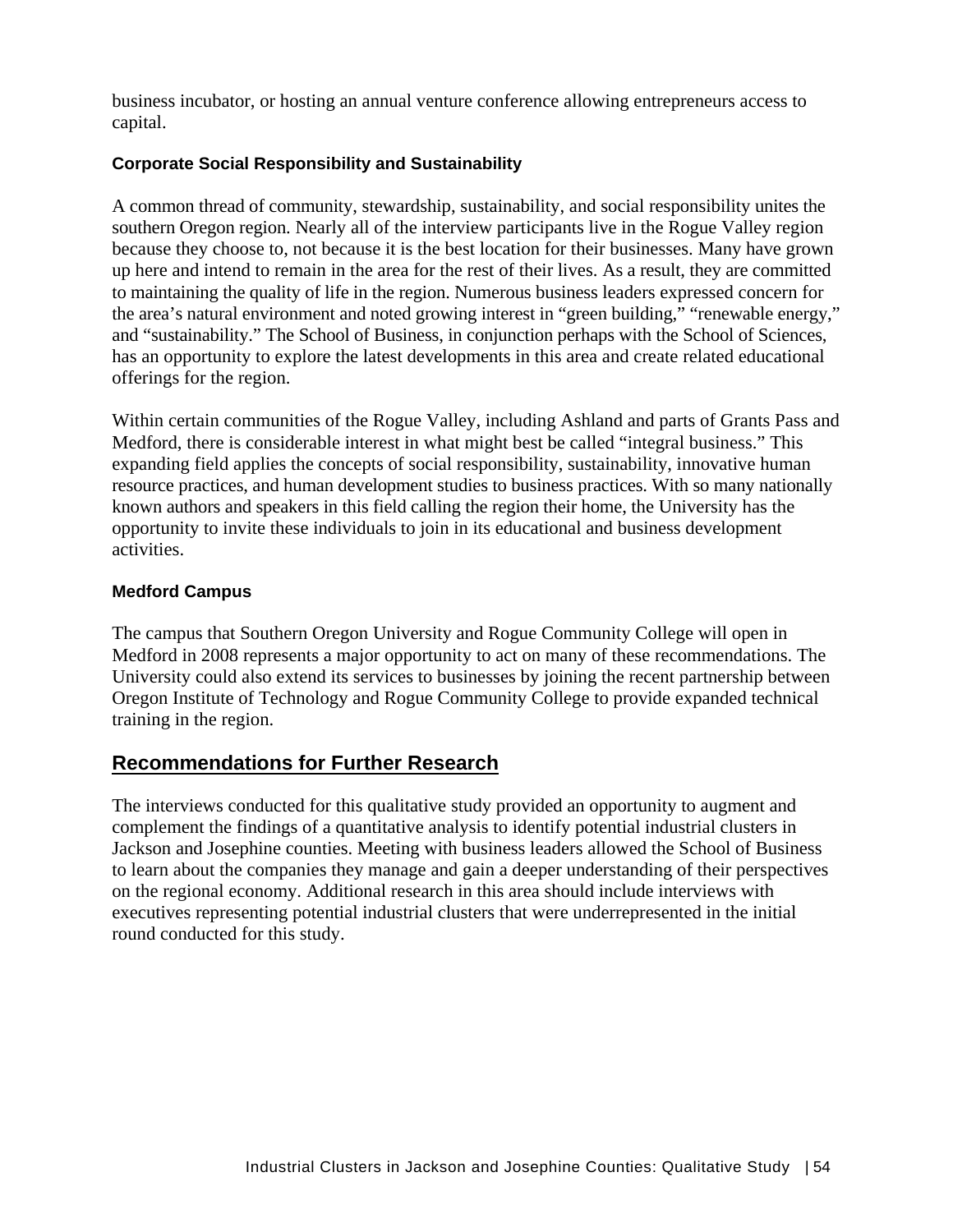# **Table 17. Business Leaders Interviewed**

| <b>Name</b>             | <b>Title</b>               | Organization                       |
|-------------------------|----------------------------|------------------------------------|
| Roy Vinyard             | CEO                        | Asante Healthcare System           |
| Al Moltari              | Exec. V.P.                 | <b>Bear Creek Corporation</b>      |
| Craig Black             | <b>CEO</b>                 | <b>Blackstone Audio</b>            |
| <b>Suzanne Simmons</b>  | Principal                  | <b>Centerpoint Consulting</b>      |
| Sam Baldoni             | President                  | China New Media                    |
| <b>Charlie Mitchell</b> | Economic Dev. Coordinator  | <b>City of Grants Pass</b>         |
| Nancy Morgan            | President                  | DreamSacks, Inc.                   |
| <b>Travis Boersma</b>   | <b>CEO</b>                 | Dutch Bros. Coffee                 |
| Dennis Becklin          | <b>CEO</b>                 | <b>ECS Composites</b>              |
| Ann Root                | President                  | Eden Valley Vineyards              |
| <b>Bob Maynard</b>      | <b>CEO</b>                 | <b>Energy Outfitters</b>           |
| <b>Stuart Friedman</b>  | CEO                        | <b>Fire Mountain Gems</b>          |
| <b>Howard Milgrem</b>   | Director of Marketing      | Herb Pharm, Inc.                   |
| Lee Lanphier            | President                  | Lanphier and Associates            |
| <b>Jim Williams</b>     | President                  | Letters and Arts, Inc.             |
| Alex Pawlowskii         | V.P.                       | <b>Liberty Bank</b>                |
| Sid DeBoer              | CEO                        | Lithia Motors                      |
| <b>Steve Loftesness</b> | <b>General Manager</b>     | <b>Master Brand Cabinets</b>       |
| <b>Bill Thorndike</b>   | <b>CEO</b>                 | <b>Medford Fabrication</b>         |
| Mike Lynch              | <b>Managing Partner</b>    | Moss Adams, LLP                    |
| Don Becklin             | CEO                        | Motorcycles USA                    |
| <b>Mike Naumes</b>      | President                  | Naumes, Inc.                       |
| <b>Guy Tauer</b>        | <b>Regional Economist</b>  | Oregon Employment Dept.            |
| <b>Robert MacLellan</b> | <b>CEO</b>                 | <b>Pacific Coast Restaurants</b>   |
| <b>Tom Becker</b>       | <b>CEO</b>                 | <b>Pacific Retirement Services</b> |
| Jorge Yant              | CEO                        | <b>Plexis Software</b>             |
| Jim Teece               | <b>CEO</b>                 | Project A                          |
| Hank O'Dougherty        | CEO                        | Pro-Tool                           |
| Gene Pelham             | Exec. V.P.                 | Rogue Federal Credit Union         |
| Jim Root                | President                  | Sabroso, Inc.                      |
| Cynthia Scherr          | President                  | <b>Scherr Consulting</b>           |
| Gary Zukav              | Author                     | Seat of the Soul Institute         |
| <b>Margaret Smith</b>   | Principal                  | <b>Smith Consulting</b>            |
| <b>Gordon Safley</b>    | <b>Executive Director</b>  | <b>SOREDI</b>                      |
| Alison Koenig           | Instructor                 | SOU                                |
| <b>Dennis Slattery</b>  | <b>Associate Professor</b> | SOU                                |
| <b>Wendy Siporen</b>    | <b>Executive Director</b>  | <b>THRIVE</b>                      |
| John Weisinger          | President                  | <b>Weisingers Winery</b>           |
| Jamie Johnson           | <b>Education Director</b>  | Wildlife Images                    |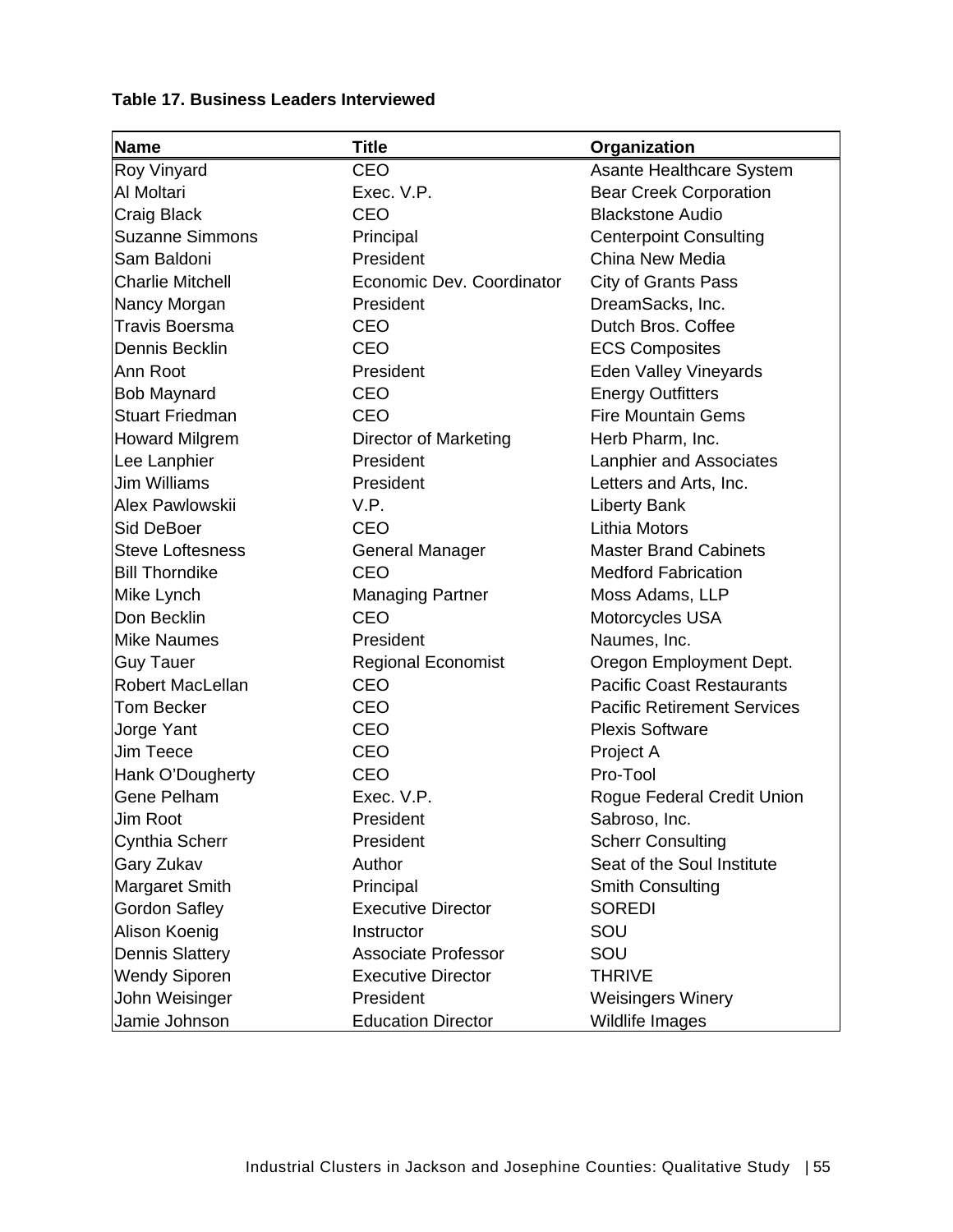# **Table 18. Grants Pass Focus Group Participants**

| <b>Name</b>              | <b>Title</b>                     | Organization                   |
|--------------------------|----------------------------------|--------------------------------|
| <b>Charlie Mitchell</b>  | Economic Dev. Coordinator        | <b>City of Grants Pass</b>     |
| <b>Stacey Huntington</b> | Agent                            | <b>Farmers Insurance</b>       |
| <b>Sally Bunnell</b>     | <b>Quality Assurance Lead</b>    | Herb Pharm, Inc.               |
| Georgia Moulton          | Human Resource Manager           | Herb Pharm, Inc.               |
| Kerry Smith              | Owner                            | Lee's Quality Doors            |
| <b>Shelly Panzica</b>    | <b>Personal Banker</b>           | Liberty Bank                   |
| <b>Steve Roe</b>         | President                        | <b>Roe Motors</b>              |
| Roger Harding            | Instructor                       | <b>Roque Community College</b> |
| Sara Moye                | Human Resource Coordinator       | <b>SOASTIC</b>                 |
| <b>Colleen Padilla</b>   | <b>Business Development Mgr.</b> | SOREDI, Inc.                   |
| Mary Hambleton           | Principal                        | Soul Canyon                    |
| Delynn Scharpen          | <b>Office Manager</b>            | State Farm Insurance           |
| Lisa Solomon             | <b>Practice Manager</b>          | <b>Women's Health Center</b>   |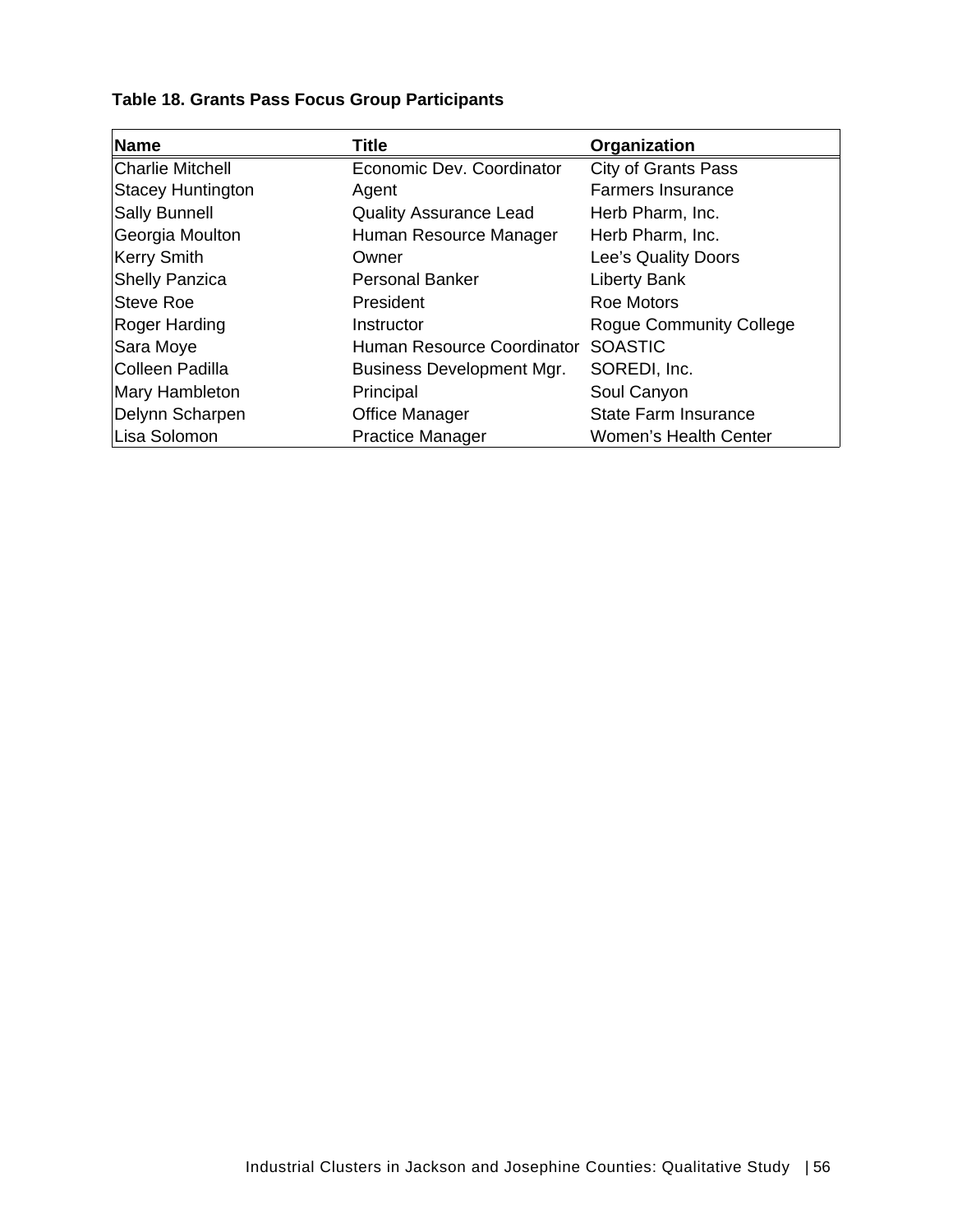# **Industrial Clusters in Jackson and Josephine Counties**

**School of Business Survey Analysis** 

**Submitted to the School of Business, Southern Oregon University** 

**By Hart Wilson, MM EDA Cluster Project Manager**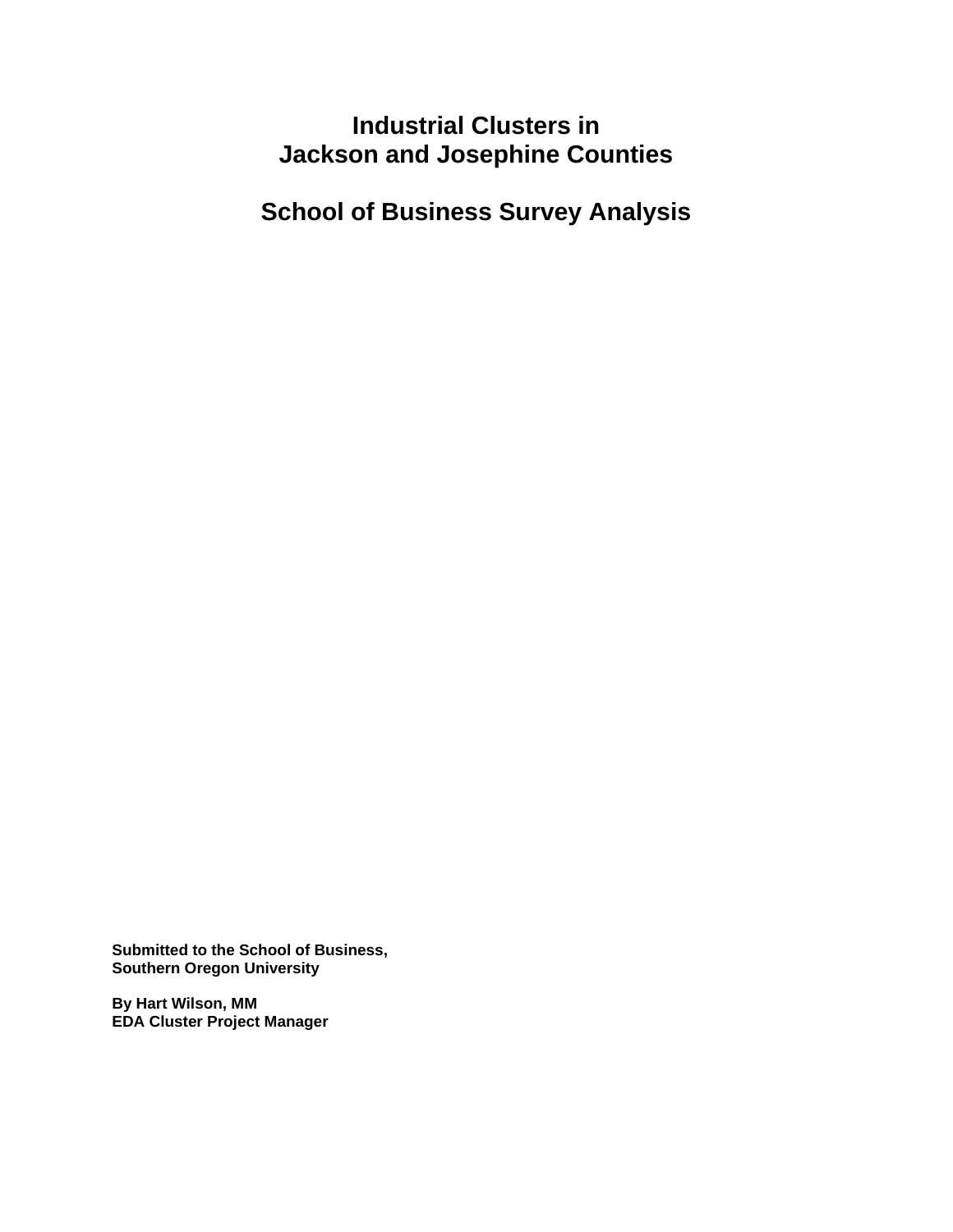# **Introduction**

In March 2006, Southern Oregon University's School of Business conducted a survey of targeted businesses in Jackson and Josephine counties. This survey was undertaken to complement research into industrial clusters funded by a grant from the U.S. Economic Development Administration. Survey questions were designed not only to augment the qualitative and quantitative studies on industrial clusters, but also to identify key training and other business development issues in the Rogue Valley region that might be relevant to the School of Business.

# **Survey Methodology**

The project team acquired access to a database of nearly 8,900 enterprises in the region and surveys were mailed to about 2,350 businesses who sell some or all of their products or services outside the Rogue Valley region, industries often referred to as being in the "traded sector." Survey respondents returned completed questionnaires by mail or participated in the survey using a web-based data entry screen. The survey was posted online for the convenience of respondents and for data entry purposes.

Respondents were asked to report the name of their business so that company data could be linked to data from State Employment Department records. This matching provided the opportunity to tie the survey information to employment characteristics data and to compare survey results between businesses in potential clusters with those not in clusters. The project team conducted a follow-up telephone campaign to solicit responses from companies in industries which were underrepresented by returned surveys.

A total of 257 completed surveys were received. Of those, over one-third (91 or 36%) came from members of potential industrial clusters identified in the quantitative study and nearly two thirds (165 or 64%) were submitted by businesses from traded sector industries which were not identified as clusters. To a great extent, responses from both groups were similar, however there were distinct differences in some areas. The following discussion highlights survey findings regarding common characteristics of industrial clusters. A copy of the survey instrument and a summary of the responses received are provided in Appendix A.

# **Overview of Cluster Characteristics of Potential Industrial Clusters**

In many cases, survey respondents did not indicate strong agreement with statements directly linked to the cluster characteristics described in depth in the quantitative analysis portion of this report. These findings support the conclusion of both the quantitative and qualitative studies that industries identified as belonging to potential industrial clusters do not, for the most part, demonstrate cluster characteristics. The following section details how respondents representing potential cluster industries answered questions directly related to cluster characteristics.

#### **Companies Share Specialized Inputs**

Only 39% of cluster member respondents agreed that their business requires specialized infrastructure in areas such as transportation, communications, waste disposal, and utilities. More than half (56%) agreed that they share a specialized labor pool with their competitors, while less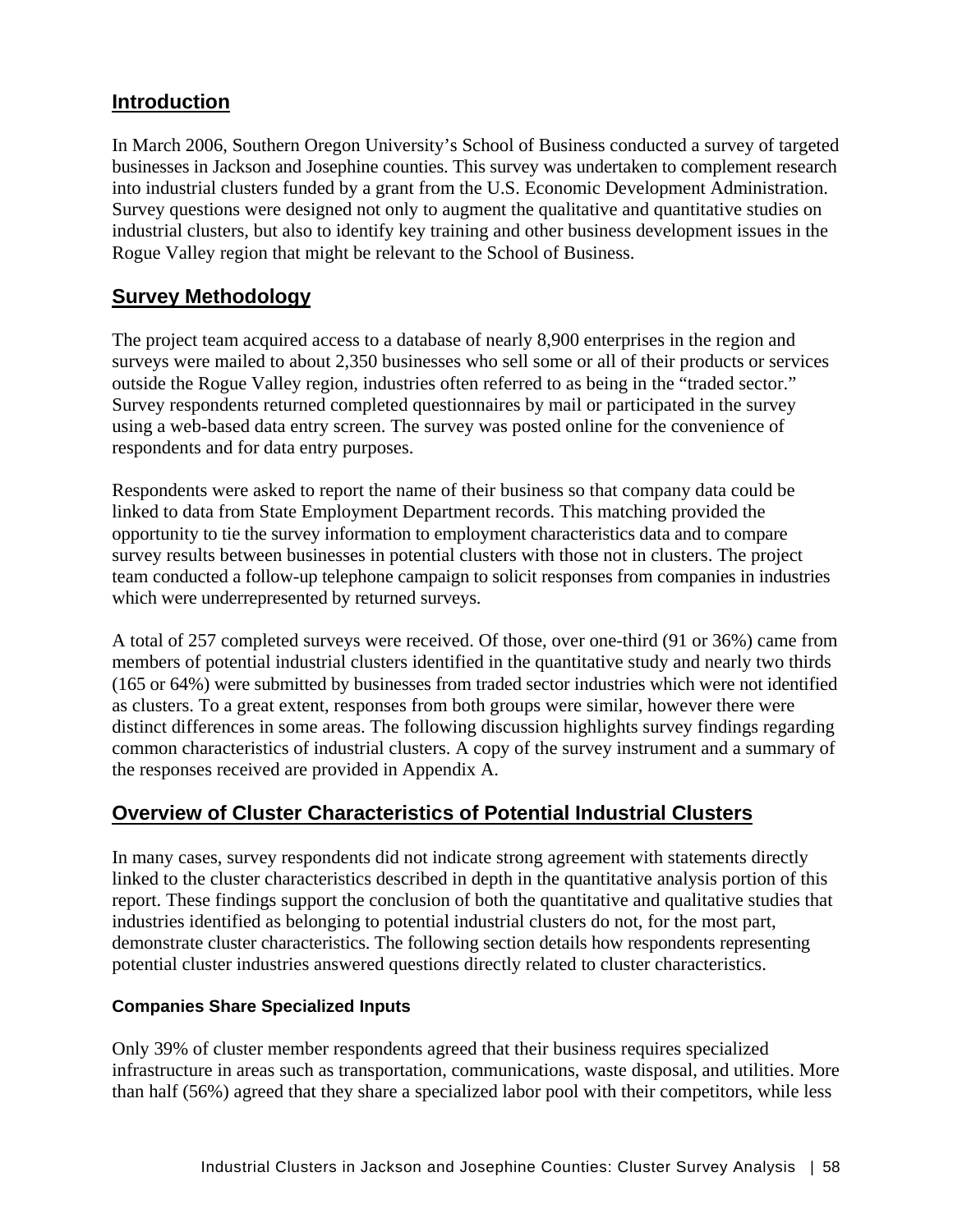than half (46%) felt that access to specialized services, labor or infrastructure was important to their company's success.

### **Companies Use Informal or Formal Networks to Improve Business Operations**

Less than half of the respondents (41%) said they shared technology and information with other companies in the region, while a little more than half of the respondents (53%) indicated that they use formal and informal networks to enhance their operations. Nearly half (48%) felt that networking with customers is important to their company's success, but less than a third agreed that working with regional competitors (30%) or suppliers (31%) is important to their success.

### **Companies Depend on Similar Raw Materials or Supplies**

Only 40% of respondents agreed that most of their company's suppliers are available in the region, and the same percentage indicated that proximity to raw material, components or supplies was important to business success.

### **Companies Improve Competitiveness by Investing In and Using Technology**

More than half of respondents (57%) agreed that Internet technology is critical to their competitive advantage and 64% indicated that the online environment helps their company build stronger customer relationships. Approximately three quarters of respondents (77%) rated the availability of fast and reliable Internet connections as important to their business, and nearly as many (73%) felt that the quality of telecommunications infrastructure is important to business success. Sharing technology and expertise with other regional companies is another marker of industrial clusters, but less than half of respondents (41%) indicated that they did so. More than half (54%) reported having invested in a new plant or equipment in the past three years, and 64% said they would likely be making such an investment in the next three years.

#### **Companies Innovate**

Just over half of the respondents (53%) indicated that they participate in networks to improve business operations, aid innovation or solve business problems, while less than half (48%) agreed that their company's ability to develop new products or services is improved by its location in the Rogue Valley region. More respondents (53%) plan to develop new products or services in the next three years than did so in the past three years (44%).

#### **Companies Have Connections with Regional Educational and Governmental Institutions**

When asked if their company had sought assistance from institutions and organizations for new product/service development, commercialization, distribution, and/or marketing, nearly three quarters of respondents (73%) reported that they turn to industry and trade associations for assistance. Almost half (48%) seek help from local Chambers of Commerce, while a third consult research institutions other than universities. Less than one third of respondents indicated that they had looked to Southern Oregon University (22%), Rogue Community College (30%), other universities in Oregon (22%) or Small Business Development Centers (27%) for aid in growing their business.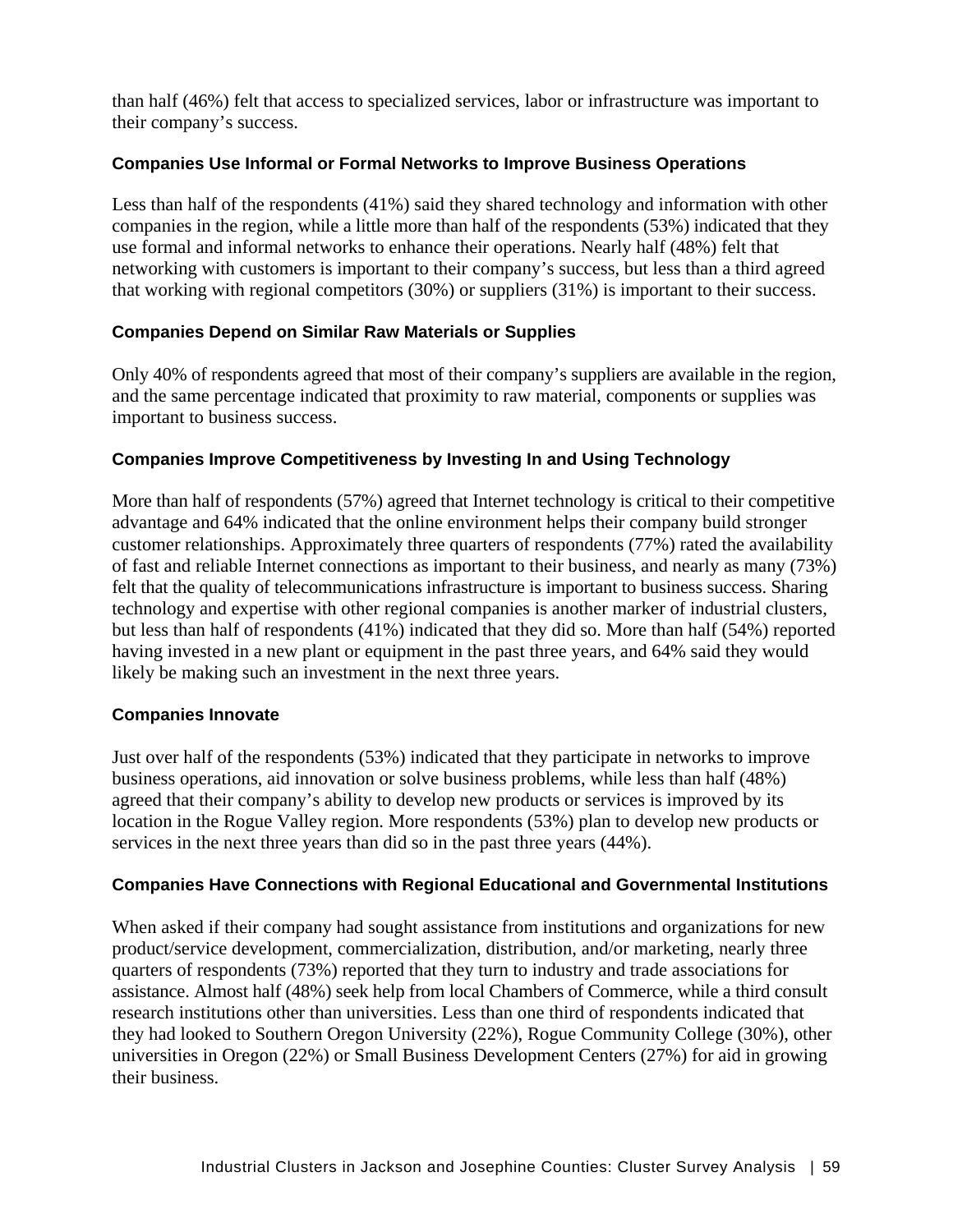#### **Workforce Issues**

Respondents from companies representing potential industrial clusters were largely in agreement on questions regarding the regional workforce. Nearly two thirds (61%) reported difficulty in recruiting workers within the Rogue Valley, and only 28% agreed that the availability of skilled workers meets the needs of their company. The available pool of professional employees ranked marginally higher (33% agreement), while 44% of respondents rated the availability of unskilled workers as adequately meeting their company's needs. These figures gain importance when tied to the relative value of each labor pool to business success: three quarters of the respondents reported that the availability of skilled workers is important to their success, 49% said that a pool of professional employees is important and 40% indicated that access to unskilled workers is important to success. The importance of the availability of workers is underscored by more than half of respondents (57%) who reported that they had increased employment in the past three years and nearly the same percentage (55%) anticipates hiring additional employees in the next three years.

# **Comparative Analysis of Cluster Industries vs. Non-Cluster Industries**

The following section summarizes the survey findings based on a comparison of 91 responses from traded sector businesses that belong to the potential industrial clusters identified in the quantitative study with 164 responses from non-cluster industries. It is important to note that the non-cluster industries are not representative of the rest of the economy of the region: all of the businesses that received the survey belonged to industries representing the traded sector. More research would be required to allow for a comparison of cluster industries versus all other regional industries. Rather than emphasize the differences between the responses of each group, these comparisons are provided to point out subtle differences between the two traded sector groups.

#### **Customers**

As reflected in Table 19, cluster industries reported having more customers located outside of the Rogue Valley region than other businesses, lending support to their identification as clusters. Cluster members reported a significantly higher level of out-of-state sales, but neither group had many international customers.

#### **Table 19. Location of Customers**

|                        | Within the Rogue<br><b>Valley Region</b> | Outside the Rogue<br>Valley, but within<br>Oreaon | Outside Oregon, but<br>within the United<br><b>States</b> | Outside the United<br><b>States</b> |
|------------------------|------------------------------------------|---------------------------------------------------|-----------------------------------------------------------|-------------------------------------|
| Cluster Industries     | 43%                                      | 10%                                               | 46%                                                       | $1\%$                               |
| Non-Cluster Industries | 58%                                      | 8%                                                | 33%                                                       | $1\%$                               |

# **Business Conditions and Connections**

In general, responses to questions related to business conditions and connections between businesses (Table 20) supported the conclusions reached in the qualitative study: cluster members in the Rogue Valley region do not see themselves as belonging to economic clusters. A smaller share of cluster businesses agreed that they network informally or share technology and expertise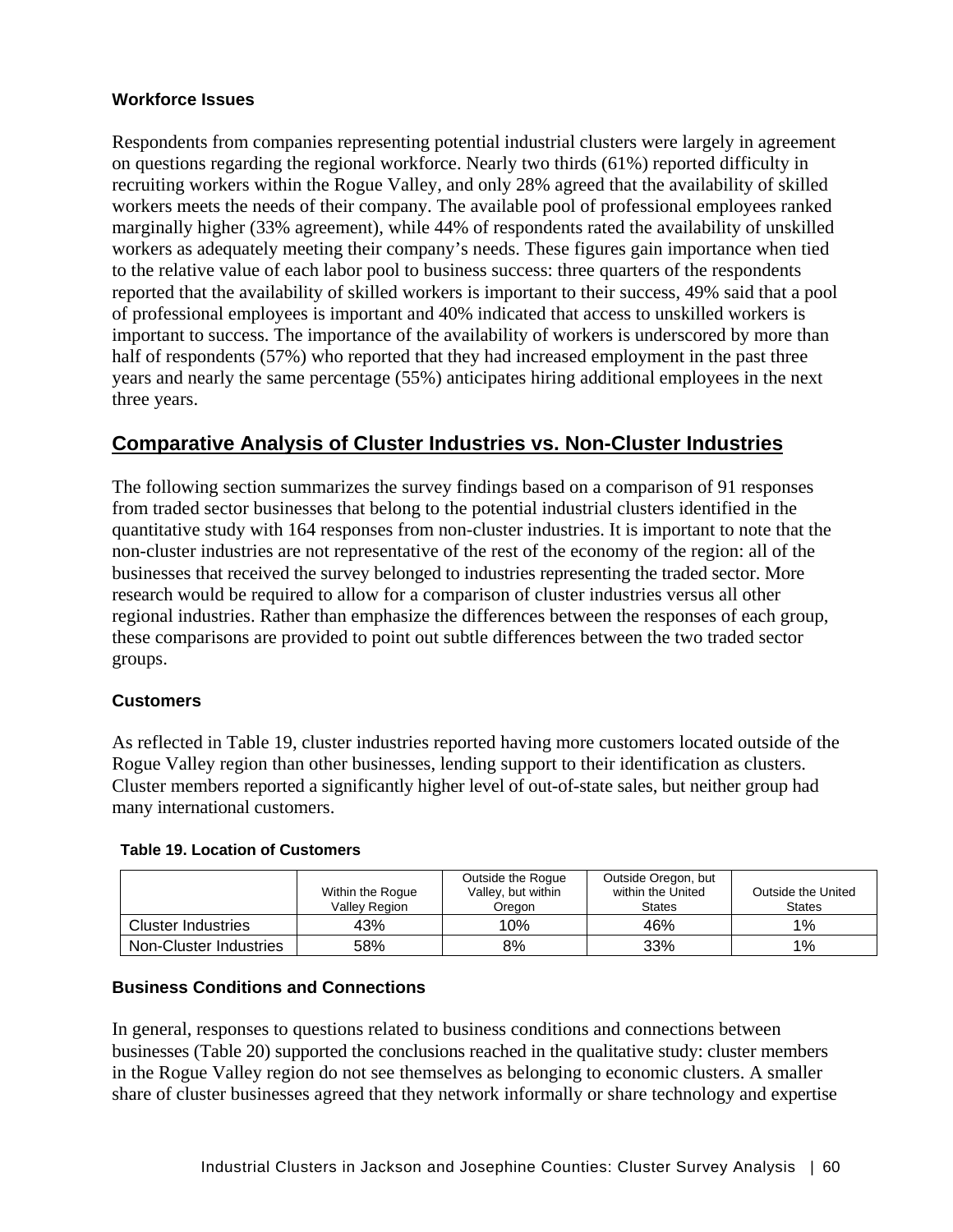than would be expected by cluster theory. However, more businesses in cluster industries acknowledged that they had specialized infrastructure needs than did non-cluster businesses.

Nearly all respondents disagreed with the statement that the cost of doing business in the region is low. Both groups responded in the negative when asked if being located in the Rogue Valley improved their ability to develop new products and services. Taken together, these responses suggest that regional businesses do not show evidence of belonging to industrial clusters and point to the challenges of developing clusters in the region.

| <b>Table 20. Business Conditions and Connections</b>                                                                                                                       | <b>Cluster</b> | <b>Non-Cluster</b><br>Agree or Strongly Agree |
|----------------------------------------------------------------------------------------------------------------------------------------------------------------------------|----------------|-----------------------------------------------|
| My company participates in formal or informal networks with other firms or<br>organizations to improve business operations, aid innovation, or solve<br>business problems. | 54%            | 57%                                           |
| My company benefits from sharing technology and information with other<br>companies in the region.                                                                         | 42%            | 36%                                           |
| Companies in my industry have specialized infrastructure needs (in areas<br>such as transportation, communications, waste disposal, and utilities).                        | 40%            | 26%                                           |
| The overall cost of doing business in the Rogue Valley region is low (costs<br>of land, labor, utilities, etc.).                                                           | 26%            | 24%                                           |
| My company's ability to develop new products and services is improved by<br>its location in the Rogue Valley region.                                                       | 14%            | 16%                                           |

### **Employment, Education and Training**

Questions in this section of the survey addressed recruiting, training and workforce development issues. Again, responses from both groups were similar. Most respondents agreed that the quality of life in the region supported their ability to recruit and retain employees (Table 21). While responses were positive about the adequacy of training opportunities in computer and Internet technology, fewer companies were agreed that K-12 education improves their ability to recruit and retain workers. In addition, most respondents from both groups disagreed with the statement that the pools of professional and skilled employees in the region are adequate to meet their needs.

| Table 21. Employment, Education and Training                                                                                                                                         | <b>Cluster</b> | <b>Non-Cluster</b><br>Agree or Strongly Agree |
|--------------------------------------------------------------------------------------------------------------------------------------------------------------------------------------|----------------|-----------------------------------------------|
| The overall quality of life in the Rogue Valley region (e.g., climate, cultural<br>and recreational opportunities) supports my company's ability to recruit and<br>retain employees. | 68%            | 62%                                           |
| Training in computer and Internet technology that is provided in the Rogue<br>Valley region meets the needs of my company.                                                           | 45%            | 37%                                           |
| The available pool of professional employees in the Rogue Valley region is<br>sufficient to meet the needs of my company.                                                            | 33%            | <b>29%</b>                                    |
| The available pool of skilled workers in the Rogue Valley region is<br>sufficient to meet the needs of my company.                                                                   | 29%            | <b>27%</b>                                    |
| The quality of K-12 education improves my company's ability to recruit and<br>retain employees.                                                                                      | 24%            | 24%                                           |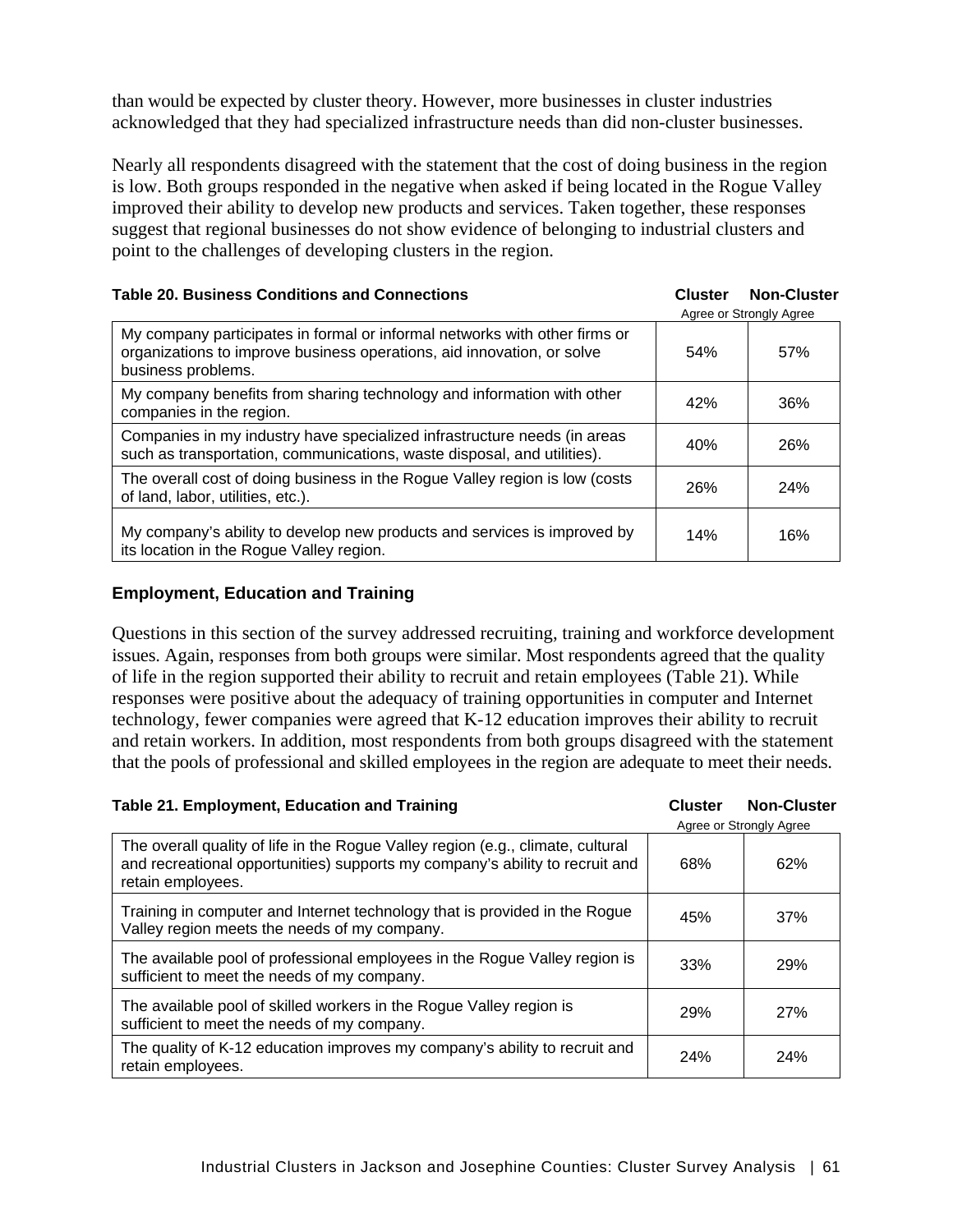# **The Internet and Communications Technology**

A series of questions related to how respondents incorporate the Internet into their business operations (Table 22). Interestingly, businesses in cluster industries identified themselves as less engaged in the online environment than other regional businesses. In particular, respondents from non-cluster industries reported significantly greater agreement that online technology is critical to their company's competitive advantage and allowed them to extend their reach to both suppliers and distributors. The strength of the responses from both groups related to reaching customers and markets suggests that regional businesses might benefit from assistance in enhancing their web-related strategies and operations.

| Table 22. Internet and Communications Technology                                       | <b>Cluster</b> | <b>Non-Cluster</b>      |
|----------------------------------------------------------------------------------------|----------------|-------------------------|
|                                                                                        |                | Agree or Strongly Agree |
| The Internet helps my company build stronger customer relationships.                   | 65%            | 70%                     |
| The Internet helps extend my company's reach to new, more distant<br>customer markets. | 63%            | 71%                     |
| Internet technology is critical to my company's competitive advantage.                 | 57%            | 71%                     |
| The Internet helps extend my company's reach to new, more distant<br>suppliers.        | 52%            | 66%                     |
| The Internet helps my company build stronger supplier relationships.                   | 43%            | 53%                     |
| The Internet helps extend my company's reach to new, more distant<br>distributors.     | 34%            | 47%                     |
| The Internet helps my company build stronger distribution relationships.               | 31%            | 38%                     |

# **Factors Affecting Success**

The survey offered a range of questions related to factors that influenced a company's success (Table 23). Responses in this section also suggest that there is limited evidence that regional businesses demonstrate key characteristics of industrial clusters. For example, a higher percentage of cluster members would be expected to indicate that networking with customers, suppliers or others engaged in similar endeavors is important to their business success. However, a lower share of cluster respondents compared to non-cluster businesses agreed that these activities were important. They did, however, indicate less resistance to the practice of networking with regional competitors than non-cluster businesses, but neither group agreed that such networking might contribute to the success of their enterprises.

There was no statistical difference in the responses given by the two groups of respondents for factors that affect the success of their businesses. Cluster theory predicts that higher percentages of companies from cluster than non-cluster industries would rank proximity to customers and the availability of specialized services, labor or infrastructure as important, if not very important, to business success. In this case, however, the percentages of businesses relying on these clusterrelated elements were comparable across the two groups.

A decisive majority of respondents from both groups acknowledged the importance of fast and reliable Internet connections to their success, along with the quality of telecommunications infrastructure. Not surprisingly, more non-cluster businesses were concerned about web access than cluster members, which is consistent with differences in the two groups' responses about the role of the Internet and communications technology in their business.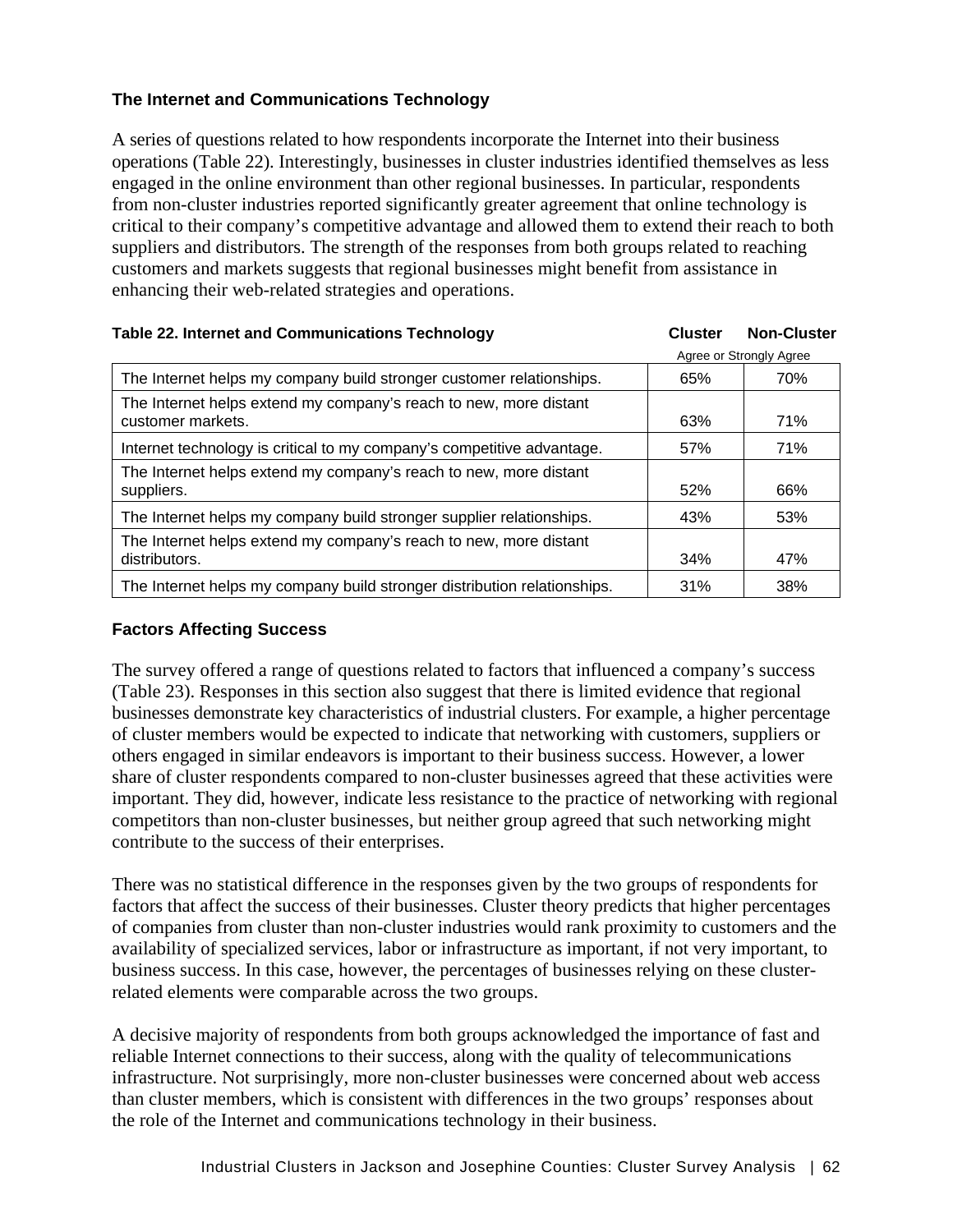#### **Table 23. Factors Affecting My Company's Success Cluster Non-Cluster**

|                                                          |            | Very or Critically Important |
|----------------------------------------------------------|------------|------------------------------|
| Availability of fast and reliable Internet connections   | 57%        | 60%                          |
| Quality of telecommunications infrastructure             | 53%        | 51%                          |
| Proximity to customers                                   | 38%        | 48%                          |
| Formal or informal networks with regional customers      | <b>29%</b> | <b>29%</b>                   |
| Access to specialized services, labor, or infrastructure | 29%        | 23%                          |
| Formal or informal networks with regional suppliers      | 16%        | 19%                          |
| Presence of industry and trade associations or consortia | 13%        | 13%                          |
| Formal or informal networks with regional competitors    | 9%         | 9%                           |

## **Short-Term Plans**

The survey asked businesses to indicate their plans for growth in the next three years. In this section, as well, the responses did not vary a great deal between cluster members and non-cluster members (Table 24). The majority of companies from both groups reported that it is somewhat likely they will expand their market reach and distribution in the next few years, as well as increase their employment. Despite the range between responses recorded in Table 6, there is no statistical difference between the responses expressed on the likelihood of investing in a new plant or equipment or plans to develop new products or services in the next three years. Both groups consider it unlikely that they will relocate outside the region or close down their operation in the near future.

| Table 24. Future Plans (Next 3 Years)    | <b>Cluster</b> | <b>Non-Cluster</b>    |
|------------------------------------------|----------------|-----------------------|
|                                          |                | Likely or Very Likely |
| Expand market reach and distribution     | 66%            | 68%                   |
| Invest in new plant and equipment        | 64%            | 51%                   |
| Increase employment                      | 55%            | 59%                   |
| Develop new products or services         | 53%            | 69%                   |
| <b>Expand physically</b>                 | 45%            | 37%                   |
| Sell or divest business                  | 14%            | 16%                   |
| Relocate outside the Rogue Valley region | 9%             | 9%                    |
| Close business                           | 5%             | 6%                    |
| Decrease employment                      | 2%             | 8%                    |

# **Organizational Networking**

While members of clusters would be expected to participate in formal or informal organizations to improve operations, aid innovation, reach new markets or solve business problems, not many of the cluster respondents indicated that they participated in such groups on a regional level. National and regional trade organizations were specifically cited such as the National Truck Equipment Association, National Association of Home Builders, American Orthotic and Prosthetic Association, American Trucking Association, Pear Bureau Northwest, and Oregon Trucking Association. Several respondents indicated they were members of chambers of commerce. Several regional groups were named that support the specialty food and tourism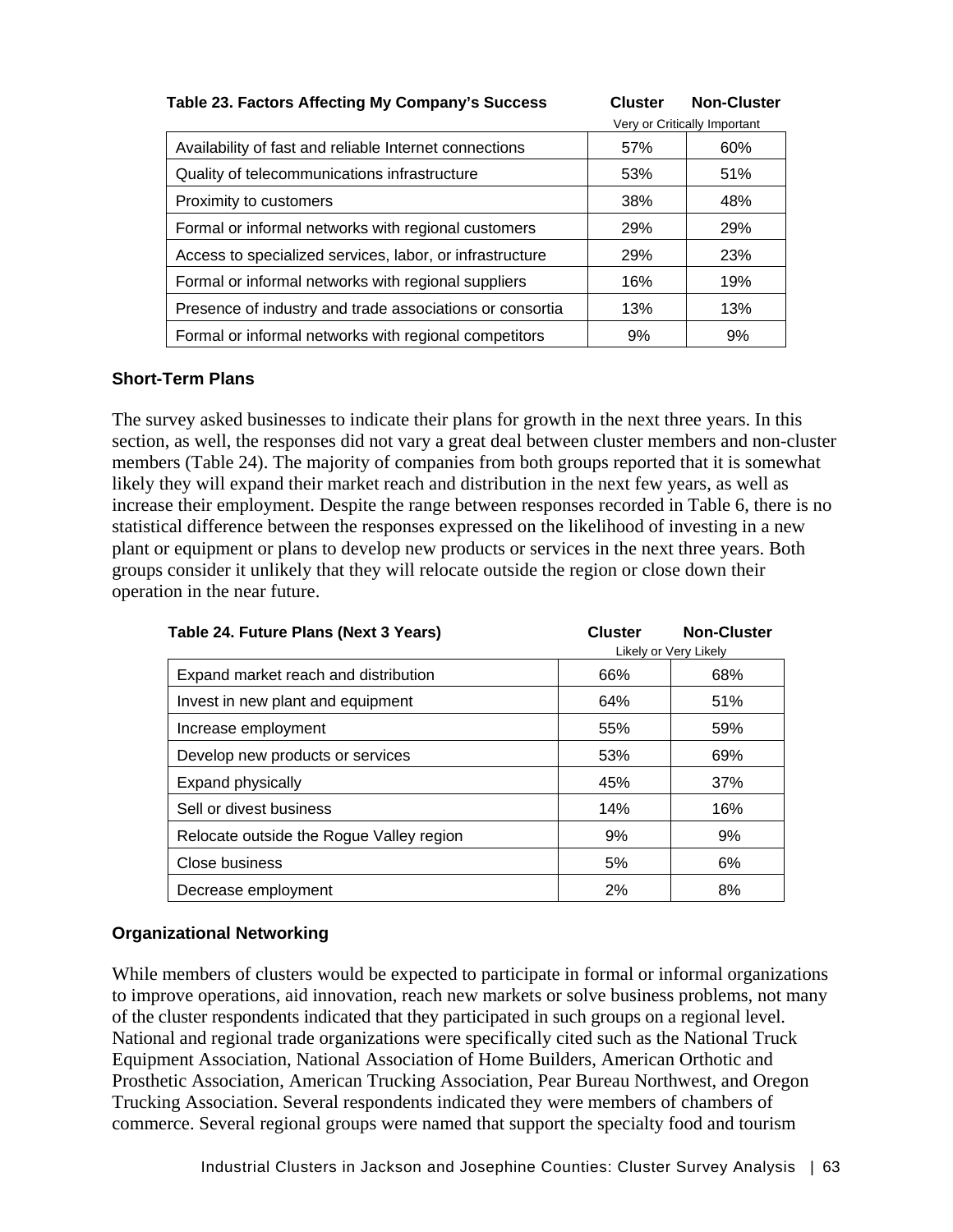cluster: Southern Oregon Visitors Association, Southern Oregon Winery Association, and Oregon Wine and Farm Tour. The Small Woodlands Association that serves forestry- related clusters was also mentioned.

## **Institutional Assistance**

According to cluster theory, research and educational institutions play a significant role in supporting the development of economic clusters. The majority of survey respondents representing clusters reported that they have not sought assistance from such institutions over the past three years, although most of them have looked to industry and trade associations for help (Table 25). More respondents turn to Rogue Community College than to universities, and they seem to rely as much on other Oregon universities as they do on SOU. Oregon Institute of Technology is not considered as a resource by most survey respondents, despite its specialized nature and its relative proximity to the Rogue Valley region.

| How many times has your company sought assistance from the<br>following institutions and organizations for new product/service<br>development, commercialization, distribution, and/or marketing? | Never      | 1 to $4$<br><b>Times</b> | 5 to 9<br>Times | > 9<br><b>Times</b> |
|---------------------------------------------------------------------------------------------------------------------------------------------------------------------------------------------------|------------|--------------------------|-----------------|---------------------|
| Industry and trade associations or consortia                                                                                                                                                      | <b>27%</b> | 39%                      | 18%             | 16%                 |
| Local Chambers of Commerce                                                                                                                                                                        | 52%        | 33%                      | 7%              | 8%                  |
| Public or private research institutions (other than universities)                                                                                                                                 | 67%        | 26%                      | 5%              | 2%                  |
| Rogue Community College (RCC)                                                                                                                                                                     | 70%        | 27%                      | 2%              | 1%                  |
| <b>Small Business Development Centers</b>                                                                                                                                                         | 73%        | 19%                      | 7%              | 1%                  |
| Southern Oregon University (SOU)                                                                                                                                                                  | 78%        | 16%                      | 6%              | 1%                  |
| Other Oregon universities or colleges (UO, OSU, PSU, other)                                                                                                                                       | 78%        | 16%                      | 5%              | 1%                  |
| SOREDI (Southern Oregon Economic Development, Inc.)                                                                                                                                               | 82%        | 16%                      | $0\%$           | 2%                  |
| Other development agencies                                                                                                                                                                        | 88%        | 6%                       | 5%              | 1%                  |
| Universities or colleges outside of Oregon                                                                                                                                                        | 91%        | 8%                       | 1%              | $0\%$               |
| Oregon Institute of Technology (OIT)                                                                                                                                                              | 93%        | 6%                       | 0%              | 1%                  |

### **Table 25. Institutional Assistance (Past 3 Years – Cluster Respondents Only)**

# **Locating in the Rogue Valley**

The survey asked respondents to list three major advantages and three major disadvantages to having their business located in the Rogue Valley. The responses of the cluster members were grouped into three themes: quality of life, proximity factors, and competitive factors (Table 26).

| Table 26. Advantages and Disadvantages of Locating in the Rogue Valley |  |  |  |
|------------------------------------------------------------------------|--|--|--|
|------------------------------------------------------------------------|--|--|--|

|               | Quality of Life | <b>Proximity</b><br><b>Factors</b> | Competitive<br><b>Factors</b> | Other |
|---------------|-----------------|------------------------------------|-------------------------------|-------|
| Advantages    | 58%             | 20%                                | 15%                           | 8%    |
| Disadvantages | 25%             | 22%                                | 42%                           | 10%   |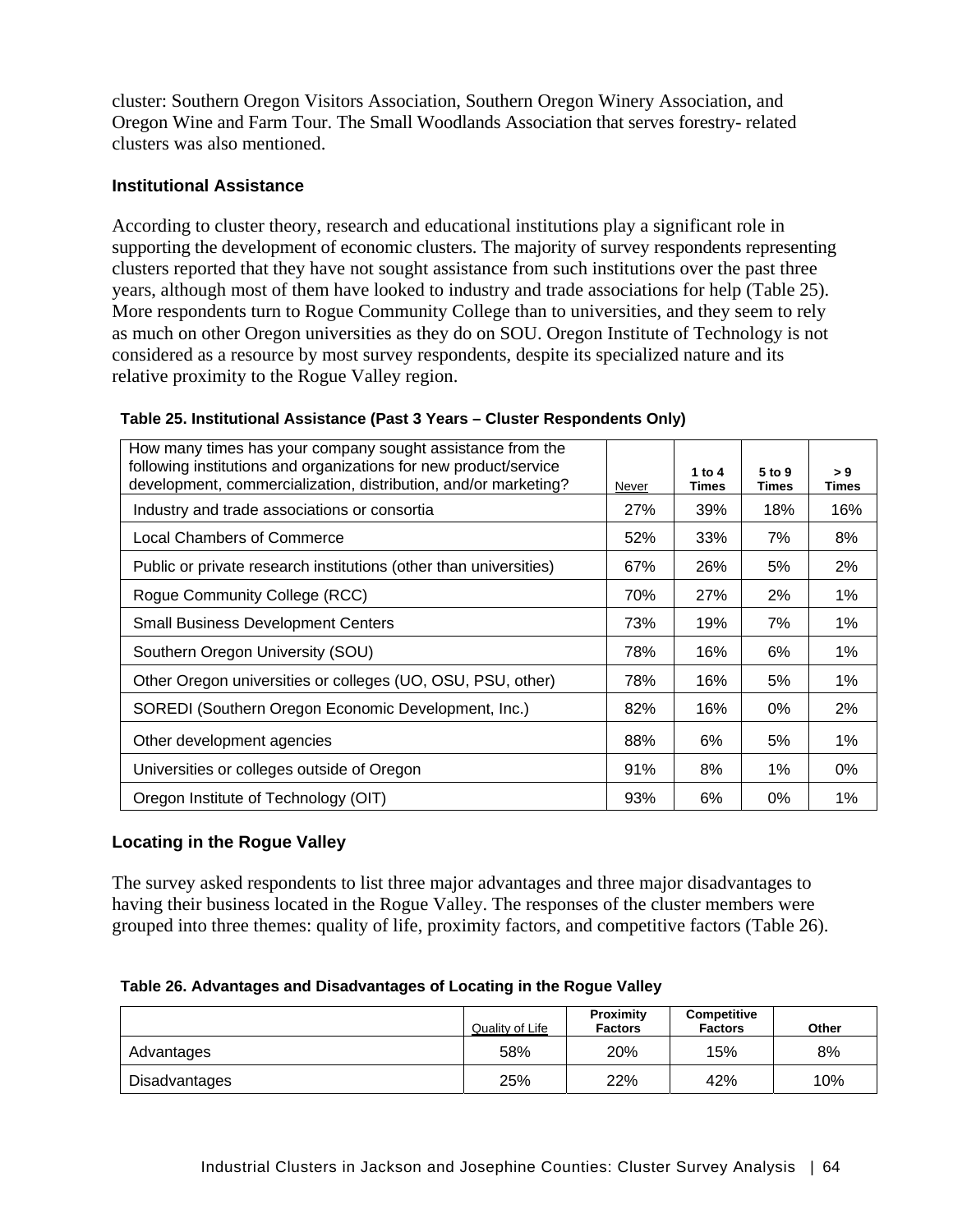## **Advantages**

Like the results of the interviews conducted for the qualitative study, quality of life themes were seen as the primary advantage of being located in the Rogue Valley. Respondents cited "quality of life" most often, closely followed by climate-related factors. "Beautiful place to live" and opportunities for recreation were other frequent responses. Culture and the presence of tourist attractions figured most often in the advantages mentioned by respondents from the tourism cluster, with the Oregon Shakespeare Festival singled out several times. Others mentioned the friendliness and small town feel of the region, while several felt that the cost of living was an advantage.

Among the proximity factors listed as advantages, the majority of responses were related to the Rogue Valley's relationship to Interstate 5 and its location midway between San Francisco and Portland. The next frequent mention was proximity to markets or customers, and proximity to manufacturers or resources represented the remainder of the factors in this category.

A number of competitive factors were reported as advantages of doing business in the region, chief among them was the low cost of doing business or low wages. The next most common responses were the availability of labor, and limited competition. Some companies indicated that their product enjoyed an established reputation in the region or that they had a unique product. A few respondents reported that low rent or low utility costs represented a competitive advantage for their firm.

Other advantages mentioned by respondents included growth in the region, diversity, demographic mix, property values, and Internet and communications technology.

## **Disadvantages**

Quality of life factors were not all positive. More than half of the responses grouped in this theme said that the cost of living for employees and housing costs posed major challenges to doing business in the region. Other disadvantages included weather (heat and rain) and diminished quality of life due to an increasing population and its concomitant traffic woes and development pressures. Several respondents listed a range of social and political attitudes as disadvantages: environmental extremism, good old boy networks, anti-tax sentiments, and urbanrural conflicts. Air and water quality issues were mentioned, along with an unfriendly business climate.

The high cost of transportation and the lack of affordable and convenient air service were the most frequently cited proximity-related disadvantages. Nearly as many respondents listed challenges with market-related factors, such as an inadequate local customer base, seasonality of visitors, and distance to markets. Some respondents felt that their access to manufacturers or resources was a disadvantage of being located in the area.

A number of competitive factors were listed as disadvantages in the region. Policy issues were the predominant concern: regulations, zoning, expensive business development fees, high taxes, high insurance costs, and economic development policies. Issues related to the regional labor pool were the next greatest problem. Respondents indicated that the skilled and professional labor pools are not adequate to meet the needs of their companies. Many reported that the quality of the regional labor pool was poor. Several respondents noted specific labor issues including methamphetamine and alcohol abuse, and bad check passing. One respondent cited workers'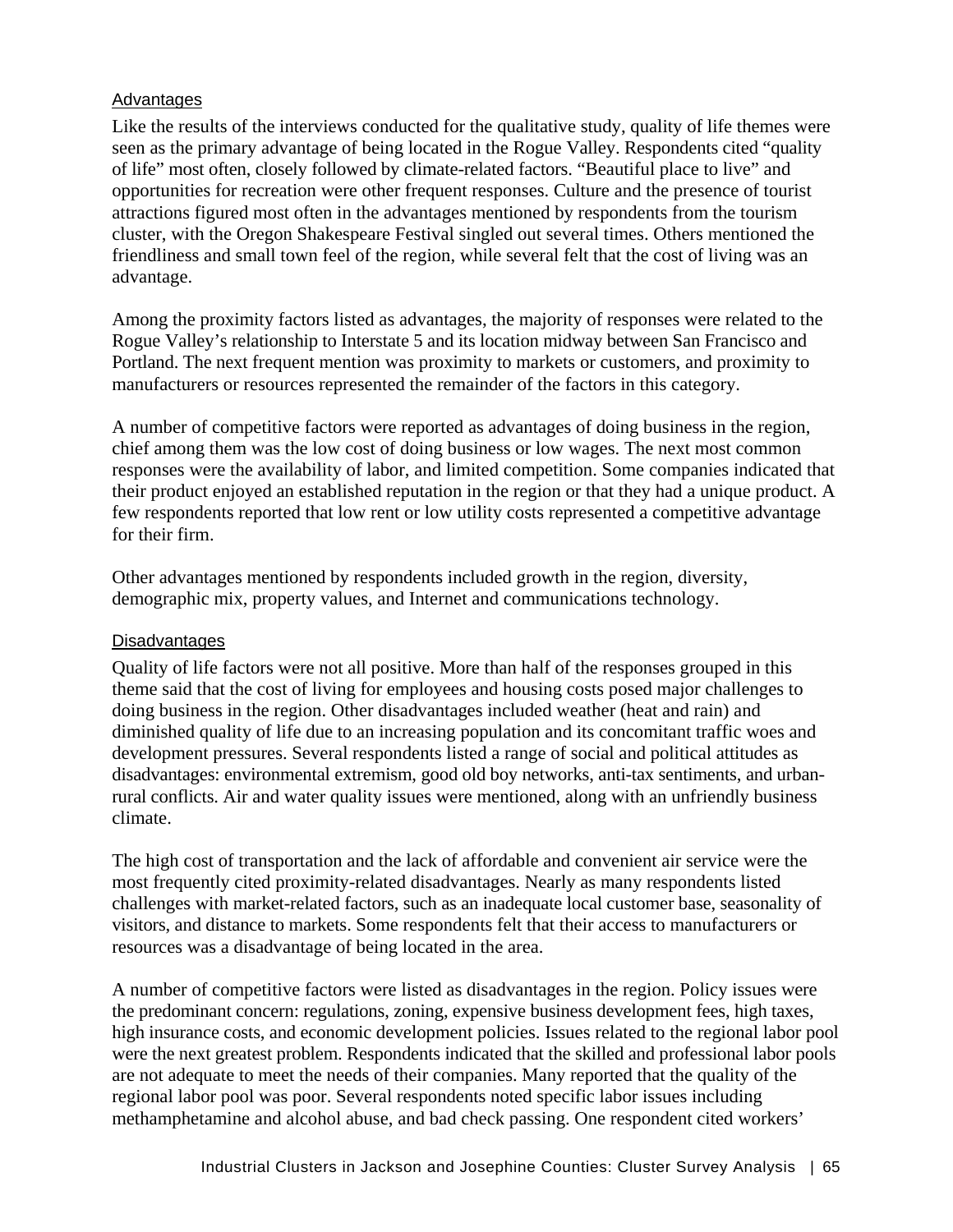unrealistic wage expectations as part of the challenge of doing business in the Rogue Valley, while another wrote that there is a lack of social opportunities for 22 to 32-year-old employees. Other disadvantages listed were building and expansion issues due to lack of industrial space and cost of land. Other responses were wide ranging and included cost of materials, lack of suppliers, the lack of industry in the area, distance to metropolitan areas, lack of diversity, and under the table workers.

# **Recommendations for Further Research**

The survey was a preliminary effort to measure the extent to which regional companies in the traded sector demonstrate various attributes of industrial clusters, and to gain a better understanding of their workforce and business development issues. Further research targeting regional industrial clusters could address the following areas:

- The Cluster Survey was executed concurrently with the work on the quantitative and qualitative analyses. A survey focused on companies in the eleven industrial clusters identified by the quantitative analysis would provide more, or less, evidence that these industries, in fact, demonstrate characteristics of industrial clusters.
- Additional research could identify the ways in which businesses participate in informal regional networks, share technology, and relate to regional institutions and how the School of Business could most effectively facilitate increased collaboration between businesses.
- Most businesses cited concerns and challenges with the regional workforce. A survey of one or multiple cluster industries could concentrate on these labor issues and flesh out ways in which education and the private and public sectors could work together to effectively address these problems. Presentation of findings could be part of a regional conference addressing workforce issues in the Rogue Valley region.
- Industrial clusters have been identified and analyzed throughout the country using approaches similar to those employed in this survey. Their findings could lend valuable perspective to the body of research on clusters in the Rogue Valley.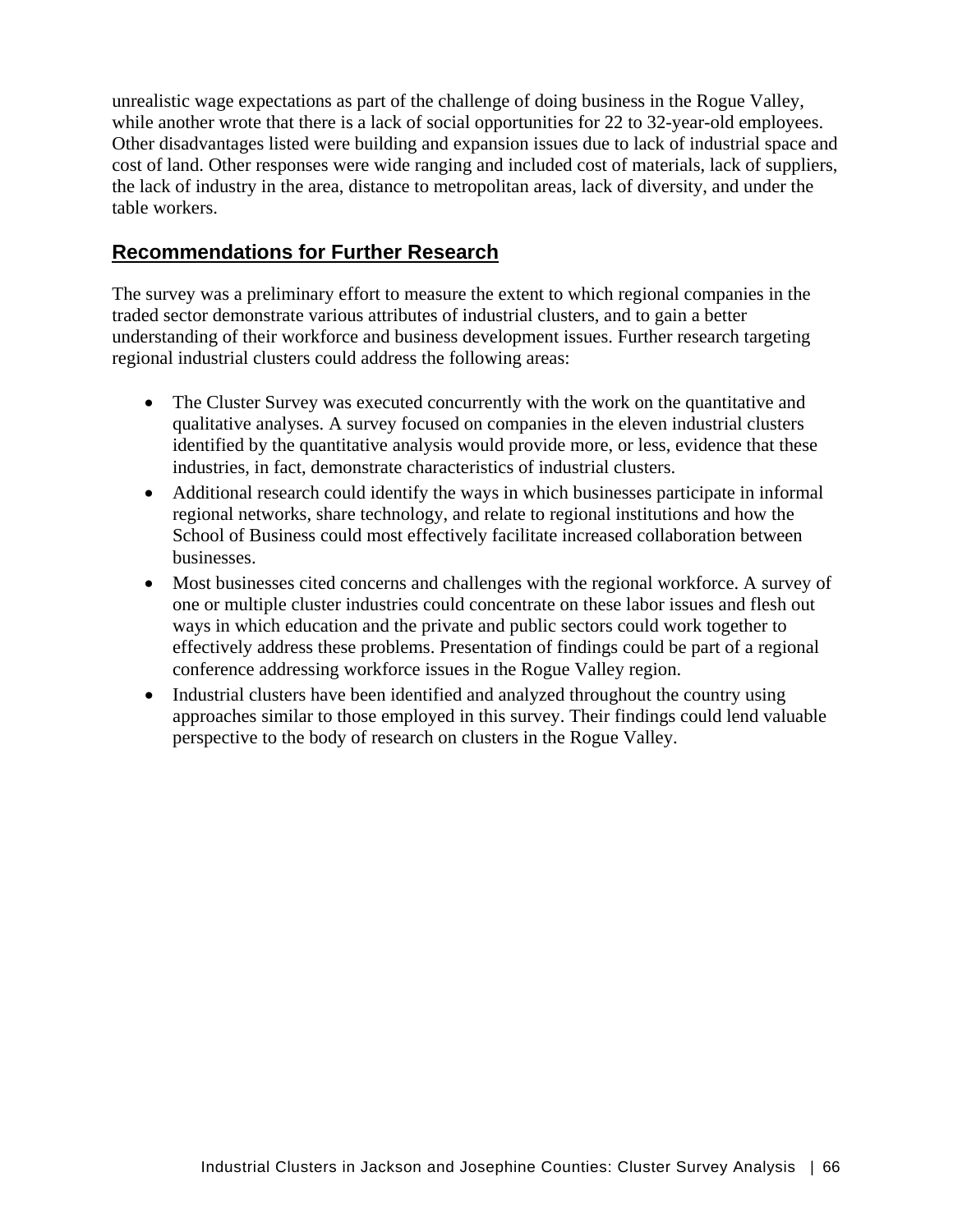# **Appendix A**

Potential Industrial Clusters Jackson and Josephine Counties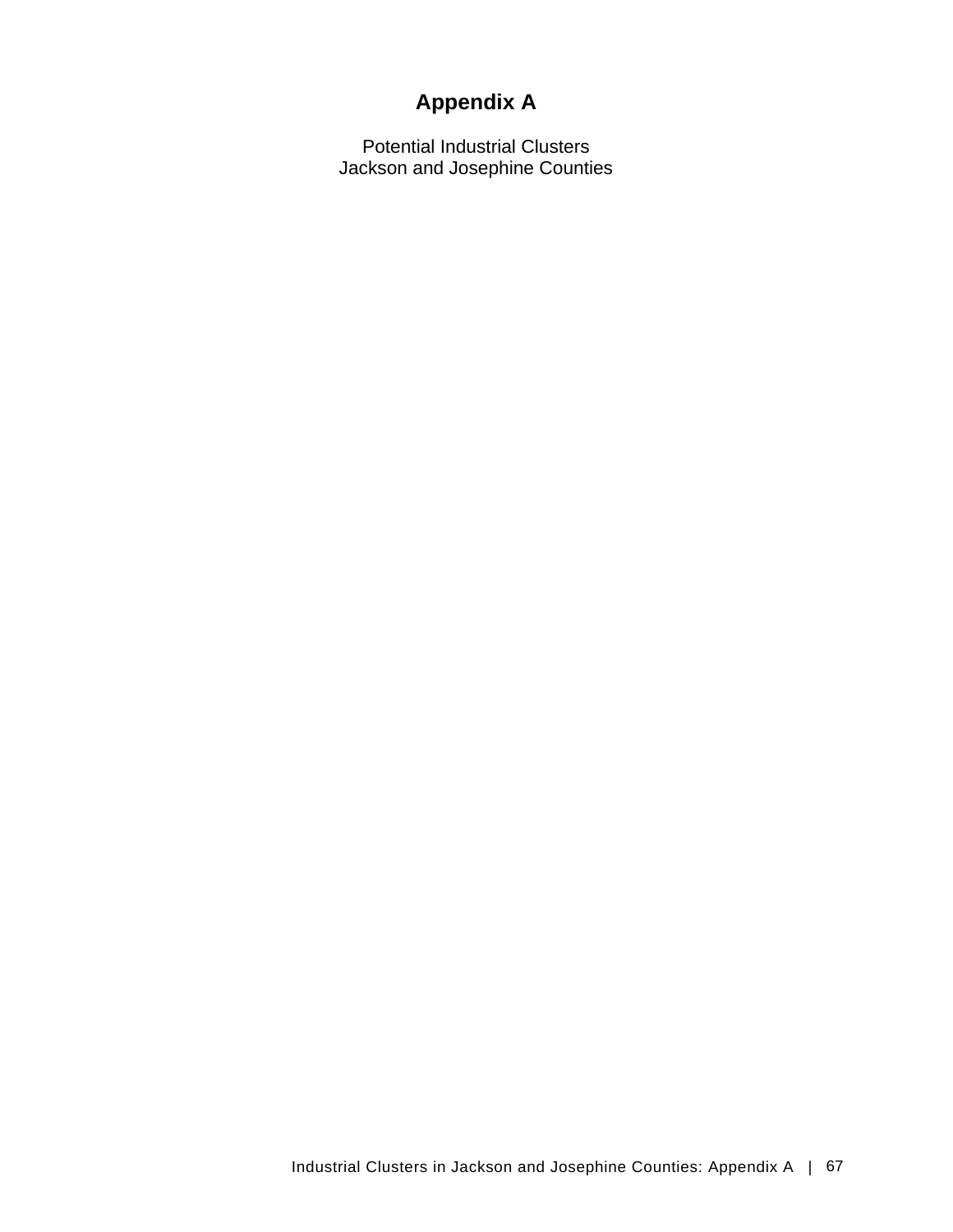# **Potential Industrial Clusters Jackson and Josephine Counties**

| <b>Industry Definition (NAICS 4-Digit)</b>                          | <b>Employment</b><br>2004 | <b>Firms</b><br>2004 | <b>Average Wage</b><br>2004 |
|---------------------------------------------------------------------|---------------------------|----------------------|-----------------------------|
| 12. Food and Beverage Production,<br><b>Manufacturing and Sales</b> | 2,276                     | 121                  | \$24,311                    |
| 13. Logging and Support Activities for Forestry                     | 2,143                     | 117                  | \$31,473                    |
| 14. Wood Products                                                   | 4,361                     | 127                  | \$34,160                    |
| 15. Metals Manufacturing                                            | 1,421                     | 154                  | \$29,858                    |
| 16. Wholesalers                                                     | 2,841                     | 350                  | \$35,064                    |
| 17. Electronic Shopping                                             | 3,079                     | 42                   | \$27,723                    |
| 18. Freight Transport                                               | 1,793                     | 185                  | \$36,624                    |
| 19. Headquarters                                                    | 1,955                     | 61                   | \$52,569                    |
| 20. Elder/Health Care Overall Total                                 | 12,432                    | 676                  | \$38,455                    |
| 9A. Elder Care                                                      | 3,283                     | 156                  | \$24,023                    |
| 9B. Health Care                                                     | 9,149                     | 520                  | \$43,634                    |
| 21. Creative                                                        | 817                       | 59                   | \$27,502                    |
| 22. Tourism and Recreation Overall Total                            | 11,344                    | 834                  | \$13,640                    |
| 11A. Accommodations Sub-Cluster                                     | 1,453                     | 128                  | \$14,744                    |
| 11B. Restaurants Sub-Cluster                                        | 7,875                     | 549                  | \$12,206                    |
| 11C. Creative Sub-Cluster                                           | 649                       | 32                   | \$27,057                    |
| 11D. Entertainment/Activities Sub-Cluster                           | 1,367                     | 125                  | \$14,354                    |
| <b>Total for Industrial Clusters</b>                                | 42,506                    | 2,665                | \$31,121                    |
| <b>Total Jackson and Josephine Counties</b>                         | 108,496                   | 9,009                | \$29,321                    |
| Cluster % of Jackson and Josephine Counties                         | 39%                       | 30%                  | 106%                        |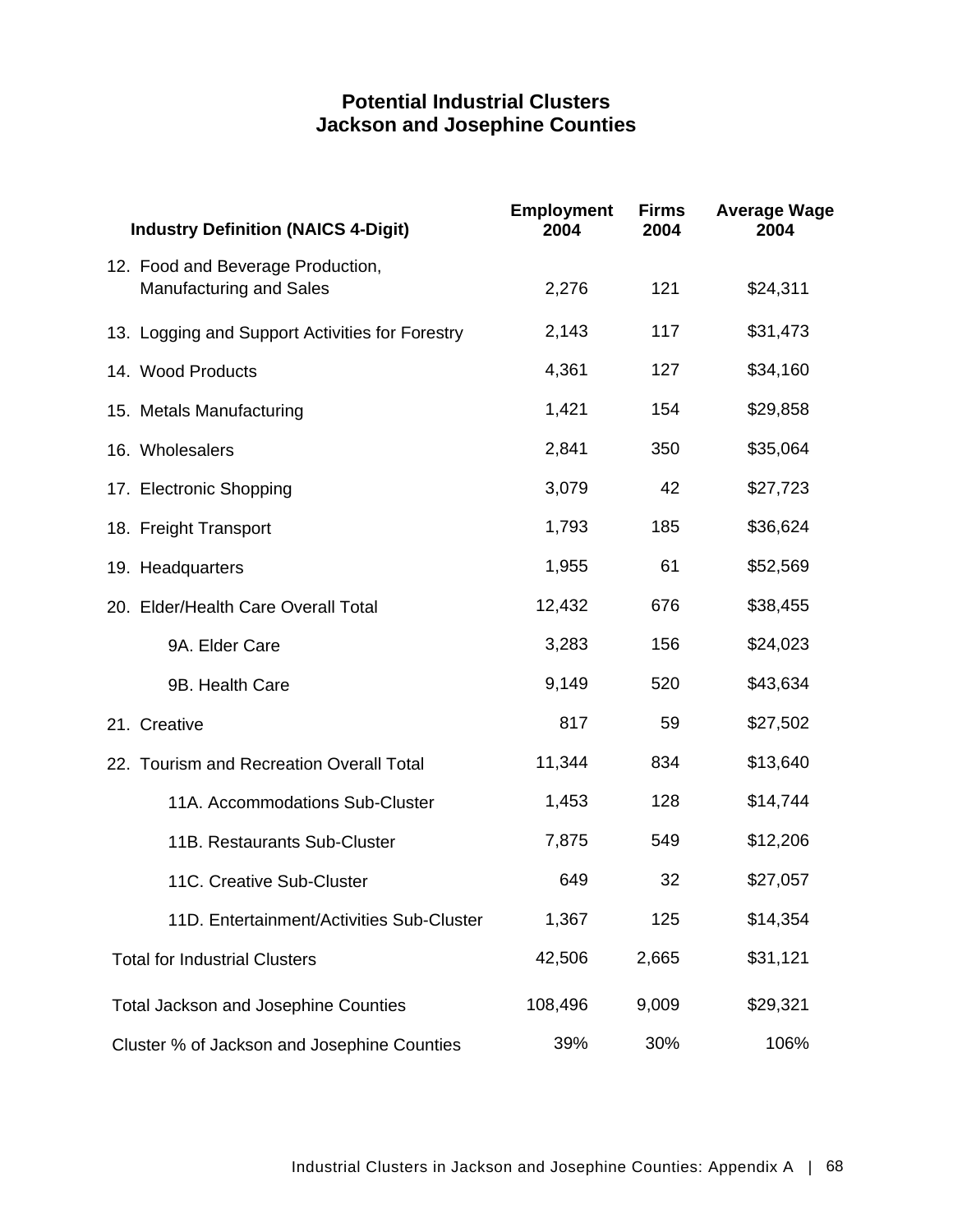|                                                                        |                        | Jackson and Josephine Counties, 2004<br>Potential Industrial Clusters |                    |                                         |                   |       |          |                   |
|------------------------------------------------------------------------|------------------------|-----------------------------------------------------------------------|--------------------|-----------------------------------------|-------------------|-------|----------|-------------------|
| Industry Definition (NAICS 4-Digit)<br><b>NAICS</b>                    | Cluster Map Quadrant** | Quadrant Strength**                                                   | Employment<br>2004 | Firms<br>2004                           | Ave. Wage<br>2004 | LQ**  | DS**     | Ave. Pay<br>SN/LC |
| 1. Food Production, Manufacturing and Sales Cluster                    |                        |                                                                       |                    |                                         |                   |       |          |                   |
| 1113 Fruit and Tree Nut Farming                                        | Transforming           | LQ+++ DS                                                              | 818                | ക<br>$\overline{4}$                     | 17,582            | 6.00  | $-6.2%$  | 00.1              |
| 1114 Greenhouse, Nursery, and Floriculture Production                  | Emerging               | LQ-DS+++                                                              | 107                | ِص<br>თ                                 | 19,718            | 0.73  | 74.0%    | 0.83              |
| 3113 Sugar and Confectionery Product Mfg.                              | Emerging               | LQ-DS+++                                                              | SO                 | ↔<br>S                                  | 11,615            | 0.73  | 44.1%    | 0.30              |
| 3115 Dairy Product Mfg.                                                | Emerging               | LQ-DS+                                                                | 58                 | ↮<br>S                                  | 32,272            | 0.52  | 5.8%     | 0.75              |
| 3116 Animal Slaughtering and Processing                                | Emerging               | <b>+++Sd</b> --- DJ                                                   | 118                | $\boldsymbol{\varphi}$<br>$\infty$      | 19,711            | 0.28  | 51.8%    | 0.70              |
| 3119 Other Food Mfg.                                                   | Growing Base           | $LA + DSO$                                                            | 170                | ↮<br>ၜ                                  | 33,361            | 1.31  | 0.6%     | 0.76              |
| 3121 Beverage Mfg.                                                     | Growing Base           | LQ+DS++                                                               | 157                | $\boldsymbol{\varphi}$<br>$\frac{6}{5}$ | 25,841            | 1.12  | 12.9%    | 0.56              |
| 4452 Specialty Food Stores                                             | Growing Base           | LQ+DS+                                                                | 259                | ↔<br>24                                 | 21,285            | 1.27  | 7.9%     | 0.96              |
| 4248 Beer, Wine, and Distilled AI Bev Merchant Wholesalers             | Growing Base           | $-9 + 20 + 1$                                                         | 192                | ↔<br>4                                  | 35,092            | 1.62  | 24.9%    | 0.68              |
| 4244 Grocery and Related Product Wholesalers                           | ەً                     | ەً                                                                    | ەً                 | ەً                                      | هٔ                | ەً    | ەً       | ٔ                 |
| 3114 Fruit and Vegetable Preserving and Specialty Food Mfg.            | ەً                     | ەً                                                                    | ڞ                  | $\mathring{\mathsf{D}}$                 | ڟ                 | ەً    | ەً       | ەً                |
| Total                                                                  |                        |                                                                       | 2,434              | ↮<br>123                                | 25,744            |       |          | 0.73              |
| 2. Logging and Support Activities for Forestry Cluster                 |                        |                                                                       |                    |                                         |                   |       |          |                   |
| 1133 Logging                                                           | Growing Base           | LQ+++DS+++                                                            | 1,090              | ↮<br>66                                 | 44,050            | 19.67 | 41.5%    | 1.45              |
| 1153 Support Activities for Forestry                                   | Growing Base           | LQ+++DS+++                                                            | 1,052              | ↮<br>5                                  | 18,443            | 80.72 | 49.7%    | 0.63              |
| Total                                                                  |                        |                                                                       | 2,143              | $\boldsymbol{\varphi}$<br>117           | 31,473            |       |          |                   |
| 3. Wood Products Manufacturing Cluster                                 |                        |                                                                       |                    |                                         |                   |       |          |                   |
| 3211 Sawmills and Wood Preservation                                    | Transforming           | LQ+++ DS-                                                             | 306                | ക                                       | 44,049            | 3.11  | $-23.3%$ | 1.28              |
| 3212 Veneer, Plywood, and Engineered Wood Product Mfg                  | Transforming           | LQ+++DS-                                                              | 1,419              | $\boldsymbol{\varphi}$<br>23            | 36,766            | 14.38 | $-24.8%$ | 1.04              |
| 3219 Other Wood Product Mfg                                            | Transforming           | LQ+++DS0                                                              | 1,316              | $\boldsymbol{\Theta}$<br>28             | 30,272            | 5.01  | $-1.8%$  | 0.96              |
| 3371 Household and Institutional Furn. & Kitchen Cabinet Manufacturing | Growing Base           | LQ+++DS+++                                                            | 993                | ↮<br>$\frac{4}{3}$                      | 31,568            | 3.09  | 52.9%    | 1.04              |
| 3372 Office Furniture Manufacturing                                    | Emerging               | LQ-DS+++                                                              | $\overline{r}$     | ↮<br>$\circ$                            | 29,879            | 0.65  | 28.3%    | 0.81              |
| 4233 Lumber and Other Construction Materials Merchant Whslers          | Transforming           | $LA + DS-$                                                            | 255                | ↔<br>22                                 | 39,182            | 1.26  | $-11.7%$ | 0.84              |
| Total                                                                  |                        |                                                                       | 4,361              | $\boldsymbol{\varphi}$<br>127           | 34,160            |       |          |                   |

*\* Confidentiality restrictions do not permit disclosure of industry data. \*\* Refer to quadrant map on p. 4 and definition of ranges on p. 10.*

\* Confidentiality restrictions do not permit disclosure of industry data. \*\* Refer to quadrant map on p. 4 and definition of ranges on p. 10.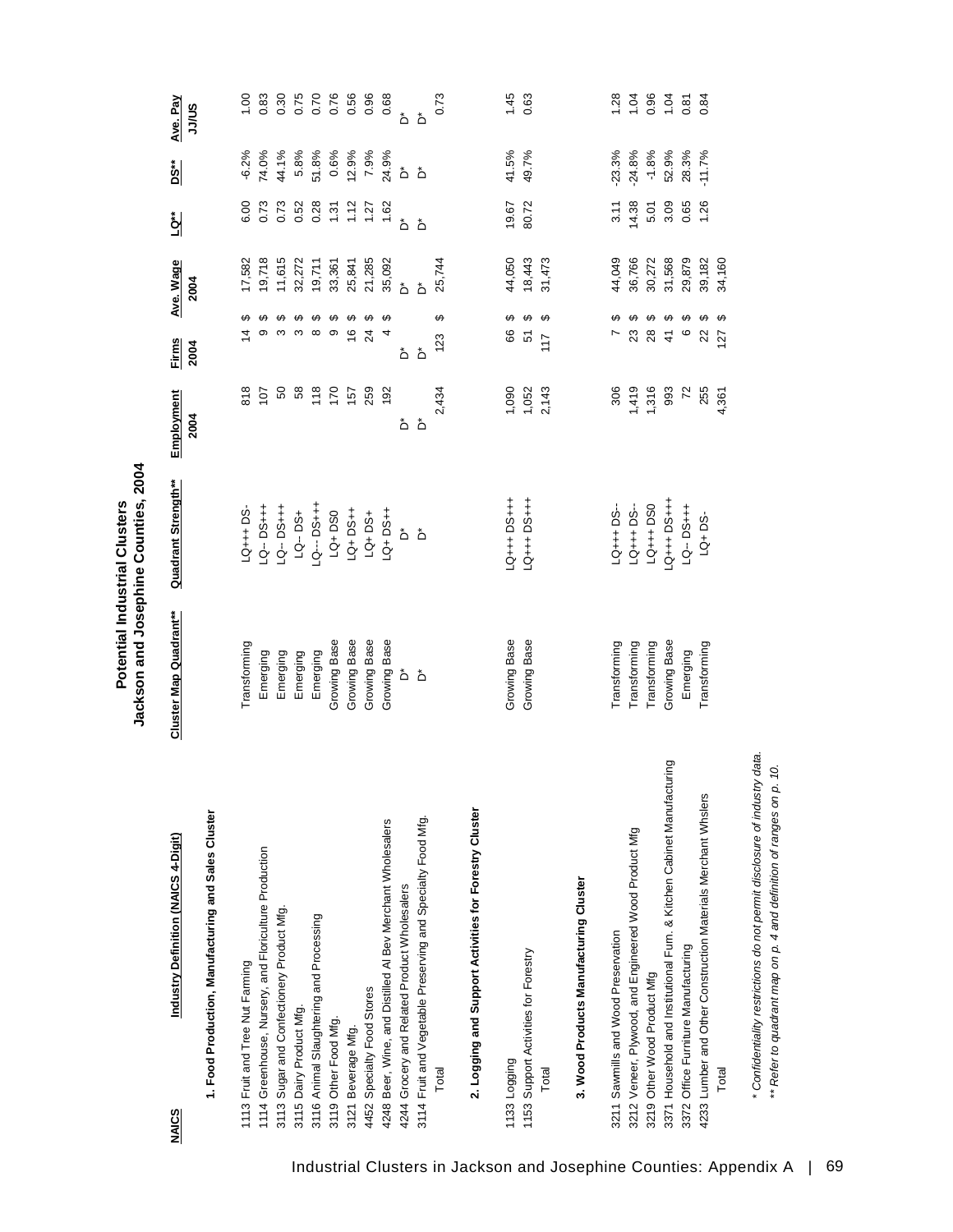Potential Industrial Clusters<br>Jackson and Josephine Counties, 2004 **Jackson and Josephine Counties, 2004 Potential Industrial Clusters**

| Industry Definition (NAICS 4-Digit)<br><b>NAICS</b>                                                                                      | Cluster Map Quadrant**  | Quadrant Strength**     | Employment<br>2004 | <b>Firms</b><br>2004          | Ave. Wage<br>2004          | اع                                   | <u>ised</u>               | Ave. Pay<br>SN/LC                                                                                                                                                          |
|------------------------------------------------------------------------------------------------------------------------------------------|-------------------------|-------------------------|--------------------|-------------------------------|----------------------------|--------------------------------------|---------------------------|----------------------------------------------------------------------------------------------------------------------------------------------------------------------------|
| 4. Metals Manufacturing Cluster<br>4A. Fabricated Metal                                                                                  |                         |                         |                    |                               |                            |                                      |                           |                                                                                                                                                                            |
| 3323 Architectural and Structural Metals Manufacturing                                                                                   | Emerging                | LQ---DS0                | 8                  | ↮<br>13                       |                            |                                      |                           | 0.77                                                                                                                                                                       |
| 3324 Boiler, Tank, and Shipping Container Manufacturing                                                                                  | ەً                      | Ő                       | ەً                 | ەً                            | 29,398<br>D*               | $0.28$<br>D $^*$                     |                           |                                                                                                                                                                            |
| 3326 Spring and Wire Product Manufacturing                                                                                               | $\mathring{\mathsf{D}}$ | $\overline{\mathsf{L}}$ | ڞ                  | $\mathring{\mathsf{D}}$       | هٔ                         |                                      |                           | هٔ هٔ                                                                                                                                                                      |
| 3327 Mach. Shops, Turned Product, and Screw, Nut, and Bolt Manufacturi                                                                   | Emerging                | $-9 - 54$               | $\frac{1}{8}$      | ↮<br>ম                        | 30,931                     | 0.67                                 | 14.1%                     |                                                                                                                                                                            |
| 3328 Coating, Engraving, Heat Treating, and Allied Activities                                                                            | Emerging                | LQ---DS0                | 42                 | თ                             | 32,462                     | 0.35                                 | 1.3%                      | 5<br>6<br>6<br>6<br>6<br>7<br>6<br>7<br>6<br>7<br>9<br>2<br>6<br>2<br>1<br>1<br>1<br>1<br><br><br><br><br><br><br><br><br><br><br><br><br><br><br><br><br><br><br><br><br> |
| 3329 Other Fabricated Metal Product Manufacturing                                                                                        | Declining               | LQ--DS-                 | 168                | မာ<br>$\frac{8}{1}$           | 33,354                     | 0.72                                 | 12.0%                     |                                                                                                                                                                            |
| Total                                                                                                                                    |                         |                         |                    |                               |                            |                                      |                           |                                                                                                                                                                            |
| 4B. Machine Manufacturing                                                                                                                |                         |                         |                    |                               |                            |                                      |                           |                                                                                                                                                                            |
| 3335 Metalworking Machinery Manufacturing                                                                                                | Declining               | $LQ - DS$               | 94                 | თ                             | 35,514                     | 0.56                                 |                           |                                                                                                                                                                            |
| 3362 Motor Vehicle Body and Trailer Manufacturing                                                                                        | Emerging                | LQ--- DS++              | $62$               | 13                            | 26,479                     | 0.45                                 | $-6.7%$<br>20.8%          | 0.69                                                                                                                                                                       |
| 3366 Ship and Boat Building                                                                                                              | Transforming            | $LQ + DSO$              | 201                | ↮                             | 35,410                     | 1.59                                 | $-1.5%$                   | 0.85                                                                                                                                                                       |
| Total                                                                                                                                    |                         |                         | 908                | ↔<br>8                        | 32,549                     |                                      |                           |                                                                                                                                                                            |
| 5. Wholesalers Cluster                                                                                                                   |                         |                         |                    |                               |                            |                                      |                           |                                                                                                                                                                            |
| 4231 Motor Vehicle and Motor Vehicle Parts and Supplies Merchant Whole                                                                   | Growing Base            | LQ1 DS0                 | 287                |                               |                            | 1.01                                 | 2.6%                      |                                                                                                                                                                            |
|                                                                                                                                          | Transforming            | $LQ + DS$               | 255                | ↮<br>22                       | 31,397<br>39,182           |                                      | 11.7%                     | 0.84                                                                                                                                                                       |
| 4233 Lumber and Other Construction Materials Merchant Wholesalers<br>4234 Professional and Commercial Equipment and Supplies Merchant Wh | Emerging                | $Q--DS++$               | 154                | ↔<br>10                       | 32,049                     | 1.26<br>0.29                         | 10.4%                     |                                                                                                                                                                            |
| 4235 Metal and Mineral (except Petroleum) Merchant Wholesalers                                                                           | Emerging                | LQ1 DS++                | 85                 | ↮<br>6                        | 36,636                     | 0.84                                 | 39.2%<br>63.2%            |                                                                                                                                                                            |
| 4236 Electrical and Electronic Goods Merchant Wholesalers                                                                                | Emerging                | $-10 - 5 + +$           | 168                | ↮<br>é,                       | 42,609                     | 0.59                                 |                           |                                                                                                                                                                            |
| 4237 Hardware, Plumbing, & Heating Equip. & Supplies Merch. Wholesal                                                                     | Emerging                | LQ1DS+                  | 153                | ↮<br>15                       | 38,808                     | 0.78                                 | 5.9%                      |                                                                                                                                                                            |
| 4238 Machinery, Equipment, and Supplies Merchant Wholesalers                                                                             | Emerging                | LQ1 DS+                 | 416                | ↔<br>5                        | 37,741                     | 0.76                                 | 7.2%                      |                                                                                                                                                                            |
| 4239 Miscellaneous Durable Goods Merchant Wholesalers                                                                                    | Growing Base            | $-4+5$                  | 413                | ↮<br>$\overline{c}$           | 25,225                     | 1.82                                 | 92.1%                     |                                                                                                                                                                            |
| 4241 Paper and Paper Product Merchant Wholesalers                                                                                        | Emerging                | $-54 - 54$              | 64                 | ↔                             | 34,441                     | 0.51                                 |                           |                                                                                                                                                                            |
| 4242 Drugs and Druggists' Sundries Merchant Wholesalers                                                                                  | Emerging                | LQ--- DS++              | $\infty$           | ↔<br>ဖ                        | $14,631$<br>D <sup>*</sup> |                                      | 22.6%<br>19.9%            |                                                                                                                                                                            |
| 4243 Apparel, Piece Goods, and Notions Merchant Wholesalers                                                                              | ڟ                       | ۀ                       | ڞ                  | ەً                            |                            |                                      | $\mathring{\mathsf{D}}$   | $\mathring{\mathsf{D}}$                                                                                                                                                    |
| 4244 Grocery and Related Product Wholesalers                                                                                             | Emerging                | $LQ - DS +$             | 350                | ↮<br>31                       | 34,768<br>D*               | $0.04$<br>$D*$ 65<br>$D*$ 62<br>1.62 | $17.4%$<br>D <sup>*</sup> | $0.81$<br>D <sup>*</sup>                                                                                                                                                   |
| 4247 Petroleum and Petroleum Products Merchant Wholesalers                                                                               | ď                       | ەً                      | ڞ                  | ەً                            |                            |                                      |                           |                                                                                                                                                                            |
| 4248 Beer, Wine, & Distilled Alc. Bev. Merch. Wholesalers                                                                                | Growing Base            | LQ+DS++                 | 192                | ക<br>4                        | 35,092                     |                                      | 24.9%<br>32.7%            | 0.68                                                                                                                                                                       |
| 4251 Wholesale Electronic Markets and Agents and Brokers                                                                                 | Emerging                | LQ--- DS+++             | 201                | 124                           | 40,694                     | 0.34                                 |                           | 0.65                                                                                                                                                                       |
| Total                                                                                                                                    |                         |                         | 2,841              | $\boldsymbol{\varphi}$<br>350 | 35,064                     |                                      |                           |                                                                                                                                                                            |

\* Confidentiality restrictions do not permit disclosure of industry data.<br>\*\* Refer to quadrant map on p. 4 and definition of ranges on p. 10. *\* Confidentiality restrictions do not permit disclosure of industry data. \*\* Refer to quadrant map on p. 4 and definition of ranges on p. 10.*

Industrial Clusters in Jackson and Josephine Counties: Appendix A | 70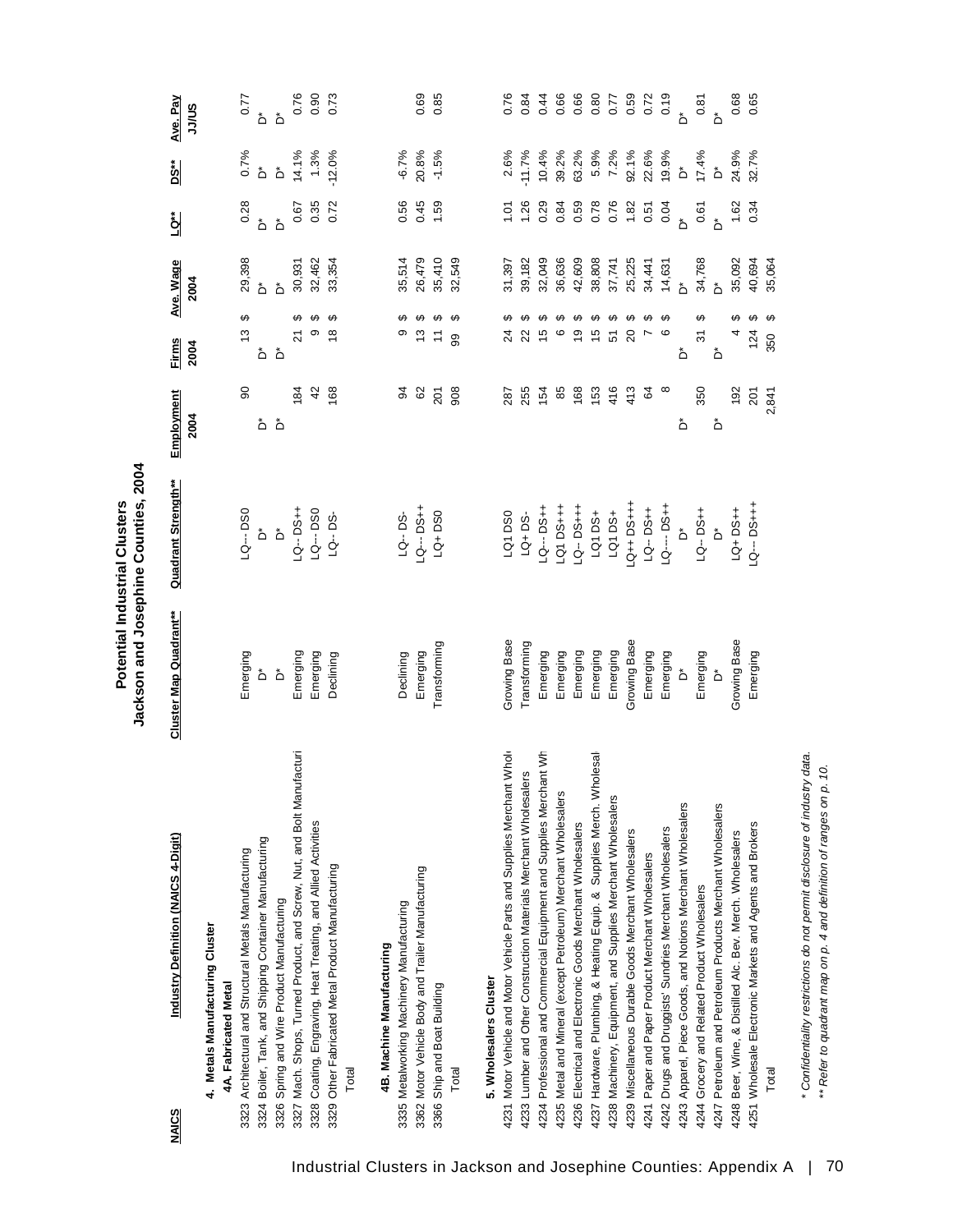| Industry Definition (NAICS 4-Digit)<br><b>NAICS</b>                              | Cluster Map Quadrant**  | Quadrant Strength**   | Employment     | <b>Firms</b>            | Ave. Wage        | <u>ta</u>     | <u>nsed</u>             | Ave. Pay    |
|----------------------------------------------------------------------------------|-------------------------|-----------------------|----------------|-------------------------|------------------|---------------|-------------------------|-------------|
| 4541 Electronic Shopping and Mail-Order Houses<br>6. Electronic Shopping Cluster | ەً                      | ەً                    | 2004<br>ەً     | 2004<br>ڞ               | 2004<br>ەً       | ڞ             | ٔ                       | SU/LL<br>ەً |
| 7. Freight Transport Cluster<br>4841 General Freight Trucking                    | Growing Base            | $LQ + DSO$            | 965            | 74                      |                  | $\frac{5}{2}$ |                         | 0.96        |
|                                                                                  |                         |                       |                | ↮                       | 37,254<br>31,823 |               | 0.8%                    |             |
| 4842 Specialized Freight Trucking                                                | Transforming            | LQ1DS0                | 354            | ↮<br>54                 |                  | 1.05          | $-2.8%$                 | 0.93        |
| 4881 Support Activities for Air Transportation                                   | Emerging                | LQ-DS++               | $\overline{r}$ | ↮<br>$\tilde{c}$        | 29,059           | 0.61          | 13.6%                   | 0.82        |
| 4885 Freight Transportation Arrangement                                          | Growing Base            | $-4 + 5G + 1G$        | 317            | ↮<br>35                 | 42,321           | 2.23          | 26.3%                   | 0.91        |
| Total                                                                            |                         |                       | 1,708          | ↔<br>175                | 36,727           |               |                         |             |
| 8. Headquarters Cluster                                                          |                         |                       |                |                         |                  |               |                         |             |
| 5511 Management of Companies and Enterprises                                     | Growing Base            | LQ+DS+++              | 1,955          | ↮<br>67                 | 52,569           | 1.37          | 115.4%                  | 0.66        |
| 9. Elder / Health Care Cluster                                                   |                         |                       |                |                         |                  |               |                         |             |
| 9A. Elder Care Cluster                                                           |                         |                       |                |                         |                  |               |                         |             |
| 6216 Home Health Care Services                                                   | Declining               | LQ--DS-               | 263            | ↮<br>13                 |                  | 0.41          | $-11.8%$                | 0.78        |
| 6231 Nursing Care Facilities                                                     | Declining               | LQ1 DS0               | 1,029          | ↔<br>$\frac{3}{2}$      | 17,551<br>21,753 | 0.78          | $-3.5%$                 | 0.89        |
| 6233 Community Care Facilities for the Elderly (Public: VA Dom)                  | $\mathring{\mathsf{D}}$ | Ő                     | ڞ              | ەً                      | ۀ                | ۀ             | $\mathring{\mathsf{D}}$ | ڟ           |
| 6233 Community Care Facilities for the Elderly (Private)                         | $\mathring{\mathsf{D}}$ | $\stackrel{*}{\circ}$ | ڞ              | $\mathring{\mathsf{D}}$ | ۀ                | ۀ             | $\mathring{\mathsf{D}}$ | ەً          |
| 8122 Death Care Services                                                         | Declining               | LQ-DS                 | $\overline{7}$ | ِص<br>$\overline{1}$    | 28,308           | 0.64          | $-0.15$                 | 0.95        |
| Total                                                                            |                         |                       | 3,283          | ↮<br>156                | 24,023           |               |                         |             |
| 9B. Health Care Cluster                                                          |                         |                       |                |                         |                  |               |                         |             |
| 6221 General Medical and Surgical Hospitals                                      | Growing Base            | $LQ + DSO$            | 4,240          | မာ<br>Ю                 | 41,473           | 1.26          |                         | 0.98        |
| 6211 Offices of Physicians                                                       | Growing Base            | $LQ + DSO$            | 2,566          | ↮<br>200                | 55,957           | 1.49          |                         | 0.87        |
| 6212 Offices of Dentists                                                         | Growing Base            | LQ+DS+                | 958            | ↮<br>135                | 35,368           | 1.51          | $1.3%$<br>2.1%<br>7.4%  | 0.90        |
| 6213 Offices of Other Health Practitioners                                       | Growing Base            | $-4 + 56 + 12$        | 819            | ↮<br>154                | 28,001           | 1.86          | 79.7%<br>60.0%          | 0.89        |
| 6214 Outpatient Care Centers                                                     | Emerging                | LQ1 DS+++             | 294            | ↮<br>مبر<br>ب           | 32,366           | 0.79          |                         | 0.79        |
| 6215 Medical and Diagnostic Laboratories                                         | Emerging                | $LQ - DS + + +$       | \$             | ↮<br>${}^{\circ}$       | 75,952           | 0.60          | 261.4%                  | 1.57        |
| 6219 Other Ambulatory Health Care Services                                       | Growing Base            | <b>LQ1 DS+</b>        | 178            | ↮<br>Ю                  | 35,373           | 107           | 9.2%                    | 1.10        |
| Total                                                                            |                         |                       | 9,149          | ↔<br>520                | 43,634           |               |                         |             |
| Elder Care and Health Care Total                                                 |                         |                       | 12,432         | ↔<br>676                | 38,455           |               |                         |             |

Potential Industrial Clusters<br>Jackson and Josephine Counties, 2004 **Jackson and Josephine Counties, 2004 Potential Industrial Clusters**

*\* Confidentiality restrictions do not permit disclosure of industry data. \*\* Refer to quadrant map on p. 4 and definition of ranges on p. 10.*

\* Confidentiality restrictions do not permit disclosure of industry data.<br>\*\* Refer to quadrant map on p. 4 and definition of ranges on p. 10.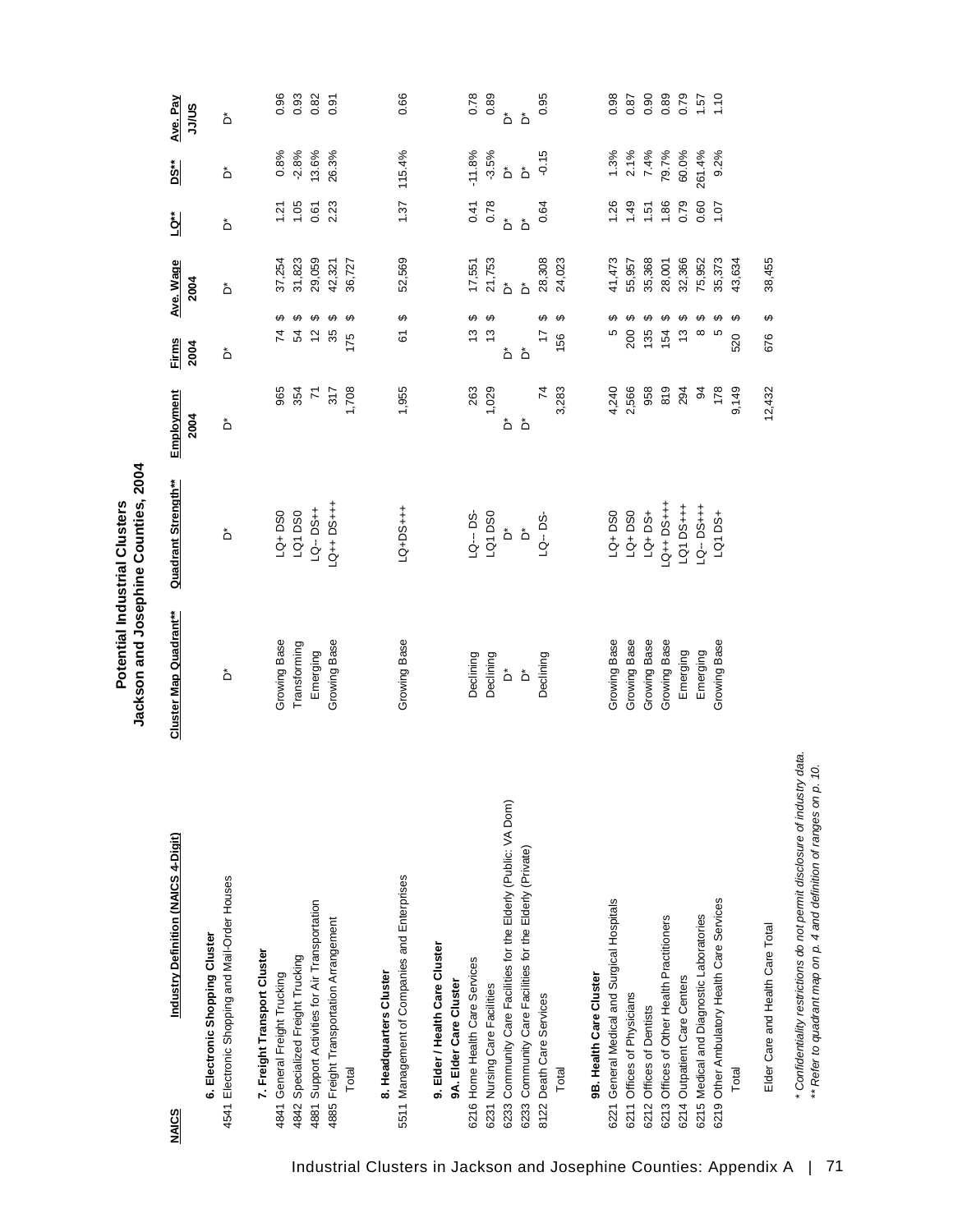|           | ā      |
|-----------|--------|
| こくしし<br>Ē | i<br>Ξ |
|           | į      |
| z         | ose    |
|           | č<br>ï |
|           | č      |

| Industry Definition (NAICS 4-Digit)<br>NAICS                                                                                                                                                                                                                                                                                                                              | Cluster Map Quadrant**                                                               | Quadrant Strength**                                                          | Employment<br>2004                     | <b>Firms</b><br>2004                                                                                                     | Ave. Wage<br>2004                                         | ig⊾                                                                            | <u>ns</u>                                                              | Ave. Pay<br>SU/LL                                                             |
|---------------------------------------------------------------------------------------------------------------------------------------------------------------------------------------------------------------------------------------------------------------------------------------------------------------------------------------------------------------------------|--------------------------------------------------------------------------------------|------------------------------------------------------------------------------|----------------------------------------|--------------------------------------------------------------------------------------------------------------------------|-----------------------------------------------------------|--------------------------------------------------------------------------------|------------------------------------------------------------------------|-------------------------------------------------------------------------------|
| 7113 Promoters of Performing Arts, Sports, and Similar Events<br>7115 Independent Artists, Writers, and Performers<br>3271 Clay Product and Refractory Manufacturing<br>3272 Glass and Glass Product Manufacturing<br>5121 Motion Picture and Video Industries<br>7111 Performing Arts Companies<br>10. Creative Cluster<br>Total                                         | Growing Base<br>Declining<br>Declining<br>Declining<br>$\mathring{\mathsf{D}}$<br>ەً | LQ+++DS+<br>$LQ - DS0$<br>LQ1 DS0<br>LQ--DS-<br>$\mathring{\mathsf{D}}$<br>ڞ | 185<br>28<br>47<br>817<br>417<br>هٔ هٔ | ↮<br><del>ဟေး ဟ</del><br>$\boldsymbol{\Theta}$<br>↮<br>$\frac{8}{1}$<br>$\overline{c}$<br>S<br>$\ddot{ }$<br>89<br>هٔ هٔ | 27,502<br>20,240<br>20,472<br>45,911<br>30,821<br>ەً<br>ڞ | 0.76<br>4.23<br>0.73<br>0.61<br>هٔ<br>ەً                                       | $-2.3%$<br>$-0.9%$<br>8.0%<br>$-12.4%$<br>$\mathring{\mathsf{d}}$<br>ڞ | 0.40<br>0.90<br>0.68<br>0.41<br>$\Delta$<br>ەً                                |
| 7212 RV (Recreational Vehicle) Parks and Recreational Camps<br>11A. Accommodations Sub-Cluster<br>11. Tourism and Recreation Cluster<br>7211 Traveler Accommodations<br>Total                                                                                                                                                                                             | Growing Base<br>Emerging                                                             | LQ+DS+<br>LQ1DS0                                                             | 1,378<br>$\overline{z}$<br>1,453       | $\boldsymbol{\varphi}$<br>↮<br>↮<br>109<br>$\frac{1}{2}$<br>128                                                          | 17,525<br>14,594<br>14,744                                | 0.95<br>1.74                                                                   | 8.3%<br>4.1%                                                           | 0.99<br>0.64                                                                  |
| 11B. Restaurants Sub-Cluster<br>7222 Limited-Service Eating Places<br>7221 Full-Service Restaurants<br>Total                                                                                                                                                                                                                                                              | Growing Base<br>Transforming                                                         | $LQ + DSO$<br>$LQ + DSO$                                                     | 3,742<br>7,875<br>4,133                | ↔<br>↮<br>↮<br>292<br>257<br>549                                                                                         | 12,206<br>13,242<br>11,061                                | 1.19<br>1.17                                                                   | $-4.5%$<br>2.7%                                                        | 0.96<br>0.94                                                                  |
| 7113 Promoters of Performing Arts, Sports, and Similar Events<br>5121 Motion Picture and Video Industries<br>7111 Performing Arts Companies<br>11C. Creative Sub-Cluster<br>Total                                                                                                                                                                                         | Growing Base<br>Declining<br>Declining                                               | $-9 + + + 50 +$<br>LQ--DS0<br>LQ-DS-                                         | 185<br>649<br>47<br>417                | ↮<br>↮<br>↮<br>↔<br>57<br>$\overline{1}$<br>ო<br>S2                                                                      | 20,240<br>20,472<br>27,057<br>30,821                      | 4.23<br>0.73<br>0.61                                                           | 8.0%<br>$-0.9%$<br>$-12.4%$                                            | 0.90<br>0.68<br>0.41                                                          |
| 7121 Museums, Historical Sites, and Similar Institutions (Private)<br>7121 Museums, Historical Sites, and Similar Institutions (Public)<br>11D. Entertainment / Recreation Sub-Cluster<br>Scenic and Sightseeing Transportation, Water<br>7139 Other Amusement and Recreation Industries<br>5321 Automotive Equipment Rental and Leasing<br>7112 Spectator Sports<br>4872 | Growing Base<br>Emerging<br>$\stackrel{*}{\textstyle\triangle}$<br>ەً<br>ڞ<br>ڞ      | LQ--- DS++<br>$-4 + 5G + F$<br>ڞ<br>ەً<br>ەً<br>ڞ                            | 245<br>39<br>هٔ هٔ<br>ڞ<br>۵           | ↮<br>↮<br>S<br>$\frac{4}{3}$<br>$\mathring{\mathsf{D}}$<br>هٔ هٔ<br>ەً                                                   | 5,335<br>19,264<br>ەً<br>ەً<br>ڞ<br>ەً                    | 1.50<br>0.37<br>$\mathring{\mathsf{D}}$<br>هٔ<br>ەً<br>$\mathring{\mathsf{D}}$ | 15.4%<br>127.7%<br>ەً<br>ەً<br>$\mathring{\mathsf{D}}$<br>ڞ            | 0.06<br>0.57<br>$\mathring{\mathsf{D}}$<br>$\mathring{\mathsf{D}}$<br>هٔ<br>ڞ |
| Tourism and Recreation Total<br>Total                                                                                                                                                                                                                                                                                                                                     |                                                                                      |                                                                              | 11,344<br>1,367                        | ↮<br>↮<br>125<br>834                                                                                                     | 13,640<br>14,354                                          |                                                                                |                                                                        |                                                                               |

*\* Confidentiality restrictions do not permit disclosure of industry data. \*\* Refer to quadrant map on p. 4 and definition of ranges on p. 10.*

\* Confidentiality restrictions do not permit disclosure of industry data.<br>\*\* Refer to quadrant map on p. 4 and definition of ranges on p. 10.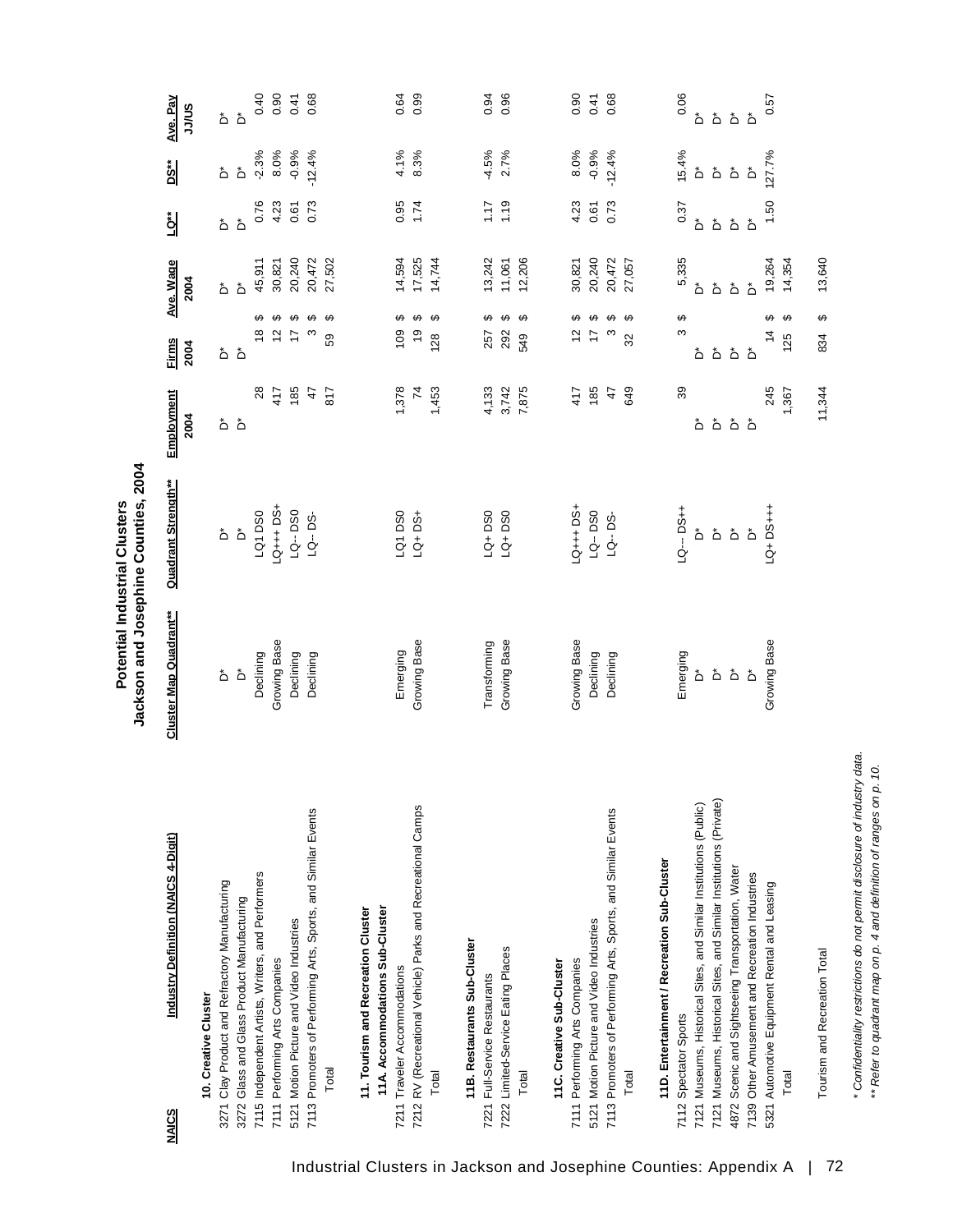# **Appendix B**

Employment Summary Jackson and Josephine Counties

Source: Oregon Employment Department http://www.qualityinfo.org/olmisj/CEP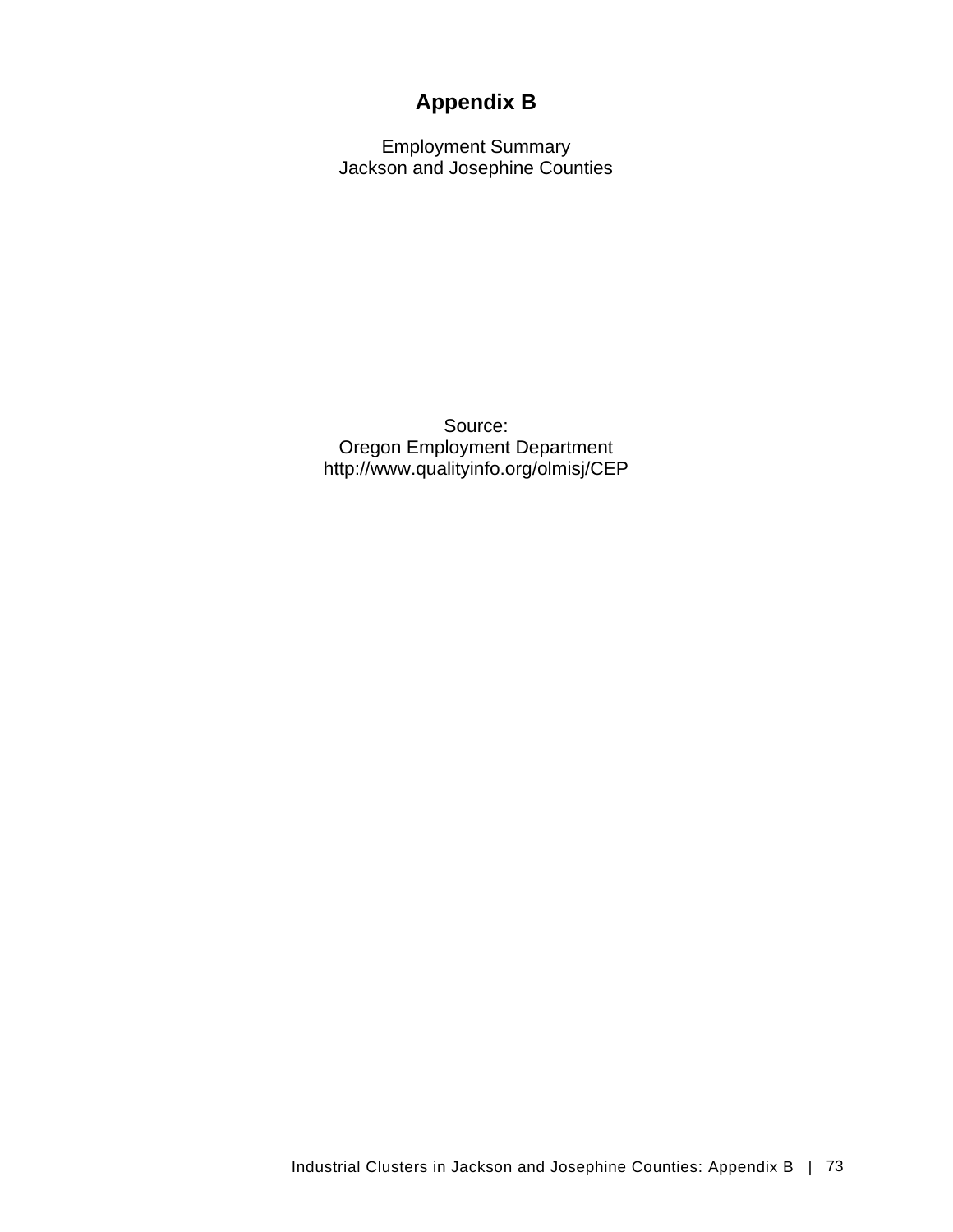|                     |                                               | 2004                     | 2004            | 2004            | 2004               | % of Total |
|---------------------|-----------------------------------------------|--------------------------|-----------------|-----------------|--------------------|------------|
| <b>NAICS</b>        | <u>Industry</u>                               | Units                    | Employment      | <u>Payroll</u>  | <b>Average Pay</b> | Employment |
| $\mathbf{r}_\perp$  | Total All Ownerships                          |                          | 102,676         | \$2,996,847,727 | 29,187             | 100%       |
|                     | Total Private Coverage                        | 8,234<br>7,956           | 88,964          | \$2,491,427,000 | 28,005             | 87%        |
|                     | Natural Resources & Mining                    | 198                      | 3,527           | \$97,163,359    | 27,548             | 3.4%       |
|                     | Agriculture, Forestry, Fish., Hunting         | 188                      | 3,334           | \$90,416,440    | 27,120             | 3.2%       |
| $\frac{1}{11}$      | Crop production                               | $\approx$                | 963             | \$17,165,721    | 17,825             | 0.9%       |
| 113                 | Forestry and logging                          |                          | 1,118           | \$49,461,191    | 44,241             | 1.1%       |
| $\blacksquare$      | Mining                                        |                          | $\frac{63}{2}$  | \$6,746,919     | 34,958             | 0.2%       |
|                     | Construction                                  | 1,124                    | 6,107           | \$185,874,241   | 30,436             | 5.9%       |
| 236                 | Construction of buildings                     | 367                      | 1,625           | \$47,674,724    | 29,338             | 1.6%       |
| 237                 | ction<br>Heavy and civil engineering constru  | 74                       | 57              | \$25,326,697    | 37,745             | 0.7%       |
| 238                 | Specialty trade contractors                   | 683                      | 3,812           | \$112,872,820   | 29,610             | 3.7%       |
| $\bar{\phantom{a}}$ | Manufacturing                                 | 468                      | 9,807           | \$332,627,794   | 33,917             | 9.6%       |
| 311                 | Food manufacturing                            | 8                        | 649             | \$18,781,436    | 28,939             | 0.6%       |
| 312                 | Beverage and tobacco product manufacturing    |                          | 157             | \$4,044,113     | 25,759             | 0.2%       |
| 314                 | Textile product mills                         | చ                        | $\overline{78}$ | \$1,933,923     | 24,794             | 0.1%       |
| 321                 | Wood product manufacturing                    | 3                        | 3,041           | \$105,498,939   | 34,692             | 3.0%       |
| 323                 | Printing and related support activities       | 35                       | 501             | \$15,322,018    | 30,583             | 0.5%       |
| 326                 | Plastics and rubber products manufacturi      | $\frac{6}{5}$            | 347             | \$10,702,175    | 30,842             | 0.3%       |
| 327                 | Nonmetallic mineral product manufacturin      | $\Omega$                 | 646             | \$25,285,158    | 39,141             | 0.6%       |
| 332                 | Fabricated metal product manufacturing        | 89                       | 605             | \$18,897,191    | 31,235             | 0.6%       |
| 334                 | Computer and electronic product manufact      | $\overset{\circ}{\cdot}$ | 655             | \$22,856,602    | 34,896             | 0.6%       |
| 336                 | Transportation equipment manufacturing        | 32                       | 365             | \$13,129,961    | 35,972             | 0.4%       |
| 339                 | Miscellaneous manufacturing                   | S4                       | 567             | \$14,615,541    | 25,777             | 0.6%       |
| 999                 | Other Manufacturing                           | న్                       | 272             | \$8,958,606     | 32,936             | 0.3%       |
| $\mathbf{r}$        | Trade, Transportation. & Utilities            | 1,663                    | 23,536          | \$626,909,835   | 26,636             | 22.9%      |
| ı                   | Utilities                                     | $\frac{4}{3}$            | 331             | \$21,391,106    | 64,626             | 0.3%       |
| ı                   | Wholesale                                     | 357                      | 3,189           | \$108,701,160   | 34,086             | 3.1%       |
| 423                 | Merchant wholesalers, durable goods           | Ź,                       | 1,941           | \$66,607,295    | 34,316             | 1.9%       |
| 424                 | goods<br>Merchant wholesalers, nondurable     | 8                        | 1,046           | \$33,820,463    | 32,333             | 1.0%       |
| 425                 | broker<br>Electronic markets and agents and   | 104                      | $\approx$       | \$8,273,402     | 40,957             | 0.2%       |
| $\blacksquare$      | Retail                                        | 1,069                    | 17,319          | \$411,720,066   | 23,773             | 16.9%      |
| 41                  | Motor vehicle and parts dealers               | 147                      | 2,309           | \$82,985,843    | 35,940             | 2.2%       |
| 442                 | 89<br>Furniture and home furnishings stor     | යි                       | 482             | \$13,721,448    | 28,468             | 0.5%       |
| 443                 | Electronics and appliance stores              | ន                        | 413             | \$9,711,593     | 23,515             | 0.4%       |
| 444                 | stores<br>Building material and garden supply | 88                       | 1,050           | \$27,678,280    | 26,360             | 1.0%       |
| 445                 | Food and beverage stores                      |                          | 2,953           | \$59,646,228    | 20,199             | 2.9%       |
| 446                 | Health and personal care stores               | F.                       | 430             | \$10,229,499    | 23,790             | 0.4%       |

*Source: Oregon Employment Department, Source: Oregon Employment Department, at http://www.qualityinfo.org/olmisj/CEP*

Source: Oregon Employment Department, Source: Oregon Employment Department, at http://www.qualityinfo.org/olmisj/CEP

Jackson and Josephine Counties Employment, 2004 **Jackson and Josephine Counties Employment, 2004**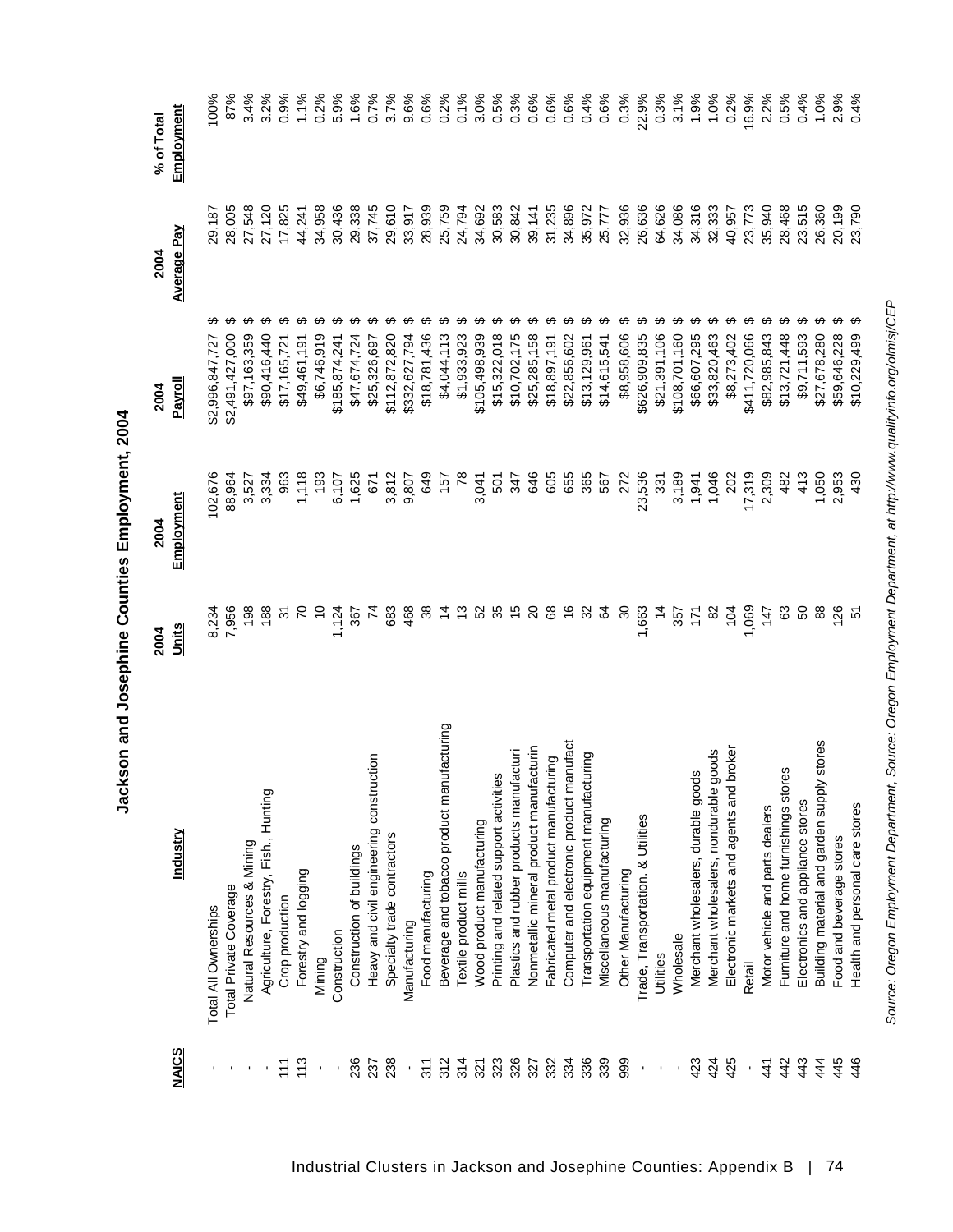|                                               |                                                 | 2004           | 2004           | 2004          | 2004               | % of Total |
|-----------------------------------------------|-------------------------------------------------|----------------|----------------|---------------|--------------------|------------|
| <b>NAICS</b>                                  | Industry                                        | Units          | Employment     | Payroll       | <b>Average Pay</b> | Employment |
| 447                                           | Gasoline stations                               |                | 987            | \$14,371,468  | 14,561             | 1.0%       |
| 448                                           | Clothing and clothing accessories stores        |                | 904            | \$13,383,143  | 14,804             | 0.9%       |
| 451                                           | Sporting goods, hobby, book and music stores    |                | <b>676</b>     | \$9,829,985   | 14,541             | 0.7%       |
| 452                                           | General merchandise stores                      | $\ddot{a}$     | 3,137          | \$67,794,788  | 21,611             | 3.1%       |
| 453                                           | Miscellaneous store retailers                   | $rac{45}{4}$   | 805            | \$14,931,974  | 18,549             | 0.8%       |
| 999                                           | Other Retail                                    | 5 <sup>7</sup> | 3,301          | \$91,761,020  | 27,798             | 3.2%       |
|                                               | Transportation, Warehousing & Utilties          | $25$<br>14     | 2,698          | \$85,097,503  | 31,541             | 2.6%       |
| 484                                           | Truck transportation                            |                | 1,319          | \$47,225,204  | 35,804             | 1.3%       |
| 488                                           | Support activities for transportation           | 5              | 483            | \$17,982,230  | 37,230             | 0.5%       |
| 999                                           | రా<br>Other Transportation & Warehousin         | ౚ              | 286            | \$7,510,282   | 26,260             | 0.3%       |
| $\bar{1}$                                     | Information                                     | 152            | 2,144          | \$78,251,745  | 36,498             | 2.1%       |
| 511                                           | Publishing industries, except Internet          | 오              | 615            | \$23,152,520  | 37,646             | 0.6%       |
| 517                                           | Telecommunications                              |                | 838            | \$34,670,708  | 41,373             | 0.8%       |
| 518                                           | ISPs, search portals, and data processing       |                | 83             | \$2,480,228   | 29,882             | 0.1%       |
| $\bar{\bar{}}$                                | Financial Activities                            | 788            | 4,649          | \$158,065,918 | 34,000             | 4.5%       |
|                                               | Finance & Insurance                             | 418            | 2,958          | \$121,311,553 | 41,011             | 2.9%       |
| 522                                           | Credit intermediation and related activities    | 192            | 1,671          | \$64,802,032  | 38,780             | 1.6%       |
| 523                                           | Securities, commodity contracts, investm        | 65             | 259            | \$17,920,000  | 69,189             | 0.3%       |
| 524                                           | Insurance carriers and related activitie        | $\frac{6}{16}$ | 1,026          | \$37,736,165  | 36,780             | 1.0%       |
| 999                                           | Other Finance & Insurance                       | 29             | 164            | \$6,105,068   | 37,226             | 0.2%       |
| $\bar{\ell}$                                  | Real Estate Rental & Leasing                    | 370            | 1,691          | \$36,754,365  | 21,735             | 1.6%       |
| 531                                           | Real estate                                     | 303            | 956<br>731     | \$20,179,363  | 21,108             | 0.9%       |
| 532                                           | Rental and leasing services                     | 8              |                | \$16,285,284  | 22,278             | 0.7%       |
|                                               | Professional & Business Services                | 1,048          | 9,109          | \$284,658,026 | 31,250             | 8.9%       |
| $\mathbf{E} = \mathbf{E} \times \mathbf{E}$ . | Professional, Scientific & Technical Svcs       | 591            | 2,447          | \$79,447,883  | 32,467             | 2.4%       |
|                                               | Management of Companies                         | 58             | 1,955          | \$102,745,175 | 52,555             | 1.9%       |
| $\bar{\phantom{a}}$                           | Admin. & Support, Waste Mgmt & Remediation Svcs | 398            | 4,707          | \$102,464,968 | 21,769             | 4.6%       |
| 561                                           | Administrative and support services             | 382            | 4,407          | \$91,807,489  | 20,832             | 4.3%       |
| 562                                           | Waste management and remediation service        | $\frac{6}{5}$  | 301            | \$10,657,479  | 35,407             | 0.3%       |
|                                               | Education & Health Services                     | 864            | 14,606         | \$500,810,849 | 34,288             | 14.2%      |
| $\epsilon \rightarrow 0$                      | Education                                       | $\overline{z}$ | $\overline{2}$ | \$12,984,440  | 18,549             | 0.7%       |
| $\cdot$                                       | Health & Social Assistance                      | <b>D6Z</b>     | 13,905         | \$487,826,409 | 35,083             | 3.5%       |
| 621                                           | Ambulatory health care services                 | 500            | 5,172          | \$227,953,825 | 44,075             | 5.0%       |
| 623                                           | Nursing and residential care facilitie          | $\frac{48}{5}$ | 3,036          | \$58,180,751  | 19,164             | 3.0%       |

Jackson and Josephine Counties Employment, 2004 **Jackson and Josephine Counties Employment, 2004**

*Source: Oregon Employment Department, Source: Oregon Employment Department, at http://www.qualityinfo.org/olmisj/CEP*

Source: Oregon Employment Department, Source: Oregon Employment Department, at http://www.qualityinfo.org/olmisj/CEP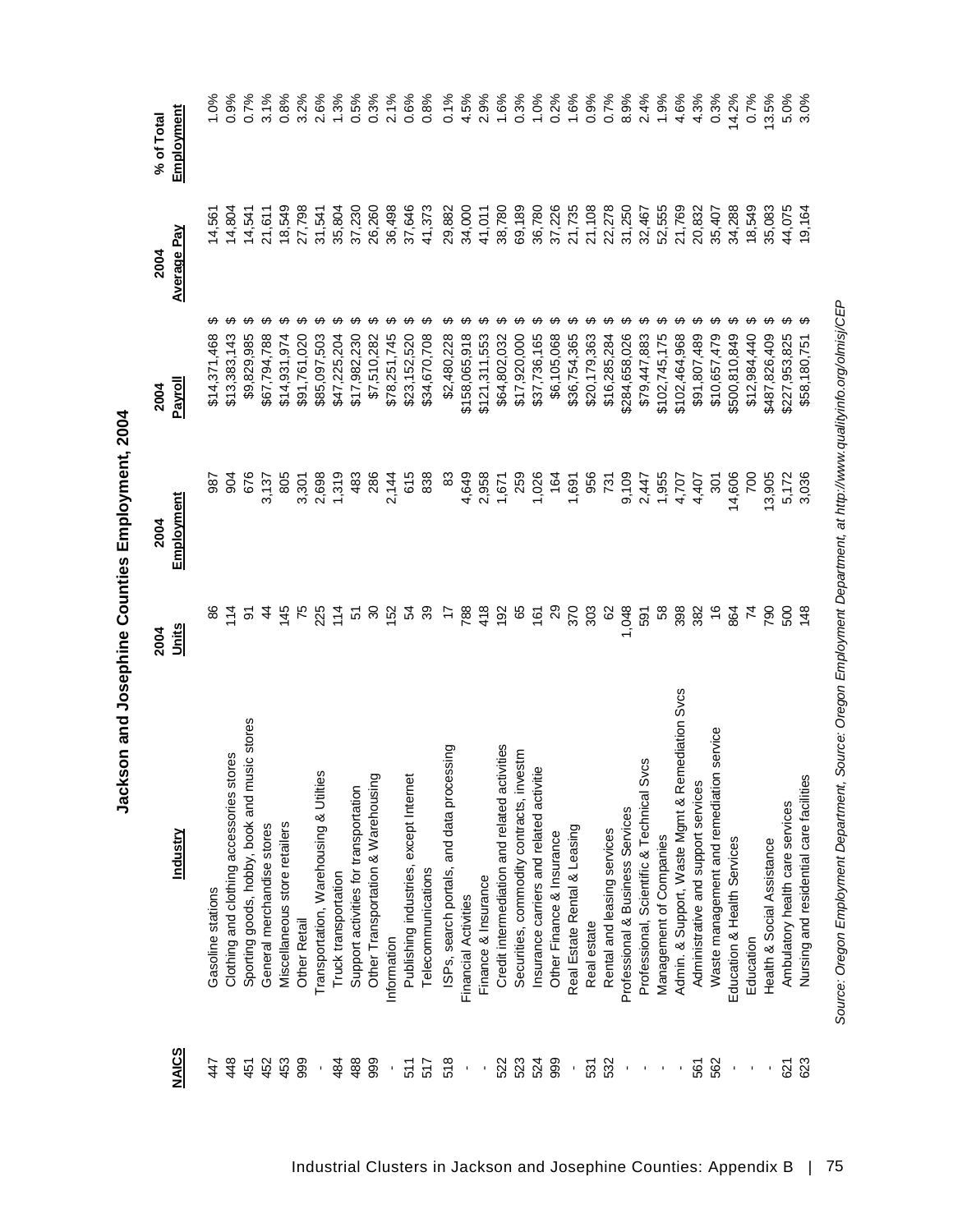| ֝֝֝֝֝֝֝֝֝֝֝֝֝֝֝<br>֧֪֧֚֚֝֝֝֝֝֝֝֬֟֓֟֓֟֓֟֝֬֝֟֝ |
|----------------------------------------------|
|                                              |
|                                              |
|                                              |
|                                              |
| $\ddot{\phantom{a}}$                         |
| ı                                            |
|                                              |
| į<br>l                                       |
|                                              |
|                                              |
|                                              |
|                                              |
|                                              |
|                                              |
|                                              |
|                                              |
| .<br>ا                                       |
|                                              |
|                                              |
|                                              |
|                                              |
|                                              |
|                                              |
|                                              |
|                                              |
|                                              |
| -<br>-<br>-<br>-<br>-<br>-<br>-              |
|                                              |
|                                              |
|                                              |
|                                              |
|                                              |
| i                                            |
|                                              |
| i                                            |
|                                              |
|                                              |
| Ì                                            |

 $\vec{r}$ 

| <b>NAICS</b>  | Industry                                                                       | 2004<br><u>Units</u> | Employment<br>2004                                               | 2004<br>Payroll              | Average Pay<br>2004                            | Employment<br>% of Total |
|---------------|--------------------------------------------------------------------------------|----------------------|------------------------------------------------------------------|------------------------------|------------------------------------------------|--------------------------|
|               | Leisure & Hospitality                                                          |                      | 11,494                                                           | 152,535,864                  | 13,27                                          | 11.2%                    |
|               | Arts, Entertainment & Recreation                                               | င္ဆ ဒ္ထ              | 1,630                                                            | \$29,276,708                 | 17,961                                         | 1.6%                     |
| 713           |                                                                                | 89                   | 1,063                                                            | \$13,407,906                 |                                                | $0.0\%$                  |
| 999           | Amusements, gambling, and recreation<br>Other Arts, Entertainment & Recreation | 52                   | <b>673</b>                                                       | \$20,113,560                 | 12,613<br>29,886                               | 0.7%                     |
|               | Accomodations & Food Services                                                  |                      |                                                                  | 123,259,156                  |                                                |                          |
| 721           | Accommodation                                                                  |                      |                                                                  | \$21,415,440                 | 12,496<br>14,749<br>12,108<br>24,809<br>24,809 |                          |
| 722           | Food services and drinking places                                              |                      |                                                                  | \$101,843,716                |                                                |                          |
|               | Other Services                                                                 |                      |                                                                  |                              |                                                |                          |
| $\frac{1}{8}$ | Repair and maintenance                                                         |                      |                                                                  | \$73,917,808<br>\$25,602,787 |                                                |                          |
| 812           | Personal and laundry services                                                  |                      |                                                                  | \$15,196,952                 |                                                |                          |
| 813           | nization<br>Membership associations and orga                                   | 297<br>176           |                                                                  | \$29,483,280                 | 18,762<br>16,155                               |                          |
| 814           | Private households                                                             |                      |                                                                  | \$3,634,789                  |                                                |                          |
|               | Private Non-Classified                                                         | 22<br>279            | $\mathbb{Z}^3$                                                   | \$611,561                    |                                                |                          |
|               | Total All Government                                                           |                      |                                                                  | \$505,420,727                | $12,363$<br>$26,590$<br>$36,857$               | 13.4%                    |
|               | Total Federal Government                                                       |                      | $\begin{array}{c} 13,713 \\ 2,015 \\ 2,041 \\ 2,657 \end{array}$ | \$105,174,105                | 52,196<br>35,526                               |                          |
|               | Total State Government                                                         | <b>s</b> s s         |                                                                  | \$72,507,970                 |                                                | 2.0%<br>2.0%<br>9.4%     |
|               | Total Local Government                                                         |                      |                                                                  | 5327,738,652                 | 33,938                                         |                          |
|               |                                                                                |                      |                                                                  |                              |                                                |                          |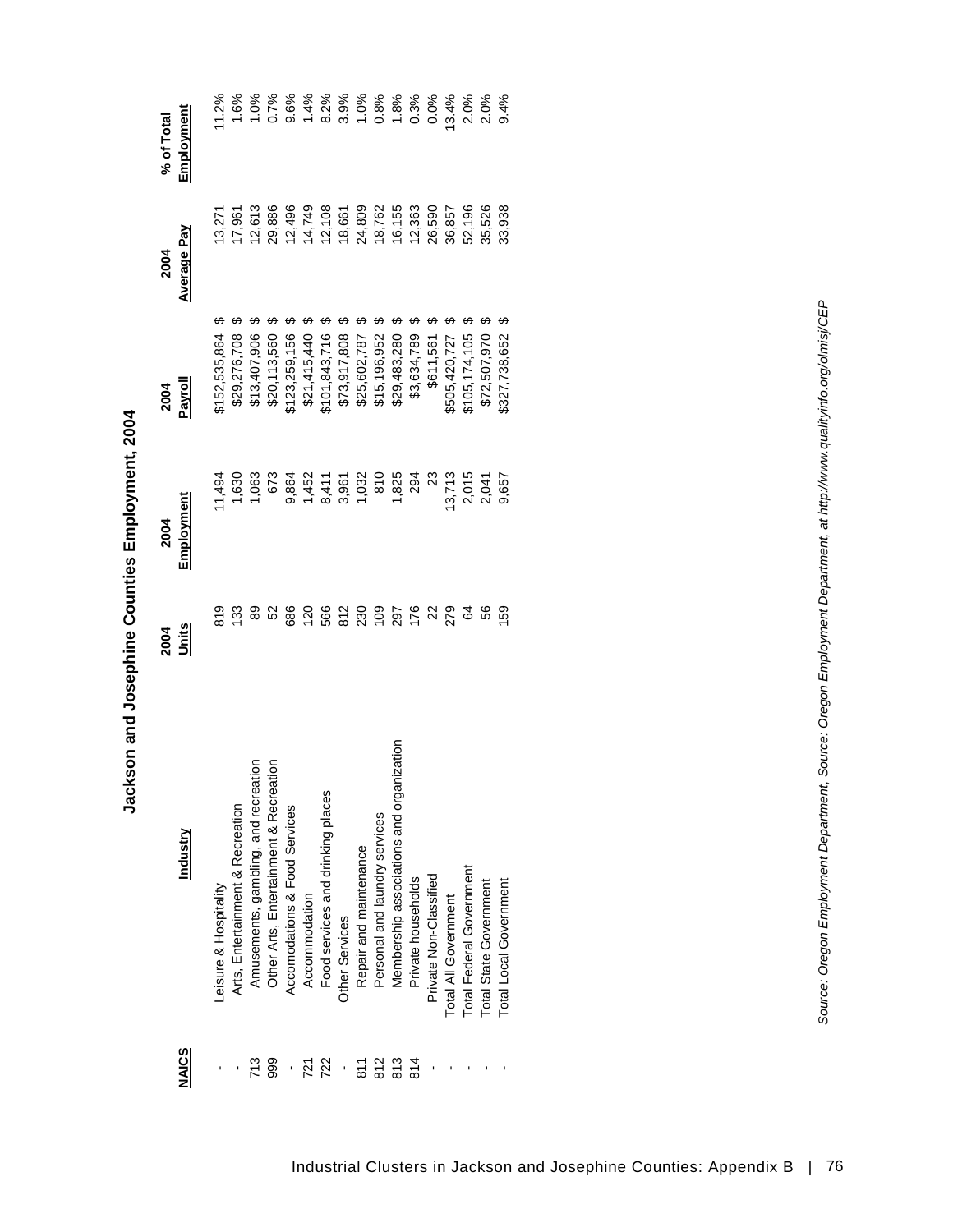# **Appendix C**

Industry Detail (NAICS 4-Digit) Jackson and Josephine Counties, 2004

Source: Oregon Employment Department http://www.qualityinfo.org/olmisj/CEP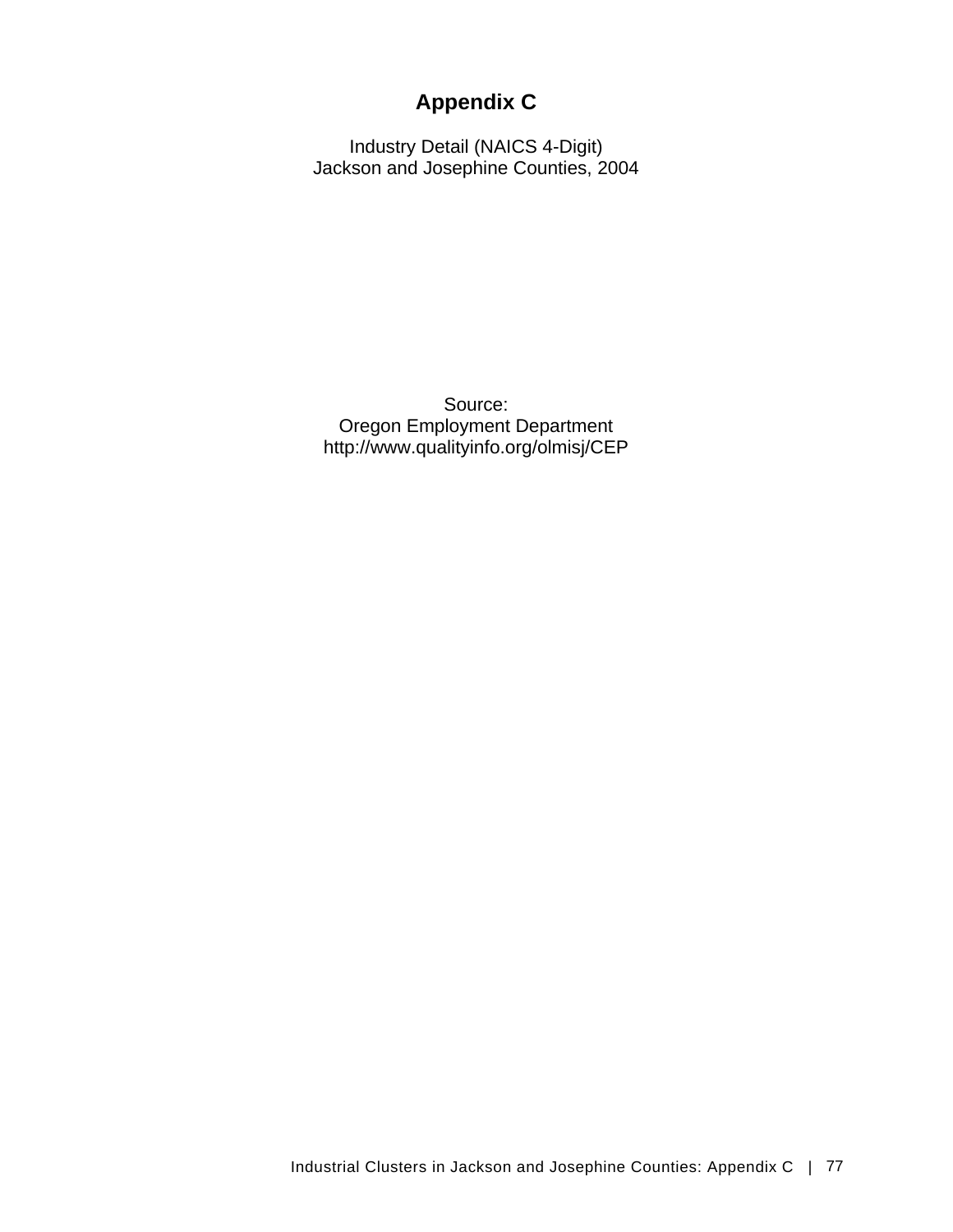| <b>NAICS4</b> | Industry (4-Digit Definition)                                             | <b>Cluster Quadrant**</b>          | <b>Quadrant Strength**</b><br>2004 | Employment<br>2004        | <b>Firms</b><br>2004 | <b>Average Pay</b><br>2004            |
|---------------|---------------------------------------------------------------------------|------------------------------------|------------------------------------|---------------------------|----------------------|---------------------------------------|
|               | <b>Total All Ownerships</b>                                               |                                    |                                    | 102,676                   | 8,234                | \$29,187                              |
|               | <b>Total Private Coverage</b>                                             |                                    |                                    | 88,964                    | 7,956                | \$28,005                              |
| 1112          | Vegetable and Melon Farming                                               | $\stackrel{*}{\circ}$              | ő                                  | $\stackrel{*}{\circ}$     | $\Delta$             | ڞ                                     |
| 1113          | Fruit and Tree Nut Farming                                                | Transforming                       | LQ+++ DS-                          | 818                       | $\overline{4}$       | \$17,582                              |
| 1114          | Greenhouse, Nursery, and Floriculture Production                          | Emerging                           | <b>LQ--DS+++</b>                   | 107                       | တ                    | \$19,718                              |
| 1119          | Other Crop Farming                                                        | Emerging                           | LQ--- DS0                          | 30                        | r                    | \$19,389                              |
| 1121          | Cattle Ranching and Farming                                               | Transforming                       | $LQ + DS$                          | 111                       | စ္                   | \$22,395                              |
| 1123          | Poultry and Egg Production                                                | ەً                                 | ەً                                 | ٔ                         | ڞ                    | ڟ                                     |
| 1124          | Sheep and Goat Farming                                                    | $\stackrel{*}{\circ}$              | $\Delta^*$                         | ەً                        | $\Delta$             | $\stackrel{*}{\circ}$                 |
| 1129          | Other Animal Production                                                   | Growing Base                       | LQ++DS+++                          | $\infty$                  | c                    | \$19,467                              |
| 1131          | Timber Tract Operations (Fed. Gvt.)                                       | Transforming                       | LQ+++ DS-                          | 358                       |                      | \$50,513                              |
| 1131          | <b>Timber Tract Operations</b>                                            | Growing Base                       | LQ+++D3++                          | $\frac{5}{2}$             |                      | \$51,282                              |
| 1132          | Forest Nurseries and Gathering of Forest Products                         | Ő                                  | ۀ                                  | ٔ                         | ڞ                    | ۀ                                     |
| 1133          | Logging                                                                   | Growing Base                       | LQ+++DS+++                         | 1,090                     | 8                    | \$44,050                              |
| 1141          | Fishing                                                                   | Ő                                  | ď                                  | $\stackrel{*}{\triangle}$ | ەً                   | $\Delta^*$                            |
| 1151          | Support Activities for Crop Production                                    | Declining                          | LQ---- DS-                         | $\tilde{t}$               | ო                    | \$19,808                              |
| 1152          | Support Activities for Animal Production                                  | Growing Base                       | LQ+DS+++                           | 28                        | $\tilde{\tau}$       | \$15,583                              |
| 1153          | Support Activities for Forestry                                           | Growing Base                       | <b>H++DO+++DJ</b>                  | 1,052                     | 5                    | \$18,443                              |
| 2123          | Nonmetallic Mineral Mining and Quarrying                                  | Transforming                       | $LQ_{++}$ DS-                      | 192                       | $\tilde{c}$          | \$34,998                              |
| 2211          | Distribution<br>Electric Power Generation, Transmission and               | Emerging<br>D*                     | LQ--DS++                           | 254                       | ∞                    | \$68,928                              |
| 2212          | Natural Gas Distribution                                                  |                                    | ەً                                 | ەً                        | ەً                   | ۀ                                     |
| 2213          | Water, Sewage and Other Systems (Loc. Gvt.)                               | Transforming                       | LQ1DS0                             | 135                       | တ                    | \$38,168                              |
| 2213          | Water, Sewage and Other Systems                                           | Emerging                           | LQ---DS+++                         |                           |                      | \$12,567                              |
| 2361          | Residential Building Construction                                         | Growing Base                       | <b>LQ+DS+++</b>                    | 1,160                     | 380                  | \$25,508                              |
| 2362          | Nonresidential Building Construction                                      | Emerging                           | LQ1 DS++                           | 465                       | $\overline{a}$       | \$38,903                              |
| 2371          | Utility System Construction                                               | Growing Base                       | LQ+DS++                            | 358                       | $\infty$             | \$36,491                              |
| 2372          | Land Subdivision                                                          | Emerging                           | LQ--DS++                           | 45                        | $\overline{2}$       | \$60,579                              |
| 2373          | Highway, Street, and Bridge Construction (State Gvt.)                     |                                    | $\frac{1}{2}$                      | 151                       |                      | \$39,778                              |
| 2373          | Highway, Street, and Bridge Construction                                  | Declining                          | LQ1DS0                             | 261                       | စ္                   | \$35,360                              |
| 2379          | Other Heavy and Civil Engineering Construction                            | Emerging                           | LQ---- DS++                        |                           | ဖ                    | \$45,013                              |
| 2381          | Foundation, Structure, and Building Exterior Contractors                  | Emerging                           | LQ1 DS+++                          | 799                       | 179                  | \$24,741                              |
| 2382          | <b>Building Equipment Contractors</b>                                     | Emerging                           | LQ1 DS++                           | 1,546                     | 232                  | \$34,816                              |
| 2383          | <b>Building Finishing Contractors</b>                                     | Growing Base                       | $-4+40$                            | 890                       | 227                  | \$26,532                              |
| 2389          | Other Specialty Trade Contractors                                         | Growing Base                       | $-4+36+17$                         | 577                       | 120                  | \$27,166                              |
| 3112          | Grain and Oilseed Milling                                                 | ەً                                 | ەً                                 | ەً                        | ەً                   | ةُ                                    |
| 3113          | Sugar and Confectionery Product Manufacturing                             | Emerging                           | LQ--DS+++                          | 50                        | ω                    | \$11,615                              |
| 3114          | Fruit and Vegetable Preserving and Specialty Food Manufacturing           | $\stackrel{*}{\textstyle\bigcirc}$ | $\stackrel{*}{\Box}$               | ەً                        | ڞ                    | $\stackrel{*}{\triangle}$             |
|               | * Confidentiality restrictions do not permit disclosure of industry data. |                                    |                                    |                           |                      | Source: Oregon Employment Department  |
|               | ** Refer to quadrant map on p. 4 and definition of ranges on p. 10.       |                                    |                                    |                           |                      | http://www.qualityinfo.org/olmisj/CEP |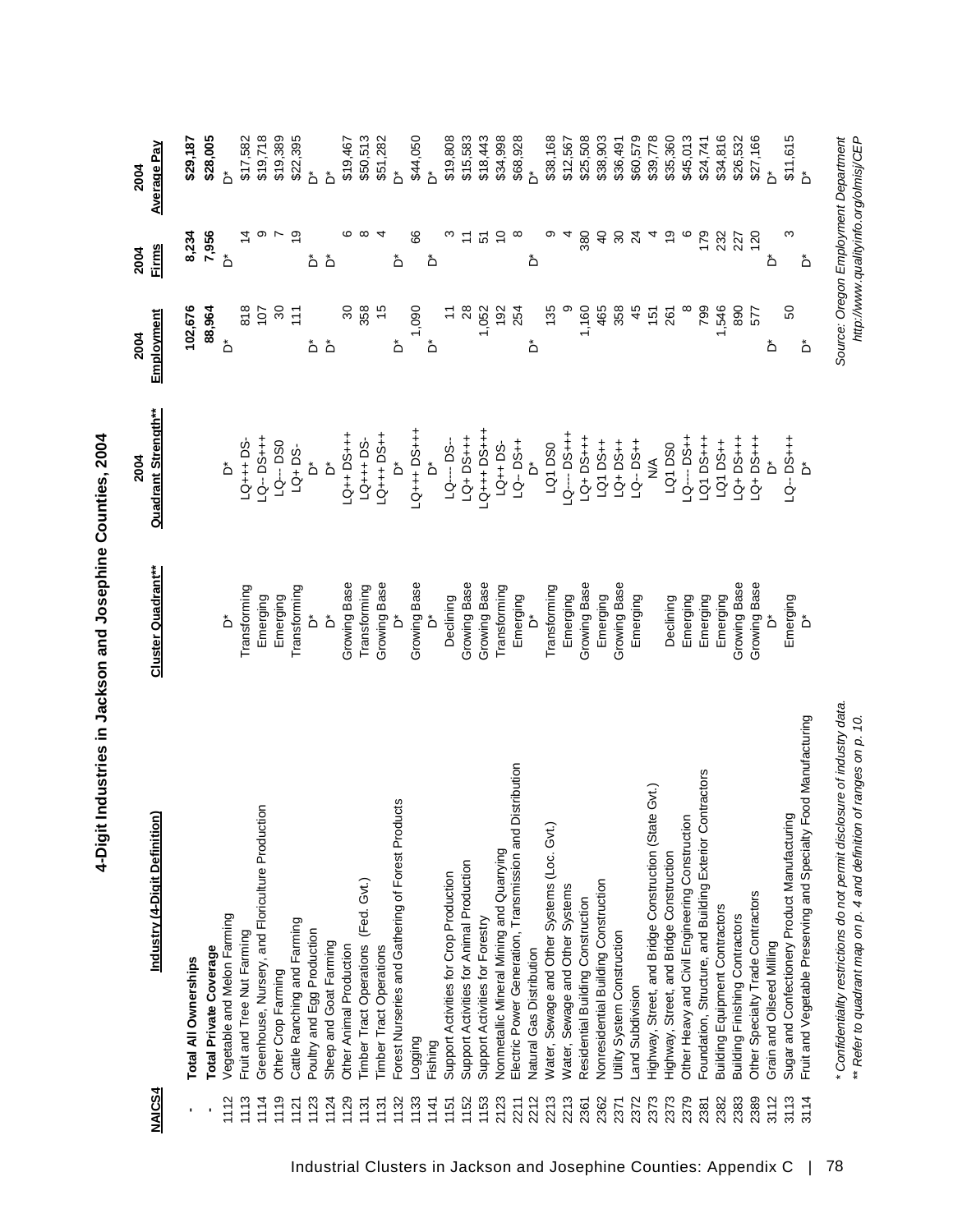| 2004<br>2004                  | Average Pay<br>Firms      | S                           | \$32,272<br>\$19,711<br>$\infty$   | \$10,649<br>$\frac{6}{5}$           | \$33,361<br>တ            | \$25,841<br>$\frac{6}{5}$ | ć<br>ڞ                    | \$25,140<br>$\overline{2}$  | \$20,236                          | ۀ<br>ڞ                                              | ۀ<br>ڞ                                         | \$44,049                       | \$36,766<br>23                                             | $\overline{28}$                  | \$30,272<br>\$30,624<br>36              | ۂ<br>ەً                                   | ۀ<br>ڞ                       | \$35,091                                  | $\stackrel{*}{\circ}$<br>ڞ                 | \$24,549                                                      | ڑ<br>ث<br>ڞ                                          | \$30,462                       | ەً<br>ڞ                      | $\mathring{\mathsf{D}}$<br>ڞ              | $\mathring{\mathsf{D}}$<br>ڞ          | \$43,176<br>တ                             | $\mathring{\mathsf{\cap}}$<br>ەً                | $\mathring{\mathsf{D}}$<br>ڞ | $\Delta^*$<br>هٔ هٔ  |                                    | \$29,398<br>ო                                     | \$29,256<br>S                                      | ڞ                         | $\Delta$                              | \$30,931<br>21                                                              | \$32,462<br>ω                                               |
|-------------------------------|---------------------------|-----------------------------|------------------------------------|-------------------------------------|--------------------------|---------------------------|---------------------------|-----------------------------|-----------------------------------|-----------------------------------------------------|------------------------------------------------|--------------------------------|------------------------------------------------------------|----------------------------------|-----------------------------------------|-------------------------------------------|------------------------------|-------------------------------------------|--------------------------------------------|---------------------------------------------------------------|------------------------------------------------------|--------------------------------|------------------------------|-------------------------------------------|---------------------------------------|-------------------------------------------|-------------------------------------------------|------------------------------|----------------------|------------------------------------|---------------------------------------------------|----------------------------------------------------|---------------------------|---------------------------------------|-----------------------------------------------------------------------------|-------------------------------------------------------------|
| 2004                          | Employment                | 58                          | 118                                | 89                                  | 170                      | 157                       | ەً                        | 77                          | $\overline{4}$                    |                                                     | هٔ هٔ                                          | 306                            | 1,419                                                      | 1,316                            | 500                                     |                                           | هٔ هٔ                        | 85                                        | $\overline{4}$                             |                                                               | ڞ                                                    | 293                            | ٔ                            | هٔ هٔ                                     |                                       | 490                                       |                                                 | هٔ هٔ هٔ هٔ                  |                      |                                    | 8                                                 | $\overline{2}$                                     |                           | هٔ هٔ                                 | 184                                                                         | $\overline{4}$                                              |
| 2004                          | Quadrant Strength**       | LQ--DS+                     | LQ-- DS+++                         | LQ--- DS0                           | $LQ + DSO$               | LQ+DS++                   |                           | LQ+DS++                     | $-0$ --- DS+++                    | Ő                                                   | ڟ                                              | $-34 + 55 -$                   | $-Q_{++} + DS$                                             | $LQ++DSO$<br>$LQ + DSO$          |                                         | ۂ<br>ف                                    |                              |                                           |                                            |                                                               |                                                      |                                |                              |                                           |                                       | LQ++DS+                                   |                                                 | هُ هُ هُ هُ                  |                      |                                    |                                                   |                                                    |                           | 10-- DSO<br>10-- DS+<br>10-- D*       | $-9 - 0.7$                                                                  | LQ---DS0                                                    |
|                               | <b>Cluster Quadrant**</b> | Emerging                    | Emerging                           | Emerging                            | Growing Base             | Growing Base              | ەً                        | Growing Base                | Emerging                          | ەً                                                  | $\mathring{\mathsf{d}}$                        | Transforming                   | Transforming                                               | Transforming                     | Emerging                                | $\mathring{\mathsf{D}}$                   | $\Delta$                     | Emerging                                  | $\mathring{\mathsf{d}}$                    | Emerging                                                      | $\Delta$                                             | Emerging                       |                              | هٔ هٔ هٔ                                  |                                       | Growing Base                              |                                                 | هٔ هٔ هٔ هٔ                  |                      |                                    | Emerging                                          | Emerging                                           | $\stackrel{*}{\triangle}$ | $\mathring{\mathsf{D}}$               | Emerging                                                                    | Emerging                                                    |
| Industry (4-Digit Definition) |                           | Dairy Product Manufacturing | Animal Slaughtering and Processing | Bakeries and Tortilla Manufacturing | Other Food Manufacturing | Beverage Manufacturing    | Textile Furnishings Mills | Other Textile Product Mills | Cut and Sew Apparel Manufacturing | Apparel Accessories and Other Apparel Manufacturing | Other Leather and Allied Product Manufacturing | Sawmills and Wood Preservation | Veneer, Plywood, and Engineered Wood Product Manufacturing | Other Wood Product Manufacturing | Printing and Related Support Activities | Petroleum and Coal Products Manufacturing | Basic Chemical Manufacturing | Pharmaceutical and Medicine Manufacturing | Paint, Coating, and Adhesive Manufacturing | Soap, Cleaning Compound, and Toilet Preparation Manufacturing | Other Chemical Product and Preparation Manufacturing | Plastics Product Manufacturing | Rubber Product Manufacturing | Clay Product and Refractory Manufacturing | Glass and Glass Product Manufacturing | Cement and Concrete Product Manufacturing | Other Nonmetallic Mineral Product Manufacturing | Foundries                    | Forging and Stamping | Cutlery and Handtool Manufacturing | Architectural and Structural Metals Manufacturing | Boiler, Tank, and Shipping Container Manufacturing | Hardware Manufacturing    | Spring and Wire Product Manufacturing | Nut, and Bolt<br>Machine Shops; Turned Product; and Screw,<br>Manufacturing | Activities<br>Coating, Engraving, Heat Treating, and Allied |
|                               | <b>NAICS4</b>             | 3115                        | 3116                               | 3118                                | 3119                     | 3121                      | 3141                      | 3149                        | 3152                              | 3159                                                | 3169                                           | 3211                           | 3212                                                       | 3219                             | 3231                                    | 3241                                      | 3251                         | 3254                                      | 3255                                       | 3256                                                          | 3259                                                 | 3261                           | 3262                         | 3271                                      | 3272                                  | 3273                                      | 3279                                            | 3315                         | 3321                 | 3322                               | 3323                                              | 3324                                               | 3325                      | 3326                                  | 3327                                                                        | 3328                                                        |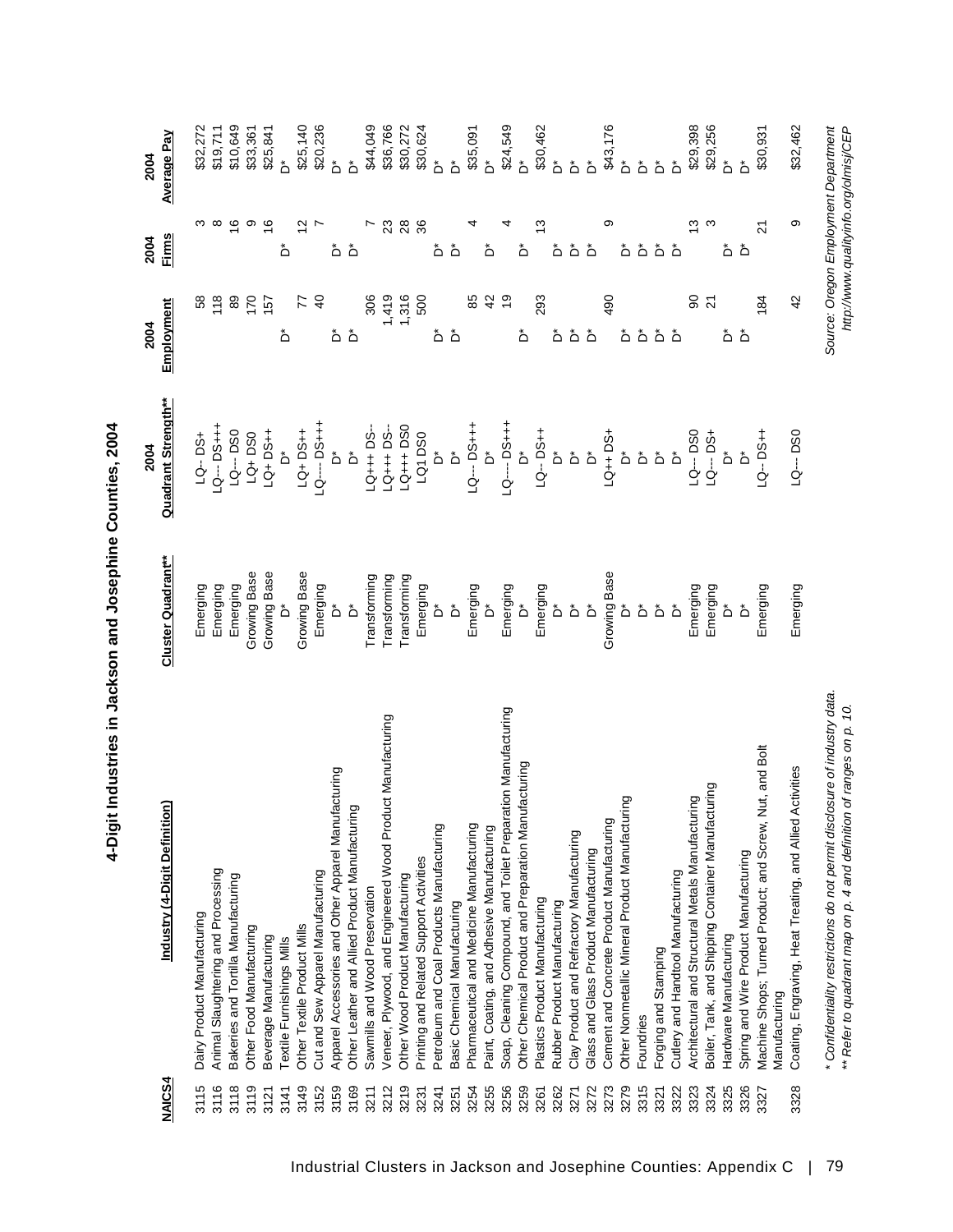| <b>NAICS4</b> | Industry (4-Digit Definition)                                                     | <b>Cluster Quadrant**</b>                | <b>Quadrant Strength**</b><br>2004 | Employment<br>2004    | <b>Firms</b><br>2004 | <b>Average Pay</b><br>2004            |
|---------------|-----------------------------------------------------------------------------------|------------------------------------------|------------------------------------|-----------------------|----------------------|---------------------------------------|
|               |                                                                                   |                                          |                                    |                       |                      |                                       |
| 3329          | Other Fabricated Metal Product Manufacturing                                      | Declining                                | LQ--DS-                            | 168                   | $\frac{8}{1}$        | \$33,354                              |
| 3331          | Agriculture, Construction, and Mining Machinery Manufacturing                     | Emerging                                 | <b>LQ----DS+++</b>                 | $\frac{3}{2}$         | S                    | \$18,598                              |
| 3332          | Industrial Machinery Manufacturing                                                | Declining                                | LQ--- DS---                        | 29                    | Ю                    | \$33,640                              |
| 3333          | Commercial and Service Industry Machinery Manufacturing                           | ەً                                       | ڞ                                  | ەً                    | ڞ                    | ڞ                                     |
| 3335          | Metalworking Machinery Manufacturing                                              | Declining                                | LQ--DS-                            | 3                     | တ                    | \$35,514                              |
| 3336          | Manufacturing                                                                     | ەً                                       | ەً                                 | ڞ                     | ڞ                    | ڞ                                     |
| 3339          | Other General Purpose Machinery Manufacturing                                     | Emerging                                 | $LQ - DSH + 1$                     | 165                   |                      | \$37,858                              |
| 3341          | Computer and Peripheral Equipment Manufacturing                                   | $\mathring{\mathsf{\scriptstyle\Delta}}$ | ەً                                 | ٔ                     | ڞ                    | ەً                                    |
| 3342          | Communications Equipment Manufacturing                                            | ەً                                       | ەً                                 | $\Delta$              | ڞ                    | ڟ                                     |
| 3344          | Semiconductor and Other Electronic Component Manufacturing                        | Declining                                | LQ--DS-                            | 282                   | ဖ                    | \$26,138                              |
| 3345          | Navigational, Measuring, Electromedical, and Control Instruments<br>Manufacturing | Declining                                | LQ-- DS-                           | 264                   | $\overline{ }$       | \$44,180                              |
| 3351          | Electric Lighting Equipment Manufacturing                                         | ەً                                       | $\mathring{\mathsf{D}}$            | ەً                    | ڞ                    | ڟ                                     |
| 3353          | Electrical Equipment Manufacturing                                                | Emerging                                 | LQ1 DS++                           | 128                   | ω                    | \$31,802                              |
| 3362          | Motor Vehicle Body and Trailer Manufacturing                                      | Emerging                                 | <b>10-DS4+</b>                     | 29                    | 13                   | \$26,479                              |
| 3363          | Motor Vehicle Parts Manufacturing                                                 | Declining                                | LQ---- DS0                         | 57                    | G                    | \$31,224                              |
| 3364          | Aerospace Product and Parts Manufacturing                                         | Ő                                        | ď                                  | ەً                    | ڞ                    | ةُ                                    |
| 3366          | Ship and Boat Building                                                            | Transforming                             | $LQ + DSO$                         | 201                   |                      | \$35,410                              |
| 3369          | Other Transportation Equipment Manufacturing                                      | Growing Base                             | $LQ + DSO$                         | 51                    | Ю                    | \$54,794                              |
| 3371          | Household and Institutional Furniture and Kitchen Cabinet                         | Growing Base                             | +++DS4<br>+++DS4                   | 993                   | $\frac{4}{3}$        | \$31,568                              |
|               | Manufacturing                                                                     |                                          |                                    |                       |                      |                                       |
| 3372          | Office Furniture (including Fixtures) Manufacturing                               | Emerging                                 | LQ--DS+++                          | $\overline{r}$        | ဖ                    | \$29,879                              |
| 3391          | Medical Equipment and Supplies Manufacturing                                      | Emerging                                 | LQ--DS+                            | 146                   | 22                   | \$28,095                              |
| 3399          | Other Miscellaneous Manufacturing                                                 | Growing Base                             | LQ+DS++                            | 422                   | $\frac{6}{5}$        | \$24,962                              |
| 4231          | Motor Vehicle and Motor Vehicle Parts and Supplies Merchant                       | Growing Base                             | LQ1DS0                             | 287                   | $\overline{2}$       | \$31,397                              |
|               | Wholesalers                                                                       |                                          |                                    |                       |                      |                                       |
| 4232          | Furniture and Home Furnishing Merchant Wholesalers                                | Declining                                | LQ---- DS-                         | $\tilde{\mathcal{L}}$ | ო                    | \$36,797                              |
| 4233          | Lumber and Other Construction Materials Merchant Wholesalers                      | Transforming                             | $LQ + DS$                          | 255                   | 22                   | \$39,182                              |
| 4234          | Professional and Commercial Equipment and Supplies Merchant                       | Emerging                                 | LQ--- DS++                         | 154                   | $\frac{5}{3}$        | \$32,049                              |
|               | Wholesalers                                                                       |                                          |                                    |                       |                      |                                       |
| 4235          | Metal and Mineral (except Petroleum) Merchant Wholesalers                         | Emerging                                 | <b>LQ1 DS+++</b>                   | 85                    | ဖ                    | \$36,636                              |
| 4236          | Electrical and Electronic Goods Merchant Wholesalers                              | Emerging                                 | LQ--DS+++                          | 168                   | $\overline{9}$       | \$42,609                              |
| 4237          | Hardware, and Plumbing and Heating Equipment and Supplies<br>Merchant Wholesalers | Emerging                                 | LQ1 DS+                            | 153                   | $\frac{5}{3}$        | \$38,808                              |
| 4238          | Machinery, Equipment, and Supplies Merchant Wholesalers                           | Emerging                                 | LQ1DS+                             | 416                   | 5                    | \$37,741                              |
| 4239          | Miscellaneous Durable Goods Merchant Wholesalers                                  | Growing Base                             | LQ++DS+++                          | 413                   | $\overline{c}$       | \$25,225                              |
|               | * Confidentiality restrictions do not permit disclosure of industry data.         |                                          |                                    |                       |                      | Source: Oregon Employment Department  |
|               | ** Refer to quadrant map on p. 4 and definition of ranges on p. 10.               |                                          |                                    |                       |                      | http://www.qualityinfo.org/olmisj/CEP |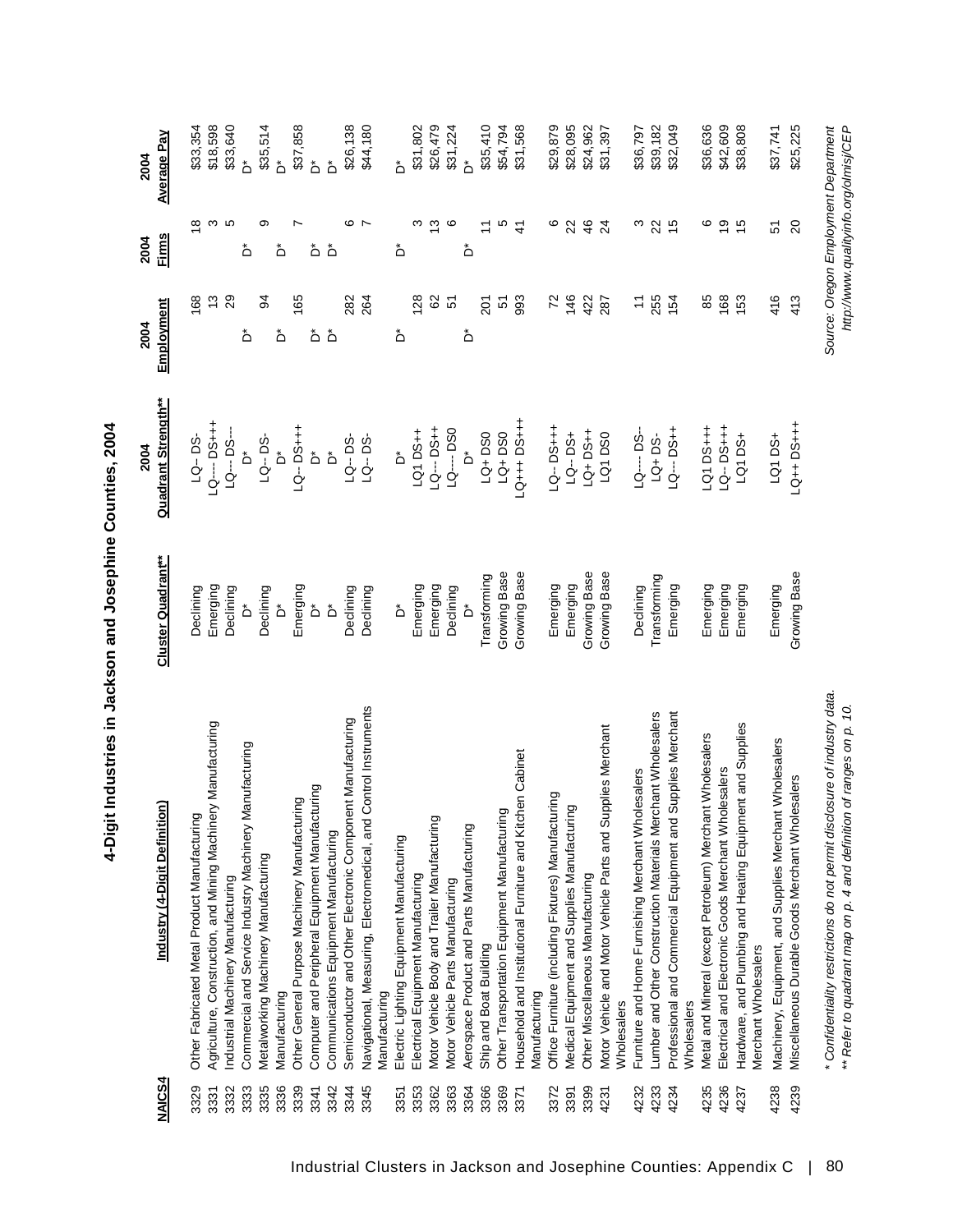| <b>NAICS4</b> | $\widehat{\mathsf{sl}}$<br>Industry (4-Digit Definitio                    | <b>Cluster Quadrant**</b> | <b>Quadrant Strength**</b><br>2004 | Employment<br>2004 | <b>Firms</b><br>2004    | Average Pay<br><b>2004</b>            |
|---------------|---------------------------------------------------------------------------|---------------------------|------------------------------------|--------------------|-------------------------|---------------------------------------|
| 4241          | ers<br>Paper and Paper Product Merchant Wholesal                          | Emerging                  | LQ--DS++                           | S,                 | r                       | \$34,441                              |
| 4242          | Drugs and Druggists' Sundries Merchant Wholesalers                        | Emerging                  | --- DS++<br>PSH                    | ∞                  | ဖ                       | \$14,631                              |
| 4243          | Apparel, Piece Goods, and Notions Merchant Wholesalers                    | ۀ                         | $\mathring{\mathsf{d}}$            | ڟ                  | ەً                      | ڟ                                     |
| 4244          | Grocery and Related Product Wholesalers                                   | Emerging                  | LQ-DS+                             | 350                | ल                       | \$34,768                              |
| 4245          | Farm Product Raw Material Merchant Wholesalers                            | ەً                        | ő                                  | ەً                 | ەً                      | ەً                                    |
| 4246          | Chemical and Allied Products Merchant Wholesalers                         | ۀ                         | ő                                  | ۀ                  | ەً                      | ەً                                    |
| 4247          | Wholesalers<br>Petroleum and Petroleum Products Merchant                  | Emerging                  | LQ1 DS+                            |                    |                         | \$41,843                              |
| 4248          | Merchant Wholesalers<br>Beer, Wine, and Distilled Alcoholic Beverage      | Growing Base              | LQ+DS++                            | $\frac{5}{2}$      |                         | \$35,092                              |
| 4249          | Miscellaneous Nondurable Goods Merchant Wholesalers                       | Transforming              | LQ1DS0                             | 325                | 9                       | \$26,044                              |
| 4251          | Wholesale Electronic Markets and Agents and Brokers                       | Emerging                  | -4+8G<br>-- DS++1                  | 201                | 124                     | \$40,694                              |
| 4411          | Automobile Dealers                                                        | Transforming              | LQ+DS0                             | 1,416              | မ္မ                     | \$38,306                              |
| 4412          | Other Motor Vehicle Dealers                                               | Growing Base              | $-3+50+7$                          | 363                | $\boldsymbol{8}$        | \$37,863                              |
| 4413          | Automotive Parts, Accessories, and Tire Stores                            | Growing Base              | LQ+DS+                             | 531                | 5                       | \$28,285                              |
| 4421          | Furniture Stores                                                          | Emerging                  | <b>HSCLOT</b>                      | 230                | న్ల                     | \$29,493                              |
| 4422          | Home Furnishings Stores                                                   | Transforming              | $LQ + DS$                          | 252                | 4                       | \$27,504                              |
| 4431          | Electronics and Appliance Stores                                          | Emerging                  | <b>HSQ1DS</b>                      | 413                | \$                      | \$23,510                              |
| 441           | <b>Building Material and Supplies Dealers</b>                             | Growing Base              | <b>HSC DOT</b>                     | 940                | ۴                       | \$27,475                              |
| 442           | Lawn and Garden Equipment and Supplies Stores                             | Emerging                  | <b>HSU D71</b>                     | 118                | ဍ                       | \$19,116                              |
| 4451          | Grocery Stores                                                            | Growing Base              | <b>LQ+DS+</b>                      | 2,665              | $\frac{8}{2}$           | \$20,156                              |
| 4452          | Specialty Food Stores                                                     | Growing Base              | LQ+DS+                             | 259                | $\overline{z}$          | \$21,285                              |
| 4453          | Beer, Wine, and Liquor Stores                                             | Emerging                  | LQ--DS0                            | $\mathbf{S}$       | $\infty$                | \$14,591                              |
| 4461          | Health and Personal Care Stores                                           | Emerging                  | LQ--DS0                            | 430                | 8                       | \$23,776                              |
| 471           | Gasoline Stations                                                         | Transforming              | LQ+DS0                             | 987                | 8                       | \$14,566                              |
| 481           | Clothing Stores                                                           | Emerging                  | <b>LQ1 DS+</b>                     | 654                | ۶                       | \$12,919                              |
| 4482          | Shoe Stores                                                               | Emerging                  | $-9 - 56 +$                        | 8                  | $\mathbf{z}$            | \$18,631                              |
| 4483          | Jewelry, Luggage, and Leather Goods Stores                                | Growing Base              | $Q1$ DS+++                         | 151                | $\overline{\mathbf{z}}$ | \$20,476                              |
| 4511          | Sporting Goods, Hobby, and Musical Instrument Stores                      | Growing Base              | <b>1-Sq</b> +DJ                    | 499                | 89                      | \$14,652                              |
| 4512          | Book, Periodical, and Music Stores                                        | Growing Base              | <b>HSd DS</b>                      | 177                | $\mathbf{S}$            | \$14,208                              |
| 4521          | Department Stores                                                         | Growing Base              | $-54 + 56 +$                       | 547                | $\frac{5}{10}$          | \$19,334                              |
| 4529          | Other General Merchandise Stores                                          | Transforming              | $LQ + DS$                          | 1,191              | 32                      | \$25,329                              |
| 4531          | <b>Florists</b>                                                           | Transforming              | LQ+DS0                             | 102                | $\frac{3}{2}$           | \$11,776                              |
| 4532          | Office Supplies, Stationery, and Gift Stores                              | Declining                 | LQ1DS-                             | 313                | ပ္ပ                     | \$17,939                              |
| 4533          | <b>Used Merchandise Stores</b>                                            | Declining                 | LQ1DS-                             | æ                  | $\frac{8}{2}$           | \$12,325                              |
| 4539          | Other Miscellaneous Store Retailers                                       | Transforming              | $LQ + DS$                          | $\tilde{5}$        | 8                       | \$23,328                              |
| 4541          | Electronic Shopping and Mail-Order Houses                                 | ۀ                         | ő                                  | ۀ                  | ۀ                       | ۀ                                     |
|               | * Confidentiality restrictions do not permit disclosure of industry data. |                           |                                    |                    |                         | Source: Oregon Employment Department  |
|               | ** Refer to quadrant map on p. 4 and definition of ranges on p. 10.       |                           |                                    |                    |                         | http://www.qualityinfo.org/olmisj/CEP |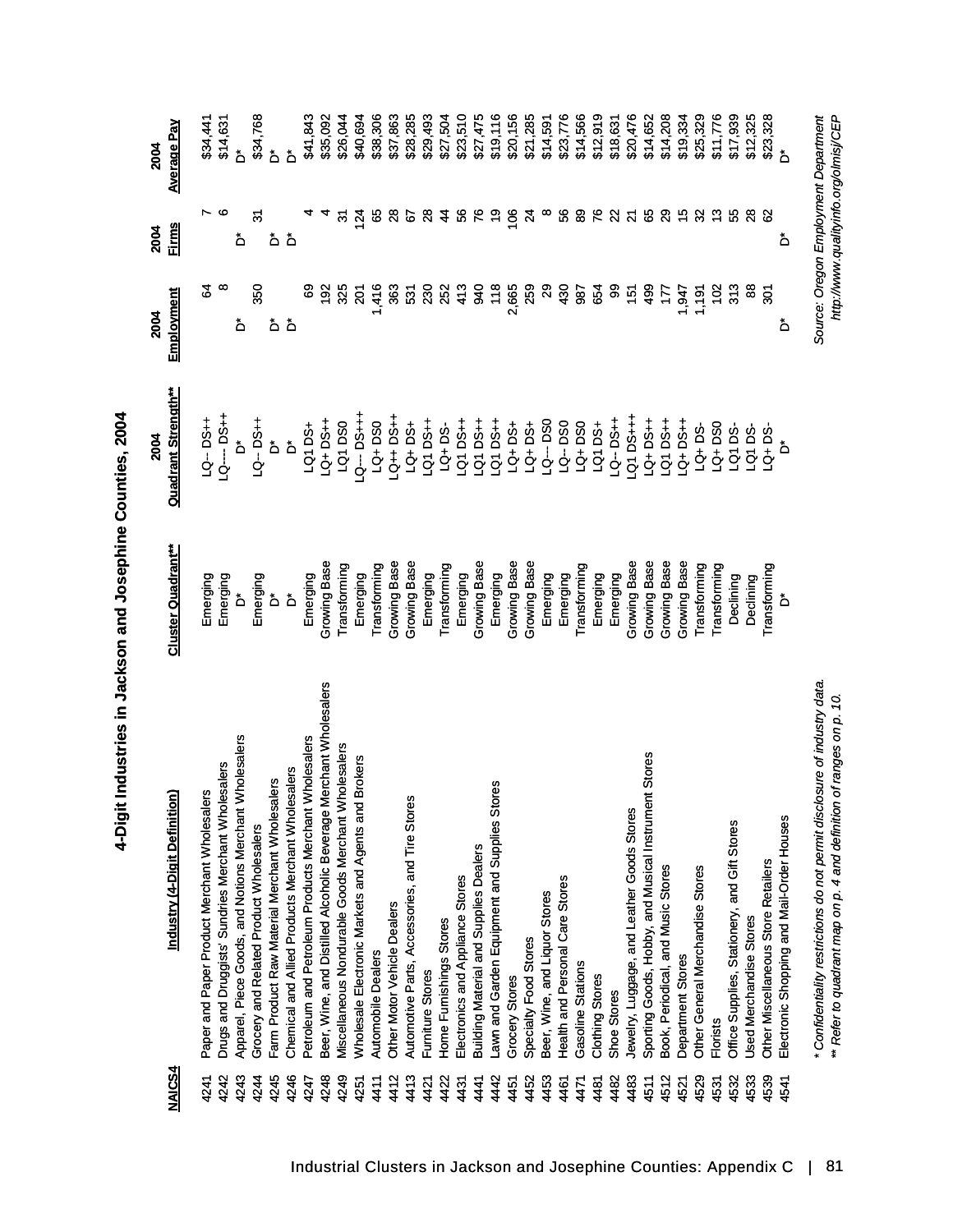| <b>NAICS4</b> | <u>ิส</u><br>Industry (4-Digit Definiti                                                                                                          | <b>Cluster Quadrant**</b> | <b>Quadrant Strength**</b><br>2004 | Employment<br>2004 | <b>Firms</b><br>2004 | <b>Average Pay</b><br>2004                                                    |
|---------------|--------------------------------------------------------------------------------------------------------------------------------------------------|---------------------------|------------------------------------|--------------------|----------------------|-------------------------------------------------------------------------------|
| 4542          | Vending Machine Operators                                                                                                                        | Emerging                  | <b>LQ-DS+</b>                      | 8                  | ю                    | \$22,659                                                                      |
| 4543          | Direct Selling Establishments                                                                                                                    | Declining                 | $1Q - DS -$                        | 8                  | $\overline{27}$      | \$22,014                                                                      |
| 4811          | Scheduled Air Transportation                                                                                                                     | Emerging                  | <b>+++Sd --- D1</b>                | 111                | ო                    | \$16,193                                                                      |
| 4812          | Nonscheduled Air Transportation                                                                                                                  | ەً                        | ەً                                 | ځ                  | ەً                   | ۀ                                                                             |
| 4841          | General Freight Trucking                                                                                                                         | Growing Base              | LQ+DS0                             | 965                | 74                   | \$37,254                                                                      |
| 4842          | Specialized Freight Trucking                                                                                                                     | Transforming              | LQ1 DS0                            | 354                | 54                   | \$31,823                                                                      |
| 4851          | Gvt.)<br>Urban Transit Systems (Loc.                                                                                                             | $\mathring{\mathsf{D}}$   | $\Delta$                           | ځ                  | ۀ                    | ۀ                                                                             |
| 4853          | Taxi and Limousine Service                                                                                                                       | Emerging                  | LQ-DS++                            | $\ddot{a}$         |                      | \$15,714                                                                      |
| 4854          | School and Employee Bus Transportation                                                                                                           | Transforming              | $-50 + 50$                         | 204                |                      | \$11,658                                                                      |
| 4855          | Charter Bus Industry                                                                                                                             | ەً                        | ەً                                 | ځ                  | ۀ                    | ۀ                                                                             |
| 4859          | Other Transit and Ground Passenger Transportation                                                                                                | Growing Base              | LQ+DS+++                           | ပ္ပ                |                      | \$11,285                                                                      |
| 4872          | Scenic and Sightseeing Transportation, Water                                                                                                     | ۀ                         | $\mathring{\mathsf{d}}$            | ځ                  | ۀ                    | ۀ                                                                             |
| 4881          | Support Activities for Air Transportation                                                                                                        | Emerging<br>D*            | LQ-DS++                            | ч                  |                      | \$29,059                                                                      |
| 4882          | Support Activities for Rail Transportation                                                                                                       |                           | $\stackrel{*}{\circ}$              | ځ                  | ڞ                    | ۀ                                                                             |
| 4884          | Support Activities for Road Transportation                                                                                                       | Growing Base              | LQ+DS++                            | ৯                  |                      | \$25,840                                                                      |
| 4885          | Freight Transportation Arrangement                                                                                                               | Growing Base              | $-155 + 105$                       | 317                | 33                   | \$42,321                                                                      |
| 4911          | Postal Service (Fed. Gvt.)                                                                                                                       | Emerging                  | LQ1 DS+                            | 503                | 24                   | \$51,467                                                                      |
| 4921          | Couriers                                                                                                                                         | Emerging                  | $-9 - 56 + +$                      | 256                |                      | \$33,201                                                                      |
| 4922          | Local Messengers and Local Delivery                                                                                                              | Growing Base              | $-1+50+1$                          | $\mathbf{z}$       |                      | \$14,248                                                                      |
| 4931          | Warehousing and Storage                                                                                                                          | Declining                 | LQ---- DS0                         | 85                 | $\tilde{c}$          | \$34,534                                                                      |
| 5111          | Newspaper, Periodical, Book, and Directory Publishers                                                                                            | Emerging                  | LQ1 DS0                            | 458                | 3                    | \$32,930                                                                      |
| 5112          | Software Publishers                                                                                                                              | Emerging                  | $-4 + 50 + 10$                     | 156                | $\mathfrak{p}$       | \$51,618                                                                      |
| 5121          | Motion Picture and Video Industries                                                                                                              | Declining                 | LQ--DS0                            | 185                | 17                   | \$20,240                                                                      |
| 5122          | Sound Recording Industries                                                                                                                       | ő                         | ć                                  | ځ                  | ەً                   | ۀ                                                                             |
| 5151          | Radio and Television Broadcasting                                                                                                                | Growing Base              | LQ++DS0                            | $\frac{1}{2}$      |                      | \$33,134                                                                      |
| 5161          | Internet Publishing and Broadcasting                                                                                                             | Emerging                  | LQ-DS+                             | 10                 | ₽                    | \$45,924                                                                      |
| 5171          | Wired Telecommunications Carriers                                                                                                                | Emerging                  | LQ1DS++                            | 427                | စ္                   | \$45,261                                                                      |
| 5172          | Wireless Telecommunications Carriers (except Satellite)                                                                                          | Growing Base              | $Q_{++}$ DSO                       | 303                | $\frac{6}{5}$        | \$34,531                                                                      |
| 5175          | Cable and Other Program Distribution                                                                                                             | Declining                 | LQ1DS-                             | 102                | ဖ                    | \$46,709                                                                      |
| 5181          | Internet Service Providers and Web Search Portals                                                                                                | Declining                 | LQ--DS0                            | 8                  |                      | \$21,424                                                                      |
| 5182          | Data Processing, Hosting, and Related Services                                                                                                   | Declining                 | LQ---- DS-                         | $\frac{1}{2}$      | $\tilde{c}$          | \$68,488                                                                      |
| 5221          | Depository Credit Intermediation                                                                                                                 | Emerging                  | LQ1 DS+                            | 1,225              | 112                  | \$36,194                                                                      |
| 5222          | Nondepository Credit Intermediation                                                                                                              | Emerging                  | $Q - DG + +$                       | 250                | ន                    | \$47,186                                                                      |
| 5222          | Nondepository Credit Intermediation (Fed. Gvt.)                                                                                                  | ő                         |                                    | ۀ                  | ۀ                    | ۀ                                                                             |
| 5223          | Activities Related to Credit Intermediation                                                                                                      | Emerging                  | LQ1 DS++                           | 196                | 8                    | \$44,298                                                                      |
| 5231          | Securities and Commodity Contracts Intermediation and Brokerage                                                                                  | Emerging                  | ++Sd --<br>++Sd                    | 194                | 46                   | \$81,172                                                                      |
| 5239          | Other Financial Investment Activities                                                                                                            | Emerging                  | $Q--DS+++$                         | မ္မ                | 29                   | \$34,120                                                                      |
|               | * Confidentiality restrictions do not permit disclosure of industry data.<br>** Refer to quadrant map on p. 4 and definition of ranges on p. 10. |                           |                                    |                    |                      | Source: Oregon Employment Department<br>http://www.qualityinfo.org/olmisj/CEP |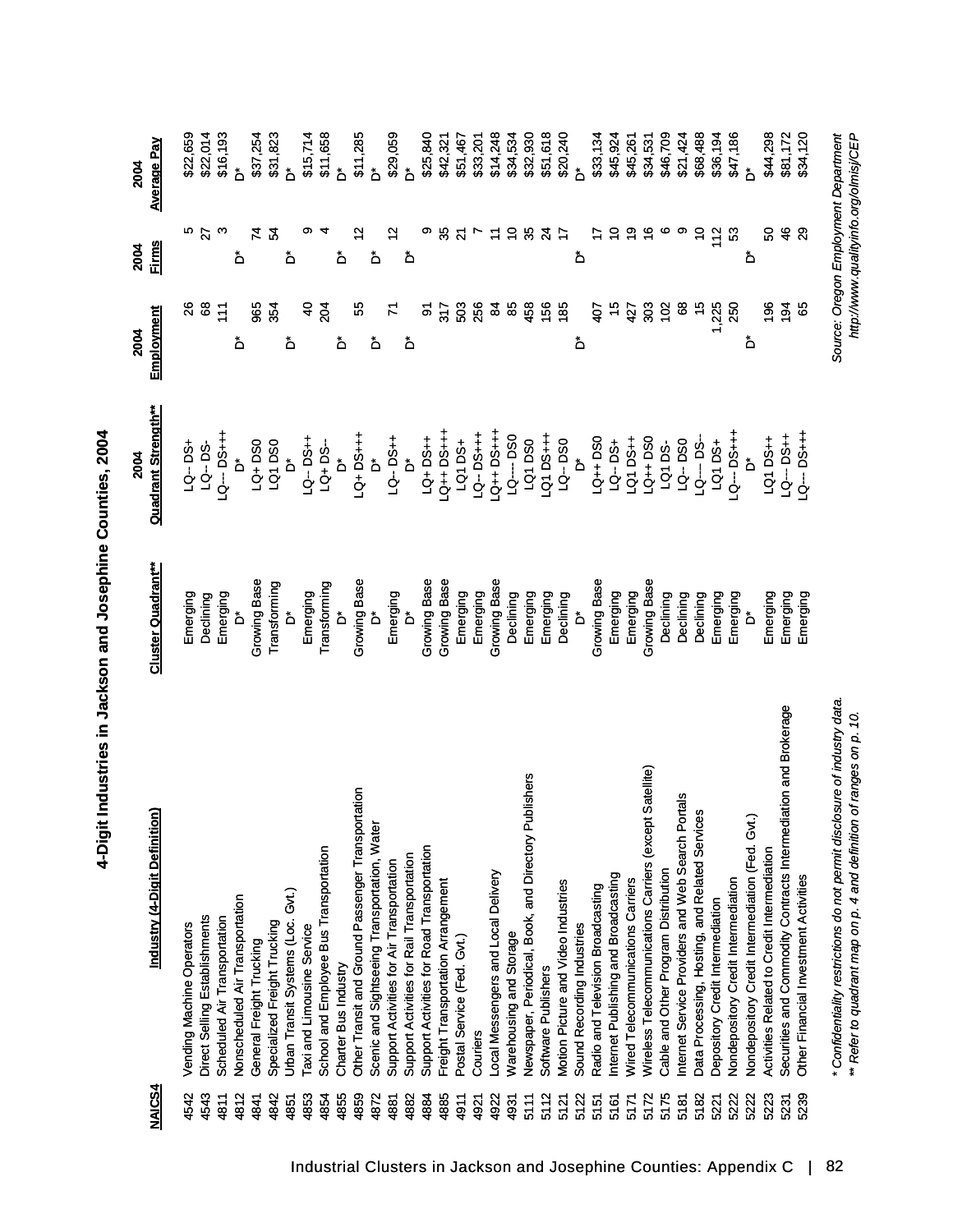| <b>NAICS4</b> | <u>ส</u><br>Industry (4-Digit Definitio                                   | <b>Cluster Quadrant**</b>    | <b>Quadrant Strength**</b><br>2004 | Employment<br>2004 | <b>Firms</b><br>2004    | <u>Average Pay</u><br>2004            |
|---------------|---------------------------------------------------------------------------|------------------------------|------------------------------------|--------------------|-------------------------|---------------------------------------|
| 5241          | Insurance Carriers                                                        | Emerging                     | <b>H-Sd-DS++1</b>                  | 515                | 30                      | \$36,982                              |
| 5242          | Agencies, Brokerages, and Other Insurance Related Activities              | Declining                    | LQ-DS-                             | 511                | 144                     | \$36,576                              |
| 5242          | Agencies, Brokerages, and Other Insurance Related Activities (Loc.<br>දි  | ۀ                            | ۀ                                  | ۀ                  | ەً                      | ۀ                                     |
| 5251          | Insurance and Employee Benefit Funds                                      | ۀ                            | ڞ                                  | ۀ                  | ۀ                       | ۀ                                     |
| 5259          | Other Investment Pools and Funds                                          | $\mathring{\mathbf{\Delta}}$ | $\Delta$                           | ۀ                  | ەً                      | هٔ                                    |
| 5311          | Lessors of Real Estate                                                    | Emerging                     | LQ1 DS+++                          | 407                | 152                     | \$16,110                              |
| 5311          | essors of Real Estate (Loc. Gvt.)                                         | ő                            | ő                                  | ۀ                  | ەً                      | ۀ                                     |
| 5312          | Offices of Real Estate Agents and Brokers                                 | Emerging                     | LQ1DS++                            | 274                | SS                      | \$26,782                              |
| 5313          | <b>Activities Related to Real Estate</b>                                  | Declining                    | LQ-DS-                             | 275                | 8                       | \$22,894                              |
| 5321          | Automotive Equipment Rental and Leasing                                   | Growing Base                 | $-15-15$                           | 245                | $\frac{4}{5}$           | \$19,264                              |
| 5322          | Consumer Goods Rental                                                     | Growing Base                 | <b>+++Sd++DS</b>                   | 440                | 4                       | \$23,441                              |
| 5323          | General Rental Centers                                                    | Emerging                     | <b>H-Sal D21</b>                   | $\frac{4}{3}$      | ဖ                       | \$20,449                              |
| 5324          | Leasing                                                                   | Declining                    | $LQ - DS$ -                        | <u>ত</u>           | $\infty$                | \$37,685                              |
| 5331          | Lessors of Nonfinancial Intangible Assets (except Copyrighted             | Declining                    | $LQ$ - $DS$ -                      | ю                  | ю                       | \$58,926                              |
|               | Works)                                                                    |                              |                                    |                    |                         |                                       |
| 5411          | Legal Services                                                            | Declining                    | LQ-DS0                             | 545                | 128                     | \$43,547                              |
| 5412          | Accounting, Tax Preparation, Bookkeeping, and Payroll Services            | Emerging                     | <b>LQ-DS++</b>                     | 458                | 137                     | \$26,506                              |
| 5413          | Architectural, Engineering, and Related Services                          | Emerging                     | $-9 - 0.1$                         | 399                | 8                       | \$37,089                              |
| 5414          | Specialized Design Services                                               | Declining                    | $Q$ --- DS--                       | $\frac{8}{2}$      | $\frac{8}{1}$           | \$21,347                              |
| 5415          | Computer Systems Design and Related Services                              | Declining                    | $Q$ ---DS-                         | 9                  | 8                       | \$43,415                              |
| 5416          | Management, Scientific, and Technical Consulting Services                 | Declining                    | $29 - 59$                          | $\frac{6}{10}$     | 77                      | \$42,547                              |
| 5417          | <b>SD</b><br>Scientific Research and Development Service                  | Declining                    | $Q$ ---DS--                        | 11                 | $\mathbf{z}$            | \$47,920                              |
| 5418          | Advertising and Related Services                                          | Declining                    | LQ1DS-                             | 289                | $\overline{5}$          | \$18,538                              |
| 5419          | Other Professional, Scientific, and Technical Services                    | Emerging                     | LQ1DS0                             | 405                | 65                      | \$20,568                              |
| 5511          | Management of Companies and Enterprises                                   | Growing Base                 | $-4+5G+1$                          | 1,955              | 6                       | \$52,569                              |
| 5611          | Office Administrative Services                                            | Declining                    | LQ--- DS---                        | 83                 | $\ddot{a}$              | \$39,504                              |
| 5612          | Facilities Support Services                                               | ۀ                            | ەً                                 | ەً                 | ۀ                       | ځ                                     |
| 5613          | Employment Services                                                       | Emerging                     | <b>LQ-DS++</b>                     | 1,719              | 29                      | \$17,095                              |
| 5614          | <b>Business Support Services</b>                                          | Growing Base                 | LQ+DS++                            | 893                | 2                       | \$28,877                              |
| 5615          | Travel Arrangement and Reservation Services                               | Declining                    | LQ--DS-                            | 95                 | $\overline{\mathbf{a}}$ | \$24,943                              |
| 5616          | Investigation and Security Services                                       | Declining                    | LQ--- DSO                          | 211                | $\frac{8}{2}$           | \$22,821                              |
| 5617          | Services to Buildings and Dwellings                                       | Emerging                     | LQ1 DS++                           | 1,211              | 236                     | \$18,316                              |
| 5617          | Services to Buildings and Dwellings (Loc. Gvt.)                           | Growing Base                 | $-1+50+10$                         | $\frac{4}{4}$      | ო                       | \$33,821                              |
| 5617          | Services to Buildings and Dwellings (Loc. Gvt.)                           | Growing Base                 | $-0+0=1+0$                         | $\frac{4}{3}$      | S                       | \$33,821                              |
| 5619          | Other Support Services                                                    | Declining                    | LQ1DS0                             | $\overline{191}$   | $\mathfrak{S}$          | \$19,409                              |
| 5621          | <b>Waste Collection</b>                                                   | Declining                    | LQ-DS0                             | S.                 | 4                       | \$28,457                              |
|               | * Confidentiality restrictions do not permit disclosure of industry data. |                              |                                    |                    |                         | Source: Oregon Employment Department  |
|               | ** Refer to quadrant map on p. 4 and definition of ranges on p. 10.       |                              |                                    |                    |                         | http://www.qualityinfo.org/olmisj/CEP |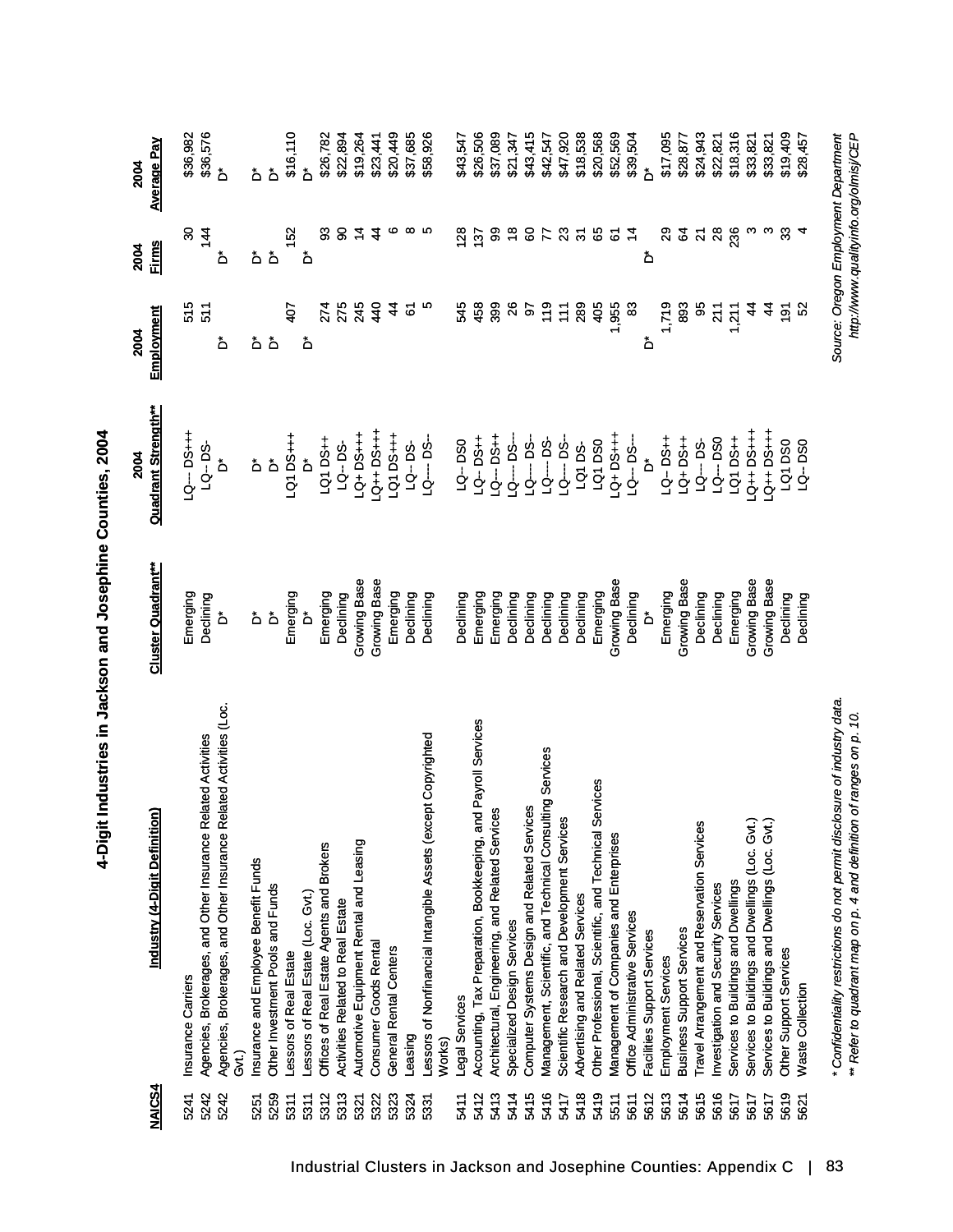| <b>NAICS4</b> | $\widehat{\mathsf{sl}}$<br>Industry (4-Digit Definiti                                                                                            | <b>Cluster Quadrant**</b> | <b>Quadrant Strength**</b><br>2004 | Employment<br>2004 | <b>Firms</b><br>2004       | <u>Average Pay</u><br>2004                                                    |
|---------------|--------------------------------------------------------------------------------------------------------------------------------------------------|---------------------------|------------------------------------|--------------------|----------------------------|-------------------------------------------------------------------------------|
| 5622          | <b>Waste Treatment and Disposal</b>                                                                                                              | Growing Base              | $-3+10+$                           | E                  | ო                          | \$40,900                                                                      |
| 5629          | Remediation and Other Waste Management Services                                                                                                  | Emerging                  | LQ1 DS+++                          | $\mathcal{L}$      | တ                          | \$27,131                                                                      |
| 6111          | Elementary and Secondary Schools (Loc. Gvt.)                                                                                                     | Declining                 | LQ1DS-                             | 4,661              | 117                        | \$31,708                                                                      |
| 6111          | Elementary and Secondary Schools                                                                                                                 | Declining                 | LQ1DS-                             | 471                | $\boldsymbol{\mathcal{S}}$ | \$19,405                                                                      |
| 6112          | Junior Colleges (Loc. Gvt.)                                                                                                                      | ەً                        | ەً                                 |                    | ەً                         | ەً                                                                            |
| 6113          | Colleges, Universities, and Professional Schools (State Gvt.)                                                                                    | $\mathring{\mathsf{d}}$   | ەً                                 | هٔ هٔ هٔ           |                            | ەً                                                                            |
| 6113          | Colleges, Universities, and Professional Schools                                                                                                 | ەً                        | ۀ                                  |                    | هٔ هٔ                      | ەً                                                                            |
| 6114          | Business Schools and Computer and Management Training                                                                                            | Emerging                  | $Q - DSH +$                        | 5                  |                            | \$28,171                                                                      |
| 6115          | Technical and Trade Schools                                                                                                                      | Emerging                  | $-20.05 + +$                       |                    |                            | \$16,787                                                                      |
| 6116          | Other Schools and Instruction                                                                                                                    | Emerging                  | $-54 - 54$                         | 116                | Z4                         | \$12,372                                                                      |
| 6117          | Educational Support Services                                                                                                                     | Declining                 | LQ---- DS-                         | $\circ$            | $\circ$                    | \$28,376                                                                      |
| 6211          | Offices of Physicians                                                                                                                            | Growing Base              | LQ+DS0                             | 2,566              | S0                         | \$55,957                                                                      |
| 6212          | Offices of Dentists                                                                                                                              | Growing Base              | LQ+DS+                             | 958                | 135                        | \$35,368                                                                      |
| 6213          | Offices of Other Health Practitioners                                                                                                            | Growing Base              | LQ++DS+++                          | 819                | 154                        | \$28,001                                                                      |
| 6214          | <b>Outpatient Care Centers</b>                                                                                                                   | Emerging                  | LQ1 DS+++                          | 294                | $\tilde{c}$                | \$32,366                                                                      |
| 6215          | Medical and Diagnostic Laboratories                                                                                                              | Emerging                  | <b>++Sd--Dd</b>                    | 2                  | $\infty$                   | \$75,952                                                                      |
| 6216          | Home Health Care Services                                                                                                                        | Declining                 | LQ--DS-                            | 263                | ဗ္                         | \$17,551                                                                      |
| 6219          | Other Ambulatory Health Care Services                                                                                                            | Growing Base              | LQ1 DS+                            | 178                | ю                          | \$35,373                                                                      |
| 6221          | General Medical and Surgical Hospitals                                                                                                           | Growing Base              | LQ+DS0                             | 4,240              | ю                          | \$41,473                                                                      |
| 6231          | Nursing Care Facilities                                                                                                                          | Declining                 | LQ1DS0                             | 1,029              | $\frac{1}{2}$              | \$21,753                                                                      |
| 6232          | Residential Mental Retardation, Mental Health and Substance                                                                                      | Transforming              | LQ+DS-                             | 479                | रू                         | \$21,306                                                                      |
|               | Abuse Facilities                                                                                                                                 |                           |                                    |                    |                            |                                                                               |
| 6233          | Community Care Facilities for the Elderly (Fed. Gvt.)                                                                                            | ۀ                         | ٔهٔ                                | ەً                 | ڞ                          | ەً                                                                            |
| 6233          | Community Care Facilities for the Elderly                                                                                                        | $\mathring{\mathsf{D}}$   | ۀ                                  | ەً                 | ەً                         | ەً                                                                            |
| 6239          | Other Residential Care Facilities                                                                                                                | Emerging                  | LQ1 DS++                           | 119                | N                          | \$17,235                                                                      |
| 6241          | Individual and Family Services                                                                                                                   | Declining                 | LQ-DS-                             | 508                | $\frac{4}{5}$              | \$20,127                                                                      |
| 6241          | Individual and Family Services (State Gvt.)                                                                                                      | Growing Base              | LQ+++DS+++                         | 356                | တ                          | \$35,023                                                                      |
| 6242          | Community Food and Housing, and Emergency and Other Relief<br><b>Services</b>                                                                    | Growing Base              | LQ1DS0                             | 111                | $\frac{3}{2}$              | \$17,449                                                                      |
| 6242          | Community Food and Housing, and Emergency and Other Relief                                                                                       | ڟ                         | ۀ                                  | ۀ                  | ۀ                          | ەً                                                                            |
|               | Services (Loc. Gvt.)                                                                                                                             |                           |                                    |                    |                            |                                                                               |
| 6242          | Community Food and Housing, and Emergency and Other Relief<br>Services (Loc. Gvt.)                                                               | ڟ                         | ۀ                                  | ڟ                  | ەً                         | ەً                                                                            |
| 6243          | Vocational Rehabilitation Services (Loc. Gvt.)                                                                                                   | ەً                        |                                    |                    | ڟ                          |                                                                               |
| 6243          | <b>Vocational Rehabilitation Services</b>                                                                                                        | $\Delta$                  | هٔ هٔ                              | هٔ هٔ              | ۀ                          | هٔ هٔ                                                                         |
| 6244          | Child Day Care Services                                                                                                                          | Emerging                  | <b>LQ-DS+</b>                      | 439                | 5                          | \$15,237                                                                      |
|               | * Confidentiality restrictions do not permit disclosure of industry data.<br>** Refer to quadrant map on p. 4 and definition of ranges on p. 10. |                           |                                    |                    |                            | Source: Oregon Employment Department<br>http://www.qualityinfo.org/olmisj/CEP |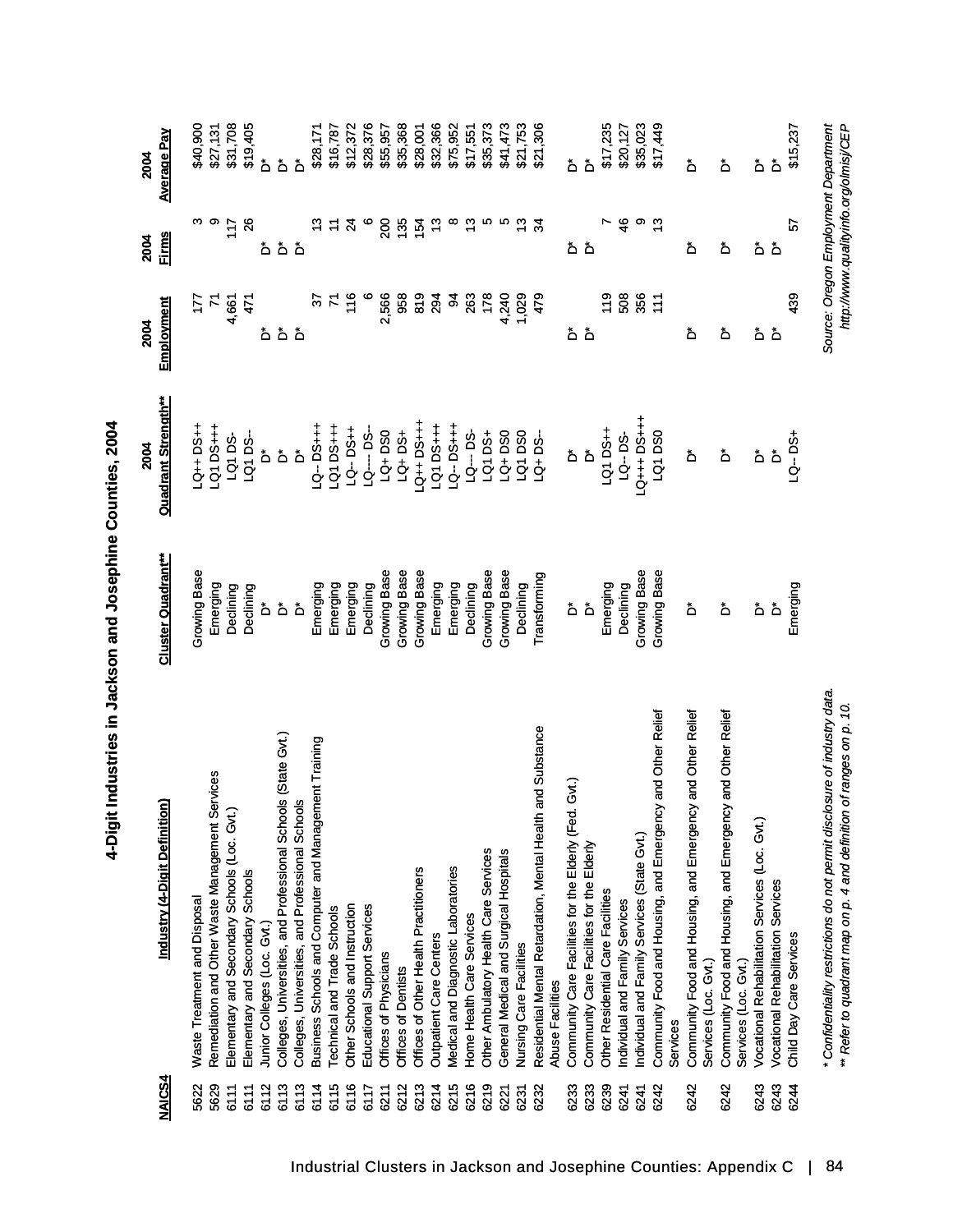|        |                                                                           |                           | 2004                    | 2004            | 2004                    | 2004                                  |
|--------|---------------------------------------------------------------------------|---------------------------|-------------------------|-----------------|-------------------------|---------------------------------------|
| NAICS4 | Industry (4-Digit Definition)                                             | <b>Cluster Quadrant**</b> | Quadrant Strength**     | Employment      | <b>Firms</b>            | <b>Average Pay</b>                    |
| 7111   | Performing Arts Companies                                                 | Growing Base              | $-54 + 55 + 55$         | 417             | $\tilde{c}$             | \$30,821                              |
| 7112   | Spectator Sports                                                          | Emerging                  | <b>++Sd--DS</b>         | 33              | ო                       | \$5,335                               |
| 7113   | Promoters of Performing Arts, Sports, and Similar Events                  | Declining                 | LQ-DS-                  | 47              | ო                       | \$20,472                              |
| 7115   | ndependent Artists, Writers, and Performers                               | Declining                 | LQ1DS0                  | $\overline{28}$ | $\frac{8}{1}$           | \$45,911                              |
| 7121   | Museums, Historical Sites, and Similar Institutions (Fed. Gvt.)           | ەً                        | ەً                      | ڟ               | ڟ                       | ۀ                                     |
| 7121   | Museums, Historical Sites, and Similar Institutions                       | Emerging                  | <b>LQ--DS+++</b>        | 5               | 4                       | \$15,671                              |
| 7121   | Museums, Historical Sites, and Similar Institutions (State Gvt.)          | ەً                        | ő                       | هٔ هٔ           | هٔ هٔ                   | ەً                                    |
| 7121   | Museums, Historical Sites, and Similar Institutions (Loc. Gvt.)           | ۀ                         | ۀ                       |                 |                         | ځ                                     |
| 7131   | Amusement Parks and Arcades                                               | Emerging                  | <b>H-Sd-D71</b>         | 49              |                         | \$15,981                              |
| 7132   | Gambling Industries                                                       | Declining                 | $1Q - DS$               | 33              |                         | \$9,773                               |
| 7139   | (Loc. Gvt.)<br>Other Amusement and Recreation Industries                  | ەً                        | ۀ                       | هٔ هٔ           | هٔ هٔ                   | ەً                                    |
| 7139   | Other Amusement and Recreation Industries                                 | $\Delta$                  | $\mathring{\mathsf{D}}$ |                 |                         | Ő                                     |
| 7211   | Traveler Accommodation                                                    | Emerging                  | LQ1DS0                  | 1,378           | $\frac{80}{2}$          | \$14,594                              |
| 7212   | onal Camps<br>RV (Recreational Vehicle) Parks and Recreati                | Growing Base              | LQ+DS+                  | 74              | $\frac{6}{5}$           | \$17,525                              |
| 7221   | Full-Service Restaurants                                                  | Transforming              | LQ+DS0                  | 4,133           | 257                     | \$13,242                              |
| 7222   | Limited-Service Eating Places                                             | <b>Growing Base</b>       | LQ+DS0                  | 3,742           | 292                     | \$11,061                              |
| 7223   | Special Food Services                                                     | Emerging                  | $Q - DSH$               | 230             | $\frac{6}{2}$           | \$9,701                               |
| 7224   | Drinking Places (Alcoholic Beverages)                                     | Declining                 | LQ1DS-                  | 306             | 47                      | \$11,406                              |
| 8111   | Automotive Repair and Maintenance                                         | Growing Base              | LQ+DS+                  | 898             | 203                     | \$24,874                              |
| 8112   | d Maintenance<br>Electronic and Precision Equipment Repair ar             | Declining                 | $-9 - 5$                | $\approx$       | $\mathbf{r}$            | \$22,984                              |
| 8113   | Commercial and Industrial Machinery and Equipment (except                 | Emerging                  | $-54 - 54$              | <u>r</u>        | $\frac{8}{1}$           | \$28,014                              |
|        | Automotive and Electronic) Repair and Maintenance                         |                           |                         |                 |                         |                                       |
| 8114   | Personal and Household Goods Repair and Maintenance                       | Declining                 | LQ1DS-                  | Ŗ               | 24                      | \$21,400                              |
| 8121   | Personal Care Services                                                    | Declining                 | LQ--DS0                 | ဒ္တ             | 3                       | \$13,760                              |
| 8122   | Death Care Services                                                       | Declining                 | $LQ - DS-$              | $\mathbf{z}$    | 17                      | \$28,308                              |
| 8123   | Drycleaning and Laundry Services                                          | Growing Base              | LQ+DS0                  | 323             | $\mathfrak{S}$          | \$22,354                              |
| 8129   | Other Personal Services                                                   | Declining                 | $-3 - 5 -$              | $\frac{1}{1}$   | စ္                      | \$15,435                              |
| 8131   | Religious Organizations                                                   | Transforming              | $Q_{1++D}$              | 1,030           | 195                     | \$16,829                              |
| 8132   | Grantmaking and Giving Services                                           | Emerging                  | <b>-Sd--DS</b>          | $\approx$       | $\overline{\mathbf{z}}$ | \$28,550                              |
| 8133   | Social Advocacy Organizations                                             | Growing Base              | $-3+50+$                | 166             | $\tilde{5}$             | \$18,981                              |
| 8134   | Civic and Social Organizations                                            | Growing Base              | $-1+50$                 | 480             | 25                      | \$9,969                               |
| 8139   | Business, Professional, Labor, Political, and Similar Organizations       | Declining                 | LQ--- DS-               | 118             | 36                      | \$28,136                              |
| 8141   | Private Households                                                        | Emerging                  | $Q - DSH +$             | 294             | $\tilde{2}$             | \$12,360                              |
|        |                                                                           |                           |                         |                 |                         |                                       |
|        | * Confidentiality restrictions do not permit disclosure of industry data. |                           |                         |                 |                         | Source: Oregon Employment Department  |
|        | ** Refer to quadrant map on p. 4 and definition of ranges on p. 10.       |                           |                         |                 |                         | http://www.qualityinfo.org/olmisj/CEP |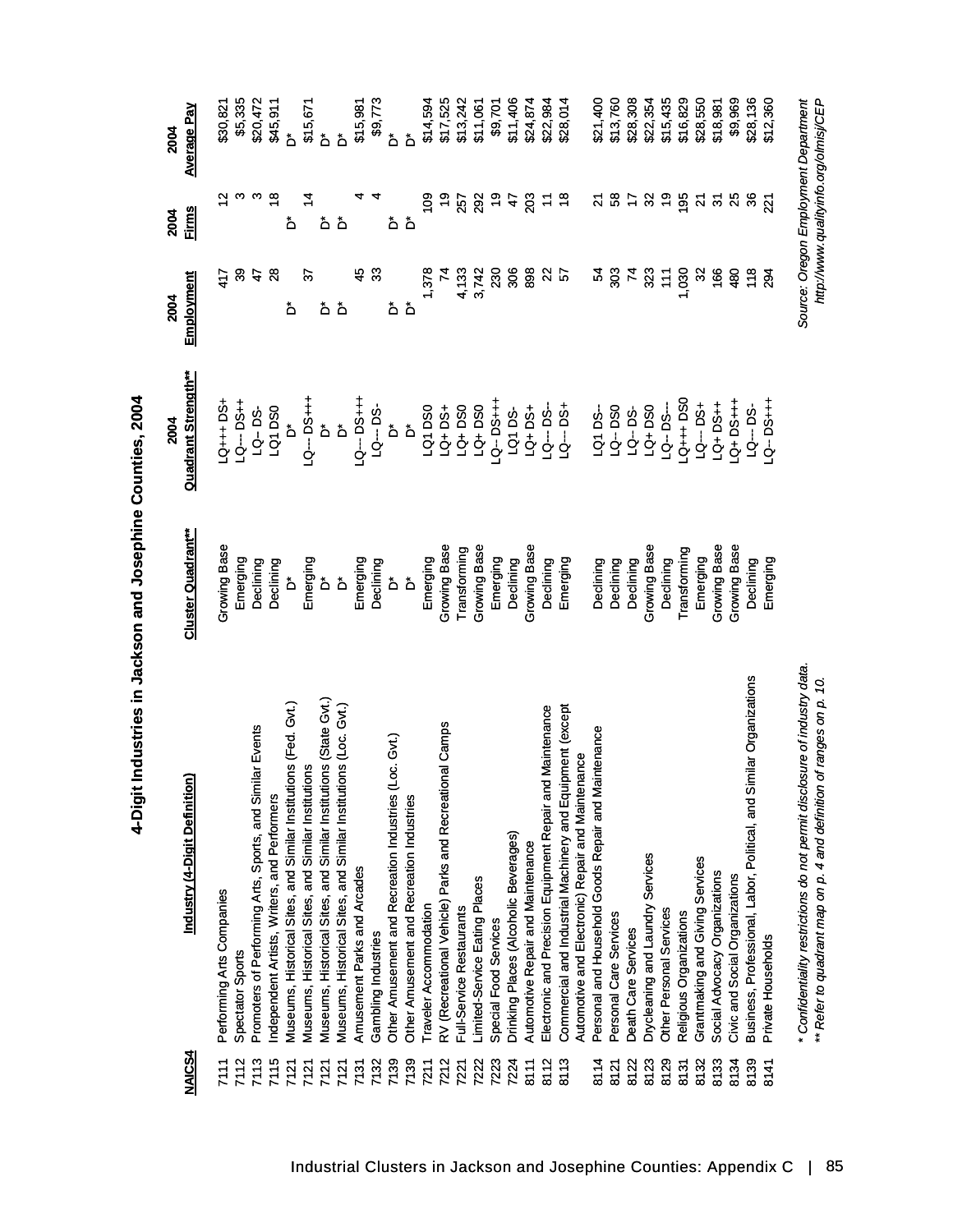| <u>NAICS4</u> | Industry (4-Digit Definition)                                                                                                                                                                                                           | Cluster Quadrant**                                                                              | <b>Quadrant Strength**</b><br>2004                                                                                                                                                                                              | Employment<br>2004        | 2004<br>Firms | <b>Average Pay</b><br>2004 |
|---------------|-----------------------------------------------------------------------------------------------------------------------------------------------------------------------------------------------------------------------------------------|-------------------------------------------------------------------------------------------------|---------------------------------------------------------------------------------------------------------------------------------------------------------------------------------------------------------------------------------|---------------------------|---------------|----------------------------|
| 9211          | Executive, Legislative, and Other General Government Support                                                                                                                                                                            | Growing Base                                                                                    | LQ+ DS0                                                                                                                                                                                                                         | 3,071                     | 15            | \$39,203                   |
|               | (Loc. Gvt.                                                                                                                                                                                                                              |                                                                                                 |                                                                                                                                                                                                                                 |                           |               |                            |
| 9211          | Executive, Legislative, and Other General Government Support<br>(Fed. Gvt.)                                                                                                                                                             | Declining                                                                                       | $\begin{array}{c}\n\Box\Box\end{array}$                                                                                                                                                                                         | $\boldsymbol{\mathsf{S}}$ | ო             | \$63,603                   |
| 9211          | Executive, Legislative, and Other General Government Support<br>(State Gvt.)                                                                                                                                                            | $\Delta$                                                                                        | $\mathring{\mathsf{d}}$                                                                                                                                                                                                         | ۀ                         | ەً            | ۀ                          |
| 9221          | Justice, Public Order, and Safety Activities (Loc. Gvt.)<br>Justice, Public Order, and Safety Activities (Fed. Gvt.)                                                                                                                    |                                                                                                 |                                                                                                                                                                                                                                 | 145                       |               | \$52,421                   |
| 9221          |                                                                                                                                                                                                                                         |                                                                                                 |                                                                                                                                                                                                                                 | ەً                        | ٔ             |                            |
| 9221          | Justice, Public Order, and Safety Activities (State Gvt.)                                                                                                                                                                               |                                                                                                 |                                                                                                                                                                                                                                 | 349                       | ∞             |                            |
| 9231          |                                                                                                                                                                                                                                         |                                                                                                 |                                                                                                                                                                                                                                 | ۀ                         | ٔ             |                            |
| 9231          | Administration of Human Resource Programs (Fed. Gvt.)<br>Administration of Human Resource Programs (State Gvt.)<br>Administration of Human Resource Programs (Loc. Gvt.)<br>Administration of Environmental Quality Programs (Fed. Gvt. |                                                                                                 |                                                                                                                                                                                                                                 | 126                       | ဖ             | \$40,370<br>D*<br>D*<br>D* |
| 9231          |                                                                                                                                                                                                                                         |                                                                                                 |                                                                                                                                                                                                                                 | ەً                        | ۀ             |                            |
| 9241          |                                                                                                                                                                                                                                         |                                                                                                 |                                                                                                                                                                                                                                 | 354                       | ဖ             | \$53,012<br>\$35,778       |
| 9241          |                                                                                                                                                                                                                                         |                                                                                                 |                                                                                                                                                                                                                                 | 137                       | Ś             |                            |
| 9241          |                                                                                                                                                                                                                                         |                                                                                                 |                                                                                                                                                                                                                                 | ەً                        | ەً            |                            |
| 9251          | Administration of Housing Programs, Urban Planning, and<br>Community Development (Loc. Gvt.)                                                                                                                                            | Emerging<br>Declining<br>Declining<br>Declining<br>Transforming<br>Transforming<br>Transforming | 95 - 105 - 105 - 105 - 105 - 105 - 105 - 105 - 105 - 105 - 105 - 105 - 105 - 105 - 105 - 105 - 105 - 105 - 10<br>105 - 105 - 105 - 105 - 105 - 105 - 105 - 105 - 105 - 105 - 105 - 105 - 105 - 105 - 105 - 105 - 105 - 105 - 10 | ەً                        | ەً            | ۀ                          |
| 9251          | Administration of Housing Programs, Urban Planning, and<br>Community Development (State Gvt.)                                                                                                                                           | $\mathring{\mathbf{D}}$                                                                         |                                                                                                                                                                                                                                 | ۀ                         | ەً            | ۀ                          |
| 9261          |                                                                                                                                                                                                                                         |                                                                                                 |                                                                                                                                                                                                                                 | ەً                        |               |                            |
| 9261          | Administration of Economic Programs (Loc. Gvt.)<br>Administration of Economic Programs (Fed. Gvt.)<br>Administration of Economic Programs (State Gvt.)                                                                                  | هٔ هٔ هٔ هٔ                                                                                     | ة<br>فقة                                                                                                                                                                                                                        | $\mathring{\mathsf{D}}$   | هٔ هٔ هٔ هٔ   | هٔ هٔ                      |
| 9261          |                                                                                                                                                                                                                                         |                                                                                                 |                                                                                                                                                                                                                                 | هٔ هٔ                     |               | ۂ ۂ                        |
| 9281          | National Security and International Affairs (State Gvt.)                                                                                                                                                                                |                                                                                                 |                                                                                                                                                                                                                                 |                           |               |                            |
| 9999          | Undassifiec                                                                                                                                                                                                                             | Declining                                                                                       | $-9 - 5$                                                                                                                                                                                                                        | 23                        | 29            | \$26,686                   |

*\* Confidentiality restrictions do not permit disclosure of industry data. Source: Oregon Employment Department* \* Confidentiality restrictions do not permit disclosure of industry data.<br>\*\* Refer to quadrant map on p. 4 and definition of ranges on p. 10. *\*\* Refer to quadrant map on p. 4 and definition of ranges on p. 10.*

Source: Oregon Employment Department<br>http://www.qualityinfo.org/olmisj/CEP *http://www.qualityinfo.org/olmisj/CEP*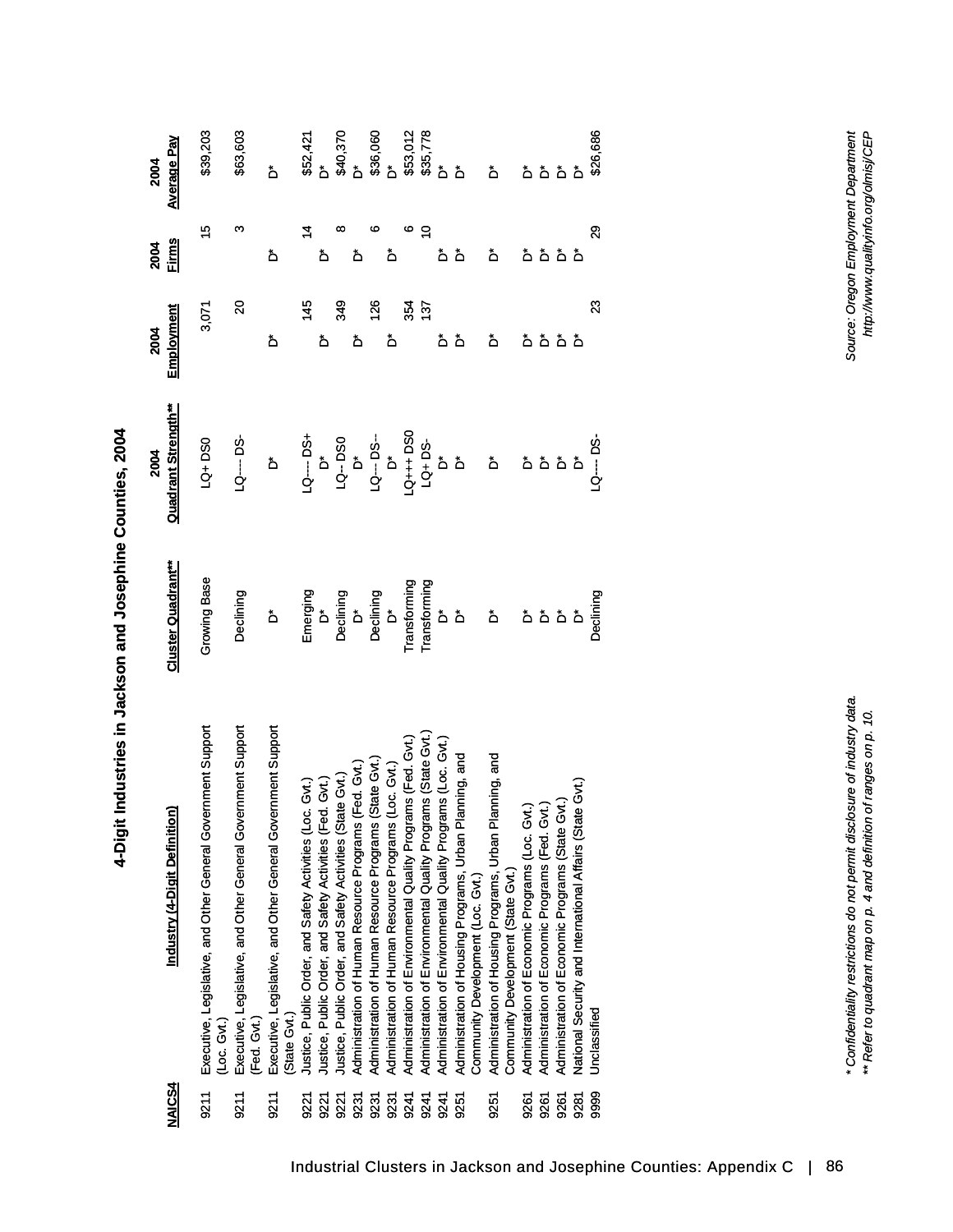| <b>NAJCS4</b>  | Industry (4-Digit Definition)                                        | Employment<br>2001-2004<br><b>Change</b> | Loc. Quotient<br>2004<br>긻              | 2001-2004<br>Diff. Shift<br><u>ଅ</u> | JkJo Ave. Pay<br>US Ave. Pay<br>2004 | JkJo Ave.Pay<br>Industry Pay<br>2004 |                  |
|----------------|----------------------------------------------------------------------|------------------------------------------|-----------------------------------------|--------------------------------------|--------------------------------------|--------------------------------------|------------------|
| $\blacksquare$ | Total Private Coverage<br><b>Total All Ownerships</b>                |                                          |                                         |                                      |                                      |                                      |                  |
|                |                                                                      |                                          |                                         |                                      |                                      |                                      |                  |
| 1112           | Vegetable and Melon Farming                                          | ۀ                                        | ځ                                       | ۀ                                    | ۀ                                    | ڞ                                    |                  |
| 1113           | Fruit and Tree Nut Farming                                           | $-5.8%$<br>73.7%                         |                                         | $-6.2%$<br>74.0%                     | $\frac{8}{1}$                        |                                      |                  |
| 1114           | Greenhouse, Nursery, and Floriculture Production                     |                                          | 6.73                                    |                                      | 0.83                                 |                                      |                  |
| 1119           | Other Crop Farming                                                   | $-10.9%$                                 | 0.41                                    | 3.7%                                 | 0.91                                 |                                      | $738880$ o o o o |
| 1121           | Cattle Ranching and Farming                                          | 2.2%                                     | 1.14                                    | 5.2%                                 | 0.93                                 |                                      |                  |
| 1123           | Poultry and Egg Production                                           | ٔ                                        | هٔ هٔ                                   | ەً                                   | هٔ هٔ                                | هٔ هٔ                                |                  |
| 1124           | Sheep and Goat Farming                                               | ۀ                                        |                                         | ۀ                                    |                                      |                                      |                  |
| 1129           | Other Animal Production                                              | 51.7%                                    | 1.84                                    |                                      | 0.75                                 |                                      | 0.67             |
| 1131           | (Fed. Gvt.)<br><b>Timber Tract Operations</b>                        | $-20.0%$                                 | 100.61                                  | 55.3%<br>-10.9%                      | 0.06                                 |                                      | 1.73             |
| 1131           | <b>Timber Tract Operations</b>                                       | 3.4%                                     | 5.06                                    | 12.5%                                | 1.11                                 |                                      |                  |
| 1132           | Forest Nurseries and Gathering of Forest Products                    | ڟ                                        | ۀ                                       | ۀ                                    | ۀ                                    | ڞ                                    |                  |
| 1133           | <b>Logging</b>                                                       | 34.4%                                    | 19.67                                   | 41.5%                                | 1.45                                 |                                      | 1.51             |
| 1141           | Fishing                                                              | ۀ                                        | ځ                                       | ەً                                   | ەً                                   | ەً                                   |                  |
| 1151           | Support Activities for Crop Production                               | $-46.4%$                                 | 0.05                                    | -44.0%                               | 1.05                                 |                                      | 0.68             |
| 1152           | Support Activities for Animal Production                             | 124.0%                                   | $1.30$<br>$-2.75$<br>$-2.74$<br>$-0.74$ | 122.0%                               | 0.59                                 |                                      | 0.53             |
| 1153           | Support Activities for Forestry                                      | 44.9%                                    |                                         | 49.7%                                | 0.63<br>0.76                         |                                      | 0.63             |
| 2123           | Nonmetallic Mineral Mining and Quarrying                             | $-19.4%$                                 |                                         | $-14.3%$                             |                                      |                                      | $1.20$<br>2.36   |
| 2211           | <b>Id Distribution</b><br>Electric Power Generation, Transmission ar | 4.5%                                     |                                         | 10.8%                                | 0.90                                 |                                      |                  |
| 2212           | Natural Gas Distribution                                             | ۀ                                        | ۀ                                       | ۀ                                    | ۀ                                    | ۀ                                    |                  |
| 2213           | Water, Sewage and Other Systems (Loc. Gvt.)                          | $-0.5%$                                  | 1.04                                    | $-4.5%$                              | $0.85$<br>$0.37$                     |                                      | 1.31             |
| 2213           | Water, Sewage and Other Systems                                      | 53.7%                                    | $\frac{1}{2}$                           | $\sum_{i=1}^{n}$                     |                                      |                                      | 0.43             |
| 2361           | Residential Building Construction                                    | 77.6%                                    | $1.55$<br>0.77                          | 62.1%                                | 0.62<br>0.79                         |                                      | 0.88             |
| 2362           | <b>Nonresidential Building Construction</b>                          | 5.7%                                     |                                         |                                      |                                      |                                      | 1.33             |
| 2371           | Utility System Construction                                          | 16.1%                                    | $1.67$<br>0.61                          | 14.4%<br>22.2%<br>18.9%              | 0.82                                 |                                      | 1.25             |
| 2372           | Land Subdivision                                                     | 16.1%                                    |                                         |                                      |                                      |                                      | 2.08             |
| 2373           | Highway, Street, and Bridge Construction (State Gvt.)                | $-3.2%$                                  | ⋚                                       | $\sum_{i=1}^{n}$                     | ⋚                                    |                                      | $1.36$<br>$1.21$ |
| 2373           | Highway, Street, and Bridge Construction                             | $-7.3%$                                  | 0.93                                    | $-4.9%$                              | 0.76                                 |                                      |                  |
| 2379           | Other Heavy and Civil Engineering Construction                       | $-3.2%$                                  | 0.09                                    | 14.2%                                |                                      |                                      | 1.54             |
| 2381           | Foundation, Structure, and Building Exterior Contractors             | 59.2%                                    | 0.95                                    | 50.4%<br>21.8%<br>40.6%              | 86<br>0.52<br>0.0                    |                                      | 0.85             |
| 2382           | <b>Building Equipment Contractors</b>                                | 19.7%                                    | 1.00                                    |                                      |                                      |                                      | 1.19             |
| 2383           | <b>Building Finishing Contractors</b>                                | 47.3%                                    | 1.14                                    |                                      | 0.79                                 |                                      | 0.91             |
| 2389           | Other Specialty Trade Contractors                                    | 33.5%                                    | $\ddot{z}$                              | 25.2%                                | 0.74                                 |                                      | 0.93             |
| 3112           | Grain and Oilseed Milling                                            | ەً                                       | ځ                                       | ەً                                   | ځ                                    | ەً                                   |                  |
| 3113           | Sugar and Confectionery Product Manufacturing                        | 33.2%                                    | 0.73                                    | 44.1%                                | 0.30                                 |                                      | 0.40             |
| 3114           | Fruit and Vegetable Preserving and Specialty Food Manufacturing      | ەً                                       | ەً                                      | ۀ                                    | ڞ                                    | ۀ                                    |                  |
|                |                                                                      |                                          |                                         |                                      |                                      |                                      |                  |

Source: Oregon Employment Department<br>http://www.qualityinto.org/olmisj/CEP *Source: Oregon Employment Department http://www.qualityinfo.org/olmisj/CEP*

\* Confidentiality restrictions do not permit disclosure of industry data. *\* Confidentiality restrictions do not permit disclosure of industry data.*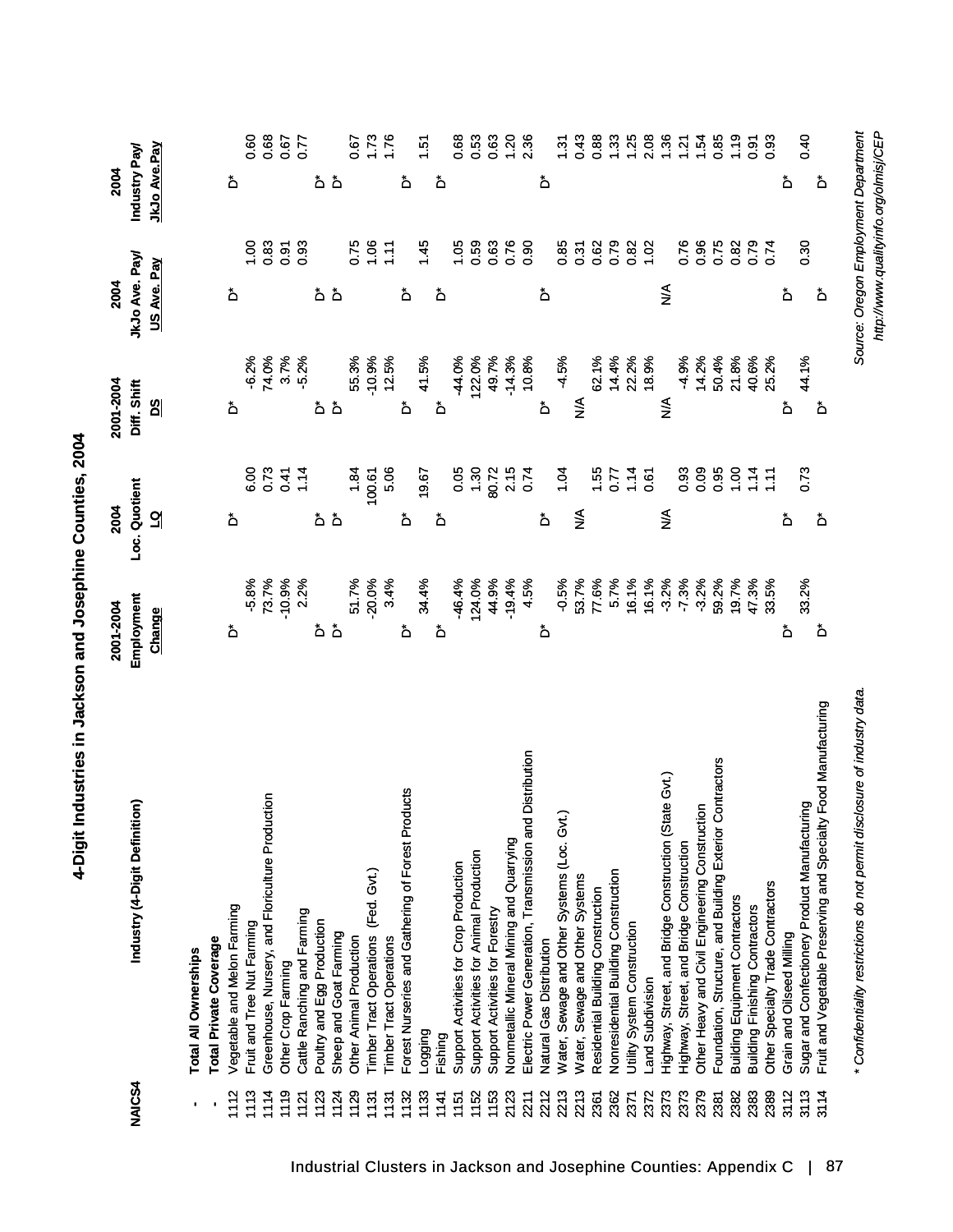| Industry (4-Digit Definition)                                             | Employment<br>2001-2004 | Loc. Quotient<br>2004 | 2001-2004<br>Diff. Shift | JkJo Ave. Pay<br>2004                 | Industry Pay<br>2004 |
|---------------------------------------------------------------------------|-------------------------|-----------------------|--------------------------|---------------------------------------|----------------------|
|                                                                           | Change                  | 긻                     | ଅ                        | US Ave. Pay                           | <u>JkJo Ave.Pay</u>  |
|                                                                           | 2.8%                    | 0.52                  | 5.8%                     | 0.75                                  | 1.11                 |
| Animal Slaughtering and Processing                                        | 50.1%                   |                       | 51.8%                    | 0.70                                  | 0.68                 |
| Bakeries and Tortilla Manufacturing                                       | $-3.5%$                 | 0.37<br>0.37<br>1.12  | 2.4%                     | 0.35                                  | 0.37                 |
|                                                                           | 2.9%                    |                       | 0.6%                     | 0.76                                  | 1.14                 |
|                                                                           | 7.5%                    |                       | 12.9%                    | 0.56                                  | <b>89</b>            |
|                                                                           | ۀ                       | ځ                     | ۀ                        | ځ                                     | ځ                    |
|                                                                           | 15.3%                   | 1.21                  | 24.4%                    | 0.86                                  | 0.86                 |
| Cut and Sew Apparel Manufacturing                                         | 55.9%                   | 0.21                  | 90.0%                    | 0.73                                  | 0.69                 |
| Apparel Accessories and Other Apparel Manufacturing                       | ەً                      | هٔ هٔ                 | ەً                       | هٔ هٔ                                 | ەً                   |
| Other Leather and Allied Product Manufacturing                            | ۀ                       |                       | ۀ                        |                                       | $\Delta$             |
| Sawmills and Wood Preservation                                            | $-29.1%$                | 3.11                  | $-23.3%$                 | 1.28                                  | $\frac{5}{2}$        |
| Veneer, Plywood, and Engineered Wood Product Manufacturing                | $-24.0%$                | 14.38                 | $-24.8%$                 | 1.04                                  | .26                  |
| Other Wood Product Manufacturing                                          | $-6.7%$                 | 5.01                  | $-1.8%$                  | 0.96                                  | $\overline{5}$       |
| Printing and Related Support Activities                                   | $-9.8%$                 | 0.91                  | 4.1%                     | 0.77                                  | $\frac{50}{100}$     |
| Petroleum and Coal Products Manufacturing                                 | ۵                       |                       |                          | ەً                                    | ەً                   |
|                                                                           | ۀ                       | هٔ هٔ                 | هٔ هٔ                    | ۀ                                     | ۀ                    |
| Pharmaceutical and Medicine Manufacturing                                 | 326.5%                  | 0.35                  | 324.1%                   | 0.43                                  | 1.20                 |
| Paint, Coating, and Adhesive Manufacturing                                | ۀ                       | ځ                     | ەً                       | ۀ                                     | ۀ                    |
| Soap, Cleaning Compound, and Toilet Preparation Manufacturing             | 17.2%                   | 0.19                  | 26.2%                    | 0.46                                  | 0.84                 |
| Other Chemical Product and Preparation Manufacturing                      | ڟ                       | ۀ                     | ۀ                        | ۀ                                     | ۀ                    |
| Plastics Product Manufacturing                                            | 13.5%                   | 0.55                  | 22.6%                    | 80                                    | 1.05                 |
|                                                                           | ځ                       | ۀ                     | ۀ                        | ەً                                    | ەً                   |
| Clay Product and Refractory Manufacturing                                 | ەً                      | هٔ هٔ                 | هٔ هٔ                    | ەً                                    | ەً                   |
| Glass and Glass Product Manufacturing                                     | ۀ                       |                       |                          | هٔ                                    | ۀ                    |
| Cement and Concrete Product Manufacturing                                 | 6.3%                    | 2.54                  | 8.9%                     | $\frac{5}{2}$                         | 1.48                 |
| turing<br>Other Nonmetallic Mineral Product Manufact                      | ڞ                       | ڟ                     | ڟ                        | ۀ                                     | ەً                   |
|                                                                           | ەً                      | هٔ هٔ هٔ              | هٔ هٔ هٔ                 | ەً                                    | ەً                   |
|                                                                           | ۀ                       |                       |                          | هٔ هٔ                                 | ەً                   |
| Cutlery and Handtool Manufacturing                                        | ۂ                       |                       |                          |                                       | $\Delta$             |
| Architectural and Structural Metals Manufacturing                         | 6.9%                    | 0.28                  | 0.7%                     | 77                                    | $\overline{5}$       |
| Boiler, Tank, and Shipping Container Manufacturing                        | $-6.3%$                 | 0.28                  | 5.4%                     | 0.63                                  | 00.1                 |
|                                                                           | ڞ                       |                       | هٔ هٔ                    | ەً                                    | ڞ                    |
| Spring and Wire Product Manufacturing                                     | ځ                       | هٔ هٔ                 |                          | ۀ                                     | ەً                   |
| Machine Shops; Turned Product; and Screw, Nut, and Bolt                   | 8.6%                    | 0.67                  | 14.1%                    | 0.76                                  | $\frac{8}{1}$        |
|                                                                           |                         |                       |                          |                                       |                      |
| Coating, Engraving, Heat Treating, and Allied Activities                  | $-11.6%$                | 0.35                  | 1.3%                     | 0.90                                  | 1.11                 |
| * Confidentiality restrictions do not permit disclosure of industry data. |                         |                       |                          | Source: Oregon Employment Department  |                      |
|                                                                           |                         |                       |                          | http://www.qualityinfo.org/olmisj/CEP |                      |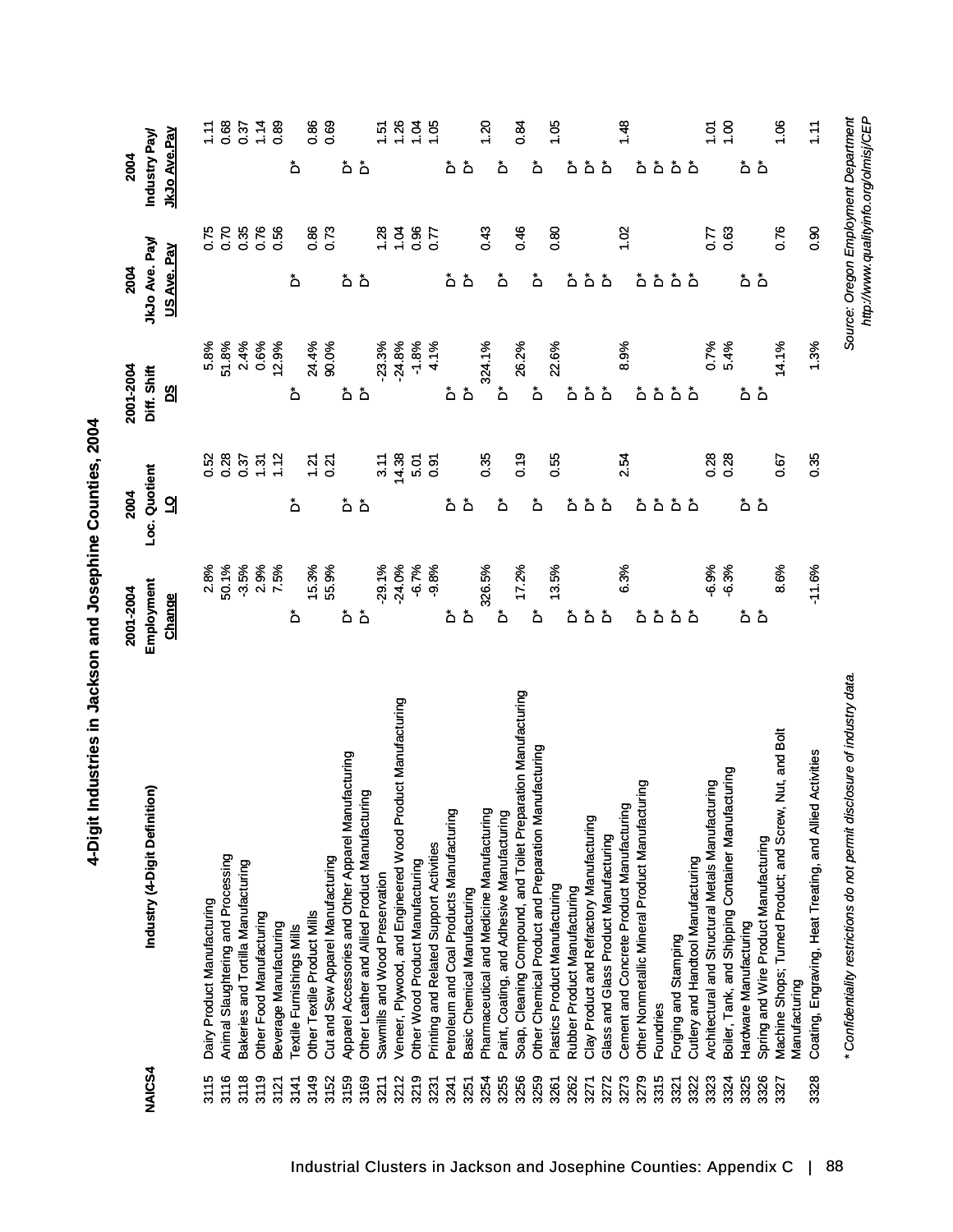| NAIC <sub>S4</sub> |                                                                                   | 2001-2004  | 2004          | 2001-2004     | 2004               | 2004         |                 |
|--------------------|-----------------------------------------------------------------------------------|------------|---------------|---------------|--------------------|--------------|-----------------|
|                    | Industry (4-Digit Definition)                                                     | Employment | Loc. Quotient | Diff. Shift   | JkJo Ave. Pay/     | Industry Pay |                 |
|                    |                                                                                   | Change     |               | <u>නු</u>     | <u>US Ave. Pay</u> | JkJo Ave.Pay |                 |
| 3329               | Other Fabricated Metal Product Manufacturing                                      | $-26.0%$   | 0.72          | $-12.0%$      | 0.73               |              | 1.14            |
| 3331               | nery Manufacturing<br>Agriculture, Construction, and Mining Machi                 | 127.3%     | 0.08          | 137.7%        | 0.36               |              | 0.64            |
| 3332               | Industrial Machinery Manufacturing                                                | $-73.5%$   | 0.29          | $-53.7%$      | 0.58               |              | 1.15            |
| 3333               | Commercial and Service Industry Machinery Manufacturing                           | ڞ          | ڞ             | ڞ             | ڞ                  | ڞ            |                 |
| 3335               | Metalworking Machinery Manufacturing                                              | $-26.0%$   | 0.56          | $-6.7%$       | 0.75               |              | 1.22            |
| 3336               | Engine, Turbine, and Power Transmission Equipment<br>Manufacturing                | ڞ          | ڞ             | ڞ             | ڞ                  | ڞ            |                 |
| 3339               | Other General Purpose Machinery Manufacturing                                     | 11.3%      | 0.74          | 28.6%         | 0.76               |              | 1.30            |
| 3341               | Computer and Peripheral Equipment Manufacturing                                   | ڞ          | ڞ             | ڞ             | ڞ                  | ڞ            |                 |
| 3342               | Communications Equipment Manufacturing                                            | $\Delta^*$ | ڞ             | ەً            | ڞ                  | هٔ           |                 |
| 3344               | Semiconductor and Other Electronic Component Manufacturing                        | $-49.6%$   | 0.75          | $-19.5%$      | 0.39               |              | 0.90            |
| 3345               | Navigational, Measuring, Electromedical, and Control Instruments<br>Manufacturing | $-28.3%$   | 0.73          | $-19.4%$      | 0.62               |              | 1.52            |
| 3351               | Electric Lighting Equipment Manufacturing                                         | ڞ          | ڞ             | ڞ             | ڞ                  | ڞ            |                 |
| 3353               | Electrical Equipment Manufacturing                                                | $-4.1%$    | 0.99          | 17.3%         | 0.66               |              | 1.09            |
| 3362               | Motor Vehicle Body and Trailer Manufacturing                                      | 24.5%      | 0.45          | 20.8%         | 0.69               |              | 0.91            |
| 3363               | Motor Vehicle Parts Manufacturing                                                 | $-14.1%$   | 0.09          | $-4.0%$       | 0.61               |              | 10.1            |
| 3364               | Aerospace Product and Parts Manufacturing                                         | ڞ          | ڞ             | ڞ             | ەً                 | ڞ            |                 |
| 3366               | Ship and Boat Building                                                            | 1.3%       | 1.59          | $-1.5%$       | 0.85               |              | $\overline{21}$ |
| 3369               | Other Transportation Equipment Manufacturing                                      | $-1.9%$    | ≸             | $\frac{4}{2}$ | 1.01               |              | 1.88            |
| 3371               | Household and Institutional Furniture and Kitchen Cabinet                         | 44.7%      | 3.09          | 52.9%         | 1.04               |              | 1.08            |
|                    | Manufacturing                                                                     |            |               |               |                    |              |                 |
| 3372               | Office Furniture (including Fixtures) Manufacturing                               | 6.2%       | 0.65          | 28.3%         | 0.87               |              | 1.03            |
| 3391               | Medical Equipment and Supplies Manufacturing                                      | 4.9%       | 0.57          | 7.9%          | 0.55               |              | 0.96            |
| 3399               | Other Miscellaneous Manufacturing                                                 | 11.5%      | 1.43          | 24.1%         | 0.66               |              | 0.86            |
| 4231               | Supplies Merchant<br>Motor Vehicle and Motor Vehicle Parts and<br>Wholesalers     | 0.6%       | 1.01          | 2.6%          | 0.76               |              | 1.08            |
| 4232               | Furniture and Home Furnishing Merchant Wholesalers                                | $-45.9%$   | 0.12          | -46.6%        | 0.81               |              | 1.26            |
| 4233               | Lumber and Other Construction Materials Merchant Wholesalers                      | $-1.6%$    | 1.26          | $-11.7%$      | 0.84               |              | 1.34            |
| 4234               | Professional and Commercial Equipment and Supplies Merchant<br>Wholesalers        | 2.6%       | 0.29          | 10.4%         | 0.44               |              | 1.10            |
| 4235               | Metal and Mineral (except Petroleum) Merchant Wholesalers                         | 29.6%      | 0.84          | 39.2%         | 0.66               |              | 1.26            |
| 4236               | Electrical and Electronic Goods Merchant Wholesalers                              | 47.7%      | 0.59          | 63.2%         | 0.66               |              | 1.46            |
| 4237               | Hardware, and Plumbing and Heating Equipment and Supplies                         | 4.7%       | 0.78          | 5.9%          | 0.80               |              | 1.33            |
|                    | Merchant Wholesalers                                                              |            |               |               |                    |              |                 |
| 4238               | Machinery, Equipment, and Supplies Merchant Wholesalers                           | 0.2%       | 0.76          | 7.2%          | 0.77               |              | 1.29            |
| 4239               | Miscellaneous Durable Goods Merchant Wholesalers                                  | 91.9%      | 1.82          | 92.1%         | 0.59               |              | 0.87            |

Source: Oregon Employment Department<br>http://www.qualityinfo.org/olmisj/CEP

*\* Confidentiality restrictions do not permit disclosure of industry data. Source: Oregon Employment Department*

\* Confidentiality restrictions do not permit disclosure of industry data.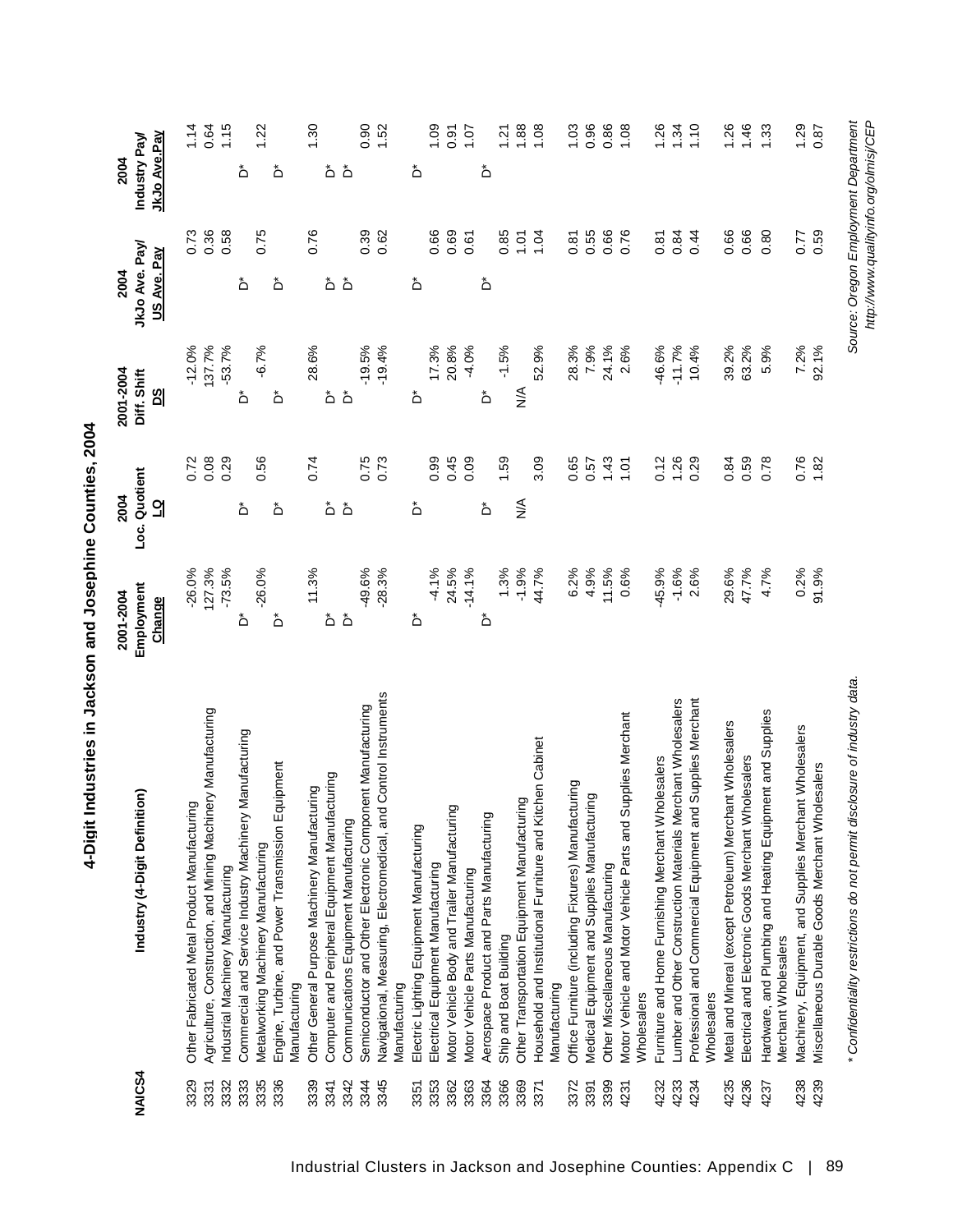|                    |                                                                   | 2001-2004            | 2004                     | 2001-2004                          | 2004                         | 2004                         |
|--------------------|-------------------------------------------------------------------|----------------------|--------------------------|------------------------------------|------------------------------|------------------------------|
| NAIC <sub>S4</sub> | Industry (4-Digit Definition)                                     | Employment<br>Change | Loc. Quotient<br>긻       | Diff. Shift<br>മ്                  | JkJo Ave. Pay<br>US Ave. Pay | JkJo Ave.Pay<br>Industry Pay |
| 4241               | Paper and Paper Product Merchant Wholesalers                      | 12.8%                | 0.51<br>0.04             | 22.6%                              | 0.72                         | $1.18$<br>0.50               |
| 4242               | Drugs and Druggists' Sundries Merchant Wholesalers                | 27.6%                |                          | 19.9%                              | 0.19                         |                              |
| 4243               | Apparel, Piece Goods, and Notions Merchant Wholesalers            | ڞ                    | ڞ                        | ڞ                                  | ڞ                            | ڞ                            |
| 4244               | Grocery and Related Product Wholesalers                           | 18.8%                | 0.61                     | 17.4%                              | 0.87                         | $\frac{9}{1}$                |
| 4245               | Farm Product Raw Material Merchant Wholesalers                    | ەً                   | ڞ                        | ۵                                  | هٔ هٔ                        | هٔ هٔ                        |
| 4246               | Chemical and Allied Products Merchant Wholesalers                 | $\Delta^*$           | ڞ                        | $\Delta$                           |                              |                              |
| 4247               | Petroleum and Petroleum Products Merchant Wholesalers             | $-1.5\%$             | 0.82                     | 8.9%                               | 0.85                         | $\frac{4}{4}$                |
| 4248               | Beer, Wine, and Distilled Alcoholic Beverage Merchant Wholesalers | 33.9%                | 1.62                     | 24.9%                              | 0.68                         | 1.20                         |
| 4249               | Miscellaneous Nondurable Goods Merchant Wholesalers               | $-2.7%$              | 1.08                     | $-0.2%$                            | 0.68                         | 0.89                         |
| 4251               | Wholesale Electronic Markets and Agents and Brokers               | 48.2%                | 0.34                     |                                    | 0.65                         | 1.40                         |
| 4411               | Automobile Dealers                                                | $-0.6%$              |                          | 32.7%<br>-3.1%                     | 0.88                         | $\overline{3}$               |
| 4412               | Other Motor Vehicle Dealers                                       | 37.4%                |                          |                                    | 00.1                         | 1.30                         |
| 4413               | Automotive Parts, Accessories, and Tire Stores                    | 5.7%                 | $1370$<br>$259$<br>$409$ | 20.0%<br>7.4%<br>12.0%<br>-17.2%   | 1.03                         | 0.97                         |
| 4421               | Furniture Stores                                                  | 15.6%                |                          |                                    | 0.96                         | $\frac{5}{1}$                |
| 4422               | Home Furnishings Stores                                           | $-11.0%$             | $\tilde{t}$              |                                    | 1.02                         | 0.94                         |
| 4431               | Electronics and Appliance Stores                                  | 9.7%                 | 0.94                     | 15.9%                              | 0.67                         | 0.87                         |
| 4441               | <b>Building Material and Supplies Dealers</b>                     | 32.0%                | 1.03                     | 21.8%                              | 0.94                         | 0.94                         |
| 4442               | awn and Garden Equipment and Supplies Stores                      | 6.6%                 | $30000000000000$         | 10.7%                              | 0.79                         | 0.66                         |
| 4451               | Grocery Stores                                                    | 1.7%                 |                          | 5.4%                               | 1.01                         | 0.69                         |
| 4452               | Specialty Food Stores                                             | $-0.5%$              |                          | 7.9%                               | 0.96                         |                              |
| 4453               | Beer, Wine, and Liquor Stores                                     | $-0.6%$              |                          | $2.5\%$<br>$2.5\%$                 | 0.68                         | 0.73<br>0.62<br>0.0          |
| 4461               | Health and Personal Care Stores                                   | 2.7%                 |                          |                                    | 0.82                         |                              |
| 4471               | Gasoline Stations                                                 | $-6.3%$              |                          | $-1.2%$                            | 0.87                         | 0.50                         |
| 4481               | Clothing Stores                                                   | 15.7%                | 0.76                     | 9.5%                               | 0.74                         | 0.44                         |
| 4482               | Shoe Stores                                                       | 17.1%                | 0.66                     | 22.9%                              | 0.99                         | 0.64                         |
| 4483               | S<br>Jewelry, Luggage, and Leather Goods Store                    | 26.8%                | 1.06                     | 29.8%                              | 0.75                         | 0.70                         |
| 4511               | Sporting Goods, Hobby, and Musical Instrument Stores              | 19.2%                | 1.36                     | 20.0%                              | 0.87                         | 0.50                         |
| 4512               | Book, Periodical, and Music Stores                                | 0.5%                 | 1.02                     |                                    | 0.83                         | 0.49                         |
| 4521               | Department Stores                                                 | 8.8%                 | $\frac{4}{4}$            | 14.1%<br>17.3%                     | 1.03                         | 0.66                         |
| 4529               | Other General Merchandise Stores                                  | 4.6%                 | $\frac{4}{15}$           |                                    | 1.33                         | 0.87                         |
| 4531               | Florists                                                          | $-17.6%$             | 1.15                     | $-12.5\%$<br>$-2.7\%$<br>$-17.6\%$ | 0.77                         | 0.40                         |
| 4532               | Office Supplies, Stationery, and Gift Stores                      | $-28.8%$             | 0.92                     |                                    | 0.83                         | 0.62                         |
| 4533               | Used Merchandise Stores                                           | $-2.9%$              | 0.95                     | $-7.1%$                            |                              | 0.42                         |
| 4539               | Other Miscellaneous Store Retailers                               | $-13.1%$             | $\frac{1}{2}$            | $-10.9%$                           | 0.97                         | 0.80                         |
| 4541               | Electronic Shopping and Mail-Order Houses                         | ڞ                    | ڞ                        | ڞ                                  | ڞ                            | ڞ                            |

*\* Confidentiality restrictions do not permit disclosure of industry data. Source: Oregon Employment Department*

\* Confidentiality restrictions do not permit disclosure of industry data.

*http://www.qualityinfo.org/olmisj/CEP*

Source: Oregon Employment Department<br>http://www.qualityinfo.org/olmisj/CEP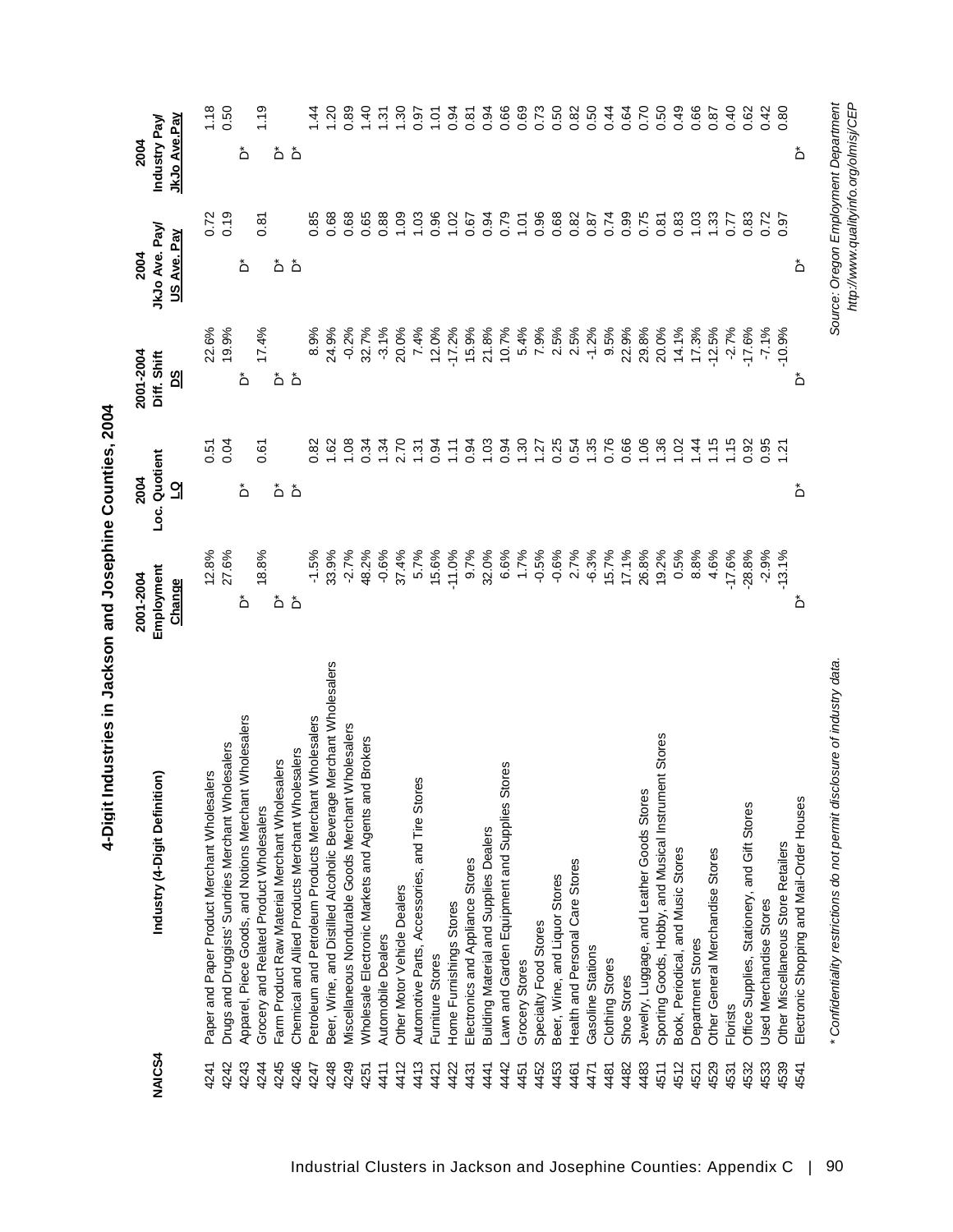| ׇ֧֧֧֦֧ׅ֧֧֪ׅ֧ׅ֧֪֧֪֧֪֧֪֪ׅ֦֧֚֚֚֚֚֚֚֚֚֚֚֚֚֚֚֚֚֚֚֚֚֚֚֡֝֓֝֓֡֬֜֓֝֓֓֜֓֝֬֝֬֝֬ |
|----------------------------------------------------------------------|
| .<br>.                                                               |
|                                                                      |
|                                                                      |
|                                                                      |

 $\ddot{\phantom{0}}$ 

| Industry (4-Digit Definition)<br><b>NAICS4</b>                            | Employment<br>2001-2004 | Loc. Quotient<br>2004 | 2001-2004<br>Diff. Shift | JkJo Ave. Pay<br>2004                 | Industry Pay<br>2004 |
|---------------------------------------------------------------------------|-------------------------|-----------------------|--------------------------|---------------------------------------|----------------------|
|                                                                           | Change                  | <u>ପ</u>              | <u>ଅ</u>                 | US Ave. Pay                           | JkJo Ave.Pay         |
| Vending Machine Operators<br>4542                                         | $-11.2%$                | 0.58                  | 8.8%                     | 0.87                                  | 0.78                 |
| Direct Selling Establishments<br>4543                                     | $-21.0%$                | 0.54                  | $-9.2%$                  | 0.60                                  | 0.76                 |
| Scheduled Air Transportation<br>4811                                      | 103.5%                  | 0.28                  | 120.9%                   | 0.30                                  | 0.56                 |
| Nonscheduled Air Transportation<br>4812                                   | ۀ                       | ځ                     | ۀ                        | ۀ                                     | ۀ                    |
| General Freight Trucking<br>4841                                          | $-2.9%$                 | 1.21                  | 0.8%                     | 0.96                                  | 1.28                 |
| Specialized Freight Trucking<br>4842                                      | $-1.8%$                 | 1.05                  | $-2.8%$                  | 0.93                                  | 0.09                 |
| Gvt.)<br>Urban Transit Systems (Loc.<br>4851                              | ەً                      | ۀ                     | ەً                       | ځ                                     | ۀ                    |
| Taxi and Limousine Service<br>4853                                        | 11.0%                   | 0.72                  | 18.7%                    | 0.71                                  | 0.54                 |
| School and Employee Bus Transportation<br>4854                            | $-11.5%$                | 1.46                  | $-20.3%$                 | 0.64                                  | 0.40                 |
| Charter Bus Industry<br>4855                                              | ەً                      | ۀ                     | ځ                        | ة                                     | ۀ                    |
| Other Transit and Ground Passenger Transportation<br>4859                 | 137.3%                  | 1.13                  | 124.3%                   | 0.51                                  | 0.39                 |
| Scenic and Sightseeing Transportation, Water<br>4872                      | ۀ                       | ڞ                     | ۀ                        | ۀ                                     | ڞ                    |
| Support Activities for Air Transportation<br>4881                         | 13.1%                   | 0.67                  | 13.6%                    | 0.82                                  | $\frac{8}{1}$        |
| Support Activities for Rail Transportation<br>4882                        | ەً                      | ۀ                     | ۀ                        | ۀ                                     | ۀ                    |
| Support Activities for Road Transportation<br>4884                        | 26.6%                   | 01,40                 | 11.4%                    | 0.93                                  | 0.89                 |
| Freight Transportation Arrangement<br>4885                                | 21.6%                   | 2.23                  | 26.3%                    | 0.91                                  | 1.45                 |
| Postal Service (Fed. Gvt.)<br>4911                                        | $-4.5%$                 | 0.76                  | 5.2%                     | 1.04                                  | $\mathcal{L}$        |
| Couriers<br>4921                                                          | 31.7%                   | 0.60                  | 37.9%                    | 0.87                                  | 1.14                 |
| Local Messengers and Local Delivery<br>4922                               | 95.2%                   | 2.11                  | 105.7%                   | 0.57                                  | 0.49                 |
| Warehousing and Storage<br>4931                                           | 4.2%                    | 0.18                  | $-4.6%$                  | 0.98                                  | 1.18                 |
| Publishers<br>Newspaper, Periodical, Book, and Directory<br>5111          | $-6.8%$                 | 0.87                  | 2.7%                     | 0.70                                  | 1.13                 |
| Software Publishers<br>5112                                               | 50.9%                   | 0.79                  | 64.2%                    | 0.54                                  | 1.77                 |
| Motion Picture and Video Industries<br>5121                               | 5.4%                    | 0.61                  | $-0.9%$                  | 0.41                                  | 0.69                 |
| Sound Recording Industries<br>5122                                        | ەً                      | ەً                    | ۀ                        | ۀ                                     | ەً                   |
| Radio and Television Broadcasting<br>5151                                 | $-0.1%$                 | 2.04                  | 3.9%                     | 0.59                                  | 1.14                 |
| Internet Publishing and Broadcasting<br>5161                              | $-23.0%$                | 0.62                  | 9.9%                     | 0.64                                  | 1.58                 |
| Wired Telecommunications Carriers<br>5171                                 | $-8.1%$                 | 0.95                  | 17.8%                    | 0.66                                  | 1.55                 |
| Wireless Telecommunications Carriers (except Satellite)<br>5172           | $-5.3%$                 | 1.92                  | 1.2%                     | 0.56                                  | 1.18                 |
| Cable and Other Program Distribution<br>5175                              | $-6.4%$                 | 0.94                  | $-9.7%$                  | 0.98                                  | 1.60                 |
| Internet Service Providers and Web Search Portals<br>5181                 | $-34.2%$                | 0.69                  | $-3.0%$                  | 0.25                                  | 0.74                 |
| Data Processing, Hosting, and Related Services<br>5182                    | -54.6%                  | 0.07                  | $-38.5%$                 | 1.11                                  | 2.35                 |
| Depository Credit Intermediation<br>5221                                  | 10.6%                   | 0.83                  | 7.6%                     | 0.76                                  | 1.24                 |
| Nondepository Credit Intermediation<br>5222                               | 42.9%                   | 0.39                  | 28.6%                    | 0.70                                  | 1.62                 |
| Nondepository Credit Intermediation (Fed. Gvt.)<br>5222                   | ڞ                       | ەً                    | ۀ                        | ۀ                                     | ۀ                    |
| Activities Related to Credit Intermediation<br>5223                       | 47.3%                   | 0.76                  | 15.5%                    | 0.78                                  | 1.52                 |
| Securities and Commodity Contracts Intermediation and Brokerage<br>5231   | 1.6%                    | 0.48                  | 16.4%                    | 0.48                                  | 2.78                 |
| Other Financial Investment Activities<br>5239                             | 33.3%                   | 0.28                  | 26.8%                    | 0.24                                  | 1.17                 |
| * Confidentiality restrictions do not permit disclosure of industry data. |                         |                       |                          | Source: Oregon Employment Department  |                      |
|                                                                           |                         |                       |                          | http://www.qualityinfo.org/olmisj/CEP |                      |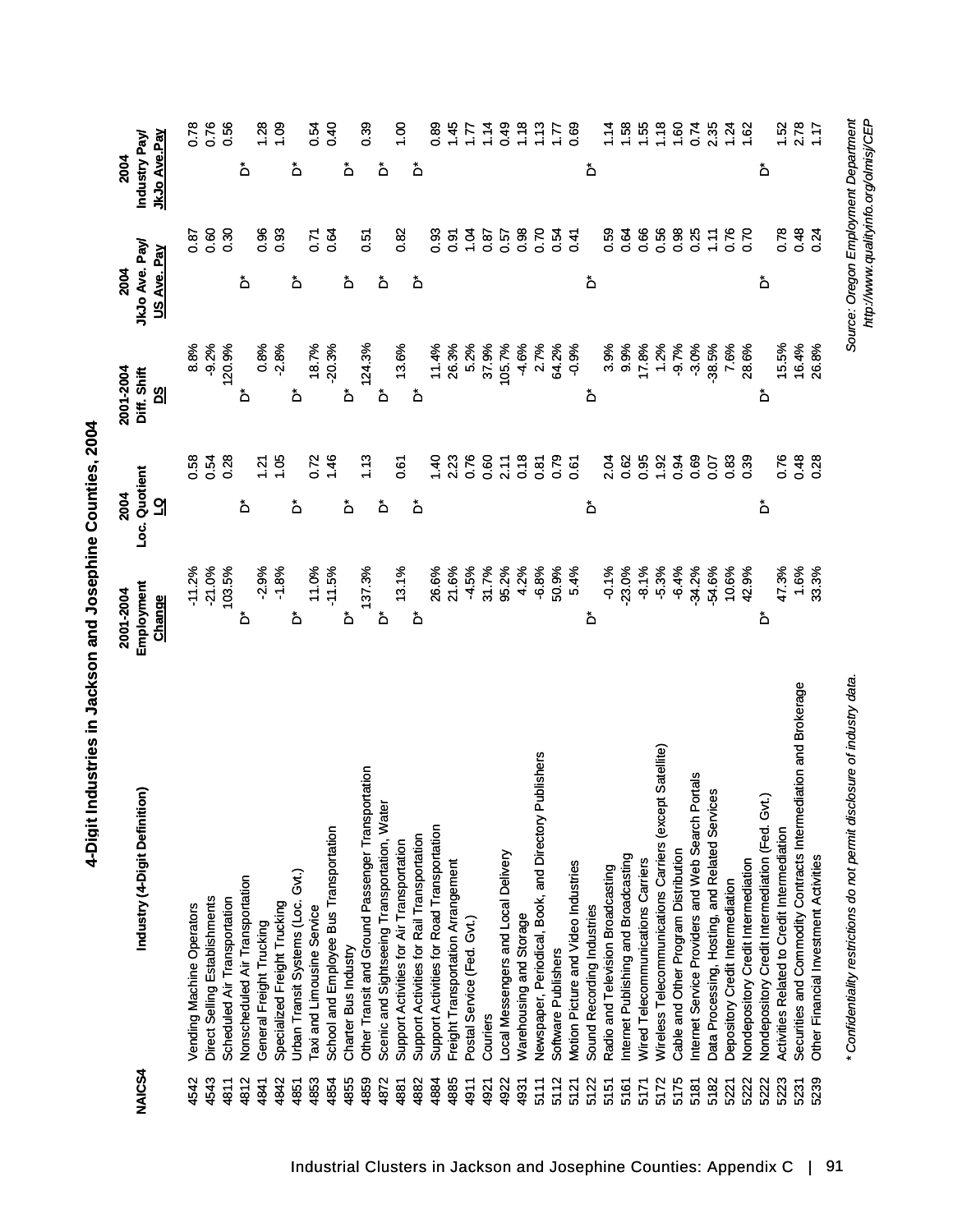| NAICS4       | $\widehat{\mathsf{sn}}$<br>Industry (4-Digit Definiti                                              | Employment<br>2001-2004<br>Change | Loc. Quotient<br>2004<br>₫ | 2001-2004<br>Diff. Shift<br><u>80</u> | JkJo Ave. Pay<br>US Ave. Pay<br>2004 | <b>JkJo Ave.Pay</b><br>Industry Pay<br>2004 |
|--------------|----------------------------------------------------------------------------------------------------|-----------------------------------|----------------------------|---------------------------------------|--------------------------------------|---------------------------------------------|
| 5242<br>5241 | Related Activities<br>Agencies, Brokerages, and Other Insurance<br>Insurance Carriers              | 117.2%<br>$-13.1%$                | 0.48<br>0.71               | 119.7%<br>$-19.7%$                    | 0.58<br>0.68                         | 1.25<br>1.27                                |
| 5242         | Related Activities (Loc.<br>Agencies, Brokerages, and Other Insurance<br>Gvt.)                     | ڞ                                 | ڞ                          | ڞ                                     | ڞ                                    | ڞ                                           |
| 5251         | Insurance and Employee Benefit Funds                                                               |                                   |                            |                                       |                                      | هٔ هٔ                                       |
| 5259         | Other Investment Pools and Funds                                                                   | هٔ هٔ                             | هٔ هٔ                      | هٔ هٔ                                 | هٔ هٔ                                |                                             |
| 5311         | Lessors of Real Estate                                                                             | 27.5%                             | 0.87                       | 28.8%                                 | 0.49                                 | 0.55                                        |
| 5311         | Lessors of Real Estate (Loc. Gvt.)                                                                 | ەً                                | ڞ                          | ڞ                                     | ڞ                                    | ڞ                                           |
| 5312         | Offices of Real Estate Agents and Brokers                                                          | 30.0%                             | 0.99                       | 17.4%                                 | 0.53                                 | 0.92                                        |
| 5313         | Activities Related to Real Estate                                                                  | $-5.4%$                           | 0.68                       | $-15.7%$                              | 0.58                                 | 0.79                                        |
| 5321         | Automotive Equipment Rental and Leasing                                                            | 121.8%                            | 1.50                       | 127.7%                                | 0.57                                 | 0.66                                        |
| 5322         | Consumer Goods Rental                                                                              | 23.1%                             | 1.87                       | 27.6%                                 | 1.09                                 |                                             |
| 5323         | General Rental Centers                                                                             | 28.6%                             | 0.84                       | 35.1%                                 | 0.55                                 | 0.70                                        |
| 5324         | Commercial and Industrial Machinery and Equipment Rental and<br>Leasing                            | $-10.8%$                          | 0.70                       | $-11.3%$                              | 0.75                                 | 1.29                                        |
|              |                                                                                                    |                                   |                            |                                       |                                      |                                             |
| 5331         | Lessors of Nonfinancial Intangible Assets (except Copyrighted<br>Works)                            | $-32.2%$                          | 0.22                       | $-20.7%$                              | 0.77                                 | 2.02                                        |
| 5411         | Legal Services                                                                                     | 2.9%                              | 0.56                       | $-3.7%$                               | 0.65                                 | 4.49                                        |
| 5412         | Accounting, Tax Preparation, Bookkeeping, and Payroll Services                                     | 9.1%                              | 0.66                       | 15.1%                                 | 0.56                                 | 0.91                                        |
| 5413         | Architectural, Engineering, and Related Services                                                   | 15.6%                             | 0.38                       | 16.6%                                 | 0.60                                 | 127                                         |
| 5414         | Specialized Design Services                                                                        | $-57.5%$                          | 0.25                       | $-51.9%$                              | 0.45                                 | 0.73                                        |
| 5415         | Computer Systems Design and Related Services                                                       | $-44.1%$                          | 0.10                       | $-33.3%$                              | 0.56                                 | 1.49                                        |
| 5416         | Management, Scientific, and Technical Consulting Services                                          | $-1.7%$                           | 0.18                       | $-6.4%$                               | 0.63                                 | 1.46                                        |
| 5417         | Scientific Research and Development Services                                                       | $-24.5%$                          | 0.24                       | $-27.0%$                              | 0.62                                 | 1.64                                        |
| 5418         | Advertising and Related Services                                                                   | $-15.6%$                          | 0.80                       | $-6.1%$                               | 0.33                                 | 0.64                                        |
| 5419         | Services<br>Other Professional, Scientific, and Technical                                          | 10.8%                             | 0.95                       | 3.8%                                  | 0.67                                 | 0.71                                        |
| 5511         | Management of Companies and Enterprises                                                            | 114.3%                            | 1.37                       | 115.4%                                | 0.66                                 | 1.80                                        |
| 5611         | Office Administrative Services                                                                     | $-42.1%$                          | 0.30                       | $-65.1%$                              | 0.64                                 | 1.36                                        |
| 5612         | Facilities Support Services                                                                        | ڞ                                 | ڞ                          | ڞ                                     | ەً                                   | ڞ                                           |
| 5613         | Employment Services                                                                                | 14.8%                             | 0.60                       | 15.1%                                 | 0.73                                 | 0.59                                        |
| 5614         | <b>Business Support Services</b>                                                                   | 8.1%                              | 1.42                       | 10.9%                                 | 0.94                                 | 0.99                                        |
| 5615         | ā.<br>Travel Arrangement and Reservation Service                                                   | $-31.2%$                          | 0.50                       | $-11.6%$                              | 0.66                                 | 0.86                                        |
| 5616         | Investigation and Security Services                                                                | 2.1%                              | 0.35                       | 0.0%                                  | 0.95                                 | 0.78                                        |
| 5617         | Services to Buildings and Dwellings                                                                | 22.2%                             | 0.86                       | 18.0%                                 | 0.88                                 | 0.63                                        |
| 5617         |                                                                                                    | 476.1%                            | 2.58                       | 462.3%                                | 1.06                                 | 1.16                                        |
| 5617         | Services to Buildings and Dwellings (Loc. Gvt.)<br>Services to Buildings and Dwellings (Loc. Gvt.) | 476.1%                            | 2.58                       | 462.3%                                | 1.06                                 | 1.16                                        |
| 5619         | Other Support Services                                                                             | 1.2%                              | 0.77                       | $-3.0%$                               | 0.55                                 | 0.67                                        |
| 5621         | Waste Collection                                                                                   | 14.6%                             | 0.52                       | $-3.5%$                               | 0.71                                 | 0.98                                        |

Source: Oregon Employment Department<br>http://www.qualityinfo.org/olmisj/CEP

*\* Confidentiality restrictions do not permit disclosure of industry data. Source: Oregon Employment Department*

\* Confidentiality restrictions do not permit disclosure of industry data.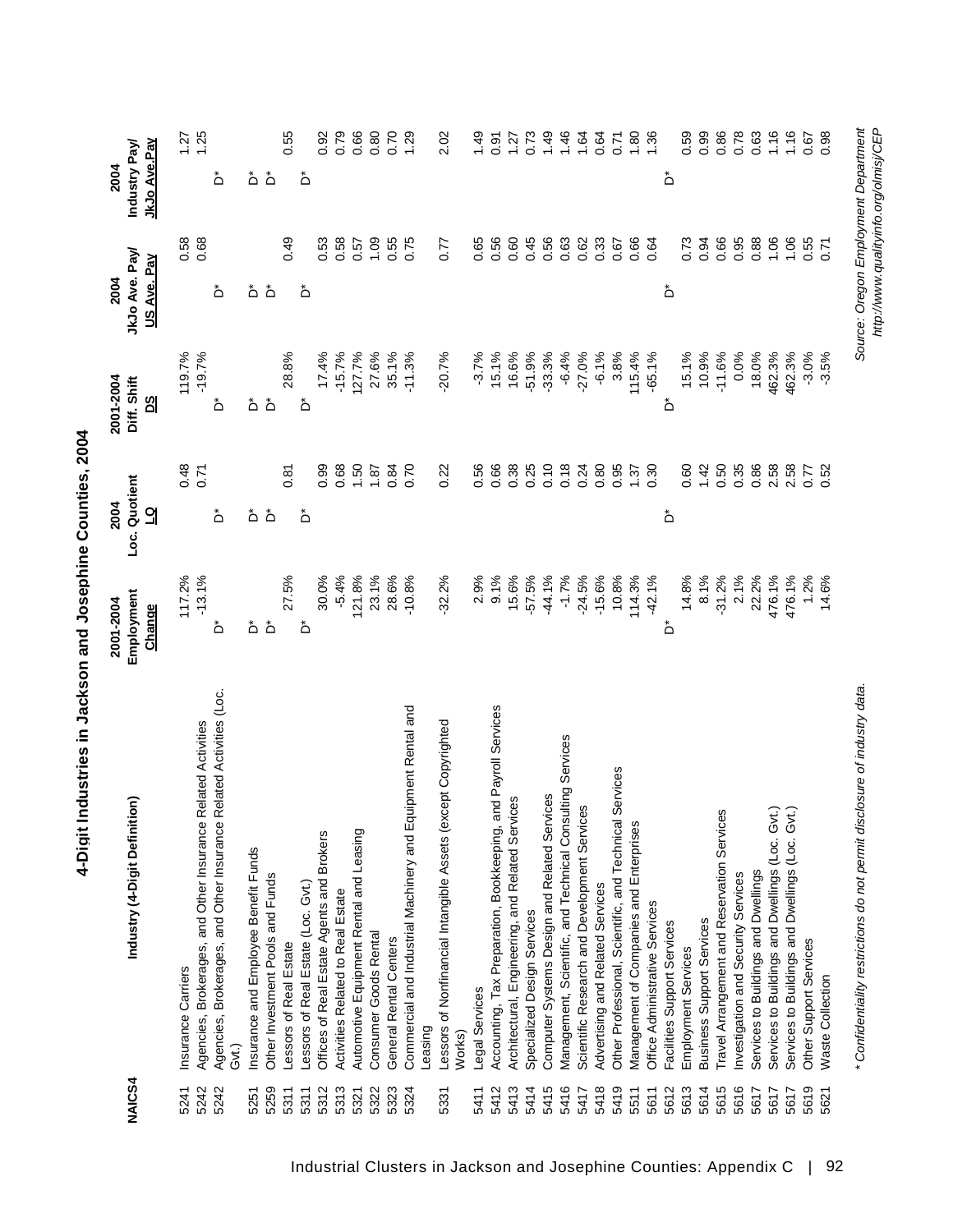| <b>NAJCS4</b> | Industry (4-Digit Definition)                                                             | Employment<br>2001-2004<br>Change | Loc. Quotient<br>2004<br>리                     | 2001-2004<br>Diff. Shift<br><u>ଅ</u> | JkJo Ave. Pay<br>US Ave. Pay<br>2004  | JkJo Ave.Pay<br>Industry Pay<br>2004 |
|---------------|-------------------------------------------------------------------------------------------|-----------------------------------|------------------------------------------------|--------------------------------------|---------------------------------------|--------------------------------------|
|               |                                                                                           |                                   |                                                |                                      |                                       |                                      |
| 5622          | Waste Treatment and Disposal                                                              | 2.3%                              | 2.00                                           | 13.3%                                | 77                                    | 1.40                                 |
| 5629          | Services<br>Remediation and Other Waste Management                                        | 43.4%                             | 0.83                                           | 37.8%                                | 0.64                                  | 0.93                                 |
| 6111          | Elementary and Secondary Schools (Loc. Gvt.)                                              | $-12.0%$                          | 0.79                                           | $-15.4%$                             | 0.90                                  | 1.09                                 |
| 6111          | Elementary and Secondary Schools                                                          | $-10.3%$                          | 0.98                                           | $-21.4%$                             | 0.67                                  | 0.67                                 |
| 6112          | Junior Colleges (Loc. Gvt.)                                                               | ة                                 |                                                |                                      |                                       | ڞ                                    |
| 6113          | Colleges, Universities, and Professional Schools (State Gvt.)                             |                                   | هٔ هٔ هٔ                                       | هٔ هٔ هٔ                             | هٔ هٔ هٔ                              |                                      |
| 6113          | Colleges, Universities, and Professional Schools                                          | هٔ هٔ                             |                                                |                                      |                                       | هٔ هٔ                                |
| 6114          | Business Schools and Computer and Management Training                                     | 48.8%                             | 0.57                                           | 60.4%                                | 0.62                                  | 0.97                                 |
| 6115          | Technical and Trade Schools                                                               | 48.8%                             | 0.85                                           | 43.0%                                | 0.49                                  | 0.58                                 |
| 6116          | Other Schools and Instruction                                                             | 29.8%                             | 0.60                                           | 12.2%                                | 0.70                                  | 0.42                                 |
| 6117          | Educational Support Services                                                              | 24.5%                             | 0.10                                           | $-20.8%$                             | 0.86                                  | 0.97                                 |
| 6211          | Offices of Physicians                                                                     | 9.5%                              |                                                | 2.1%                                 | 0.87                                  |                                      |
| 6212          | Offices of Dentists                                                                       | 15.1%                             |                                                | 7.4%                                 | 0.90                                  | $1.92$<br>$1.21$                     |
| 6213          | Offices of Other Health Practitioners                                                     | 94.6%                             |                                                | 79.7%                                | 0.89                                  | 0.96                                 |
| 6214          | Outpatient Care Centers                                                                   | 71.3%                             |                                                | 60.0%                                | 0.79                                  | 1.11                                 |
| 6215          | Medical and Diagnostic Laboratories                                                       | 272.9%                            | $1.57$<br>$1.56$<br>$1.56$<br>$0.50$<br>$0.60$ | 261.4%                               | 1.57                                  | 2.61                                 |
| 6216          | Home Health Care Services                                                                 | 9.5%                              | 0.41                                           | $-11.8%$                             | 0.78                                  | 0.60                                 |
| 6219          | Other Ambulatory Health Care Services                                                     | 20.6%                             |                                                | 9.2%                                 | 1.10                                  | 1.21                                 |
| 6221          | General Medical and Surgical Hospitals                                                    | 7.0%                              |                                                | 1.3%                                 | 0.98                                  | 1.42                                 |
| 6231          | Nursing Care Facilities                                                                   | $-1.3%$                           | $7.28$<br>$7.28$<br>$7.5$<br>$7.7$             | $-3.5%$                              | 0.89                                  | 0.75                                 |
| 6232          | Residential Mental Retardation, Mental Health and Substance                               | 20.9%                             |                                                | $-28.0%$                             | 0.95                                  | 0.73                                 |
|               | <b>Abuse Facilities</b>                                                                   |                                   |                                                |                                      |                                       |                                      |
| 6233          | ed. Gvt.)                                                                                 |                                   |                                                |                                      |                                       |                                      |
| 6233          | Community Care Facilities for the Elderly (F<br>Community Care Facilities for the Elderly | هٔ هٔ                             | هٔ هٔ                                          | هٔ هٔ                                | هٔ هٔ                                 | هٔ هٔ                                |
| 6239          | Other Residential Care Facilities                                                         | 11.9%                             | 0.86                                           | 10.6%                                | 0.69                                  | 0.59                                 |
| 6241          | Individual and Family Services                                                            | 3.6%                              | 0.71                                           | $-15.0%$                             | 0.92                                  | 0.69                                 |
| 6241          | Individual and Family Services (State Gvt.)                                               | 35.0%                             | 4.55                                           | 38.9%                                | 0.96                                  | 1.20                                 |
| 6242          | Community Food and Housing, and Emergency and Other Relief<br>Services                    | 6.2%                              | 1.03                                           | 1.9%                                 | 0.68                                  | 0.60                                 |
|               |                                                                                           |                                   |                                                |                                      |                                       |                                      |
| 6242          | Community Food and Housing, and Emergency and Other Relief<br>Services (Loc. Gvt.)        | ڟ                                 | ۀ                                              | ۀ                                    | ۀ                                     | ڟ                                    |
| 6242          | Community Food and Housing, and Emergency and Other Relief<br>Services (Loc. Gvt.)        | ڟ                                 | ڞ                                              | ەً                                   | ڞ                                     | ڟ                                    |
| 6243          | Vocational Rehabilitation Services (Loc. Gvt.                                             |                                   |                                                |                                      | ەً                                    | ەً                                   |
| 6243          | Vocational Rehabilitation Services                                                        | هٔ هٔ                             | هٔ هٔ                                          | هٔ هٔ                                | ۀ                                     | ۀ                                    |
| 6244          |                                                                                           | 10.7%                             | 0.73                                           |                                      |                                       | 0.52                                 |
|               | Child Day Care Services                                                                   |                                   |                                                | 8.0%                                 | 0.94                                  |                                      |
|               | * Confidentiality restrictions do not permit disclosure of industry data.                 |                                   |                                                |                                      | Source: Oregon Employment Department  |                                      |
|               |                                                                                           |                                   |                                                |                                      |                                       |                                      |
|               |                                                                                           |                                   |                                                |                                      | http://www.qualityinfo.org/olmisj/CEP |                                      |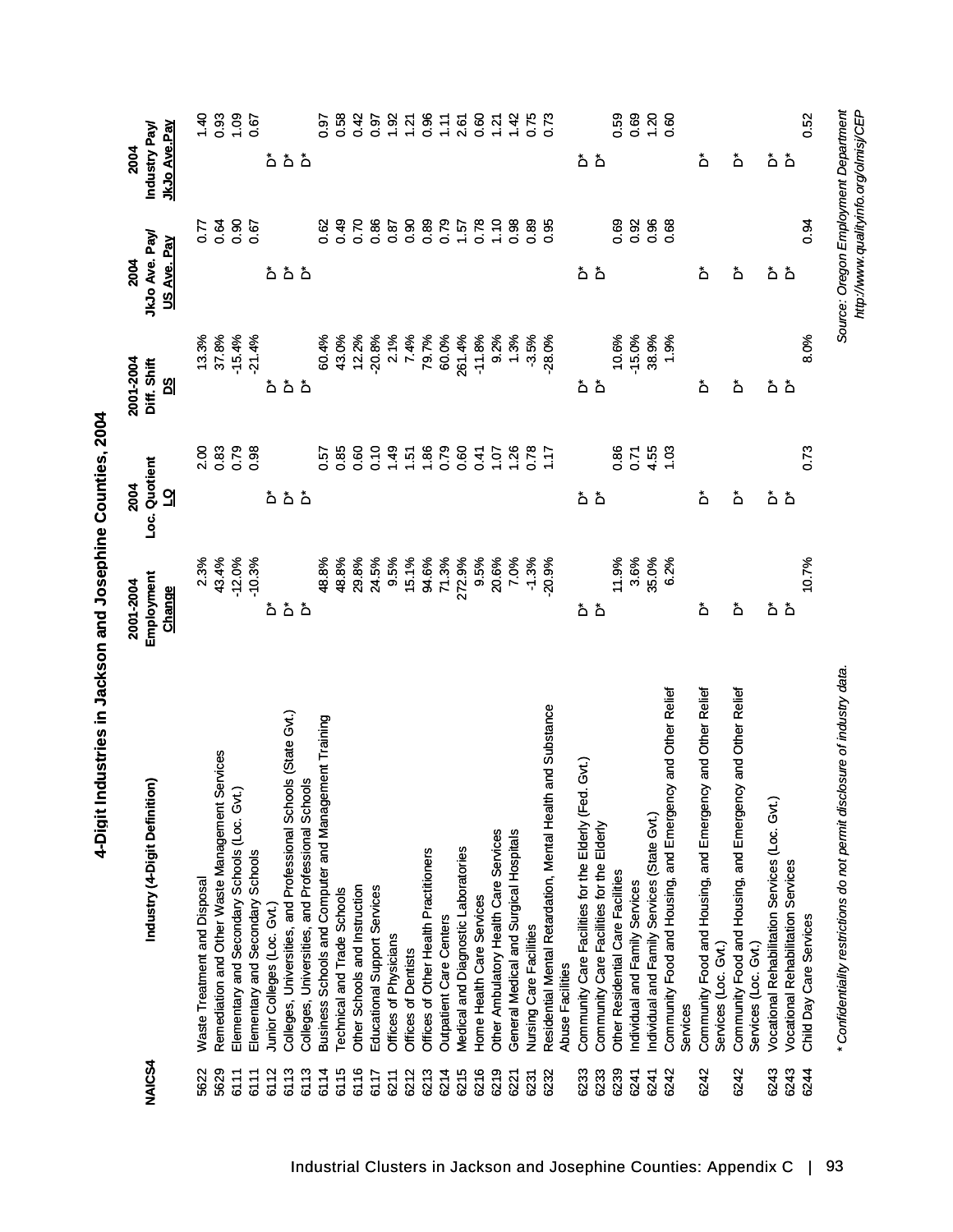| NAIC <sub>S4</sub> | Industry (4-Digit Definition)                                                                                  | Employment<br>2001-2004<br><b>Change</b> | Loc. Quotient<br>2004<br>긦           | 2001-2004<br>Diff. Shift<br><u>ଅ</u> | JkJo Ave. Pay<br>US Ave. Pay<br>2004                                          | Industry Pay/<br>JkJo Ave.Pay<br>2004 |
|--------------------|----------------------------------------------------------------------------------------------------------------|------------------------------------------|--------------------------------------|--------------------------------------|-------------------------------------------------------------------------------|---------------------------------------|
| 7111               | Performing Arts Companies                                                                                      | 0.5%                                     | 4.23                                 | 8.0%                                 | 0.90                                                                          | 1.06                                  |
| 7112               | Spectator Sports                                                                                               | 11.8%                                    | 0.37                                 | 15.4%                                | 80.0                                                                          | 0.18                                  |
| 7113               | Promoters of Performing Arts, Sports, and Similar Events                                                       | 3.5%                                     | 0.73                                 | $-12.4%$                             | 0.68                                                                          | 0.70                                  |
| 7115               | Independent Artists, Writers, and Performers                                                                   | 13.8%                                    |                                      | $-2.3%$                              | 0.40                                                                          | 1.58                                  |
| 7121               | Museums, Historical Sites, and Similar Institutions (Fed. Gvt.)                                                | ۀ                                        | ۀ                                    | ۀ                                    | ځ                                                                             | ځ                                     |
| 7121               | Museums, Historical Sites, and Similar Institutions                                                            | 31.3%                                    | 0.37                                 | 29.5%                                | <b>80</b>                                                                     | 0.54                                  |
| 7121               | Museums, Historical Sites, and Similar Institutions (State Gvt.)                                               | ة                                        | ة                                    | ة                                    | ۀ                                                                             | ۀ                                     |
| 7121               | Museums, Historical Sites, and Similar Institutions (Loc. Gvt.)                                                | ۀ                                        | ۀ                                    | ۀ                                    | ۀ                                                                             | ۀ                                     |
| 7131               | Amusement Parks and Arcades                                                                                    | 31.7%                                    | 0.35                                 | 35.0%                                | 0.76                                                                          | 0.55                                  |
| 7132               | Gambling Industries                                                                                            | $-11.4%$                                 | 0.28                                 | $-11.8%$                             | 0.38                                                                          | 0.34                                  |
| 7139               | Other Amusement and Recreation Industries (Loc. Gvt.)                                                          | ۀ                                        | ەً                                   | ۀ                                    | ەً                                                                            | ەً                                    |
| 7139               | Other Amusement and Recreation Industries                                                                      | ۀ                                        | $\Delta$                             | ۀ                                    | ځ                                                                             | ò                                     |
| 7211               | Traveler Accommodation                                                                                         | 1.7%                                     | 0.95                                 | 4.1%                                 | 0.64                                                                          | 0.50                                  |
| 7212               | RV (Recreational Vehicle) Parks and Recreational Camps                                                         | 8.5%                                     |                                      | 8.3%                                 | 0.99                                                                          | 0.60                                  |
| 7221               | Full-Service Restaurants                                                                                       | 3.7%                                     | $1.17$<br>1.17                       | $-4.5%$                              | 0.94                                                                          | 0.45                                  |
| 7222               | Limited-Service Eating Places                                                                                  | 9.7%                                     |                                      | 2.7%                                 | 0.96                                                                          | 0.38                                  |
| 7223               | Special Food Services                                                                                          | 131.7%                                   |                                      | 126.9%                               | 0.56                                                                          | 0.33                                  |
| 7224               | Drinking Places (Alcoholic Beverages)                                                                          | $-13.0%$                                 |                                      | $-6.1%$                              | 0.98                                                                          | 0.39                                  |
| 8111               | Automotive Repair and Maintenance                                                                              | 8.3%                                     | $7.88$<br>$7.89$<br>$7.88$<br>$7.88$ | 9.9%                                 | 0.89                                                                          | 0.85                                  |
| 8112               | Electronic and Precision Equipment Repair and Maintenance                                                      | $-52.0%$                                 |                                      | -46.6%                               | 0.51                                                                          | 0.79                                  |
| 8113               | Commercial and Industrial Machinery and Equipment (except<br>Automotive and Electronic) Repair and Maintenance | 5.9%                                     | 0.43                                 | 6.7%                                 | 0.70                                                                          | 0.96                                  |
| 8114               | Maintenance<br>Personal and Household Goods Repair and                                                         | $-30.9%$                                 | 0.83                                 | 23.6%                                | 0.76                                                                          | 0.73                                  |
| 8121               | Personal Care Services                                                                                         | 9.8%                                     | 0.64                                 | $-1.1%$                              | 0.79                                                                          | 6.47                                  |
| 8122               | Death Care Services                                                                                            | $-17.4%$                                 | $0.56$<br>$0.56$                     | $-14.7%$                             | 0.95                                                                          | 0.97                                  |
| 8123               | Drycleaning and Laundry Services                                                                               | $-5.2%$                                  |                                      | 2.1%                                 | 1.07                                                                          | 0.77                                  |
| 8129               | Other Personal Services                                                                                        | -54.9%                                   |                                      | $-51.4%$                             | 0.73                                                                          | 0.53                                  |
| 8131               | Religious Organizations                                                                                        | 8.5%                                     | 7.01                                 | $-1.5%$                              | 0.79                                                                          | 0.58                                  |
| 8132               | Grantmaking and Giving Services                                                                                | 1.1%                                     | 0.32                                 | 5.9%                                 | 0.70                                                                          | 0.98                                  |
| 8133               | Social Advocacy Organizations                                                                                  | 28.1%                                    | 1.21                                 | 21.7%                                | 0.64                                                                          | 0.65                                  |
| 8134               | Civic and Social Organizations                                                                                 | 27.6%                                    | $1.39$<br>0.33                       | 27.5%                                | 0.67                                                                          | 0.34                                  |
| 8139               | Similar Organizations<br>Business, Professional, Labor, Political, and                                         | $-6.9%$                                  |                                      | -7.8%                                | $\overline{C}$                                                                | 0.97                                  |
| 8141               | Private Households                                                                                             | 66.3%                                    | $\frac{5}{2}$                        | 50.4%                                | $\frac{80}{2}$                                                                | 342                                   |
|                    | * Confidentiality restrictions do not permit disclosure of industry data                                       |                                          |                                      |                                      | Source: Oregon Employment Department<br>http://www.qualityinfo.org/olmisj/CEP |                                       |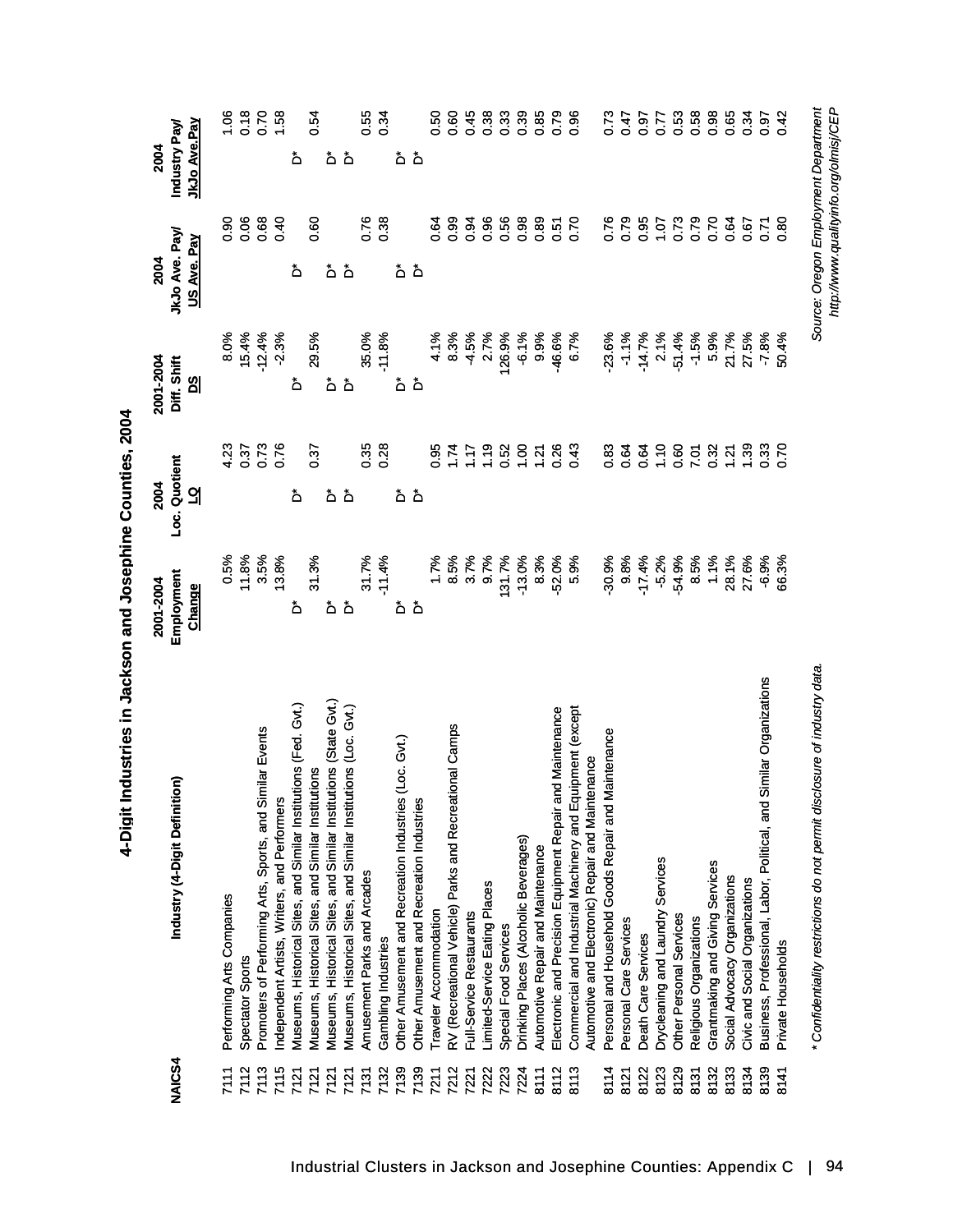| $\ddot{\bm{z}}$  |
|------------------|
| <b>.</b><br>יינו |
|                  |
|                  |

| <b>NAICS4</b> | Industry (4-Digit Definition)                                                                                        | Employment<br>2001-2004<br>Change | Loc. Quotient<br>2004<br>긦 | 2001-2004<br>Diff. Shift<br><u>ဗ</u> ျ | JkJo Ave. Pay<br>US Ave. Pay<br>2004 | <u>JkJo Ave.Pay</u><br>Industry Pay<br>2004 |
|---------------|----------------------------------------------------------------------------------------------------------------------|-----------------------------------|----------------------------|----------------------------------------|--------------------------------------|---------------------------------------------|
| 9211          | Executive, Legislative, and Other General Government Support<br>(Loc. Gvt.)                                          | 1.4%                              | 1.38                       | 0.3%                                   | 1.07                                 | 1.34                                        |
| 9211          | Executive, Legislative, and Other General Government Support<br>(Fed. Gvt.)                                          | $-32.8%$                          | 0.13                       | $-18.5%$                               | 0.09                                 | 2.18                                        |
| 9211          | Executive, Legislative, and Other General Government Support<br>State Gvt.)                                          | ڞ                                 | ڞ                          | ڞ                                      | ڞ                                    | ەً                                          |
| 9221          |                                                                                                                      | 12.4%                             | 0.20                       | 7.1%                                   | 1.04                                 | $\frac{8}{3}$                               |
| 9221          | Justice, Public Order, and Safety Activities (Loc. Gvt.)<br>Justice, Public Order, and Safety Activities (Fed. Gvt.) | ۀ                                 | ەً                         | ەً                                     | ڞ                                    | ڞ                                           |
| 922'          | Justice, Public Order, and Safety Activities (State Gvt.)                                                            | $-5.6%$                           | 0.59                       | $-4.7%$                                | 0.94                                 | $\frac{39}{2}$                              |
| 9231          | Administration of Human Resource Programs (Fed. Gvt.)                                                                | ۀ                                 | ۀ                          | ەً                                     | ڟ                                    | ځ                                           |
| 9231          | Administration of Human Resource Programs (State Gvt.                                                                | $-35.4%$                          | 0.36                       | $-32.0%$                               | 0.86                                 | 1.24                                        |
| 9231          | Administration of Human Resource Programs (Loc. Gvt.)                                                                | ەً                                | ۀ                          | ۀ                                      | ڞ                                    | ڟ                                           |
| 9241          | Administration of Environmental Quality Programs (Fed. Gvt.                                                          | $-2.9%$                           | $3.55$<br>1.17             | $-4.0\%$<br>$-14.2\%$                  | 0.92                                 | $\frac{82}{5}$                              |
| 9241          | Administration of Environmental Quality Programs (State Gvt.                                                         | $-18.2%$                          |                            |                                        | 0.86                                 | <u>ี 23</u>                                 |
| 9241          | Administration of Environmental Quality Programs (Loc. Gvt.)                                                         | ۀ                                 | ڞ                          | ەً                                     | ۀ                                    | ۀ                                           |
| 9251          | Planning, and<br>Administration of Housing Programs, Urban<br>Community Development (Loc. Gvt.)                      | ځ                                 | ۀ                          | $\mathring{\mathsf{D}}$                | ۀ                                    | ۀ                                           |
| 9251          | Administration of Housing Programs, Urban Planning, and<br>Community Development (State Gvt.)                        | ڞ                                 | ځ                          | ڞ                                      | ۀ                                    | ۀ                                           |
| 9261          | Administration of Economic Programs (Loc.                                                                            | ۀ                                 | ۀ                          | ۵                                      | ەً                                   | ۀ                                           |
| 9261          | ઉત્તે.)<br>ઉત્ત <i>ે</i><br>Administration of Economic Programs (Fed.                                                |                                   |                            |                                        |                                      |                                             |
| 9261          | Administration of Economic Programs (State Gvt.)                                                                     | هٔ هٔ هٔ                          | هٔ هٔ هٔ                   | هٔ هٔ هٔ                               | هٔ هٔ هٔ                             | هٔ هٔ هٔ                                    |
| 9281          | National Security and International Affairs (State Gvt.                                                              |                                   |                            |                                        |                                      |                                             |
| 9999          | Unclassified                                                                                                         | $-21.7%$                          | $\frac{1}{2}$              | $-15.6%$                               | 0.73                                 | 0.92                                        |

*\* Confidentiality restrictions do not permit disclosure of industry data. Source: Oregon Employment Department* \* Confidentiality restrictions do not permit disclosure of industry data.

Source: Oregon Employment Department<br>http://www.qualityinfo.org/olmisj/CEP *http://www.qualityinfo.org/olmisj/CEP*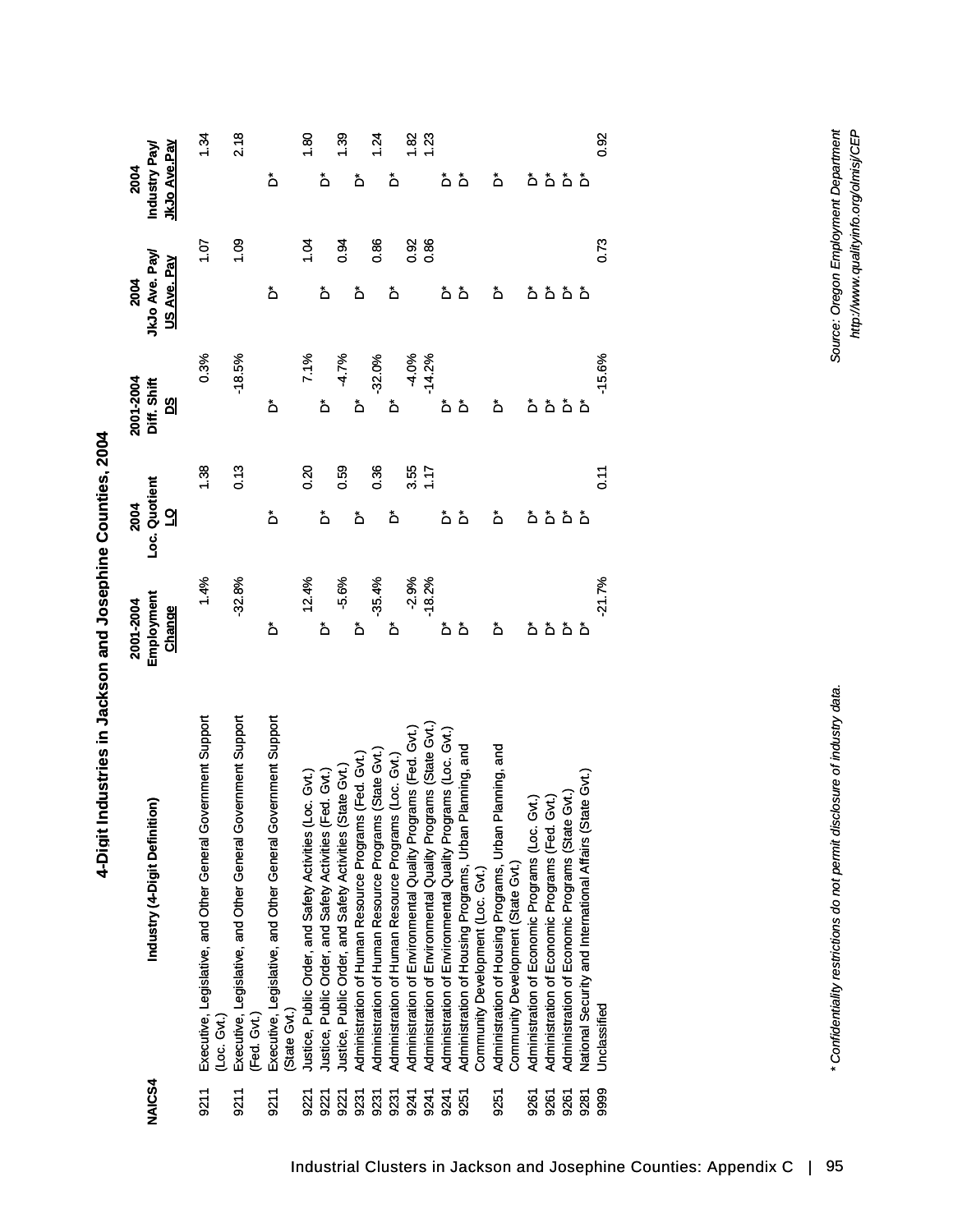# **Appendix D**

Non-Employer Statistics for The United States and Jackson County, 2001

Source: U.S. Census Bureau http://www.census.gov/epcd/nonemployer/

Accessed 6/2006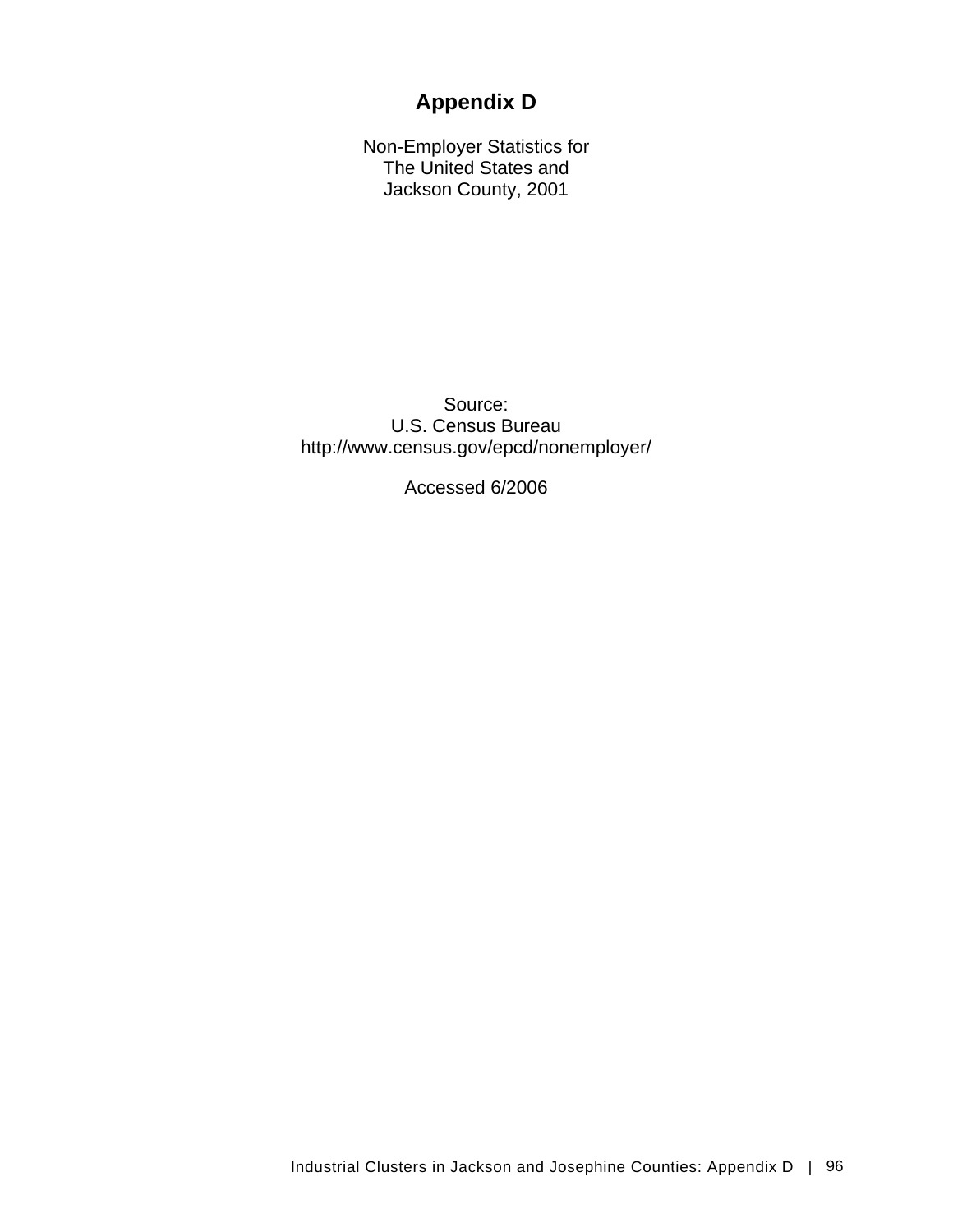|              |                                                                                             | Jackson<br><b>County</b>   | <b>States</b><br>United                  | <b>Total Employment</b><br><u>Jackson %</u> | <u>us%</u> | Ratio of %<br><b>JK/US</b> |
|--------------|---------------------------------------------------------------------------------------------|----------------------------|------------------------------------------|---------------------------------------------|------------|----------------------------|
| <b>NAICS</b> | Businesses With and Without Employee Totals<br>Total QCEW Employment*<br>Non-Employer Total | 13,256<br>87,363<br>74,107 | 16,979,498<br>359,001,010<br>342,021,512 | 15.2%                                       | 4.7%       | $3.\overline{2}$           |
| 115          | Support Activities for Forestry                                                             | 127                        | 84,800                                   | 0.15%                                       | 0.02%      | 6.2                        |
| 311          | Food Manufacturing                                                                          | 17                         | 19,127                                   | 0.1%                                        | 0.1%       | Ξ                          |
| 321          | Wood Product Manufacturing                                                                  | 55                         | 27,912                                   | 0.4%                                        | 0.2%       | 2.5                        |
| 339          | Miscellaneous Manufacturing                                                                 | 121                        | 15,983                                   | 0.9%                                        | 0.1%       | 9.7                        |
| 4541         | ler Houses<br>Electronic Shopping and Mail-Ord                                              | 73                         | 50,276                                   | 0.6%                                        | 0.3%       | $\frac{0}{1}$              |
| 5121         | Motion Picture and Video Industries                                                         | 35                         | 41,202                                   | 0.3%                                        | 0.2%       | $\tilde{\mathcal{L}}$      |
| 623          | Nursing and Residential Care Facilities                                                     | 53                         | 43,585                                   | 0.4%                                        | 0.3%       | $\frac{6}{1}$              |
| 711          | and Related Industries<br>Performing Arts, Spectator Sports                                 | 579                        | 20,535                                   | 4.4%                                        | 0.1%       | 36.1                       |
| 7115         | Performers<br>Independent Artists, Writers, and                                             | 488                        | 525,921                                  | 3.7%                                        | 3.1%       | $\frac{2}{1}$              |
| 7211         | Traveler Accommodation                                                                      | $\frac{8}{4}$              | 33,391                                   | 0.4%                                        | 0.2%       | $\frac{8}{1}$              |
| 7212         | RV Parks and Recreational Camps                                                             | $\tilde{\mathcal{L}}$      | 6,873                                    | 0.1%                                        | 0.0%       | $\overline{2.1}$           |
|              |                                                                                             |                            |                                          |                                             |            |                            |

Non-Employer Statistics, 2001<br>Jackson County and United States **Jackson County and United States Non-Employer Statistics, 2001**

Source: Census Bureau at: http://www.census.gov/epcd/nonemployer/ *\* Businesses with Employees Source: Census Bureau at: http://www.census.gov/epcd/nonemployer/*

\* Businesses with Employees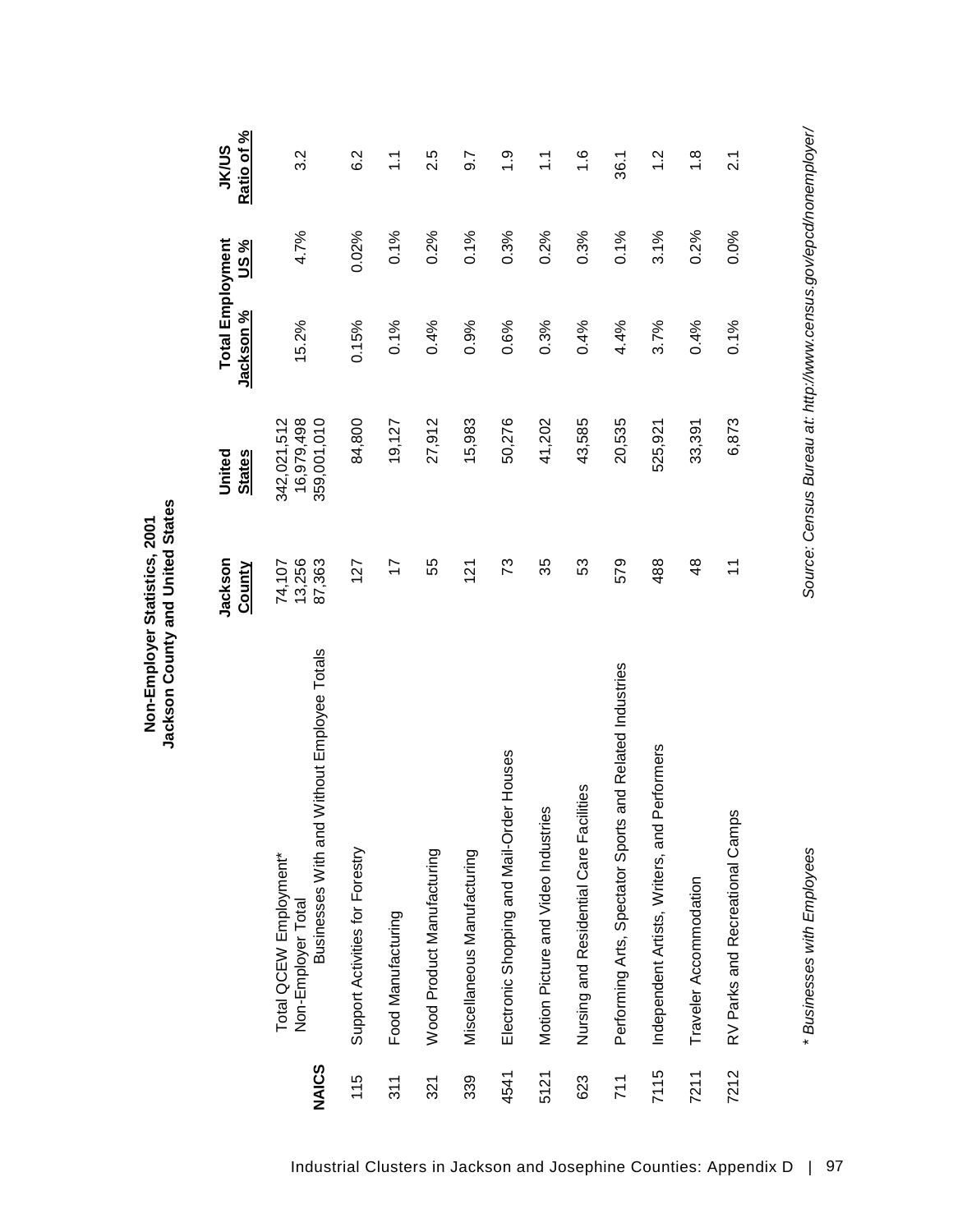# **Appendix E**

National Employment Projections 2004-2014

Source: U.S. Bureau of Labor Statistics http://www.bls.gov/emp/empinddetail.htm

Accessed 6/2006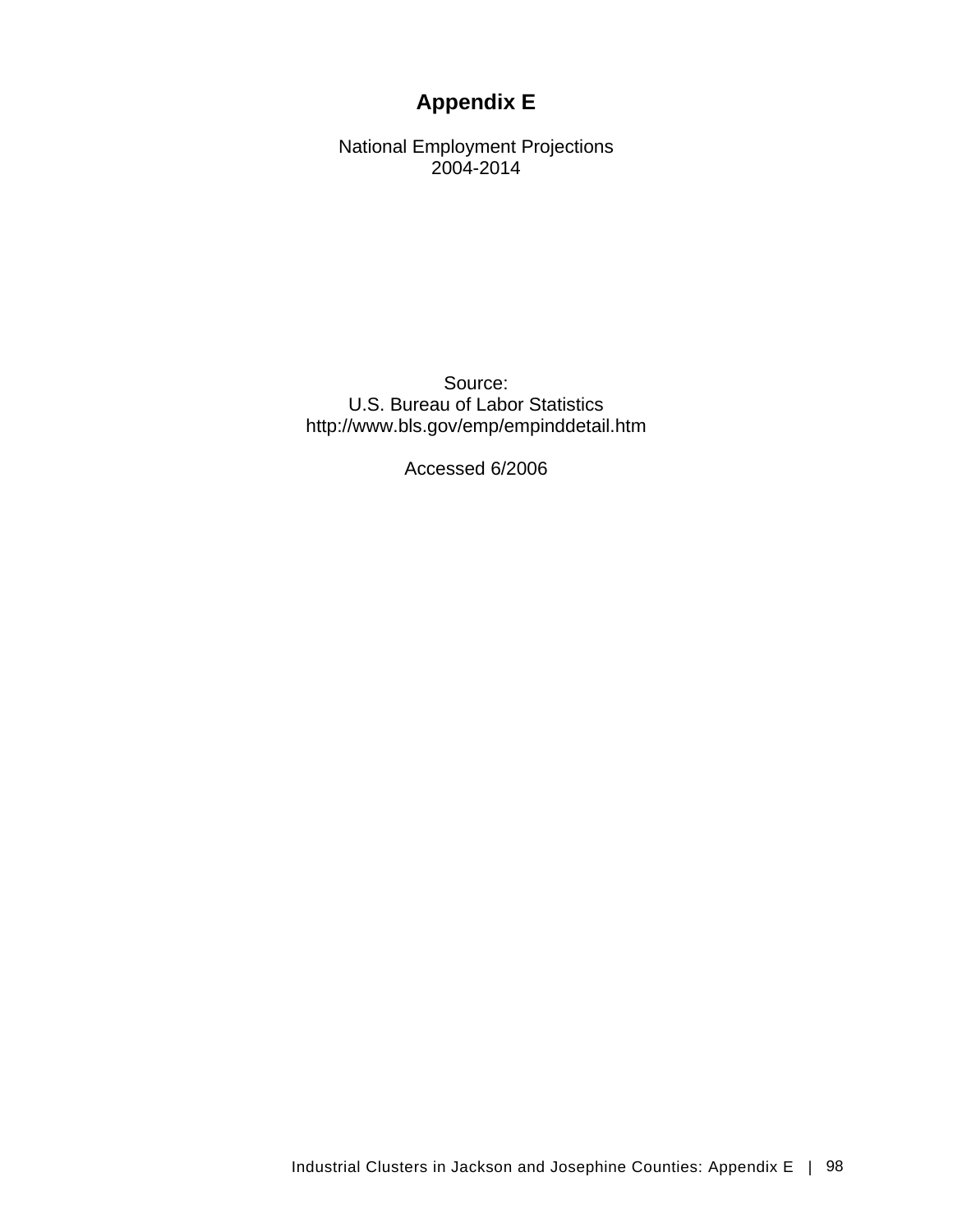### **BLS Projections Employment Growth for U.S. Industries 2004-2014**

|                    |                                                                         |           | <b>Average Annual</b> | 1+ Ave. Ann. |           |
|--------------------|-------------------------------------------------------------------------|-----------|-----------------------|--------------|-----------|
| 2002               |                                                                         |           | Rate of Change        | Rate of Chg. | % Change  |
| <b>NAICS</b>       | <b>Industry</b>                                                         | 1994-2004 | 2004-2014             | 2004-2014    | 2004-2014 |
|                    | 11 Agriculture, forestry, fishing, and hunting                          | -3        | $-1.1$                | 0.989        | $-10.5%$  |
|                    | 111 Crop production                                                     | $-3.5$    | $-1.8$                | 0.982        | $-16.6%$  |
|                    | 112 Animal production                                                   | $-3.3$    | $-0.8$                | 0.992        | $-7.7%$   |
| 1131 1132 Forestry |                                                                         | 0.9       | $-2.1$                | 0.979        | $-19.1%$  |
|                    | 1133 Logging                                                            | $-1.7$    | -1                    | 0.99         | $-9.6%$   |
|                    | 114 Fishing, hunting and trapping                                       | $-3.6$    | $-2$                  | 0.98         | $-18.3%$  |
|                    | 115 Support activities for agriculture and forestry                     | 2.7       | 0.9                   | 1.009        | 9.4%      |
|                    | NA Nonagriculture wage and salary                                       | 1.4       | 1.3                   | 1.013        | 13.8%     |
|                    | 21 Mining                                                               | $-1$      | $-0.9$                | 0.991        | $-8.6%$   |
|                    | 211 Oil and gas extraction                                              | $-2.7$    | $-1.4$                | 0.986        | $-13.2%$  |
|                    | 212 Mining (except oil and gas)                                         | $-2.1$    | $-1.4$                | 0.986        | $-13.2%$  |
|                    | 2121 Coal mining                                                        | $-3.6$    | $-2.6$                | 0.974        | $-23.2%$  |
|                    | 2122 Metal ore mining                                                   | $-5.1$    | $-3.4$                | 0.966        | $-29.2%$  |
|                    | 2123 Nonmetallic mineral mining and quarrying                           | 0.2       | $-0.2$                | 0.998        | $-2.0%$   |
|                    | 213 Support activities for mining                                       | 2         | $-0.2$                | 0.998        | $-2.0%$   |
|                    | 22 Utilities                                                            | $-1.9$    | $-0.1$                | 0.999        | $-1.0%$   |
|                    | 2211 Electric power generation, transmission and                        | $-2$      | $-0.3$                | 0.997        | $-3.0%$   |
|                    | 2212 Natural gas distribution                                           | $-2.8$    | $-0.5$                | 0.995        | $-4.9%$   |
|                    | 2213 Water, sewage and other systems                                    | 2.3       | 1.9                   | 1.019        | 20.7%     |
|                    | 23 Construction                                                         | 3.2       | 1.1                   | 1.011        | 11.6%     |
|                    | 31-33 Manufacturing                                                     | $-1.7$    | $-0.6$                | 0.994        | $-5.8%$   |
|                    | 311 Food manufacturing                                                  | $-0.3$    | 0.4                   | 1.004        | 4.1%      |
|                    | 3111 Animal food manufacturing                                          | $-1$      | $-0.5$                | 0.995        | $-4.9%$   |
|                    | 3112 Grain and oilseed milling                                          | $-1.4$    | $-0.7$                | 0.993        | $-6.8%$   |
|                    | 3113 Sugar and confectionery product manufacturing                      | $-1.7$    | $-0.5$                | 0.995        | $-4.9%$   |
|                    | 3114 Fruit and vegetable preserving and specialty food<br>manufacturing | $-1.7$    | $-0.1$                | 0.999        | $-1.0%$   |
|                    | 3115 Dairy product manufacturing                                        | $-0.4$    | $-1.1$                | 0.989        | $-10.5%$  |
|                    | 3116 Animal slaughtering and processing                                 | 1         | 1.2                   | 1.012        | 12.7%     |
|                    | 3117 Seafood product preparation and packaging                          | $-2.4$    | $-0.4$                | 0.996        | $-3.9%$   |
|                    | 3118 Bakeries and tortilla manufacturing                                | $-0.4$    | 0.4                   | 1.004        | 4.1%      |
|                    | 3119 Other food manufacturing                                           | 0.3       | 0.6                   | 1.006        | 6.2%      |
|                    | 312 Beverage and tobacco product manufacturing                          | $-0.5$    | $-0.7$                | 0.993        | $-6.8%$   |
|                    | 3121 Beverage manufacturing                                             | 0         | $-0.1$                | 0.999        | $-1.0%$   |
|                    | 3122 Tobacco manufacturing                                              | $-2.9$    | $-5.6$                | 0.944        | $-43.8%$  |
|                    | 313 Textile mills                                                       | $-6.7$    | -6.6                  | 0.934        | $-49.5%$  |
|                    | 3131 Fiber, yarn, and thread mills                                      | $-5.5$    | $-7.5$                | 0.925        | $-54.1%$  |
|                    | 3132 Fabric mills                                                       | -7.5      | -6.4                  | 0.936        | $-48.4%$  |
|                    | 3133 Textile and fabric finishing and fabric coating mills              | $-6.2$    | $-6.5$                | 0.935        | $-48.9%$  |
|                    | 314 Textile product mills                                               | $-2.1$    | $-2$                  | 0.98         | $-18.3%$  |
|                    | 3141 Textile furnishings mills                                          | $-2.3$    | $-1.3$                | 0.987        | $-12.3%$  |
|                    | 3149 Other textile product mills                                        | $-1.7$    | $-3.1$                | 0.969        | $-27.0%$  |
|                    | 315 Apparel manufacturing                                               | $-10.4$   | $-8.7$                | 0.913        | $-59.8%$  |
|                    | 3151 Apparel knitting mills                                             | -9        | $-7.2$                | 0.928        | $-52.6%$  |
|                    | 3152 Cut and sew apparel manufacturing                                  | $-11$     | $-9.6$                | 0.904        | $-63.6%$  |
|                    | 3159 Apparel accessories and other apparel manufacturing                | $-6.3$    | $-4.2$                | 0.958        | $-34.9%$  |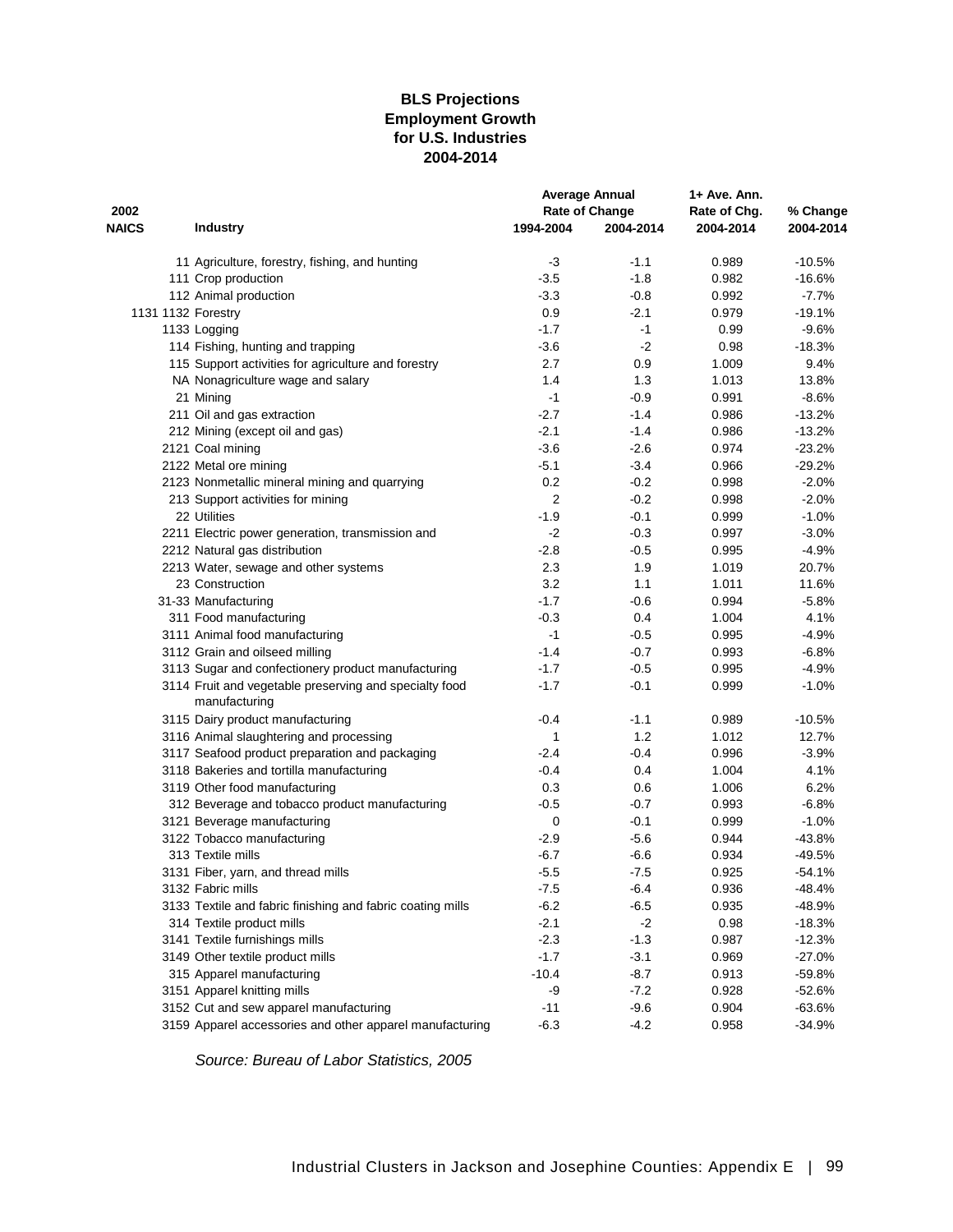### **for U.S. Industries 2004-2014 BLS Projections Employment Growth**

|              |                                                                                       |           | <b>Average Annual</b> | 1+ Ave. Ann. |           |
|--------------|---------------------------------------------------------------------------------------|-----------|-----------------------|--------------|-----------|
| 2002         |                                                                                       |           | <b>Rate of Change</b> | Rate of Chg. | % Change  |
| <b>NAICS</b> | <b>Industry</b>                                                                       | 1994-2004 | 2004-2014             | 2004-2014    | 2004-2014 |
|              | 316 Leather and allied product manufacturing                                          | $-9.3$    | $-2.7$                | 0.973        | $-23.9%$  |
|              | 3161 Leather and hide tanning and finishing                                           | $-7.3$    | $-1.7$                | 0.983        | $-15.8%$  |
|              | 3162 Footwear manufacturing                                                           | $-11.3$   | $-4.3$                | 0.957        | $-35.6%$  |
|              | 3169 Other leather and allied product manufacturing                                   | -7        | $-1.6$                | 0.984        | $-14.9%$  |
|              | 321 Wood product manufacturing                                                        | $-0.2$    | 0.7                   | 1.007        | 7.2%      |
|              | 3211 Sawmills and wood preservation                                                   | $-1.7$    | $-2$                  | 0.98         | $-18.3%$  |
|              | 3212 Veneer, plywood, and engineered wood product<br>manufacturing                    | 1.4       | 0.7                   | 1.007        | 7.2%      |
|              | 3219 Other wood product manufacturing                                                 | $-0.2$    | 1.6                   | 1.016        | 17.2%     |
|              | 322 Paper manufacturing                                                               | $-2.4$    | -0.2                  | 0.998        | $-2.0%$   |
|              | 3221 Pulp, paper, and paperboard mills                                                | $-4.2$    | $-1.7$                | 0.983        | $-15.8%$  |
|              | 3222 Converted paper product manufacturing                                            | $-1.6$    | 0.3                   | 1.003        | 3.0%      |
|              | 323 Printing and related support activities                                           | $-1.9$    | $-1$                  | 0.99         | $-9.6%$   |
|              | 324 Petroleum and coal products manufacturing                                         | $-2.4$    | $-1.5$                | 0.985        | $-14.0%$  |
|              | 325 Chemical manufacturing                                                            | $-1.2$    | $-0.1$                | 0.999        | $-1.0%$   |
|              | 3251 Basic chemical manufacturing                                                     | -4        | $-3.4$                | 0.966        | $-29.2%$  |
|              | 3252 Resin, synthetic rubber, and artificial synthetic fibers<br>and filaments manufa | $-2.6$    | -2.4                  | 0.976        | $-21.6%$  |
|              | 3253 Pesticide, fertilizer, and other agricultural chemical<br>manufacturing          | $-2.1$    | $-1.9$                | 0.981        | $-17.5%$  |
|              | 3254 Pharmaceutical and medicine manufacturing                                        | 2.4       | 2.3                   | 1.023        | 25.5%     |
|              | 3255 Paint, coating, and adhesive manufacturing                                       | $-1.6$    | $-0.7$                | 0.993        | $-6.8%$   |
|              | 3256 Soap, cleaning compound, and toilet preparation<br>manufacturing                 | $-1$      | 0.5                   | 1.005        | 5.1%      |
|              | 3259 Other chemical product and preparation<br>manufacturing                          | $-2.6$    | -1                    | 0.99         | $-9.6%$   |
|              | 326 Plastics and rubber products manufacturing                                        | -1        | $-1$                  | 0.99         | $-9.6%$   |
|              | 3261 Plastics product manufacturing                                                   | $-0.8$    | $-0.5$                | 0.995        | $-4.9%$   |
|              | 3262 Rubber product manufacturing                                                     | $-1.7$    | $-2.6$                | 0.974        | $-23.2%$  |
|              | 327 Nonmetallic mineral product manufacturing                                         | 0         | 0.4                   | 1.004        | 4.1%      |
|              | 3271 Clay product and refractory manufacturing                                        | $-2.3$    | 0.6                   | 1.006        | 6.2%      |
|              | 3272 Glass and glass product manufacturing                                            | $-2.5$    | -1.4                  | 0.986        | $-13.2%$  |
|              | 3273 Cement and concrete product manufacturing                                        | 2.2       | 1                     | 1.01         | 10.5%     |
|              | 3274 Lime and gypsum product manufacturing                                            | 2.6       | 1.8                   | 1.018        | 19.5%     |
|              | 3279 Other nonmetallic mineral product manufacturing                                  | $-0.2$    | 0.3                   | 1.003        | 3.0%      |
|              | 331 Primary metal manufacturing                                                       | $-3$      | -2                    | 0.98         | $-18.3%$  |
|              | 3311 Iron and steel mills and ferroalloy manufacturing                                | $-4.7$    | $-1.7$                | 0.983        | $-15.8%$  |
|              | 3312 Steel product manufacturing from purchased steel                                 | $-1.1$    | $-1$                  | 0.99         | $-9.6%$   |
|              | 3313 Alumina and aluminum production and processing                                   | $-2.9$    | $-2.5$                | 0.975        | $-22.4%$  |
|              | 3314 Nonferrous metal (except aluminum) production and<br>processing                  | $-3.7$    | $-1.7$                | 0.983        | $-15.8%$  |
|              | 3315 Foundries                                                                        | $-2.2$    | $-2.5$                | 0.975        | $-22.4%$  |
|              | 332 Fabricated metal product manufacturing                                            | $-0.4$    | $-0.2$                | 0.998        | $-2.0%$   |
|              | 3321 Forging and stamping                                                             | $-1.8$    | $-0.9$                | 0.991        | $-8.6%$   |
|              | 3322 Cutlery and handtool manufacturing                                               | $-2.7$    | $-0.7$                | 0.993        | $-6.8%$   |
|              | 3323 Architectural and structural metals manufacturing                                | 1.3       | 0.2                   | 1.002        | 2.0%      |
|              |                                                                                       |           |                       |              |           |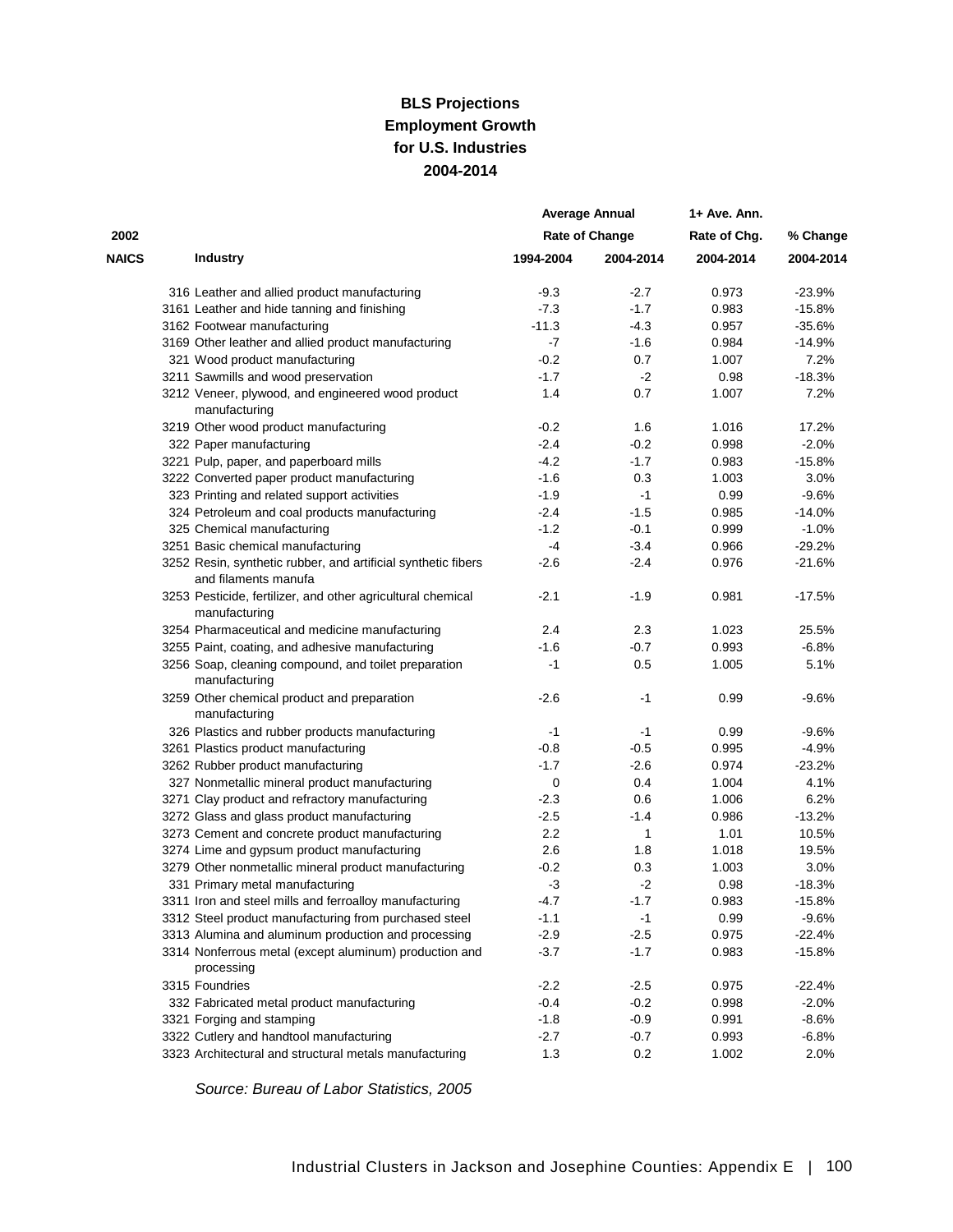### **BLS Projections Employment Growth for U.S. Industries 2004-2014**

|              |                                                                                       |           | <b>Average Annual</b> | 1+ Ave. Ann. |           |
|--------------|---------------------------------------------------------------------------------------|-----------|-----------------------|--------------|-----------|
| 2002         |                                                                                       |           | <b>Rate of Change</b> | Rate of Chg. | % Change  |
| <b>NAICS</b> | <b>Industry</b>                                                                       | 1994-2004 | 2004-2014             | 2004-2014    | 2004-2014 |
|              | 3324 Boiler, tank, and shipping container manufacturing                               | $-1.4$    | $-0.8$                | 0.992        | $-7.7%$   |
|              | 3325 Hardware manufacturing                                                           | $-3.6$    | $-1$                  | 0.99         | $-9.6%$   |
|              | 3326 Spring and wire product manufacturing                                            | $-2.6$    | -2.1                  | 0.979        | $-19.1%$  |
|              | 3327 Machine shops; turned product; and screw, nut, and<br>bolt manufacturing         | 0.4       | 0.4                   | 1.004        | 4.1%      |
|              | 3328 Coating, engraving, heat treating, and allied activities                         | $-0.4$    | 0.5                   | 1.005        | 5.1%      |
|              | 3329 Other fabricated metal product manufacturing                                     | $-1.1$    | $-0.8$                | 0.992        | $-7.7%$   |
|              | 333 Machinery manufacturing                                                           | $-1.9$    | $-1.4$                | 0.986        | $-13.2%$  |
|              | 3331 Agriculture, construction, and mining machinery<br>manufacturing                 | $-0.8$    | $-0.3$                | 0.997        | $-3.0%$   |
|              | 3332 Industrial machinery manufacturing                                               | $-2.2$    | $-1.3$                | 0.987        | $-12.3%$  |
|              | 3333 Commercial and service industry machinery                                        | $-2.1$    | $-3$                  | 0.97         | $-26.3%$  |
|              | 3334 Ventilation, heating, air-conditioning, and commercial<br>refrigeration equipmen | $-1.3$    | $-0.9$                | 0.991        | $-8.6%$   |
|              | 3335 Metalworking machinery manufacturing                                             | $-2.4$    | $-1.8$                | 0.982        | $-16.6%$  |
|              | 3336 Engine, turbine, and power transmission equipment<br>manufacturing               | $-2.1$    | $-1.7$                | 0.983        | $-15.8%$  |
|              | 3339 Other general purpose machinery manufacturing                                    | $-2.2$    | $-1.4$                | 0.986        | $-13.2%$  |
|              | 334 Computer and electronic product manufacturing                                     | $-2.2$    | $-0.7$                | 0.993        | $-6.8%$   |
|              | 3341 Computer and peripheral equipment manufacturing                                  | $-3.3$    | $-1.9$                | 0.981        | $-17.5%$  |
|              | 3342 Communications equipment manufacturing                                           | $-3.6$    | $-1.1$                | 0.989        | $-10.5%$  |
|              | 3343 Audio and video equipment manufacturing                                          | $-5.7$    | $-2.4$                | 0.976        | $-21.6%$  |
|              | 3344 Semiconductor and other electronic component<br>manufacturing                    | $-1.7$    | $-1.2$                | 0.988        | $-11.4%$  |
|              | 3345 Navigational, measuring, electromedical, and control<br>instruments manufacturin | $-1.3$    | 0.4                   | 1.004        | 4.1%      |
|              | 3346 Manufacturing and reproducing magnetic and optical<br>media                      | $-0.4$    | 0                     | 1            | 0.0%      |
|              | 335 Electrical equipment, appliance, and component<br>manufacturing                   | $-2.7$    | $-2.1$                | 0.979        | $-19.1%$  |
|              | 3351 Electric lighting equipment manufacturing                                        | $-1.8$    | $-1.7$                | 0.983        | $-15.8%$  |
|              | 3352 Household appliance manufacturing                                                | $-2.2$    | $-3.1$                | 0.969        | $-27.0%$  |
|              | 3353 Electrical equipment manufacturing                                               | $-3.5$    | $-2.7$                | 0.973        | $-23.9%$  |
|              | 3359 Other electrical equipment and component                                         | $-2.6$    | $-1$                  | 0.99         | $-9.6%$   |
|              | 336 Transportation equipment manufacturing                                            | $-0.9$    | 0.5                   | 1.005        | 5.1%      |
|              | 3361 Motor vehicle manufacturing                                                      | $-0.9$    | 0.2                   | 1.002        | 2.0%      |
|              | 3362 Motor vehicle body and trailer manufacturing                                     | 0.8       | 0.8                   | 1.008        | 8.3%      |
|              | 3363 Motor vehicle parts manufacturing                                                | $-0.7$    | 0.6                   | 1.006        | 6.2%      |
|              | 3364 Aerospace product and parts manufacturing                                        | $-2.2$    | 0.8                   | 1.008        | 8.3%      |
|              | 3365 Railroad rolling stock manufacturing                                             | $-2.7$    | $-2.6$                | 0.974        | $-23.2%$  |
|              | 3366 Ship and boat building                                                           | 0.2       | $-0.2$                | 0.998        | $-2.0%$   |
|              | 3369 Other transportation equipment manufacturing                                     | 0.1       | 1.5                   | 1.015        | 16.1%     |
|              | 337 Furniture and related product manufacturing                                       | $-0.5$    | $-0.2$                | 0.998        | $-2.0%$   |
|              | 3371 Household and institutional furniture and kitchen<br>cabinet manufacturing       | $-0.4$    | $-0.2$                | 0.998        | $-2.0%$   |
|              | 3372 Office furniture (including fixtures) manufacturing                              | $-1.3$    | 0.1                   | 1.001        | 1.0%      |
|              | 3379 Other furniture related product manufacturing                                    | 1         | $-0.4$                | 0.996        | $-3.9%$   |
|              | 339 Miscellaneous manufacturing                                                       | $-0.8$    | $-0.3$                | 0.997        | $-3.0%$   |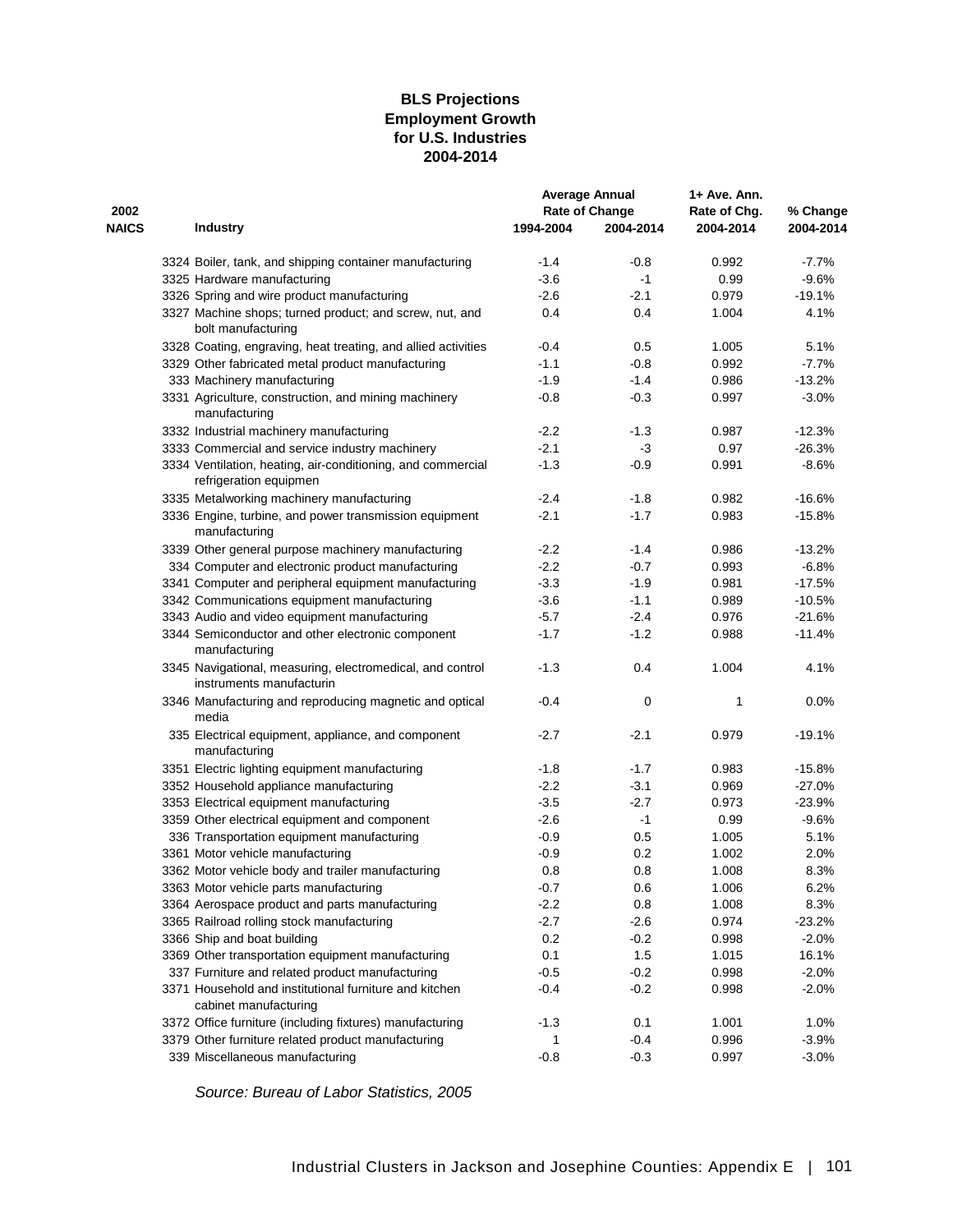### **BLS Projections Employment Growth for U.S. Industries 2004-2014**

|              |                                                                                     |                | <b>Average Annual</b> | 1+ Ave. Ann. |           |
|--------------|-------------------------------------------------------------------------------------|----------------|-----------------------|--------------|-----------|
| 2002         |                                                                                     |                | Rate of Change        | Rate of Chg. | % Change  |
| <b>NAICS</b> | <b>Industry</b>                                                                     | 1994-2004      | 2004-2014             | 2004-2014    | 2004-2014 |
|              | 3391 Medical equipment and supplies manufacturing                                   | 0.3            | 0.3                   | 1.003        | 3.0%      |
|              | 3399 Other miscellaneous manufacturing                                              | $-1.7$         | $-0.8$                | 0.992        | $-7.7%$   |
|              | 42 Wholesale trade                                                                  | 0.8            | 0.8                   | 1.008        | 8.3%      |
|              | 44,45 Retail trade                                                                  | 1.1            | 1                     | 1.01         | 10.5%     |
|              | 48 492 493 Transportation and warehousing                                           | 1.4            | 1.1                   | 1.011        | 11.6%     |
|              | 481 Air transportation                                                              | 0.1            | 0.8                   | 1.008        | 8.3%      |
|              | 482 Rail transportation                                                             | $-0.5$         | $-0.4$                | 0.996        | $-3.9%$   |
|              | 483 Water transportation                                                            | 0.9            | 0.2                   | 1.002        | 2.0%      |
|              | 484 Truck transportation                                                            | 1.1            | 0.9                   | 1.009        | 9.4%      |
|              | 485 Transit and ground passenger transportation                                     | $\overline{2}$ | 2.1                   | 1.021        | 23.1%     |
|              | 486 Pipeline transportation                                                         | $-3.8$         | $-0.5$                | 0.995        | $-4.9%$   |
|              | 487 Scenic and sightseeing transportation                                           | 2.3            | 2.8                   | 1.028        | 31.8%     |
|              | 488 Support activities for transportation                                           | 2.8            | 1.1                   | 1.011        | 11.6%     |
|              | 492 Couriers and messengers                                                         | 1.9            | 0.7                   | 1.007        | 7.2%      |
|              |                                                                                     |                |                       |              | 24.3%     |
|              | 493 Warehousing and storage<br>51 Information                                       | 2.6            | 2.2                   | 1.022        |           |
|              |                                                                                     | 1.4            | 1.1                   | 1.011        | 11.6%     |
|              | 511 Publishing industries                                                           | 0.2            | 2.1                   | 1.021        | 23.1%     |
|              | 5111 Newspaper, periodical, book, and directory publishers                          | $-1.2$         | 0.6                   | 1.006        | 6.2%      |
|              | 5112 Software publishers                                                            | 5.7            | 5.3                   | 1.053        | 67.6%     |
|              | 512 Motion picture, video, and sound recording industries                           | 3.4            | 1.5                   | 1.015        | 16.1%     |
|              | 515 Broadcasting (except internet)                                                  | 1.2            | 1                     | 1.01         | 10.5%     |
|              | 517 Telecommunications                                                              | 0.8            | $-0.7$                | 0.993        | $-6.8%$   |
|              | 516 518 519 Internet and other information services                                 | 4              | 2.5                   | 1.025        | 28.0%     |
|              | 52-53 Financial activities                                                          | 1.6            | 1                     | 1.01         | 10.5%     |
|              | 521 522 Monetary authorities, credit intermediation, and<br>related activities      | 1.8            | 0.5                   | 1.005        | 5.1%      |
|              | 523 Securities, commodity contracts, and other financial<br>investments and related | 3.3            | 1.5                   | 1.015        | 16.1%     |
|              | 5241 Insurance carriers                                                             | $-0.1$         | 0.3                   | 1.003        | 3.0%      |
|              | 5242 Agencies, brokerages, and other insurance related<br>activities                | 2              | 1.8                   | 1.018        | 19.5%     |
|              | 525 Funds, trusts, and other financial vehicles                                     | 2.8            | 0.9                   | 1.009        | 9.4%      |
|              | 531 Real estate                                                                     | 1.8            | 1.7                   | 1.017        | 18.4%     |
|              | 5321 Automotive equipment rental and leasing                                        | 2              | 1.5                   | 1.015        | 16.1%     |
|              | 5322 5323 Consumer goods rental and general rental centers                          | 1.7            | 1                     | 1.01         | 10.5%     |
|              | 5324 Commercial and industrial machinery and equipment<br>rental and leasing        | 2.8            | 2.1                   | 1.021        | 23.1%     |
|              | 533 Lessors of nonfinancial intangible assets (except<br>copyrighted works)         | 3.3            | 0.9                   | 1.009        | 9.4%      |
|              | 54 Professional, scientific, and technical services                                 | 3.4            | 2.5                   | 1.025        | 28.0%     |
|              | 5411 Legal services                                                                 | 1.9            | 1.4                   | 1.014        | 14.9%     |
|              | 5412 Accounting, tax preparation, bookkeeping, and payroll                          | $\overline{2}$ | 3                     | 1.03         | 34.4%     |
|              | services                                                                            |                |                       |              |           |
|              | 5413 Architectural, engineering, and related services                               | 2.8            | 1.5                   | 1.015        | 16.1%     |
|              | 5414 Specialized design services                                                    | 3.1            | 2.5                   | 1.025        | 28.0%     |
|              | 5415 Computer systems design and related services                                   | 8              | 3.4                   | 1.034        | 39.7%     |
|              | 5416 Management, scientific, and technical consulting<br>services                   | 6.5            | 4.8                   | 1.048        | 59.8%     |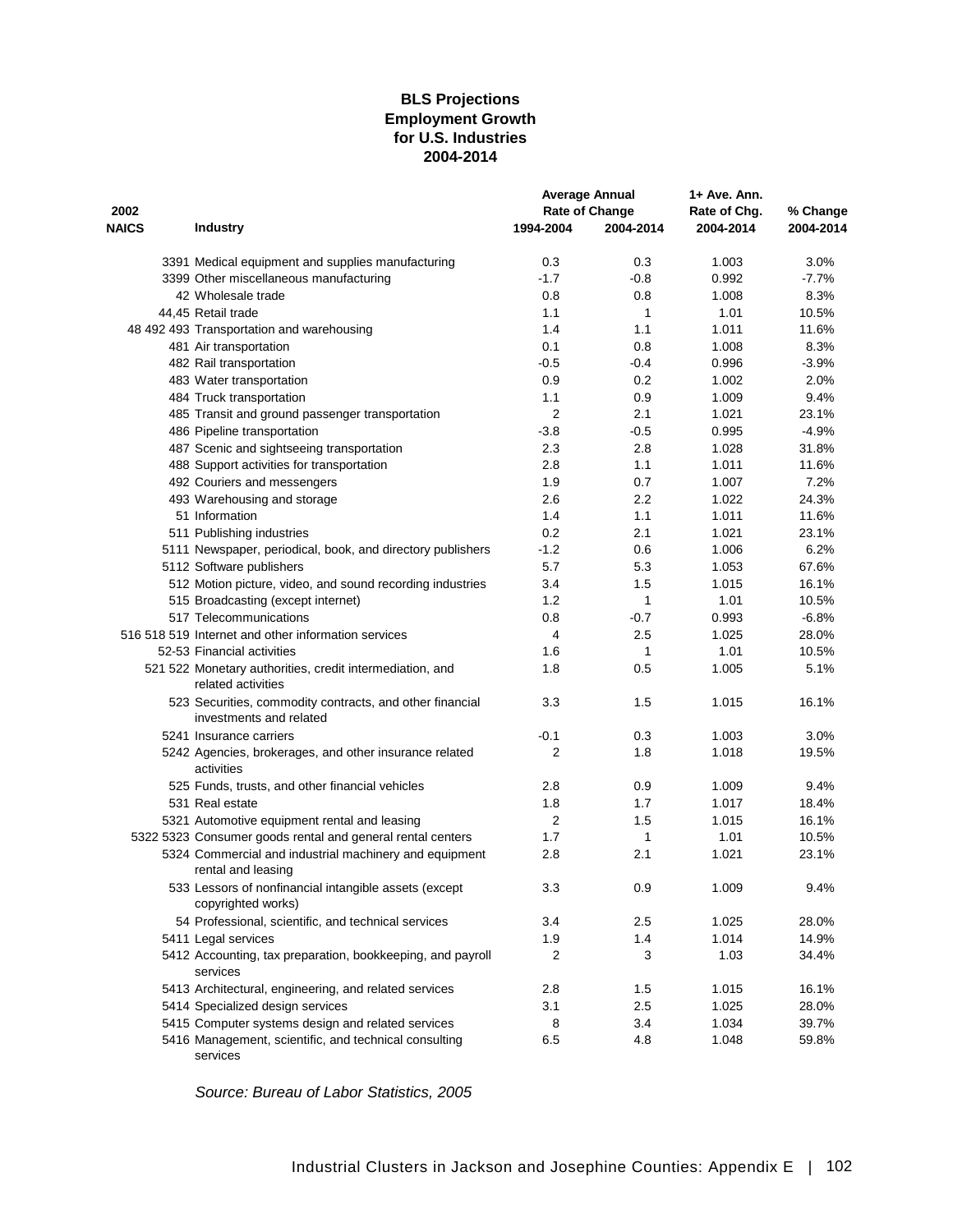### **Employment Growth for U.S. Industries 2004-2014 BLS Projections**

|              |                                                                                         |           | <b>Average Annual</b> | 1+ Ave. Ann. |           |  |
|--------------|-----------------------------------------------------------------------------------------|-----------|-----------------------|--------------|-----------|--|
| 2002         |                                                                                         |           | <b>Rate of Change</b> | Rate of Chq. | % Change  |  |
| <b>NAICS</b> | <b>Industry</b>                                                                         | 1994-2004 | 2004-2014             | 2004-2014    | 2004-2014 |  |
|              | 5417 Scientific research and development services                                       | 1.4       | 1.1                   | 1.011        | 11.6%     |  |
|              | 5418 Advertising and related services                                                   | 1.3       | 2                     | 1.02         | 21.9%     |  |
|              | 5419 Other professional, scientific, and technical services                             | 3.2       | 2.5                   | 1.025        | 28.0%     |  |
|              | 55 Management of companies and enterprises                                              | 0.3       | $\mathbf{1}$          | 1.01         | 10.5%     |  |
|              | 56 Administrative and support and waste management<br>and remediation services          | 3.4       | 2.7                   | 1.027        | 30.5%     |  |
|              | 561 Administrative and support services                                                 | 3.5       | 2.8                   | 1.028        | 31.8%     |  |
|              | 5611 Office administrative services                                                     | 4.4       | 3.5                   | 1.035        | 41.1%     |  |
|              | 5612 Facilities support services                                                        | 4.8       | 3.9                   | 1.039        | 46.6%     |  |
|              | 5613 Employment services                                                                | 4.5       | 3.8                   | 1.038        | 45.2%     |  |
|              | 5614 Business support services                                                          | 2.8       | 1                     | 1.01         | 10.5%     |  |
|              | 5615 Travel arrangement and reservation services                                        | $-1.8$    | 0.3                   | 1.003        | 3.0%      |  |
|              | 5616 Investigation and security services                                                | 2.7       | 2.1                   | 1.021        | 23.1%     |  |
|              | 5617 Services to buildings and dwellings                                                | 2.9       | 1.9                   | 1.019        | 20.7%     |  |
|              | 5619 Other support services                                                             | 3         | 0                     | 1            | 0.0%      |  |
|              | 562 Waste management and remediation services                                           | $2.2\,$   | 2.4                   | 1.024        | 26.8%     |  |
|              | 5621 Waste collection                                                                   | 3.1       | 2                     | 1.02         | 21.9%     |  |
|              | 5622 5629 Waste treatment and disposal and waste                                        | 1.8       | 2.6                   | 1.026        | 29.3%     |  |
|              | management services                                                                     |           |                       |              |           |  |
|              | 61 Education services                                                                   | 3.9       | 2.9                   | 1.029        | 33.1%     |  |
|              | 6111 Elementary and secondary schools                                                   | 4.3       | 2.4                   | 1.024        | 26.8%     |  |
|              | 6112 6113 Junior colleges, colleges, universities, and                                  | 3.1       | 3                     | 1.03         | 34.4%     |  |
|              | professional schools                                                                    |           |                       |              |           |  |
|              | 6114 6115 6116 6117 Other educational services                                          | 5.6       | 3.2                   | 1.032        | 37.0%     |  |
|              | 62 Health care and social assistance                                                    | 2.7       | 2.7                   | 1.027        | 30.5%     |  |
|              | 621 Ambulatory health care services                                                     | 3.3       | 3.6                   | 1.036        | 42.4%     |  |
|              | 6211 6212 6213 Offices of health practitioners                                          | 3.2       | 3.2                   | 1.032        | 37.0%     |  |
|              | 6216 Home health care services                                                          | 3.4       | 5.4                   | 1.054        | 69.2%     |  |
|              |                                                                                         | 3.5       | 3.3                   | 1.033        | 38.4%     |  |
|              | 621 6215 6219 Outpatient, laboratory, and other ambulatory care                         | 1.4       | 1.5                   | 1.015        | 16.1%     |  |
|              | 622 Hospitals, private                                                                  |           |                       |              |           |  |
|              | 623 Nursing and residential care facilities                                             | 2.4       | 2.5                   | 1.025        | 28.0%     |  |
|              | 6231 Nursing care facilities                                                            | 1.4       | 1.1                   | 1.011        | 11.6%     |  |
|              | 6232 6233 6239 Residential care facilities                                              | 3.8       | 4                     | 1.04         | 48.0%     |  |
|              | 624 Social assistance                                                                   | 4.4       | 3                     | 1.03         | 34.4%     |  |
|              | 6241 6242 6243 Individual, family, community, and vocational<br>rehabilitation services | 4.6       | 2.9                   | 1.029        | 33.1%     |  |
|              | 6244 Child day care services                                                            | 4.2       | 3.3                   | 1.033        | 38.4%     |  |
|              | 71 Arts, entertainment, and recreation                                                  | 2.9       | 2.3                   | 1.023        | 25.5%     |  |
|              | 711 Performing arts, spectator sports, and related                                      | 2.1       | $\overline{c}$        | 1.02         | 21.9%     |  |
|              | 7111 Performing arts companies                                                          | 0.8       | 1.6                   | 1.016        | 17.2%     |  |
|              | 7112 Spectator sports                                                                   | 2.3       | 2.3                   | 1.023        | 25.5%     |  |
|              | 7113 7114 Promoters of events, and agents and managers                                  | 3         | 1                     | 1.01         | 10.5%     |  |
|              | 7115 Independent artists, writers, and performers                                       | 4.2       | 3.8                   | 1.038        | 45.2%     |  |
|              | 712 Museums, historical sites, and similar institutions                                 | 3.7       | 1.8                   | 1.018        | 19.5%     |  |
|              | 713 Amusement, gambling, and recreation industries                                      | 3.1       | 2.4                   | 1.024        | 26.8%     |  |
|              | 72 Accommodation and food services                                                      | 2         | 1.5                   | 1.015        | 16.1%     |  |
|              | 721 Accommodation                                                                       | 1.1       | 1.6                   | 1.016        | 17.2%     |  |
|              |                                                                                         |           |                       |              |           |  |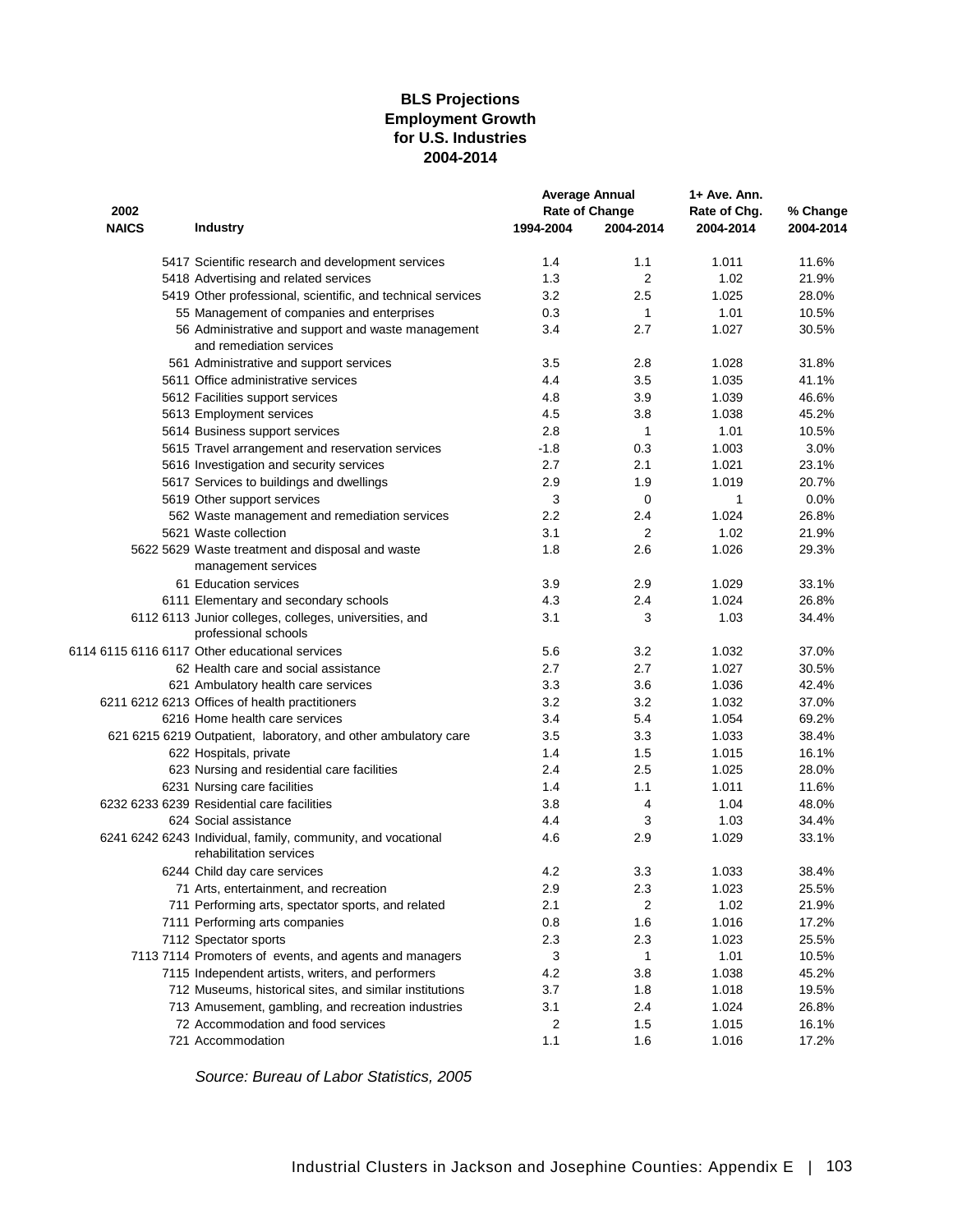### **for U.S. Industries 2004-2014 BLS Projections Employment Growth**

|              |                                                                                       |           | <b>Average Annual</b> | 1+ Ave. Ann. |           |
|--------------|---------------------------------------------------------------------------------------|-----------|-----------------------|--------------|-----------|
| 2002         |                                                                                       |           | Rate of Change        | Rate of Chg. | % Change  |
| <b>NAICS</b> | <b>Industry</b>                                                                       | 1994-2004 | 2004-2014             | 2004-2014    | 2004-2014 |
|              | 722 Food services and drinking places                                                 | 2.2       | 1.5                   | 1.015        | 16.1%     |
|              | 81 Other services                                                                     | 1.8       | 1.1                   | 1.011        | 11.6%     |
|              | 811 Repair and maintenance                                                            | 1.8       | 1.4                   | 1.014        | 14.9%     |
|              | 8111 Automotive repair and maintenance                                                | 2.4       | 1.8                   | 1.018        | 19.5%     |
|              | 8112 Electronic and precision equipment repair and                                    | 0.1       | $-1$                  | 0.99         | $-9.6%$   |
|              | 8113 Commercial and industrial machinery and equipment<br>(except automotive and elec | 0.9       | 0.8                   | 1.008        | 8.3%      |
|              | 8114 Personal and household goods repair and<br>maintenance                           | 0         | 0.1                   | 1.001        | 1.0%      |
|              | 812 Personal and laundry services                                                     | 1.3       | 1.5                   | 1.015        | 16.1%     |
|              | 8121 Personal care services                                                           | 2.5       | 1.8                   | 1.018        | 19.5%     |
|              | 8122 Death care services                                                              | 1.4       | 1.3                   | 1.013        | 13.8%     |
|              | 8123 Drycleaning and laundry services                                                 | $-0.4$    | 0.8                   | 1.008        | 8.3%      |
|              | 8129 Other personal services                                                          | 1.5       | 1.8                   | 1.018        | 19.5%     |
|              | 813 Religious, grantmaking, civic, professional, and similar<br>organizations         | 2.5       | 1.2                   | 1.012        | 12.7%     |
|              | 8131 Religious organizations                                                          | 3.2       | 1.1                   | 1.011        | 11.6%     |
|              | 8132 8133 Grantmaking and giving services and social advocacy<br>organizations        | 1.6       | 1.7                   | 1.017        | 18.4%     |
|              | 8134 8139 Civic, social, professional, and similar organizations                      | 1.6       | 1.3                   | 1.013        | 13.8%     |
|              |                                                                                       |           |                       |              |           |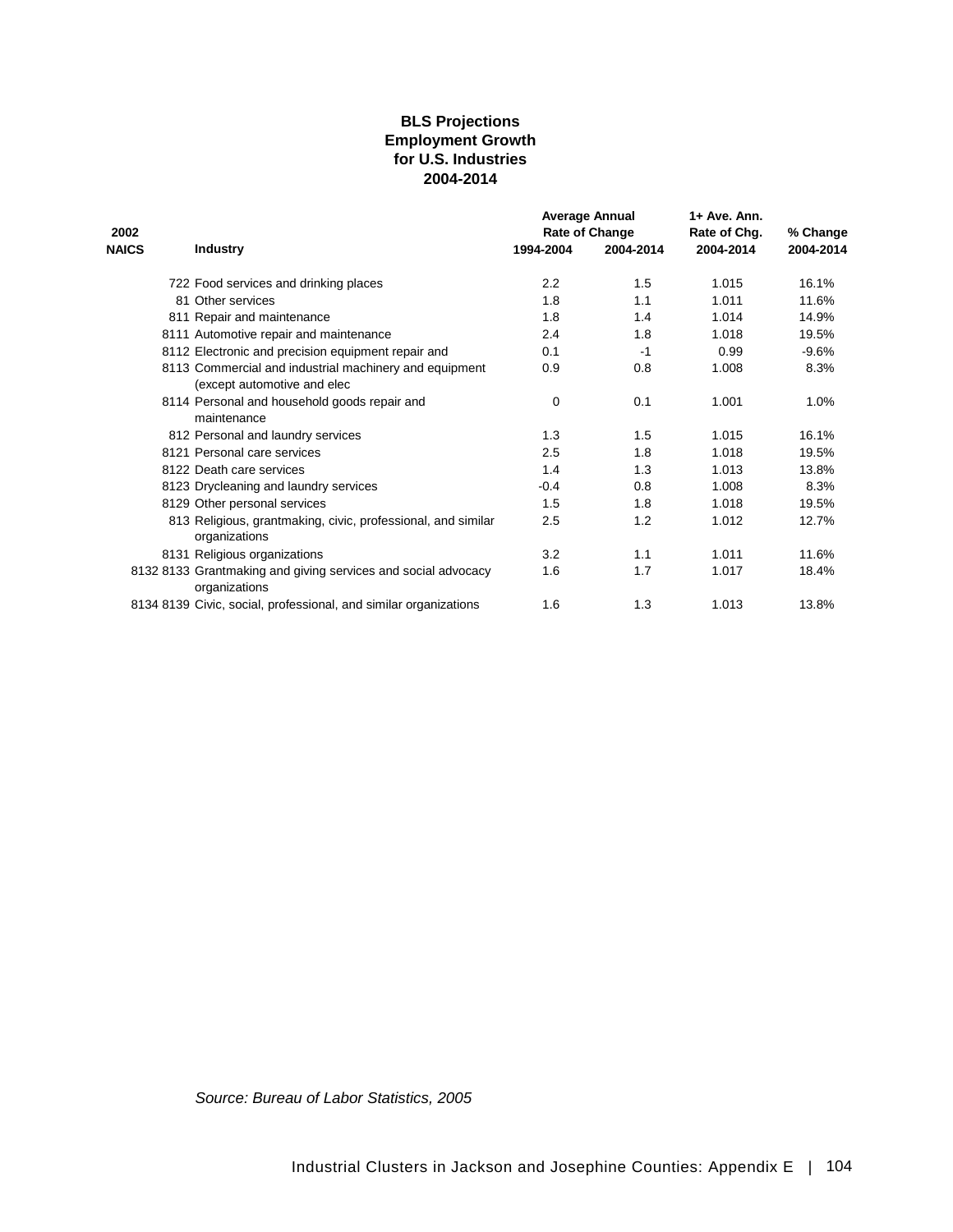## **Appendix F**

Employment Projections by Industry Oregon and Jackson and Josephine Counties

Source: Employment Projections By Industry, 2004 - 2014 Oregon and Regional Summary

Oregon Employment Department, July 2005 http://www.qualityinfo.org/pubs/indprj/industry.pdf

Accessed 6/2006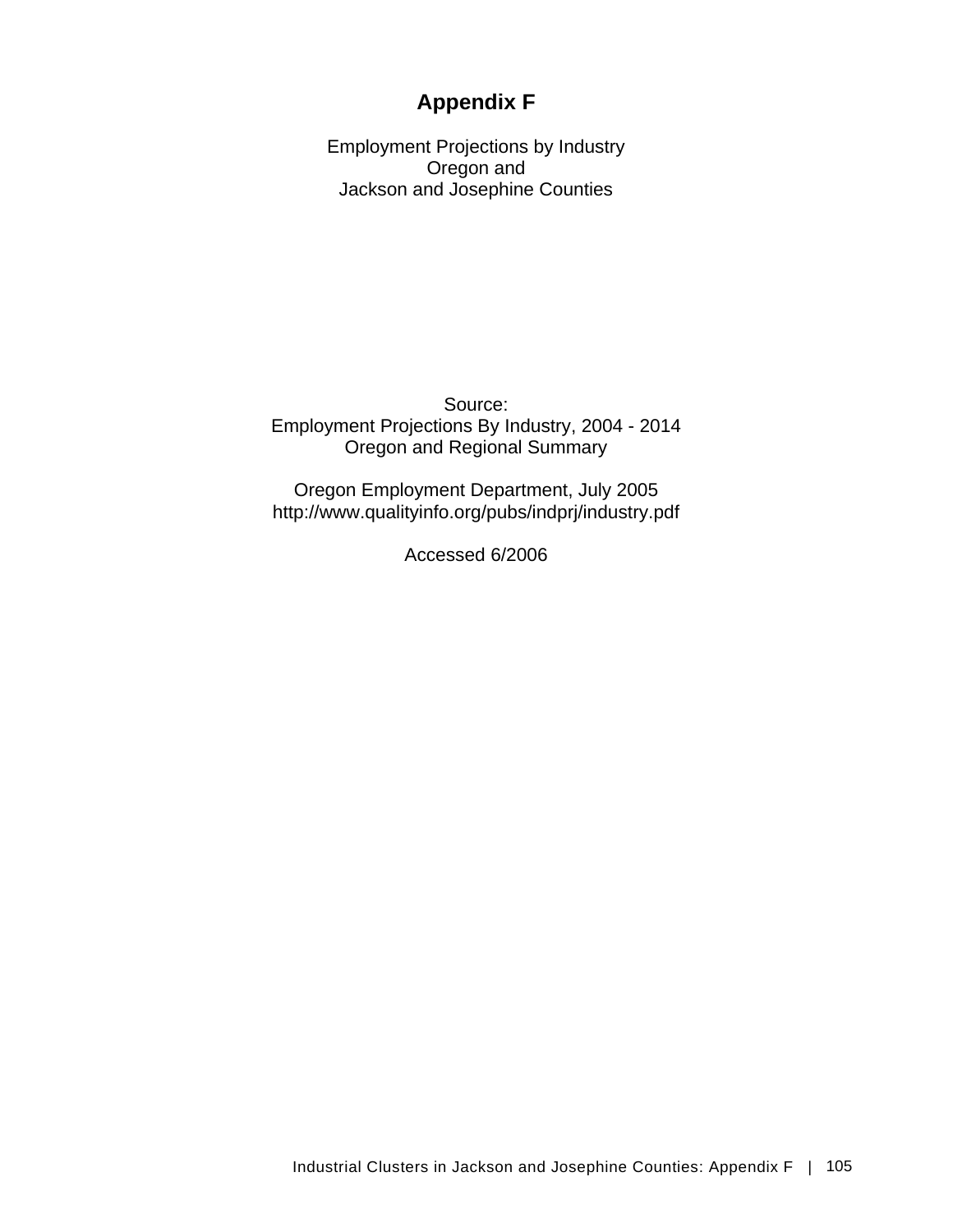### Oregon Employment Department

| Oregon:                                       |                 | Industry Employment Forecast, 2004-2014 |                |               |
|-----------------------------------------------|-----------------|-----------------------------------------|----------------|---------------|
|                                               | 2004            | 2014                                    | Change         | % Change      |
| Total nonfarm employment                      | 1,594,300       | 1,833,900                               | 239,600        | 15.0%         |
| Total private                                 | 1,324,500       | 1,540,000                               | 215,500        | 16.3%         |
| Natural resources and mining                  | 9,600           | 9,400                                   | $-200$         | $-2.1%$       |
| Logging                                       | 7,800           | 7,300                                   | -500           | -6.4%         |
| Construction                                  | 82,300          | 97,200                                  | 14,900         | 18.1%         |
| Construction of buildings                     | 20,000          | 23,800                                  | 3,800          | 19.0%         |
| Residential building construction             | 11,800          | 14,000                                  | 2,200          | 18.6%         |
| Nonresidential building construction          | 8,200           | 9,800                                   | 1,600          | 19.5%         |
| Heavy and civil engineering construction      | 10,000          | 11,100                                  | 1,100          | 11.0%         |
| Specialty trade contractors                   | 52,300          | 62,300                                  | 10,000         | 19.1%         |
| Building foundation and exterior contractors  | 11,000          | 13,000                                  | 2,000          | 18.2%         |
| Building equipment contractors                | 21,100          | 25,100                                  | 4,000          | 19.0%         |
| Building finishing contractors                | 12,700          | 15,200                                  | 2,500          | 19.7%         |
| Other specialty trade contractors             | 7,500           | 9,000                                   | 1,500          | 20.0%         |
| Manufacturing                                 | 199,500         | 205,500                                 | 6,000          | 3.0%          |
| Durable goods                                 | 147,600         | 154,300                                 | 6,700          | 4.5%          |
| Wood product manufacturing                    | 32,000          | 30,200                                  | $-1,800$       | $-5.6%$       |
| Sawmills and wood preservation                | 8,900           | 8,800                                   | $-100$         | -1.1%         |
|                                               |                 | 10,200                                  | -900           | -8.1%         |
| Plywood and engineered wood product mfg.      | 11,100          |                                         |                | $-6.7%$       |
| Other wood product manufacturing              | 12,000          | 11,200<br>7,500                         | $-800$<br>-300 | $-3.8%$       |
| Primary metal manufacturing                   | 7,800<br>15,700 |                                         |                |               |
| Fabricated metal product manufacturing        |                 | 17,800                                  | 2,100<br>800   | 13.4%<br>6.8% |
| Machinery manufacturing                       | 11,700          | 12,500                                  |                | 6.1%          |
| Computer and electronic product manufacturing | 41,300          | 43,800                                  | 2,500          |               |
| Computer and peripheral equipment mfg.        | 3,600           | 4,000                                   | 400            | 11.1%         |
| Semiconductor and electronic component mfg.   | 30,400          | 32,500                                  | 2,100          | 6.9%          |
| Electronic instrument manufacturing           | 5,500           | 5,500                                   | 0              | 0.0%          |
| Transportation equipment manufacturing        | 16,700          | 19,000                                  | 2,300          | 13.8%         |
| Nondurable goods                              | 51,900          | 51,200                                  | $-700$         | $-1.3%$       |
| Food manufacturing                            | 21,800          | 20,900                                  | -900           | $-4.1%$       |
| Fruit and vegetable preserving and specialty  | 8,800           | 7,800                                   | $-1,000$       | -11.4%        |
| Paper manufacturing                           | 6,600           | 5,800                                   | -800           | -12.1%        |
| Printing and related support activities       | 7,200           | 7,100                                   | $-100$         | -1.4%         |
| Plastics and rubber products manufacturing    | 6,400           | 7,100                                   | 700            | 10.9%         |
| Trade, transportation, and utilities          | 320,400         | 366,400                                 | 46,000         | 14.4%         |
| Wholesale trade                               | 75,400          | 85,300                                  | 9,900          | 13.1%         |
| Merchant wholesalers, durable goods           | 34,200          | 38,400                                  | 4,200          | 12.3%         |
| Merchant wholesalers, nondurable goods        | 30,400          | 34,900                                  | 4,500          | 14.8%         |
| Electronic markets and agents and brokers     | 10,800          | 12,000                                  | 1,200          | 11.1%         |
| Retail trade                                  | 188,200         | 215,400                                 | 27,200         | 14.5%         |
| Motor vehicle and parts dealers               | 26,800          | 31,300                                  | 4,500          | 16.8%         |
| Building material and garden supply stores    | 14,500          | 17,500                                  | 3,000          | 20.7%         |
| Food and beverage stores                      | 36,700          | 40,900                                  | 4,200          | 11.4%         |
| Gasoline stations                             | 11,700          | 13,100                                  | 1,400          | 12.0%         |
| Clothing and clothing accessories stores      | 15,300          | 16,800                                  | 1,500          | 9.8%          |
| Sporting goods, hobby, book and music stores  | 9,900           | 11,100                                  | 1,200          | 12.1%         |
| General merchandise stores                    | 36,000          | 41,700                                  | 5,700          | 15.8%         |
| Miscellaneous store retailers                 | 11,300          | 13,000                                  | 1,700          | 15.0%         |
| Nonstore retailers                            | 6,500           | 6,900                                   | 400            | 6.2%          |
| Transportation, warehousing, and utilities    | 56,800          | 65,700                                  | 8,900          | 15.7%         |
| Utilities                                     | 5,300           | 5,400                                   | 100            | 1.9%          |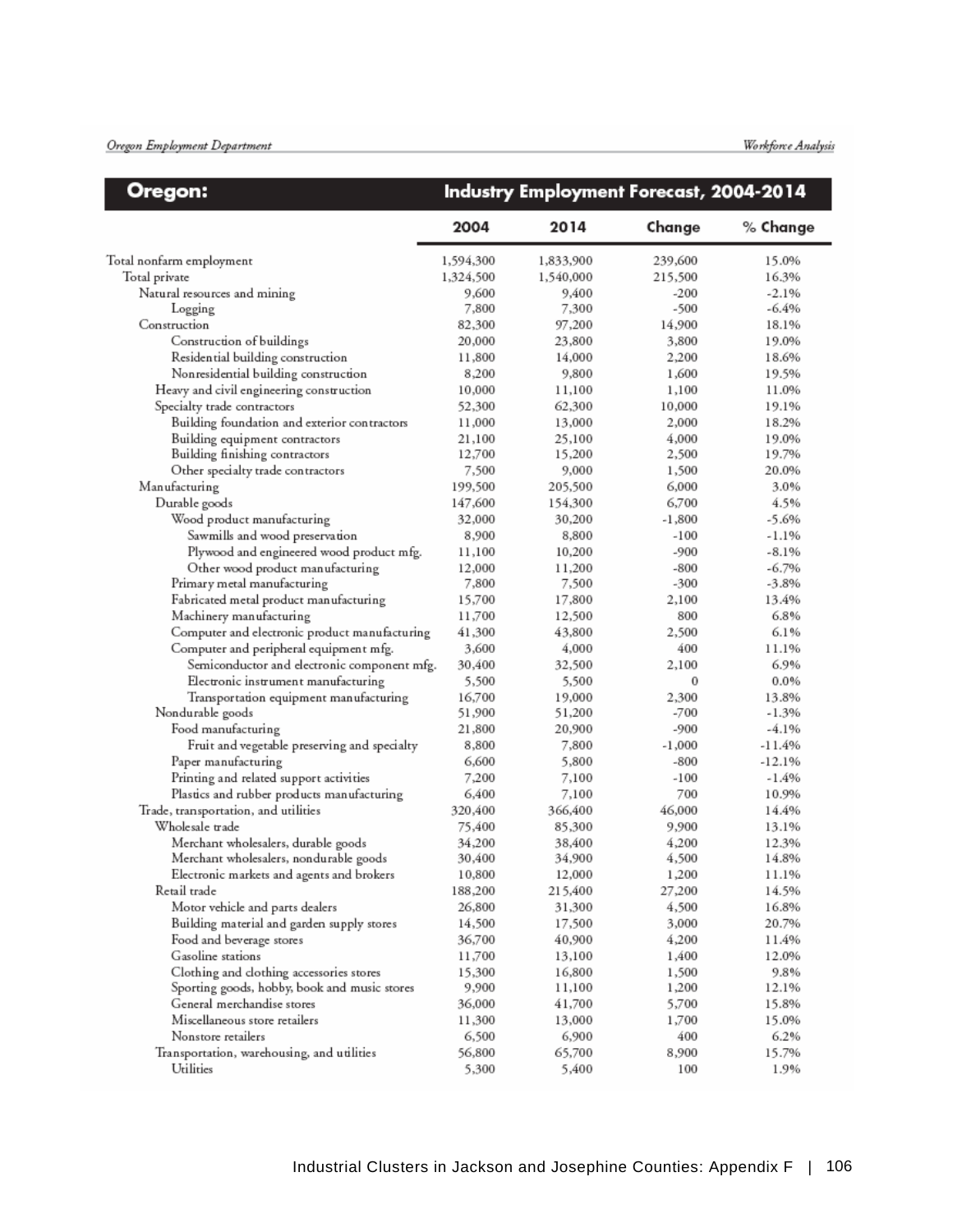## Oregon:

## Industry Employment Forecast, 2004-2014 (Continued)

|                                              | 2004    | 2014    | Change   | % Change |
|----------------------------------------------|---------|---------|----------|----------|
| Transportation and warehousing               | 51,500  | 60,300  | 8,800    | 17.1%    |
| Air transportation                           | 4,200   | 4,600   | 400      | 9.5%     |
| Truck transportation                         | 19,000  | 21,600  | 2,600    | 13.7%    |
| Couriers and messengers                      | 6,500   | 8,000   | 1,500    | 23.1%    |
| Warehousing and storage                      | 7,200   | 9,900   | 2,700    | 37.5%    |
| Information                                  | 33,000  | 38,200  | 5,200    | 15.8%    |
| Publishing industries, except internet       | 13,200  | 15,700  | 2,500    | 18.9%    |
| Newspaper, book, and directory publishers    | 6,600   | 7,600   | 1,000    | 15.2%    |
| Software publishers                          | 6,600   | 8,100   | 1,500    | 22.7%    |
| Telecommunications                           | 8,900   | 9,700   | 800      | 9.0%     |
| Financial activities                         | 96,700  | 108,100 | 11,400   | 11.8%    |
| Finance and insurance                        | 59,200  | 67,200  | 8,000    | 13.5%    |
| Credit intermediation and related activities | 29,000  | 32,800  | 3,800    | 13.1%    |
| Insurance carriers and related activities    | 25,500  | 28,500  | 3,000    | 11.8%    |
| Real estate and rental and leasing           | 37,500  | 40,900  | 3,400    | 9.1%     |
| Real estate                                  | 29,700  | 31,500  | 1,800    | 6.1%     |
| Professional and business services           | 176,800 | 225,700 | 48,900   | 27.7%    |
| Professional and technical services          | 62,600  | 78,300  | 15,700   | 25.1%    |
| Legal services                               | 11,800  | 13,600  | 1,800    | 15.3%    |
| Architectural and engineering services       | 12,200  | 15,700  | 3,500    | 28.7%    |
| Computer systems design and related services | 8,300   | 10,800  | 2,500    | 30.1%    |
| Management of companies and enterprises      | 26,500  | 29,500  | 3,000    | 11.3%    |
| Administrative and waste services            | 87,700  | 117,900 | 30,200   | 34.4%    |
| Administrative and support services          | 82,600  | 112,500 | 29,900   | 36.2%    |
| Employment services                          | 37,300  | 52,300  | 15,000   | 40.2%    |
| Business support services                    | 13,400  | 19,400  | 6,000    | 44.8%    |
| Services to buildings and dwellings          | 18,800  | 24,800  | 6,000    | 31.9%    |
| Educational and health services              | 193,000 | 241,400 | 48,400   | 25.1%    |
| <b>Educational services</b>                  | 26,100  | 32,300  | 6,200    | 23.8%    |
| Health care and social assistance            | 166,900 | 209,100 | 42,200   | 25.3%    |
| Ambulatory health care services              | 58,000  | 73,900  | 15,900   | 27.4%    |
| Hospitals                                    | 47,500  | 58,500  | 11,000   | 23.2%    |
| Nursing and residential care facilities      | 36,100  | 46,100  | 10,000   | 27.7%    |
| Social assistance                            | 25,300  | 30,600  | 5,300    | 20.9%    |
| Leisure and hospitality                      | 155,800 | 184,400 | 28,600   | 18.4%    |
| Arts, entertainment, and recreation          | 20,700  | 23,900  | 3,200    | 15.5%    |
| Amusement, gambling, and recreation          | 15,300  | 17,900  | 2,600    | 17.0%    |
| Accommodation and food services              | 135,100 | 160,500 | 25,400   | 18.8%    |
| Accommodation                                | 21,400  | 24,800  | 3,400    | 15.9%    |
| Food services and drinking places            | 113,700 | 135,700 | 22,000   | 19.3%    |
| Full-service restaurants                     | 54,800  | 67,300  | 12,500   | 22.8%    |
| Limited-service eating places                | 47,800  | 55,800  | 8,000    | 16.7%    |
| Other services                               | 57,400  | 63,700  | 6,300    | 11.0%    |
| Repair and maintenance                       | 16,700  | 19,100  | 2,400    | 14.4%    |
| Personal and laundry services                | 12,100  | 13,300  | 1,200    | 9.9%     |
| Membership associations and organizations    | 28,600  | 31,300  | 2,700    | 9.4%     |
| Religious organizations                      | 16,500  | 18,100  | 1,600    | 9.7%     |
| Government                                   | 269,800 | 293,900 | 24,100   | 8.9%     |
| Federal government                           | 30,200  | 29,200  | $-1,000$ | $-3.3%$  |
| State government                             | 62,100  | 65,100  | 3,000    | 4.8%     |
| State education                              | 26,700  | 28,200  | 1,500    | 5.6%     |
| Local government                             | 177,500 | 199,600 | 22,100   | 12.5%    |
| Indian tribal                                | 7,700   | 10,700  | 3,000    | 39.0%    |
| Local education                              | 93,900  | 104,000 | 10,100   | 10.8%    |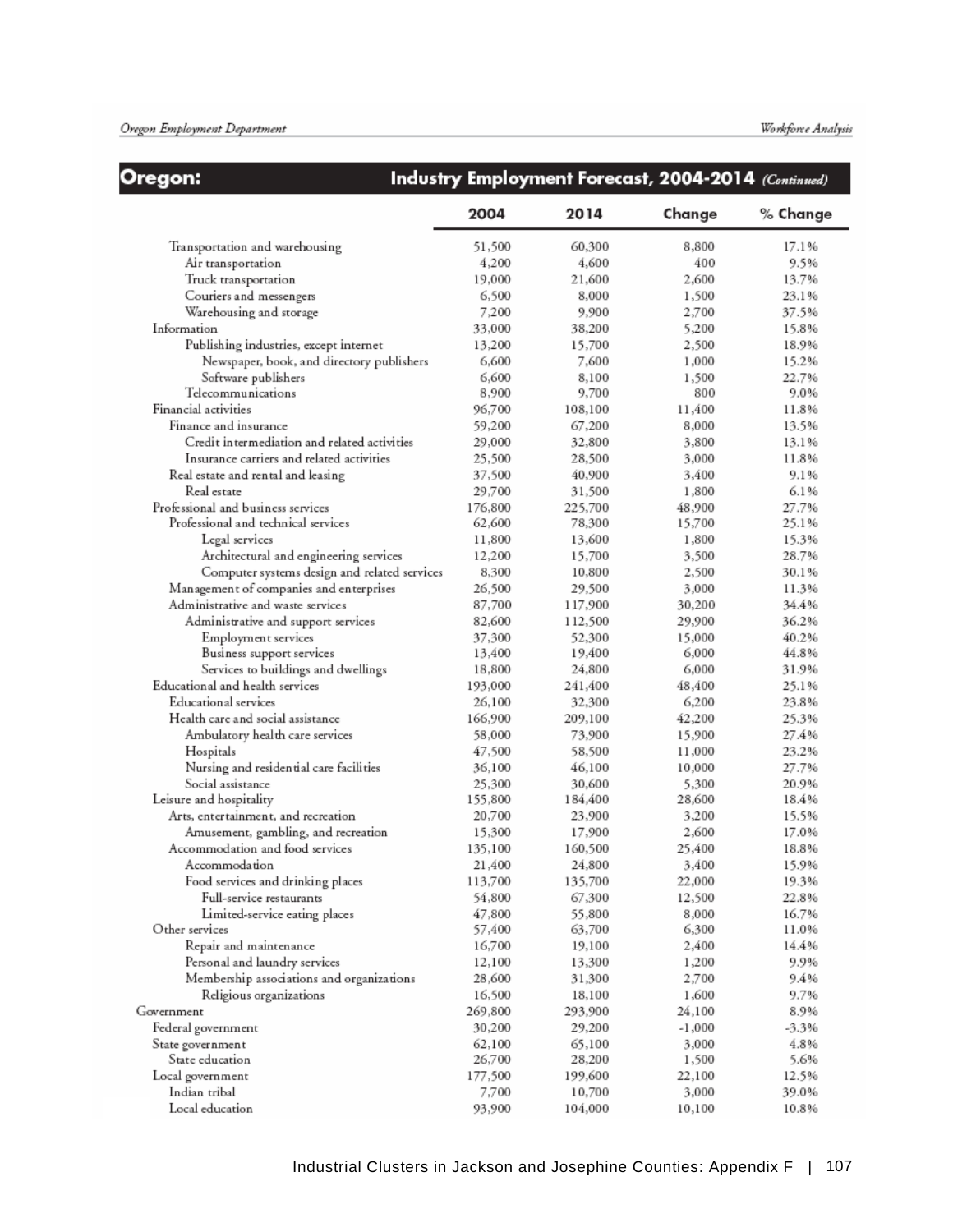| <b>Region 8:</b>                           |         |         | Industry Employment Forecast, 2004-2014<br>Jackson and Josephine Counties |          |
|--------------------------------------------|---------|---------|---------------------------------------------------------------------------|----------|
|                                            | 2004    | 2014    | Change                                                                    | % Change |
| Total nonfarm employment                   | 101,620 | 121,440 | 19,820                                                                    | 19.5%    |
| Total private                              | 86,510  | 104,840 | 18.330                                                                    | 21.2%    |
| Natural resources and mining               | 970     | 990     | 20                                                                        | 2.1%     |
| Construction                               | 5,940   | 7,270   | 1,330                                                                     | 22.4%    |
| Manufacturing                              | 10,010  | 10,870  | 860                                                                       | 8.6%     |
| Durable goods                              | 7.640   | 8,160   | 520                                                                       | 6.8%     |
| Wood product manufacturing                 | 3,030   | 2,940   | $-90$                                                                     | $-3.0%$  |
| Trade, transportation, and utilities       | 23,220  | 27,520  | 4.300                                                                     | 18.5%    |
| Wholesale trade                            | 3,130   | 3,590   | 460                                                                       | 14.7%    |
| Retail trade                               | 17,010  | 20,270  | 3.260                                                                     | 19.2%    |
| Transportation, warehousing, and utilities | 3,080   | 3,660   | 580                                                                       | 18.8%    |
| Information                                | 2,170   | 2,570   | 400                                                                       | 18.4%    |
| Financial activities.                      | 5.480   | 6,340   | 860                                                                       | 15.7%    |
| Professional and business services         | 9,100   | 11,740  | 2.640                                                                     | 29.0%    |
| Educational and health services            | 14,560  | 19,320  | 4.760                                                                     | 32.7%    |
| Health care and social assistance          | 13,870  | 18,400  | 4,530                                                                     | 32.7%    |
| Health care                                | 12,400  | 16,500  | 4,100                                                                     | 33.1%    |
| Leisure and hospitality                    | 11.410  | 14,030  | 2.620                                                                     | 23.0%    |
| Accommodation and food services            | 9,780   | 12,120  | 2.340                                                                     | 23.9%    |
| Other services                             | 3,650   | 4,190   | 540                                                                       | 14.8%    |
| Government                                 | 15,110  | 16,600  | 1.490                                                                     | 9.9%     |
| Federal government                         | 2,040   | 2,050   | 10                                                                        | 0.5%     |
| State government                           | 2,780   | 3,010   | 230                                                                       | 8.3%     |
| State education                            | 1,480   | 1,580   | 100                                                                       | 6.8%     |
| Local government                           | 10,290  | 11,540  | 1,250                                                                     | 12.1%    |
| Local education                            | 6,030   | 6,650   | 620                                                                       | 10.3%    |

### $\sqrt{2000000}$ <u>and the second second</u>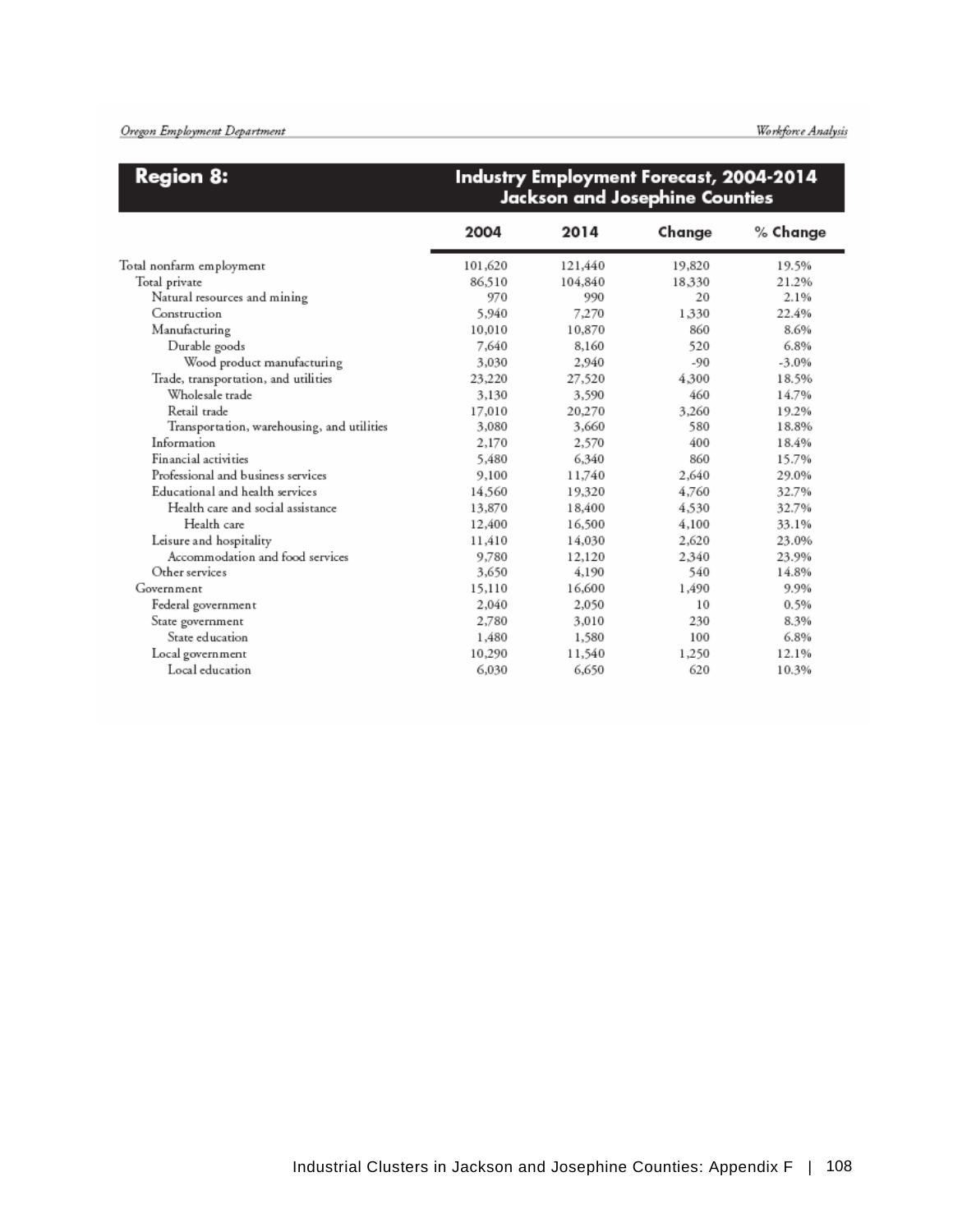# **Appendix G**

EDA Cluster Analysis Team Southern Oregon University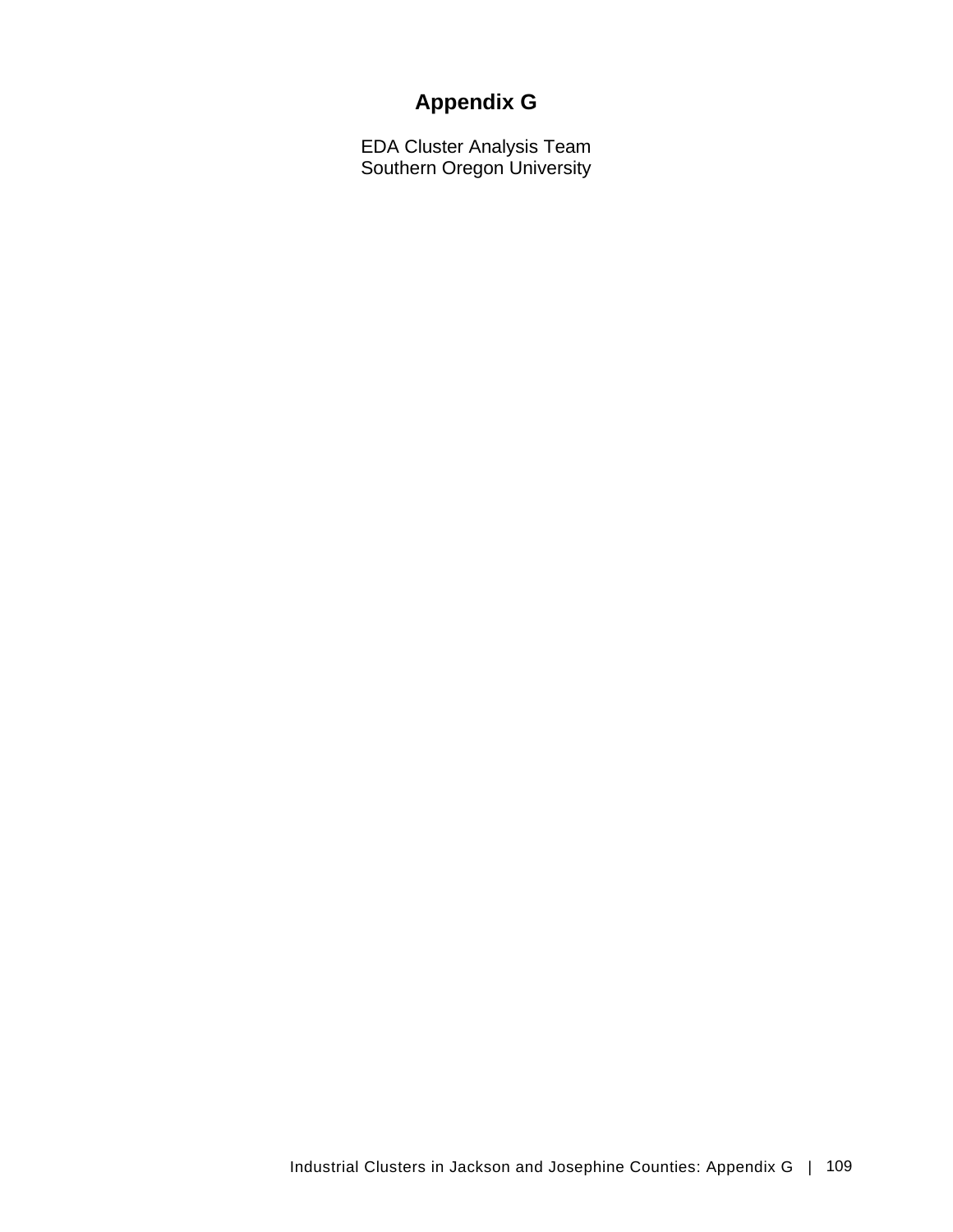## **EDA Cluster Analysis Team Southern Oregon University**

**Lead Researcher:** Rebecca Reid, MS, Adjunct Instructor of Economics **Researcher:** Steve Schein, MA, Assistant Professor, School of Business **Project Manager:** Hart Wilson, MM, Administrative Faculty, School of Business

### **Project Conducted with the Assistance of:**

Rene Ordonez, PhD, Professor, School of Business Dan Rubenson, PhD, Professor, Economics Mark Siders, PhD, Associate Professor, School of Business Charles Jaeger, PhD, Assistant Professor, School of Business Donna Lane, PhD, Assistant Professor, School of Business Dennis Slattery, MBA, Assistant Professor, School of Business

### **Project Conducted under the Leadership of:**

Earl Potter, III, PhD, Provost, Southern Oregon University Sebastian Sanzberro, MS, Interim Dean, School of Business David Harris, JD, Dean, School of Business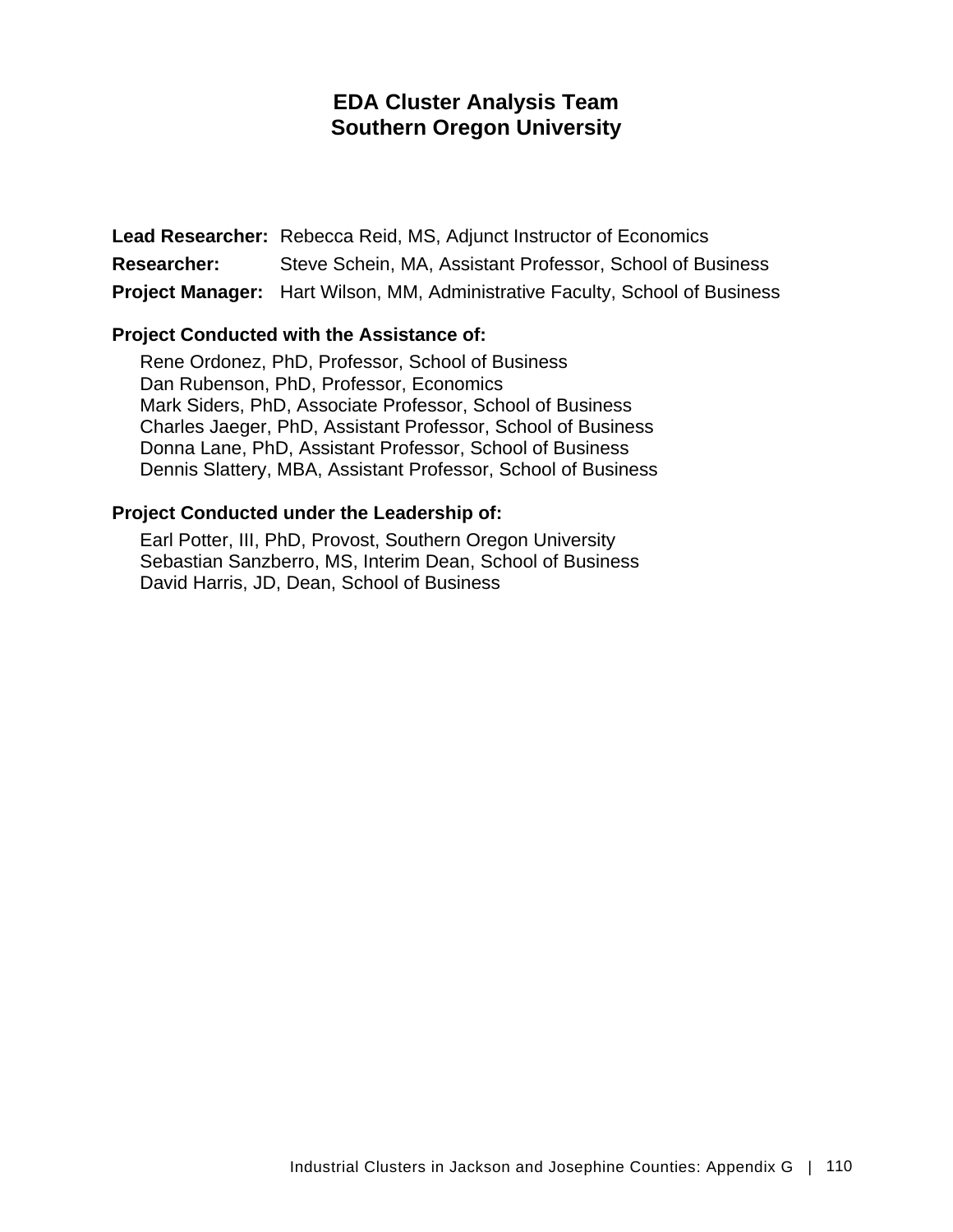# **Appendix H**

School of Business Cluster Survey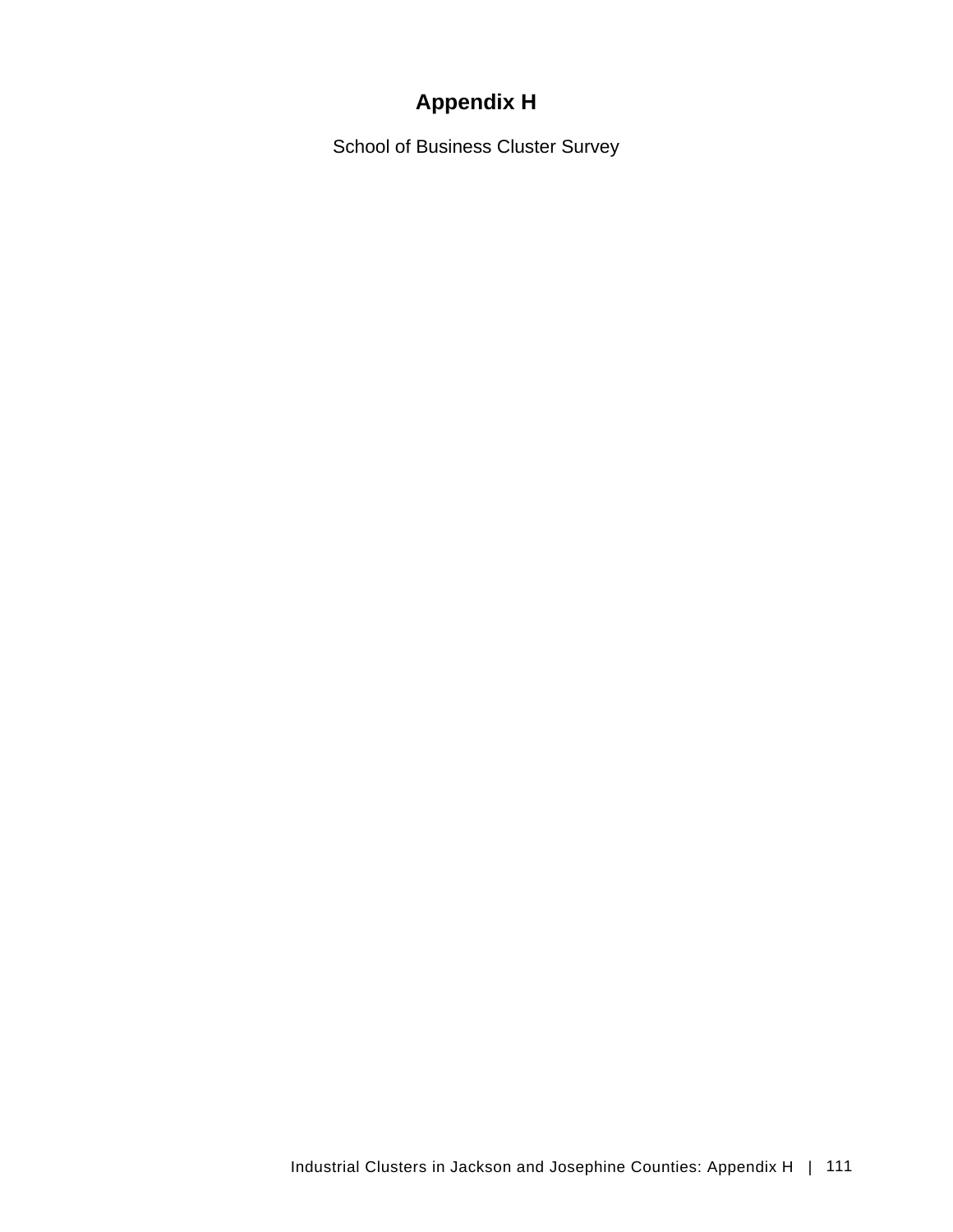

Dear Business Leader:

In southern Oregon, we appreciate the beauty of our region as well as the cultural and economic elements that serve as the backdrop for our daily lives. We would like to better understand our region's rich, diverse, growing economy—and its assets and competitiveness. I am writing to ask for your help in a study of economic activity in Jackson and Josephine counties.

The School of Business at Southern Oregon University has received a grant from the U.S. Economic Development Administration to conduct this study. Our research will be based on interviews with local business leaders, in-depth analysis of economic data, and information gathered directly from Rogue Valley businesses across diverse industries. The enclosed survey is a critical element in this study, and we are counting on your participation to make the results meaningful and useful.

The survey should take about 20 minutes to complete. Your participation is voluntary, and your responses will be treated with complete confidentiality. Neither you nor your company will be identified in any report based on this survey, and all results will be reported in aggregate form only. We ask that you complete the survey by **March 24, 2006**. There are two ways to respond: return the completed survey in the enclosed postage-paid envelope or complete the online version at [www.sou.edu/business/cluster-survey](http://www.sou.edu/business/cluster-survey).

We would like to provide all recipients of this survey with a copy of the survey findings, an invitation to the Emerging Clusters Business Conference at the School of Business. The last page of the survey gives you the opportunity to provide us with your contact information.

If you have any questions or comments about this survey or the project as a whole, please feel free to contact me.

Thank you for your assistance. Each survey we receive will increase understanding of our economic strengths and challenges, allowing us to better serve the region's needs and to improve the ability of our citizens to sustain its economy.

Sincerely,

Sebastian Sanzberro, Dean

[sanzbers@sou.edu](mailto:sanzbers@sou.edu)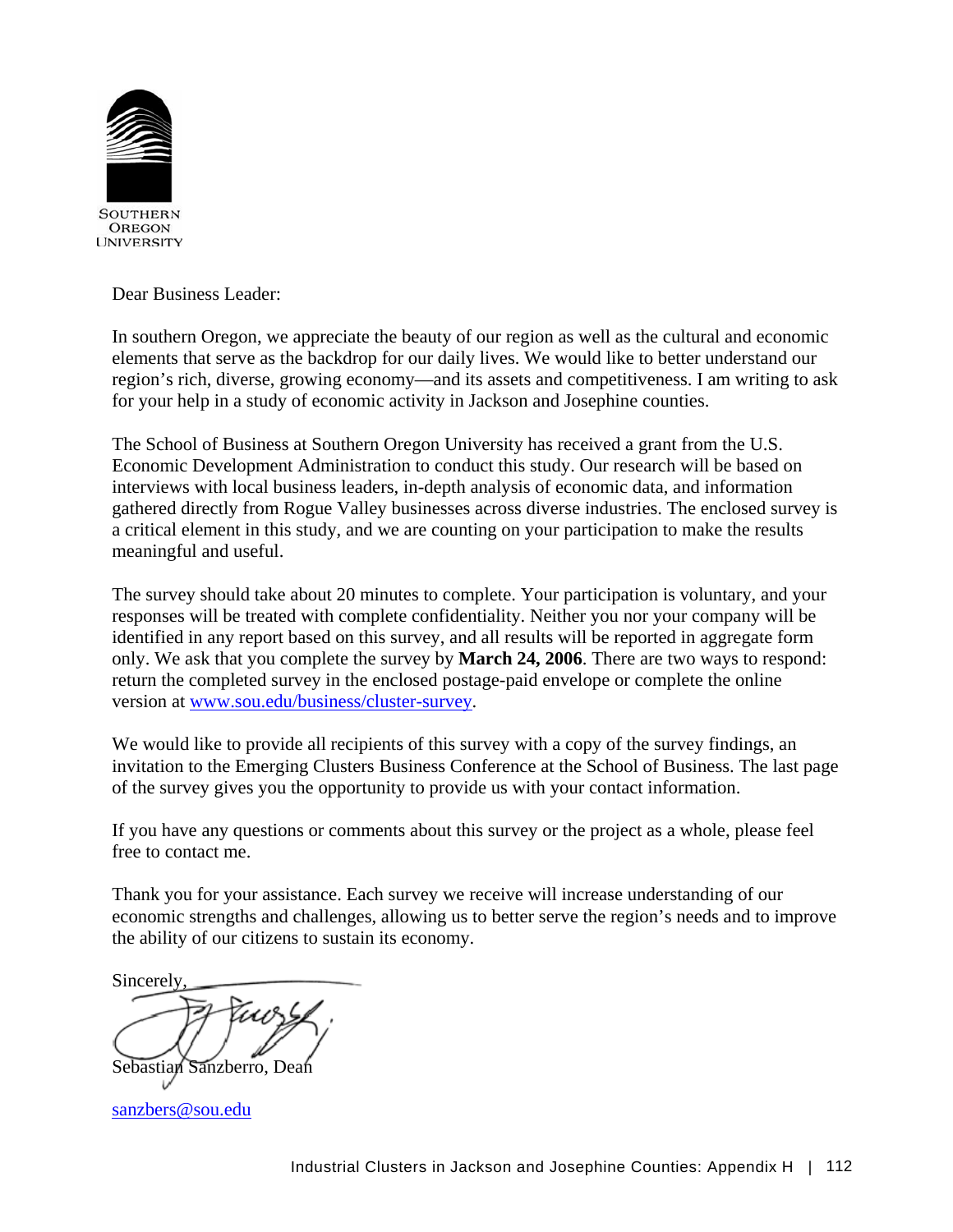### **Rogue Valley Region Business Survey School of Business Southern Oregon University**

**Please complete the following survey and return it in the postage-paid envelope provided by March 24, 2006. You may also complete the survey online at: [www.sou.edu/businss/cluster-survey.](http://www.sou.edu/businss/cluster-survey) Thank you for the investment of your valuable time in this important project.** *Note: Throughout the survey "Rogue Valley region" refers to all of Jackson and Josephine counties.* 

### **Business Environment**

### **1. Please indicate how strongly you** *agree or disagree* **with the following statements:**

| <b>Business Conditions</b>                                                                                                                                                 | <b>Strongly</b><br><b>Disagree</b> | <b>Disagree</b> | <b>Neutral</b> | Agree  | <b>Strongly</b><br>Agree |
|----------------------------------------------------------------------------------------------------------------------------------------------------------------------------|------------------------------------|-----------------|----------------|--------|--------------------------|
| The overall cost of doing business in the Rogue Valley region is<br>low (costs of land, labor, utilities, etc.).                                                           | $\Box$                             | $\Box$          | $\Box$         | $\Box$ | $\Box$                   |
| The network of highways and roads in the Rogue Valley region<br>meets the needs of my company.                                                                             | $\Box$                             | □               | $\Box$         | $\Box$ | $\Box$                   |
| Air transportation is sufficient to support my company's growth.                                                                                                           | $\Box$                             | $\Box$          | $\Box$         | $\Box$ | $\Box$                   |
| The telecommunications infrastructure in the Rogue Valley region<br>meets the needs of my company.                                                                         | $\Box$                             | $\Box$          | $\Box$         | □      | □                        |
| The supply of commercial or industrial land in the Rogue Valley<br>region is adequate to meet my company's need for expansion.                                             | $\Box$                             | $\Box$          | $\Box$         | $\Box$ | $\Box$                   |
| State and regional environmental and/or safety regulations<br>constrain the growth of my company.                                                                          | $\Box$                             | $\Box$          | $\Box$         | $\Box$ | □                        |
| The cost of liability and workers' compensation insurance is low.                                                                                                          | $\Box$                             | $\Box$          | $\Box$         | $\Box$ | $\Box$                   |
| Access to financial capital, such as business loans or venture<br>capital, is limited in the Rogue Valley region.                                                          | $\Box$                             | □               | $\Box$         | □      | П                        |
| Land use and zoning laws make the physical expansion of my<br>company difficult.                                                                                           | □                                  | □               | □              | □      | П                        |
| Companies in my industry have specialized infrastructure needs (in<br>areas such as transportation, communications, waste disposal, and<br>utilities).                     | $\Box$                             | □               | $\Box$         | □      | П                        |
| <b>Connections with Rogue Valley Region Businesses</b>                                                                                                                     | <b>Strongly</b><br><b>Disagree</b> | <b>Disagree</b> | <b>Neutral</b> | Agree  | <b>Strongly</b><br>Agree |
| The majority of the suppliers of my company's materials,<br>machinery, and services are available within the region.                                                       | □                                  | □               | $\Box$         | □      | $\Box$                   |
| My company's competitors are located primarily in the Rogue<br>Valley region.                                                                                              | □                                  | □               | □              | □      | П                        |
| Most of my company's customers are located in the Rogue Valley<br>region.                                                                                                  | $\Box$                             | $\Box$          | $\Box$         | $\Box$ | $\Box$                   |
| My company's ability to develop new products and services is<br>improved by its location in the Rogue Valley region.                                                       | $\Box$                             | $\Box$          | $\Box$         | $\Box$ | п                        |
| My company participates in formal or informal networks with<br>other firms or organizations to improve business operations, aid<br>innovation, or solve business problems. | □                                  | П               | □              | П      | П                        |
| My company benefits from sharing technology and information<br>with other companies in the region.                                                                         | $\Box$                             | □               | □              | □      | $\Box$                   |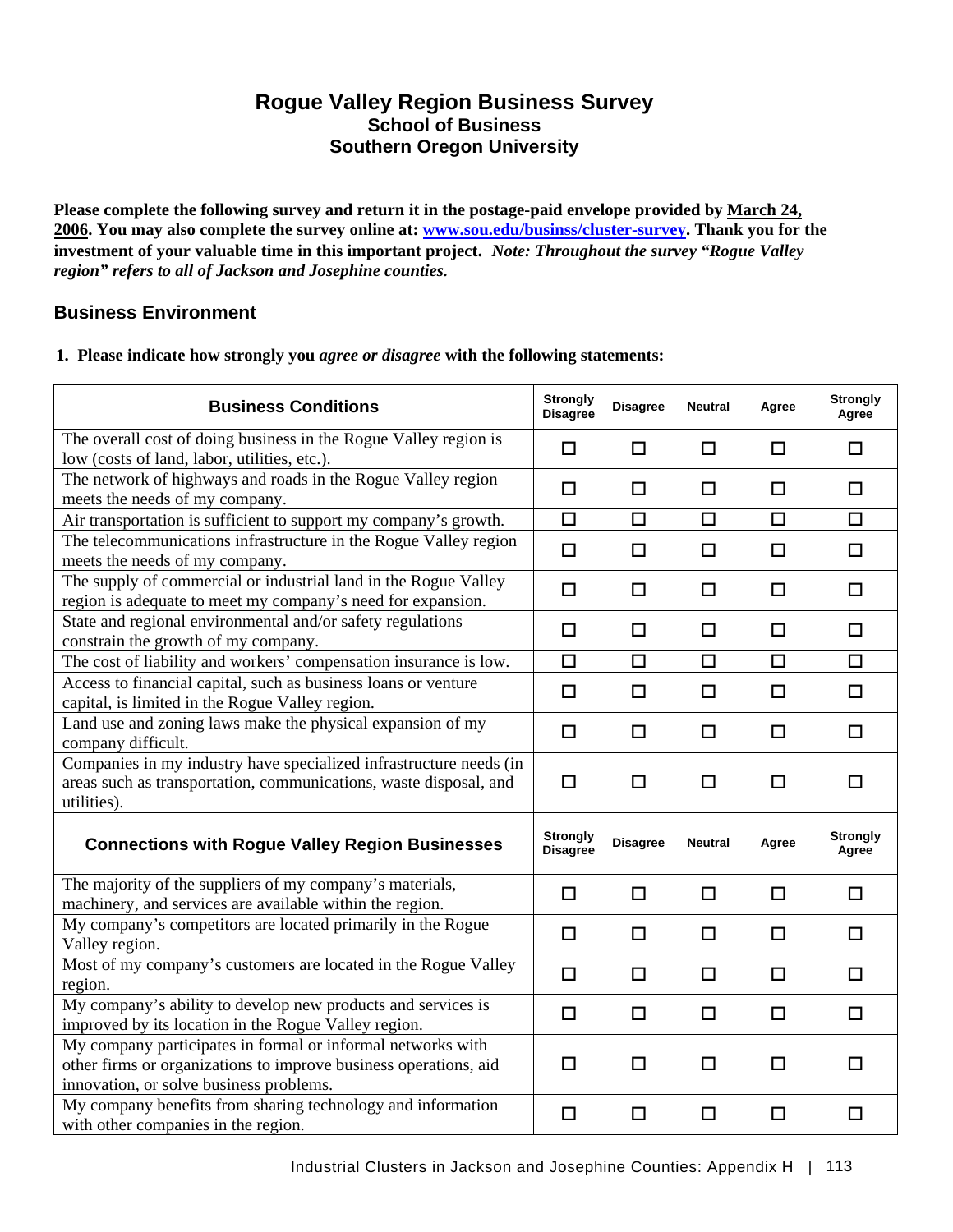| <b>Employment, Education, and Training</b>                                                                                                                                           | <b>Strongly</b><br><b>Disagree</b> | <b>Disagree</b> | <b>Neutral</b> | Agree | <b>Strongly</b><br>Agree |
|--------------------------------------------------------------------------------------------------------------------------------------------------------------------------------------|------------------------------------|-----------------|----------------|-------|--------------------------|
| The available pool of skilled workers in the Rogue Valley region<br>is sufficient to meet the needs of my company.                                                                   | $\Box$                             | $\Box$          | □              | □     | □                        |
| The available pool of professional employees in the Rogue Valley<br>region is sufficient to meet the needs of my company.                                                            | $\Box$                             | □               | □              | □     | □                        |
| The available pool of unskilled/seasonal workers in the Rogue<br>Valley region is sufficient to meet the needs of my company.                                                        | □                                  | □               | $\Box$         | □     | П                        |
| Southern Oregon University (SOU) provides companies in the<br>Rogue Valley region with well-trained employees.                                                                       | □                                  | □               | □              | □     | П                        |
| Rogue Community College (RCC) provides companies in the<br>Rogue Valley region with well-trained employees.                                                                          | □                                  | □               | □              | □     | ப                        |
| Oregon Institute of Technology (OIT) provides companies in the<br>Rogue Valley region with well-trained employees.                                                                   | $\Box$                             | $\Box$          | □              | □     | □                        |
| The quality of K-12 education improves my company's ability to<br>recruit and retain employees.                                                                                      | □                                  | □               | □              | □     | П                        |
| Training in computer and Internet technology that is provided in<br>the Rogue Valley region meets the needs of my company.                                                           | $\Box$                             | □               | □              | □     | П                        |
| The cost of living in the Rogue Valley region hinders my<br>company's ability to recruit and retain employees.                                                                       | $\Box$                             | □               | □              | □     | П                        |
| The overall quality of life in the Rogue Valley region (e.g.,<br>climate, cultural and recreational opportunities) supports my<br>company's ability to recruit and retain employees. | □                                  | □               | □              | □     | П                        |
| My company draws from the same specialized labor pool as other<br>businesses in the region.                                                                                          | $\Box$                             | $\Box$          | □              | □     | $\Box$                   |
| <b>Internet and Communications Technology</b>                                                                                                                                        | <b>Strongly</b><br><b>Disagree</b> | <b>Disagree</b> | <b>Neutral</b> | Agree | <b>Strongly</b><br>Agree |
| Internet technology is critical to my company's competitive<br>advantage.                                                                                                            | □                                  | $\Box$          | □              | □     | □                        |
| The Internet helps my company build stronger customer<br>relationships.                                                                                                              | $\Box$                             | □               | □              | □     | □                        |
| The Internet helps extend my company's reach to new, more<br>distant customer markets.                                                                                               | $\Box$                             | $\Box$          | $\Box$         | □     | □                        |
| The Internet helps my company build stronger supplier<br>relationships.                                                                                                              | $\Box$                             | □               | □              | □     | □                        |
| The Internet helps extend my company's reach to new, more<br>distant suppliers.                                                                                                      | $\Box$                             | □               | □              | □     | П                        |
| The Internet helps my company build stronger distribution<br>relationships.                                                                                                          | $\Box$                             | $\Box$          | □              | □     | П                        |
| The Internet helps extend my company's reach to new, more<br>distant distributors.                                                                                                   | $\Box$                             | $\Box$          | $\Box$         | □     | $\Box$                   |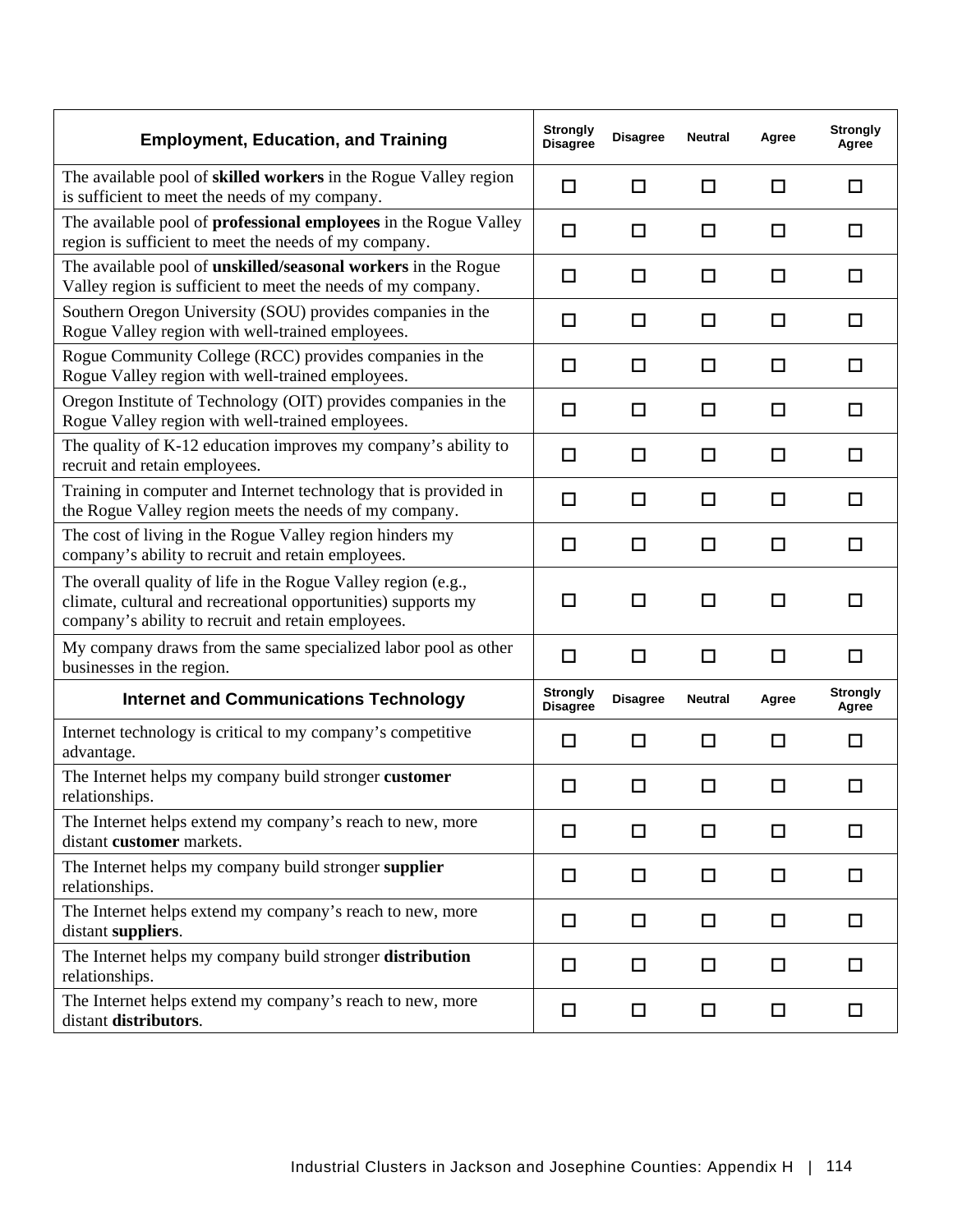### **2. Please rate the** *importance* **of the following factors to your** *company's success***:**

| <b>Factors Affecting My Company's Success</b>            | Not at all<br>Important | Somewhat<br>Important       | Important | Very<br>Important | <b>Critically</b><br>Important |
|----------------------------------------------------------|-------------------------|-----------------------------|-----------|-------------------|--------------------------------|
| Proximity of raw materials, components, supplies         | □                       | $\mathcal{L}_{\mathcal{A}}$ | П         | П                 | П                              |
| Proximity to customers                                   | П                       | П                           | П         | $\Box$            | □                              |
| Proximity and access to distribution networks            | $\Box$                  | $\Box$                      | $\Box$    | $\Box$            | $\Box$                         |
| Proximity and access to air transportation               | □                       | $\Box$                      | □         | $\Box$            | $\Box$                         |
| Access to specialized services, labor, or infrastructure | П                       | П                           | П         | П                 | $\Box$                         |
| Availability of commercial or industrial land            | П                       | П                           | П         |                   | П                              |
| <b>Factors Affecting My Company's Success</b>            | Not at all<br>Important | Somewhat<br>Important       | Important | Very<br>Important | <b>Critically</b><br>Important |
| Availability of low cost of labor                        | □                       | □                           | □         | $\Box$            | □                              |
| Low liability and workmen's compensation insurance       | П                       | □                           | П         | П                 | □                              |
| Availability of unskilled or seasonal workers            | □                       | □                           | $\Box$    | $\Box$            | □                              |
| Availability of skilled workers                          | □                       | $\Box$                      | П         | $\Box$            | $\Box$                         |
| Availability of professional employees                   | □                       | □                           | □         | $\Box$            | □                              |
| Formal or informal networks with regional competitors    | $\Box$                  | $\Box$                      | $\Box$    | $\Box$            | $\Box$                         |
| Formal or informal networks with regional suppliers      | □                       | □                           | □         | $\Box$            | $\Box$                         |
| Formal or informal networks with regional customers      | $\Box$                  | $\Box$                      | $\Box$    | 口                 | $\Box$                         |
| Presence of industry and trade associations or consortia | □                       | □                           | $\Box$    | 口                 | $\Box$                         |
| Quality of telecommunications infrastructure             | □                       | □                           | $\Box$    | □                 | □                              |
| Availability of fast and reliable Internet connections   | П                       | □                           | $\Box$    | П                 | $\Box$                         |
| Availability of affordable housing                       | □                       | □                           | П         | $\Box$            | $\Box$                         |
| Proximity to venture capital firms                       | □                       | $\Box$                      | П         | П                 | □                              |
| Low business tax burden (tax rate and incentives)        | $\Box$                  | $\Box$                      | $\Box$    | $\Box$            | $\Box$                         |
| Availability of business incubators                      | П                       | □                           | $\Box$    | $\Box$            | $\Box$                         |
| Other:                                                   | П                       | П                           | П         |                   | $\Box$                         |

### **3. Please describe your company's main product or service:**

- **4. Does your company participate in a formally or informally organized group of firms or organizations to improve business operations, aid innovation, reach new markets, or solve business problems?** 
	- $\Box$  Yes  $\Box$  No

### **If yes, how would you characterize the kinds of companies and organizations involved?**

*For example, a regional food and wine group might include local farms, dairies, wineries, Visitors and Convention Bureaus, the Rogue Valley Wine Board, Southern Oregon University, and the Oregon Wine and Farm Tour*.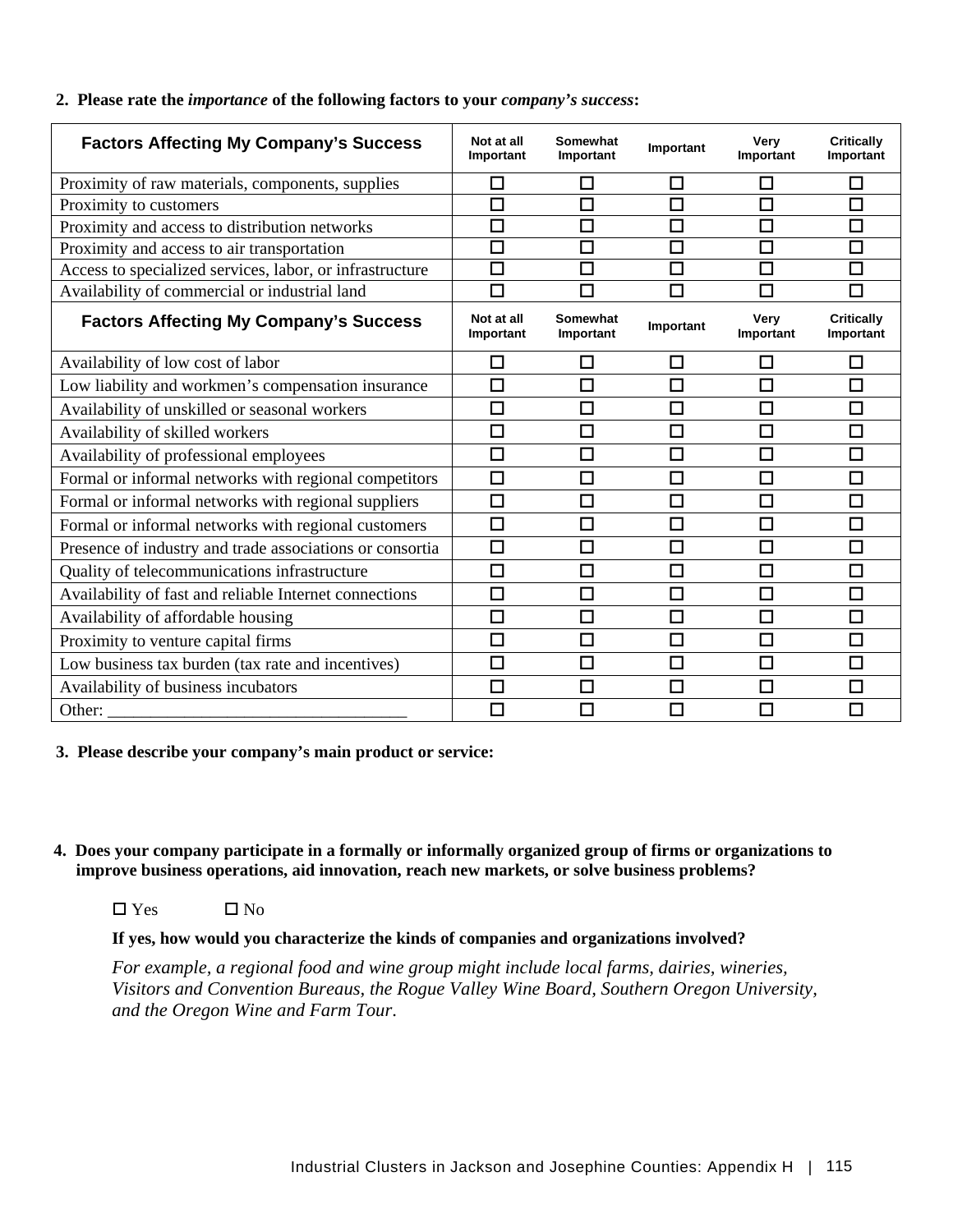**5. What are** *three* **major advantages and** *three* **major disadvantages to locating your company in the Rogue Valley region?** 

| $\sim$ $\sigma$ $\sim$<br><b>Advantages</b> | <b>Disadvantages</b> |
|---------------------------------------------|----------------------|
| 1.                                          | ι.                   |
| 2.                                          | 2.                   |
| 3.                                          | 3.                   |

**6. In the** *past three years***, how many times has your company** *sought assistance* **from the following institutions and organizations for new product/service development, commercialization, distribution, and/or marketing?** 

| <b>Institutions and Organizations</b>                             | <b>Never</b> | 1 to 4<br>times | 5 to 9 times | Over 9<br>times |
|-------------------------------------------------------------------|--------------|-----------------|--------------|-----------------|
| Southern Oregon University (SOU)                                  |              |                 | H            |                 |
| Rogue Community College (RCC)                                     |              |                 | n.           |                 |
| Oregon Institute of Technology (OIT)                              |              |                 |              |                 |
| Other Oregon universities or colleges (UO, OSU, PSU, other)       |              |                 | Π            |                 |
| Universities or colleges outside of Oregon: _                     |              |                 |              |                 |
| Public or private research institutions (other than universities) |              |                 |              |                 |
| Industry and trade associations or consortia                      |              |                 |              |                 |
| <b>Small Business Development Centers</b>                         |              |                 |              |                 |
| SOREDI (Southern Oregon Economic Development, Inc.)               |              |                 | П            |                 |
| Other economic development agencies:                              |              |                 |              |                 |
| <b>Local Chambers of Commerce</b>                                 | П            |                 | П            |                 |
| Other:                                                            |              |                 |              |                 |

### **About Your Business**

### **7. Please complete this brief background section**.

*Keep in mind that the information you supply about yourself and your organization will remain confidential and will be analyzed only in combination with other responses.* 

| My company sells primarily                                    | Products                                                                                                                                                                 |
|---------------------------------------------------------------|--------------------------------------------------------------------------------------------------------------------------------------------------------------------------|
| $\sqrt{C}$ Check one only                                     | Services                                                                                                                                                                 |
| Most of my customers are located<br>$\sqrt{C}$ Check one only | Within the Rogue Valley region<br>Outside the Rogue Valley region, but within Oregon<br>Outside Oregon, but within the United States<br><b>Outside the United States</b> |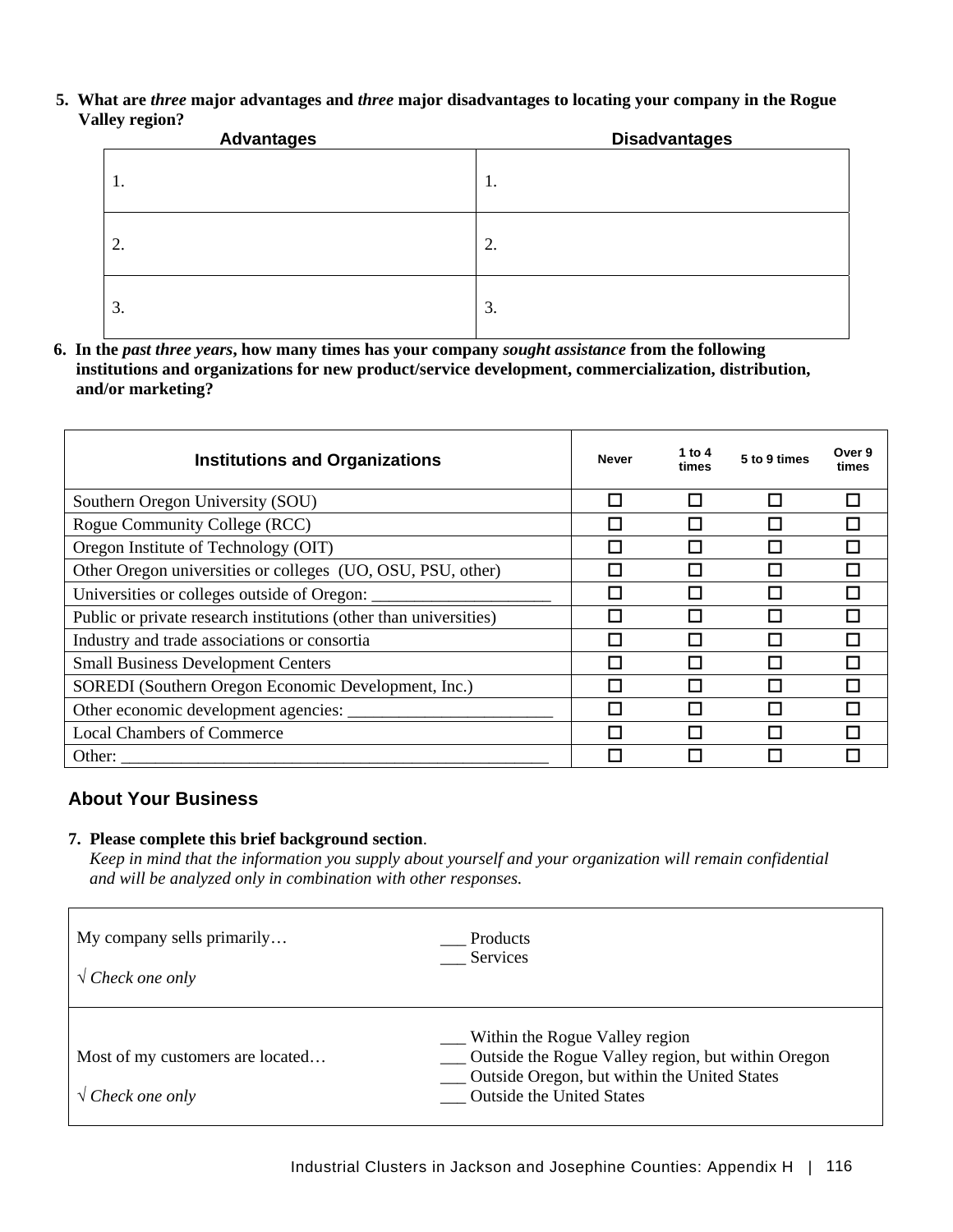| Over the <i>past three years</i> my company has<br>$\sqrt{C}$ Check all that apply                                                     | Relocated from outside the Rogue Valley region<br>__ Expanded physically<br>__ Increased employment<br>Invested in new plant and equipment<br>Developed new products or services<br>Expanded market reach and distribution<br>Decreased employment<br>Sold a portion of the business |
|----------------------------------------------------------------------------------------------------------------------------------------|--------------------------------------------------------------------------------------------------------------------------------------------------------------------------------------------------------------------------------------------------------------------------------------|
| Please estimate your company's average annual<br>revenue growth over the past three years:                                             | $< 0\%$<br>$21-100%$<br>$\sim$ Over 100%<br>1 to 10%<br>$-11$ to 20%                                                                                                                                                                                                                 |
|                                                                                                                                        | <b>Kinds of Positions</b>                                                                                                                                                                                                                                                            |
| Please list the kinds of positions your company<br>has difficulty filling from the available labor pool<br>in the Rogue Valley region: | 1.                                                                                                                                                                                                                                                                                   |
| $\Box$ No problems recruiting in the Rogue Valley<br>region.                                                                           | 2.                                                                                                                                                                                                                                                                                   |
|                                                                                                                                        | 3.                                                                                                                                                                                                                                                                                   |
|                                                                                                                                        | 4.                                                                                                                                                                                                                                                                                   |
| Which of the following best describes your<br>business sales relationship?<br>$\sqrt{C}$ Check one only                                | Business-to-Consumer/End User<br>Business-to-Government<br>Business-to-Non Profit Organizations<br>Business-to-Business (Wholesaler/Distributor)<br>Business-to-Business (Manufacturer)                                                                                              |

٦

 $\overline{1}$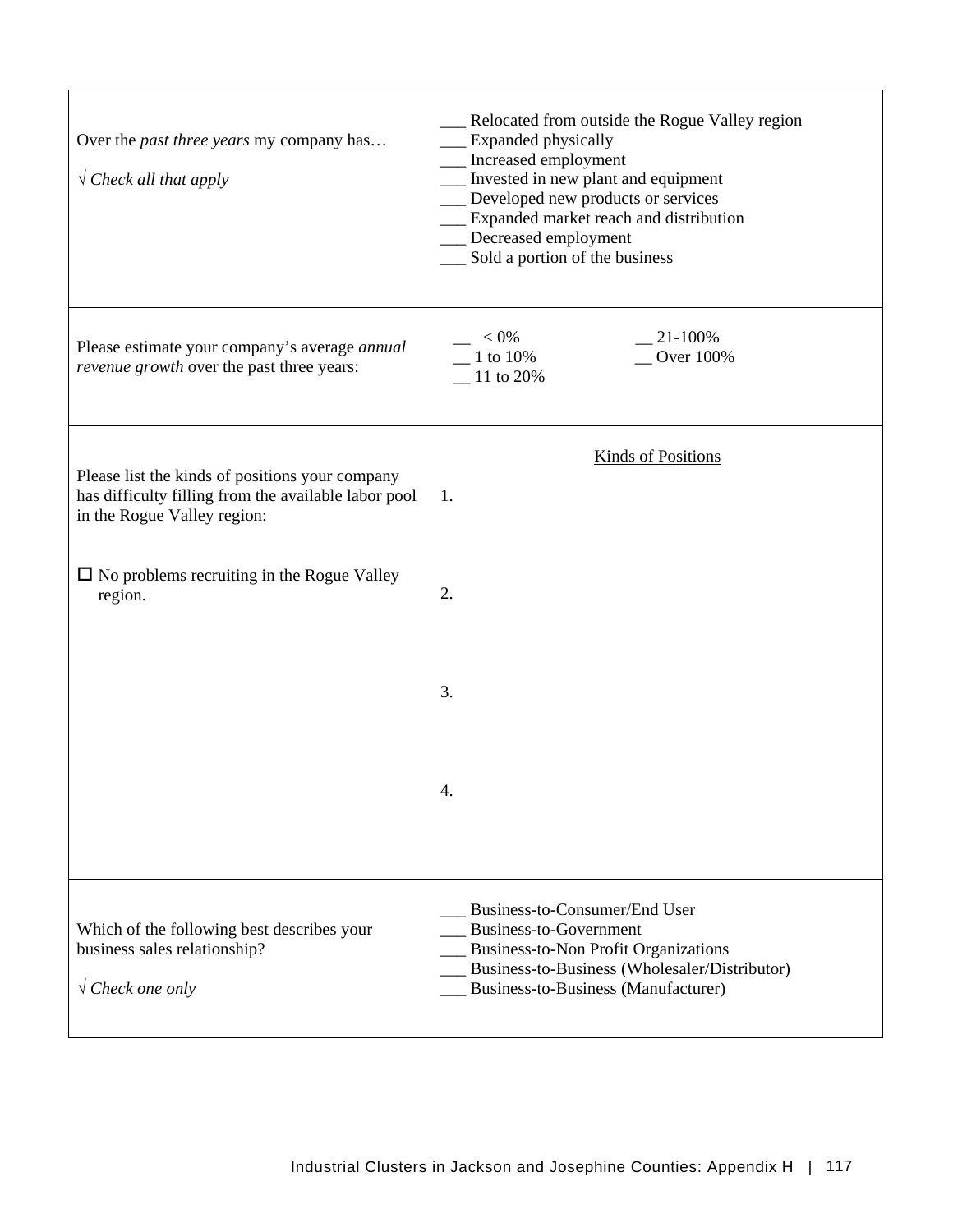|                                                                                                                                                        | <b>Sales within the Rogue Valley Region</b>                                                                                                                                                                                                                                                                                                                                                                                                                                   |
|--------------------------------------------------------------------------------------------------------------------------------------------------------|-------------------------------------------------------------------------------------------------------------------------------------------------------------------------------------------------------------------------------------------------------------------------------------------------------------------------------------------------------------------------------------------------------------------------------------------------------------------------------|
| What percent of your company's total<br>sales/revenues come from customers in<br>the Rogue Valley region?                                              | Percent sales/revenues from the Rogue Valley region                                                                                                                                                                                                                                                                                                                                                                                                                           |
|                                                                                                                                                        | <b>Rogue Valley region customers:</b>                                                                                                                                                                                                                                                                                                                                                                                                                                         |
| Which Rogue Valley region industries are your<br>customers?                                                                                            | End User                                                                                                                                                                                                                                                                                                                                                                                                                                                                      |
| $\sqrt{\text{Check all that apply}}$ .                                                                                                                 | __ Natural Resources/Forestry<br>___ Agriculture<br>____ Construction<br>___ Manufacturing<br>____ Wholesale/Retail Trade<br>___ Information<br>Finance/Insurance/Real Estate<br>Professional & Business Services<br>__ Education<br>__ Health Services<br><b>Arts/Entertainment/Recreation</b><br>____ Hospitality (Accommodations, and Eating and<br>Drinking Places)<br>____ Repair and maintenance<br>___ Government (excluding Education)                                |
|                                                                                                                                                        | <b>Purchases within the Rogue Valley Region</b>                                                                                                                                                                                                                                                                                                                                                                                                                               |
| What percent of your company's total purchases<br>of services, products, and/or raw materials do you<br>buy from suppliers in the Rogue Valley region? | Percent purchases from the Rogue Valley region<br><b>Rogue Valley region suppliers:</b>                                                                                                                                                                                                                                                                                                                                                                                       |
| Which Rogue Valley region industries are your<br>suppliers?<br>$\sqrt{C}$ Check all that apply.                                                        | Natural Resources/Forestry<br>____ Agriculture<br>_____ Construction<br>____ Manufacturing<br>Wholesale/Retail Trade<br>__ Information<br>Finance/Insurance/Real Estate<br>$\frac{1}{2}$ Professional & Business Services<br>___ Education<br><b>Health Services</b><br>Arts/Entertainment/Recreation<br>___ Hospitality (Accommodations, and Eating and<br>Drinking Places)<br>Repair and maintenance<br>Government (excluding Education)<br>Other: $\overline{\phantom{a}}$ |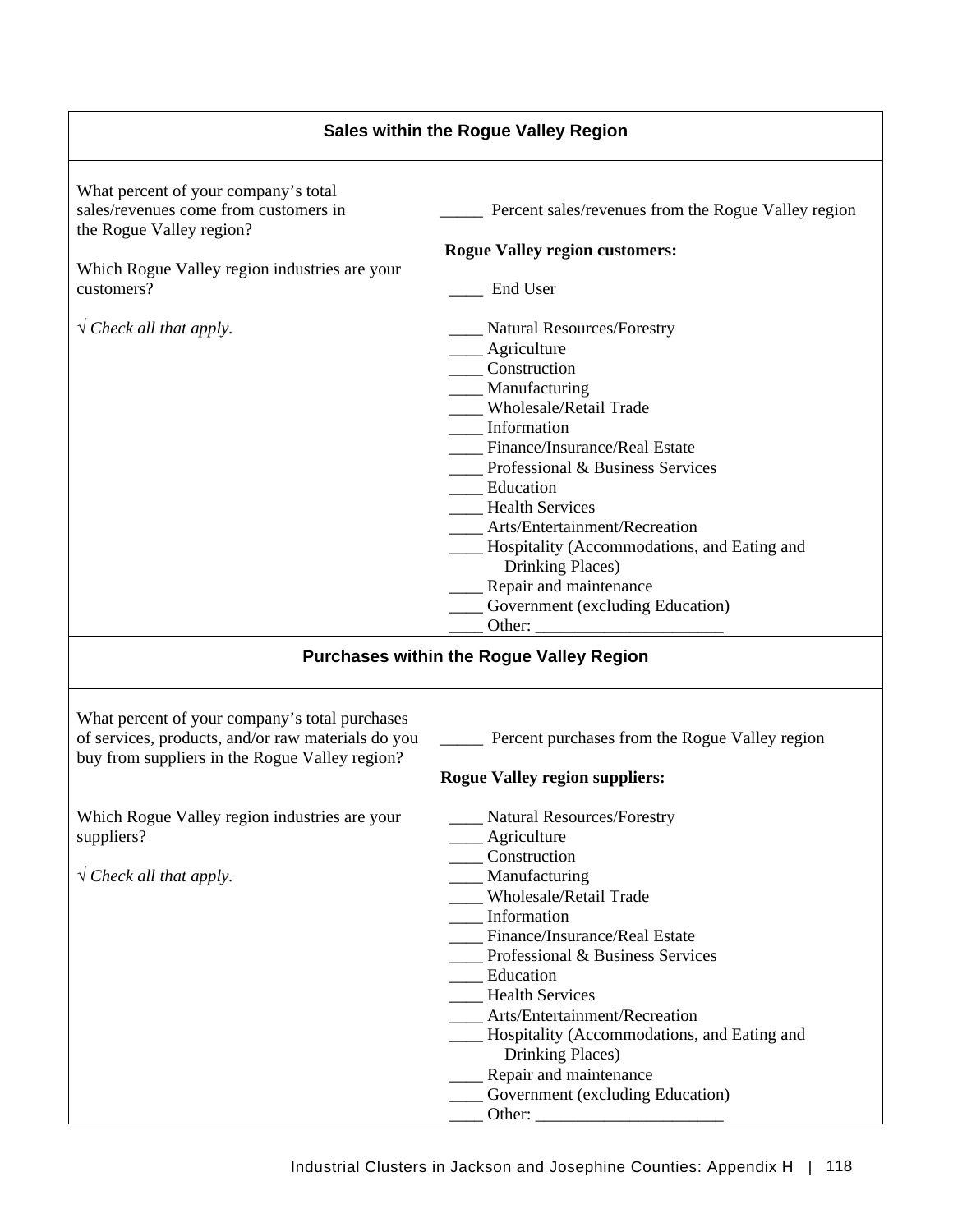|                                                                                                        | <b>Your Company's Future</b> |                                                                                      |                                     |        |                    |
|--------------------------------------------------------------------------------------------------------|------------------------------|--------------------------------------------------------------------------------------|-------------------------------------|--------|--------------------|
| How likely is it that your company will<br>implement the following changes in the next<br>three years? | Very unlikely                | <b>Unlikely</b>                                                                      | <b>Neutral</b>                      | Likely | <b>Very likely</b> |
| Expand physically                                                                                      | □                            | □                                                                                    | □                                   | □      | □                  |
| Invest in new plant and equipment                                                                      | □                            | □                                                                                    | □                                   | □      | □                  |
| Increase employment                                                                                    | $\Box$                       | П                                                                                    | П                                   | П      | $\Box$             |
| Develop new products or services                                                                       | П                            | $\Box$                                                                               | □                                   | □      | $\Box$             |
| Expand market reach and distribution                                                                   | □                            | П                                                                                    | П                                   | П      | □                  |
| Relocate outside the Rogue Valley region                                                               | □                            | П                                                                                    | П                                   | П      | $\Box$             |
| Sell or divest business                                                                                | □                            | □                                                                                    | П                                   | П      | □                  |
| Decrease employment                                                                                    | □                            | П                                                                                    | П                                   | П      | $\Box$             |
| Close business                                                                                         | П                            |                                                                                      |                                     | П      | П                  |
| Which best describes your position in your<br>company?                                                 | Manager                      | Owner, President, or CEO<br>Administrative Assistant<br>Human Resources Professional | Senior Executive or Senior Official |        |                    |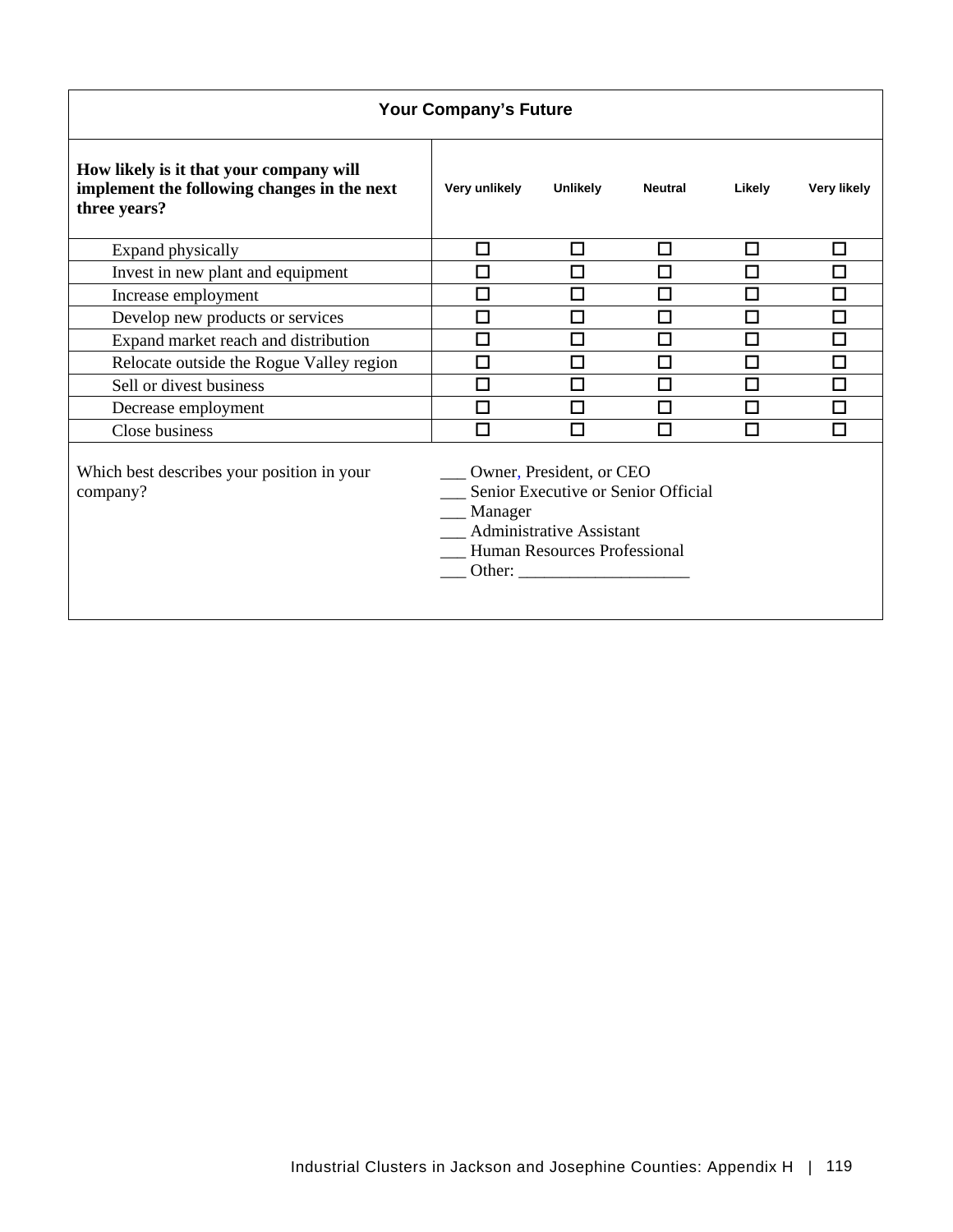### **This page will be detached from the survey**

Please provide your company's name and address below so that we can relate survey responses to other industry data.

Remember that all of your answers will be kept **confidential** and results will be reported in aggregate form only. Your participation is essential to the success and reliability of this project.

| <b>Company Name:</b><br><b>Street Address:</b><br><b>ZIP Code:</b><br>Additional contact information (optional): | <u> 1980 - John Stein, Amerikaansk politiker (</u> † 1920)                                                                                                                    |  |
|------------------------------------------------------------------------------------------------------------------|-------------------------------------------------------------------------------------------------------------------------------------------------------------------------------|--|
| E-mail:<br><b>Telephone:</b>                                                                                     |                                                                                                                                                                               |  |
|                                                                                                                  |                                                                                                                                                                               |  |
| Would you like to                                                                                                |                                                                                                                                                                               |  |
| receive a copy of the survey results?                                                                            |                                                                                                                                                                               |  |
| $\Box$ Yes                                                                                                       | $\Box$ No                                                                                                                                                                     |  |
|                                                                                                                  | receive an invitation to the SOU School of Business Emerging Clusters Conference?                                                                                             |  |
| $\Box$ Yes                                                                                                       | $\square$ No                                                                                                                                                                  |  |
|                                                                                                                  |                                                                                                                                                                               |  |
|                                                                                                                  | Thank you for your cooperation                                                                                                                                                |  |
|                                                                                                                  | Please return survey in the enclosed postage-paid envelope by March 24, 2006                                                                                                  |  |
|                                                                                                                  | <b>Emerging Clusters Study</b><br>Sebastian Sanzberro, Dean<br><b>School of Business</b><br><b>Southern Oregon University</b><br>1250 Siskiyou Boulevard<br>Ashland, OR 97520 |  |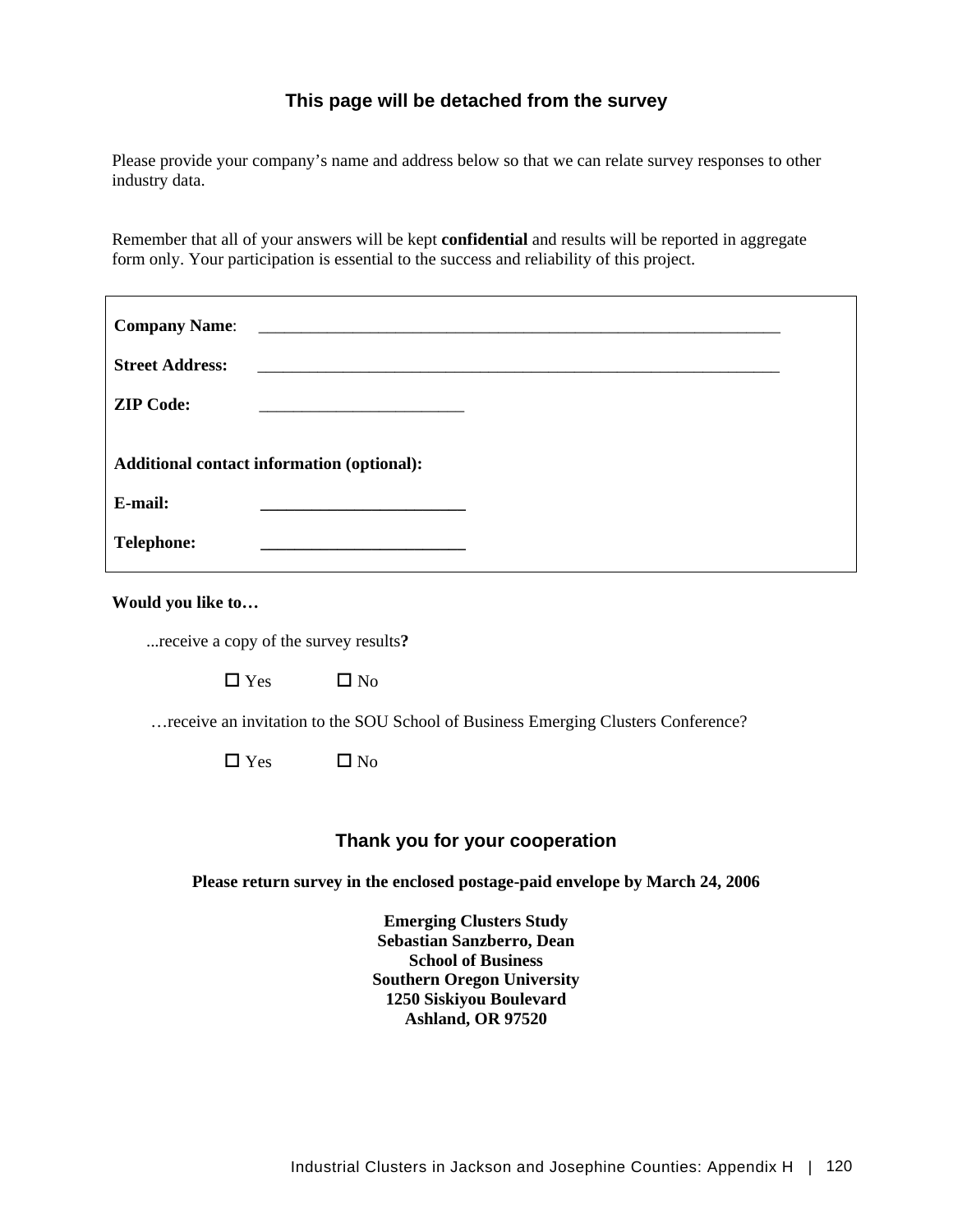# **Appendix I**

Select Results School of Business Cluster Survey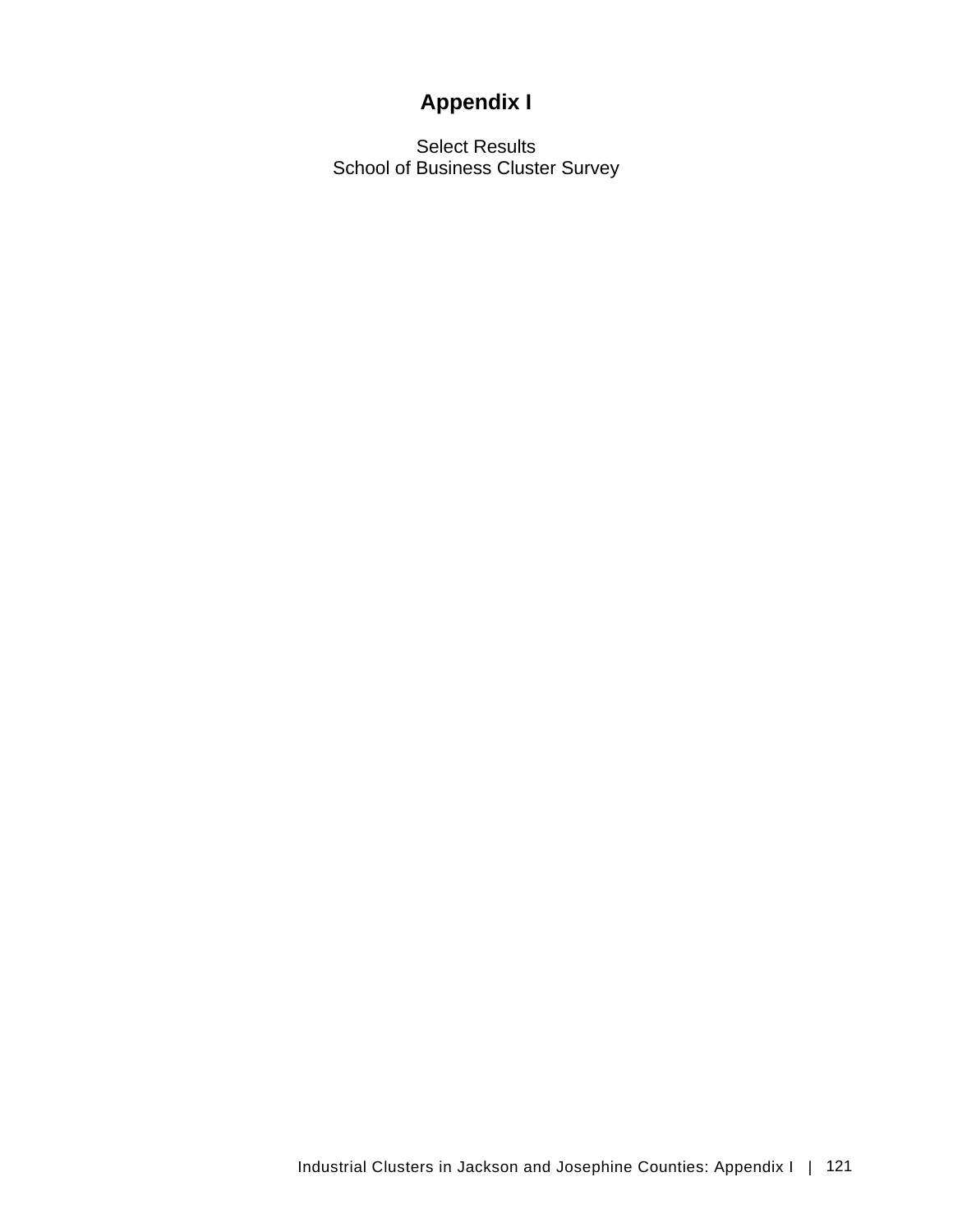# **Business Conditions**

# **Connections with Rogue Valley Businesses**

|                                                                                                                                                           |                      |            | Cluster (n=90) |       |                   |                      |          | Non-Cluster (n=164) |              |                   |
|-----------------------------------------------------------------------------------------------------------------------------------------------------------|----------------------|------------|----------------|-------|-------------------|----------------------|----------|---------------------|--------------|-------------------|
| <b>Business Conditions</b>                                                                                                                                | Disagree<br>Strongly | Disagree   | Neutral        | Agree | Strongly<br>Agree | Disagree<br>Strongly | Disagree | Neutral             | <b>Agree</b> | Strongly<br>Agree |
| The overall cost of doing business in the Rogue Valley<br>etc.).<br>region is low (costs of land, labor, utilities,                                       | ళ్ల                  | 40%        | 25%            | 25%   | 1%                | 12%                  | 38%      | 26%                 | 23%          | 2%                |
| Rogue Valley<br>The network of highways and roads in the<br>region meets the needs of my company.                                                         | ಸಿ                   | 20%        | 14%            | 57%   | 7%                | 2%                   | 15%      | 18%                 | 58%          | 7%                |
| Air transportation is sufficient to support my company's growth.                                                                                          | 2%                   | <b>20%</b> | 25%            | 48%   | 4%                | శిశ                  | 5%       | 22%                 | 53%          | 96%               |
| noipen Valley region<br>The telecommunications infrastructure in the Ro<br>meets the needs of my company.                                                 | నీ                   | 12%        | 16%            | 62%   | జ్                | 7%                   | 14%      | 14%                 | 60%          | కిశ               |
| e Rogue Valley<br>for expansion.<br>The supply of commercial or industrial land in th<br>region is adequate to meet my company's need                     | కిశ                  | <b>20%</b> | 31%            | 38%   | కి                | $\frac{8}{3}$        | 11%      | 38%                 | 43%          | 7%                |
| State and regional environmental and/or safety regulations<br>constrain the growth of my company.                                                         | జి                   | 33%        | 28%            | 19%   | 12%               | శ                    | 40%      | 28%                 | 15%          | 7%                |
| The cost of liability and workers' compensation insurance is                                                                                              | 13%                  | 37%        | 33%            | 14%   | న్య               | 18%                  | 30%      | 36%                 | 16%          | <u>se</u>         |
| Access to financial capital, such as business loans or<br>ey region.<br>venture capital, is limited in the Rogue Vall                                     | న్                   | 30%        | 38%            | 23%   | గ్గ               | $\frac{5}{6}$        | 32%      | 38%                 | 23%          | వ్య               |
| Land use and zoning laws make the physical expansion of<br>my company difficult.                                                                          | 5%                   | 16%        | 26%            | 34%   | 18%               | 4%                   | 25%      | 37%                 | 24%          | ళ్ల               |
| infrastructure<br>needs (in areas such as transportation, communications,<br>Companies in my industry have specialized<br>waste disposal, and utilities). | ૹ૾                   | 19%        | 38%            | 34%   | వ్య               | 7%                   | 31%      | 36%                 | 23%          | ૹ૾                |

| <b>Businesses</b><br>Connections with Rogue Valley                                                                                                                             | Disagree<br>Strongly | Disagree | <b>Neutral</b> | Agree | Strongly<br>Agree | Disagree<br>Strongly | Disagree | Neutral | Agree | <b>Strongly</b><br>Agree |  |
|--------------------------------------------------------------------------------------------------------------------------------------------------------------------------------|----------------------|----------|----------------|-------|-------------------|----------------------|----------|---------|-------|--------------------------|--|
| The majority of the suppliers of my company's materials,<br>machinery, and services are available within the region.                                                           | 10%                  | 37%      | 10%            | 41%   | ಸ್ಥೆ              | 16%                  | 30%      | 11%     | 38%   | వ్గ                      |  |
| My company's competitors are located primarily in the<br>Rogue Valley region.                                                                                                  | 18%                  | 26%      | ೫              | 32%   | 16%               | 21%                  | 24%      | జి      | 34%   | 12%                      |  |
| Most of my company's customers are located in the Rogue<br>Valley region.                                                                                                      | 30%                  | 23%      | p%             | 24%   | 16%               | 22%                  | 14%      | 10%     | 35%   | 19%                      |  |
| My company's ability to develop new products and services<br>valley region<br>is improved by its location in the Rogue \                                                       | శ్ల                  | 27%      | 49%            | 12%   | ಸ್ಥೆ              | శ్                   | 23%      | 54%     | 13%   | ई                        |  |
| My company participates in formal or informal networks with<br>ess problems.<br>other firms or organizations to improve business<br>operations, aid innovation, or solve busin | నీ                   | 18%      | 26%            | 48%   | ళ్య               | $4\%$                | 16%      | 23%     | 49%   | శ                        |  |
| My company benefits from sharing technology and<br>region.<br>information with other companies in the r                                                                        | 8%                   | 24%      | 27%            | 39%   | 2%                | Z%                   | 27%      | 30%     | 31%   | వ్గ                      |  |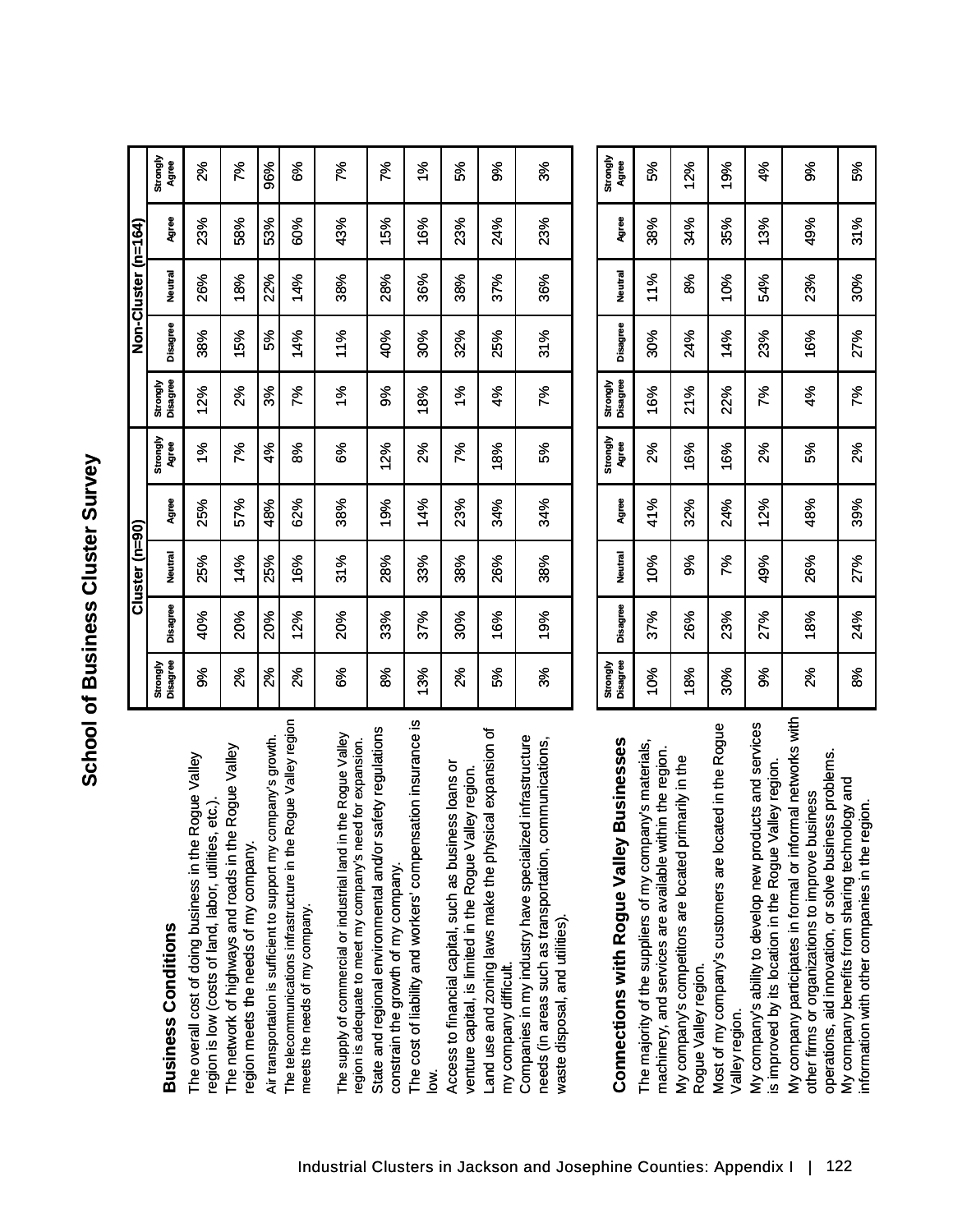|                                                                                                                                                                                      |                      |          | $Cluster(n=91)$ |       |                   |                      |          | Non-Cluster (n=163) |       |                   |
|--------------------------------------------------------------------------------------------------------------------------------------------------------------------------------------|----------------------|----------|-----------------|-------|-------------------|----------------------|----------|---------------------|-------|-------------------|
| Employment, Education, and Training                                                                                                                                                  | Disagree<br>Strongly | Disagree | <b>Neutral</b>  | Agree | Strongly<br>Agree | Disagree<br>Strongly | Disagree | Neutral             | Agree | Strongly<br>Agree |
| the Rogue Valley<br>region is sufficient to meet the needs of my company.<br>The available pool of skilled workers in                                                                | 14%                  | 36%      | 21%             | 27%   | 1%                | 15%                  | 36%      | 22%                 | 27%   | 1%                |
| The available pool of professional employees in the Rogue<br>Valley region is sufficient to meet the needs of my<br>company.                                                         | 10%                  | 27%      | 30%             | 33%   | $\delta$          | 7%                   | 35%      | 29%                 | 27%   | 2%                |
| the needs of my<br>workers in the<br>The available pool of unskilled/seasonal<br>Rogue Valley region is sufficient to meet<br>company.                                               | 3%                   | 17%      | 36%             | 42%   | $2\%$             | 4%                   | 10%      | 54%                 | 28%   | 4%                |
| Southern Oregon University (SOU) provides companies in<br>the Rogue Valley region with well-trained employees.                                                                       | 3%                   | 10%      | 66%             | 21%   | 0%                | $1\%$                | 8%       | 62%                 | 27%   | 1%                |
| Rogue Community College (RCC) provides companies in<br>the Rogue Valley region with well-trained employees.                                                                          | 2%                   | 8%       | 62%             | 27%   | 1%                | 0%                   | 7%       | 59%                 | 33%   | 1%                |
| Oregon Institute of Technology (OIT) provides companies<br>in the Rogue Valley region with well-trained employees.                                                                   | 1%                   | 3%       | 71%             | 23%   | 1%                | ಶೇ                   | 4%       | 72%                 | 23%   | 1%                |
| The quality of K-12 education improves my company's<br>ability to recruit and retain employees.                                                                                      | 5%                   | 25%      | 45%             | 23%   | $\frac{5}{6}$     | 9%                   | 23%      | 45%                 | 19%   | 5%                |
| provided in the Rogue Valley region meets the needs of my<br>Training in computer and Internet technology that is<br>company.                                                        | 1%                   | 12%      | 42%             | 44%   | 1%                | 2%                   | 20%      | 41%                 | 36%   | 1%                |
| The cost of living in the Rogue Valley region hinders my<br>company's ability to recruit and retain employees.                                                                       | ೦%                   | 20%      | 27%             | 36%   | 17%               | $1\%$                | 24%      | 26%                 | 26%   | 22%               |
| climate, cultural and recreational opportunities) supports my<br>The overall quality of life in the Rogue Valley region (e.g.,<br>company's ability to recruit and retain employees. | 0%                   | 9%       | 23%             | 58%   | 10%               | $2\%$                | 7%       | 29%                 | 52%   | 10%               |
| ialized labor pool as<br>My company draws from the same spec<br>other businesses in the region.                                                                                      | $1\%$                | 21%      | 22%             | 51%   | 5%                | 6%                   | 19%      | 20%                 | 49%   | 6%                |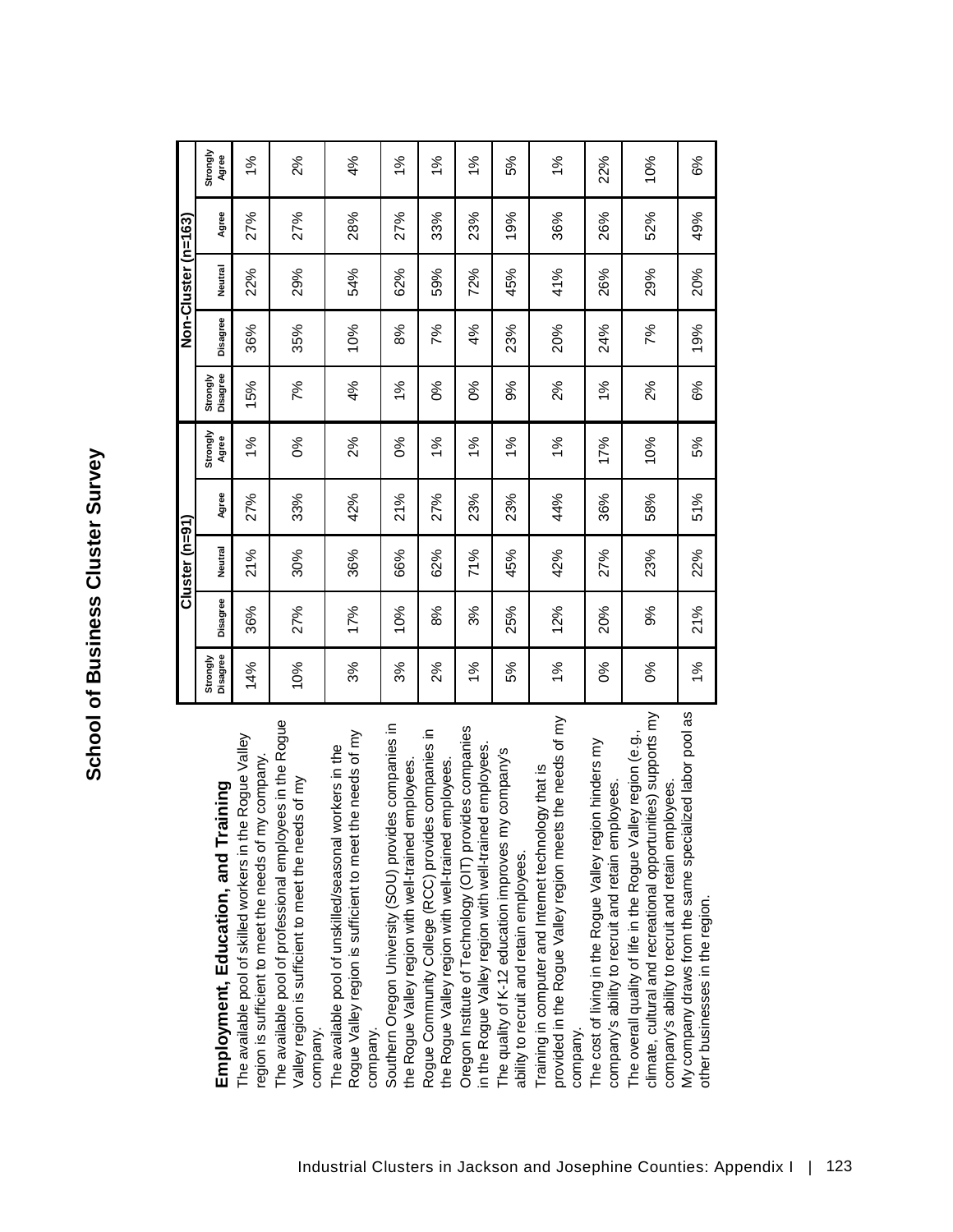| İ                   |
|---------------------|
| J<br>$\overline{ }$ |
| $\frac{1}{2}$       |
| c<br>C<br>ľ<br>i    |

|                                                                                       |          |                 | $Cluster(n=91)$ |       |            |          |          | Non-Cluster (n=164) |       |          |
|---------------------------------------------------------------------------------------|----------|-----------------|-----------------|-------|------------|----------|----------|---------------------|-------|----------|
|                                                                                       | Strongly |                 |                 |       | Strongly   | Strongly |          |                     |       | Strongly |
| Technology<br>nternet and Communications                                              | Disagree | <b>Disagree</b> | Neutral         | Agree | Agree      | Disagree | Disagree | Neutral             | Agree | Agree    |
| pany's competitive<br>Internet technology is critical to my comp<br>advantage.        | ళ్లీ     | 13%             | 29%             | 38%   | 19%        | ళ్లీ     | 15%      | 13%                 | 44%   | 28%      |
| onger customer<br>The Internet helps my company build str<br>relationships.           | ళ్ల      | 18%             | 16%             | 48%   | 16%        | ళ్ల      | 12%      | 17%                 | 45%   | 25%      |
| The Internet helps extend my company's reach to new<br>more distant customer markets. | १%       | 15%             | 21%             | 43%   | <b>20%</b> | ಸ್ಥೆ     | 10%      | 16%                 | 46%   | 26%      |
| onger supplier<br>The Internet helps my company build str<br>elationships.            | १%       | 19%             | 37%             | 31%   | 12%        | ಸ್ಥೆ     | 13%      | 32%                 | 35%   | 18%      |
| The Internet helps extend my company's reach to new<br>more distant suppliers.        | ಸಿ       | 19%             | 27%             | 41%   | 11%        | ళ్ల      | శ        | 23%                 | 43%   | 23%      |
| ronger distribution<br>The Internet helps my company build str<br>relationships.      | న్ల      | 19%             | 48%             | 20%   | 11%        | ళ్ల      | 12%      | 49%                 | 25%   | 13%      |
| The Internet helps extend my company's reach to new<br>more distant distributors.     | ష్ట      | 21%             | 43%             | 24%   | 10%        | ३%       | 13%      | 40%                 | 33%   | 14%      |

| How likely is it that your company       |
|------------------------------------------|
| will implement the following             |
| changes in the next three years?         |
| Expand physically                        |
| Invest in new plant and equipment        |
| Increase employment                      |
| Develop new products or services         |
| Expand market reach and distribution     |
| Relocate outside the Rogue Valley region |
| Sell or divest business                  |
| Decrease employment                      |

| How likely is it that your company       |          |          | Cluster (n=87) |        |             |          |          | Non-Cluster (n=152) |        |             |
|------------------------------------------|----------|----------|----------------|--------|-------------|----------|----------|---------------------|--------|-------------|
| will implement the following             | Very     |          |                |        |             | yery     |          |                     |        |             |
| ွ်<br>changes in the next three year     | Jnlikely | Unlikely | Neutral        | Likely | Very Likely | Jnlikely | Jniikely | Neutral             | Likely | Very Likely |
| Expand physically                        | 33%      | 14%      | జ్             | 28%    | 17%         | 28%      | 24%      | 12%                 | 27%    | 10%         |
| nvest in new plant and equipment         | 17%      | 11%      | జ్             | 39%    | 25%         | 20%      | 13%      | 15%                 | 38%    | 13%         |
| ncrease employment                       | 11%      | 15%      | $rac{8}{5}$    | 31%    | 24%         | 13%      | 12%      | 16%                 | 48%    | 11%         |
| Develop new products or services         | 10%      | 14%      | 23%            | 34%    | 19%         | 11%      | కి       | 15%                 | 45%    | 24%         |
| Expand market reach and distribution     | 10%      | శ        | 15%            | 40%    | 26%         | ౙ        | ళ్ల      | 15%                 | 49%    | 19%         |
| Relocate outside the Rogue Valley region | 61%      | 18%      | 11%            | ఠి     | ళ్ల         | 60%      | 21%      | 11%                 | 5%     | ళ           |
| Sell or divest business                  | 34%      | 27%      | 25%            | 11%    | ಸ್ಥೆ        | 40%      | 23%      | 21%                 | శ్ల    | గ్గ         |
| Decrease employment                      | 31%      | 47%      | 20%            | ಸ್ಥೆ   | క           | 37%      | 36%      | 18%                 | 4%     | ई           |
| Close business                           | 57%      | 32%      | కి             | వ్య    | క           | 61%      | 2%       | 11%                 | శి     | ళ్ల         |